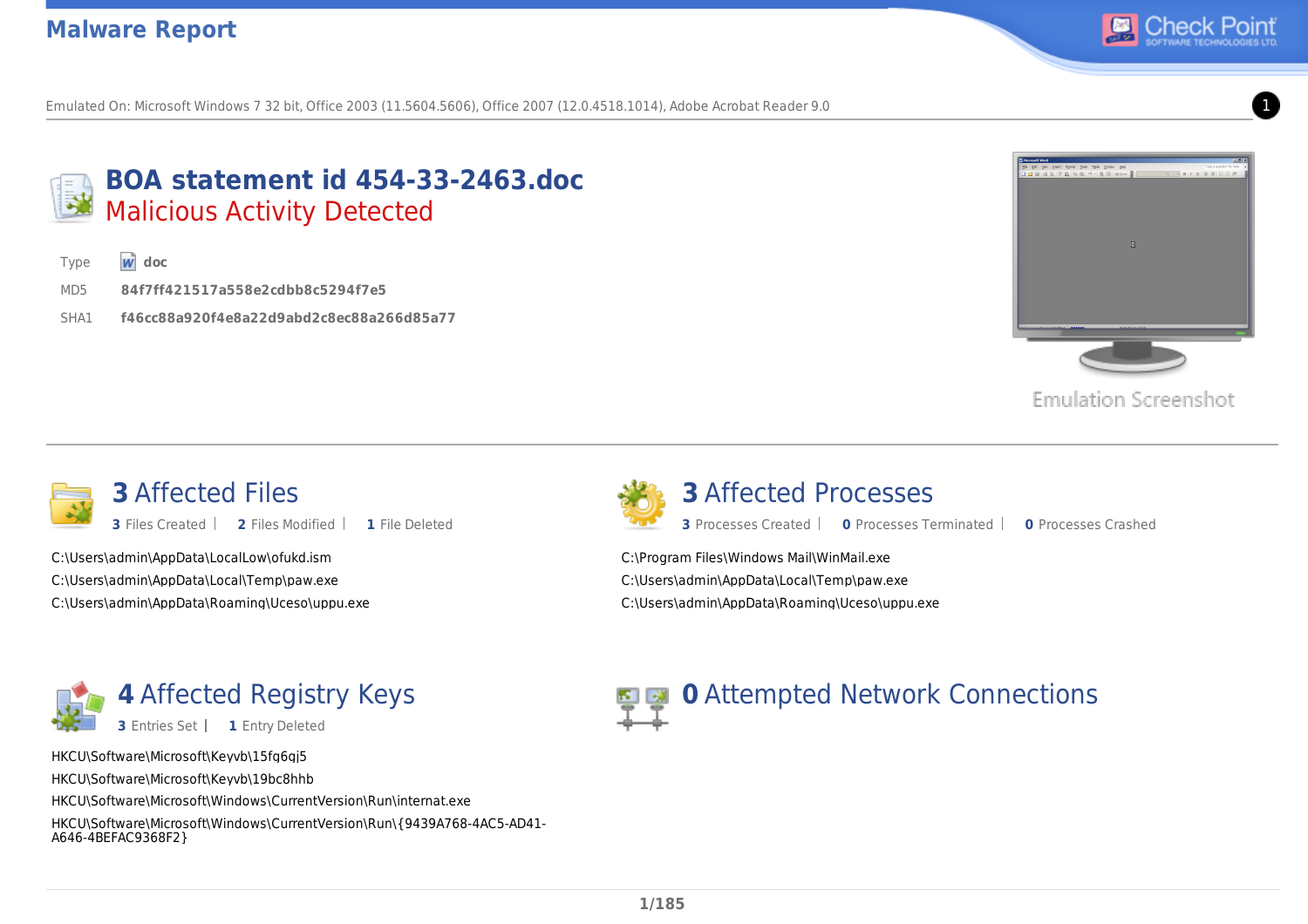

#### Malware Screen Shots <sup>2</sup>



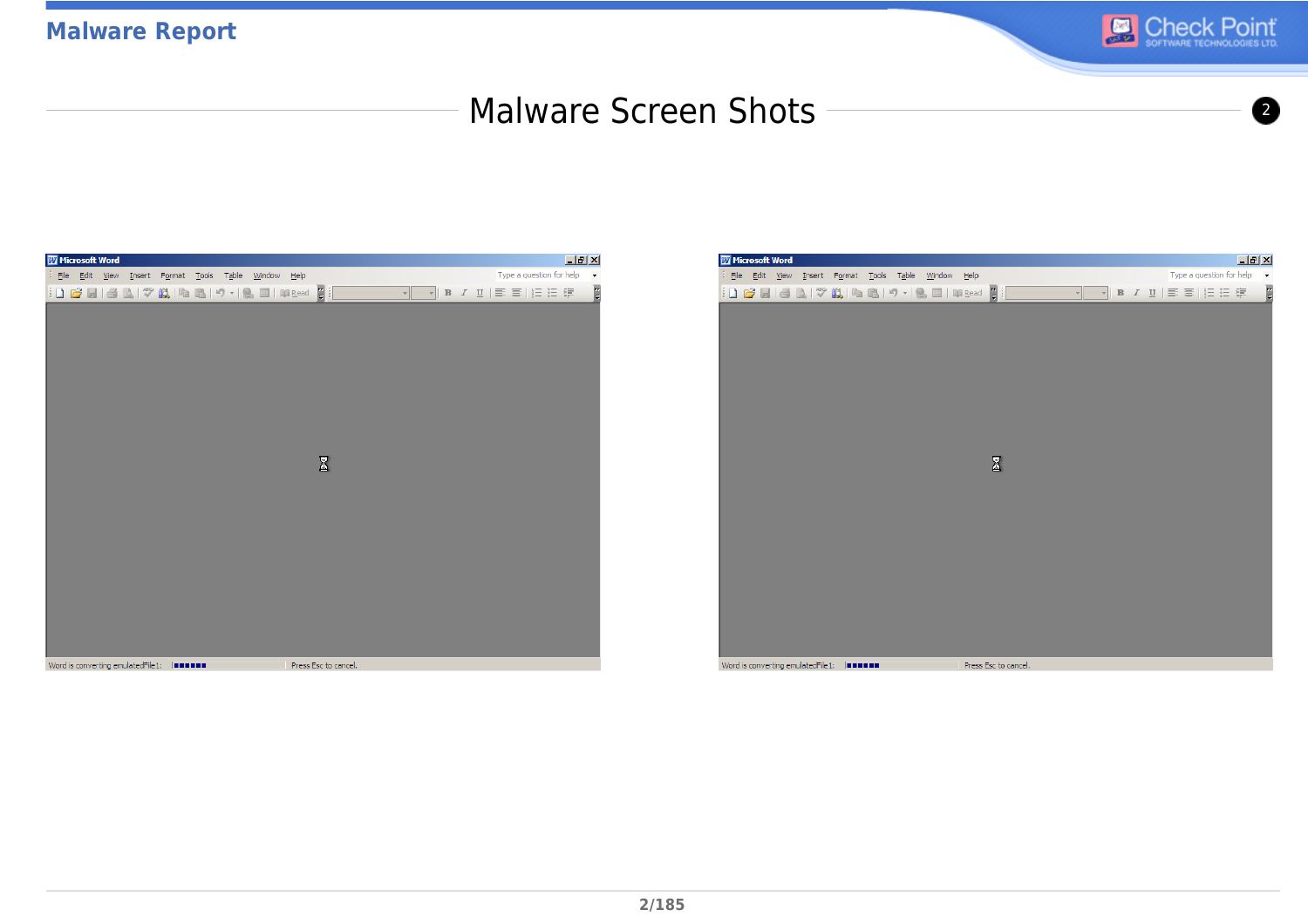

#### Malware Screen Shots <sup>3</sup>



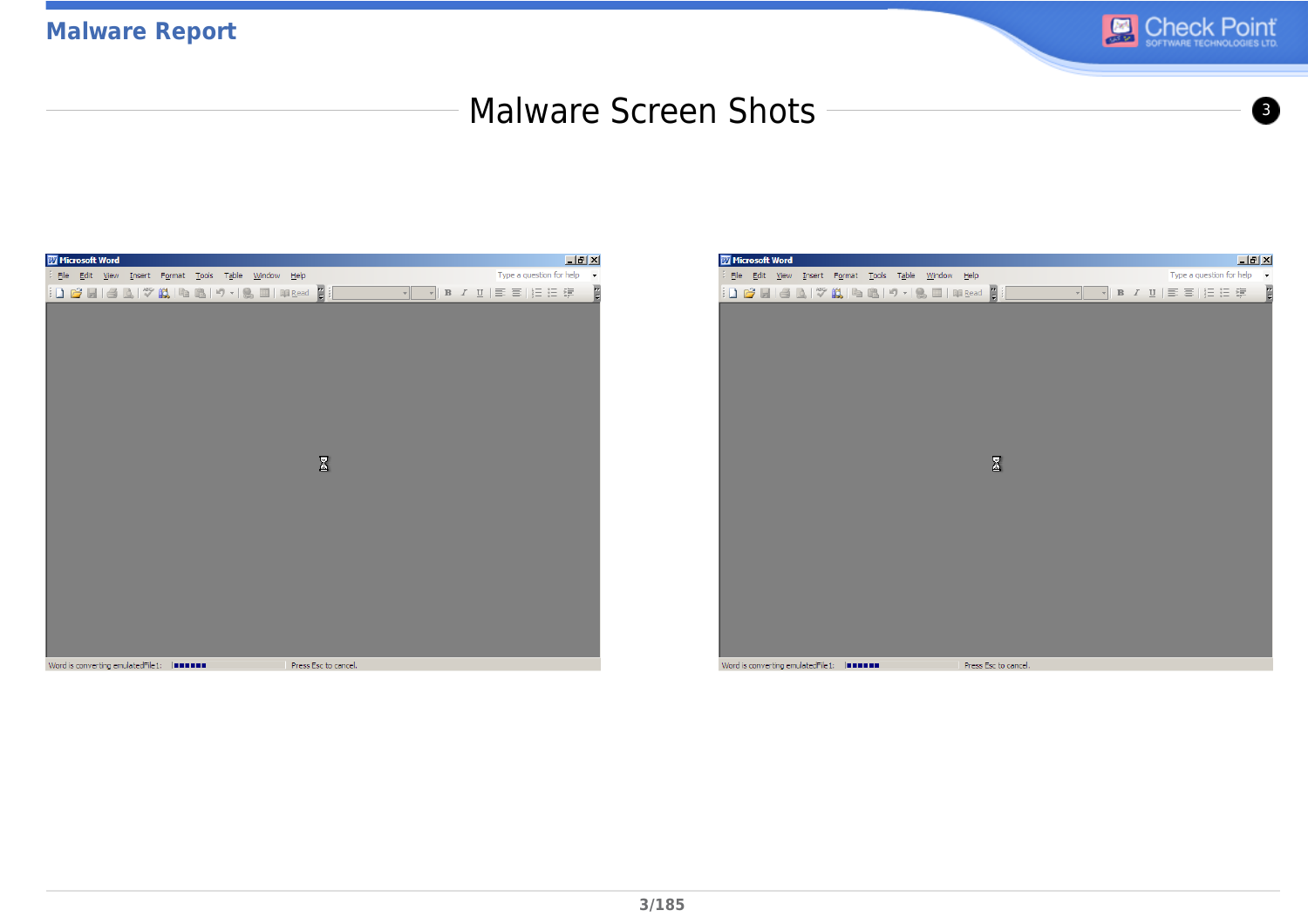| Table of Contents<br>Ø                   |          |  |
|------------------------------------------|----------|--|
| <b>Malware Residues</b>                  | $-5$     |  |
|                                          | $6 - 94$ |  |
|                                          | 95-120   |  |
| Attempted Network Connections __________ | 121      |  |
|                                          | 122      |  |
| Unexpected Registry Activity ________    | 123-185  |  |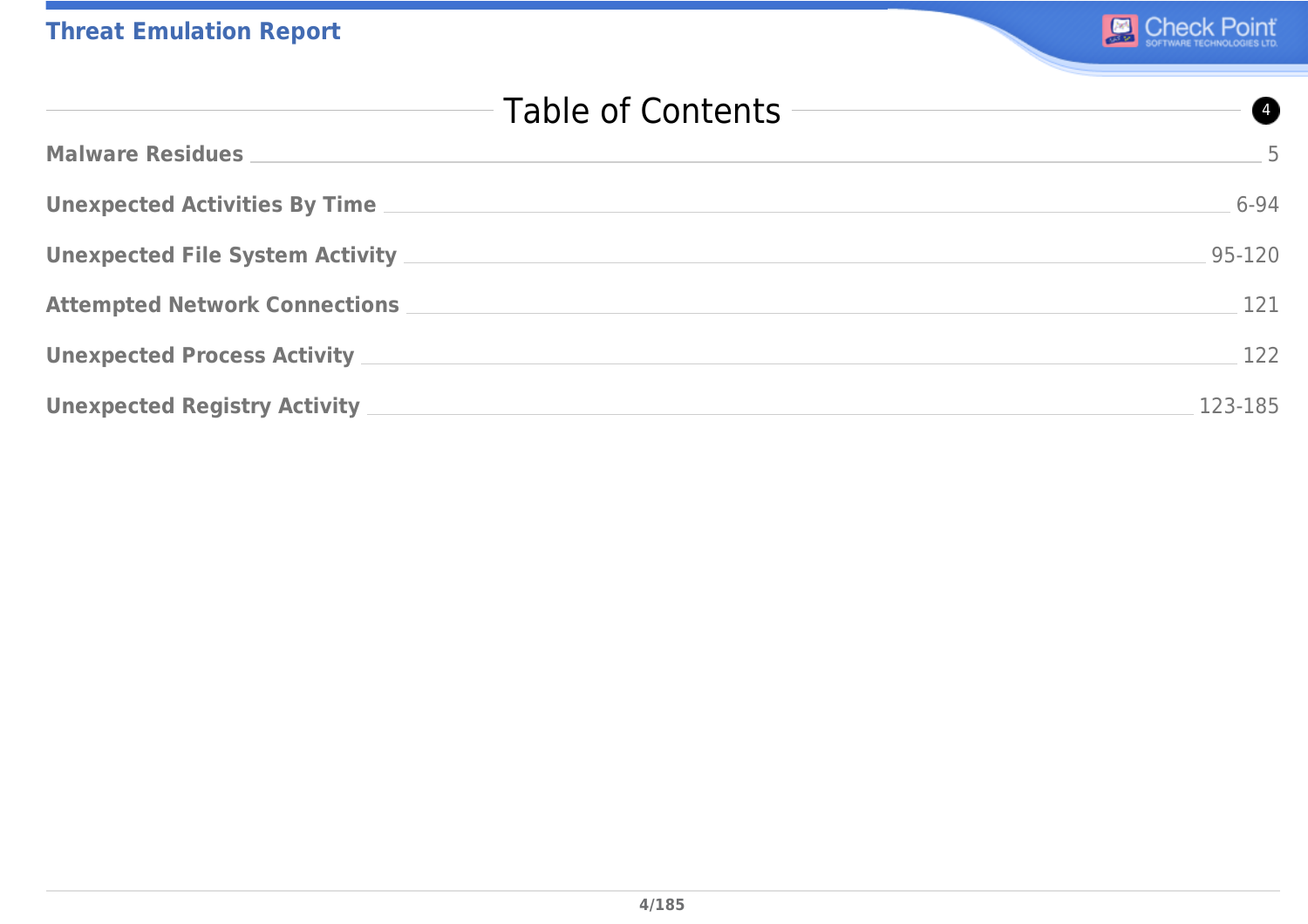

#### Malware Residues **6 and 19 and 19 and 19 and 19 and 19 and 19 and 19 and 19 and 19 and 19 and 19 and 19 and 19 and 19 and 19 and 19 and 19 and 19 and 19 and 19 and 19 and 19 and 19 and 19 and 19 and 19 and 19 and 19 and 19**

**Processes Spawned or Interacted with**

C:\Program Files\Windows Mail\WinMail.exe

C:\Users\admin\AppData\Local\Temp\paw.exe

C:\Users\admin\AppData\Roaming\Uceso\uppu.exe

#### **Files Changed**

C:\Users\admin\AppData\LocalLow\ofukd.ism

C:\Users\admin\AppData\Local\Temp\paw.exe

- C:\Users\admin\AppData\Local\Temp\paw.exe
- C:\Users\admin\AppData\Roaming\Uceso\uppu.exe
- C:\Users\admin\AppData\Roaming\Uceso\uppu.exe

C:\Users\admin\AppData\Roaming\Uceso\uppu.exe

#### **Registry Keys Modified**

HKCU\Software\Microsoft\Keyvb\15fg6gj5

HKCU\Software\Microsoft\Keyvb\19bc8hhb

HKCU\Software\Microsoft\Windows\CurrentVersion\Run\internat.exe

HKCU\Software\Microsoft\Windows\CurrentVersion\Run\{9439A768-4AC5-AD41-A646-4BEFAC9368F2}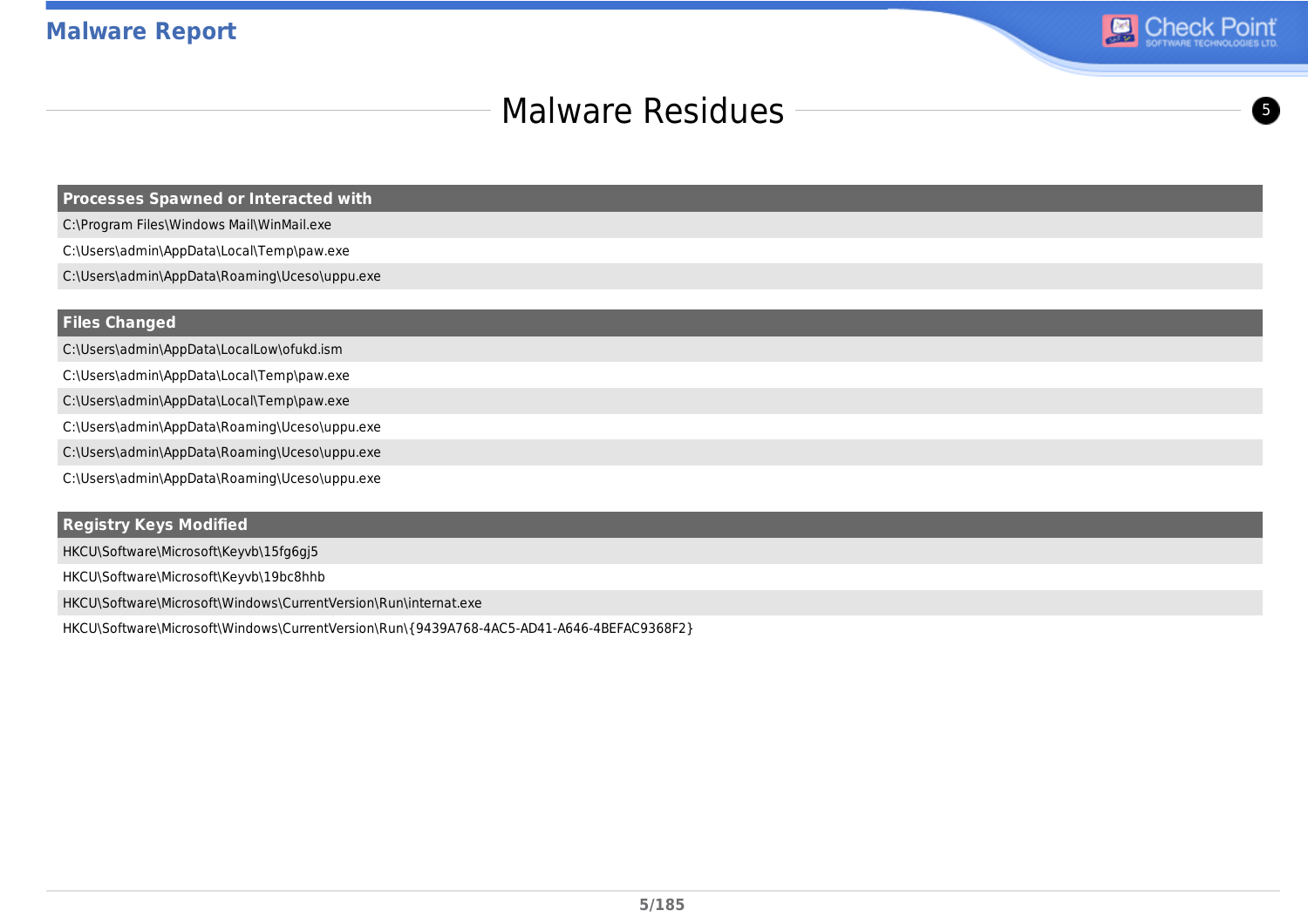

# Unexpected Activities By Time (1 out of 89)

| <b>Elapsed Time</b> | <b>Type</b>      | <b>Action</b>                                                                                             |
|---------------------|------------------|-----------------------------------------------------------------------------------------------------------|
| 00:00:19            | Process creation | C:\Program Files\Microsoft Office\OFFICE11\WINWORD.EXE Created C:\Users\admin\AppData\Local\Temp\paw.exe  |
| 00:00:19            | Process creation | C:\Program Files\Microsoft Office\OFFICE11\WINWORD.EXE Created C:\Users\admin\AppData\Local\Temp\paw.exe  |
| 00:00:19            | File Create      | C:\Program Files\Microsoft Office\OFFICE11\WINWORD.EXE Created C:\Users\admin\AppData\Local\Temp\paw.exe  |
| 00:00:19            | File Write       | C:\Program Files\Microsoft Office\OFFICE11\WINWORD.EXE Wrote To C:\Users\admin\AppData\Local\Temp\paw.exe |
| 00:00:30            | File Modify      | C:\Users\admin\AppData\Local\Temp\paw.exe Read From C:\\$Directory                                        |
| 00:00:30            | File Open        | C:\Users\admin\AppData\Local\Temp\paw.exe Opened C:\Windows\System32                                      |
| 00:00:30            | File Open        | C:\Users\admin\AppData\Local\Temp\paw.exe Opened C:\Windows\System32\winspool.drv                         |
| 00:00:30            | File Open        | C:\Users\admin\AppData\Local\Temp\paw.exe Opened C:\Windows\System32\apphelp.dll                          |
| 00:00:30            | File Open        | C:\Users\admin\AppData\Local\Temp\paw.exe Opened C:\Windows\AppPatch\sysmain.sdb                          |
| 00:00:30            | File Open        | C:\Users\admin\AppData\Local\Temp\paw.exe Opened C:\Users\admin\AppData\Local\Temp\paw.exe                |
| 00:00:30            | File Open        | C:\Users\admin\AppData\Local\Temp\paw.exe Opened C:\                                                      |
| 00:00:30            | File Open        | C:\Users\admin\AppData\Local\Temp\paw.exe Opened C:\Users                                                 |
| 00:00:30            | File Open        | C:\Users\admin\AppData\Local\Temp\paw.exe Opened C:\Users\admin                                           |
| 00:00:30            | File Open        | C:\Users\admin\AppData\Local\Temp\paw.exe Opened C:\Users\admin\AppData                                   |
| 00:00:30            | File Open        | C:\Users\admin\AppData\Local\Temp\paw.exe Opened C:\Users\admin\AppData\Local                             |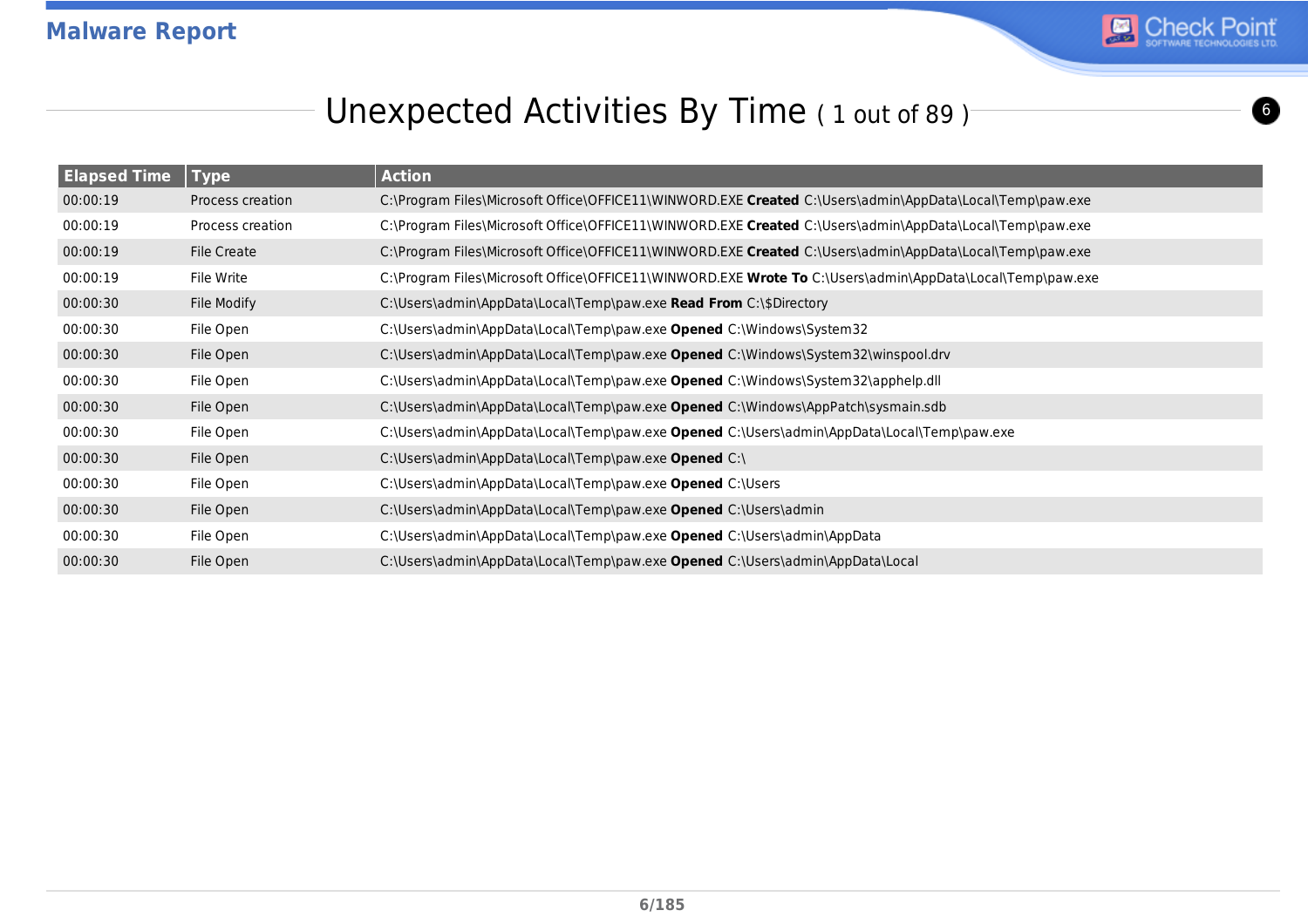

# Unexpected Activities By Time (2 out of 89)

| <b>Elapsed Time</b> | <b>Type</b>           | <b>Action</b>                                                                                                                                                          |
|---------------------|-----------------------|------------------------------------------------------------------------------------------------------------------------------------------------------------------------|
| 00:00:30            | File Open             | C:\Users\admin\AppData\Local\Temp\paw.exe Opened C:\Users\admin\AppData\Local\Temp                                                                                     |
| 00:00:30            | File Open             | C:\Users\admin\AppData\Local\Temp\paw.exe Opened C:\Windows\System32\imm32.dll                                                                                         |
| 00:00:30            | Registry Query        | C:\Users\admin\AppData\Local\Temp\paw.exe Queried HKLM\SYSTEM\ControlSet001\Control\Terminal Server\TSAppCompat                                                        |
| 00:00:30            | Registry Query        | C:\Users\admin\AppData\Local\Temp\paw.exe <b>Queried</b> HKLM\SYSTEM\ControlSet001\Control\Terminal Server\TSUserEnabled                                               |
| 00:00:30            | <b>Registry Close</b> | C:\Users\admin\AppData\Local\Temp\paw.exe Closed HKLM\SYSTEM\ControlSet001\Control\Terminal Server                                                                     |
| 00:00:30            | Registry Query        | C:\Users\admin\AppData\Local\Temp\paw.exe Queried<br>HKLM\SOFTWARE\Policies\Microsoft\Windows\safer\codeidentifiers\TransparentEnabled                                 |
| 00:00:30            | Registry Close        | C:\Users\admin\AppData\Local\Temp\paw.exe Closed HKLM\SOFTWARE\Policies\Microsoft\Windows\safer\codeidentifiers                                                        |
| 00:00:30            | Registry Query        | C:\Users\admin\AppData\Local\Temp\paw.exe Queried HKCU\Software\Microsoft\Windows<br>NT\CurrentVersion\AppCompatFlags\ShowDebugInfo                                    |
| 00:00:30            | Registry Close        | C:\Users\admin\AppData\Local\Temp\paw.exe Closed HKCU\Software\Microsoft\Windows NT\CurrentVersion\AppCompatFlags                                                      |
| 00:00:30            | <b>Registry Query</b> | C:\Users\admin\AppData\Local\Temp\paw.exe <b>Queried</b> HKCU\Software\Microsoft\Windows\CurrentVersion\Explorer\Shell Folders\Cache                                   |
| 00:00:30            | <b>Registry Close</b> | C:\Users\admin\AppData\Local\Temp\paw.exe Closed HKCU\Software\Microsoft\Windows\CurrentVersion\Explorer\Shell Folders                                                 |
| 00:00:30            | Registry Query        | C:\Users\admin\AppData\Local\Temp\paw.exe Queried HKLM\SOFTWARE\Microsoft\Windows<br>NT\CurrentVersion\AppCompatFlags\Layers\C:\Users\admin\AppData\Local\Temp\paw.exe |
| 00:00:30            | Registry Close        | C:\Users\admin\AppData\Local\Temp\paw.exe Closed HKLM\SOFTWARE\Microsoft\Windows NT\CurrentVersion\AppCompatFlags\Layers                                               |
| 00:00:30            | Registry Query        | C:\Users\admin\AppData\Local\Temp\paw.exe Queried HKLM\SYSTEM\ControlSet001\Control\Nls\Sorting\Versions                                                               |
| 00:00:30            | Registry Query        | C:\Users\admin\AppData\Local\Temp\paw.exe Queried HKLM\SYSTEM\ControlSet001\Control\Session Manager\SafeDllSearchMode                                                  |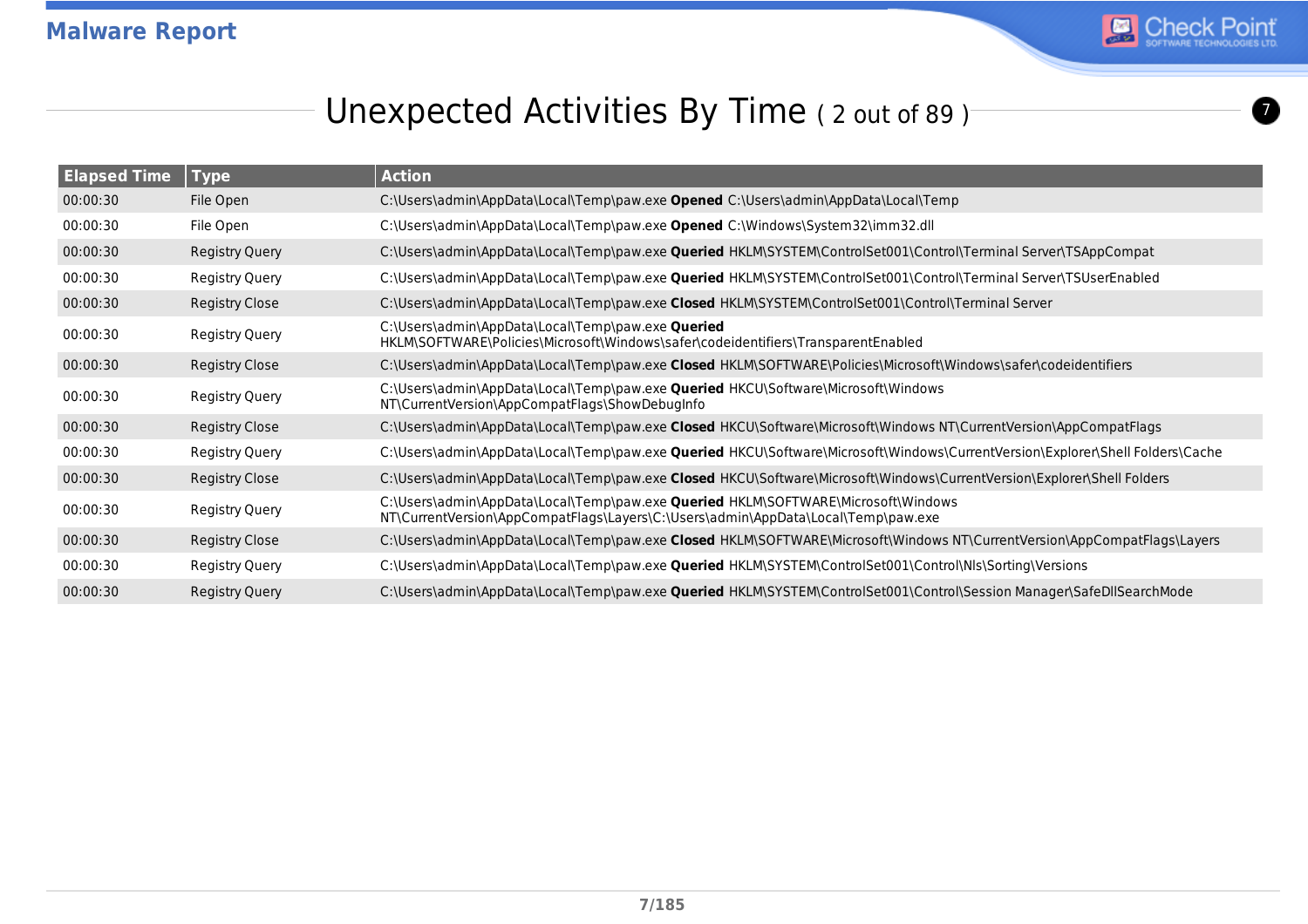

# Unexpected Activities By Time ( 3 out of 89 )

| <b>Elapsed Time</b> |                           |                                                                                                                                               |
|---------------------|---------------------------|-----------------------------------------------------------------------------------------------------------------------------------------------|
|                     | Type                      | <b>Action</b>                                                                                                                                 |
| 00:00:30            | Registry Query            | C:\Users\admin\AppData\Local\Temp\paw.exe <b>Queried</b> HKLM\SOFTWARE\Microsoft\Windows<br>NT\CurrentVersion\GRE_Initialize\DisableMetaFiles |
| 00:00:30            | Registry Close            | C:\Users\admin\AppData\Local\Temp\paw.exe Closed HKLM\SOFTWARE\Microsoft\Windows NT\CurrentVersion\GRE Initialize                             |
| 00:00:30            | <b>Registry Query</b>     | C:\Users\admin\AppData\Local\Temp\paw.exe Queried HKLM\SOFTWARE\Microsoft\Windows NT\CurrentVersion\Compatibility32\paw                       |
| 00:00:30            | Registry Close            | C:\Users\admin\AppData\Local\Temp\paw.exe Closed HKLM\SOFTWARE\Microsoft\Windows NT\CurrentVersion\Compatibility32                            |
| 00:00:30            | Registry Close            | C:\Users\admin\AppData\Local\Temp\paw.exe Closed HKCU                                                                                         |
| 00:00:30            | <b>Registry Enumerate</b> | C:\Users\admin\AppData\Local\Temp\paw.exe <b>Enumerate</b> HKCU\Control Panel\Desktop\LanguageConfiguration                                   |
| 00:00:30            | Registry Close            | C:\Users\admin\AppData\Local\Temp\paw.exe Closed HKCU\Control Panel\Desktop\LanguageConfiguration                                             |
| 00:00:30            | Registry Close            | C:\Users\admin\AppData\Local\Temp\paw.exe Closed HKCU                                                                                         |
| 00:00:30            | Registry Query            | C:\Users\admin\AppData\Local\Temp\paw.exe <b>Queried</b> HKCU\Control Panel\Desktop\PreferredUILanguages                                      |
| 00:00:30            | Registry Close            | C:\Users\admin\AppData\Local\Temp\paw.exe Closed HKCU\Control Panel\Desktop                                                                   |
| 00:00:30            | Registry Close            | C:\Users\admin\AppData\Local\Temp\paw.exe Closed HKCU                                                                                         |
| 00:00:30            | Registry Query            | C:\Users\admin\AppData\Local\Temp\paw.exe Queried HKCU\Control Panel\Desktop\MuiCached\MachinePreferredUILanguages                            |
| 00:00:30            | Registry Close            | C:\Users\admin\AppData\Local\Temp\paw.exe Closed HKCU\Control Panel\Desktop\MuiCached                                                         |
| 00:00:30            | Registry Close            | C:\Users\admin\AppData\Local\Temp\paw.exe Closed HKCU                                                                                         |
| 00:00:30            | Registry Query            | C:\Users\admin\AppData\Local\Temp\paw.exe <b>Queried</b> HKLM\SOFTWARE\Microsoft\Windows<br>NT\CurrentVersion\Windows\LoadAppInit DLLs        |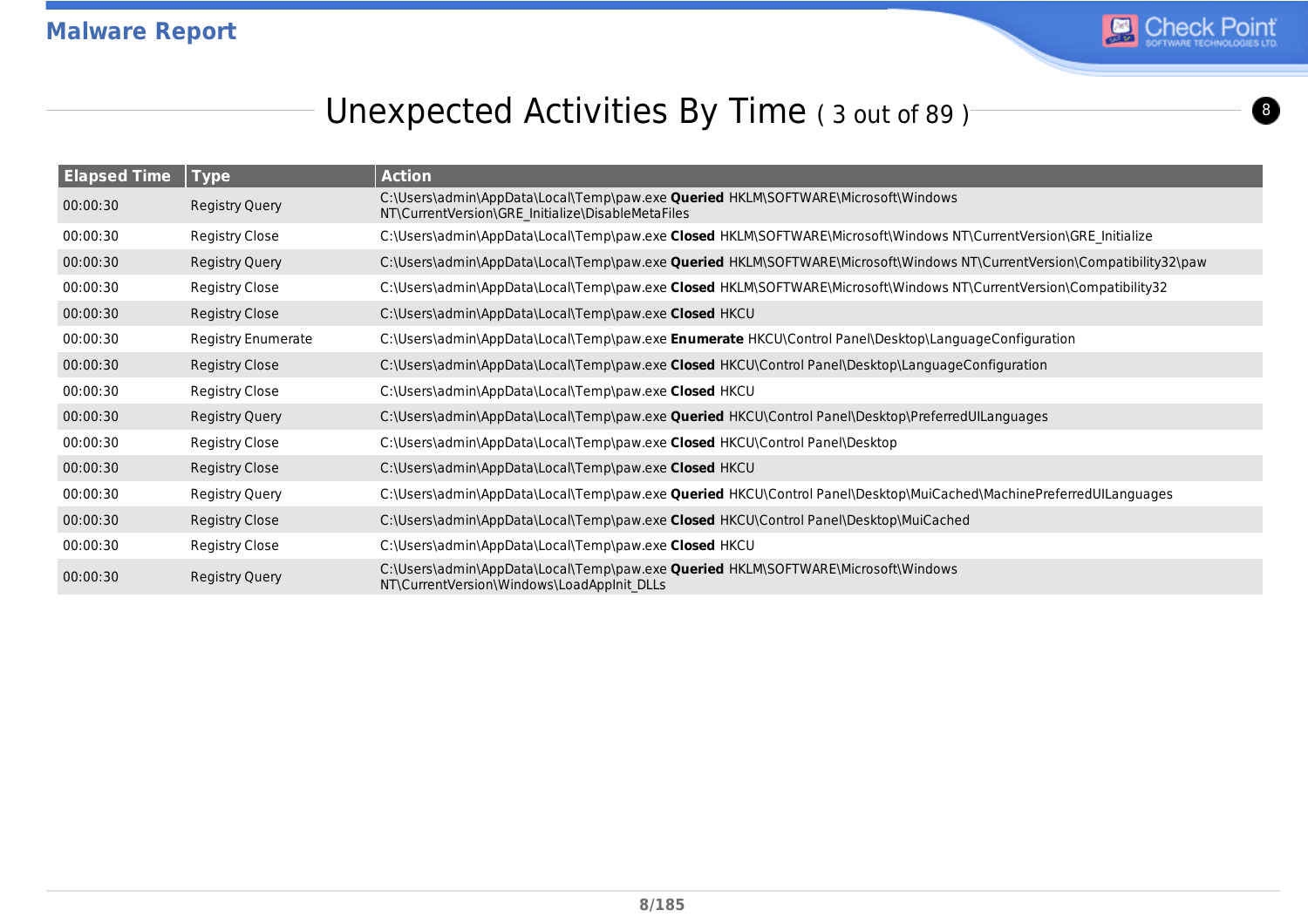

# Unexpected Activities By Time ( 4 out of 89 )

| <b>Elapsed Time</b> | <b>Type</b>    | <b>Action</b>                                                                                              |
|---------------------|----------------|------------------------------------------------------------------------------------------------------------|
| 00:00:30            | Registry Close | C:\Users\admin\AppData\Local\Temp\paw.exe Closed HKLM\SOFTWARE\Microsoft\Windows NT\CurrentVersion\Windows |
| 00:00:30            | File Open      | C:\Users\admin\AppData\Local\Temp\paw.exe Opened C:\Windows\System32\sechost.dll                           |
| 00:00:30            | File Open      | C:\Users\admin\AppData\Local\Temp\paw.exe Opened C:\Windows\System32\secur32.dll                           |
| 00:00:30            | File Open      | C:\Users\admin\AppData\Local\Temp\paw.exe Opened C:\Windows\System32\sspicli.dll                           |
| 00:00:30            | File Open      | C:\Users\admin\AppData\Local\Temp\paw.exe Opened C:\Windows\System32\netapi32.dll                          |
| 00:00:30            | File Open      | C:\Users\admin\AppData\Local\Temp\paw.exe Opened C:\Windows\System32\netutils.dll                          |
| 00:00:30            | File Open      | C:\Users\admin\AppData\Local\Temp\paw.exe Opened C:\Windows\System32\srvcli.dll                            |
| 00:00:30            | File Open      | C:\Users\admin\AppData\Local\Temp\paw.exe Opened C:\Windows\System32\wkscli.dll                            |
| 00:00:30            | File Open      | C:\Users\admin\AppData\Local\Temp\paw.exe Opened C:\Windows\System32\samcli.dll                            |
| 00:00:30            | File Open      | C:\Users\admin\AppData\Local\Temp\paw.exe Opened C:\Windows\System32\IPHLPAPI.DLL                          |
| 00:00:30            | File Open      | C:\Users\admin\AppData\Local\Temp\paw.exe Opened C:\Windows\System32\winnsi.dll                            |
| 00:00:30            | File Open      | C:\Users\admin\AppData\Local\Temp\paw.exe Opened C:\Windows\System32\version.dll                           |
| 00:00:30            | File Open      | C:\Users\admin\AppData\Local\Temp\paw.exe Opened C:\Windows\Globalization\Sorting\SortDefault.nls          |
| 00:00:30            | File Open      | C:\Users\admin\AppData\Local\Temp\paw.exe Opened C:\Windows                                                |
| 00:00:30            | File Open      | C:\Users\admin\AppData\Local\Temp\paw.exe Opened C:\Users\admin\AppData\Roaming                            |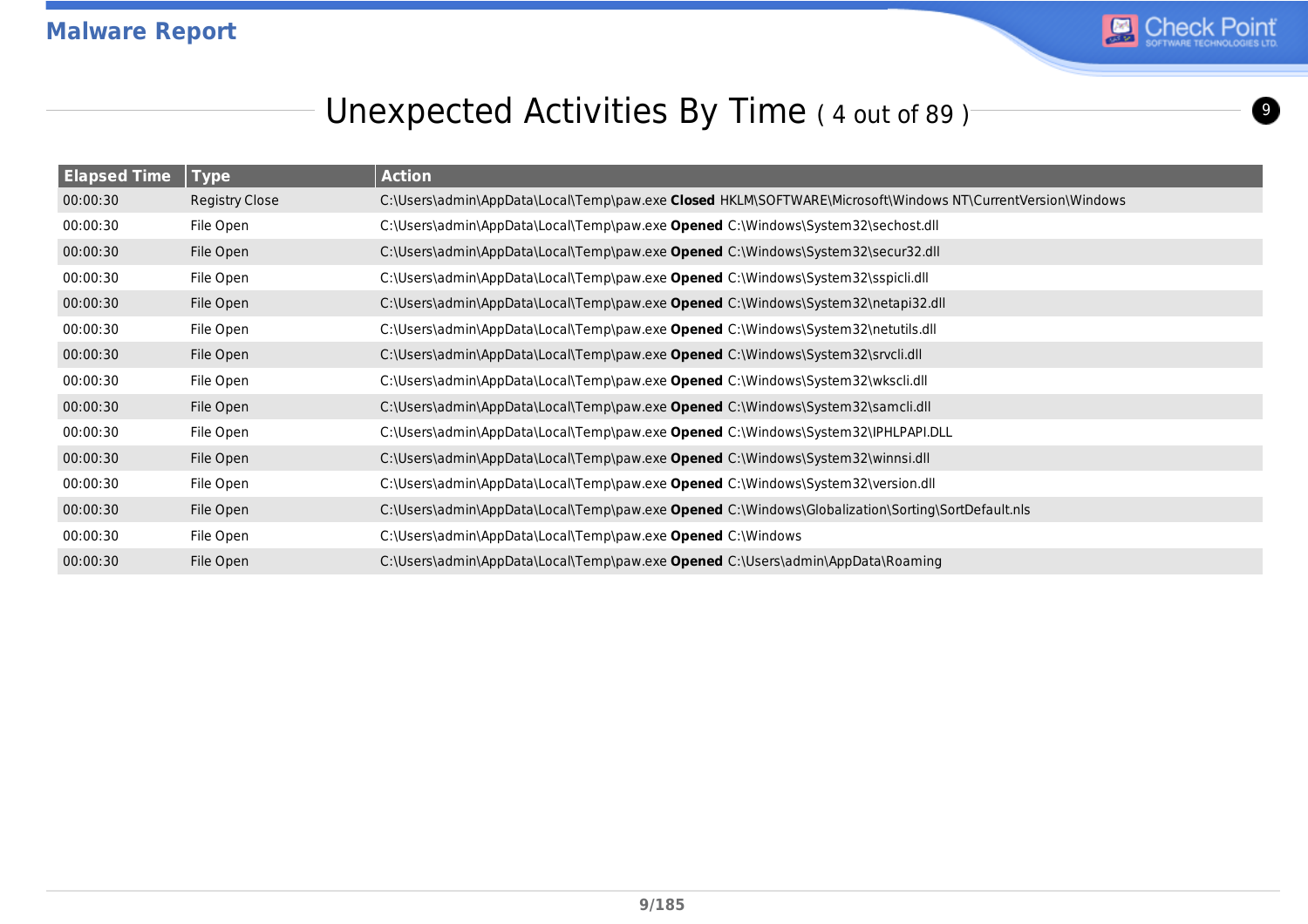

 $\boldsymbol{\omega}$ 

# Unexpected Activities By Time (5 out of 89)

| <b>Elapsed Time</b> | <b>Type</b>           | <b>Action</b>                                                                                                                                            |
|---------------------|-----------------------|----------------------------------------------------------------------------------------------------------------------------------------------------------|
| 00:00:30            | File Open             | C:\Users\admin\AppData\Local\Temp\paw.exe Opened C:\Windows\System32\profapi.dll                                                                         |
| 00:00:30            | File Open             | C:\Users\admin\AppData\Local\Temp\paw.exe Opened C:\Users\admin\AppData\LocalLow                                                                         |
| 00:00:30            | File Open             | C:\Users\admin\AppData\Local\Temp\paw.exe Opened C:\Users\admin\AppData\Local\Temp\paw.exe                                                               |
| 00:00:30            | File Modify           | C:\Users\admin\AppData\Local\Temp\paw.exe Read From C:\Users\admin\AppData\Local\Temp\paw.exe                                                            |
| 00:00:30            | <b>Registry Query</b> | C:\Users\admin\AppData\Local\Temp\paw.exe <b>Queried</b> HKLM\SOFTWARE\Microsoft\Ole\PageAllocatorUseSystemHeap                                          |
| 00:00:30            | <b>Registry Close</b> | C:\Users\admin\AppData\Local\Temp\paw.exe Closed HKLM\SOFTWARE\Microsoft\Ole                                                                             |
| 00:00:30            | Registry Query        | C:\Users\admin\AppData\Local\Temp\paw.exe <b>Queried</b> HKLM\SOFTWARE\Microsoft\Ole\PageAllocatorSystemHeapIsPrivate                                    |
| 00:00:30            | <b>Registry Close</b> | C:\Users\admin\AppData\Local\Temp\paw.exe Closed HKLM\SOFTWARE\Microsoft\Ole                                                                             |
| 00:00:30            | Registry Query        | C:\Users\admin\AppData\Local\Temp\paw.exe Queried HKLM\SYSTEM\ControlSet001\services\crypt32\DebugHeapFlags                                              |
| 00:00:30            | <b>Registry Close</b> | C:\Users\admin\AppData\Local\Temp\paw.exe Closed HKLM\SYSTEM\ControlSet001\services\crypt32                                                              |
| 00:00:30            | Registry Query        | C:\Users\admin\AppData\Local\Temp\paw.exe Queried HKLM\SOFTWARE\Microsoft\Windows\CurrentVersion\Internet<br>Settings\DisableImprovedZoneCheck           |
| 00:00:30            | <b>Registry Close</b> | C:\Users\admin\AppData\Local\Temp\paw.exe Closed HKLM\SOFTWARE\Microsoft\Windows\CurrentVersion\Internet Settings                                        |
| 00:00:30            | Registry Query        | C:\Users\admin\AppData\Local\Temp\paw.exe <b>Queried</b> HKLM\SOFTWARE\Policies\Microsoft\Windows\CurrentVersion\Internet<br>Settings\Security HKLM only |
| 00:00:30            | Registry Close        | C:\Users\admin\AppData\Local\Temp\paw.exe Closed HKLM\SOFTWARE\Policies\Microsoft\Windows\CurrentVersion\Internet Settings                               |
| 00:00:30            | Registry Query        | C:\Users\admin\AppData\Local\Temp\paw.exe Queried<br>HKLM\SYSTEM\ControlSet001\services\LanmanWorkstation\Parameters\RpcCacheTimeout                     |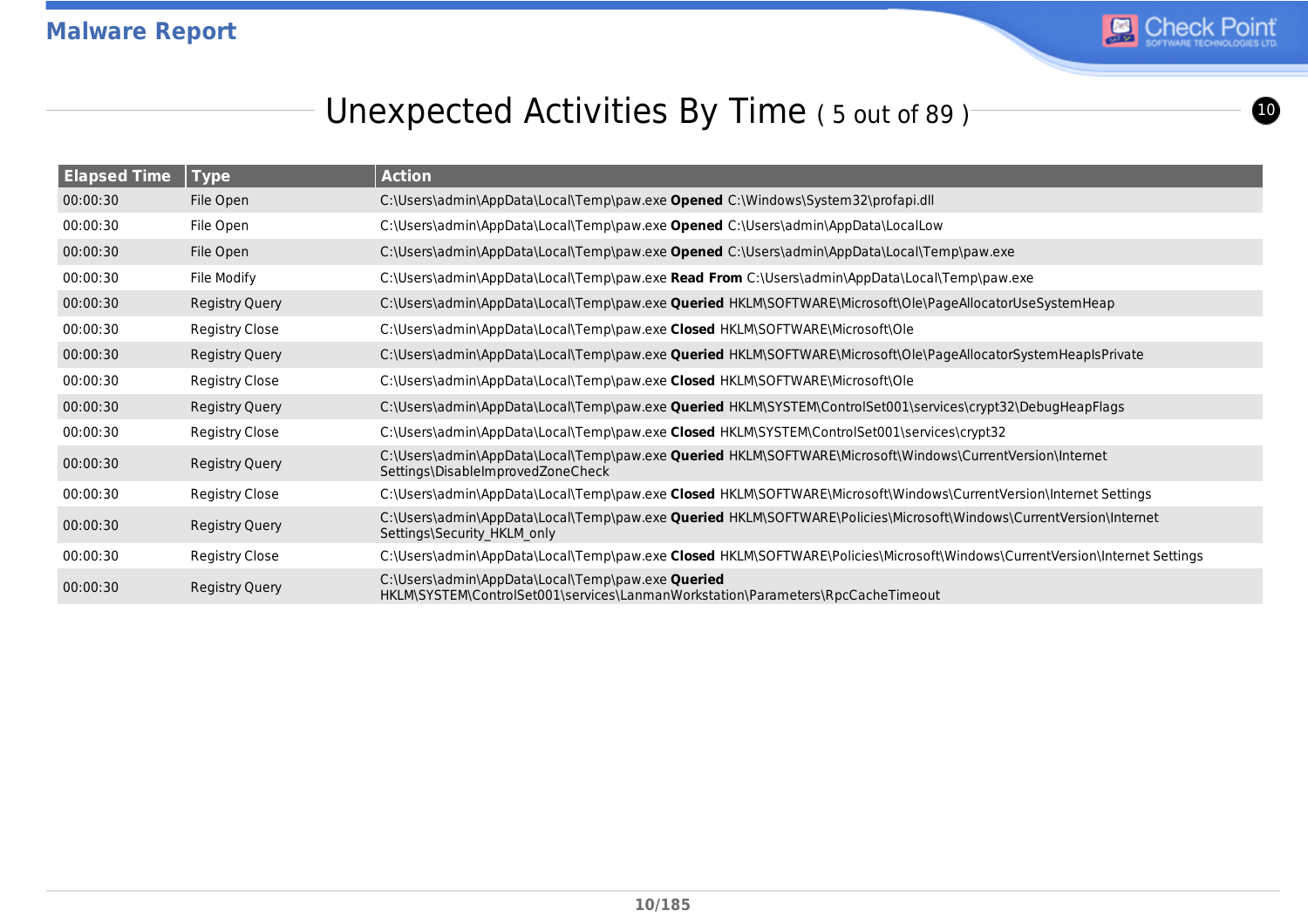

 $\bf{0}$ 

# Unexpected Activities By Time (6 out of 89)

| <b>Elapsed Time</b> | <b>Type</b>           | <b>Action</b>                                                                                                                                                                |
|---------------------|-----------------------|------------------------------------------------------------------------------------------------------------------------------------------------------------------------------|
| 00:00:30            | <b>Registry Close</b> | C:\Users\admin\AppData\Local\Temp\paw.exe Closed HKLM\SYSTEM\ControlSet001\services\LanmanWorkstation\Parameters                                                             |
| 00:00:30            | <b>Registry Query</b> | C:\Users\admin\AppData\Local\Temp\paw.exe Queried HKLM\SOFTWARE\Microsoft\SQMClient\Windows\CEIPEnable                                                                       |
| 00:00:30            | <b>Registry Close</b> | C:\Users\admin\AppData\Local\Temp\paw.exe Closed HKLM\SOFTWARE\Microsoft\SQMClient\Windows                                                                                   |
| 00:00:30            | Registry Query        | C:\Users\admin\AppData\Local\Temp\paw.exe Queried<br>HKLM\SYSTEM\ControlSet001\services\WinSock2\Parameters\WinSock Registry Version                                         |
| 00:00:30            | <b>Registry Query</b> | C:\Users\admin\AppData\Local\Temp\paw.exe <b>Queried</b> HKLM\SYSTEM\ControlSet001\Control\Nls\CustomLocale\en-US                                                            |
| 00:00:30            | Registry Close        | C:\Users\admin\AppData\Local\Temp\paw.exe Closed HKLM\SYSTEM\ControlSet001\Control\Nls\CustomLocale                                                                          |
| 00:00:30            | <b>Registry Query</b> | C:\Users\admin\AppData\Local\Temp\paw.exe <b>Queried</b> HKLM\SYSTEM\ControlSet001\Control\Nls\ExtendedLocale\en-US                                                          |
| 00:00:30            | Registry Close        | C:\Users\admin\AppData\Local\Temp\paw.exe Closed HKLM\SYSTEM\ControlSet001\Control\Nls\ExtendedLocale                                                                        |
| 00:00:30            | <b>Registry Close</b> | C:\Users\admin\AppData\Local\Temp\paw.exe Closed HKLM\SYSTEM\ControlSet001\services\WinSock2\Parameters\AppId Catalog                                                        |
| 00:00:30            | <b>Registry Query</b> | C:\Users\admin\AppData\Local\Temp\paw.exe Queried HKLM\SYSTEM\ControlSet001\services\WinSock2\Parameters\NameSpace_Callout                                                   |
| 00:00:31            | <b>Registry Query</b> | C:\Users\admin\AppData\Local\Temp\paw.exe Queried<br>HKLM\SYSTEM\ControlSet001\services\WinSock2\Parameters\Protocol Catalog9\Serial Access Num                              |
| 00:00:31            | Registry Query        | C:\Users\admin\AppData\Local\Temp\paw.exe Queried<br>HKLM\SYSTEM\ControlSet001\services\WinSock2\Parameters\Protocol_Catalog9\Next_Catalog_Entry_ID                          |
| 00:00:31            | Registry Query        | C:\Users\admin\AppData\Local\Temp\paw.exe Queried<br>HKLM\SYSTEM\ControlSet001\services\WinSock2\Parameters\Protocol Catalog9\Num Catalog Entries                            |
| 00:00:31            | Registry Query        | C:\Users\admin\AppData\Local\Temp\paw.exe Queried<br>HKLM\SYSTEM\ControlSet001\services\WinSock2\Parameters\Protocol_Catalog9\Catalog_Entries\000000000001\PackedCatalogItem |
| 00:00:31            | Registry Close        | C:\Users\admin\AppData\Local\Temp\paw.exe Closed<br>HKLM\SYSTEM\ControlSet001\services\WinSock2\Parameters\Protocol Catalog9\Catalog Entries\00000000001                     |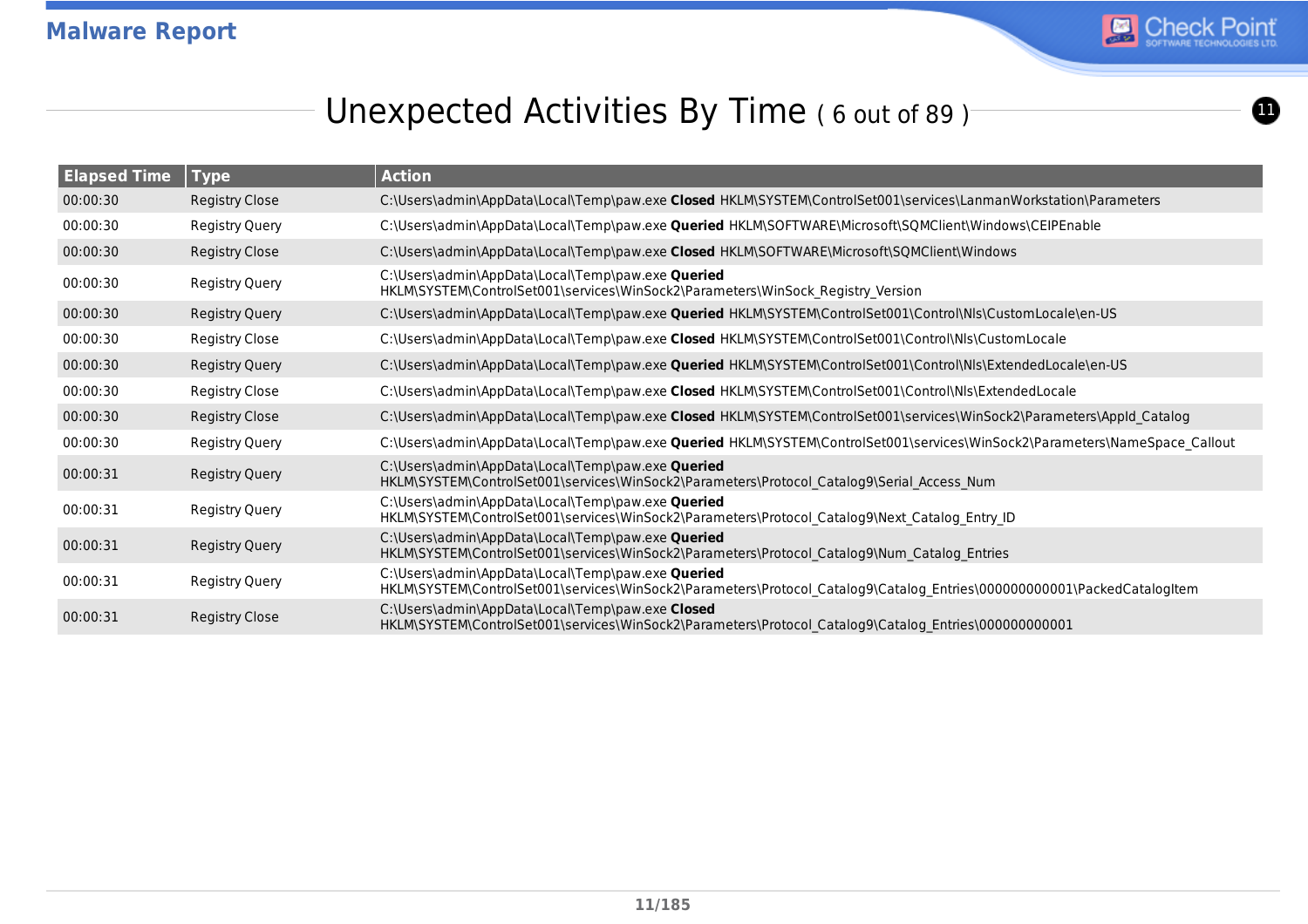

 $\boldsymbol{\Omega}$ 

# Unexpected Activities By Time (7 out of 89)

| <b>Elapsed Time</b> | Type                  | <b>Action</b>                                                                                                                                                                |
|---------------------|-----------------------|------------------------------------------------------------------------------------------------------------------------------------------------------------------------------|
| 00:00:31            | <b>Registry Query</b> | C:\Users\admin\AppData\Local\Temp\paw.exe Queried<br>HKLM\SYSTEM\ControlSet001\services\WinSock2\Parameters\Protocol Catalog9\Catalog Entries\000000000002\PackedCatalogItem |
| 00:00:31            | Registry Close        | C:\Users\admin\AppData\Local\Temp\paw.exe Closed<br>HKLM\SYSTEM\ControlSet001\services\WinSock2\Parameters\Protocol Catalog9\Catalog Entries\00000000002                     |
| 00:00:31            | <b>Registry Query</b> | C:\Users\admin\AppData\Local\Temp\paw.exe Queried<br>HKLM\SYSTEM\ControlSet001\services\WinSock2\Parameters\Protocol Catalog9\Catalog Entries\000000000003\PackedCatalogItem |
| 00:00:31            | <b>Registry Close</b> | C:\Users\admin\AppData\Local\Temp\paw.exe Closed<br>HKLM\SYSTEM\ControlSet001\services\WinSock2\Parameters\Protocol_Catalog9\Catalog_Entries\00000000003                     |
| 00:00:31            | <b>Registry Query</b> | C:\Users\admin\AppData\Local\Temp\paw.exe Queried<br>HKLM\SYSTEM\ControlSet001\services\WinSock2\Parameters\Protocol Catalog9\Catalog Entries\000000000004\PackedCatalogItem |
| 00:00:31            | <b>Registry Close</b> | C:\Users\admin\AppData\Local\Temp\paw.exe Closed<br>HKLM\SYSTEM\ControlSet001\services\WinSock2\Parameters\Protocol Catalog9\Catalog Entries\00000000004                     |
| 00:00:31            | <b>Registry Query</b> | C:\Users\admin\AppData\Local\Temp\paw.exe Queried<br>HKLM\SYSTEM\ControlSet001\services\WinSock2\Parameters\Protocol Catalog9\Catalog Entries\000000000005\PackedCatalogItem |
| 00:00:31            | <b>Registry Close</b> | C:\Users\admin\AppData\Local\Temp\paw.exe Closed<br>HKLM\SYSTEM\ControlSet001\services\WinSock2\Parameters\Protocol Catalog9\Catalog Entries\00000000005                     |
| 00:00:31            | <b>Registry Query</b> | C:\Users\admin\AppData\Local\Temp\paw.exe Queried<br>HKLM\SYSTEM\ControlSet001\services\WinSock2\Parameters\Protocol Catalog9\Catalog Entries\000000000006\PackedCatalogItem |
| 00:00:31            | Registry Close        | C:\Users\admin\AppData\Local\Temp\paw.exe Closed<br>HKLM\SYSTEM\ControlSet001\services\WinSock2\Parameters\Protocol Catalog9\Catalog Entries\00000000006                     |
| 00:00:31            | <b>Registry Query</b> | C:\Users\admin\AppData\Local\Temp\paw.exe Queried<br>HKLM\SYSTEM\ControlSet001\services\WinSock2\Parameters\Protocol Catalog9\Catalog Entries\000000000007\PackedCatalogItem |
| 00:00:31            | <b>Registry Close</b> | C:\Users\admin\AppData\Local\Temp\paw.exe Closed<br>HKLM\SYSTEM\ControlSet001\services\WinSock2\Parameters\Protocol_Catalog9\Catalog_Entries\00000000007                     |
| 00:00:31            | <b>Registry Query</b> | C:\Users\admin\AppData\Local\Temp\paw.exe Queried<br>HKLM\SYSTEM\ControlSet001\services\WinSock2\Parameters\Protocol Catalog9\Catalog Entries\000000000008\PackedCatalogItem |
| 00:00:31            | <b>Registry Close</b> | C:\Users\admin\AppData\Local\Temp\paw.exe Closed<br>HKLM\SYSTEM\ControlSet001\services\WinSock2\Parameters\Protocol_Catalog9\Catalog_Entries\00000000008                     |
| 00:00:31            | <b>Registry Query</b> | C:\Users\admin\AppData\Local\Temp\paw.exe Queried<br>HKLM\SYSTEM\ControlSet001\services\WinSock2\Parameters\Protocol Catalog9\Catalog Entries\000000000009\PackedCatalogItem |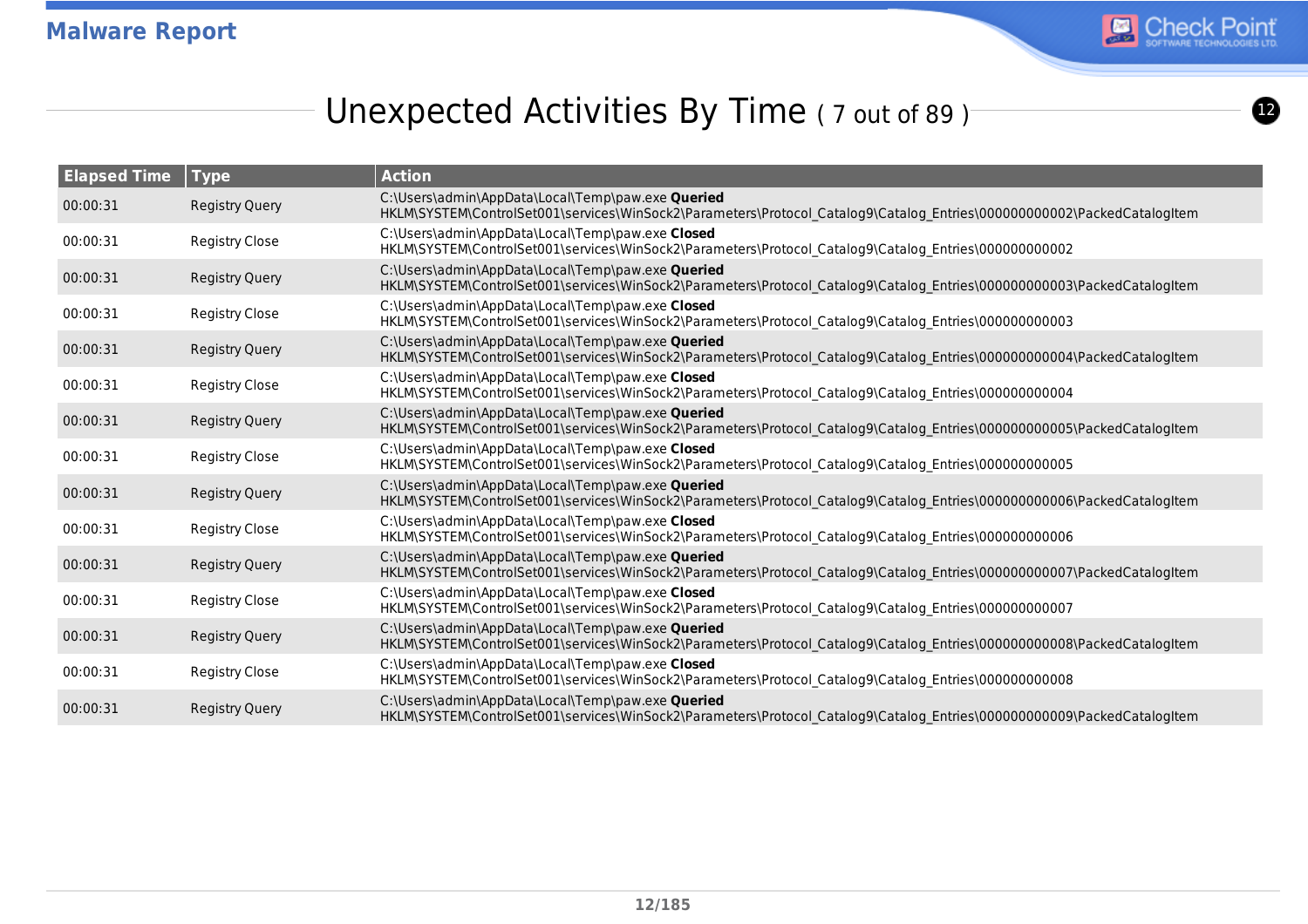

# Unexpected Activities By Time (8 out of 89)

| <b>Elapsed Time</b> | Type                  | <b>Action</b>                                                                                                                                                                |
|---------------------|-----------------------|------------------------------------------------------------------------------------------------------------------------------------------------------------------------------|
| 00:00:31            | <b>Registry Close</b> | C:\Users\admin\AppData\Local\Temp\paw.exe Closed<br>HKLM\SYSTEM\ControlSet001\services\WinSock2\Parameters\Protocol Catalog9\Catalog Entries\00000000009                     |
| 00:00:31            | Registry Query        | C:\Users\admin\AppData\Local\Temp\paw.exe Queried<br>HKLM\SYSTEM\ControlSet001\services\WinSock2\Parameters\Protocol Catalog9\Catalog Entries\000000000010\PackedCatalogItem |
| 00:00:31            | <b>Registry Close</b> | C:\Users\admin\AppData\Local\Temp\paw.exe Closed<br>HKLM\SYSTEM\ControlSet001\services\WinSock2\Parameters\Protocol Catalog9\Catalog Entries\000000000010                    |
| 00:00:31            | <b>Registry Query</b> | C:\Users\admin\AppData\Local\Temp\paw.exe Queried<br>HKLM\SYSTEM\ControlSet001\services\WinSock2\Parameters\Protocol Catalog9\Catalog Entries\000000000011\PackedCatalogItem |
| 00:00:31            | <b>Registry Close</b> | C:\Users\admin\AppData\Local\Temp\paw.exe Closed<br>HKLM\SYSTEM\ControlSet001\services\WinSock2\Parameters\Protocol Catalog9\Catalog Entries\00000000011                     |
| 00:00:31            | Registry Query        | C:\Users\admin\AppData\Local\Temp\paw.exe Queried<br>HKLM\SYSTEM\ControlSet001\services\WinSock2\Parameters\Protocol_Catalog9\Catalog_Entries\000000000012\PackedCatalogItem |
| 00:00:31            | <b>Registry Close</b> | C:\Users\admin\AppData\Local\Temp\paw.exe Closed<br>HKLM\SYSTEM\ControlSet001\services\WinSock2\Parameters\Protocol Catalog9\Catalog Entries\00000000012                     |
| 00:00:31            | <b>Registry Query</b> | C:\Users\admin\AppData\Local\Temp\paw.exe Queried<br>HKLM\SYSTEM\ControlSet001\services\WinSock2\Parameters\Protocol Catalog9\Catalog Entries\000000000013\PackedCatalogItem |
| 00:00:31            | <b>Registry Close</b> | C:\Users\admin\AppData\Local\Temp\paw.exe Closed<br>HKLM\SYSTEM\ControlSet001\services\WinSock2\Parameters\Protocol Catalog9\Catalog Entries\00000000013                     |
| 00:00:31            | Registry Query        | C:\Users\admin\AppData\Local\Temp\paw.exe Queried<br>HKLM\SYSTEM\ControlSet001\services\WinSock2\Parameters\Protocol Catalog9\Catalog Entries\000000000014\PackedCatalogItem |
| 00:00:31            | <b>Registry Close</b> | C:\Users\admin\AppData\Local\Temp\paw.exe Closed<br>HKLM\SYSTEM\ControlSet001\services\WinSock2\Parameters\Protocol Catalog9\Catalog Entries\000000000014                    |
| 00:00:31            | Registry Query        | C:\Users\admin\AppData\Local\Temp\paw.exe Queried<br>HKLM\SYSTEM\ControlSet001\services\WinSock2\Parameters\Protocol_Catalog9\Catalog_Entries\000000000015\PackedCatalogItem |
| 00:00:31            | <b>Registry Close</b> | C:\Users\admin\AppData\Local\Temp\paw.exe Closed<br>HKLM\SYSTEM\ControlSet001\services\WinSock2\Parameters\Protocol Catalog9\Catalog Entries\000000000015                    |
| 00:00:31            | <b>Registry Query</b> | C:\Users\admin\AppData\Local\Temp\paw.exe Queried<br>HKLM\SYSTEM\ControlSet001\services\WinSock2\Parameters\Protocol Catalog9\Catalog Entries\000000000016\PackedCatalogItem |
| 00:00:31            | <b>Registry Close</b> | C:\Users\admin\AppData\Local\Temp\paw.exe Closed<br>HKLM\SYSTEM\ControlSet001\services\WinSock2\Parameters\Protocol Catalog9\Catalog Entries\00000000016                     |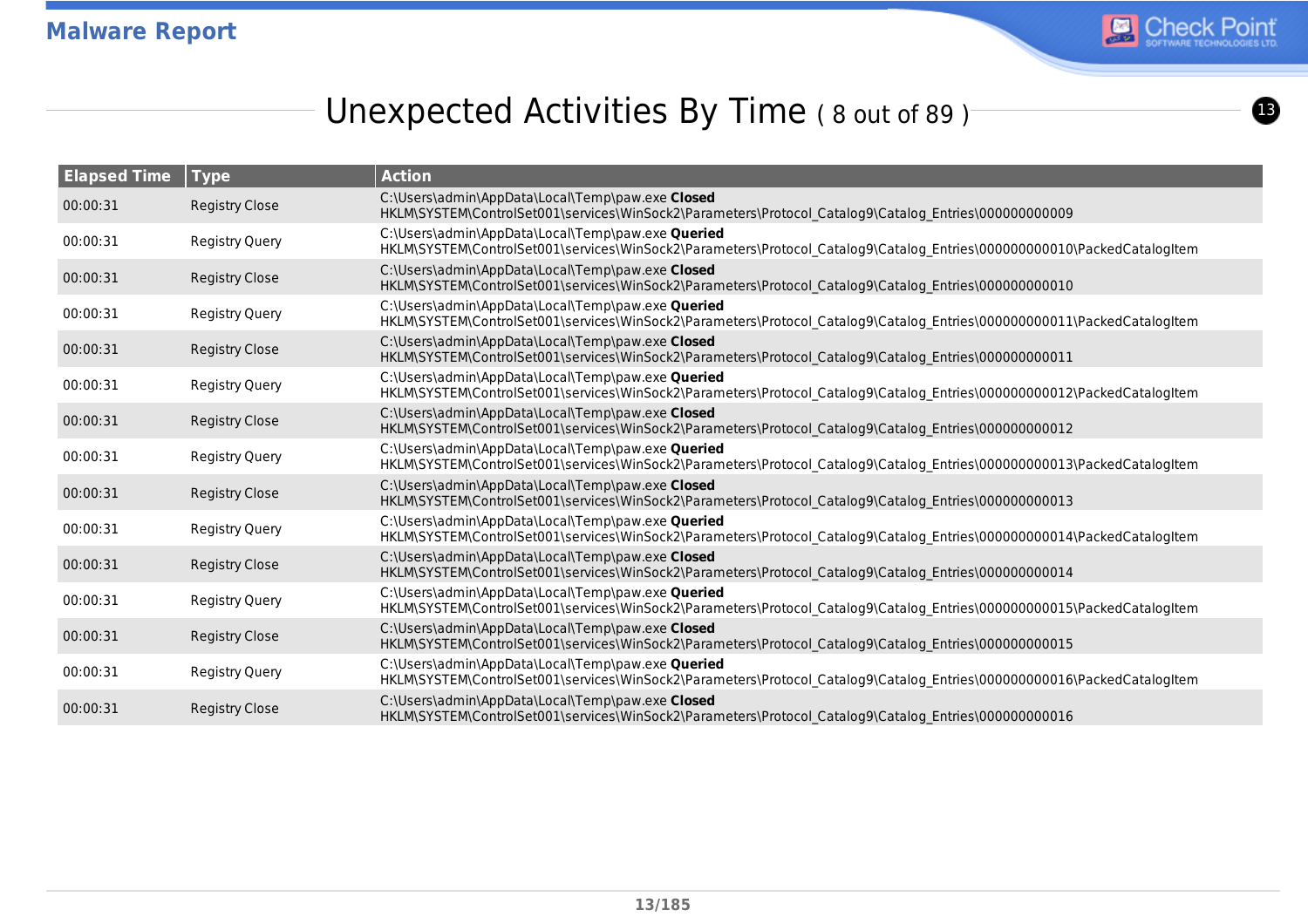

# Unexpected Activities By Time (9 out of 89)

| <b>Elapsed Time</b> | Type                  | <b>Action</b>                                                                                                                                                                |
|---------------------|-----------------------|------------------------------------------------------------------------------------------------------------------------------------------------------------------------------|
| 00:00:31            | <b>Registry Query</b> | C:\Users\admin\AppData\Local\Temp\paw.exe Queried<br>HKLM\SYSTEM\ControlSet001\services\WinSock2\Parameters\Protocol Catalog9\Catalog Entries\000000000017\PackedCatalogItem |
| 00:00:31            | <b>Registry Close</b> | C:\Users\admin\AppData\Local\Temp\paw.exe Closed<br>HKLM\SYSTEM\ControlSet001\services\WinSock2\Parameters\Protocol Catalog9\Catalog Entries\000000000017                    |
| 00:00:31            | <b>Registry Query</b> | C:\Users\admin\AppData\Local\Temp\paw.exe Queried<br>HKLM\SYSTEM\ControlSet001\services\WinSock2\Parameters\Protocol Catalog9\Catalog Entries\000000000018\PackedCatalogItem |
| 00:00:31            | <b>Registry Close</b> | C:\Users\admin\AppData\Local\Temp\paw.exe Closed<br>HKLM\SYSTEM\ControlSet001\services\WinSock2\Parameters\Protocol_Catalog9\Catalog_Entries\000000000018                    |
| 00:00:32            | <b>Registry Query</b> | C:\Users\admin\AppData\Local\Temp\paw.exe Queried<br>HKLM\SYSTEM\ControlSet001\services\WinSock2\Parameters\Protocol Catalog9\Catalog Entries\000000000019\PackedCatalogItem |
| 00:00:32            | <b>Registry Close</b> | C:\Users\admin\AppData\Local\Temp\paw.exe Closed<br>HKLM\SYSTEM\ControlSet001\services\WinSock2\Parameters\Protocol Catalog9\Catalog Entries\000000000019                    |
| 00:00:32            | <b>Registry Query</b> | C:\Users\admin\AppData\Local\Temp\paw.exe Queried<br>HKLM\SYSTEM\ControlSet001\services\WinSock2\Parameters\Protocol Catalog9\Catalog Entries\000000000020\PackedCatalogItem |
| 00:00:32            | <b>Registry Close</b> | C:\Users\admin\AppData\Local\Temp\paw.exe Closed<br>HKLM\SYSTEM\ControlSet001\services\WinSock2\Parameters\Protocol Catalog9\Catalog Entries\00000000020                     |
| 00:00:32            | <b>Registry Query</b> | C:\Users\admin\AppData\Local\Temp\paw.exe Queried<br>HKLM\SYSTEM\ControlSet001\services\WinSock2\Parameters\Protocol Catalog9\Catalog Entries\000000000021\PackedCatalogItem |
| 00:00:32            | <b>Registry Close</b> | C:\Users\admin\AppData\Local\Temp\paw.exe Closed<br>HKLM\SYSTEM\ControlSet001\services\WinSock2\Parameters\Protocol Catalog9\Catalog Entries\00000000021                     |
| 00:00:32            | <b>Registry Query</b> | C:\Users\admin\AppData\Local\Temp\paw.exe Queried<br>HKLM\SYSTEM\ControlSet001\services\WinSock2\Parameters\Protocol Catalog9\Catalog Entries\000000000022\PackedCatalogItem |
| 00:00:32            | <b>Registry Close</b> | C:\Users\admin\AppData\Local\Temp\paw.exe Closed<br>HKLM\SYSTEM\ControlSet001\services\WinSock2\Parameters\Protocol Catalog9\Catalog Entries\00000000022                     |
| 00:00:32            | <b>Registry Query</b> | C:\Users\admin\AppData\Local\Temp\paw.exe Queried<br>HKLM\SYSTEM\ControlSet001\services\WinSock2\Parameters\Protocol Catalog9\Catalog Entries\000000000023\PackedCatalogItem |
| 00:00:32            | Registry Close        | C:\Users\admin\AppData\Local\Temp\paw.exe Closed<br>HKLM\SYSTEM\ControlSet001\services\WinSock2\Parameters\Protocol_Catalog9\Catalog_Entries\00000000023                     |
| 00:00:32            | <b>Registry Query</b> | C:\Users\admin\AppData\Local\Temp\paw.exe Queried<br>HKLM\SYSTEM\ControlSet001\services\WinSock2\Parameters\Protocol Catalog9\Catalog Entries\000000000024\PackedCatalogItem |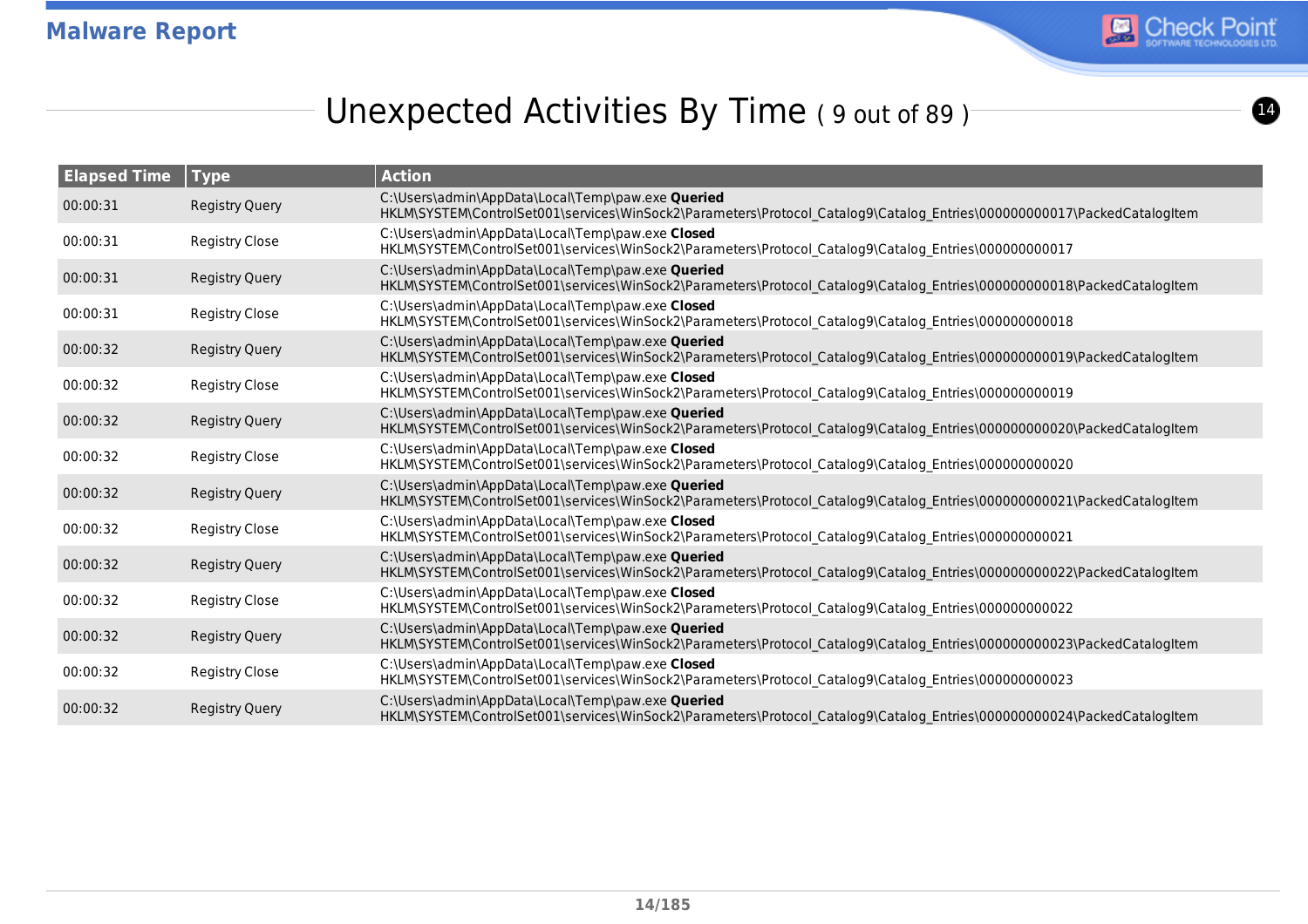

 $\bf{6}$ 

# Unexpected Activities By Time (10 out of 89)

| <b>Elapsed Time</b> | Type                  | <b>Action</b>                                                                                                                                                                      |
|---------------------|-----------------------|------------------------------------------------------------------------------------------------------------------------------------------------------------------------------------|
| 00:00:32            | <b>Registry Close</b> | C:\Users\admin\AppData\Local\Temp\paw.exe Closed<br>HKLM\SYSTEM\ControlSet001\services\WinSock2\Parameters\Protocol Catalog9\Catalog Entries\00000000024                           |
| 00:00:32            | <b>Registry Close</b> | C:\Users\admin\AppData\Local\Temp\paw.exe Closed<br>HKLM\SYSTEM\ControlSet001\services\WinSock2\Parameters\Protocol Catalog9\Catalog Entries                                       |
| 00:00:32            | <b>Registry Query</b> | C:\Users\admin\AppData\Local\Temp\paw.exe Queried<br>HKLM\SYSTEM\ControlSet001\services\WinSock2\Parameters\NameSpace Catalog5\Serial Access Num                                   |
| 00:00:32            | <b>Registry Query</b> | C:\Users\admin\AppData\Local\Temp\paw.exe Queried<br>HKLM\SYSTEM\ControlSet001\services\WinSock2\Parameters\NameSpace_Catalog5\Num_Catalog_Entries                                 |
| 00:00:32            | <b>Registry Query</b> | C:\Users\admin\AppData\Local\Temp\paw.exe Queried<br>HKLM\SYSTEM\ControlSet001\services\WinSock2\Parameters\NameSpace Catalog5\Catalog Entries\000000000001\LibraryPath            |
| 00:00:32            | <b>Registry Query</b> | C:\Users\admin\AppData\Local\Temp\paw.exe Queried<br>HKLM\SYSTEM\ControlSet001\services\WinSock2\Parameters\NameSpace Catalog5\Catalog Entries\000000000001\DisplayString          |
| 00:00:32            | <b>Registry Query</b> | C:\Users\admin\AppData\Local\Temp\paw.exe Queried<br>HKLM\SYSTEM\ControlSet001\services\WinSock2\Parameters\NameSpace Catalog5\Catalog Entries\000000000001\ProviderId             |
| 00:00:32            | <b>Registry Query</b> | C:\Users\admin\AppData\Local\Temp\paw.exe Queried<br>HKLM\SYSTEM\ControlSet001\services\WinSock2\Parameters\NameSpace Catalog5\Catalog Entries\000000000001\AddressFamily          |
| 00:00:37            | <b>Registry Query</b> | C:\Users\admin\AppData\Local\Temp\paw.exe Queried<br>HKLM\SYSTEM\ControlSet001\services\WinSock2\Parameters\NameSpace Catalog5\Catalog Entries\000000000001\SupportedNameSpace     |
| 00:00:37            | <b>Registry Query</b> | C:\Users\admin\AppData\Local\Temp\paw.exe Queried<br>HKLM\SYSTEM\ControlSet001\services\WinSock2\Parameters\NameSpace Catalog5\Catalog Entries\000000000001\Enabled                |
| 00:00:37            | <b>Registry Query</b> | C:\Users\admin\AppData\Local\Temp\paw.exe Queried<br>HKLM\SYSTEM\ControlSet001\services\WinSock2\Parameters\NameSpace_Catalog5\Catalog_Entries\000000000001\Version                |
| 00:00:37            | <b>Registry Query</b> | C:\Users\admin\AppData\Local\Temp\paw.exe Queried<br>HKLM\SYSTEM\ControlSet001\services\WinSock2\Parameters\NameSpace Catalog5\Catalog Entries\000000000001\StoresServiceClassInfo |
| 00:00:37            | <b>Registry Query</b> | C:\Users\admin\AppData\Local\Temp\paw.exe Queried<br>HKLM\SYSTEM\ControlSet001\services\WinSock2\Parameters\NameSpace Catalog5\Catalog Entries\000000000001\ProviderInfo           |
| 00:00:37            | <b>Registry Close</b> | C:\Users\admin\AppData\Local\Temp\paw.exe Closed<br>HKLM\SYSTEM\ControlSet001\services\WinSock2\Parameters\NameSpace Catalog5\Catalog Entries\000000000001                         |
| 00:00:37            | <b>Registry Query</b> | C:\Users\admin\AppData\Local\Temp\paw.exe Queried<br>HKLM\SYSTEM\ControlSet001\services\WinSock2\Parameters\NameSpace Catalog5\Catalog Entries\000000000002\LibraryPath            |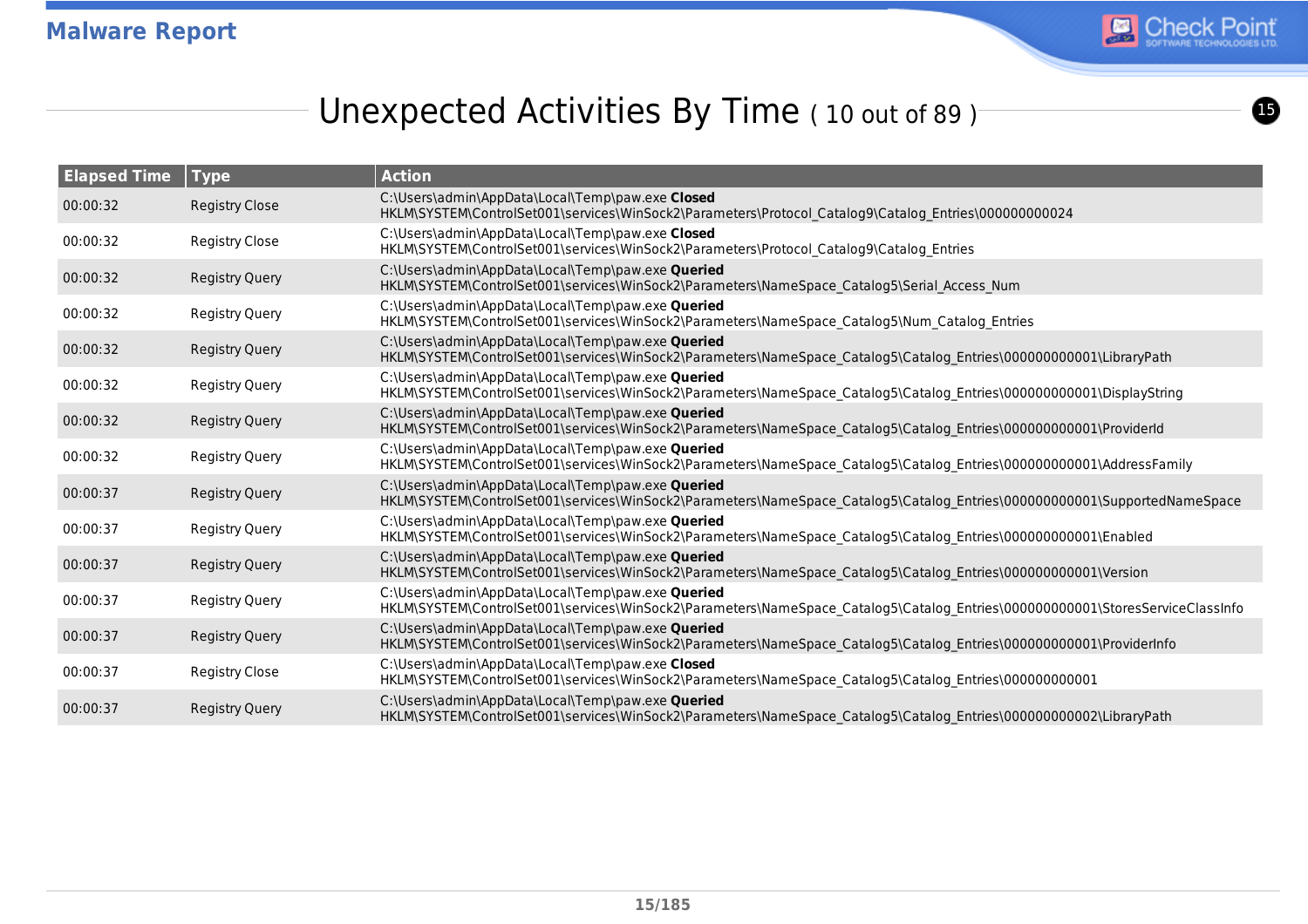

# Unexpected Activities By Time (11 out of 89)

| <b>Elapsed Time</b> | <b>Type</b>           | <b>Action</b>                                                                                                                                                                      |
|---------------------|-----------------------|------------------------------------------------------------------------------------------------------------------------------------------------------------------------------------|
| 00:00:37            | <b>Registry Query</b> | C:\Users\admin\AppData\Local\Temp\paw.exe Queried<br>HKLM\SYSTEM\ControlSet001\services\WinSock2\Parameters\NameSpace Catalog5\Catalog Entries\000000000002\DisplayString          |
| 00:00:37            | <b>Registry Query</b> | C:\Users\admin\AppData\Local\Temp\paw.exe Queried<br>HKLM\SYSTEM\ControlSet001\services\WinSock2\Parameters\NameSpace_Catalog5\Catalog_Entries\000000000002\ProviderId             |
| 00:00:37            | <b>Registry Query</b> | C:\Users\admin\AppData\Local\Temp\paw.exe Queried<br>HKLM\SYSTEM\ControlSet001\services\WinSock2\Parameters\NameSpace Catalog5\Catalog Entries\000000000002\AddressFamily          |
| 00:00:37            | Registry Query        | C:\Users\admin\AppData\Local\Temp\paw.exe Queried<br>HKLM\SYSTEM\ControlSet001\services\WinSock2\Parameters\NameSpace Catalog5\Catalog Entries\000000000002\SupportedNameSpace     |
| 00:00:37            | <b>Registry Query</b> | C:\Users\admin\AppData\Local\Temp\paw.exe Queried<br>HKLM\SYSTEM\ControlSet001\services\WinSock2\Parameters\NameSpace Catalog5\Catalog Entries\00000000002\Enabled                 |
| 00:00:37            | <b>Registry Query</b> | C:\Users\admin\AppData\Local\Temp\paw.exe Queried<br>HKLM\SYSTEM\ControlSet001\services\WinSock2\Parameters\NameSpace Catalog5\Catalog Entries\000000000002\Version                |
| 00:00:37            | <b>Registry Query</b> | C:\Users\admin\AppData\Local\Temp\paw.exe Queried<br>HKLM\SYSTEM\ControlSet001\services\WinSock2\Parameters\NameSpace_Catalog5\Catalog_Entries\000000000002\StoresServiceClassInfo |
| 00:00:37            | Registry Query        | C:\Users\admin\AppData\Local\Temp\paw.exe Queried<br>HKLM\SYSTEM\ControlSet001\services\WinSock2\Parameters\NameSpace Catalog5\Catalog Entries\000000000002\ProviderInfo           |
| 00:00:37            | <b>Registry Close</b> | C:\Users\admin\AppData\Local\Temp\paw.exe Closed<br>HKLM\SYSTEM\ControlSet001\services\WinSock2\Parameters\NameSpace Catalog5\Catalog Entries\00000000002                          |
| 00:00:37            | Registry Query        | C:\Users\admin\AppData\Local\Temp\paw.exe Queried<br>HKLM\SYSTEM\ControlSet001\services\WinSock2\Parameters\NameSpace Catalog5\Catalog Entries\000000000003\LibraryPath            |
| 00:00:37            | <b>Registry Query</b> | C:\Users\admin\AppData\Local\Temp\paw.exe Queried<br>HKLM\SYSTEM\ControlSet001\services\WinSock2\Parameters\NameSpace Catalog5\Catalog Entries\00000000003\DisplayString           |
| 00:00:37            | <b>Registry Query</b> | C:\Users\admin\AppData\Local\Temp\paw.exe Queried<br>HKLM\SYSTEM\ControlSet001\services\WinSock2\Parameters\NameSpace_Catalog5\Catalog_Entries\00000000003\ProviderId              |
| 00:00:37            | <b>Registry Query</b> | C:\Users\admin\AppData\Local\Temp\paw.exe Queried<br>HKLM\SYSTEM\ControlSet001\services\WinSock2\Parameters\NameSpace Catalog5\Catalog Entries\000000000003\AddressFamily          |
| 00:00:37            | <b>Registry Query</b> | C:\Users\admin\AppData\Local\Temp\paw.exe Queried<br>HKLM\SYSTEM\ControlSet001\services\WinSock2\Parameters\NameSpace_Catalog5\Catalog_Entries\000000000003\SupportedNameSpace     |
| 00:00:37            | <b>Registry Query</b> | C:\Users\admin\AppData\Local\Temp\paw.exe Queried<br>HKLM\SYSTEM\ControlSet001\services\WinSock2\Parameters\NameSpace Catalog5\Catalog Entries\00000000003\Enabled                 |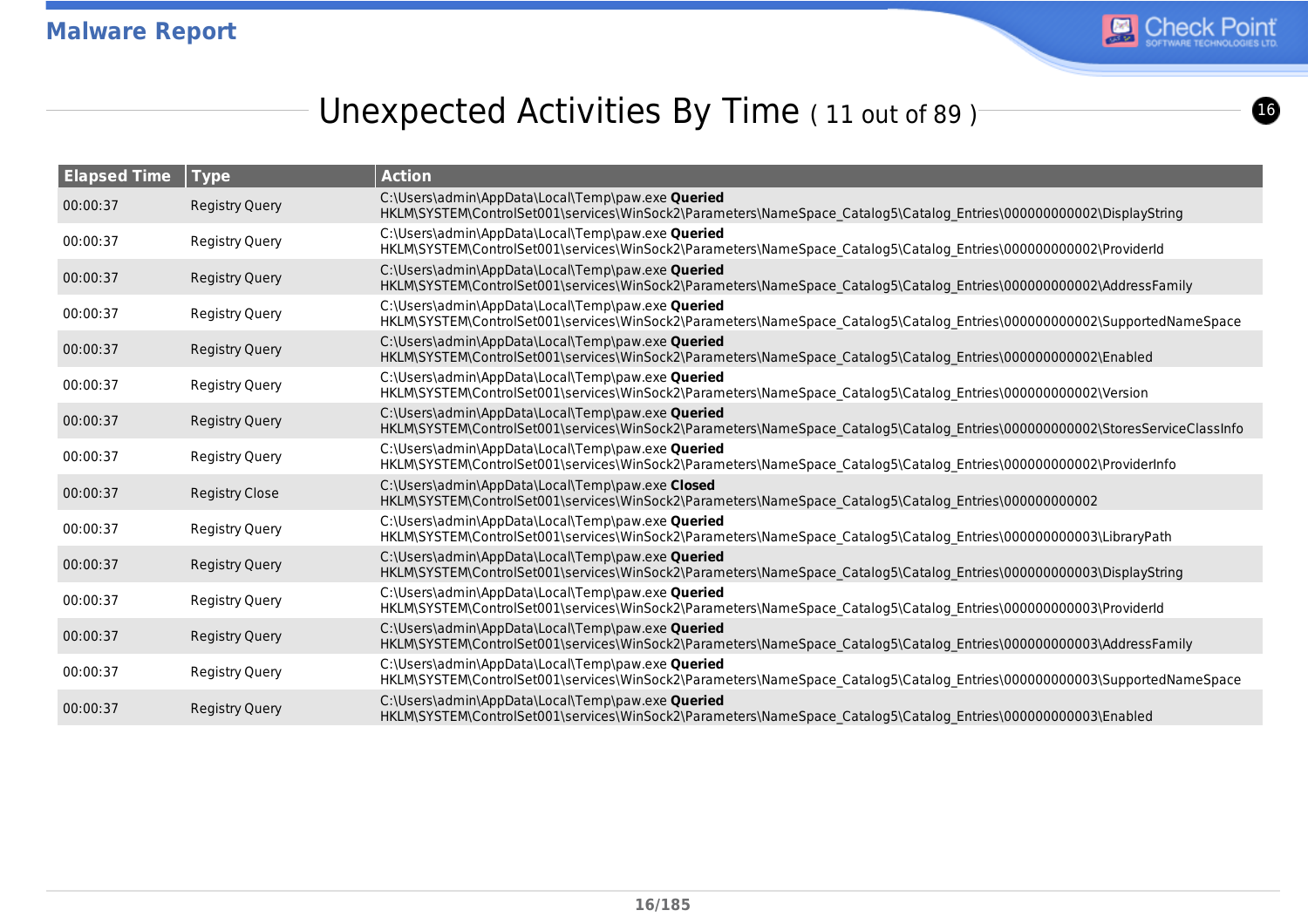

 $\boldsymbol{\Omega}$ 

# Unexpected Activities By Time (12 out of 89)

| <b>Elapsed Time</b> | Type                  | <b>Action</b>                                                                                                                                                                     |
|---------------------|-----------------------|-----------------------------------------------------------------------------------------------------------------------------------------------------------------------------------|
| 00:00:37            | <b>Registry Query</b> | C:\Users\admin\AppData\Local\Temp\paw.exe Queried<br>HKLM\SYSTEM\ControlSet001\services\WinSock2\Parameters\NameSpace Catalog5\Catalog Entries\00000000003\Version                |
| 00:00:37            | <b>Registry Query</b> | C:\Users\admin\AppData\Local\Temp\paw.exe Queried<br>HKLM\SYSTEM\ControlSet001\services\WinSock2\Parameters\NameSpace Catalog5\Catalog Entries\00000000003\StoresServiceClassInfo |
| 00:00:37            | <b>Registry Query</b> | C:\Users\admin\AppData\Local\Temp\paw.exe Queried<br>HKLM\SYSTEM\ControlSet001\services\WinSock2\Parameters\NameSpace Catalog5\Catalog Entries\000000000003\ProviderInfo          |
| 00:00:37            | <b>Registry Close</b> | C:\Users\admin\AppData\Local\Temp\paw.exe Closed<br>HKLM\SYSTEM\ControlSet001\services\WinSock2\Parameters\NameSpace_Catalog5\Catalog_Entries\00000000003                         |
| 00:00:37            | <b>Registry Query</b> | C:\Users\admin\AppData\Local\Temp\paw.exe Queried<br>HKLM\SYSTEM\ControlSet001\services\WinSock2\Parameters\NameSpace Catalog5\Catalog Entries\000000000004\LibraryPath           |
| 00:00:37            | <b>Registry Query</b> | C:\Users\admin\AppData\Local\Temp\paw.exe Queried<br>HKLM\SYSTEM\ControlSet001\services\WinSock2\Parameters\NameSpace_Catalog5\Catalog_Entries\000000000004\DisplayString         |
| 00:00:37            | <b>Registry Query</b> | C:\Users\admin\AppData\Local\Temp\paw.exe Queried<br>HKLM\SYSTEM\ControlSet001\services\WinSock2\Parameters\NameSpace Catalog5\Catalog Entries\00000000004\ProviderId             |
| 00:00:37            | <b>Registry Query</b> | C:\Users\admin\AppData\Local\Temp\paw.exe Queried<br>HKLM\SYSTEM\ControlSet001\services\WinSock2\Parameters\NameSpace Catalog5\Catalog Entries\000000000004\AddressFamily         |
| 00:00:37            | <b>Registry Query</b> | C:\Users\admin\AppData\Local\Temp\paw.exe Queried<br>HKLM\SYSTEM\ControlSet001\services\WinSock2\Parameters\NameSpace Catalog5\Catalog Entries\000000000004\SupportedNameSpace    |
| 00:00:37            | <b>Registry Query</b> | C:\Users\admin\AppData\Local\Temp\paw.exe Queried<br>HKLM\SYSTEM\ControlSet001\services\WinSock2\Parameters\NameSpace Catalog5\Catalog Entries\00000000004\Enabled                |
| 00:00:37            | <b>Registry Query</b> | C:\Users\admin\AppData\Local\Temp\paw.exe Queried<br>HKLM\SYSTEM\ControlSet001\services\WinSock2\Parameters\NameSpace Catalog5\Catalog Entries\00000000004\Version                |
| 00:00:37            | <b>Registry Query</b> | C:\Users\admin\AppData\Local\Temp\paw.exe Queried<br>HKLM\SYSTEM\ControlSet001\services\WinSock2\Parameters\NameSpace Catalog5\Catalog Entries\00000000004\StoresServiceClassInfo |
| 00:00:37            | <b>Registry Query</b> | C:\Users\admin\AppData\Local\Temp\paw.exe Queried<br>HKLM\SYSTEM\ControlSet001\services\WinSock2\Parameters\NameSpace_Catalog5\Catalog_Entries\000000000004\ProviderInfo          |
| 00:00:37            | <b>Registry Close</b> | C:\Users\admin\AppData\Local\Temp\paw.exe Closed<br>HKLM\SYSTEM\ControlSet001\services\WinSock2\Parameters\NameSpace_Catalog5\Catalog_Entries\00000000004                         |
| 00:00:37            | <b>Registry Query</b> | C:\Users\admin\AppData\Local\Temp\paw.exe Queried<br>HKLM\SYSTEM\ControlSet001\services\WinSock2\Parameters\NameSpace Catalog5\Catalog Entries\000000000005\LibraryPath           |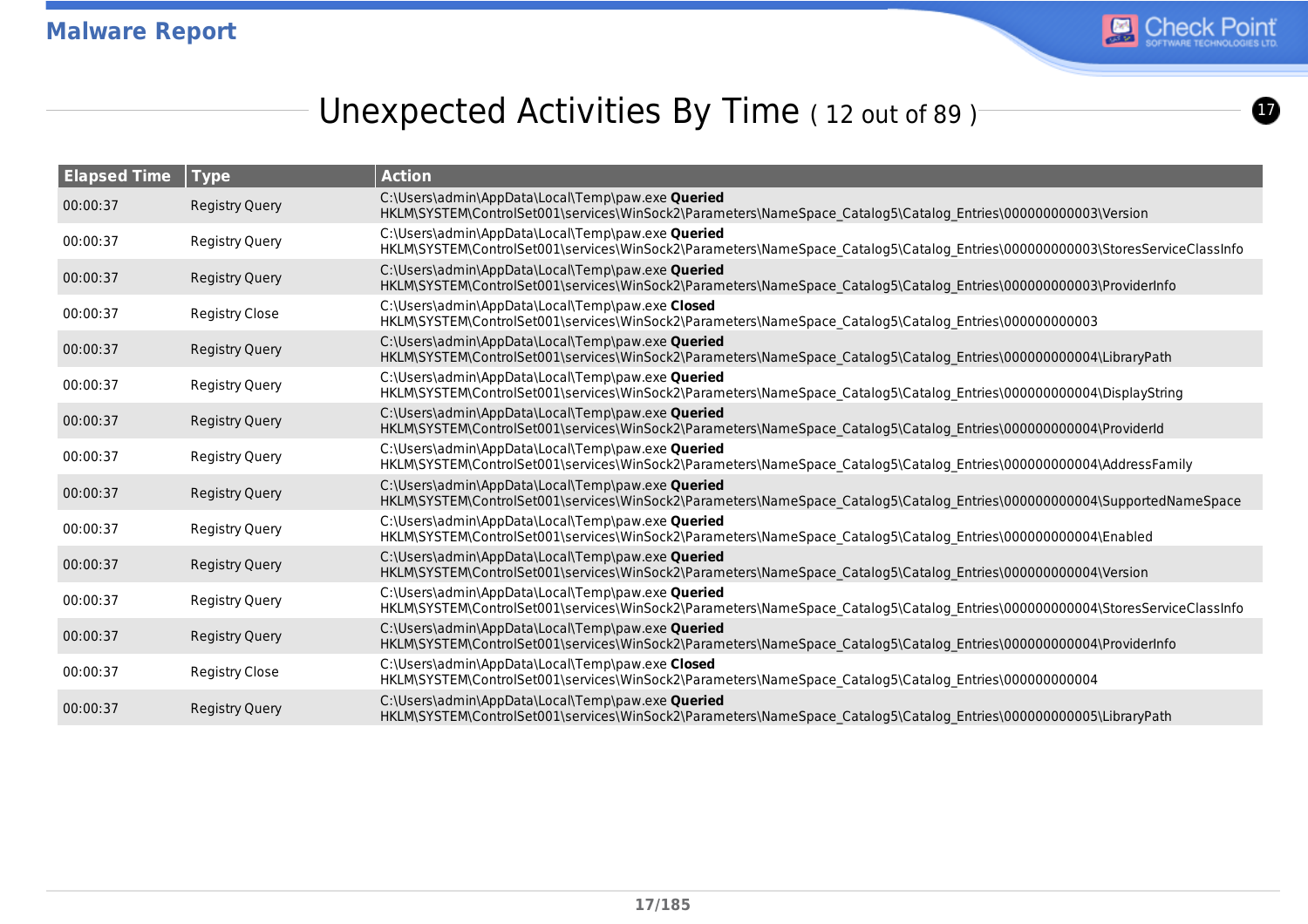

# Unexpected Activities By Time (13 out of 89)

| <b>Elapsed Time</b> | <b>Type</b>           | <b>Action</b>                                                                                                                                                                      |
|---------------------|-----------------------|------------------------------------------------------------------------------------------------------------------------------------------------------------------------------------|
| 00:00:37            | <b>Registry Query</b> | C:\Users\admin\AppData\Local\Temp\paw.exe Queried<br>HKLM\SYSTEM\ControlSet001\services\WinSock2\Parameters\NameSpace Catalog5\Catalog Entries\00000000005\DisplayString           |
| 00:00:37            | <b>Registry Query</b> | C:\Users\admin\AppData\Local\Temp\paw.exe Queried<br>HKLM\SYSTEM\ControlSet001\services\WinSock2\Parameters\NameSpace_Catalog5\Catalog_Entries\00000000005\ProviderId              |
| 00:00:37            | <b>Registry Query</b> | C:\Users\admin\AppData\Local\Temp\paw.exe Queried<br>HKLM\SYSTEM\ControlSet001\services\WinSock2\Parameters\NameSpace Catalog5\Catalog Entries\000000000005\AddressFamily          |
| 00:00:37            | Registry Query        | C:\Users\admin\AppData\Local\Temp\paw.exe Queried<br>HKLM\SYSTEM\ControlSet001\services\WinSock2\Parameters\NameSpace Catalog5\Catalog Entries\000000000005\SupportedNameSpace     |
| 00:00:37            | <b>Registry Query</b> | C:\Users\admin\AppData\Local\Temp\paw.exe Queried<br>HKLM\SYSTEM\ControlSet001\services\WinSock2\Parameters\NameSpace Catalog5\Catalog Entries\00000000005\Enabled                 |
| 00:00:37            | <b>Registry Query</b> | C:\Users\admin\AppData\Local\Temp\paw.exe Queried<br>HKLM\SYSTEM\ControlSet001\services\WinSock2\Parameters\NameSpace_Catalog5\Catalog_Entries\00000000005\Version                 |
| 00:00:37            | <b>Registry Query</b> | C:\Users\admin\AppData\Local\Temp\paw.exe Queried<br>HKLM\SYSTEM\ControlSet001\services\WinSock2\Parameters\NameSpace Catalog5\Catalog Entries\000000000005\StoresServiceClassInfo |
| 00:00:37            | Registry Query        | C:\Users\admin\AppData\Local\Temp\paw.exe Queried<br>HKLM\SYSTEM\ControlSet001\services\WinSock2\Parameters\NameSpace_Catalog5\Catalog_Entries\000000000005\ProviderInfo           |
| 00:00:37            | <b>Registry Close</b> | C:\Users\admin\AppData\Local\Temp\paw.exe Closed<br>HKLM\SYSTEM\ControlSet001\services\WinSock2\Parameters\NameSpace_Catalog5\Catalog_Entries\00000000005                          |
| 00:00:37            | Registry Query        | C:\Users\admin\AppData\Local\Temp\paw.exe Queried<br>HKLM\SYSTEM\ControlSet001\services\WinSock2\Parameters\NameSpace Catalog5\Catalog Entries\000000000006\LibraryPath            |
| 00:00:37            | <b>Registry Query</b> | C:\Users\admin\AppData\Local\Temp\paw.exe Queried<br>HKLM\SYSTEM\ControlSet001\services\WinSock2\Parameters\NameSpace Catalog5\Catalog Entries\00000000006\DisplayString           |
| 00:00:37            | <b>Registry Query</b> | C:\Users\admin\AppData\Local\Temp\paw.exe Queried<br>HKLM\SYSTEM\ControlSet001\services\WinSock2\Parameters\NameSpace_Catalog5\Catalog_Entries\000000000006\ProviderId             |
| 00:00:37            | <b>Registry Query</b> | C:\Users\admin\AppData\Local\Temp\paw.exe Queried<br>HKLM\SYSTEM\ControlSet001\services\WinSock2\Parameters\NameSpace Catalog5\Catalog Entries\000000000006\AddressFamily          |
| 00:00:37            | <b>Registry Query</b> | C:\Users\admin\AppData\Local\Temp\paw.exe Queried<br>HKLM\SYSTEM\ControlSet001\services\WinSock2\Parameters\NameSpace_Catalog5\Catalog_Entries\000000000006\SupportedNameSpace     |
| 00:00:37            | <b>Registry Query</b> | C:\Users\admin\AppData\Local\Temp\paw.exe Queried<br>HKLM\SYSTEM\ControlSet001\services\WinSock2\Parameters\NameSpace Catalog5\Catalog Entries\00000000006\Enabled                 |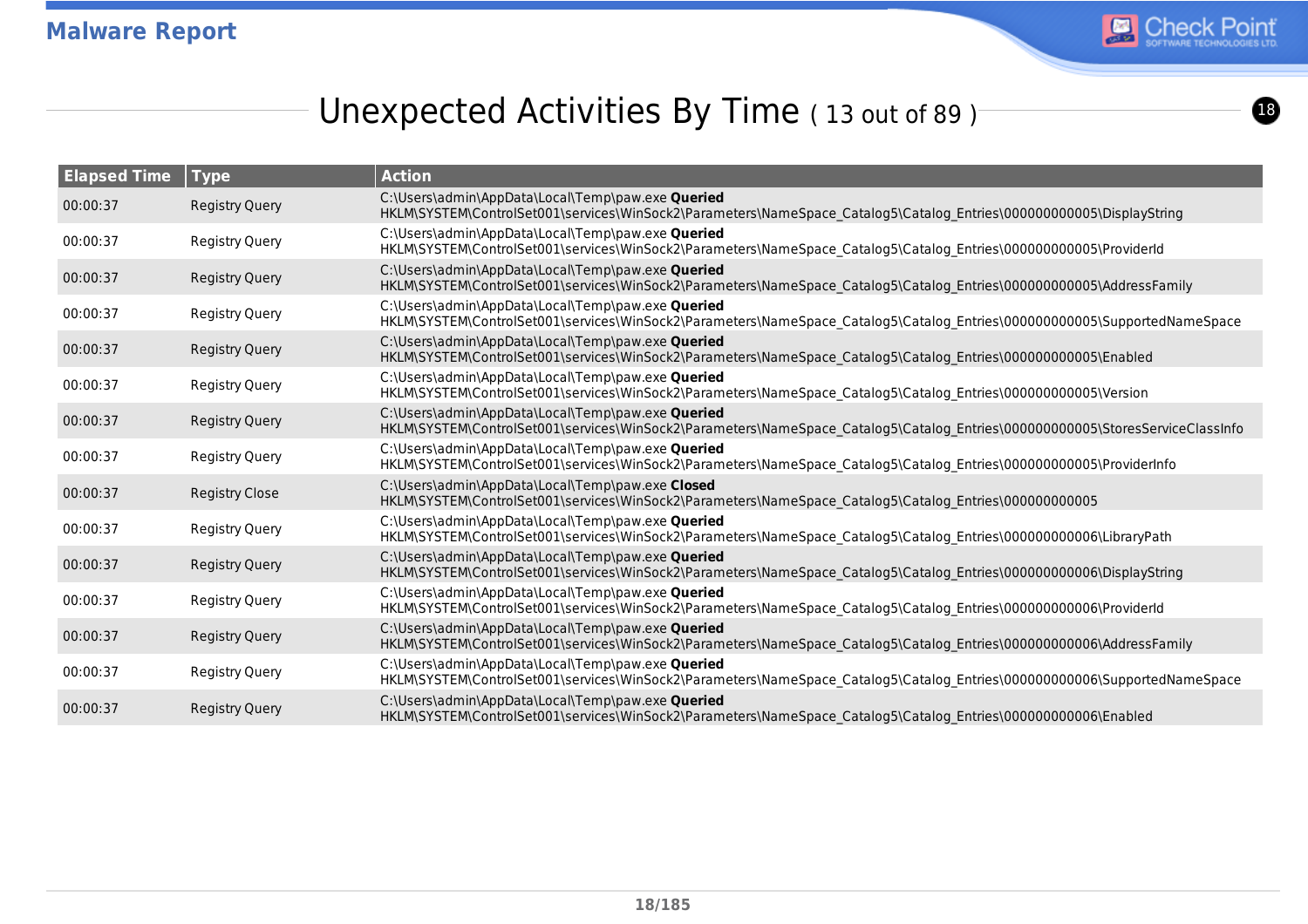

<u>ල</u>

# Unexpected Activities By Time (14 out of 89)

| <b>Elapsed Time</b> | $\blacksquare$ Type   | <b>Action</b>                                                                                                                                                                      |
|---------------------|-----------------------|------------------------------------------------------------------------------------------------------------------------------------------------------------------------------------|
| 00:00:37            | <b>Registry Query</b> | C:\Users\admin\AppData\Local\Temp\paw.exe Queried<br>HKLM\SYSTEM\ControlSet001\services\WinSock2\Parameters\NameSpace Catalog5\Catalog Entries\000000000006\Version                |
| 00:00:37            | <b>Registry Query</b> | C:\Users\admin\AppData\Local\Temp\paw.exe Queried<br>HKLM\SYSTEM\ControlSet001\services\WinSock2\Parameters\NameSpace Catalog5\Catalog Entries\000000000006\StoresServiceClassInfo |
| 00:00:37            | Registry Query        | C:\Users\admin\AppData\Local\Temp\paw.exe Queried<br>HKLM\SYSTEM\ControlSet001\services\WinSock2\Parameters\NameSpace Catalog5\Catalog Entries\000000000006\ProviderInfo           |
| 00:00:37            | Registry Close        | C:\Users\admin\AppData\Local\Temp\paw.exe Closed<br>HKLM\SYSTEM\ControlSet001\services\WinSock2\Parameters\NameSpace_Catalog5\Catalog_Entries\00000000006                          |
| 00:00:37            | <b>Registry Close</b> | C:\Users\admin\AppData\Local\Temp\paw.exe Closed<br>HKLM\SYSTEM\ControlSet001\services\WinSock2\Parameters\NameSpace Catalog5\Catalog Entries                                      |
| 00:00:37            | <b>Registry Close</b> | C:\Users\admin\AppData\Local\Temp\paw.exe Closed HKLM\SYSTEM\ControlSet001\services\WinSock2\Parameters                                                                            |
| 00:00:37            | Registry Query        | C:\Users\admin\AppData\Local\Temp\paw.exe Queried<br>HKLM\SYSTEM\ControlSet001\services\WinSock2\Parameters\Ws2 32NumHandleBuckets                                                 |
| 00:00:37            | Registry Close        | C:\Users\admin\AppData\Local\Temp\paw.exe Closed HKLM\SYSTEM\ControlSet001\services\WinSock2\Parameters                                                                            |
| 00:00:37            | <b>Registry Query</b> | C:\Users\admin\AppData\Local\Temp\paw.exe <b>Queried</b> HKLM\SOFTWARE\Microsoft\Rpc\MaxRpcSize                                                                                    |
| 00:00:37            | Registry Close        | C:\Users\admin\AppData\Local\Temp\paw.exe Closed HKLM\SOFTWARE\Microsoft\Rpc                                                                                                       |
| 00:00:37            | Registry Query        | C:\Users\admin\AppData\Local\Temp\paw.exe Queried<br>HKLM\SYSTEM\ControlSet001\Control\ComputerName\ActiveComputerName\ComputerName                                                |
| 00:00:37            | Registry Close        | C:\Users\admin\AppData\Local\Temp\paw.exe Closed HKLM\SYSTEM\ControlSet001\Control\ComputerName\ActiveComputerName                                                                 |
| 00:00:37            | <b>Registry Query</b> | C:\Users\admin\AppData\Local\Temp\paw.exe <b>Queried</b> HKLM\SYSTEM\Setup\OOBEInProgress                                                                                          |
| 00:00:37            | Registry Close        | C:\Users\admin\AppData\Local\Temp\paw.exe Closed HKLM\SYSTEM\Setup                                                                                                                 |
| 00:00:37            | Registry Query        | C:\Users\admin\AppData\Local\Temp\paw.exe Queried HKLM\SYSTEM\Setup\SystemSetupInProgress                                                                                          |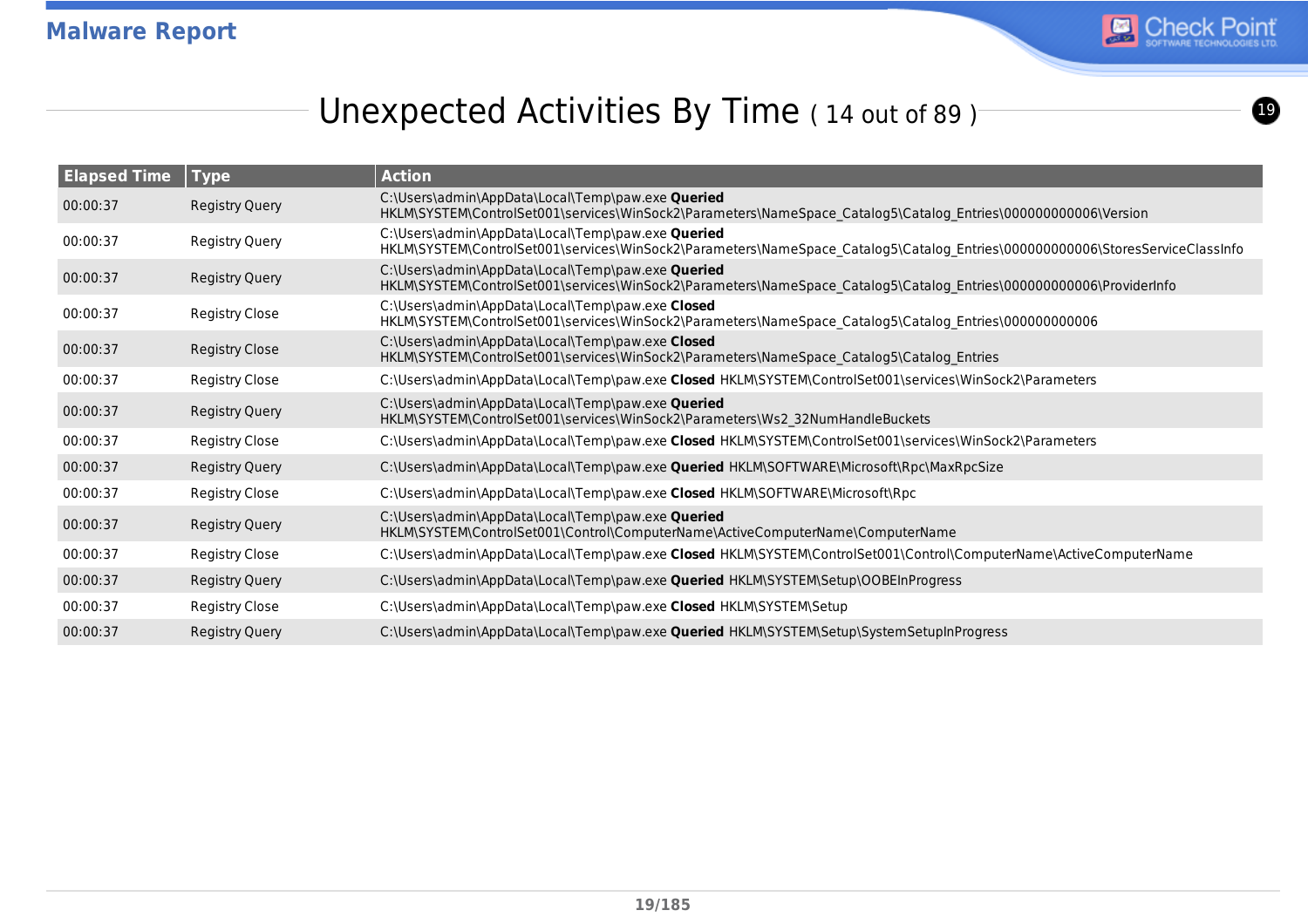

# Unexpected Activities By Time (15 out of 89)

| <b>Elapsed Time</b> | <b>Type</b>           | <b>Action</b>                                                                                                                                                                             |
|---------------------|-----------------------|-------------------------------------------------------------------------------------------------------------------------------------------------------------------------------------------|
| 00:00:37            | <b>Registry Close</b> | C:\Users\admin\AppData\Local\Temp\paw.exe Closed HKLM\SYSTEM\Setup                                                                                                                        |
| 00:00:37            | <b>Registry Query</b> | C:\Users\admin\AppData\Local\Temp\paw.exe Queried HKLM\SOFTWARE\Microsoft\SQMClient\Windows\CEIPEnable                                                                                    |
| 00:00:37            | <b>Registry Close</b> | C:\Users\admin\AppData\Local\Temp\paw.exe Closed HKLM\SOFTWARE\Microsoft\SQMClient\Windows                                                                                                |
| 00:00:37            | <b>Registry Close</b> | C:\Users\admin\AppData\Local\Temp\paw.exe Closed HKLM\SOFTWARE\Microsoft\Windows\CurrentVersion\Explorer\FolderDescriptions                                                               |
| 00:00:37            | <b>Registry Query</b> | C:\Users\admin\AppData\Local\Temp\paw.exe Queried<br>HKLM\SOFTWARE\Microsoft\Windows\CurrentVersion\Explorer\FolderDescriptions\{F38BF404-1D43-42F2-9305-67DE0B28FC23}\Category           |
| 00:00:37            | <b>Registry Query</b> | C:\Users\admin\AppData\Local\Temp\paw.exe Queried<br>HKLM\SOFTWARE\Microsoft\Windows\CurrentVersion\Explorer\FolderDescriptions\{F38BF404-1D43-42F2-9305-67DE0B28FC23}\Name               |
| 00:00:37            | <b>Registry Query</b> | C:\Users\admin\AppData\Local\Temp\paw.exe Queried<br>HKLM\SOFTWARE\Microsoft\Windows\CurrentVersion\Explorer\FolderDescriptions\{F38BF404-1D43-42F2-9305-<br>67DE0B28FC23}\ParentFolder   |
| 00:00:37            | <b>Registry Query</b> | C:\Users\admin\AppData\Local\Temp\paw.exe Queried<br>HKLM\SOFTWARE\Microsoft\Windows\CurrentVersion\Explorer\FolderDescriptions\{F38BF404-1D43-42F2-9305-67DE0B28FC23}\Description        |
| 00:00:37            | <b>Registry Query</b> | C:\Users\admin\AppData\Local\Temp\paw.exe Queried<br>HKLM\SOFTWARE\Microsoft\Windows\CurrentVersion\Explorer\FolderDescriptions\{F38BF404-1D43-42F2-9305-<br>67DE0B28FC23}\RelativePath   |
| 00:00:37            | <b>Registry Query</b> | C:\Users\admin\AppData\Local\Temp\paw.exe Queried<br>HKLM\SOFTWARE\Microsoft\Windows\CurrentVersion\Explorer\FolderDescriptions\{F38BF404-1D43-42F2-9305-<br>67DE0B28FC23}\ParsingName    |
| 00:00:37            | <b>Registry Query</b> | C:\Users\admin\AppData\Local\Temp\paw.exe Queried<br>HKLM\SOFTWARE\Microsoft\Windows\CurrentVersion\Explorer\FolderDescriptions\{F38BF404-1D43-42F2-9305-67DE0B28FC23}\InfoTip            |
| 00:00:37            | <b>Registry Query</b> | C:\Users\admin\AppData\Local\Temp\paw.exe Queried<br>HKLM\SOFTWARE\Microsoft\Windows\CurrentVersion\Explorer\FolderDescriptions\{F38BF404-1D43-42F2-9305-<br>67DE0B28FC23}\LocalizedName  |
| 00:00:37            | <b>Registry Query</b> | C:\Users\admin\AppData\Local\Temp\paw.exe Queried<br>HKLM\SOFTWARE\Microsoft\Windows\CurrentVersion\Explorer\FolderDescriptions\{F38BF404-1D43-42F2-9305-67DE0B28FC23}\lcon               |
| 00:00:37            | <b>Registry Query</b> | C:\Users\admin\AppData\Local\Temp\paw.exe Queried<br>HKLM\SOFTWARE\Microsoft\Windows\CurrentVersion\Explorer\FolderDescriptions\{F38BF404-1D43-42F2-9305-67DE0B28FC23}\Security           |
| 00:00:37            | <b>Registry Query</b> | C:\Users\admin\AppData\Local\Temp\paw.exe Queried<br>HKLM\SOFTWARE\Microsoft\Windows\CurrentVersion\Explorer\FolderDescriptions\{F38BF404-1D43-42F2-9305-<br>67DE0B28FC23}\StreamResource |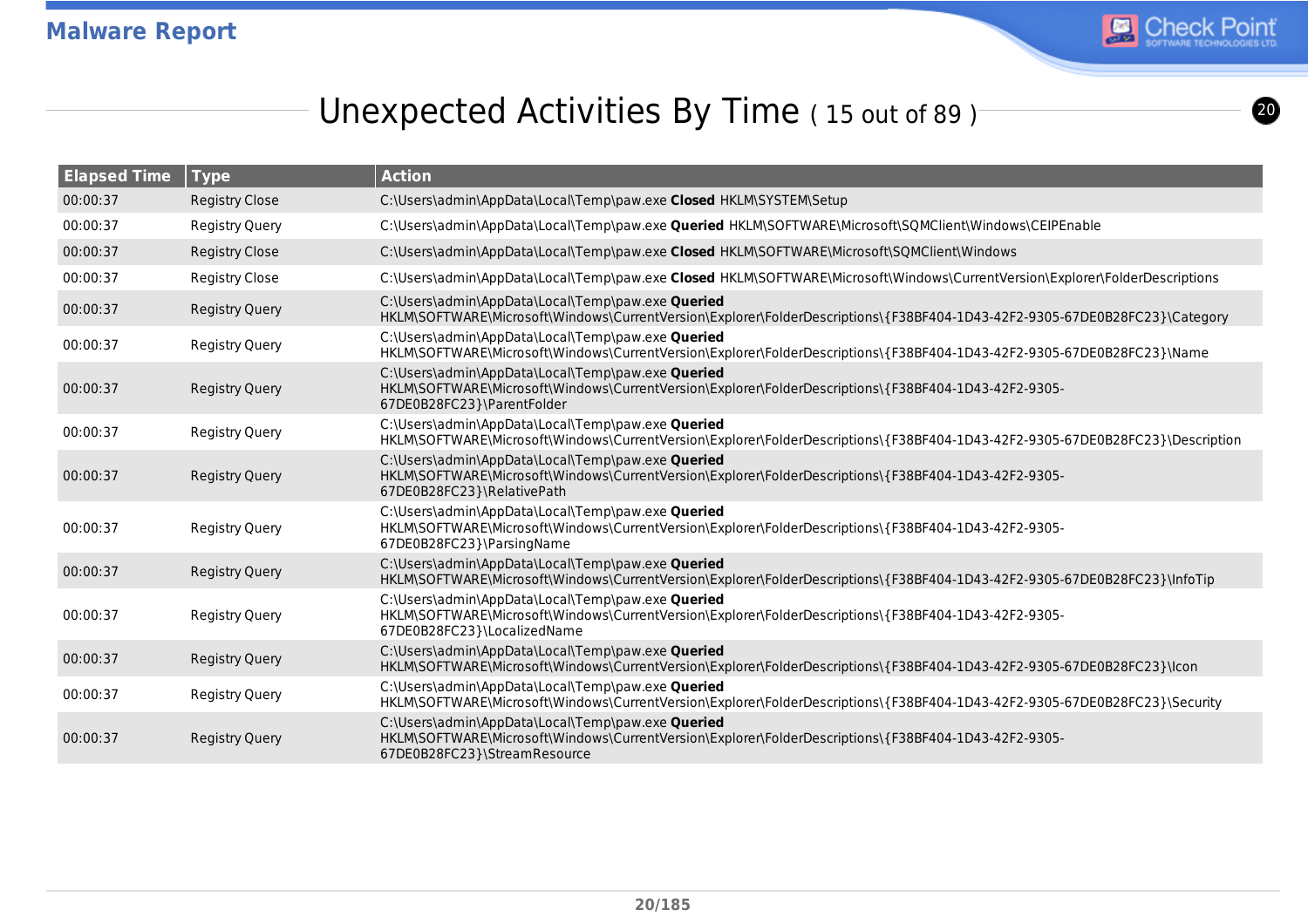

 $\boldsymbol{0}$ 

# Unexpected Activities By Time (16 out of 89)

| <b>Elapsed Time</b> | <b>Type</b>           | <b>Action</b>                                                                                                                                                                                  |
|---------------------|-----------------------|------------------------------------------------------------------------------------------------------------------------------------------------------------------------------------------------|
| 00:00:37            | <b>Registry Query</b> | C:\Users\admin\AppData\Local\Temp\paw.exe Queried<br>HKLM\SOFTWARE\Microsoft\Windows\CurrentVersion\Explorer\FolderDescriptions\{F38BF404-1D43-42F2-9305-<br>67DE0B28FC23}\StreamResourceType  |
| 00:00:37            | <b>Registry Query</b> | C:\Users\admin\AppData\Local\Temp\paw.exe Queried<br>HKLM\SOFTWARE\Microsoft\Windows\CurrentVersion\Explorer\FolderDescriptions\{F38BF404-1D43-42F2-9305-<br>67DE0B28FC23}\LocalRedirectOnly   |
| 00:00:37            | <b>Registry Query</b> | C:\Users\admin\AppData\Local\Temp\paw.exe Queried<br>HKLM\SOFTWARE\Microsoft\Windows\CurrentVersion\Explorer\FolderDescriptions\{F38BF404-1D43-42F2-9305-67DE0B28FC23}\Roamable                |
| 00:00:37            | Registry Query        | C:\Users\admin\AppData\Local\Temp\paw.exe Queried<br>HKLM\SOFTWARE\Microsoft\Windows\CurrentVersion\Explorer\FolderDescriptions\{F38BF404-1D43-42F2-9305-67DE0B28FC23}\PreCreate               |
| 00:00:37            | <b>Registry Query</b> | C:\Users\admin\AppData\Local\Temp\paw.exe Queried<br>HKLM\SOFTWARE\Microsoft\Windows\CurrentVersion\Explorer\FolderDescriptions\{F38BF404-1D43-42F2-9305-67DE0B28FC23}\Stream                  |
| 00:00:37            | <b>Registry Query</b> | C:\Users\admin\AppData\Local\Temp\paw.exe Queried<br>HKLM\SOFTWARE\Microsoft\Windows\CurrentVersion\Explorer\FolderDescriptions\{F38BF404-1D43-42F2-9305-<br>67DE0B28FC23}\PublishExpandedPath |
| 00:00:37            | <b>Registry Query</b> | C:\Users\admin\AppData\Local\Temp\paw.exe Queried<br>HKLM\SOFTWARE\Microsoft\Windows\CurrentVersion\Explorer\FolderDescriptions\{F38BF404-1D43-42F2-9305-67DE0B28FC23}\Attributes              |
| 00:00:37            | <b>Registry Query</b> | C:\Users\admin\AppData\Local\Temp\paw.exe Queried<br>HKLM\SOFTWARE\Microsoft\Windows\CurrentVersion\Explorer\FolderDescriptions\{F38BF404-1D43-42F2-9305-<br>67DE0B28FC23}\FolderTypeID        |
| 00:00:37            | <b>Registry Query</b> | C:\Users\admin\AppData\Local\Temp\paw.exe Queried<br>HKLM\SOFTWARE\Microsoft\Windows\CurrentVersion\Explorer\FolderDescriptions\{F38BF404-1D43-42F2-9305-<br>67DE0B28FC23}\InitFolderHandler   |
| 00:00:37            | <b>Registry Close</b> | C:\Users\admin\AppData\Local\Temp\paw.exe Closed<br>HKLM\SOFTWARE\Microsoft\Windows\CurrentVersion\Explorer\FolderDescriptions\{F38BF404-1D43-42F2-9305-67DE0B28FC23}                          |
| 00:00:37            | <b>Registry Close</b> | C:\Users\admin\AppData\Local\Temp\paw.exe Closed HKLM\SOFTWARE\Microsoft\Windows\CurrentVersion\Explorer\FolderDescriptions                                                                    |
| 00:00:37            | Registry Query        | C:\Users\admin\AppData\Local\Temp\paw.exe Queried<br>HKLM\SOFTWARE\Microsoft\Windows\CurrentVersion\Explorer\FolderDescriptions\{3EB685DB-65F9-4CF6-A03A-E3EF65729F3D}\Category                |
| 00:00:37            | <b>Registry Query</b> | C:\Users\admin\AppData\Local\Temp\paw.exe Queried<br>HKLM\SOFTWARE\Microsoft\Windows\CurrentVersion\Explorer\FolderDescriptions\{3EB685DB-65F9-4CF6-A03A-E3EF65729F3D}\Name                    |
| 00:00:37            | <b>Registry Query</b> | C:\Users\admin\AppData\Local\Temp\paw.exe Queried<br>HKLM\SOFTWARE\Microsoft\Windows\CurrentVersion\Explorer\FolderDescriptions\{3EB685DB-65F9-4CF6-A03A-<br>E3EF65729F3D}\ParentFolder        |
| 00:00:37            | <b>Registry Query</b> | C:\Users\admin\AppData\Local\Temp\paw.exe Queried<br>HKLM\SOFTWARE\Microsoft\Windows\CurrentVersion\Explorer\FolderDescriptions\{3EB685DB-65F9-4CF6-A03A-E3EF65729F3D}\Description             |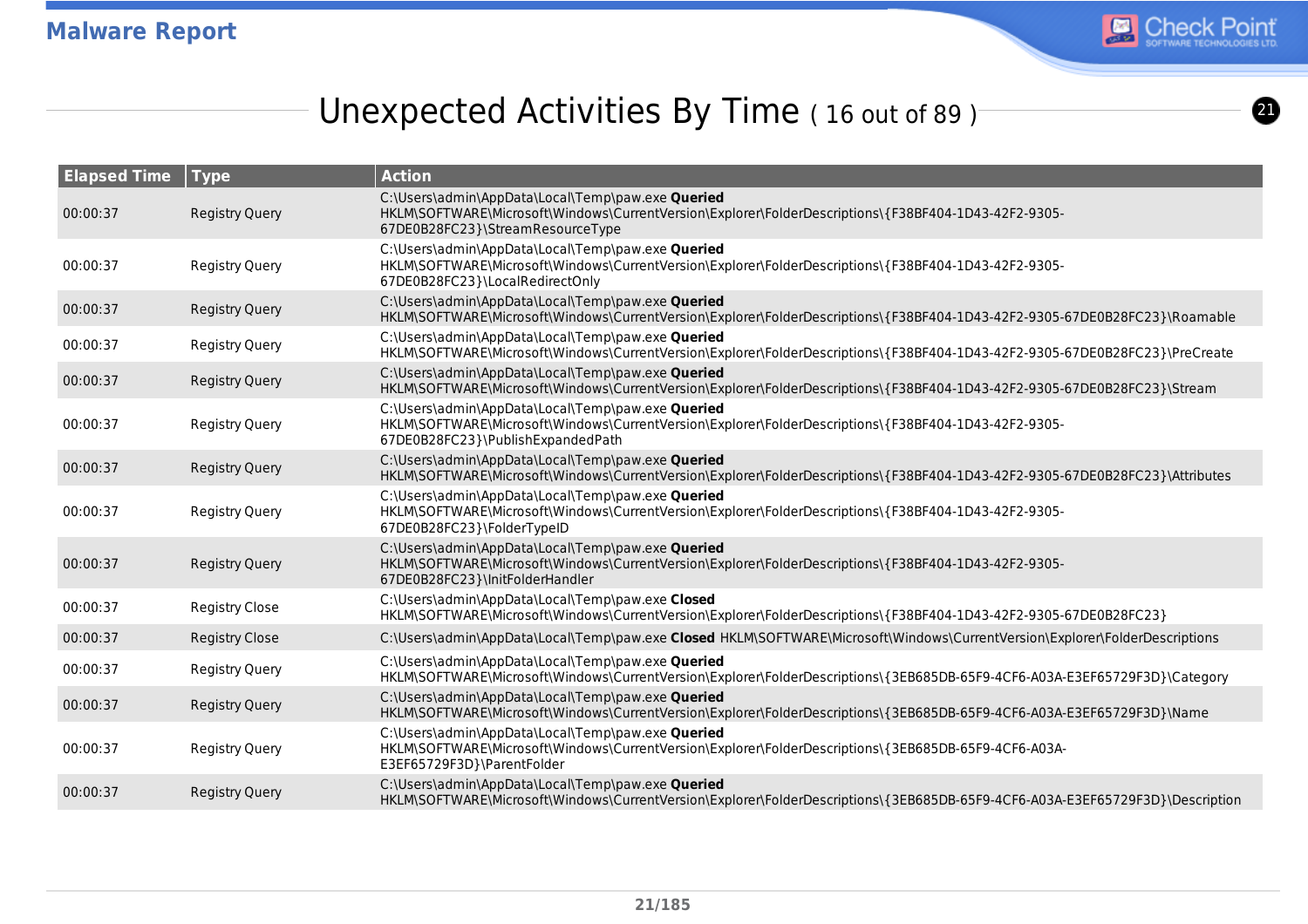

# Unexpected Activities By Time (17 out of 89)

| <b>Elapsed Time</b> | <b>Type</b>           | <b>Action</b>                                                                                                                                                                                  |
|---------------------|-----------------------|------------------------------------------------------------------------------------------------------------------------------------------------------------------------------------------------|
| 00:00:37            | <b>Registry Query</b> | C:\Users\admin\AppData\Local\Temp\paw.exe Queried<br>HKLM\SOFTWARE\Microsoft\Windows\CurrentVersion\Explorer\FolderDescriptions\{3EB685DB-65F9-4CF6-A03A-<br>E3EF65729F3D}\RelativePath        |
| 00:00:37            | <b>Registry Query</b> | C:\Users\admin\AppData\Local\Temp\paw.exe Queried<br>HKLM\SOFTWARE\Microsoft\Windows\CurrentVersion\Explorer\FolderDescriptions\{3EB685DB-65F9-4CF6-A03A-<br>E3EF65729F3D}\ParsingName         |
| 00:00:37            | <b>Registry Query</b> | C:\Users\admin\AppData\Local\Temp\paw.exe Queried<br>HKLM\SOFTWARE\Microsoft\Windows\CurrentVersion\Explorer\FolderDescriptions\{3EB685DB-65F9-4CF6-A03A-E3EF65729F3D}\InfoTip                 |
| 00:00:37            | <b>Registry Query</b> | C:\Users\admin\AppData\Local\Temp\paw.exe Queried<br>HKLM\SOFTWARE\Microsoft\Windows\CurrentVersion\Explorer\FolderDescriptions\{3EB685DB-65F9-4CF6-A03A-<br>E3EF65729F3D}\LocalizedName       |
| 00:00:37            | <b>Registry Query</b> | C:\Users\admin\AppData\Local\Temp\paw.exe Queried<br>HKLM\SOFTWARE\Microsoft\Windows\CurrentVersion\Explorer\FolderDescriptions\{3EB685DB-65F9-4CF6-A03A-E3EF65729F3D}\lcon                    |
| 00:00:37            | <b>Registry Query</b> | C:\Users\admin\AppData\Local\Temp\paw.exe Queried<br>HKLM\SOFTWARE\Microsoft\Windows\CurrentVersion\Explorer\FolderDescriptions\{3EB685DB-65F9-4CF6-A03A-E3EF65729F3D}\Security                |
| 00:00:37            | <b>Registry Query</b> | C:\Users\admin\AppData\Local\Temp\paw.exe Queried<br>HKLM\SOFTWARE\Microsoft\Windows\CurrentVersion\Explorer\FolderDescriptions\{3EB685DB-65F9-4CF6-A03A-<br>E3EF65729F3D}\StreamResource      |
| 00:00:37            | <b>Registry Query</b> | C:\Users\admin\AppData\Local\Temp\paw.exe Queried<br>HKLM\SOFTWARE\Microsoft\Windows\CurrentVersion\Explorer\FolderDescriptions\{3EB685DB-65F9-4CF6-A03A-<br>E3EF65729F3D}\StreamResourceType  |
| 00:00:37            | <b>Registry Query</b> | C:\Users\admin\AppData\Local\Temp\paw.exe Queried<br>HKLM\SOFTWARE\Microsoft\Windows\CurrentVersion\Explorer\FolderDescriptions\{3EB685DB-65F9-4CF6-A03A-<br>E3EF65729F3D}\LocalRedirectOnly   |
| 00:00:37            | <b>Registry Query</b> | C:\Users\admin\AppData\Local\Temp\paw.exe Queried<br>HKLM\SOFTWARE\Microsoft\Windows\CurrentVersion\Explorer\FolderDescriptions\{3EB685DB-65F9-4CF6-A03A-E3EF65729F3D}\Roamable                |
| 00:00:37            | <b>Registry Query</b> | C:\Users\admin\AppData\Local\Temp\paw.exe Queried<br>HKLM\SOFTWARE\Microsoft\Windows\CurrentVersion\Explorer\FolderDescriptions\{3EB685DB-65F9-4CF6-A03A-E3EF65729F3D}\PreCreate               |
| 00:00:37            | <b>Registry Query</b> | C:\Users\admin\AppData\Local\Temp\paw.exe Queried<br>HKLM\SOFTWARE\Microsoft\Windows\CurrentVersion\Explorer\FolderDescriptions\{3EB685DB-65F9-4CF6-A03A-E3EF65729F3D}\Stream                  |
| 00:00:37            | <b>Registry Query</b> | C:\Users\admin\AppData\Local\Temp\paw.exe Queried<br>HKLM\SOFTWARE\Microsoft\Windows\CurrentVersion\Explorer\FolderDescriptions\{3EB685DB-65F9-4CF6-A03A-<br>E3EF65729F3D}\PublishExpandedPath |
| 00:00:37            | <b>Registry Query</b> | C:\Users\admin\AppData\Local\Temp\paw.exe Queried<br>HKLM\SOFTWARE\Microsoft\Windows\CurrentVersion\Explorer\FolderDescriptions\{3EB685DB-65F9-4CF6-A03A-E3EF65729F3D}\Attributes              |
| 00:00:37            | <b>Registry Query</b> | C:\Users\admin\AppData\Local\Temp\paw.exe Queried<br>HKLM\SOFTWARE\Microsoft\Windows\CurrentVersion\Explorer\FolderDescriptions\{3EB685DB-65F9-4CF6-A03A-<br>E3EF65729F3D}\FolderTypeID        |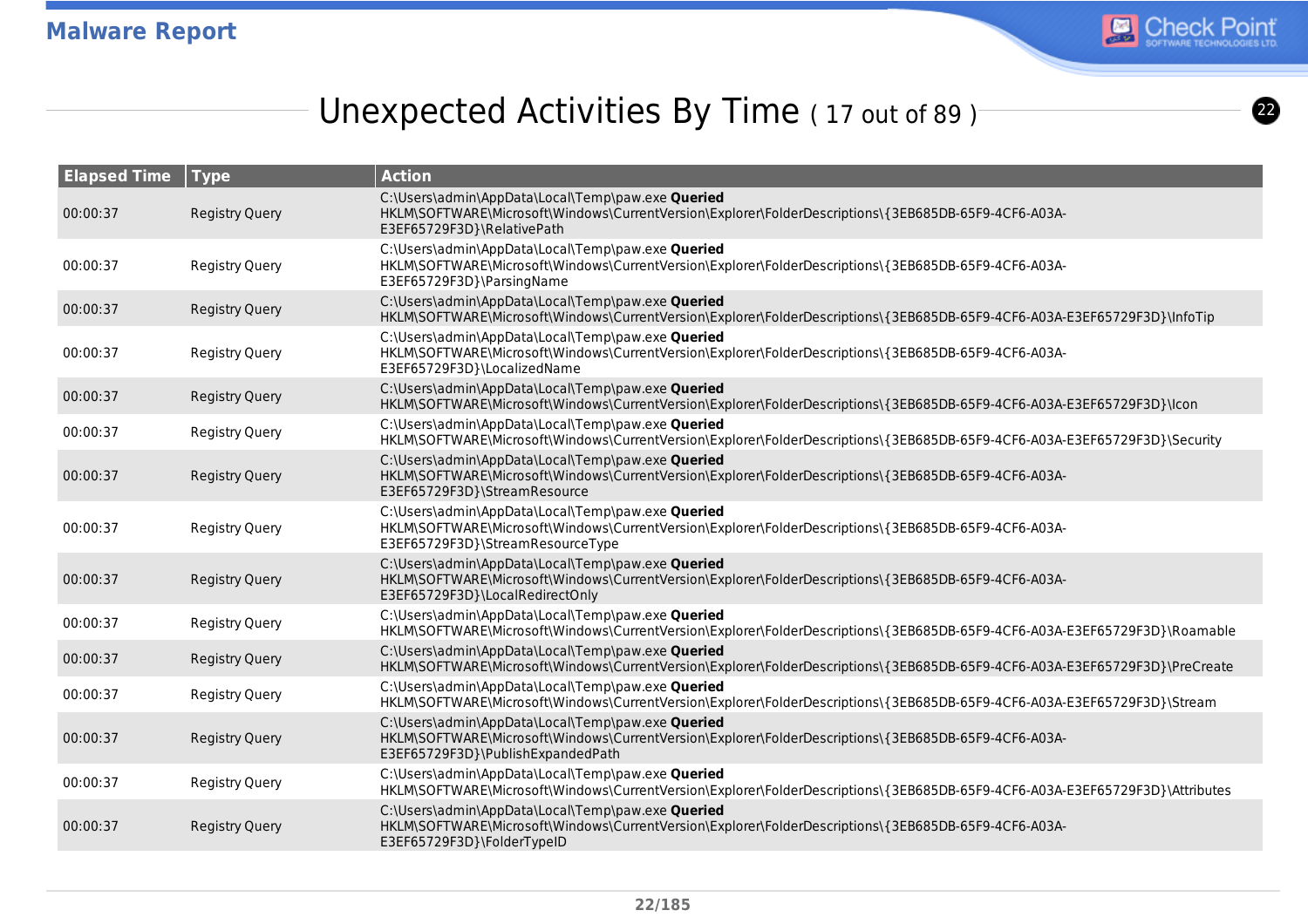

# Unexpected Activities By Time (18 out of 89)

| <b>Elapsed Time</b> | <b>Type</b>           | <b>Action</b>                                                                                                                                                                                |
|---------------------|-----------------------|----------------------------------------------------------------------------------------------------------------------------------------------------------------------------------------------|
| 00:00:37            | <b>Registry Query</b> | C:\Users\admin\AppData\Local\Temp\paw.exe Queried<br>HKLM\SOFTWARE\Microsoft\Windows\CurrentVersion\Explorer\FolderDescriptions\{3EB685DB-65F9-4CF6-A03A-<br>E3EF65729F3D}\InitFolderHandler |
| 00:00:37            | <b>Registry Close</b> | C:\Users\admin\AppData\Local\Temp\paw.exe Closed<br>HKLM\SOFTWARE\Microsoft\Windows\CurrentVersion\Explorer\FolderDescriptions\{3EB685DB-65F9-4CF6-A03A-E3EF65729F3D}                        |
| 00:00:38            | <b>Registry Close</b> | C:\Users\admin\AppData\Local\Temp\paw.exe Closed HKCU\Software\Microsoft\Windows\CurrentVersion\Explorer\SessionInfo\1                                                                       |
| 00:00:38            | <b>Registry Close</b> | C:\Users\admin\AppData\Local\Temp\paw.exe Closed HKCU                                                                                                                                        |
| 00:00:38            | <b>Registry Query</b> | C:\Users\admin\AppData\Local\Temp\paw.exe Queried HKCU\Software\Microsoft\Windows\CurrentVersion\Explorer\User Shell<br>Folders\AppData                                                      |
| 00:00:38            | <b>Registry Close</b> | C:\Users\admin\AppData\Local\Temp\paw.exe Closed HKCU\Software\Microsoft\Windows\CurrentVersion\Explorer\User Shell Folders                                                                  |
| 00:00:38            | <b>Registry Close</b> | C:\Users\admin\AppData\Local\Temp\paw.exe Closed HKLM\SOFTWARE\Microsoft\Windows\CurrentVersion\Explorer\FolderDescriptions                                                                  |
| 00:00:38            | <b>Registry Query</b> | C:\Users\admin\AppData\Local\Temp\paw.exe Queried<br>HKLM\SOFTWARE\Microsoft\Windows\CurrentVersion\Explorer\FolderDescriptions\{A520A1A4-1780-4FF6-BD18-167343C5AF16}\Category              |
| 00:00:38            | <b>Registry Query</b> | C:\Users\admin\AppData\Local\Temp\paw.exe Queried<br>HKLM\SOFTWARE\Microsoft\Windows\CurrentVersion\Explorer\FolderDescriptions\{A520A1A4-1780-4FF6-BD18-167343C5AF16}\Name                  |
| 00:00:38            | <b>Registry Query</b> | C:\Users\admin\AppData\Local\Temp\paw.exe Queried<br>HKLM\SOFTWARE\Microsoft\Windows\CurrentVersion\Explorer\FolderDescriptions\{A520A1A4-1780-4FF6-BD18-<br>167343C5AF16}\ParentFolder      |
| 00:00:38            | <b>Registry Query</b> | C:\Users\admin\AppData\Local\Temp\paw.exe Queried<br>HKLM\SOFTWARE\Microsoft\Windows\CurrentVersion\Explorer\FolderDescriptions\{A520A1A4-1780-4FF6-BD18-167343C5AF16}\Description           |
| 00:00:38            | <b>Registry Query</b> | C:\Users\admin\AppData\Local\Temp\paw.exe Queried<br>HKLM\SOFTWARE\Microsoft\Windows\CurrentVersion\Explorer\FolderDescriptions\{A520A1A4-1780-4FF6-BD18-<br>167343C5AF16}\RelativePath      |
| 00:00:38            | <b>Registry Query</b> | C:\Users\admin\AppData\Local\Temp\paw.exe Queried<br>HKLM\SOFTWARE\Microsoft\Windows\CurrentVersion\Explorer\FolderDescriptions\{A520A1A4-1780-4FF6-BD18-<br>167343C5AF16}\ParsingName       |
| 00:00:38            | <b>Registry Query</b> | C:\Users\admin\AppData\Local\Temp\paw.exe Queried<br>HKLM\SOFTWARE\Microsoft\Windows\CurrentVersion\Explorer\FolderDescriptions\{A520A1A4-1780-4FF6-BD18-167343C5AF16}\InfoTip               |
| 00:00:38            | <b>Registry Query</b> | C:\Users\admin\AppData\Local\Temp\paw.exe Queried<br>HKLM\SOFTWARE\Microsoft\Windows\CurrentVersion\Explorer\FolderDescriptions\{A520A1A4-1780-4FF6-BD18-<br>167343C5AF16}\LocalizedName     |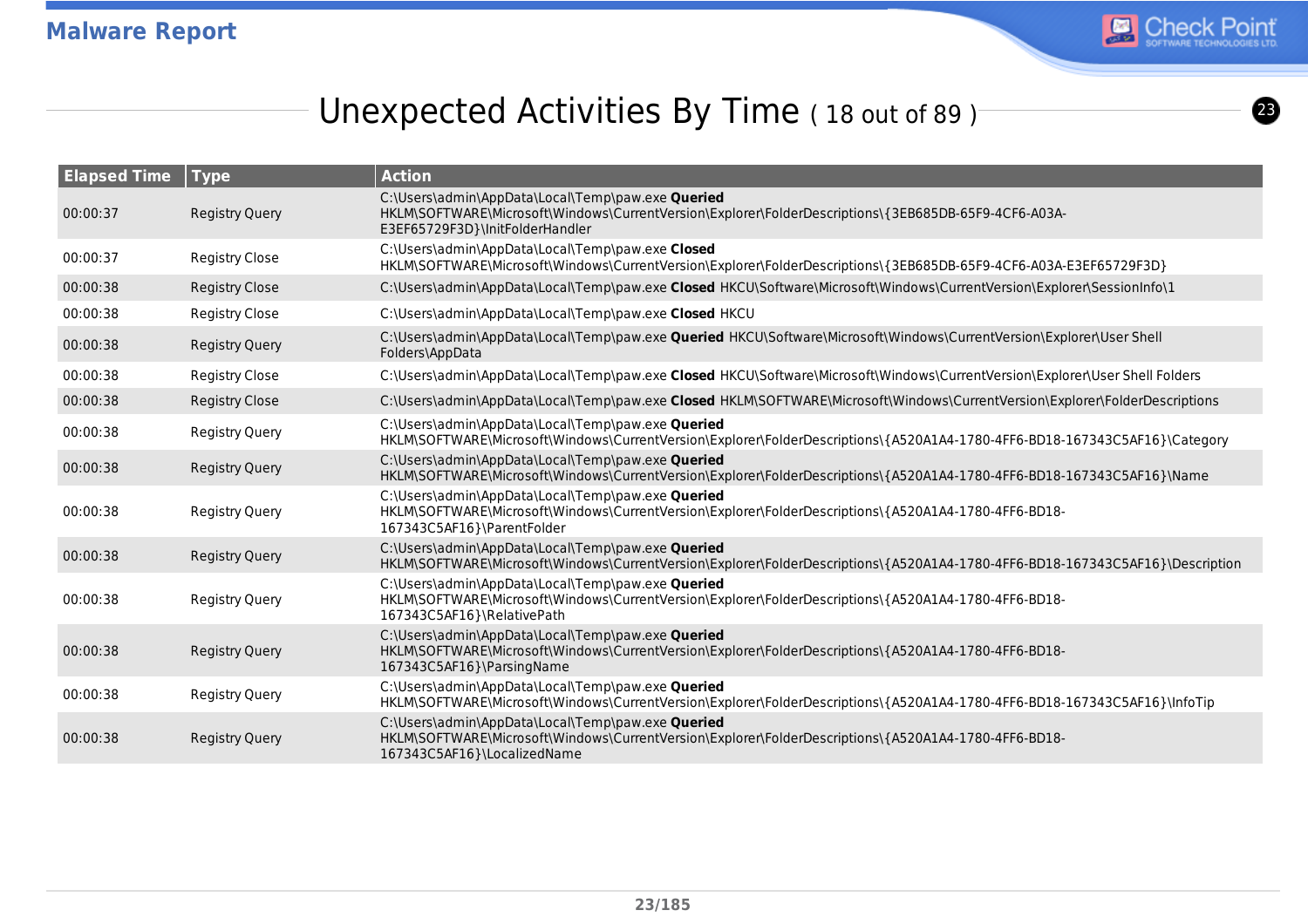

# Unexpected Activities By Time (19 out of 89)

| <b>Elapsed Time</b> | $\vert$ Type          | <b>Action</b>                                                                                                                                                                                  |
|---------------------|-----------------------|------------------------------------------------------------------------------------------------------------------------------------------------------------------------------------------------|
| 00:00:38            | <b>Registry Query</b> | C:\Users\admin\AppData\Local\Temp\paw.exe Queried<br>HKLM\SOFTWARE\Microsoft\Windows\CurrentVersion\Explorer\FolderDescriptions\{A520A1A4-1780-4FF6-BD18-167343C5AF16}\lcon                    |
| 00:00:38            | <b>Registry Query</b> | C:\Users\admin\AppData\Local\Temp\paw.exe Queried<br>HKLM\SOFTWARE\Microsoft\Windows\CurrentVersion\Explorer\FolderDescriptions\{A520A1A4-1780-4FF6-BD18-167343C5AF16}\Security                |
| 00:00:38            | <b>Registry Query</b> | C:\Users\admin\AppData\Local\Temp\paw.exe Queried<br>HKLM\SOFTWARE\Microsoft\Windows\CurrentVersion\Explorer\FolderDescriptions\{A520A1A4-1780-4FF6-BD18-<br>167343C5AF16}\StreamResource      |
| 00:00:38            | <b>Registry Query</b> | C:\Users\admin\AppData\Local\Temp\paw.exe Queried<br>HKLM\SOFTWARE\Microsoft\Windows\CurrentVersion\Explorer\FolderDescriptions\{A520A1A4-1780-4FF6-BD18-<br>167343C5AF16}\StreamResourceType  |
| 00:00:38            | <b>Registry Query</b> | C:\Users\admin\AppData\Local\Temp\paw.exe Queried<br>HKLM\SOFTWARE\Microsoft\Windows\CurrentVersion\Explorer\FolderDescriptions\{A520A1A4-1780-4FF6-BD18-<br>167343C5AF16}\LocalRedirectOnly   |
| 00:00:38            | <b>Registry Query</b> | C:\Users\admin\AppData\Local\Temp\paw.exe Queried<br>HKLM\SOFTWARE\Microsoft\Windows\CurrentVersion\Explorer\FolderDescriptions\{A520A1A4-1780-4FF6-BD18-167343C5AF16}\Roamable                |
| 00:00:38            | <b>Registry Query</b> | C:\Users\admin\AppData\Local\Temp\paw.exe Queried<br>HKLM\SOFTWARE\Microsoft\Windows\CurrentVersion\Explorer\FolderDescriptions\{A520A1A4-1780-4FF6-BD18-167343C5AF16}\PreCreate               |
| 00:00:38            | <b>Registry Query</b> | C:\Users\admin\AppData\Local\Temp\paw.exe Queried<br>HKLM\SOFTWARE\Microsoft\Windows\CurrentVersion\Explorer\FolderDescriptions\{A520A1A4-1780-4FF6-BD18-167343C5AF16}\Stream                  |
| 00:00:38            | <b>Registry Query</b> | C:\Users\admin\AppData\Local\Temp\paw.exe Queried<br>HKLM\SOFTWARE\Microsoft\Windows\CurrentVersion\Explorer\FolderDescriptions\{A520A1A4-1780-4FF6-BD18-<br>167343C5AF16}\PublishExpandedPath |
| 00:00:38            | Registry Query        | C:\Users\admin\AppData\Local\Temp\paw.exe Queried<br>HKLM\SOFTWARE\Microsoft\Windows\CurrentVersion\Explorer\FolderDescriptions\{A520A1A4-1780-4FF6-BD18-167343C5AF16}\Attributes              |
| 00:00:38            | <b>Registry Query</b> | C:\Users\admin\AppData\Local\Temp\paw.exe Queried<br>HKLM\SOFTWARE\Microsoft\Windows\CurrentVersion\Explorer\FolderDescriptions\{A520A1A4-1780-4FF6-BD18-<br>167343C5AF16}\FolderTypeID        |
| 00:00:38            | <b>Registry Query</b> | C:\Users\admin\AppData\Local\Temp\paw.exe Queried<br>HKLM\SOFTWARE\Microsoft\Windows\CurrentVersion\Explorer\FolderDescriptions\{A520A1A4-1780-4FF6-BD18-<br>167343C5AF16}\InitFolderHandler   |
| 00:00:38            | <b>Registry Close</b> | C:\Users\admin\AppData\Local\Temp\paw.exe Closed<br>HKLM\SOFTWARE\Microsoft\Windows\CurrentVersion\Explorer\FolderDescriptions\{A520A1A4-1780-4FF6-BD18-167343C5AF16}                          |
| 00:00:38            | <b>Registry Close</b> | C:\Users\admin\AppData\Local\Temp\paw.exe Closed HKCU\Software\Microsoft\Windows\CurrentVersion\Explorer\SessionInfo\1                                                                         |
| 00:00:38            | <b>Registry Close</b> | C:\Users\admin\AppData\Local\Temp\paw.exe Closed HKCU                                                                                                                                          |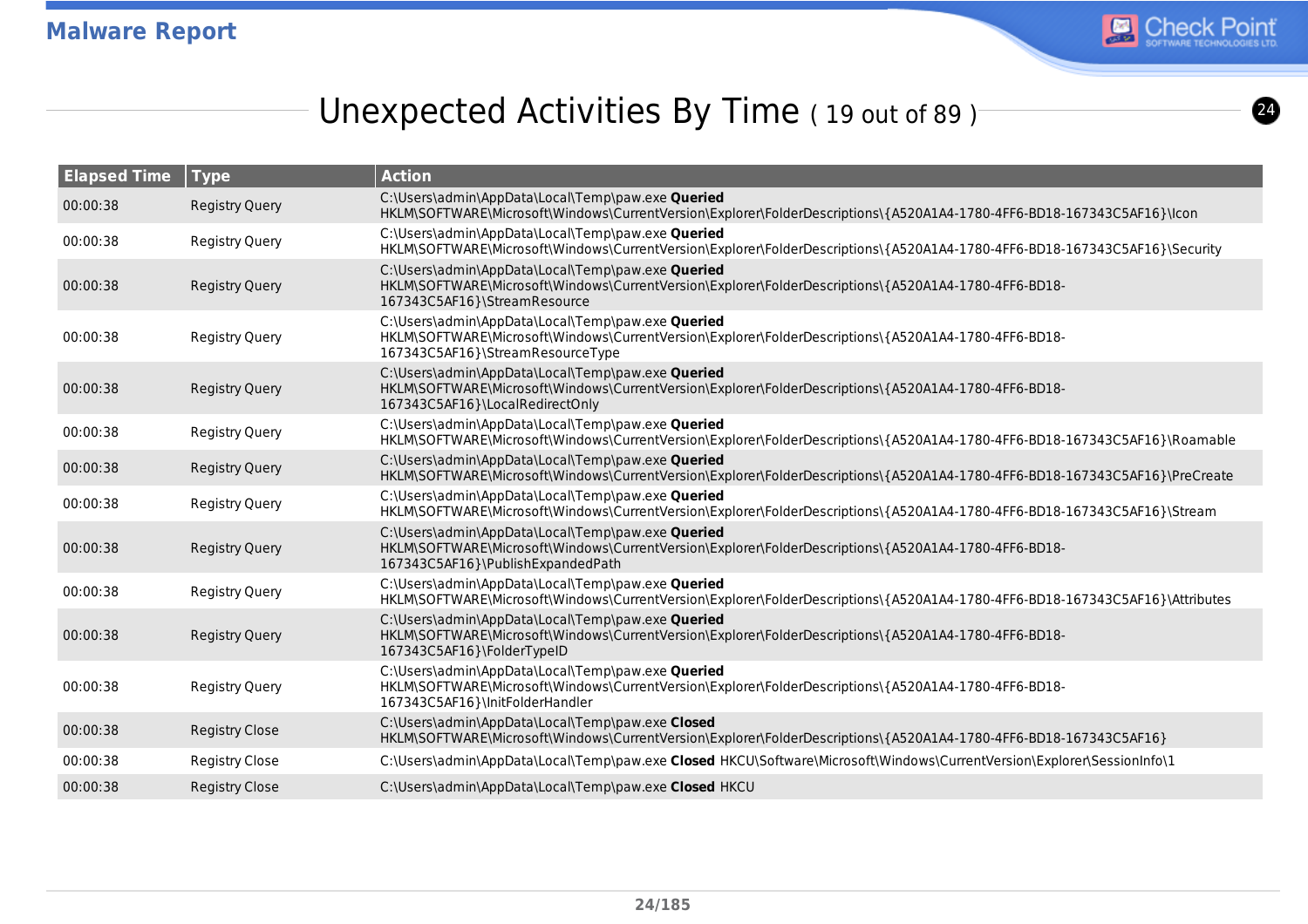

 $\bigcirc$ 

# Unexpected Activities By Time (20 out of 89)<sup>-</sup>

| <b>Elapsed Time</b> | Type                  | <b>Action</b>                                                                                                                                                                                 |
|---------------------|-----------------------|-----------------------------------------------------------------------------------------------------------------------------------------------------------------------------------------------|
| 00:00:38            | <b>Registry Query</b> | C:\Users\admin\AppData\Local\Temp\paw.exe <b>Queried</b> HKCU\Software\Microsoft\Windows\CurrentVersion\Explorer\User Shell<br>Folders\{A520A1A4-1780-4FF6-BD18-167343C5AF16}                 |
| 00:00:38            | <b>Registry Close</b> | C:\Users\admin\AppData\Local\Temp\paw.exe Closed HKLM\SOFTWARE\Microsoft\Windows\CurrentVersion\Explorer\FolderDescriptions                                                                   |
| 00:00:38            | <b>Registry Query</b> | C:\Users\admin\AppData\Local\Temp\paw.exe Queried<br>HKLM\SOFTWARE\Microsoft\Windows\CurrentVersion\Explorer\FolderDescriptions\{5E6C858F-0E22-4760-9AFE-EA3317B67173}\Category               |
| 00:00:38            | <b>Registry Query</b> | C:\Users\admin\AppData\Local\Temp\paw.exe Queried<br>HKLM\SOFTWARE\Microsoft\Windows\CurrentVersion\Explorer\FolderDescriptions\{5E6C858F-0E22-4760-9AFE-EA3317B67173}\Name                   |
| 00:00:38            | <b>Registry Query</b> | C:\Users\admin\AppData\Local\Temp\paw.exe Queried<br>HKLM\SOFTWARE\Microsoft\Windows\CurrentVersion\Explorer\FolderDescriptions\{5E6C858F-0E22-4760-9AFE-<br>EA3317B67173}\ParentFolder       |
| 00:00:38            | Registry Query        | C:\Users\admin\AppData\Local\Temp\paw.exe Queried<br>HKLM\SOFTWARE\Microsoft\Windows\CurrentVersion\Explorer\FolderDescriptions\{5E6C858F-0E22-4760-9AFE-EA3317B67173}\Description            |
| 00:00:38            | <b>Registry Query</b> | C:\Users\admin\AppData\Local\Temp\paw.exe Queried<br>HKLM\SOFTWARE\Microsoft\Windows\CurrentVersion\Explorer\FolderDescriptions\{5E6C858F-0E22-4760-9AFE-<br>EA3317B67173}\RelativePath       |
| 00:00:38            | <b>Registry Query</b> | C:\Users\admin\AppData\Local\Temp\paw.exe Queried<br>HKLM\SOFTWARE\Microsoft\Windows\CurrentVersion\Explorer\FolderDescriptions\{5E6C858F-0E22-4760-9AFE-<br>EA3317B67173}\ParsingName        |
| 00:00:38            | <b>Registry Query</b> | C:\Users\admin\AppData\Local\Temp\paw.exe Queried<br>HKLM\SOFTWARE\Microsoft\Windows\CurrentVersion\Explorer\FolderDescriptions\{5E6C858F-0E22-4760-9AFE-EA3317B67173}\InfoTip                |
| 00:00:38            | <b>Registry Query</b> | C:\Users\admin\AppData\Local\Temp\paw.exe Queried<br>HKLM\SOFTWARE\Microsoft\Windows\CurrentVersion\Explorer\FolderDescriptions\{5E6C858F-0E22-4760-9AFE-<br>EA3317B67173}\LocalizedName      |
| 00:00:38            | <b>Registry Query</b> | C:\Users\admin\AppData\Local\Temp\paw.exe Queried<br>HKLM\SOFTWARE\Microsoft\Windows\CurrentVersion\Explorer\FolderDescriptions\{5E6C858F-0E22-4760-9AFE-EA3317B67173}\lcon                   |
| 00:00:38            | <b>Registry Query</b> | C:\Users\admin\AppData\Local\Temp\paw.exe Queried<br>HKLM\SOFTWARE\Microsoft\Windows\CurrentVersion\Explorer\FolderDescriptions\{5E6C858F-0E22-4760-9AFE-EA3317B67173}\Security               |
| 00:00:38            | <b>Registry Query</b> | C:\Users\admin\AppData\Local\Temp\paw.exe Queried<br>HKLM\SOFTWARE\Microsoft\Windows\CurrentVersion\Explorer\FolderDescriptions\{5E6C858F-0E22-4760-9AFE-<br>EA3317B67173}\StreamResource     |
| 00:00:38            | <b>Registry Query</b> | C:\Users\admin\AppData\Local\Temp\paw.exe Queried<br>HKLM\SOFTWARE\Microsoft\Windows\CurrentVersion\Explorer\FolderDescriptions\{5E6C858F-0E22-4760-9AFE-<br>EA3317B67173}\StreamResourceType |
| 00:00:38            | <b>Registry Query</b> | C:\Users\admin\AppData\Local\Temp\paw.exe Queried<br>HKLM\SOFTWARE\Microsoft\Windows\CurrentVersion\Explorer\FolderDescriptions\{5E6C858F-0E22-4760-9AFE-<br>EA3317B67173}\LocalRedirectOnly  |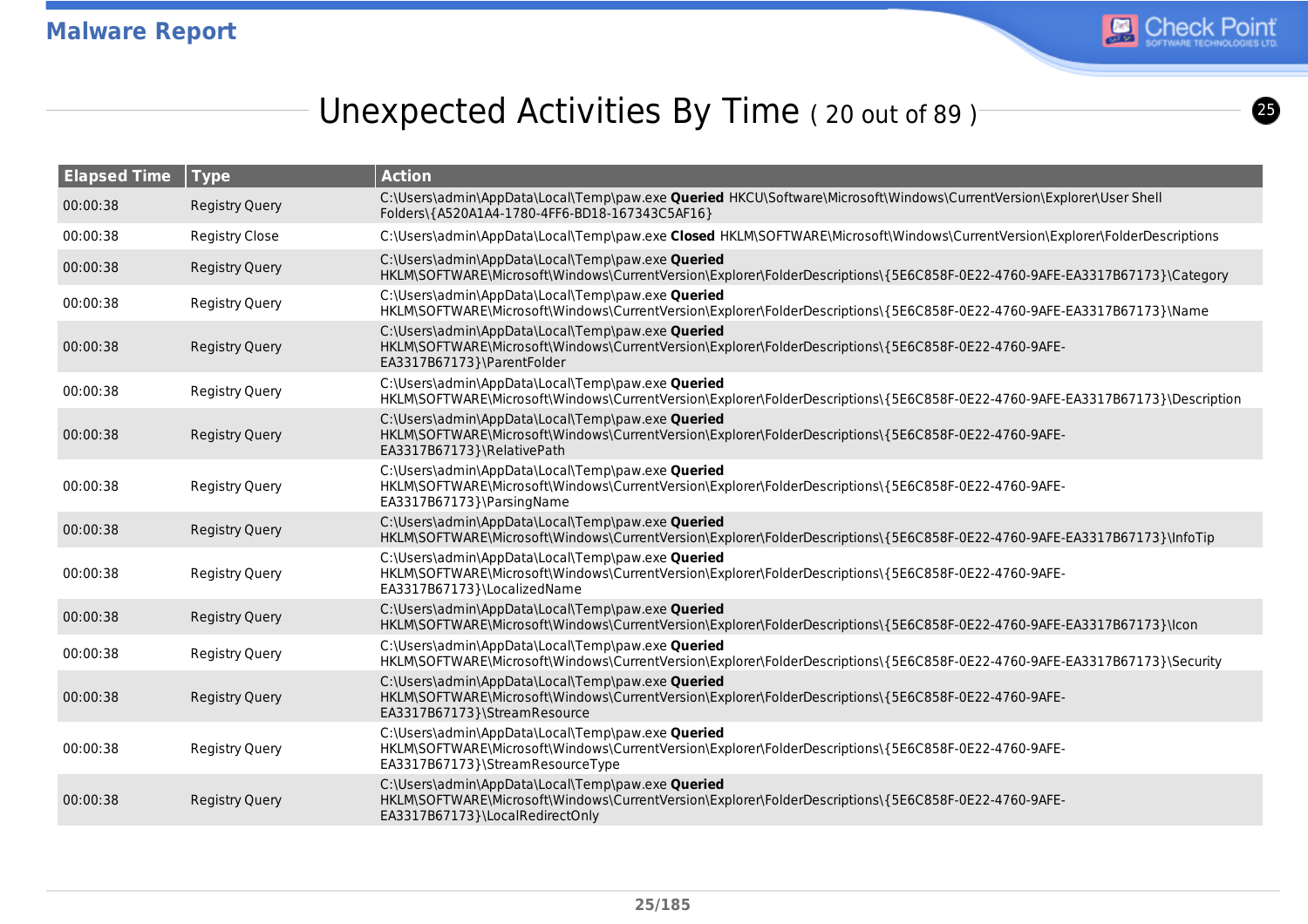

# Unexpected Activities By Time (21 out of 89)

| <b>Elapsed Time</b> | <b>Type</b>           | <b>Action</b>                                                                                                                                                                                  |
|---------------------|-----------------------|------------------------------------------------------------------------------------------------------------------------------------------------------------------------------------------------|
| 00:00:38            | <b>Registry Query</b> | C:\Users\admin\AppData\Local\Temp\paw.exe Queried<br>HKLM\SOFTWARE\Microsoft\Windows\CurrentVersion\Explorer\FolderDescriptions\{5E6C858F-0E22-4760-9AFE-EA3317B67173}\Roamable                |
| 00:00:38            | Registry Query        | C:\Users\admin\AppData\Local\Temp\paw.exe Queried<br>HKLM\SOFTWARE\Microsoft\Windows\CurrentVersion\Explorer\FolderDescriptions\{5E6C858F-0E22-4760-9AFE-EA3317B67173}\PreCreate               |
| 00:00:38            | <b>Registry Query</b> | C:\Users\admin\AppData\Local\Temp\paw.exe Queried<br>HKLM\SOFTWARE\Microsoft\Windows\CurrentVersion\Explorer\FolderDescriptions\{5E6C858F-0E22-4760-9AFE-EA3317B67173}\Stream                  |
| 00:00:38            | Registry Query        | C:\Users\admin\AppData\Local\Temp\paw.exe Queried<br>HKLM\SOFTWARE\Microsoft\Windows\CurrentVersion\Explorer\FolderDescriptions\{5E6C858F-0E22-4760-9AFE-<br>EA3317B67173}\PublishExpandedPath |
| 00:00:38            | Registry Query        | C:\Users\admin\AppData\Local\Temp\paw.exe Queried<br>HKLM\SOFTWARE\Microsoft\Windows\CurrentVersion\Explorer\FolderDescriptions\{5E6C858F-0E22-4760-9AFE-EA3317B67173}\Attributes              |
| 00:00:38            | Registry Query        | C:\Users\admin\AppData\Local\Temp\paw.exe Queried<br>HKLM\SOFTWARE\Microsoft\Windows\CurrentVersion\Explorer\FolderDescriptions\{5E6C858F-0E22-4760-9AFE-<br>EA3317B67173}\FolderTypeID        |
| 00:00:38            | <b>Registry Query</b> | C:\Users\admin\AppData\Local\Temp\paw.exe Queried<br>HKLM\SOFTWARE\Microsoft\Windows\CurrentVersion\Explorer\FolderDescriptions\{5E6C858F-0E22-4760-9AFE-<br>EA3317B67173}\InitFolderHandler   |
| 00:00:38            | <b>Registry Close</b> | C:\Users\admin\AppData\Local\Temp\paw.exe Closed<br>HKLM\SOFTWARE\Microsoft\Windows\CurrentVersion\Explorer\FolderDescriptions\{5E6C858F-0E22-4760-9AFE-EA3317B67173}                          |
| 00:00:38            | Registry Query        | C:\Users\admin\AppData\Local\Temp\paw.exe Queried HKLM\SOFTWARE\Microsoft\Windows NT\CurrentVersion\ProfileList\S-1-5-21-<br>292738990-2461527479-3432112557-1000\ProfileImagePath             |
| 00:00:38            | <b>Registry Close</b> | C:\Users\admin\AppData\Local\Temp\paw.exe Closed HKLM\SOFTWARE\Microsoft\Windows NT\CurrentVersion\ProfileList\S-1-5-21-<br>292738990-2461527479-3432112557-1000                               |
| 00:00:38            | <b>Registry Close</b> | C:\Users\admin\AppData\Local\Temp\paw.exe Closed HKCU\Software\Microsoft\Windows\CurrentVersion\Explorer\User Shell Folders                                                                    |
| 00:00:39            | File Modify           | C:\Users\admin\AppData\Local\Temp\paw.exe Read From C:\\$Mft                                                                                                                                   |
| 00:00:39            | <b>File Create</b>    | C:\Users\admin\AppData\Local\Temp\paw.exe Created C:\Users\admin\AppData\Roaming\Uceso                                                                                                         |
| 00:00:39            | File Modify           | C:\Users\admin\AppData\Local\Temp\paw.exe Read From C:\\$Mft                                                                                                                                   |
| 00:00:39            | <b>File Create</b>    | C:\Users\admin\AppData\Local\Temp\paw.exe Created C:\Users\admin\AppData\Roaming\Uceso\uppu.exe                                                                                                |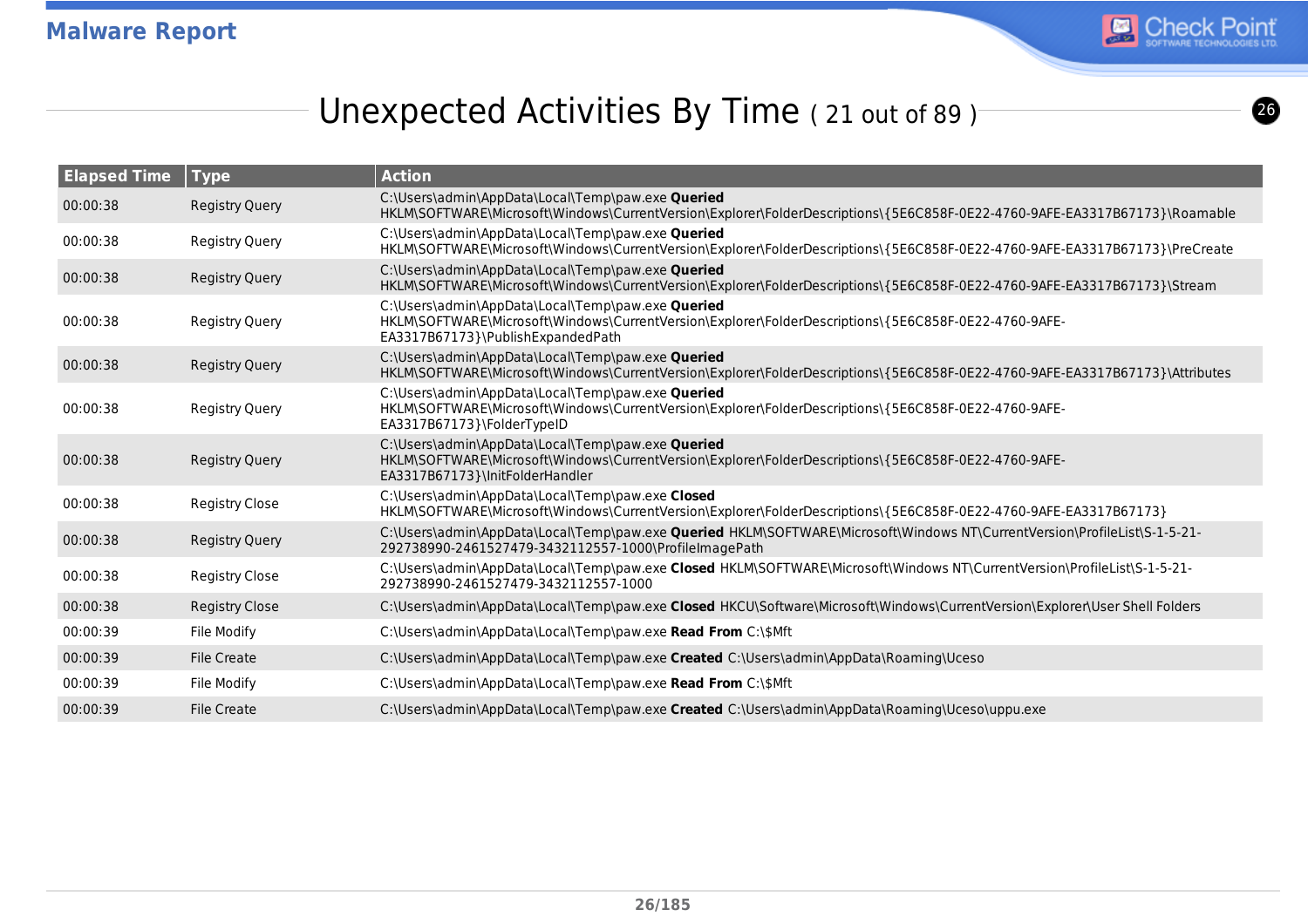

 $\boldsymbol{z}$ 

# Unexpected Activities By Time (22 out of 89)<sup>-</sup>

| <b>Elapsed Time</b> | <b>Type</b> | <b>Action</b>                                                                                    |
|---------------------|-------------|--------------------------------------------------------------------------------------------------|
| 00:00:39            | File Open   | C:\Users\admin\AppData\Local\Temp\paw.exe Opened C:\Windows\System32\cryptsp.dll                 |
| 00:00:39            | File Open   | C:\Users\admin\AppData\Local\Temp\paw.exe Opened C:\Windows\System32\rsaenh.dll                  |
| 00:00:39            | File Open   | C:\Users\admin\AppData\Local\Temp\paw.exe Opened C:\Windows\System32\cryptbase.dll               |
| 00:00:39            | File Open   | C:\Users\admin\AppData\Local\Temp\paw.exe Opened C:\Windows                                      |
| 00:00:39            | File Modify | C:\Users\admin\AppData\Local\Temp\paw.exe Read From C:\\$Directory                               |
| 00:00:39            | File Modify | C:\Users\admin\AppData\Local\Temp\paw.exe Read From C:\\$Mft                                     |
| 00:00:39            | File Create | C:\Users\admin\AppData\Local\Temp\paw.exe Created C:\Users\admin\AppData\LocalLow\ofukd.ism      |
| 00:00:39            | File Open   | C:\Users\admin\AppData\Local\Temp\paw.exe Opened C:\Users\admin\AppData\LocalLow                 |
| 00:00:39            | File Open   | C:\Users\admin\AppData\Local\Temp\paw.exe Opened C:\Users\admin\AppData\Local\Temp\paw.exe       |
| 00:00:39            | File Modify | C:\Users\admin\AppData\Local\Temp\paw.exe Read From C:\Users\admin\AppData\Local\Temp\paw.exe    |
| 00:00:39            | File Open   | C:\Users\admin\AppData\Local\Temp\paw.exe Opened C:\Users\admin\AppData\Roaming\Uceso\uppu.exe   |
| 00:00:39            | File Delete | C:\Users\admin\AppData\Local\Temp\paw.exe Deleted C:\Users\admin\AppData\Roaming\Uceso\uppu.exe  |
| 00:00:39            | File Create | C:\Users\admin\AppData\Local\Temp\paw.exe Created C:\Users\admin\AppData\Roaming\Uceso\uppu.exe  |
| 00:00:39            | File Write  | C:\Users\admin\AppData\Local\Temp\paw.exe Wrote To C:\Users\admin\AppData\Roaming\Uceso\uppu.exe |
| 00:00:39            | File Open   | C:\Users\admin\AppData\Local\Temp\paw.exe Opened C:\Users\admin\AppData\Roaming                  |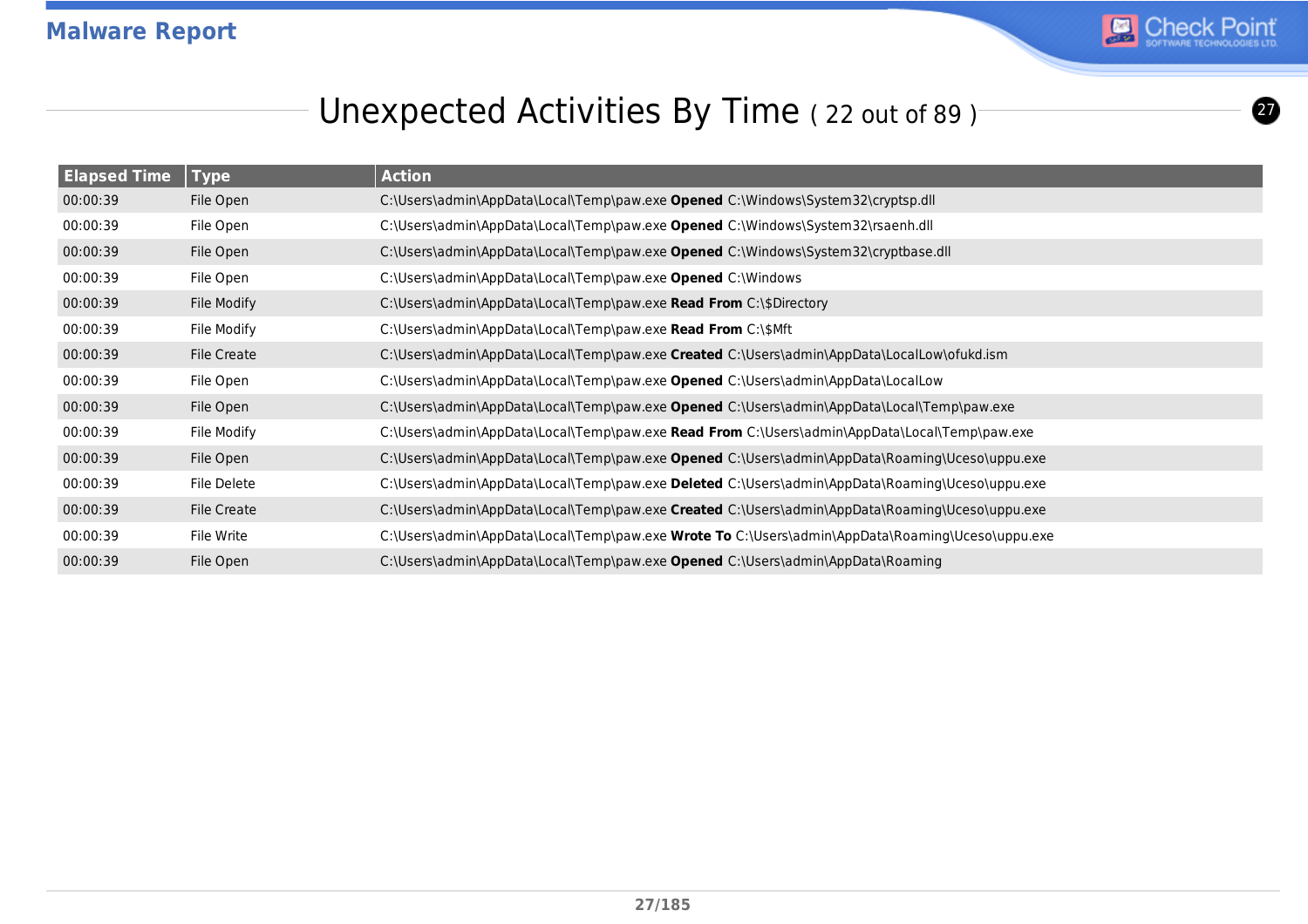

# Unexpected Activities By Time (23 out of 89)<sup>-</sup>

| <b>Elapsed Time</b> | Type             | <b>Action</b>                                                                                                                              |
|---------------------|------------------|--------------------------------------------------------------------------------------------------------------------------------------------|
| 00:00:39            | File Open        | C:\Users\admin\AppData\Local\Temp\paw.exe <b>Opened</b> C:\Users\admin\AppData\Roaming\Uceso\uppu.exe                                      |
| 00:00:39            | File Open        | C:\Users\admin\AppData\Local\Temp\paw.exe Opened C:\Users\admin\AppData\Roaming\Uceso                                                      |
| 00:00:39            | File Open        | C:\Users\admin\AppData\Local\Temp\paw.exe <b>Opened</b> C:\Users\admin\AppData\Roaming                                                     |
| 00:00:39            | File Open        | C:\Users\admin\AppData\Local\Temp\paw.exe Opened C:\Users\admin\AppData\Roaming\Uceso\uppu.exe                                             |
| 00:00:39            | Process creation | C:\Users\admin\AppData\Local\Temp\paw.exe Created C:\Users\admin\AppData\Roaming\Uceso\uppu.exe                                            |
| 00:00:39            | Registry Close   | C:\Users\admin\AppData\Local\Temp\paw.exe Closed HKCU\Software\Microsoft\Keyvb                                                             |
| 00:00:39            | Registry Close   | C:\Users\admin\AppData\Local\Temp\paw.exe Closed HKCU\Software\Microsoft                                                                   |
| 00:00:39            | Registry Query   | C:\Users\admin\AppData\Local\Temp\paw.exe <b>Queried</b><br>HKLM\SYSTEM\ControlSet001\Control\ComputerName\ActiveComputerName\ComputerName |
| 00:00:39            | Registry Close   | C:\Users\admin\AppData\Local\Temp\paw.exe Closed HKLM\SYSTEM\ControlSet001\Control\ComputerName\ActiveComputerName                         |
| 00:00:39            | Registry Query   | C:\Users\admin\AppData\Local\Temp\paw.exe <b>Queried</b> HKLM\SYSTEM\Setup\OOBEInProgress                                                  |
| 00:00:39            | Registry Close   | C:\Users\admin\AppData\Local\Temp\paw.exe Closed HKLM\SYSTEM\Setup                                                                         |
| 00:00:39            | Registry Query   | C:\Users\admin\AppData\Local\Temp\paw.exe <b>Queried</b> HKLM\SYSTEM\Setup\SystemSetupInProgress                                           |
| 00:00:39            | Registry Close   | C:\Users\admin\AppData\Local\Temp\paw.exe Closed HKLM\SYSTEM\Setup                                                                         |
| 00:00:39            | Registry Close   | C:\Users\admin\AppData\Local\Temp\paw.exe Closed HKLM\SYSTEM\ControlSet001\Control\ComputerName                                            |
| 00:00:39            | Registry Query   | C:\Users\admin\AppData\Local\Temp\paw.exe <b>Queried</b> HKLM\SOFTWARE\Microsoft\Windows NT\CurrentVersion\InstallDate                     |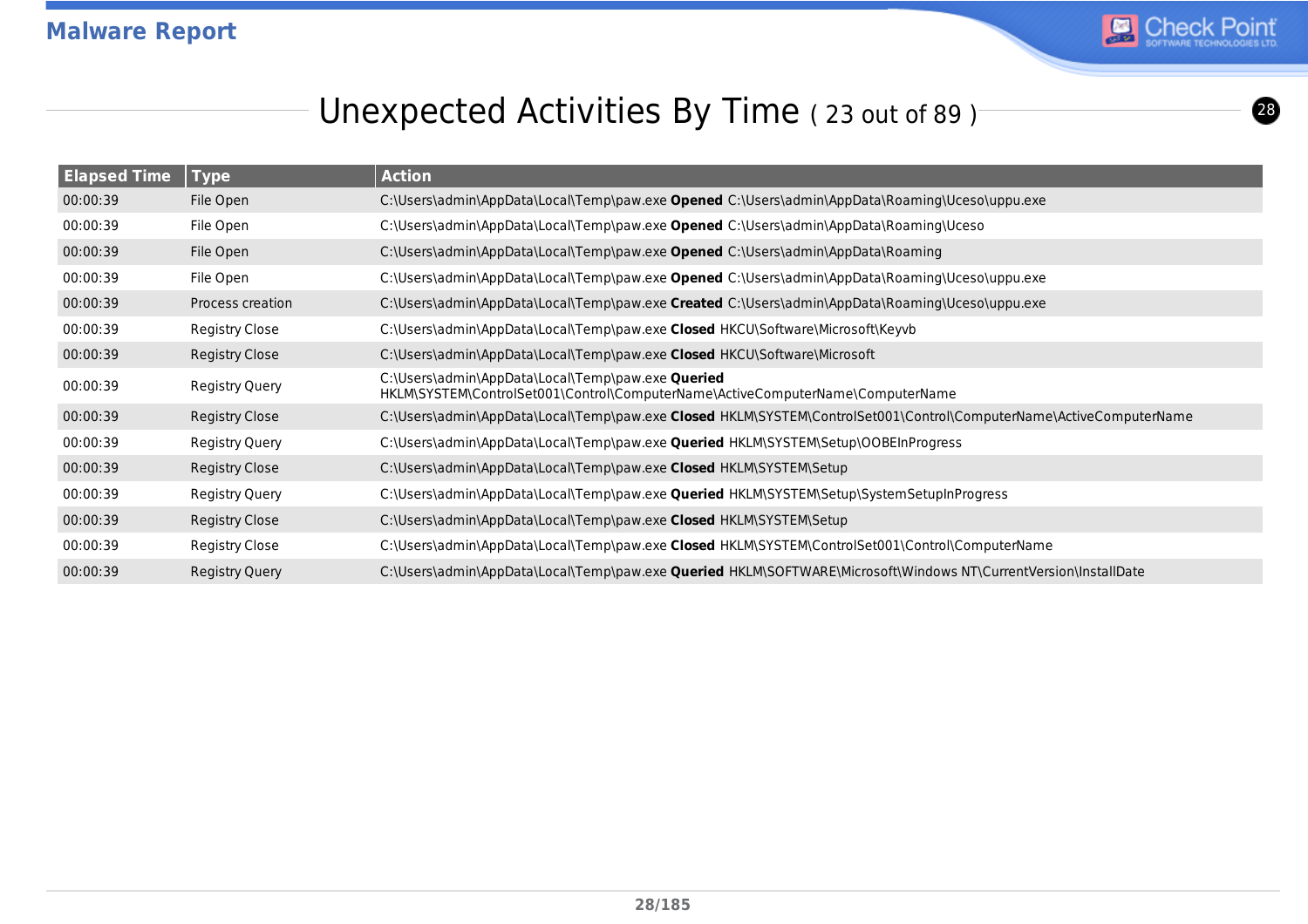

# Unexpected Activities By Time (24 out of 89)

| <b>Elapsed Time</b> | <b>Type</b>           | <b>Action</b>                                                                                                                                                          |
|---------------------|-----------------------|------------------------------------------------------------------------------------------------------------------------------------------------------------------------|
| 00:00:39            | Registry Query        | C:\Users\admin\AppData\Local\Temp\paw.exe <b>Queried</b> HKLM\SOFTWARE\Microsoft\Windows NT\CurrentVersion\DigitalProductId                                            |
| 00:00:40            | <b>Registry Close</b> | C:\Users\admin\AppData\Local\Temp\paw.exe Closed HKLM\SOFTWARE\Microsoft\Windows NT\CurrentVersion                                                                     |
| 00:00:40            | <b>Registry Query</b> | C:\Users\admin\AppData\Local\Temp\paw.exe <b>Queried</b> HKLM\SOFTWARE\Microsoft\Cryptography\Defaults\Provider\Microsoft Enhanced<br>Cryptographic Provider v1.0\Type |
| 00:00:40            | Registry Query        | C:\Users\admin\AppData\Local\Temp\paw.exe Queried HKLM\SOFTWARE\Microsoft\Cryptography\Defaults\Provider\Microsoft Enhanced<br>Cryptographic Provider v1.0\Image Path  |
| 00:00:40            | Registry Query        | C:\Users\admin\AppData\Local\Temp\paw.exe <b>Queried</b> HKLM\SYSTEM\ControlSet001\Control\Session Manager\SafeProcessSearchMode                                       |
| 00:00:40            | <b>Registry Query</b> | C:\Users\admin\AppData\Local\Temp\paw.exe <b>Queried</b> HKLM\SYSTEM\ControlSet001\Control\Lsa\FipsAlgorithmPolicy\Enabled                                             |
| 00:00:40            | Registry Query        | C:\Users\admin\AppData\Local\Temp\paw.exe <b>Queried</b> HKLM\SYSTEM\ControlSet001\Control\Lsa\FipsAlgorithmPolicy                                                     |
| 00:00:40            | <b>Registry Close</b> | C:\Users\admin\AppData\Local\Temp\paw.exe Closed HKLM\SYSTEM\ControlSet001\Control\Lsa\FipsAlgorithmPolicy                                                             |
| 00:00:40            | <b>Registry Close</b> | C:\Users\admin\AppData\Local\Temp\paw.exe Closed HKLM\SYSTEM\ControlSet001\Control\Lsa                                                                                 |
| 00:00:40            | Registry Query        | C:\Users\admin\AppData\Local\Temp\paw.exe <b>Queried</b> HKLM\SOFTWARE\Policies\Microsoft\Cryptography\PrivKeyCacheMaxItems                                            |
| 00:00:40            | Registry Query        | C:\Users\admin\AppData\Local\Temp\paw.exe Queried<br>HKLM\SOFTWARE\Policies\Microsoft\Cryptography\PrivKeyCachePurgeIntervalSeconds                                    |
| 00:00:40            | <b>Registry Query</b> | C:\Users\admin\AppData\Local\Temp\paw.exe <b>Queried</b> HKLM\SOFTWARE\Policies\Microsoft\Cryptography\PrivateKeyLifetimeSeconds                                       |
| 00:00:40            | <b>Registry Close</b> | C:\Users\admin\AppData\Local\Temp\paw.exe Closed HKLM\SOFTWARE\Policies\Microsoft\Cryptography                                                                         |
| 00:00:40            | Registry Query        | C:\Users\admin\AppData\Local\Temp\paw.exe Queried HKLM\SOFTWARE\Microsoft\Cryptography\MachineGuid                                                                     |
| 00:00:40            | <b>Registry Close</b> | C:\Users\admin\AppData\Local\Temp\paw.exe Closed HKLM\SOFTWARE\Microsoft\Cryptography                                                                                  |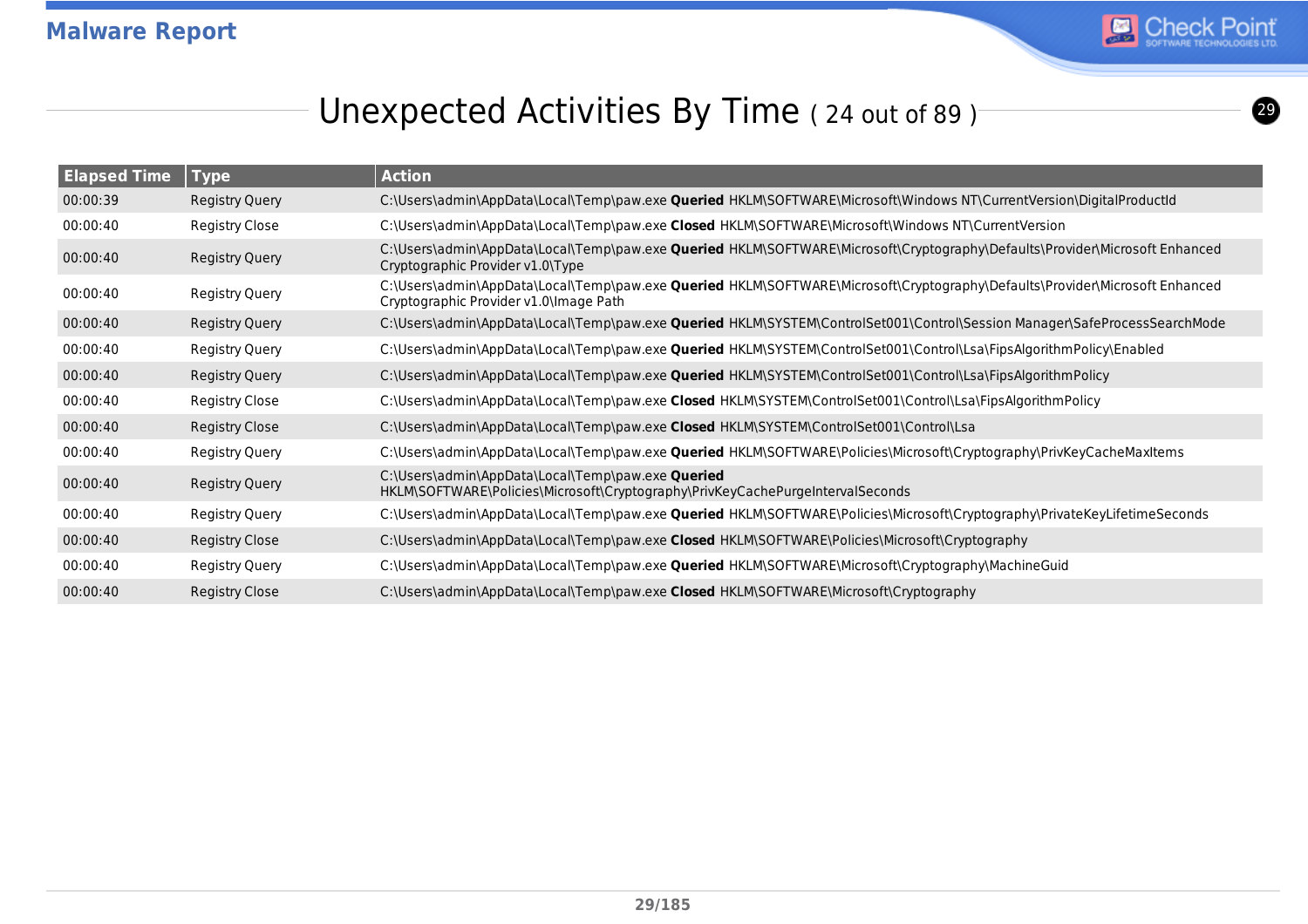

<u>ග</u>

# Unexpected Activities By Time (25 out of 89)

| <b>Elapsed Time</b> | Type                  | <b>Action</b>                                                                                                                                                              |
|---------------------|-----------------------|----------------------------------------------------------------------------------------------------------------------------------------------------------------------------|
| 00:00:40            | Registry Close        | C:\Users\admin\AppData\Local\Temp\paw.exe Closed HKLM\SOFTWARE\Microsoft\Cryptography\Defaults\Provider\Microsoft Enhanced<br>Cryptographic Provider v1.0                  |
| 00:00:40            | File Write            | C:\Users\admin\AppData\Local\Temp\paw.exe Wrote To C:\Users\admin\AppData\Roaming\Uceso\uppu.exe                                                                           |
| 00:00:40            | Registry Query        | C:\Users\admin\AppData\Local\Temp\paw.exe Queried<br>HKLM\SOFTWARE\Policies\Microsoft\Windows\safer\codeidentifiers\TransparentEnabled                                     |
| 00:00:40            | Registry Query        | C:\Users\admin\AppData\Local\Temp\paw.exe Queried<br>HKLM\SOFTWARE\Policies\Microsoft\Windows\safer\codeidentifiers\AuthenticodeEnabled                                    |
| 00:00:40            | Registry Close        | C:\Users\admin\AppData\Local\Temp\paw.exe Closed HKLM\SOFTWARE\Policies\Microsoft\Windows\safer\codeidentifiers                                                            |
| 00:00:40            | Registry Query        | C:\Users\admin\AppData\Local\Temp\paw.exe Queried HKCU\Software\Microsoft\Windows\CurrentVersion\Explorer\Shell Folders\Cache                                              |
| 00:00:40            | Registry Close        | C:\Users\admin\AppData\Local\Temp\paw.exe Closed HKCU\Software\Microsoft\Windows\CurrentVersion\Explorer\Shell Folders                                                     |
| 00:00:40            | Registry Query        | C:\Users\admin\AppData\Local\Temp\paw.exe Queried HKLM\SOFTWARE\Microsoft\Windows<br>NT\CurrentVersion\AppCompatFlags\Layers\C:\Users\admin\AppData\Roaming\Uceso\uppu.exe |
| 00:00:40            | Registry Close        | C:\Users\admin\AppData\Local\Temp\paw.exe Closed HKLM\SOFTWARE\Microsoft\Windows NT\CurrentVersion\AppCompatFlags\Layers                                                   |
| 00:00:40            | Registry Query        | C:\Users\admin\AppData\Local\Temp\paw.exe Queried HKLM\SOFTWARE\Microsoft\Windows NT\CurrentVersion\Image File Execution<br>Options\DisableLocalOverride                   |
| 00:00:40            | <b>Registry Query</b> | C:\Users\admin\AppData\Local\Temp\paw.exe Queried<br>HKLM\SOFTWARE\Microsoft\Windows\CurrentVersion\SideBySide\PreferExternalManifest                                      |
| 00:00:40            | Registry Close        | C:\Users\admin\AppData\Local\Temp\paw.exe Closed HKLM\SOFTWARE\Microsoft\Windows\CurrentVersion\SideBySide                                                                 |
| 00:00:40            | File Open             | C:\Users\admin\AppData\Local\Temp\paw.exe Opened C:\Windows\System32\apphelp.dll                                                                                           |
| 00:00:40            | File Open             | C:\Users\admin\AppData\Local\Temp\paw.exe Opened C:\Windows\AppPatch\sysmain.sdb                                                                                           |
| 00:00:40            | File Open             | C:\Users\admin\AppData\Local\Temp\paw.exe Opened C:\Users\admin\AppData\Roaming\Uceso                                                                                      |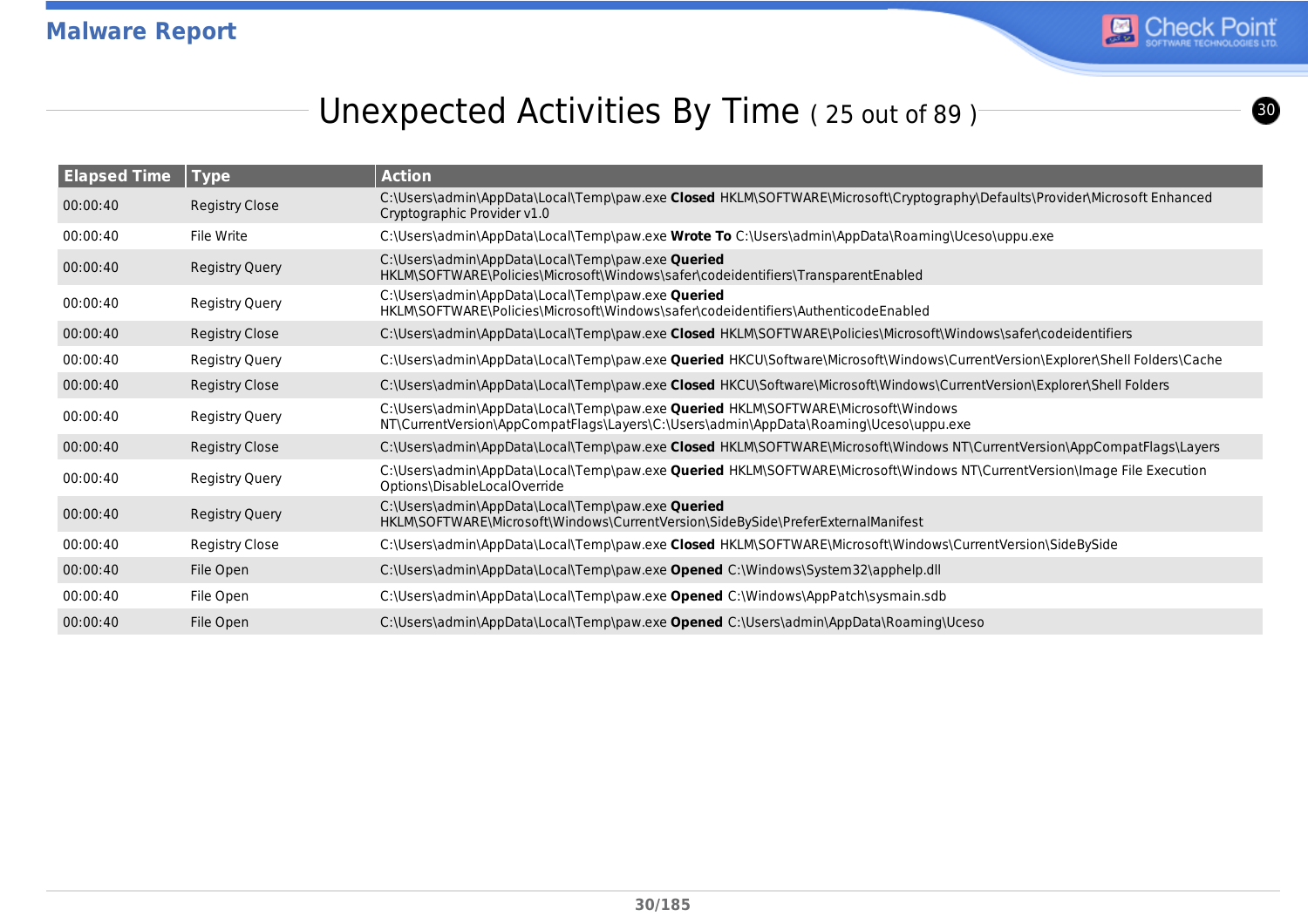

 $\boldsymbol{\Omega}$ 

# Unexpected Activities By Time (26 out of 89)

| <b>Elapsed Time</b> | <b>Type</b>           | <b>Action</b>                                                                                                                                     |
|---------------------|-----------------------|---------------------------------------------------------------------------------------------------------------------------------------------------|
| 00:00:40            | File Open             | C:\Users\admin\AppData\Local\Temp\paw.exe Opened C:\Users\admin\AppData\Roaming\Uceso\uppu.exe                                                    |
| 00:00:40            | File Open             | C:\Users\admin\AppData\Local\Temp\paw.exe Opened C:\                                                                                              |
| 00:00:40            | File Open             | C:\Users\admin\AppData\Local\Temp\paw.exe Opened C:\Users                                                                                         |
| 00:00:40            | File Open             | C:\Users\admin\AppData\Local\Temp\paw.exe Opened C:\Users\admin                                                                                   |
| 00:00:40            | File Open             | C:\Users\admin\AppData\Local\Temp\paw.exe Opened C:\Users\admin\AppData                                                                           |
| 00:00:40            | File Open             | C:\Users\admin\AppData\Local\Temp\paw.exe Opened C:\Users\admin\AppData\Roaming                                                                   |
| 00:00:40            | File Open             | C:\Users\admin\AppData\Local\Temp\paw.exe Opened C:\Users\admin\AppData\Roaming\Uceso                                                             |
| 00:00:40            | File Open             | C:\Users\admin\AppData\Local\Temp\paw.exe Opened C:\Users\admin\AppData\Roaming\Uceso\uppu.exe                                                    |
| 00:00:40            | File Modify           | C:\Users\admin\AppData\Local\Temp\paw.exe Read From C:\Users\admin\AppData\Roaming\Uceso\uppu.exe                                                 |
| 00:00:40            | File Open             | C:\Users\admin\AppData\Local\Temp\paw.exe Opened C:\Windows\AppPatch\sysmain.sdb                                                                  |
| 00:00:40            | Registry Query        | C:\Users\admin\AppData\Roaminq\Uceso\uppu.exe <b>Queried</b> HKLM\SYSTEM\ControlSet001\Control\Terminal Server\TSAppCompat                        |
| 00:00:40            | Registry Query        | C:\Users\admin\AppData\Roaming\Uceso\uppu.exe <b>Queried</b> HKLM\SYSTEM\ControlSet001\Control\Terminal Server\TSUserEnabled                      |
| 00:00:40            | Registry Close        | C:\Users\admin\AppData\Roaming\Uceso\uppu.exe Closed HKLM\SYSTEM\ControlSet001\Control\Terminal Server                                            |
| 00:00:40            | Registry Query        | C:\Users\admin\AppData\Roaming\Uceso\uppu.exe <b>Queried</b><br>HKLM\SOFTWARE\Policies\Microsoft\Windows\safer\codeidentifiers\TransparentEnabled |
| 00:00:40            | <b>Registry Close</b> | C:\Users\admin\AppData\Roaming\Uceso\uppu.exe Closed HKLM\SOFTWARE\Policies\Microsoft\Windows\safer\codeidentifiers                               |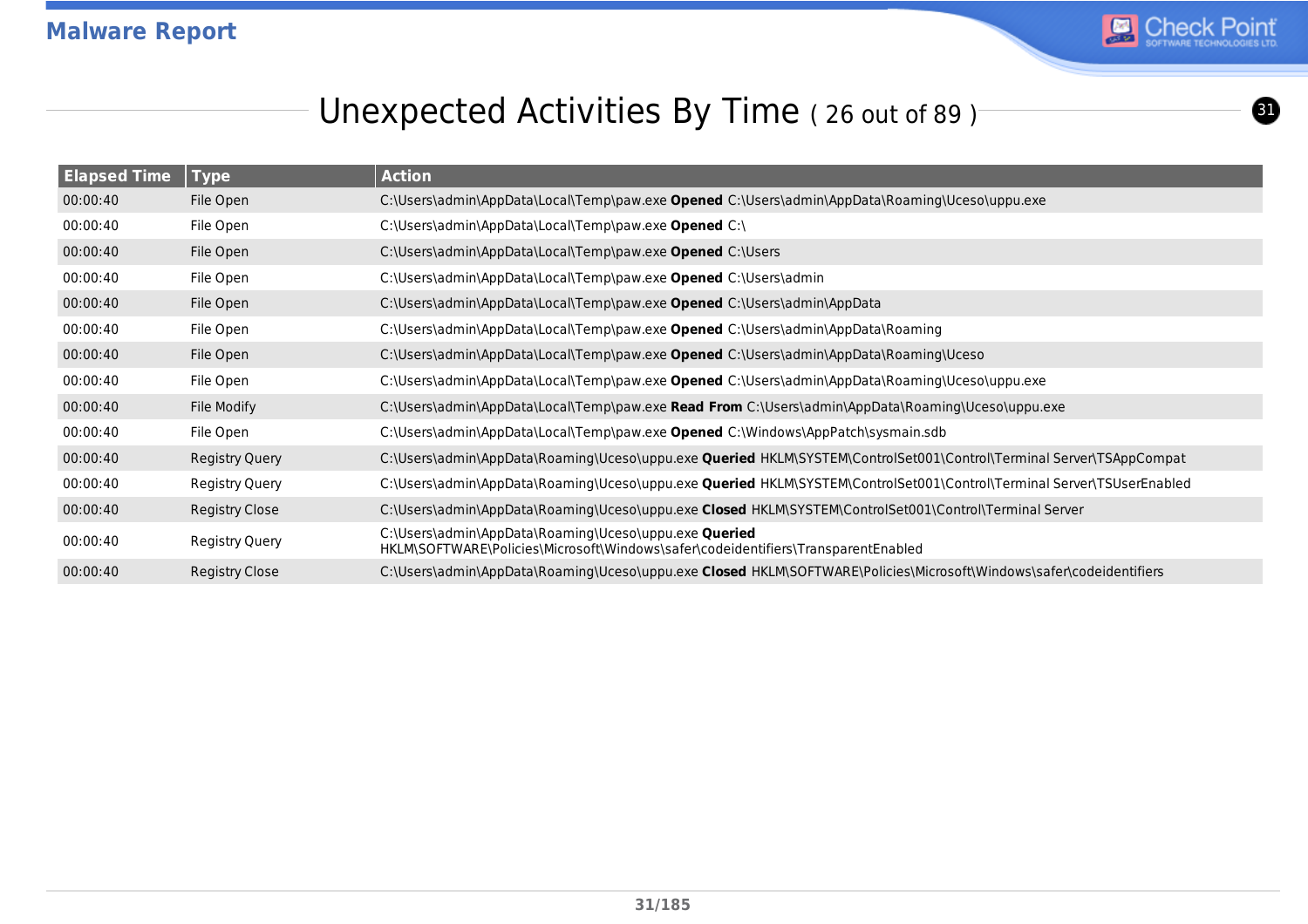

# Unexpected Activities By Time (27 out of 89)

| <b>Elapsed Time</b> | <b>Type</b>               | <b>Action</b>                                                                                                                                                                         |
|---------------------|---------------------------|---------------------------------------------------------------------------------------------------------------------------------------------------------------------------------------|
| 00:00:40            | <b>Registry Query</b>     | C:\Users\admin\AppData\Roaming\Uceso\uppu.exe <b>Queried</b> HKCU\Software\Microsoft\Windows<br>NT\CurrentVersion\AppCompatFlags\ShowDebugInfo                                        |
| 00:00:40            | Registry Close            | C:\Users\admin\AppData\Roaming\Uceso\uppu.exe Closed HKCU\Software\Microsoft\Windows NT\CurrentVersion\AppCompatFlags                                                                 |
| 00:00:40            | <b>Registry Query</b>     | C:\Users\admin\AppData\Roaming\Uceso\uppu.exe <b>Queried</b> HKCU\Software\Microsoft\Windows\CurrentVersion\Explorer\Shell<br>Folders\Cache                                           |
| 00:00:40            | Registry Close            | C:\Users\admin\AppData\Roaming\Uceso\uppu.exe Closed HKCU\Software\Microsoft\Windows\CurrentVersion\Explorer\Shell Folders                                                            |
| 00:00:40            | Registry Query            | C:\Users\admin\AppData\Roaming\Uceso\uppu.exe <b>Queried</b> HKLM\SOFTWARE\Microsoft\Windows<br>NT\CurrentVersion\AppCompatFlags\Layers\C:\Users\admin\AppData\Roaming\Uceso\uppu.exe |
| 00:00:40            | Registry Close            | C:\Users\admin\AppData\Roaming\Uceso\uppu.exe Closed HKLM\SOFTWARE\Microsoft\Windows<br>NT\CurrentVersion\AppCompatFlags\Layers                                                       |
| 00:00:40            | Registry Query            | C:\Users\admin\AppData\Roaming\Uceso\uppu.exe <b>Queried</b> HKLM\SYSTEM\ControlSet001\Control\Nls\Sorting\Versions                                                                   |
| 00:00:40            | <b>Registry Query</b>     | C:\Users\admin\AppData\Roaming\Uceso\uppu.exe <b>Queried</b> HKLM\SYSTEM\ControlSet001\Control\Session Manager\SafeDllSearchMode                                                      |
| 00:00:40            | Registry Query            | C:\Users\admin\AppData\Roaming\Uceso\uppu.exe Queried HKLM\SOFTWARE\Microsoft\Windows<br>NT\CurrentVersion\GRE Initialize\DisableMetaFiles                                            |
| 00:00:40            | Registry Close            | C:\Users\admin\AppData\Roaming\Uceso\uppu.exe Closed HKLM\SOFTWARE\Microsoft\Windows NT\CurrentVersion\GRE Initialize                                                                 |
| 00:00:40            | <b>Registry Query</b>     | C:\Users\admin\AppData\Roaming\Uceso\uppu.exe <b>Queried</b> HKLM\SOFTWARE\Microsoft\Windows NT\CurrentVersion\Compatibility32\uppu                                                   |
| 00:00:41            | Registry Close            | C:\Users\admin\AppData\Roaming\Uceso\uppu.exe Closed HKLM\SOFTWARE\Microsoft\Windows NT\CurrentVersion\Compatibility32                                                                |
| 00:00:41            | Registry Close            | C:\Users\admin\AppData\Roaming\Uceso\uppu.exe Closed HKCU                                                                                                                             |
| 00:00:41            | <b>Registry Enumerate</b> | C:\Users\admin\AppData\Roaming\Uceso\uppu.exe <b>Enumerate</b> HKCU\Control Panel\Desktop\LanguageConfiguration                                                                       |
| 00:00:41            | <b>Registry Close</b>     | C:\Users\admin\AppData\Roaming\Uceso\uppu.exe Closed HKCU\Control Panel\Desktop\LanguageConfiguration                                                                                 |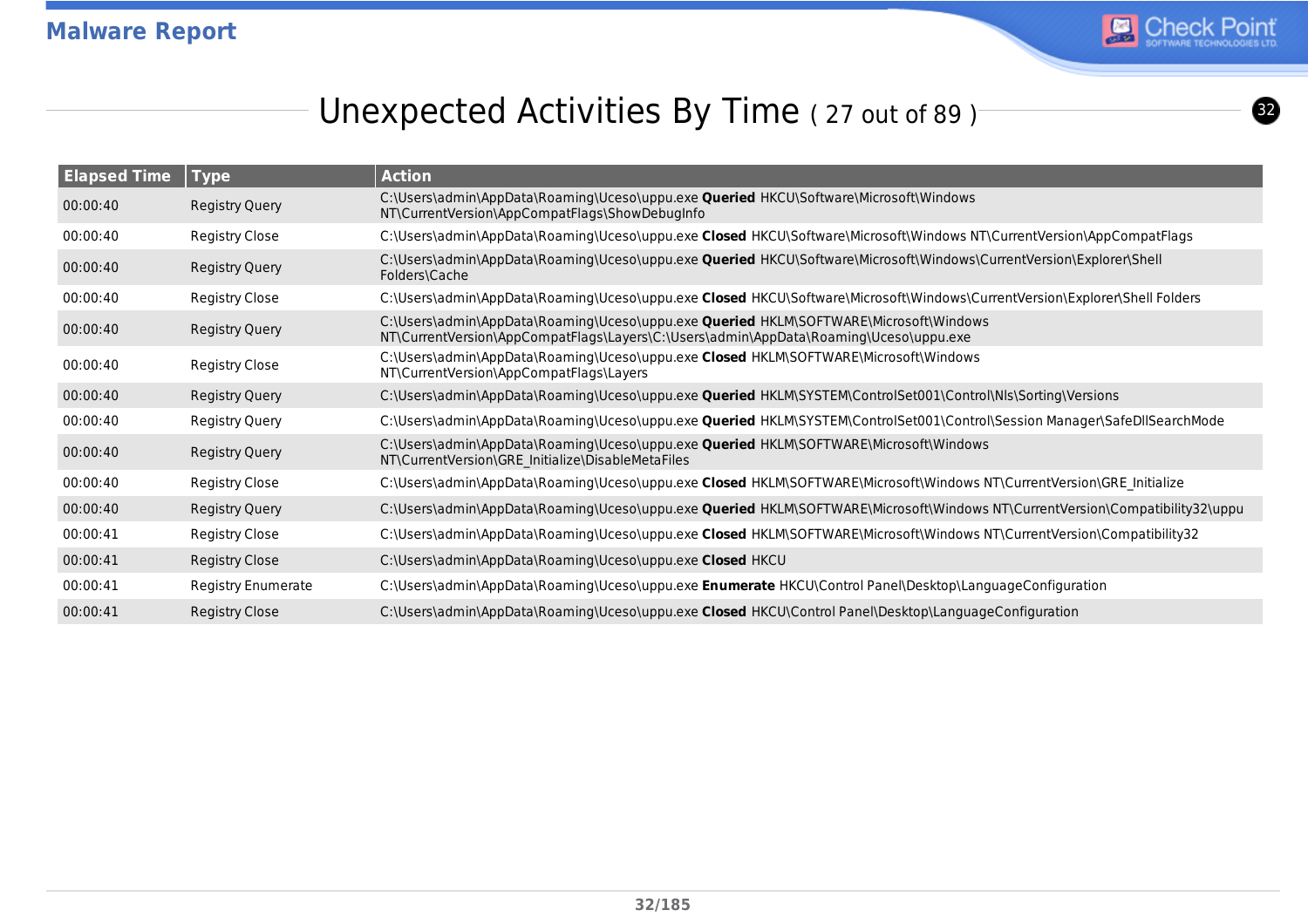

# Unexpected Activities By Time (28 out of 89)<sup>-</sup>

| <b>Elapsed Time</b> | <b>Type</b>           | <b>Action</b>                                                                                                                              |
|---------------------|-----------------------|--------------------------------------------------------------------------------------------------------------------------------------------|
| 00:00:41            | Registry Close        | C:\Users\admin\AppData\Roaming\Uceso\uppu.exe Closed HKCU                                                                                  |
| 00:00:41            | <b>Registry Query</b> | C:\Users\admin\AppData\Roaming\Uceso\uppu.exe <b>Queried</b> HKCU\Control Panel\Desktop\PreferredUILanguages                               |
| 00:00:41            | <b>Registry Close</b> | C:\Users\admin\AppData\Roaming\Uceso\uppu.exe Closed HKCU\Control Panel\Desktop                                                            |
| 00:00:41            | Registry Close        | C:\Users\admin\AppData\Roaming\Uceso\uppu.exe Closed HKCU                                                                                  |
| 00:00:41            | Registry Query        | C:\Users\admin\AppData\Roaming\Uceso\uppu.exe Queried HKCU\Control Panel\Desktop\MuiCached\MachinePreferredUILanguages                     |
| 00:00:41            | Registry Close        | C:\Users\admin\AppData\Roaming\Uceso\uppu.exe Closed HKCU\Control Panel\Desktop\MuiCached                                                  |
| 00:00:41            | Registry Close        | C:\Users\admin\AppData\Roaming\Uceso\uppu.exe Closed HKCU                                                                                  |
| 00:00:41            | Registry Query        | C:\Users\admin\AppData\Roaming\Uceso\uppu.exe <b>Queried</b> HKLM\SOFTWARE\Microsoft\Windows<br>NT\CurrentVersion\Windows\LoadAppInit DLLs |
| 00:00:41            | <b>Registry Close</b> | C:\Users\admin\AppData\Roaming\Uceso\uppu.exe Closed HKLM\SOFTWARE\Microsoft\Windows NT\CurrentVersion\Windows                             |
| 00:00:41            | File Modify           | C:\Users\admin\AppData\Roaming\Uceso\uppu.exe Read From C:\\$Directory                                                                     |
| 00:00:41            | File Open             | C:\Users\admin\AppData\Roaming\Uceso\uppu.exe <b>Opened</b> C:\Users\admin\AppData\Roaming                                                 |
| 00:00:41            | File Open             | C:\Users\admin\AppData\Roaming\Uceso\uppu.exe Opened C:\Windows\System32\winspool.drv                                                      |
| 00:00:41            | File Open             | C:\Users\admin\AppData\Roaming\Uceso\uppu.exe Opened C:\Windows\System32\apphelp.dll                                                       |
| 00:00:41            | File Open             | C:\Users\admin\AppData\Roaming\Uceso\uppu.exe Opened C:\Windows\AppPatch\sysmain.sdb                                                       |
| 00:00:41            | File Open             | C:\Users\admin\AppData\Roaming\Uceso\uppu.exe Opened C:\Users\admin\AppData\Roaming\Uceso\uppu.exe                                         |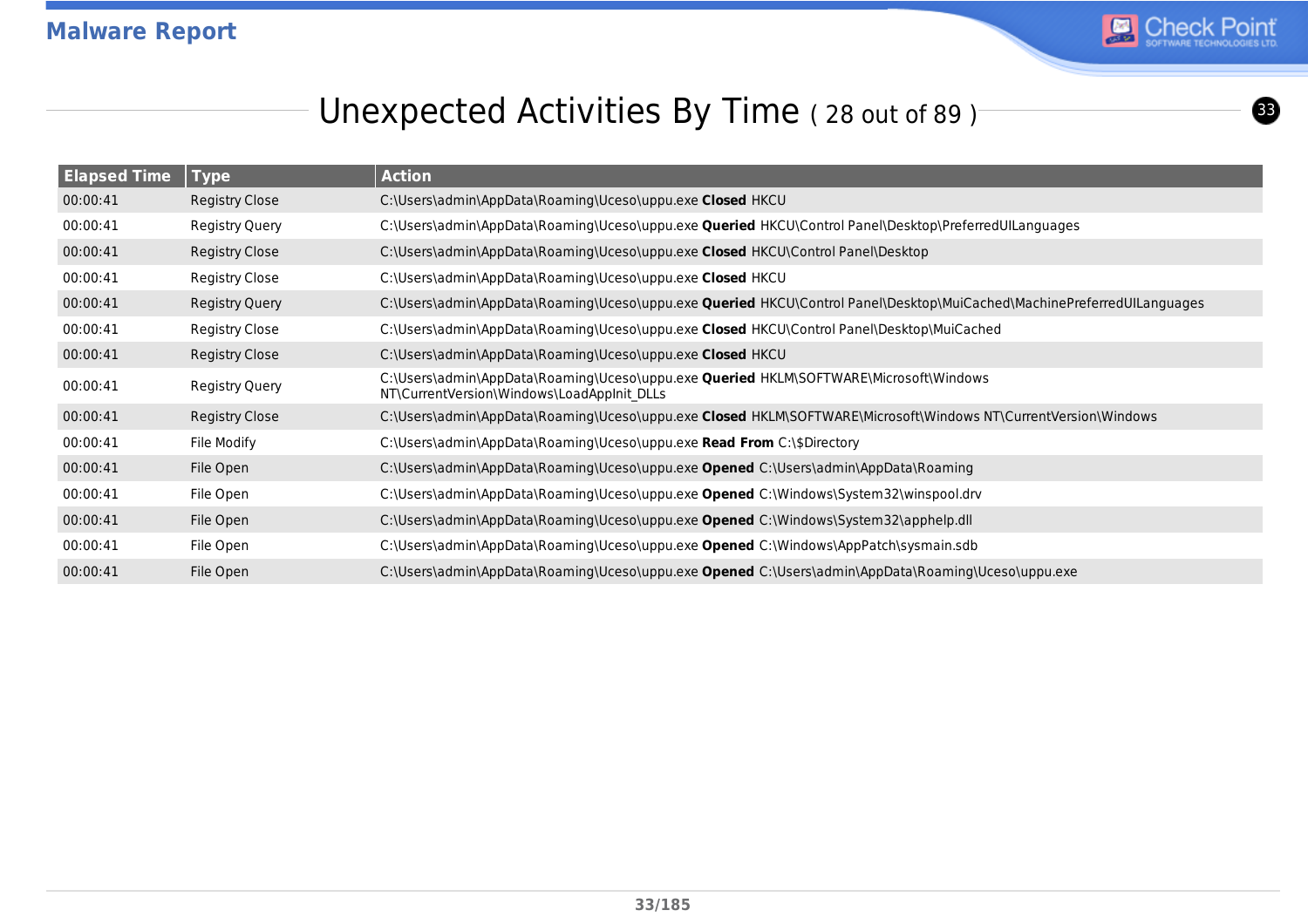

# Unexpected Activities By Time (29 out of 89)

| <b>Elapsed Time</b> | <b>Type</b>           | <b>Action</b>                                                                                                                                      |
|---------------------|-----------------------|----------------------------------------------------------------------------------------------------------------------------------------------------|
| 00:00:41            | File Open             | C:\Users\admin\AppData\Roaming\Uceso\uppu.exe Opened C:\                                                                                           |
| 00:00:41            | File Open             | C:\Users\admin\AppData\Roaming\Uceso\uppu.exe Opened C:\Users                                                                                      |
| 00:00:41            | File Open             | C:\Users\admin\AppData\Roaming\Uceso\uppu.exe Opened C:\Users\admin                                                                                |
| 00:00:41            | File Open             | C:\Users\admin\AppData\Roaming\Uceso\uppu.exe Opened C:\Users\admin\AppData                                                                        |
| 00:00:41            | File Open             | C:\Users\admin\AppData\Roaming\Uceso\uppu.exe <b>Opened</b> C:\Users\admin\AppData\Roaming                                                         |
| 00:00:41            | File Open             | C:\Users\admin\AppData\Roaming\Uceso\uppu.exe Opened C:\Users\admin\AppData\Roaming\Uceso                                                          |
| 00:00:41            | File Open             | C:\Users\admin\AppData\Roaming\Uceso\uppu.exe Opened C:\Windows\System32\imm32.dll                                                                 |
| 00:00:41            | <b>Registry Query</b> | C:\Users\admin\AppData\Roaming\Uceso\uppu.exe <b>Queried</b> HKLM\SOFTWARE\Microsoft\Ole\PageAllocatorUseSystemHeap                                |
| 00:00:41            | Registry Close        | C:\Users\admin\AppData\Roaming\Uceso\uppu.exe Closed HKLM\SOFTWARE\Microsoft\Ole                                                                   |
| 00:00:41            | <b>Registry Query</b> | C:\Users\admin\AppData\Roaming\Uceso\uppu.exe <b>Queried</b> HKLM\SOFTWARE\Microsoft\Ole\PageAllocatorSystemHeapIsPrivate                          |
| 00:00:41            | <b>Registry Close</b> | C:\Users\admin\AppData\Roaming\Uceso\uppu.exe Closed HKLM\SOFTWARE\Microsoft\Ole                                                                   |
| 00:00:41            | Registry Query        | C:\Users\admin\AppData\Roaming\Uceso\uppu.exe <b>Queried</b> HKLM\SYSTEM\ControlSet001\services\crypt32\DebugHeapFlags                             |
| 00:00:41            | <b>Registry Close</b> | C:\Users\admin\AppData\Roaming\Uceso\uppu.exe Closed HKLM\SYSTEM\ControlSet001\services\crypt32                                                    |
| 00:00:41            | Registry Query        | C:\Users\admin\AppData\Roaming\Uceso\uppu.exe Queried HKLM\SOFTWARE\Microsoft\Windows\CurrentVersion\Internet<br>Settings\DisableImprovedZoneCheck |
| 00:00:41            | <b>Registry Close</b> | C:\Users\admin\AppData\Roaming\Uceso\uppu.exe Closed HKLM\SOFTWARE\Microsoft\Windows\CurrentVersion\Internet Settings                              |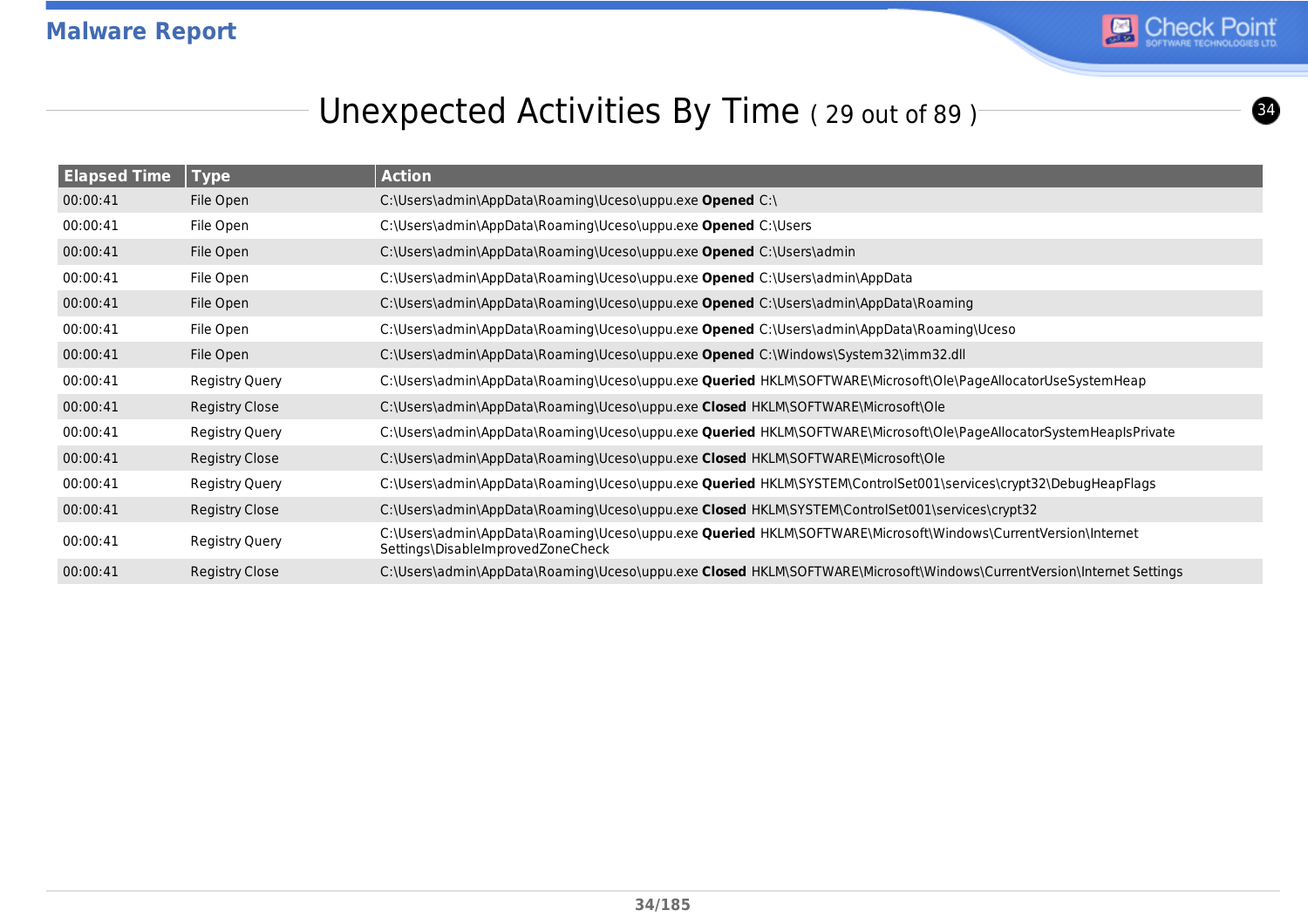

 $\boldsymbol{\Theta}$ 

# Unexpected Activities By Time (30 out of 89)<sup>-</sup>

| <b>Elapsed Time</b> | <b>Type</b>           | <b>Action</b>                                                                                                                                                |
|---------------------|-----------------------|--------------------------------------------------------------------------------------------------------------------------------------------------------------|
| 00:00:41            | Registry Query        | C:\Users\admin\AppData\Roaming\Uceso\uppu.exe <b>Queried</b> HKLM\SOFTWARE\Policies\Microsoft\Windows\CurrentVersion\Internet<br>Settings\Security HKLM only |
| 00:00:41            | <b>Registry Close</b> | C:\Users\admin\AppData\Roaming\Uceso\uppu.exe Closed HKLM\SOFTWARE\Policies\Microsoft\Windows\CurrentVersion\Internet Settings                               |
| 00:00:41            | File Open             | C:\Users\admin\AppData\Roaming\Uceso\uppu.exe Opened C:\Windows\System32\sechost.dll                                                                         |
| 00:00:41            | File Open             | C:\Users\admin\AppData\Roaming\Uceso\uppu.exe Opened C:\Windows\System32\secur32.dll                                                                         |
| 00:00:41            | File Open             | C:\Users\admin\AppData\Roaming\Uceso\uppu.exe Opened C:\Windows\System32\sspicli.dll                                                                         |
| 00:00:41            | File Open             | C:\Users\admin\AppData\Roaming\Uceso\uppu.exe Opened C:\Windows\System32\netapi32.dll                                                                        |
| 00:00:41            | File Open             | C:\Users\admin\AppData\Roaming\Uceso\uppu.exe Opened C:\Windows\System32\netutils.dll                                                                        |
| 00:00:41            | File Open             | C:\Users\admin\AppData\Roaming\Uceso\uppu.exe Opened C:\Windows\System32\srvcli.dll                                                                          |
| 00:00:41            | File Open             | C:\Users\admin\AppData\Roaming\Uceso\uppu.exe Opened C:\Windows\System32\wkscli.dll                                                                          |
| 00:00:41            | File Open             | C:\Users\admin\AppData\Roaming\Uceso\uppu.exe Opened C:\Windows\System32\samcli.dll                                                                          |
| 00:00:41            | File Open             | C:\Users\admin\AppData\Roaming\Uceso\uppu.exe Opened C:\Windows\System32\IPHLPAPI.DLL                                                                        |
| 00:00:41            | File Open             | C:\Users\admin\AppData\Roaming\Uceso\uppu.exe Opened C:\Windows\System32\winnsi.dll                                                                          |
| 00:00:42            | File Open             | C:\Users\admin\AppData\Roaming\Uceso\uppu.exe Opened C:\Windows\System32\version.dll                                                                         |
| 00:00:42            | File Open             | C:\Users\admin\AppData\Roaming\Uceso\uppu.exe Opened C:\Windows\Globalization\Sorting\SortDefault.nls                                                        |
| 00:00:42            | File Open             | C:\Users\admin\AppData\Roaming\Uceso\uppu.exe Opened C:\Windows                                                                                              |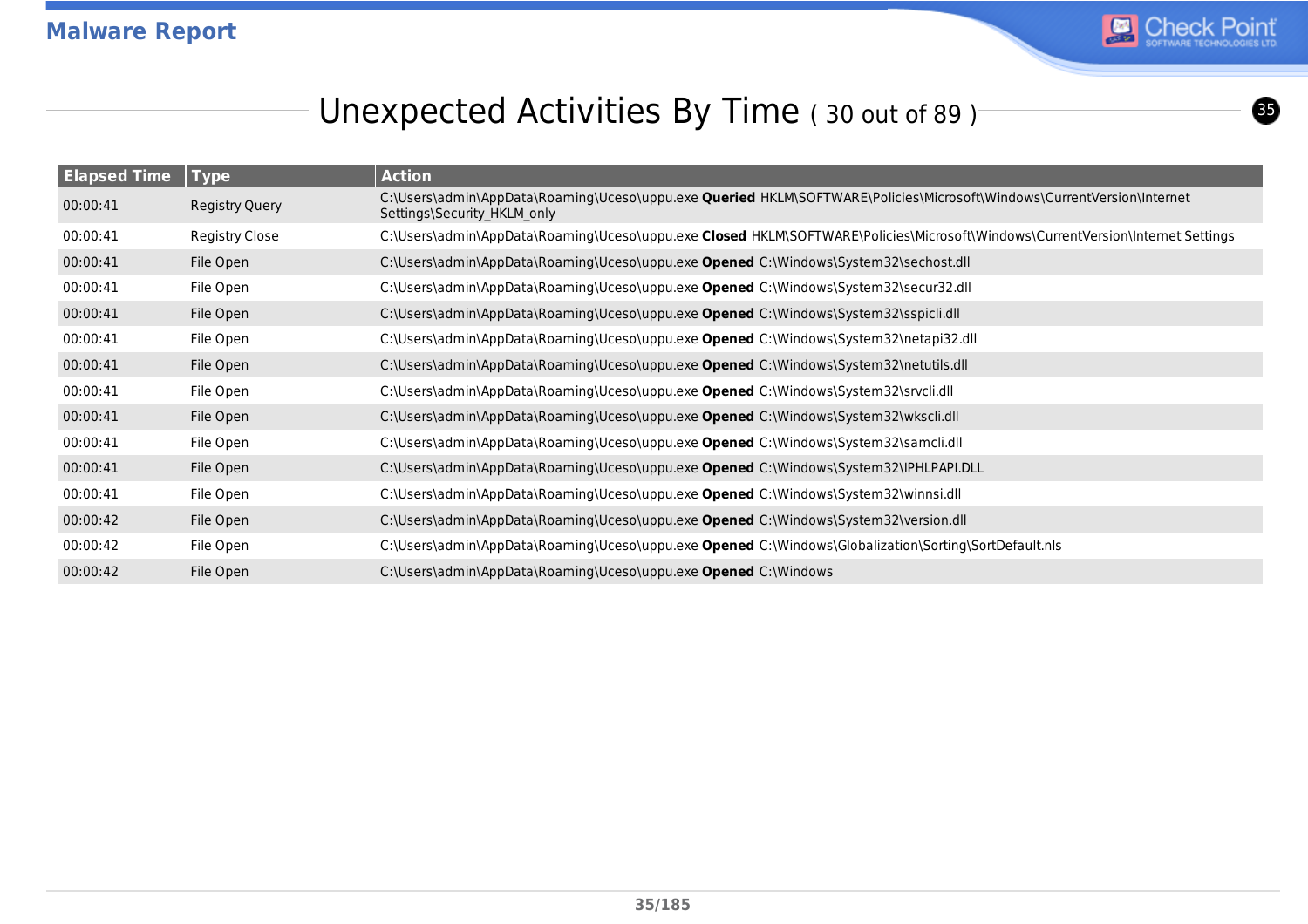

# Unexpected Activities By Time (31 out of 89)

| <b>Elapsed Time</b> | <b>Type</b>           | <b>Action</b>                                                                                                                            |
|---------------------|-----------------------|------------------------------------------------------------------------------------------------------------------------------------------|
| 00:00:42            | File Open             | C:\Users\admin\AppData\Roaming\Uceso\uppu.exe Opened C:\Users\admin\AppData\Roaming                                                      |
| 00:00:42            | File Open             | C:\Users\admin\AppData\Roaming\Uceso\uppu.exe Opened C:\Windows\System32\profapi.dll                                                     |
| 00:00:42            | File Open             | C:\Users\admin\AppData\Roaming\Uceso\uppu.exe <b>Opened</b> C:\Users\admin\AppData\LocalLow                                              |
| 00:00:42            | File Open             | C:\Users\admin\AppData\Roaming\Uceso\uppu.exe Opened C:\Users\admin\AppData\Roaming\Uceso\uppu.exe                                       |
| 00:00:42            | File Modify           | C:\Users\admin\AppData\Roaming\Uceso\uppu.exe Read From C:\Users\admin\AppData\Roaming\Uceso\uppu.exe                                    |
| 00:00:42            | Registry Query        | C:\Users\admin\AppData\Roaming\Uceso\uppu.exe Queried<br>HKLM\SYSTEM\ControlSet001\services\LanmanWorkstation\Parameters\RpcCacheTimeout |
| 00:00:42            | Registry Close        | C:\Users\admin\AppData\Roaming\Uceso\uppu.exe Closed HKLM\SYSTEM\ControlSet001\services\LanmanWorkstation\Parameters                     |
| 00:00:42            | <b>Registry Query</b> | C:\Users\admin\AppData\Roaming\Uceso\uppu.exe <b>Queried</b> HKLM\SOFTWARE\Microsoft\SQMClient\Windows\CEIPEnable                        |
| 00:00:42            | Registry Close        | C:\Users\admin\AppData\Roaming\Uceso\uppu.exe Closed HKLM\SOFTWARE\Microsoft\SQMClient\Windows                                           |
| 00:00:42            | Registry Query        | C:\Users\admin\AppData\Roaming\Uceso\uppu.exe Queried<br>HKLM\SYSTEM\ControlSet001\services\WinSock2\Parameters\WinSock_Registry_Version |
| 00:00:42            | <b>Registry Query</b> | C:\Users\admin\AppData\Roaming\Uceso\uppu.exe <b>Queried</b> HKLM\SYSTEM\ControlSet001\Control\Nls\CustomLocale\en-US                    |
| 00:00:42            | Registry Close        | C:\Users\admin\AppData\Roaming\Uceso\uppu.exe Closed HKLM\SYSTEM\ControlSet001\Control\Nls\CustomLocale                                  |
| 00:00:42            | <b>Registry Query</b> | C:\Users\admin\AppData\Roaming\Uceso\uppu.exe <b>Queried</b> HKLM\SYSTEM\ControlSet001\Control\Nls\ExtendedLocale\en-US                  |
| 00:00:42            | Registry Close        | C:\Users\admin\AppData\Roaming\Uceso\uppu.exe Closed HKLM\SYSTEM\ControlSet001\Control\Nls\ExtendedLocale                                |
| 00:00:42            | Registry Close        | C:\Users\admin\AppData\Roaming\Uceso\uppu.exe Closed HKLM\SYSTEM\ControlSet001\services\WinSock2\Parameters\AppId Catalog                |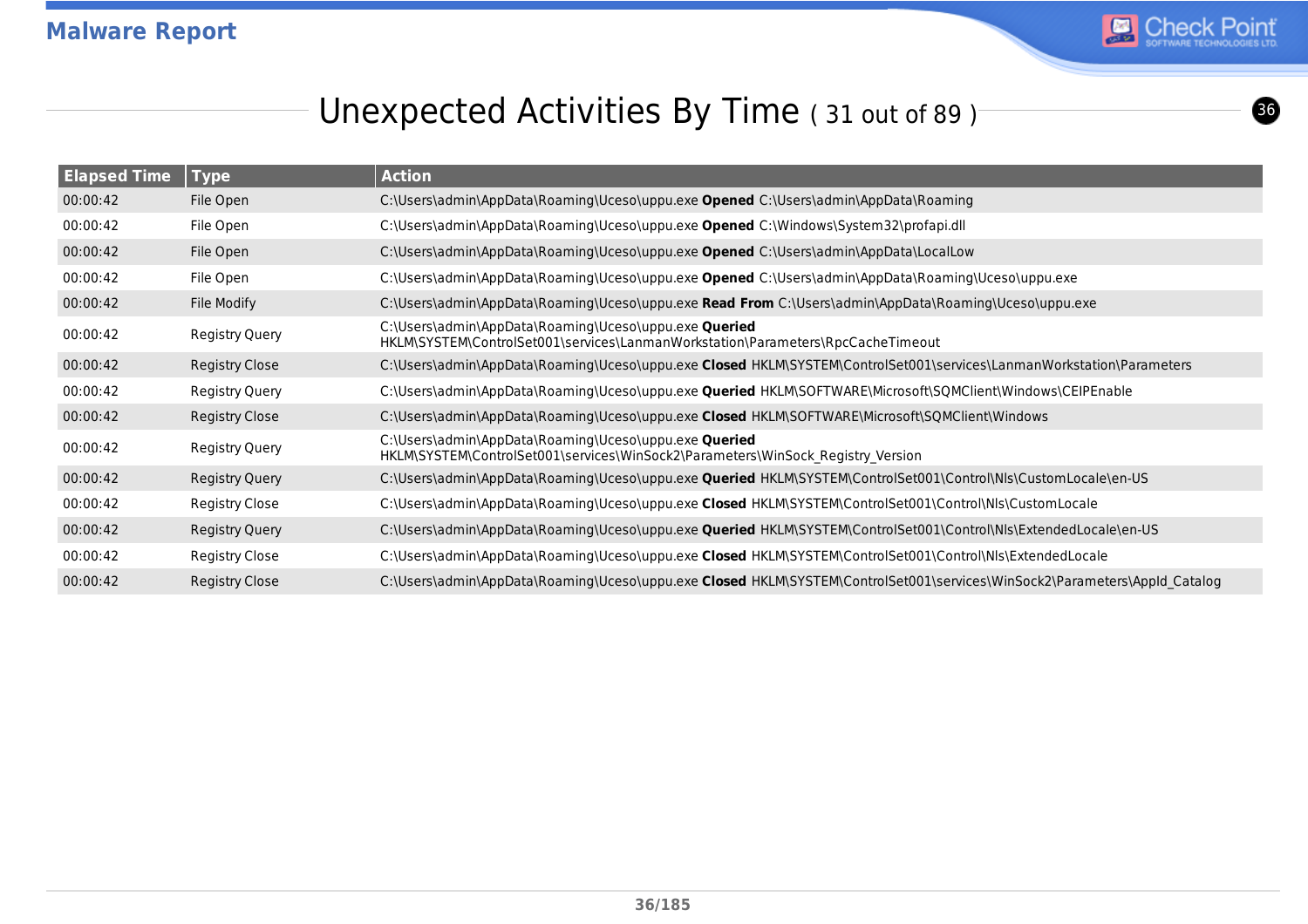

 $\boldsymbol{\Omega}$ 

# Unexpected Activities By Time (32 out of 89)

| <b>Elapsed Time</b> | <b>Type</b>           | <b>Action</b>                                                                                                                                                                    |
|---------------------|-----------------------|----------------------------------------------------------------------------------------------------------------------------------------------------------------------------------|
| 00:00:42            | <b>Registry Query</b> | C:\Users\admin\AppData\Roaming\Uceso\uppu.exe Queried<br>HKLM\SYSTEM\ControlSet001\services\WinSock2\Parameters\NameSpace Callout                                                |
| 00:00:42            | Registry Query        | C:\Users\admin\AppData\Roaming\Uceso\uppu.exe Queried<br>HKLM\SYSTEM\ControlSet001\services\WinSock2\Parameters\Protocol Catalog9\Serial Access Num                              |
| 00:00:42            | <b>Registry Query</b> | C:\Users\admin\AppData\Roaming\Uceso\uppu.exe Queried<br>HKLM\SYSTEM\ControlSet001\services\WinSock2\Parameters\Protocol_Catalog9\Next_Catalog_Entry_ID                          |
| 00:00:42            | <b>Registry Query</b> | C:\Users\admin\AppData\Roaming\Uceso\uppu.exe Queried<br>HKLM\SYSTEM\ControlSet001\services\WinSock2\Parameters\Protocol_Catalog9\Num_Catalog_Entries                            |
| 00:00:42            | Registry Query        | C:\Users\admin\AppData\Roaming\Uceso\uppu.exe Queried<br>HKLM\SYSTEM\ControlSet001\services\WinSock2\Parameters\Protocol Catalog9\Catalog Entries\000000000001\PackedCatalogItem |
| 00:00:42            | <b>Registry Close</b> | C:\Users\admin\AppData\Roaming\Uceso\uppu.exe Closed<br>HKLM\SYSTEM\ControlSet001\services\WinSock2\Parameters\Protocol_Catalog9\Catalog_Entries\000000000001                    |
| 00:00:42            | <b>Registry Query</b> | C:\Users\admin\AppData\Roaming\Uceso\uppu.exe Queried<br>HKLM\SYSTEM\ControlSet001\services\WinSock2\Parameters\Protocol Catalog9\Catalog Entries\000000000002\PackedCatalogItem |
| 00:00:42            | <b>Registry Close</b> | C:\Users\admin\AppData\Roaming\Uceso\uppu.exe Closed<br>HKLM\SYSTEM\ControlSet001\services\WinSock2\Parameters\Protocol Catalog9\Catalog Entries\00000000002                     |
| 00:00:42            | <b>Registry Query</b> | C:\Users\admin\AppData\Roaming\Uceso\uppu.exe Queried<br>HKLM\SYSTEM\ControlSet001\services\WinSock2\Parameters\Protocol Catalog9\Catalog Entries\000000000003\PackedCatalogItem |
| 00:00:42            | <b>Registry Close</b> | C:\Users\admin\AppData\Roaming\Uceso\uppu.exe Closed<br>HKLM\SYSTEM\ControlSet001\services\WinSock2\Parameters\Protocol Catalog9\Catalog Entries\00000000003                     |
| 00:00:42            | <b>Registry Query</b> | C:\Users\admin\AppData\Roaming\Uceso\uppu.exe Queried<br>HKLM\SYSTEM\ControlSet001\services\WinSock2\Parameters\Protocol Catalog9\Catalog Entries\000000000004\PackedCatalogItem |
| 00:00:42            | <b>Registry Close</b> | C:\Users\admin\AppData\Roaming\Uceso\uppu.exe Closed<br>HKLM\SYSTEM\ControlSet001\services\WinSock2\Parameters\Protocol_Catalog9\Catalog_Entries\00000000004                     |
| 00:00:42            | Registry Query        | C:\Users\admin\AppData\Roaming\Uceso\uppu.exe Queried<br>HKLM\SYSTEM\ControlSet001\services\WinSock2\Parameters\Protocol Catalog9\Catalog Entries\000000000005\PackedCatalogItem |
| 00:00:42            | Registry Close        | C:\Users\admin\AppData\Roaming\Uceso\uppu.exe Closed<br>HKLM\SYSTEM\ControlSet001\services\WinSock2\Parameters\Protocol_Catalog9\Catalog_Entries\00000000005                     |
| 00:00:42            | <b>Registry Query</b> | C:\Users\admin\AppData\Roaming\Uceso\uppu.exe Queried<br>HKLM\SYSTEM\ControlSet001\services\WinSock2\Parameters\Protocol Catalog9\Catalog Entries\000000000006\PackedCatalogItem |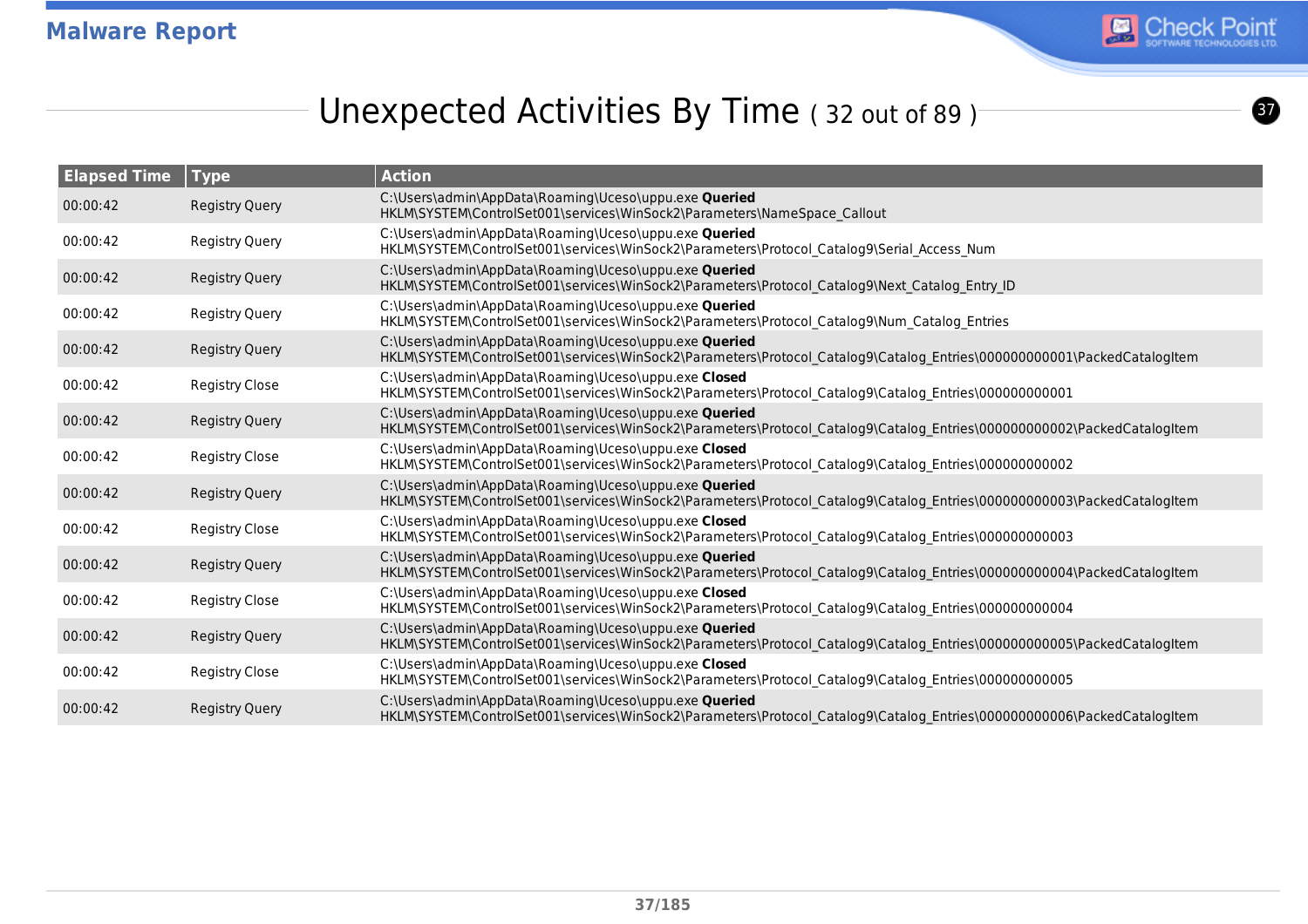

# Unexpected Activities By Time (33 out of 89)

| <b>Elapsed Time</b> | Type                  | <b>Action</b>                                                                                                                                                                     |
|---------------------|-----------------------|-----------------------------------------------------------------------------------------------------------------------------------------------------------------------------------|
| 00:00:42            | <b>Registry Close</b> | C:\Users\admin\AppData\Roaming\Uceso\uppu.exe Closed<br>HKLM\SYSTEM\ControlSet001\services\WinSock2\Parameters\Protocol Catalog9\Catalog Entries\000000000066                     |
| 00:00:42            | <b>Registry Query</b> | C:\Users\admin\AppData\Roaming\Uceso\uppu.exe Queried<br>HKLM\SYSTEM\ControlSet001\services\WinSock2\Parameters\Protocol_Catalog9\Catalog_Entries\000000000007\PackedCatalogItem  |
| 00:00:42            | <b>Registry Close</b> | C:\Users\admin\AppData\Roaming\Uceso\uppu.exe Closed<br>HKLM\SYSTEM\ControlSet001\services\WinSock2\Parameters\Protocol Catalog9\Catalog Entries\00000000007                      |
| 00:00:42            | <b>Registry Query</b> | C:\Users\admin\AppData\Roaming\Uceso\uppu.exe Queried<br>HKLM\SYSTEM\ControlSet001\services\WinSock2\Parameters\Protocol Catalog9\Catalog Entries\0000000000008\PackedCatalogItem |
| 00:00:42            | <b>Registry Close</b> | C:\Users\admin\AppData\Roaming\Uceso\uppu.exe Closed<br>HKLM\SYSTEM\ControlSet001\services\WinSock2\Parameters\Protocol Catalog9\Catalog Entries\00000000008                      |
| 00:00:42            | <b>Registry Query</b> | C:\Users\admin\AppData\Roaming\Uceso\uppu.exe Queried<br>HKLM\SYSTEM\ControlSet001\services\WinSock2\Parameters\Protocol Catalog9\Catalog Entries\000000000009\PackedCatalogItem  |
| 00:00:42            | <b>Registry Close</b> | C:\Users\admin\AppData\Roaming\Uceso\uppu.exe Closed<br>HKLM\SYSTEM\ControlSet001\services\WinSock2\Parameters\Protocol Catalog9\Catalog Entries\00000000009                      |
| 00:00:42            | <b>Registry Query</b> | C:\Users\admin\AppData\Roaming\Uceso\uppu.exe Queried<br>HKLM\SYSTEM\ControlSet001\services\WinSock2\Parameters\Protocol Catalog9\Catalog Entries\0000000000010\PackedCatalogItem |
| 00:00:42            | <b>Registry Close</b> | C:\Users\admin\AppData\Roaming\Uceso\uppu.exe Closed<br>HKLM\SYSTEM\ControlSet001\services\WinSock2\Parameters\Protocol_Catalog9\Catalog_Entries\00000000010                      |
| 00:00:42            | <b>Registry Query</b> | C:\Users\admin\AppData\Roaming\Uceso\uppu.exe Queried<br>HKLM\SYSTEM\ControlSet001\services\WinSock2\Parameters\Protocol_Catalog9\Catalog_Entries\000000000011\PackedCatalogItem  |
| 00:00:42            | <b>Registry Close</b> | C:\Users\admin\AppData\Roaming\Uceso\uppu.exe Closed<br>HKLM\SYSTEM\ControlSet001\services\WinSock2\Parameters\Protocol Catalog9\Catalog Entries\00000000011                      |
| 00:00:43            | <b>Registry Query</b> | C:\Users\admin\AppData\Roaming\Uceso\uppu.exe Queried<br>HKLM\SYSTEM\ControlSet001\services\WinSock2\Parameters\Protocol_Catalog9\Catalog_Entries\000000000012\PackedCatalogItem  |
| 00:00:43            | <b>Registry Close</b> | C:\Users\admin\AppData\Roaming\Uceso\uppu.exe Closed<br>HKLM\SYSTEM\ControlSet001\services\WinSock2\Parameters\Protocol Catalog9\Catalog Entries\00000000012                      |
| 00:00:43            | <b>Registry Query</b> | C:\Users\admin\AppData\Roaming\Uceso\uppu.exe Queried<br>HKLM\SYSTEM\ControlSet001\services\WinSock2\Parameters\Protocol_Catalog9\Catalog_Entries\000000000013\PackedCatalogItem  |
| 00:00:43            | <b>Registry Close</b> | C:\Users\admin\AppData\Roaming\Uceso\uppu.exe Closed<br>HKLM\SYSTEM\ControlSet001\services\WinSock2\Parameters\Protocol Catalog9\Catalog Entries\000000000013                     |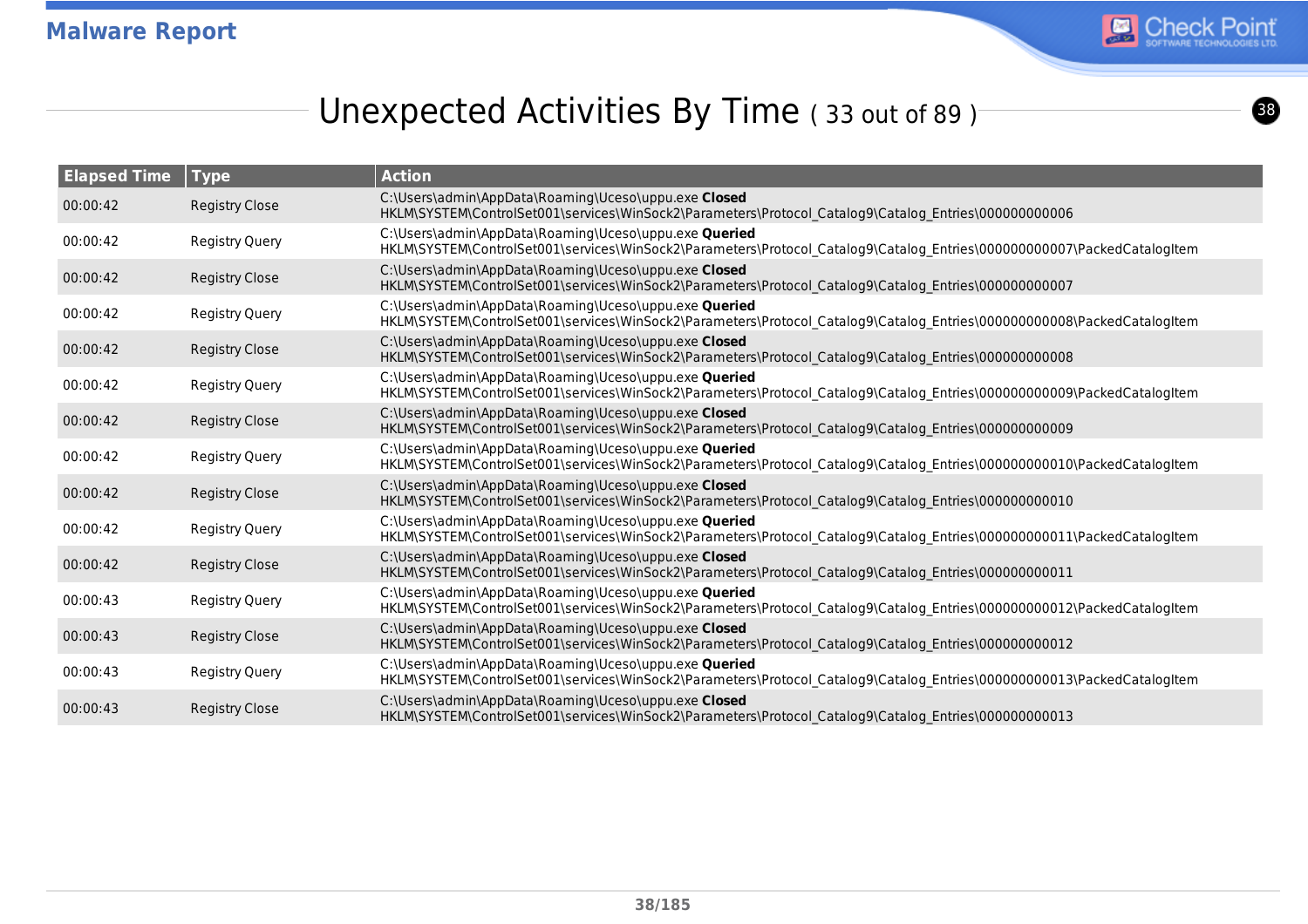

<u>ය</u>

# Unexpected Activities By Time (34 out of 89)

| <b>Elapsed Time</b> | <b>Type</b>           | <b>Action</b>                                                                                                                                                                     |
|---------------------|-----------------------|-----------------------------------------------------------------------------------------------------------------------------------------------------------------------------------|
| 00:00:43            | <b>Registry Query</b> | C:\Users\admin\AppData\Roaming\Uceso\uppu.exe Queried<br>HKLM\SYSTEM\ControlSet001\services\WinSock2\Parameters\Protocol Catalog9\Catalog Entries\000000000014\PackedCatalogItem  |
| 00:00:43            | <b>Registry Close</b> | C:\Users\admin\AppData\Roaming\Uceso\uppu.exe Closed<br>HKLM\SYSTEM\ControlSet001\services\WinSock2\Parameters\Protocol_Catalog9\Catalog_Entries\000000000014                     |
| 00:00:43            | Registry Query        | C:\Users\admin\AppData\Roaming\Uceso\uppu.exe Queried<br>HKLM\SYSTEM\ControlSet001\services\WinSock2\Parameters\Protocol Catalog9\Catalog Entries\000000000015\PackedCatalogItem  |
| 00:00:43            | <b>Registry Close</b> | C:\Users\admin\AppData\Roaming\Uceso\uppu.exe Closed<br>HKLM\SYSTEM\ControlSet001\services\WinSock2\Parameters\Protocol_Catalog9\Catalog_Entries\00000000015                      |
| 00:00:43            | <b>Registry Query</b> | C:\Users\admin\AppData\Roaming\Uceso\uppu.exe Queried<br>HKLM\SYSTEM\ControlSet001\services\WinSock2\Parameters\Protocol Catalog9\Catalog Entries\000000000016\PackedCatalogItem  |
| 00:00:43            | <b>Registry Close</b> | C:\Users\admin\AppData\Roaming\Uceso\uppu.exe Closed<br>HKLM\SYSTEM\ControlSet001\services\WinSock2\Parameters\Protocol Catalog9\Catalog Entries\000000000016                     |
| 00:00:43            | <b>Registry Query</b> | C:\Users\admin\AppData\Roaming\Uceso\uppu.exe Queried<br>HKLM\SYSTEM\ControlSet001\services\WinSock2\Parameters\Protocol_Catalog9\Catalog_Entries\000000000017\PackedCatalogItem  |
| 00:00:43            | <b>Registry Close</b> | C:\Users\admin\AppData\Roaming\Uceso\uppu.exe Closed<br>HKLM\SYSTEM\ControlSet001\services\WinSock2\Parameters\Protocol_Catalog9\Catalog_Entries\000000000017                     |
| 00:00:43            | <b>Registry Query</b> | C:\Users\admin\AppData\Roaming\Uceso\uppu.exe Queried<br>HKLM\SYSTEM\ControlSet001\services\WinSock2\Parameters\Protocol Catalog9\Catalog Entries\000000000018\PackedCatalogItem  |
| 00:00:43            | <b>Registry Close</b> | C:\Users\admin\AppData\Roaming\Uceso\uppu.exe Closed<br>HKLM\SYSTEM\ControlSet001\services\WinSock2\Parameters\Protocol_Catalog9\Catalog_Entries\00000000018                      |
| 00:00:43            | Registry Query        | C:\Users\admin\AppData\Roaming\Uceso\uppu.exe Queried<br>HKLM\SYSTEM\ControlSet001\services\WinSock2\Parameters\Protocol Catalog9\Catalog Entries\000000000019\PackedCatalogItem  |
| 00:00:43            | <b>Registry Close</b> | C:\Users\admin\AppData\Roaming\Uceso\uppu.exe Closed<br>HKLM\SYSTEM\ControlSet001\services\WinSock2\Parameters\Protocol_Catalog9\Catalog_Entries\000000000019                     |
| 00:00:43            | <b>Registry Query</b> | C:\Users\admin\AppData\Roaming\Uceso\uppu.exe Queried<br>HKLM\SYSTEM\ControlSet001\services\WinSock2\Parameters\Protocol Catalog9\Catalog Entries\0000000000020\PackedCatalogItem |
| 00:00:43            | <b>Registry Close</b> | C:\Users\admin\AppData\Roaming\Uceso\uppu.exe Closed<br>HKLM\SYSTEM\ControlSet001\services\WinSock2\Parameters\Protocol_Catalog9\Catalog_Entries\00000000020                      |
| 00:00:43            | Registry Query        | C:\Users\admin\AppData\Roaming\Uceso\uppu.exe Queried<br>HKLM\SYSTEM\ControlSet001\services\WinSock2\Parameters\Protocol_Catalog9\Catalog_Entries\000000000021\PackedCatalogItem  |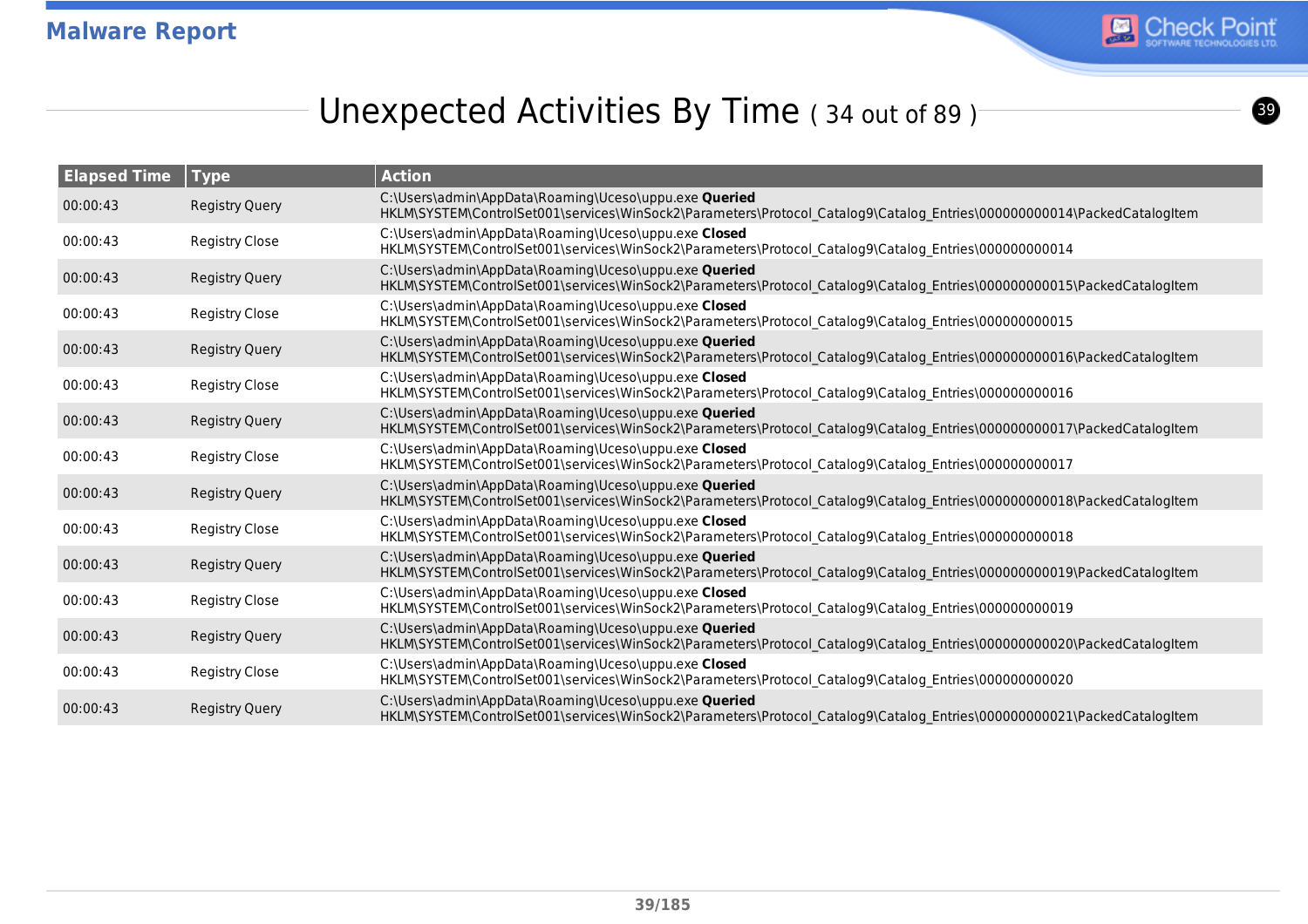

# Unexpected Activities By Time (35 out of 89)

| <b>Elapsed Time</b> | Type                  | <b>Action</b>                                                                                                                                                                      |
|---------------------|-----------------------|------------------------------------------------------------------------------------------------------------------------------------------------------------------------------------|
| 00:00:43            | <b>Registry Close</b> | C:\Users\admin\AppData\Roaming\Uceso\uppu.exe Closed<br>HKLM\SYSTEM\ControlSet001\services\WinSock2\Parameters\Protocol Catalog9\Catalog Entries\00000000021                       |
| 00:00:43            | <b>Registry Query</b> | C:\Users\admin\AppData\Roaming\Uceso\uppu.exe Queried<br>HKLM\SYSTEM\ControlSet001\services\WinSock2\Parameters\Protocol_Catalog9\Catalog_Entries\000000000022\PackedCatalogItem   |
| 00:00:43            | <b>Registry Close</b> | C:\Users\admin\AppData\Roaming\Uceso\uppu.exe Closed<br>HKLM\SYSTEM\ControlSet001\services\WinSock2\Parameters\Protocol Catalog9\Catalog Entries\00000000022                       |
| 00:00:43            | <b>Registry Query</b> | C:\Users\admin\AppData\Roaming\Uceso\uppu.exe Queried<br>HKLM\SYSTEM\ControlSet001\services\WinSock2\Parameters\Protocol_Catalog9\Catalog_Entries\000000000023\PackedCatalogItem   |
| 00:00:43            | <b>Registry Close</b> | C:\Users\admin\AppData\Roaming\Uceso\uppu.exe Closed<br>HKLM\SYSTEM\ControlSet001\services\WinSock2\Parameters\Protocol Catalog9\Catalog Entries\00000000023                       |
| 00:00:43            | Registry Query        | C:\Users\admin\AppData\Roaming\Uceso\uppu.exe Queried<br>HKLM\SYSTEM\ControlSet001\services\WinSock2\Parameters\Protocol Catalog9\Catalog Entries\000000000024\PackedCatalogItem   |
| 00:00:43            | <b>Registry Close</b> | C:\Users\admin\AppData\Roaming\Uceso\uppu.exe Closed<br>HKLM\SYSTEM\ControlSet001\services\WinSock2\Parameters\Protocol Catalog9\Catalog Entries\00000000024                       |
| 00:00:43            | <b>Registry Close</b> | C:\Users\admin\AppData\Roaming\Uceso\uppu.exe Closed<br>HKLM\SYSTEM\ControlSet001\services\WinSock2\Parameters\Protocol Catalog9\Catalog Entries                                   |
| 00:00:43            | <b>Registry Query</b> | C:\Users\admin\AppData\Roaming\Uceso\uppu.exe Queried<br>HKLM\SYSTEM\ControlSet001\services\WinSock2\Parameters\NameSpace_Catalog5\Serial_Access_Num                               |
| 00:00:43            | Registry Query        | C:\Users\admin\AppData\Roaming\Uceso\uppu.exe Queried<br>HKLM\SYSTEM\ControlSet001\services\WinSock2\Parameters\NameSpace Catalog5\Num Catalog Entries                             |
| 00:00:43            | <b>Registry Query</b> | C:\Users\admin\AppData\Roaming\Uceso\uppu.exe Queried<br>HKLM\SYSTEM\ControlSet001\services\WinSock2\Parameters\NameSpace Catalog5\Catalog Entries\000000000001\LibraryPath        |
| 00:00:43            | Registry Query        | C:\Users\admin\AppData\Roaming\Uceso\uppu.exe Queried<br>HKLM\SYSTEM\ControlSet001\services\WinSock2\Parameters\NameSpace Catalog5\Catalog Entries\000000000001\DisplayString      |
| 00:00:43            | <b>Registry Query</b> | C:\Users\admin\AppData\Roaming\Uceso\uppu.exe Queried<br>HKLM\SYSTEM\ControlSet001\services\WinSock2\Parameters\NameSpace Catalog5\Catalog Entries\000000000001\ProviderId         |
| 00:00:43            | Registry Query        | C:\Users\admin\AppData\Roaming\Uceso\uppu.exe Queried<br>HKLM\SYSTEM\ControlSet001\services\WinSock2\Parameters\NameSpace_Catalog5\Catalog_Entries\000000000001\AddressFamily      |
| 00:00:43            | <b>Registry Query</b> | C:\Users\admin\AppData\Roaming\Uceso\uppu.exe Queried<br>HKLM\SYSTEM\ControlSet001\services\WinSock2\Parameters\NameSpace Catalog5\Catalog Entries\000000000001\SupportedNameSpace |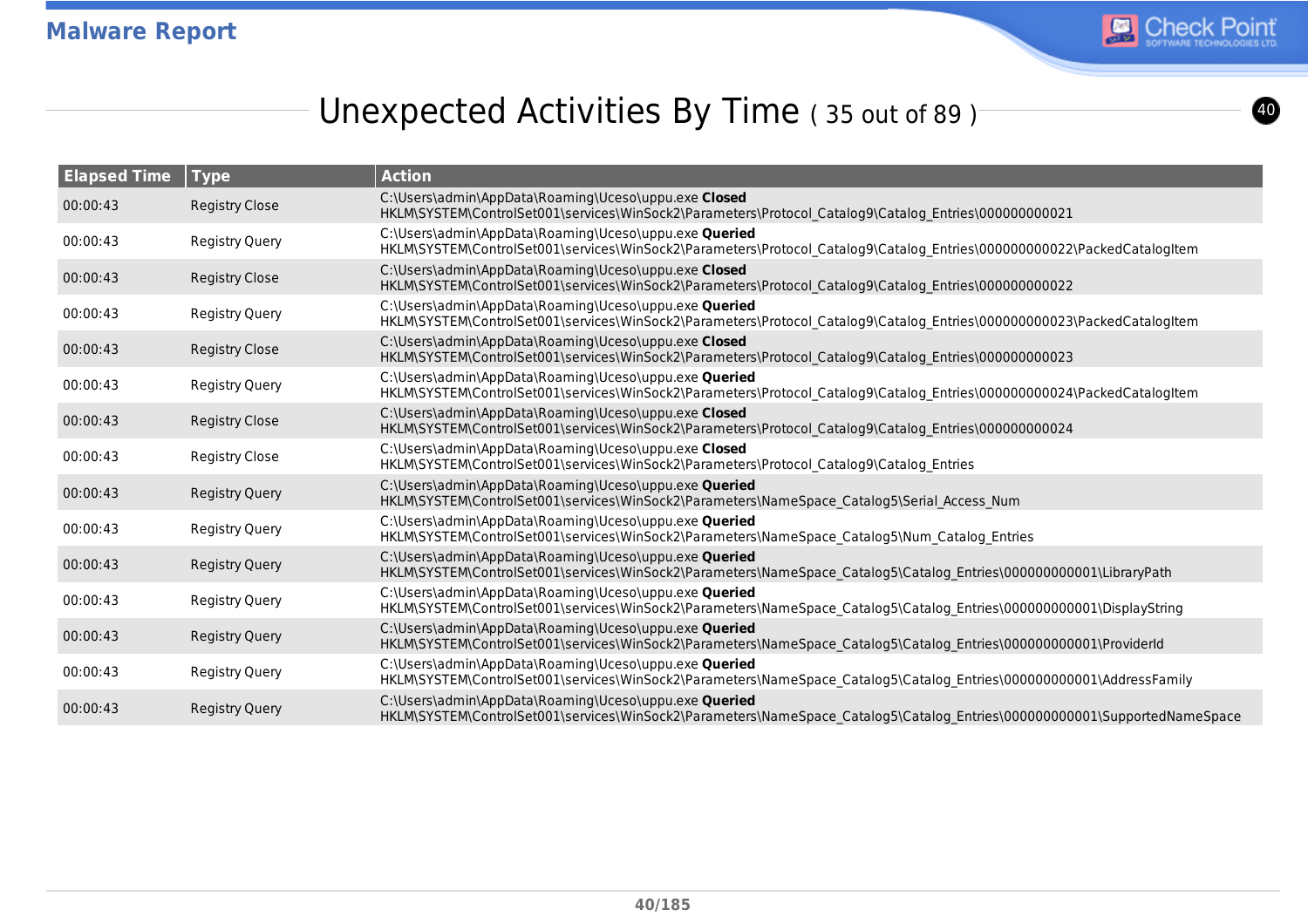

 $\bf{O}$ 

# Unexpected Activities By Time (36 out of 89)<sup>-</sup>

| <b>Elapsed Time</b> | <b>Type</b>           | <b>Action</b>                                                                                                                                                                          |
|---------------------|-----------------------|----------------------------------------------------------------------------------------------------------------------------------------------------------------------------------------|
| 00:00:43            | <b>Registry Query</b> | C:\Users\admin\AppData\Roaming\Uceso\uppu.exe Queried<br>HKLM\SYSTEM\ControlSet001\services\WinSock2\Parameters\NameSpace Catalog5\Catalog Entries\000000000001\Enabled                |
| 00:00:43            | <b>Registry Query</b> | C:\Users\admin\AppData\Roaming\Uceso\uppu.exe Queried<br>HKLM\SYSTEM\ControlSet001\services\WinSock2\Parameters\NameSpace_Catalog5\Catalog_Entries\000000000001\Version                |
| 00:00:43            | <b>Registry Query</b> | C:\Users\admin\AppData\Roaming\Uceso\uppu.exe Queried<br>HKLM\SYSTEM\ControlSet001\services\WinSock2\Parameters\NameSpace Catalog5\Catalog Entries\000000000001\StoresServiceClassInfo |
| 00:00:43            | <b>Registry Query</b> | C:\Users\admin\AppData\Roaming\Uceso\uppu.exe Queried<br>HKLM\SYSTEM\ControlSet001\services\WinSock2\Parameters\NameSpace_Catalog5\Catalog_Entries\000000000001\ProviderInfo           |
| 00:00:43            | <b>Registry Close</b> | C:\Users\admin\AppData\Roaming\Uceso\uppu.exe Closed<br>HKLM\SYSTEM\ControlSet001\services\WinSock2\Parameters\NameSpace_Catalog5\Catalog_Entries\000000000001                         |
| 00:00:43            | <b>Registry Query</b> | C:\Users\admin\AppData\Roaming\Uceso\uppu.exe Queried<br>HKLM\SYSTEM\ControlSet001\services\WinSock2\Parameters\NameSpace Catalog5\Catalog Entries\000000000002\LibraryPath            |
| 00:00:43            | <b>Registry Query</b> | C:\Users\admin\AppData\Roaming\Uceso\uppu.exe Queried<br>HKLM\SYSTEM\ControlSet001\services\WinSock2\Parameters\NameSpace Catalog5\Catalog Entries\000000000002\DisplayString          |
| 00:00:44            | <b>Registry Query</b> | C:\Users\admin\AppData\Roaming\Uceso\uppu.exe Queried<br>HKLM\SYSTEM\ControlSet001\services\WinSock2\Parameters\NameSpace Catalog5\Catalog Entries\000000000002\ProviderId             |
| 00:00:44            | <b>Registry Query</b> | C:\Users\admin\AppData\Roaming\Uceso\uppu.exe Queried<br>HKLM\SYSTEM\ControlSet001\services\WinSock2\Parameters\NameSpace Catalog5\Catalog Entries\000000000002\AddressFamily          |
| 00:00:44            | <b>Registry Query</b> | C:\Users\admin\AppData\Roaming\Uceso\uppu.exe Queried<br>HKLM\SYSTEM\ControlSet001\services\WinSock2\Parameters\NameSpace Catalog5\Catalog Entries\000000000002\SupportedNameSpace     |
| 00:00:44            | <b>Registry Query</b> | C:\Users\admin\AppData\Roaming\Uceso\uppu.exe Queried<br>HKLM\SYSTEM\ControlSet001\services\WinSock2\Parameters\NameSpace Catalog5\Catalog Entries\000000000002\Enabled                |
| 00:00:44            | <b>Registry Query</b> | C:\Users\admin\AppData\Roaming\Uceso\uppu.exe Queried<br>HKLM\SYSTEM\ControlSet001\services\WinSock2\Parameters\NameSpace_Catalog5\Catalog_Entries\000000000002\Version                |
| 00:00:44            | <b>Registry Query</b> | C:\Users\admin\AppData\Roaming\Uceso\uppu.exe Queried<br>HKLM\SYSTEM\ControlSet001\services\WinSock2\Parameters\NameSpace Catalog5\Catalog Entries\000000000002\StoresServiceClassInfo |
| 00:00:44            | <b>Registry Query</b> | C:\Users\admin\AppData\Roaming\Uceso\uppu.exe Queried<br>HKLM\SYSTEM\ControlSet001\services\WinSock2\Parameters\NameSpace_Catalog5\Catalog_Entries\000000000002\ProviderInfo           |
| 00:00:44            | <b>Registry Close</b> | C:\Users\admin\AppData\Roaming\Uceso\uppu.exe Closed<br>HKLM\SYSTEM\ControlSet001\services\WinSock2\Parameters\NameSpace Catalog5\Catalog Entries\00000000002                          |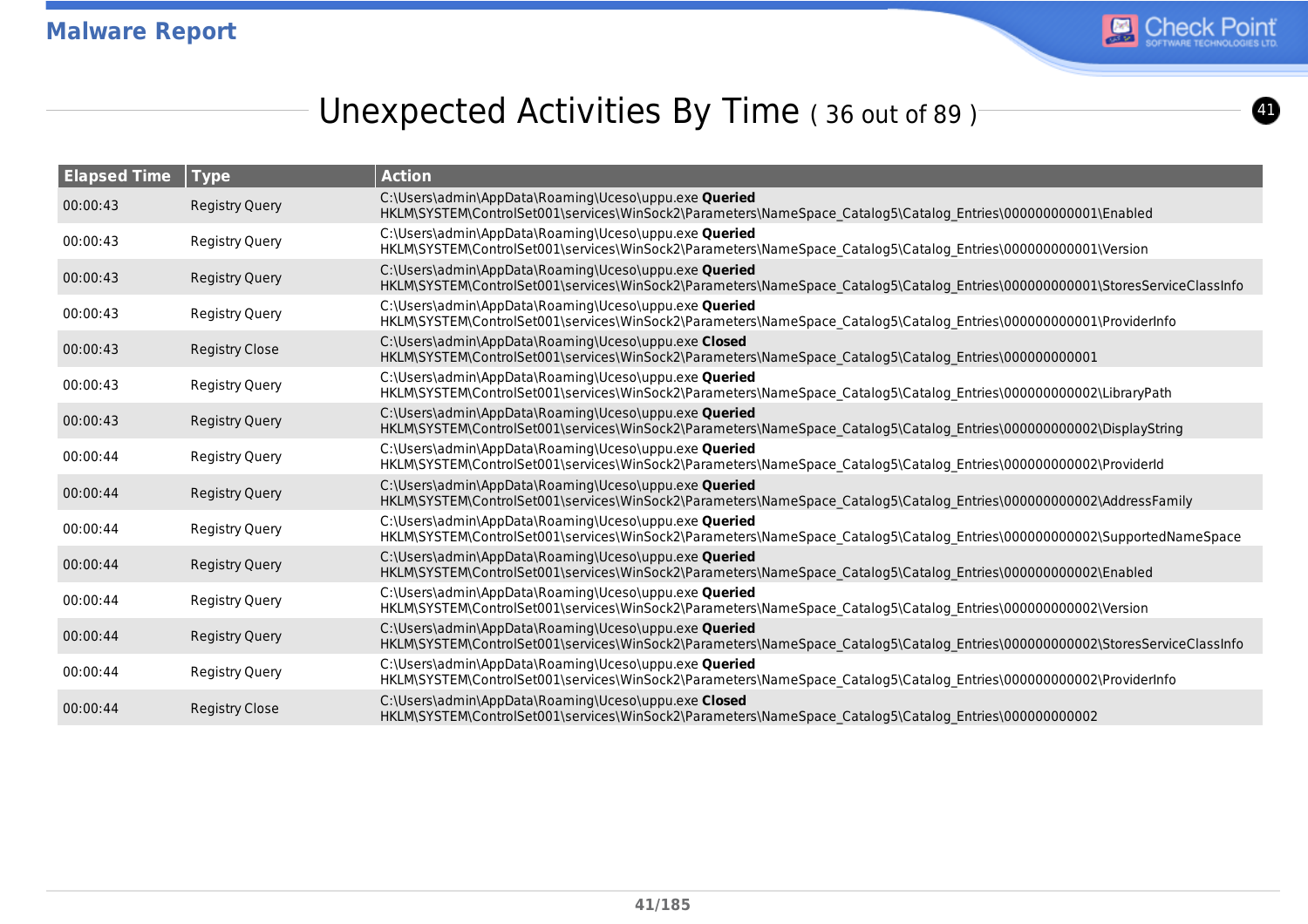

# Unexpected Activities By Time (37 out of 89)

| <b>Elapsed Time</b> | <b>Type</b>           | <b>Action</b>                                                                                                                                                                         |
|---------------------|-----------------------|---------------------------------------------------------------------------------------------------------------------------------------------------------------------------------------|
| 00:00:44            | <b>Registry Query</b> | C:\Users\admin\AppData\Roaming\Uceso\uppu.exe Queried<br>HKLM\SYSTEM\ControlSet001\services\WinSock2\Parameters\NameSpace Catalog5\Catalog Entries\000000000003\LibraryPath           |
| 00:00:44            | <b>Registry Query</b> | C:\Users\admin\AppData\Roaming\Uceso\uppu.exe Queried<br>HKLM\SYSTEM\ControlSet001\services\WinSock2\Parameters\NameSpace_Catalog5\Catalog_Entries\00000000003\DisplayString          |
| 00:00:44            | <b>Registry Query</b> | C:\Users\admin\AppData\Roaming\Uceso\uppu.exe Queried<br>HKLM\SYSTEM\ControlSet001\services\WinSock2\Parameters\NameSpace Catalog5\Catalog Entries\00000000003\ProviderId             |
| 00:00:44            | <b>Registry Query</b> | C:\Users\admin\AppData\Roaming\Uceso\uppu.exe Queried<br>HKLM\SYSTEM\ControlSet001\services\WinSock2\Parameters\NameSpace_Catalog5\Catalog_Entries\000000000003\AddressFamily         |
| 00:00:44            | <b>Registry Query</b> | C:\Users\admin\AppData\Roaming\Uceso\uppu.exe Queried<br>HKLM\SYSTEM\ControlSet001\services\WinSock2\Parameters\NameSpace Catalog5\Catalog Entries\000000000003\SupportedNameSpace    |
| 00:00:44            | <b>Registry Query</b> | C:\Users\admin\AppData\Roaming\Uceso\uppu.exe Queried<br>HKLM\SYSTEM\ControlSet001\services\WinSock2\Parameters\NameSpace Catalog5\Catalog Entries\00000000003\Enabled                |
| 00:00:44            | <b>Registry Query</b> | C:\Users\admin\AppData\Roaming\Uceso\uppu.exe Queried<br>HKLM\SYSTEM\ControlSet001\services\WinSock2\Parameters\NameSpace Catalog5\Catalog Entries\00000000003\Version                |
| 00:00:44            | <b>Registry Query</b> | C:\Users\admin\AppData\Roaming\Uceso\uppu.exe Queried<br>HKLM\SYSTEM\ControlSet001\services\WinSock2\Parameters\NameSpace Catalog5\Catalog Entries\00000000003\StoresServiceClassInfo |
| 00:00:44            | <b>Registry Query</b> | C:\Users\admin\AppData\Roaming\Uceso\uppu.exe Queried<br>HKLM\SYSTEM\ControlSet001\services\WinSock2\Parameters\NameSpace Catalog5\Catalog Entries\000000000003\ProviderInfo          |
| 00:00:44            | <b>Registry Close</b> | C:\Users\admin\AppData\Roaming\Uceso\uppu.exe Closed<br>HKLM\SYSTEM\ControlSet001\services\WinSock2\Parameters\NameSpace Catalog5\Catalog Entries\00000000003                         |
| 00:00:44            | <b>Registry Query</b> | C:\Users\admin\AppData\Roaming\Uceso\uppu.exe Queried<br>HKLM\SYSTEM\ControlSet001\services\WinSock2\Parameters\NameSpace_Catalog5\Catalog_Entries\00000000004\LibraryPath            |
| 00:00:44            | <b>Registry Query</b> | C:\Users\admin\AppData\Roaming\Uceso\uppu.exe Queried<br>HKLM\SYSTEM\ControlSet001\services\WinSock2\Parameters\NameSpace_Catalog5\Catalog_Entries\00000000004\DisplayString          |
| 00:00:44            | <b>Registry Query</b> | C:\Users\admin\AppData\Roaming\Uceso\uppu.exe Queried<br>HKLM\SYSTEM\ControlSet001\services\WinSock2\Parameters\NameSpace Catalog5\Catalog Entries\00000000004\ProviderId             |
| 00:00:44            | <b>Registry Query</b> | C:\Users\admin\AppData\Roaming\Uceso\uppu.exe Queried<br>HKLM\SYSTEM\ControlSet001\services\WinSock2\Parameters\NameSpace_Catalog5\Catalog_Entries\000000000004\AddressFamily         |
| 00:00:44            | <b>Registry Query</b> | C:\Users\admin\AppData\Roaming\Uceso\uppu.exe Queried<br>HKLM\SYSTEM\ControlSet001\services\WinSock2\Parameters\NameSpace Catalog5\Catalog Entries\000000000004\SupportedNameSpace    |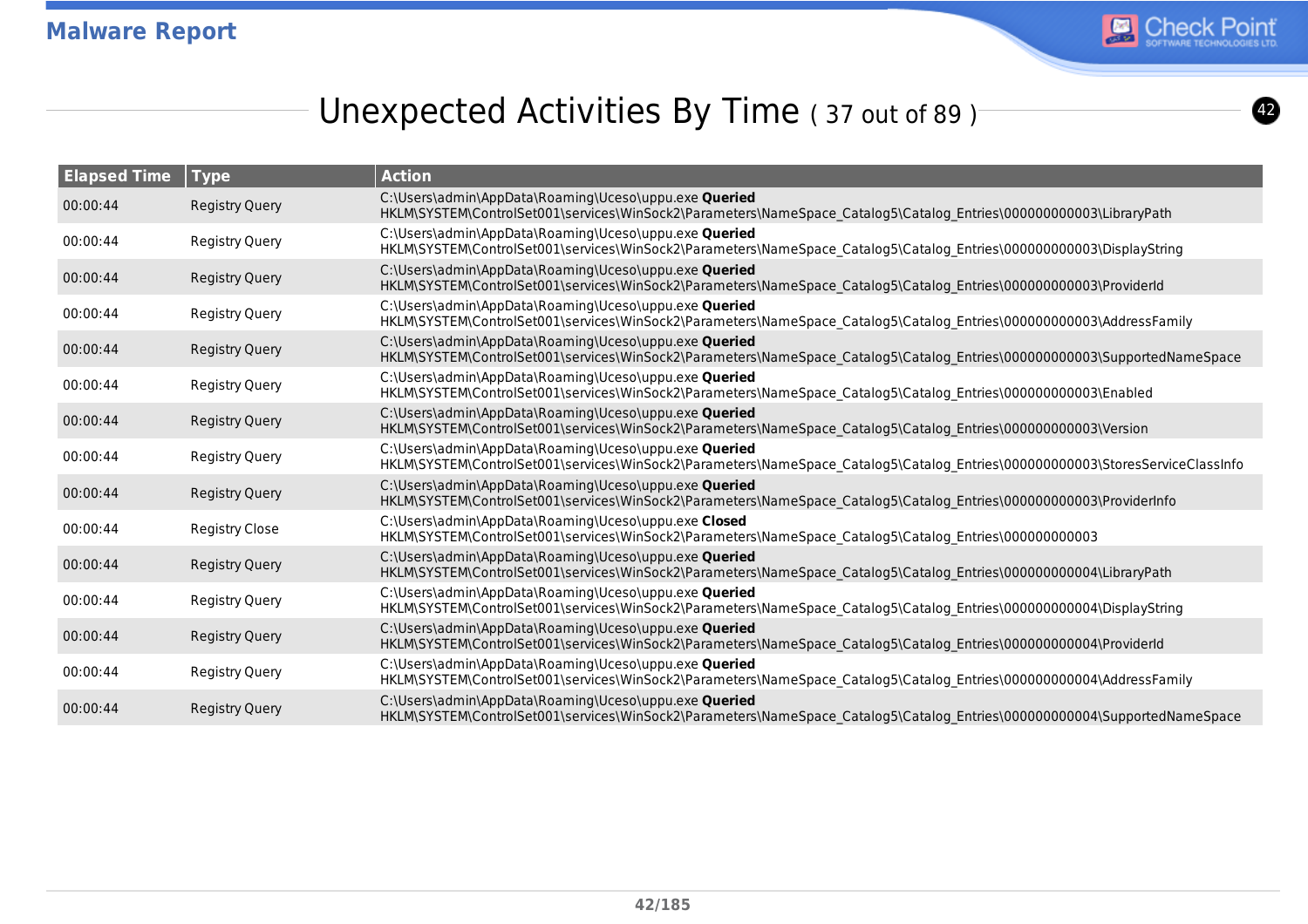

# Unexpected Activities By Time (38 out of 89)<sup>-</sup>

| <b>Elapsed Time</b> | Type                  | <b>Action</b>                                                                                                                                                                          |
|---------------------|-----------------------|----------------------------------------------------------------------------------------------------------------------------------------------------------------------------------------|
| 00:00:44            | <b>Registry Query</b> | C:\Users\admin\AppData\Roaming\Uceso\uppu.exe Queried<br>HKLM\SYSTEM\ControlSet001\services\WinSock2\Parameters\NameSpace Catalog5\Catalog Entries\00000000004\Enabled                 |
| 00:00:44            | <b>Registry Query</b> | C:\Users\admin\AppData\Roaming\Uceso\uppu.exe Queried<br>HKLM\SYSTEM\ControlSet001\services\WinSock2\Parameters\NameSpace_Catalog5\Catalog_Entries\00000000004\Version                 |
| 00:00:44            | <b>Registry Query</b> | C:\Users\admin\AppData\Roaming\Uceso\uppu.exe Queried<br>HKLM\SYSTEM\ControlSet001\services\WinSock2\Parameters\NameSpace Catalog5\Catalog Entries\00000000004\StoresServiceClassInfo  |
| 00:00:44            | <b>Registry Query</b> | C:\Users\admin\AppData\Roaming\Uceso\uppu.exe Queried<br>HKLM\SYSTEM\ControlSet001\services\WinSock2\Parameters\NameSpace_Catalog5\Catalog_Entries\00000000004\ProviderInfo            |
| 00:00:44            | <b>Registry Close</b> | C:\Users\admin\AppData\Roaming\Uceso\uppu.exe Closed<br>HKLM\SYSTEM\ControlSet001\services\WinSock2\Parameters\NameSpace Catalog5\Catalog Entries\00000000004                          |
| 00:00:44            | <b>Registry Query</b> | C:\Users\admin\AppData\Roaming\Uceso\uppu.exe Queried<br>HKLM\SYSTEM\ControlSet001\services\WinSock2\Parameters\NameSpace Catalog5\Catalog Entries\000000000005\LibraryPath            |
| 00:00:44            | <b>Registry Query</b> | C:\Users\admin\AppData\Roaming\Uceso\uppu.exe Queried<br>HKLM\SYSTEM\ControlSet001\services\WinSock2\Parameters\NameSpace Catalog5\Catalog Entries\00000000005\DisplayString           |
| 00:00:44            | <b>Registry Query</b> | C:\Users\admin\AppData\Roaming\Uceso\uppu.exe Queried<br>HKLM\SYSTEM\ControlSet001\services\WinSock2\Parameters\NameSpace Catalog5\Catalog Entries\00000000005\ProviderId              |
| 00:00:44            | <b>Registry Query</b> | C:\Users\admin\AppData\Roaming\Uceso\uppu.exe Queried<br>HKLM\SYSTEM\ControlSet001\services\WinSock2\Parameters\NameSpace_Catalog5\Catalog_Entries\000000000005\AddressFamily          |
| 00:00:44            | <b>Registry Query</b> | C:\Users\admin\AppData\Roaming\Uceso\uppu.exe Queried<br>HKLM\SYSTEM\ControlSet001\services\WinSock2\Parameters\NameSpace Catalog5\Catalog Entries\000000000005\SupportedNameSpace     |
| 00:00:44            | <b>Registry Query</b> | C:\Users\admin\AppData\Roaming\Uceso\uppu.exe Queried<br>HKLM\SYSTEM\ControlSet001\services\WinSock2\Parameters\NameSpace Catalog5\Catalog Entries\000000000005\Enabled                |
| 00:00:44            | <b>Registry Query</b> | C:\Users\admin\AppData\Roaming\Uceso\uppu.exe Queried<br>HKLM\SYSTEM\ControlSet001\services\WinSock2\Parameters\NameSpace_Catalog5\Catalog_Entries\000000000005\Version                |
| 00:00:44            | <b>Registry Query</b> | C:\Users\admin\AppData\Roaming\Uceso\uppu.exe Queried<br>HKLM\SYSTEM\ControlSet001\services\WinSock2\Parameters\NameSpace Catalog5\Catalog Entries\000000000005\StoresServiceClassInfo |
| 00:00:44            | <b>Registry Query</b> | C:\Users\admin\AppData\Roaming\Uceso\uppu.exe Queried<br>HKLM\SYSTEM\ControlSet001\services\WinSock2\Parameters\NameSpace_Catalog5\Catalog_Entries\000000000005\ProviderInfo           |
| 00:00:44            | <b>Registry Close</b> | C:\Users\admin\AppData\Roaming\Uceso\uppu.exe Closed<br>HKLM\SYSTEM\ControlSet001\services\WinSock2\Parameters\NameSpace Catalog5\Catalog Entries\00000000005                          |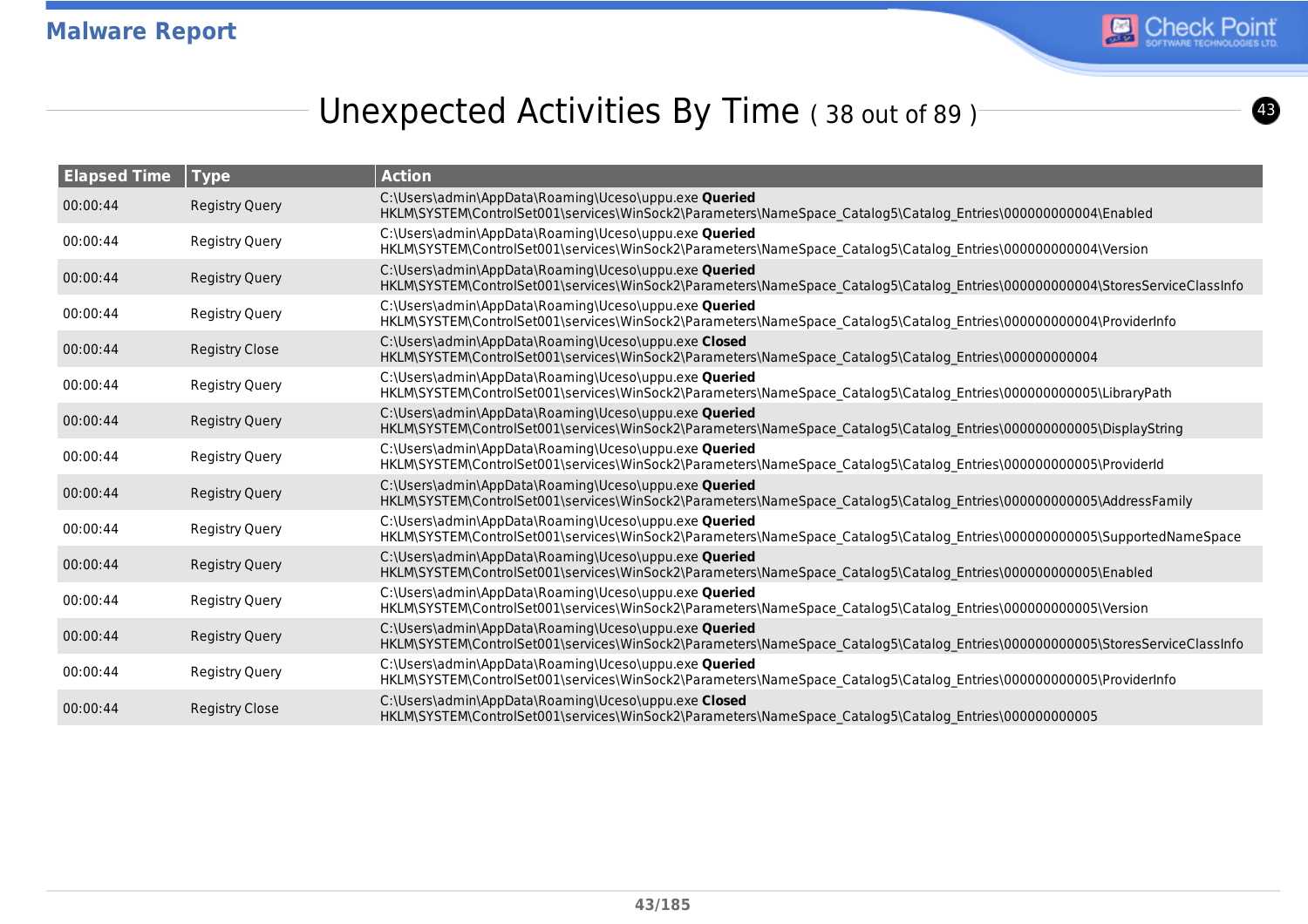

# Unexpected Activities By Time (39 out of 89)

| <b>Elapsed Time</b> | Type                  | <b>Action</b>                                                                                                                                                                          |
|---------------------|-----------------------|----------------------------------------------------------------------------------------------------------------------------------------------------------------------------------------|
| 00:00:44            | <b>Registry Query</b> | C:\Users\admin\AppData\Roaming\Uceso\uppu.exe Queried<br>HKLM\SYSTEM\ControlSet001\services\WinSock2\Parameters\NameSpace Catalog5\Catalog Entries\000000000006\LibraryPath            |
| 00:00:44            | <b>Registry Query</b> | C:\Users\admin\AppData\Roaming\Uceso\uppu.exe Queried<br>HKLM\SYSTEM\ControlSet001\services\WinSock2\Parameters\NameSpace Catalog5\Catalog Entries\00000000006\DisplayString           |
| 00:00:44            | <b>Registry Query</b> | C:\Users\admin\AppData\Roaming\Uceso\uppu.exe Queried<br>HKLM\SYSTEM\ControlSet001\services\WinSock2\Parameters\NameSpace_Catalog5\Catalog_Entries\00000000006\ProviderId              |
| 00:00:44            | Registry Query        | C:\Users\admin\AppData\Roaming\Uceso\uppu.exe Queried<br>HKLM\SYSTEM\ControlSet001\services\WinSock2\Parameters\NameSpace_Catalog5\Catalog_Entries\000000000006\AddressFamily          |
| 00:00:44            | <b>Registry Query</b> | C:\Users\admin\AppData\Roaming\Uceso\uppu.exe Queried<br>HKLM\SYSTEM\ControlSet001\services\WinSock2\Parameters\NameSpace_Catalog5\Catalog_Entries\00000000006\SupportedNameSpace      |
| 00:00:44            | Registry Query        | C:\Users\admin\AppData\Roaming\Uceso\uppu.exe Queried<br>HKLM\SYSTEM\ControlSet001\services\WinSock2\Parameters\NameSpace Catalog5\Catalog Entries\000000000006\Enabled                |
| 00:00:45            | <b>Registry Query</b> | C:\Users\admin\AppData\Roaming\Uceso\uppu.exe Queried<br>HKLM\SYSTEM\ControlSet001\services\WinSock2\Parameters\NameSpace Catalog5\Catalog Entries\000000000006\Version                |
| 00:00:45            | <b>Registry Query</b> | C:\Users\admin\AppData\Roaming\Uceso\uppu.exe Queried<br>HKLM\SYSTEM\ControlSet001\services\WinSock2\Parameters\NameSpace_Catalog5\Catalog_Entries\000000000006\StoresServiceClassInfo |
| 00:00:45            | <b>Registry Query</b> | C:\Users\admin\AppData\Roaming\Uceso\uppu.exe Queried<br>HKLM\SYSTEM\ControlSet001\services\WinSock2\Parameters\NameSpace Catalog5\Catalog Entries\000000000006\ProviderInfo           |
| 00:00:45            | Registry Close        | C:\Users\admin\AppData\Roaming\Uceso\uppu.exe Closed<br>HKLM\SYSTEM\ControlSet001\services\WinSock2\Parameters\NameSpace_Catalog5\Catalog_Entries\00000000006                          |
| 00:00:45            | Registry Close        | C:\Users\admin\AppData\Roaming\Uceso\uppu.exe Closed<br>HKLM\SYSTEM\ControlSet001\services\WinSock2\Parameters\NameSpace Catalog5\Catalog Entries                                      |
| 00:00:45            | <b>Registry Close</b> | C:\Users\admin\AppData\Roaming\Uceso\uppu.exe Closed HKLM\SYSTEM\ControlSet001\services\WinSock2\Parameters                                                                            |
| 00:00:45            | <b>Registry Query</b> | C:\Users\admin\AppData\Roaming\Uceso\uppu.exe Queried<br>HKLM\SYSTEM\ControlSet001\services\WinSock2\Parameters\Ws2 32NumHandleBuckets                                                 |
| 00:00:45            | Registry Close        | C:\Users\admin\AppData\Roaming\Uceso\uppu.exe Closed HKLM\SYSTEM\ControlSet001\services\WinSock2\Parameters                                                                            |
| 00:00:45            | <b>Registry Query</b> | C:\Users\admin\AppData\Roaming\Uceso\uppu.exe Queried HKLM\SOFTWARE\Microsoft\Rpc\MaxRpcSize                                                                                           |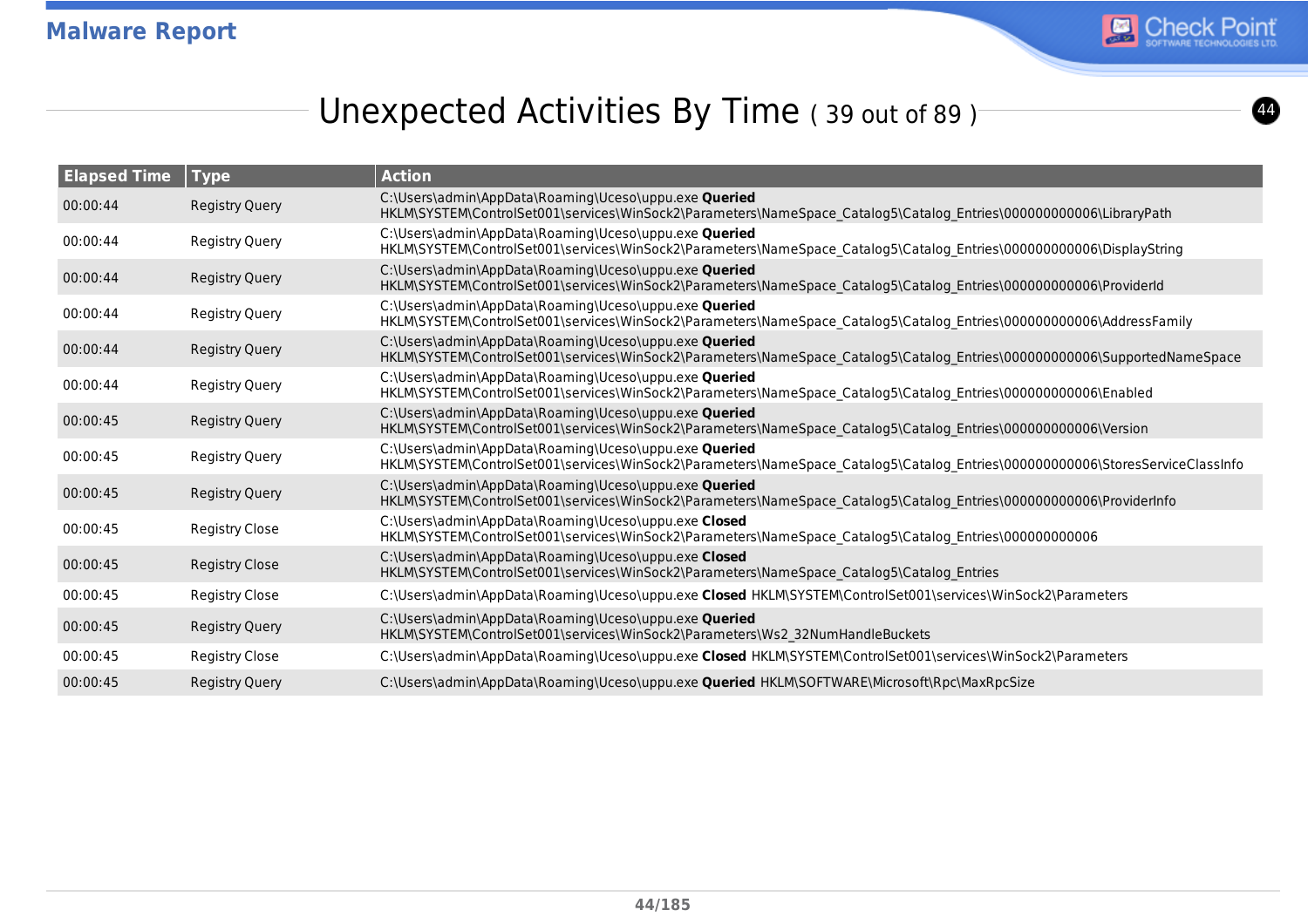

# Unexpected Activities By Time (40 out of 89)

| <b>Elapsed Time</b> | <b>Type</b>           | <b>Action</b>                                                                                                                                                                               |
|---------------------|-----------------------|---------------------------------------------------------------------------------------------------------------------------------------------------------------------------------------------|
| 00:00:45            | <b>Registry Close</b> | C:\Users\admin\AppData\Roaming\Uceso\uppu.exe Closed HKLM\SOFTWARE\Microsoft\Rpc                                                                                                            |
| 00:00:45            | <b>Registry Query</b> | C:\Users\admin\AppData\Roaming\Uceso\uppu.exe Queried<br>HKLM\SYSTEM\ControlSet001\Control\ComputerName\ActiveComputerName\ComputerName                                                     |
| 00:00:45            | <b>Registry Close</b> | C:\Users\admin\AppData\Roaming\Uceso\uppu.exe Closed HKLM\SYSTEM\ControlSet001\Control\ComputerName\ActiveComputerName                                                                      |
| 00:00:45            | <b>Registry Query</b> | C:\Users\admin\AppData\Roaming\Uceso\uppu.exe <b>Queried</b> HKLM\SYSTEM\Setup\OOBEInProgress                                                                                               |
| 00:00:45            | <b>Registry Close</b> | C:\Users\admin\AppData\Roaming\Uceso\uppu.exe Closed HKLM\SYSTEM\Setup                                                                                                                      |
| 00:00:45            | <b>Registry Query</b> | C:\Users\admin\AppData\Roaming\Uceso\uppu.exe Queried HKLM\SYSTEM\Setup\SystemSetupInProgress                                                                                               |
| 00:00:45            | <b>Registry Close</b> | C:\Users\admin\AppData\Roaming\Uceso\uppu.exe Closed HKLM\SYSTEM\Setup                                                                                                                      |
| 00:00:45            | <b>Registry Query</b> | C:\Users\admin\AppData\Roaming\Uceso\uppu.exe Queried HKLM\SOFTWARE\Microsoft\SQMClient\Windows\CEIPEnable                                                                                  |
| 00:00:45            | <b>Registry Close</b> | C:\Users\admin\AppData\Roaming\Uceso\uppu.exe Closed HKLM\SOFTWARE\Microsoft\SQMClient\Windows                                                                                              |
| 00:00:45            | <b>Registry Close</b> | C:\Users\admin\AppData\Roaming\Uceso\uppu.exe Closed<br>HKLM\SOFTWARE\Microsoft\Windows\CurrentVersion\Explorer\FolderDescriptions                                                          |
| 00:00:45            | <b>Registry Query</b> | C:\Users\admin\AppData\Roaming\Uceso\uppu.exe Queried<br>HKLM\SOFTWARE\Microsoft\Windows\CurrentVersion\Explorer\FolderDescriptions\{F38BF404-1D43-42F2-9305-67DE0B28FC23}\Category         |
| 00:00:45            | <b>Registry Query</b> | C:\Users\admin\AppData\Roaming\Uceso\uppu.exe Queried<br>HKLM\SOFTWARE\Microsoft\Windows\CurrentVersion\Explorer\FolderDescriptions\{F38BF404-1D43-42F2-9305-67DE0B28FC23}\Name             |
| 00:00:45            | <b>Registry Query</b> | C:\Users\admin\AppData\Roaming\Uceso\uppu.exe Queried<br>HKLM\SOFTWARE\Microsoft\Windows\CurrentVersion\Explorer\FolderDescriptions\{F38BF404-1D43-42F2-9305-<br>67DE0B28FC23}\ParentFolder |
| 00:00:45            | <b>Registry Query</b> | C:\Users\admin\AppData\Roaming\Uceso\uppu.exe Queried<br>HKLM\SOFTWARE\Microsoft\Windows\CurrentVersion\Explorer\FolderDescriptions\{F38BF404-1D43-42F2-9305-67DE0B28FC23}\Description      |
| 00:00:45            | <b>Registry Query</b> | C:\Users\admin\AppData\Roaming\Uceso\uppu.exe Queried<br>HKLM\SOFTWARE\Microsoft\Windows\CurrentVersion\Explorer\FolderDescriptions\{F38BF404-1D43-42F2-9305-<br>67DE0B28FC23}\RelativePath |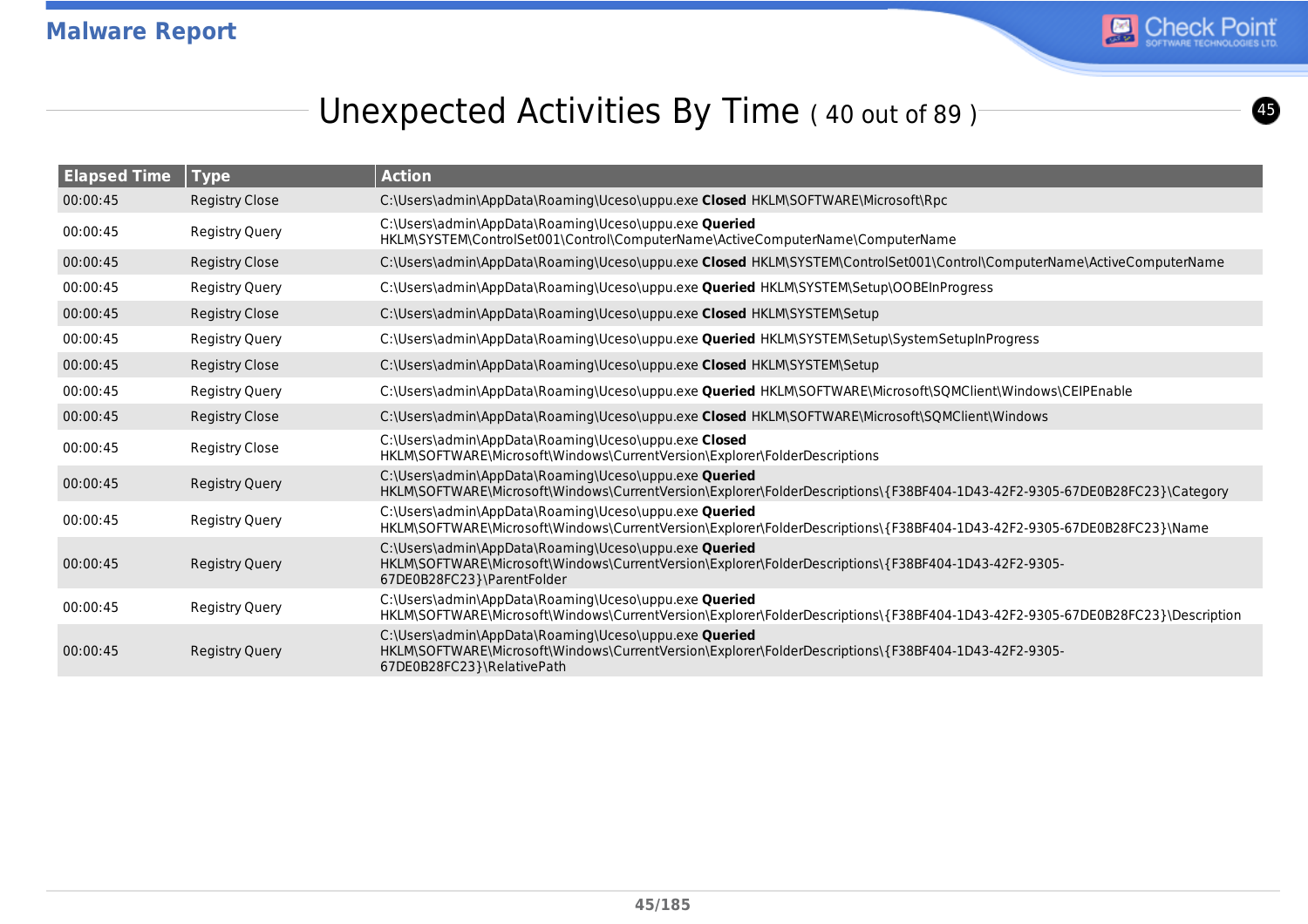

# Unexpected Activities By Time (41 out of 89)

| <b>Elapsed Time</b> | <b>Type</b>           | <b>Action</b>                                                                                                                                                                                      |
|---------------------|-----------------------|----------------------------------------------------------------------------------------------------------------------------------------------------------------------------------------------------|
| 00:00:45            | <b>Registry Query</b> | C:\Users\admin\AppData\Roaming\Uceso\uppu.exe Queried<br>HKLM\SOFTWARE\Microsoft\Windows\CurrentVersion\Explorer\FolderDescriptions\{F38BF404-1D43-42F2-9305-<br>67DE0B28FC23}\ParsingName         |
| 00:00:45            | <b>Registry Query</b> | C:\Users\admin\AppData\Roaming\Uceso\uppu.exe Queried<br>HKLM\SOFTWARE\Microsoft\Windows\CurrentVersion\Explorer\FolderDescriptions\{F38BF404-1D43-42F2-9305-67DE0B28FC23}\InfoTip                 |
| 00:00:45            | <b>Registry Query</b> | C:\Users\admin\AppData\Roaming\Uceso\uppu.exe Queried<br>HKLM\SOFTWARE\Microsoft\Windows\CurrentVersion\Explorer\FolderDescriptions\{F38BF404-1D43-42F2-9305-<br>67DE0B28FC23}\LocalizedName       |
| 00:00:45            | <b>Registry Query</b> | C:\Users\admin\AppData\Roaming\Uceso\uppu.exe Queried<br>HKLM\SOFTWARE\Microsoft\Windows\CurrentVersion\Explorer\FolderDescriptions\{F38BF404-1D43-42F2-9305-67DE0B28FC23}\lcon                    |
| 00:00:45            | <b>Registry Query</b> | C:\Users\admin\AppData\Roaming\Uceso\uppu.exe Queried<br>HKLM\SOFTWARE\Microsoft\Windows\CurrentVersion\Explorer\FolderDescriptions\{F38BF404-1D43-42F2-9305-67DE0B28FC23}\Security                |
| 00:00:45            | <b>Registry Query</b> | C:\Users\admin\AppData\Roaming\Uceso\uppu.exe Queried<br>HKLM\SOFTWARE\Microsoft\Windows\CurrentVersion\Explorer\FolderDescriptions\{F38BF404-1D43-42F2-9305-<br>67DE0B28FC23}\StreamResource      |
| 00:00:45            | <b>Registry Query</b> | C:\Users\admin\AppData\Roaming\Uceso\uppu.exe Queried<br>HKLM\SOFTWARE\Microsoft\Windows\CurrentVersion\Explorer\FolderDescriptions\{F38BF404-1D43-42F2-9305-<br>67DE0B28FC23}\StreamResourceType  |
| 00:00:45            | <b>Registry Query</b> | C:\Users\admin\AppData\Roaming\Uceso\uppu.exe Queried<br>HKLM\SOFTWARE\Microsoft\Windows\CurrentVersion\Explorer\FolderDescriptions\{F38BF404-1D43-42F2-9305-<br>67DE0B28FC23}\LocalRedirectOnly   |
| 00:00:45            | <b>Registry Query</b> | C:\Users\admin\AppData\Roaming\Uceso\uppu.exe Queried<br>HKLM\SOFTWARE\Microsoft\Windows\CurrentVersion\Explorer\FolderDescriptions\{F38BF404-1D43-42F2-9305-67DE0B28FC23}\Roamable                |
| 00:00:45            | <b>Registry Query</b> | C:\Users\admin\AppData\Roaming\Uceso\uppu.exe Queried<br>HKLM\SOFTWARE\Microsoft\Windows\CurrentVersion\Explorer\FolderDescriptions\{F38BF404-1D43-42F2-9305-67DE0B28FC23}\PreCreate               |
| 00:00:45            | <b>Registry Query</b> | C:\Users\admin\AppData\Roaming\Uceso\uppu.exe Queried<br>HKLM\SOFTWARE\Microsoft\Windows\CurrentVersion\Explorer\FolderDescriptions\{F38BF404-1D43-42F2-9305-67DE0B28FC23}\Stream                  |
| 00:00:45            | <b>Registry Query</b> | C:\Users\admin\AppData\Roaming\Uceso\uppu.exe Queried<br>HKLM\SOFTWARE\Microsoft\Windows\CurrentVersion\Explorer\FolderDescriptions\{F38BF404-1D43-42F2-9305-<br>67DE0B28FC23}\PublishExpandedPath |
| 00:00:45            | <b>Registry Query</b> | C:\Users\admin\AppData\Roaming\Uceso\uppu.exe Queried<br>HKLM\SOFTWARE\Microsoft\Windows\CurrentVersion\Explorer\FolderDescriptions\{F38BF404-1D43-42F2-9305-67DE0B28FC23}\Attributes              |
| 00:00:45            | <b>Registry Query</b> | C:\Users\admin\AppData\Roaming\Uceso\uppu.exe Queried<br>HKLM\SOFTWARE\Microsoft\Windows\CurrentVersion\Explorer\FolderDescriptions\{F38BF404-1D43-42F2-9305-<br>67DE0B28FC23}\FolderTypeID        |
| 00:00:45            | <b>Registry Query</b> | C:\Users\admin\AppData\Roaming\Uceso\uppu.exe Queried<br>HKLM\SOFTWARE\Microsoft\Windows\CurrentVersion\Explorer\FolderDescriptions\{F38BF404-1D43-42F2-9305-<br>67DE0B28FC23}\InitFolderHandler   |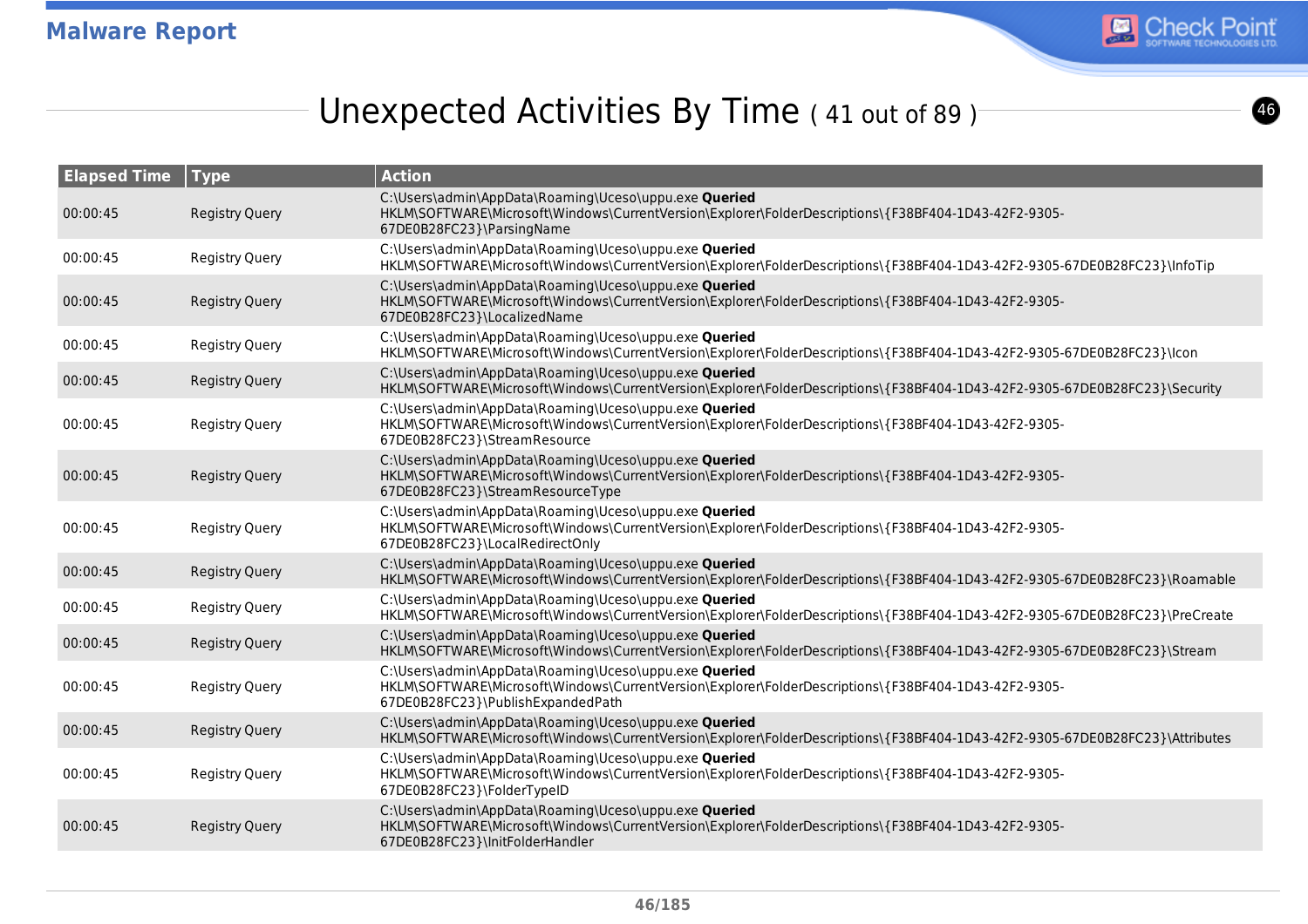

 $\boldsymbol{\sigma}$ 

# Unexpected Activities By Time (42 out of 89)

| <b>Elapsed Time</b> | <b>Type</b>           | <b>Action</b>                                                                                                                                                                                     |
|---------------------|-----------------------|---------------------------------------------------------------------------------------------------------------------------------------------------------------------------------------------------|
| 00:00:45            | <b>Registry Close</b> | C:\Users\admin\AppData\Roaming\Uceso\uppu.exe Closed<br>HKLM\SOFTWARE\Microsoft\Windows\CurrentVersion\Explorer\FolderDescriptions\{F38BF404-1D43-42F2-9305-67DE0B28FC23}                         |
| 00:00:45            | <b>Registry Close</b> | C:\Users\admin\AppData\Roaming\Uceso\uppu.exe Closed<br>HKLM\SOFTWARE\Microsoft\Windows\CurrentVersion\Explorer\FolderDescriptions                                                                |
| 00:00:45            | <b>Registry Query</b> | C:\Users\admin\AppData\Roaming\Uceso\uppu.exe Queried<br>HKLM\SOFTWARE\Microsoft\Windows\CurrentVersion\Explorer\FolderDescriptions\{3EB685DB-65F9-4CF6-A03A-E3EF65729F3D}\Category               |
| 00:00:45            | <b>Registry Query</b> | C:\Users\admin\AppData\Roaming\Uceso\uppu.exe Queried<br>HKLM\SOFTWARE\Microsoft\Windows\CurrentVersion\Explorer\FolderDescriptions\{3EB685DB-65F9-4CF6-A03A-E3EF65729F3D}\Name                   |
| 00:00:45            | <b>Registry Query</b> | C:\Users\admin\AppData\Roaming\Uceso\uppu.exe Queried<br>HKLM\SOFTWARE\Microsoft\Windows\CurrentVersion\Explorer\FolderDescriptions\{3EB685DB-65F9-4CF6-A03A-<br>E3EF65729F3D}\ParentFolder       |
| 00:00:45            | <b>Registry Query</b> | C:\Users\admin\AppData\Roaming\Uceso\uppu.exe Queried<br>HKLM\SOFTWARE\Microsoft\Windows\CurrentVersion\Explorer\FolderDescriptions\{3EB685DB-65F9-4CF6-A03A-E3EF65729F3D}\Description            |
| 00:00:45            | <b>Registry Query</b> | C:\Users\admin\AppData\Roaming\Uceso\uppu.exe Queried<br>HKLM\SOFTWARE\Microsoft\Windows\CurrentVersion\Explorer\FolderDescriptions\{3EB685DB-65F9-4CF6-A03A-<br>E3EF65729F3D}\RelativePath       |
| 00:00:45            | Registry Query        | C:\Users\admin\AppData\Roaming\Uceso\uppu.exe Queried<br>HKLM\SOFTWARE\Microsoft\Windows\CurrentVersion\Explorer\FolderDescriptions\{3EB685DB-65F9-4CF6-A03A-<br>E3EF65729F3D}\ParsingName        |
| 00:00:45            | <b>Registry Query</b> | C:\Users\admin\AppData\Roaming\Uceso\uppu.exe Queried<br>HKLM\SOFTWARE\Microsoft\Windows\CurrentVersion\Explorer\FolderDescriptions\{3EB685DB-65F9-4CF6-A03A-E3EF65729F3D}\InfoTip                |
| 00:00:45            | <b>Registry Query</b> | C:\Users\admin\AppData\Roaming\Uceso\uppu.exe Queried<br>HKLM\SOFTWARE\Microsoft\Windows\CurrentVersion\Explorer\FolderDescriptions\{3EB685DB-65F9-4CF6-A03A-<br>E3EF65729F3D}\LocalizedName      |
| 00:00:45            | <b>Registry Query</b> | C:\Users\admin\AppData\Roaming\Uceso\uppu.exe Queried<br>HKLM\SOFTWARE\Microsoft\Windows\CurrentVersion\Explorer\FolderDescriptions\{3EB685DB-65F9-4CF6-A03A-E3EF65729F3D}\Icon                   |
| 00:00:45            | <b>Registry Query</b> | C:\Users\admin\AppData\Roaming\Uceso\uppu.exe Queried<br>HKLM\SOFTWARE\Microsoft\Windows\CurrentVersion\Explorer\FolderDescriptions\{3EB685DB-65F9-4CF6-A03A-E3EF65729F3D}\Security               |
| 00:00:45            | <b>Registry Query</b> | C:\Users\admin\AppData\Roaming\Uceso\uppu.exe Queried<br>HKLM\SOFTWARE\Microsoft\Windows\CurrentVersion\Explorer\FolderDescriptions\{3EB685DB-65F9-4CF6-A03A-<br>E3EF65729F3D}\StreamResource     |
| 00:00:46            | <b>Registry Query</b> | C:\Users\admin\AppData\Roaming\Uceso\uppu.exe Queried<br>HKLM\SOFTWARE\Microsoft\Windows\CurrentVersion\Explorer\FolderDescriptions\{3EB685DB-65F9-4CF6-A03A-<br>E3EF65729F3D}\StreamResourceType |
| 00:00:46            | <b>Registry Query</b> | C:\Users\admin\AppData\Roaming\Uceso\uppu.exe Queried<br>HKLM\SOFTWARE\Microsoft\Windows\CurrentVersion\Explorer\FolderDescriptions\{3EB685DB-65F9-4CF6-A03A-<br>E3EF65729F3D}\LocalRedirectOnly  |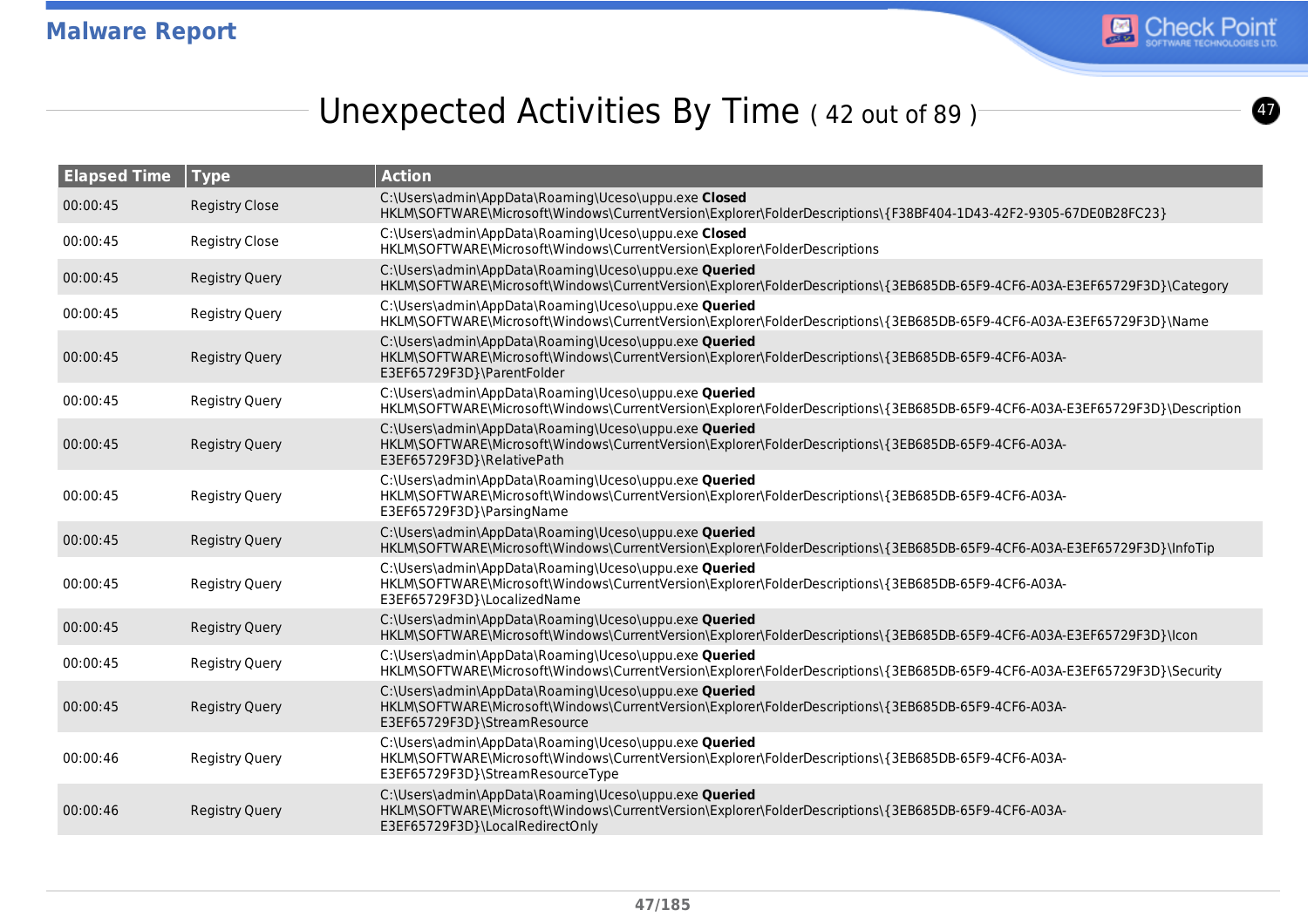

# Unexpected Activities By Time (43 out of 89)

| <b>Elapsed Time</b> | <b>Type</b>           | <b>Action</b>                                                                                                                                                                                      |
|---------------------|-----------------------|----------------------------------------------------------------------------------------------------------------------------------------------------------------------------------------------------|
| 00:00:46            | <b>Registry Query</b> | C:\Users\admin\AppData\Roaming\Uceso\uppu.exe Queried<br>HKLM\SOFTWARE\Microsoft\Windows\CurrentVersion\Explorer\FolderDescriptions\{3EB685DB-65F9-4CF6-A03A-E3EF65729F3D}\Roamable                |
| 00:00:46            | <b>Registry Query</b> | C:\Users\admin\AppData\Roaming\Uceso\uppu.exe Queried<br>HKLM\SOFTWARE\Microsoft\Windows\CurrentVersion\Explorer\FolderDescriptions\{3EB685DB-65F9-4CF6-A03A-E3EF65729F3D}\PreCreate               |
| 00:00:46            | <b>Registry Query</b> | C:\Users\admin\AppData\Roaming\Uceso\uppu.exe Queried<br>HKLM\SOFTWARE\Microsoft\Windows\CurrentVersion\Explorer\FolderDescriptions\{3EB685DB-65F9-4CF6-A03A-E3EF65729F3D}\Stream                  |
| 00:00:46            | <b>Registry Query</b> | C:\Users\admin\AppData\Roaming\Uceso\uppu.exe Queried<br>HKLM\SOFTWARE\Microsoft\Windows\CurrentVersion\Explorer\FolderDescriptions\{3EB685DB-65F9-4CF6-A03A-<br>E3EF65729F3D}\PublishExpandedPath |
| 00:00:46            | <b>Registry Query</b> | C:\Users\admin\AppData\Roaming\Uceso\uppu.exe Queried<br>HKLM\SOFTWARE\Microsoft\Windows\CurrentVersion\Explorer\FolderDescriptions\{3EB685DB-65F9-4CF6-A03A-E3EF65729F3D}\Attributes              |
| 00:00:46            | Registry Query        | C:\Users\admin\AppData\Roaming\Uceso\uppu.exe Queried<br>HKLM\SOFTWARE\Microsoft\Windows\CurrentVersion\Explorer\FolderDescriptions\{3EB685DB-65F9-4CF6-A03A-<br>E3EF65729F3D}\FolderTypeID        |
| 00:00:46            | <b>Registry Query</b> | C:\Users\admin\AppData\Roaming\Uceso\uppu.exe Queried<br>HKLM\SOFTWARE\Microsoft\Windows\CurrentVersion\Explorer\FolderDescriptions\{3EB685DB-65F9-4CF6-A03A-<br>E3EF65729F3D}\InitFolderHandler   |
| 00:00:46            | <b>Registry Close</b> | C:\Users\admin\AppData\Roaming\Uceso\uppu.exe Closed<br>HKLM\SOFTWARE\Microsoft\Windows\CurrentVersion\Explorer\FolderDescriptions\{3EB685DB-65F9-4CF6-A03A-E3EF65729F3D}                          |
| 00:00:46            | <b>Registry Close</b> | C:\Users\admin\AppData\Roaming\Uceso\uppu.exe Closed HKCU\Software\Microsoft\Windows\CurrentVersion\Explorer\SessionInfo\1                                                                         |
| 00:00:46            | <b>Registry Close</b> | C:\Users\admin\AppData\Roaming\Uceso\uppu.exe Closed HKCU                                                                                                                                          |
| 00:00:46            | <b>Registry Query</b> | C:\Users\admin\AppData\Roaming\Uceso\uppu.exe <b>Queried</b> HKCU\Software\Microsoft\Windows\CurrentVersion\Explorer\User Shell<br>Folders\AppData                                                 |
| 00:00:46            | <b>Registry Close</b> | C:\Users\admin\AppData\Roaming\Uceso\uppu.exe Closed HKCU\Software\Microsoft\Windows\CurrentVersion\Explorer\User Shell Folders                                                                    |
| 00:00:46            | <b>Registry Close</b> | C:\Users\admin\AppData\Roaming\Uceso\uppu.exe Closed<br>HKLM\SOFTWARE\Microsoft\Windows\CurrentVersion\Explorer\FolderDescriptions                                                                 |
| 00:00:46            | <b>Registry Query</b> | C:\Users\admin\AppData\Roaming\Uceso\uppu.exe Queried<br>HKLM\SOFTWARE\Microsoft\Windows\CurrentVersion\Explorer\FolderDescriptions\{A520A1A4-1780-4FF6-BD18-167343C5AF16}\Category                |
| 00:00:46            | <b>Registry Query</b> | C:\Users\admin\AppData\Roaming\Uceso\uppu.exe Queried<br>HKLM\SOFTWARE\Microsoft\Windows\CurrentVersion\Explorer\FolderDescriptions\{A520A1A4-1780-4FF6-BD18-167343C5AF16}\Name                    |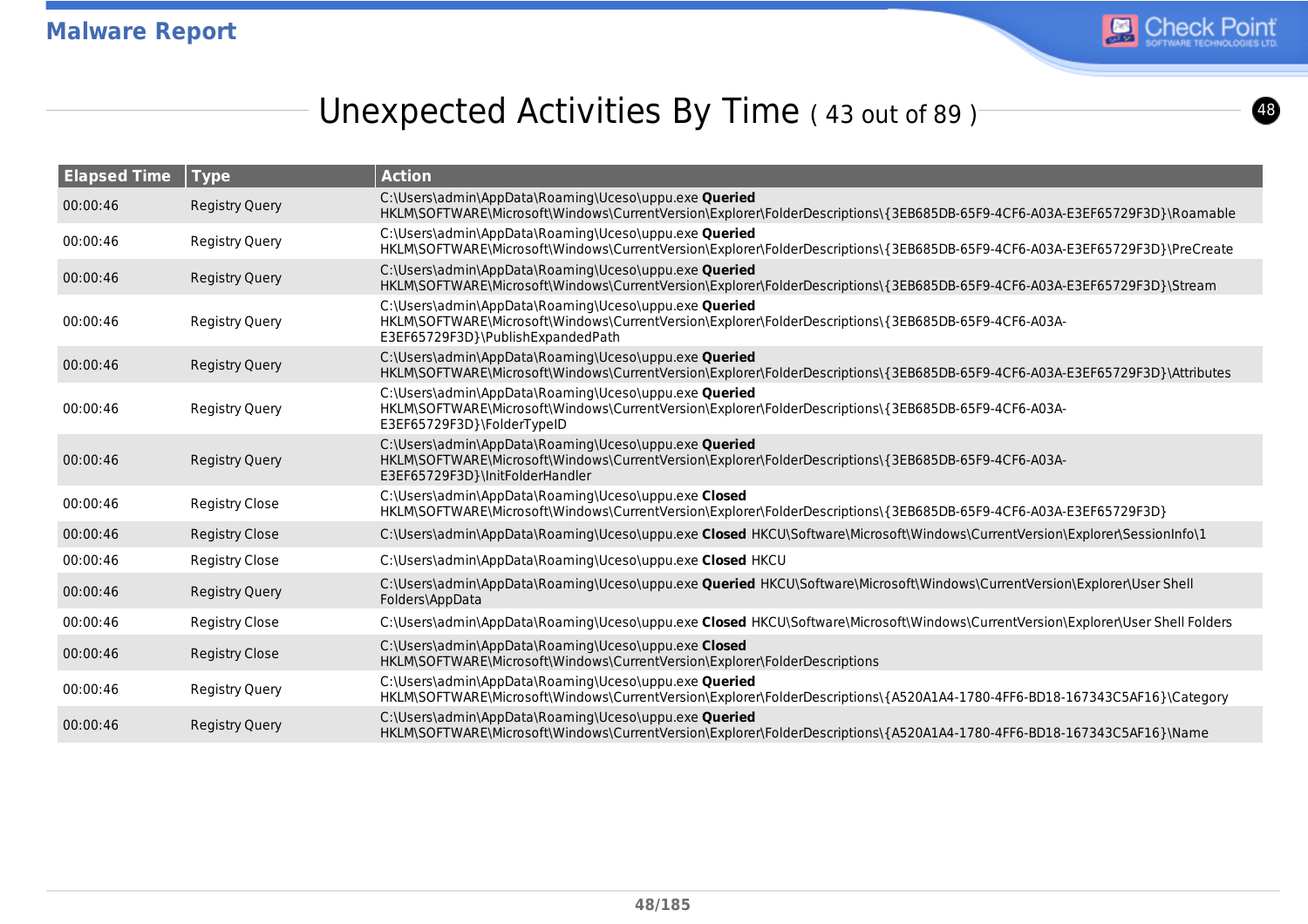

# Unexpected Activities By Time (44 out of 89)

| <b>Elapsed Time</b> | Type                  | <b>Action</b>                                                                                                                                                                                      |
|---------------------|-----------------------|----------------------------------------------------------------------------------------------------------------------------------------------------------------------------------------------------|
| 00:00:46            | <b>Registry Query</b> | C:\Users\admin\AppData\Roaming\Uceso\uppu.exe Queried<br>HKLM\SOFTWARE\Microsoft\Windows\CurrentVersion\Explorer\FolderDescriptions\{A520A1A4-1780-4FF6-BD18-<br>167343C5AF16}\ParentFolder        |
| 00:00:46            | Registry Query        | C:\Users\admin\AppData\Roaming\Uceso\uppu.exe Queried<br>HKLM\SOFTWARE\Microsoft\Windows\CurrentVersion\Explorer\FolderDescriptions\{A520A1A4-1780-4FF6-BD18-167343C5AF16}\Description             |
| 00:00:46            | <b>Registry Query</b> | C:\Users\admin\AppData\Roaming\Uceso\uppu.exe Queried<br>HKLM\SOFTWARE\Microsoft\Windows\CurrentVersion\Explorer\FolderDescriptions\{A520A1A4-1780-4FF6-BD18-<br>167343C5AF16}\RelativePath        |
| 00:00:46            | <b>Registry Query</b> | C:\Users\admin\AppData\Roaming\Uceso\uppu.exe Queried<br>HKLM\SOFTWARE\Microsoft\Windows\CurrentVersion\Explorer\FolderDescriptions\{A520A1A4-1780-4FF6-BD18-<br>167343C5AF16}\ParsingName         |
| 00:00:46            | <b>Registry Query</b> | C:\Users\admin\AppData\Roaming\Uceso\uppu.exe Queried<br>HKLM\SOFTWARE\Microsoft\Windows\CurrentVersion\Explorer\FolderDescriptions\{A520A1A4-1780-4FF6-BD18-167343C5AF16}\InfoTip                 |
| 00:00:46            | <b>Registry Query</b> | C:\Users\admin\AppData\Roaming\Uceso\uppu.exe Queried<br>HKLM\SOFTWARE\Microsoft\Windows\CurrentVersion\Explorer\FolderDescriptions\{A520A1A4-1780-4FF6-BD18-<br>167343C5AF16}\LocalizedName       |
| 00:00:46            | <b>Registry Query</b> | C:\Users\admin\AppData\Roaming\Uceso\uppu.exe Queried<br>HKLM\SOFTWARE\Microsoft\Windows\CurrentVersion\Explorer\FolderDescriptions\{A520A1A4-1780-4FF6-BD18-167343C5AF16}\lcon                    |
| 00:00:46            | <b>Registry Query</b> | C:\Users\admin\AppData\Roaming\Uceso\uppu.exe Queried<br>HKLM\SOFTWARE\Microsoft\Windows\CurrentVersion\Explorer\FolderDescriptions\{A520A1A4-1780-4FF6-BD18-167343C5AF16}\Security                |
| 00:00:46            | <b>Registry Query</b> | C:\Users\admin\AppData\Roaming\Uceso\uppu.exe Queried<br>HKLM\SOFTWARE\Microsoft\Windows\CurrentVersion\Explorer\FolderDescriptions\{A520A1A4-1780-4FF6-BD18-<br>167343C5AF16}\StreamResource      |
| 00:00:46            | <b>Registry Query</b> | C:\Users\admin\AppData\Roaming\Uceso\uppu.exe Queried<br>HKLM\SOFTWARE\Microsoft\Windows\CurrentVersion\Explorer\FolderDescriptions\{A520A1A4-1780-4FF6-BD18-<br>167343C5AF16}\StreamResourceType  |
| 00:00:46            | <b>Registry Query</b> | C:\Users\admin\AppData\Roaming\Uceso\uppu.exe Queried<br>HKLM\SOFTWARE\Microsoft\Windows\CurrentVersion\Explorer\FolderDescriptions\{A520A1A4-1780-4FF6-BD18-<br>167343C5AF16}\LocalRedirectOnly   |
| 00:00:46            | <b>Registry Query</b> | C:\Users\admin\AppData\Roaming\Uceso\uppu.exe Queried<br>HKLM\SOFTWARE\Microsoft\Windows\CurrentVersion\Explorer\FolderDescriptions\{A520A1A4-1780-4FF6-BD18-167343C5AF16}\Roamable                |
| 00:00:46            | <b>Registry Query</b> | C:\Users\admin\AppData\Roaming\Uceso\uppu.exe Queried<br>HKLM\SOFTWARE\Microsoft\Windows\CurrentVersion\Explorer\FolderDescriptions\{A520A1A4-1780-4FF6-BD18-167343C5AF16}\PreCreate               |
| 00:00:46            | <b>Registry Query</b> | C:\Users\admin\AppData\Roaming\Uceso\uppu.exe Queried<br>HKLM\SOFTWARE\Microsoft\Windows\CurrentVersion\Explorer\FolderDescriptions\{A520A1A4-1780-4FF6-BD18-167343C5AF16}\Stream                  |
| 00:00:46            | <b>Registry Query</b> | C:\Users\admin\AppData\Roaming\Uceso\uppu.exe Queried<br>HKLM\SOFTWARE\Microsoft\Windows\CurrentVersion\Explorer\FolderDescriptions\{A520A1A4-1780-4FF6-BD18-<br>167343C5AF16}\PublishExpandedPath |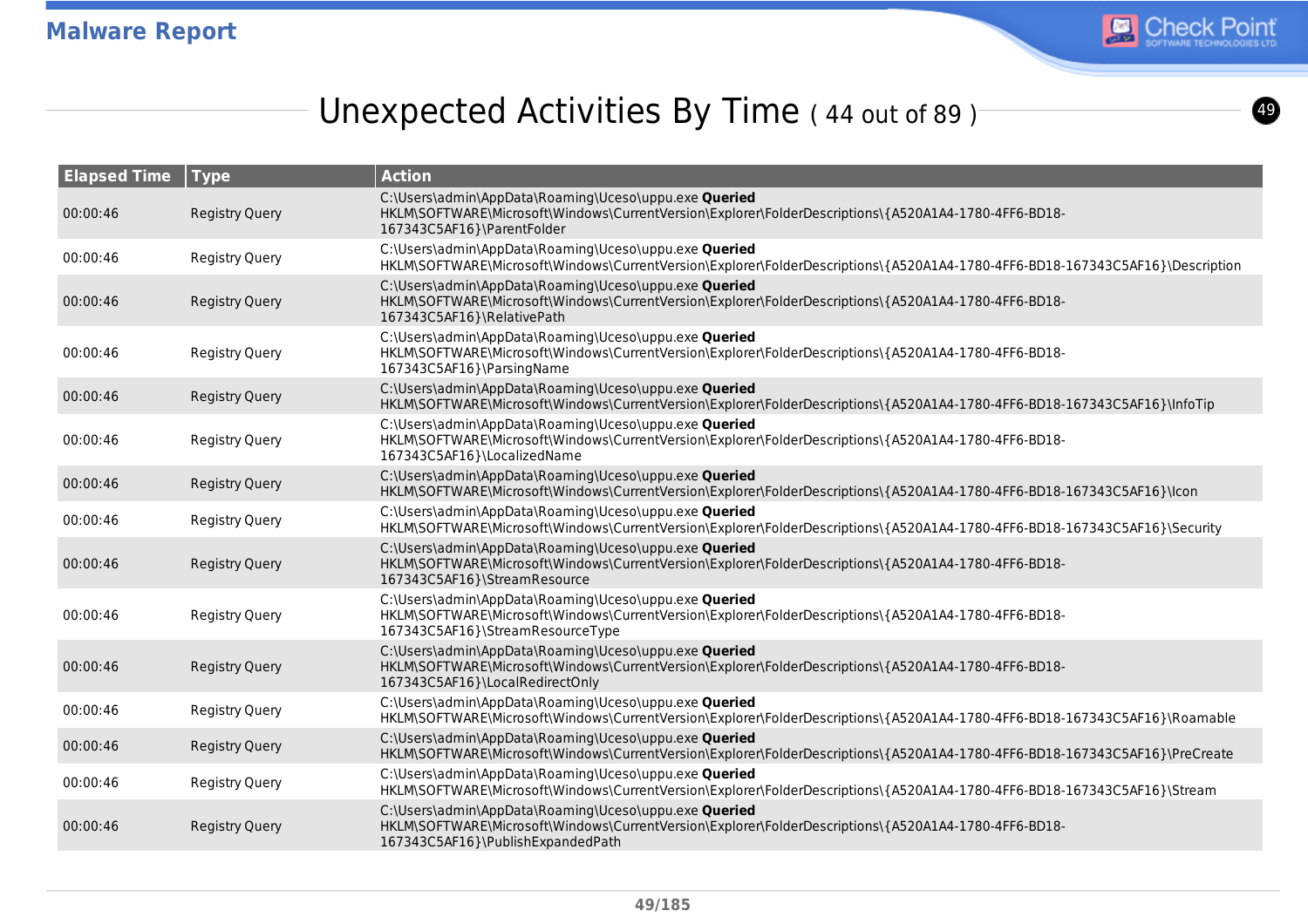

# Unexpected Activities By Time (45 out of 89)

| <b>Elapsed Time</b> | <b>Type</b>           | <b>Action</b>                                                                                                                                                                                    |
|---------------------|-----------------------|--------------------------------------------------------------------------------------------------------------------------------------------------------------------------------------------------|
| 00:00:47            | <b>Registry Query</b> | C:\Users\admin\AppData\Roaming\Uceso\uppu.exe Queried<br>HKLM\SOFTWARE\Microsoft\Windows\CurrentVersion\Explorer\FolderDescriptions\{A520A1A4-1780-4FF6-BD18-167343C5AF16}\Attributes            |
| 00:00:47            | <b>Registry Query</b> | C:\Users\admin\AppData\Roaming\Uceso\uppu.exe Queried<br>HKLM\SOFTWARE\Microsoft\Windows\CurrentVersion\Explorer\FolderDescriptions\{A520A1A4-1780-4FF6-BD18-<br>167343C5AF16}\FolderTypeID      |
| 00:00:47            | <b>Registry Query</b> | C:\Users\admin\AppData\Roaming\Uceso\uppu.exe Queried<br>HKLM\SOFTWARE\Microsoft\Windows\CurrentVersion\Explorer\FolderDescriptions\{A520A1A4-1780-4FF6-BD18-<br>167343C5AF16}\InitFolderHandler |
| 00:00:47            | <b>Registry Close</b> | C:\Users\admin\AppData\Roaming\Uceso\uppu.exe Closed<br>HKLM\SOFTWARE\Microsoft\Windows\CurrentVersion\Explorer\FolderDescriptions\{A520A1A4-1780-4FF6-BD18-167343C5AF16}                        |
| 00:00:47            | <b>Registry Close</b> | C:\Users\admin\AppData\Roaming\Uceso\uppu.exe Closed HKCU\Software\Microsoft\Windows\CurrentVersion\Explorer\SessionInfo\1                                                                       |
| 00:00:47            | <b>Registry Close</b> | C:\Users\admin\AppData\Roaming\Uceso\uppu.exe Closed HKCU                                                                                                                                        |
| 00:00:47            | <b>Registry Query</b> | C:\Users\admin\AppData\Roaming\Uceso\uppu.exe <b>Queried</b> HKCU\Software\Microsoft\Windows\CurrentVersion\Explorer\User Shell<br>Folders\{A520A1A4-1780-4FF6-BD18-167343C5AF16}                |
| 00:00:47            | <b>Registry Close</b> | C:\Users\admin\AppData\Roaming\Uceso\uppu.exe Closed<br>HKLM\SOFTWARE\Microsoft\Windows\CurrentVersion\Explorer\FolderDescriptions                                                               |
| 00:00:47            | <b>Registry Query</b> | C:\Users\admin\AppData\Roaming\Uceso\uppu.exe Queried<br>HKLM\SOFTWARE\Microsoft\Windows\CurrentVersion\Explorer\FolderDescriptions\{5E6C858F-0E22-4760-9AFE-EA3317B67173}\Category              |
| 00:00:47            | <b>Registry Query</b> | C:\Users\admin\AppData\Roaming\Uceso\uppu.exe Queried<br>HKLM\SOFTWARE\Microsoft\Windows\CurrentVersion\Explorer\FolderDescriptions\{5E6C858F-0E22-4760-9AFE-EA3317B67173}\Name                  |
| 00:00:47            | <b>Registry Query</b> | C:\Users\admin\AppData\Roaming\Uceso\uppu.exe Queried<br>HKLM\SOFTWARE\Microsoft\Windows\CurrentVersion\Explorer\FolderDescriptions\{5E6C858F-0E22-4760-9AFE-<br>EA3317B67173}\ParentFolder      |
| 00:00:47            | <b>Registry Query</b> | C:\Users\admin\AppData\Roaming\Uceso\uppu.exe Queried<br>HKLM\SOFTWARE\Microsoft\Windows\CurrentVersion\Explorer\FolderDescriptions\{5E6C858F-0E22-4760-9AFE-EA3317B67173}\Description           |
| 00:00:47            | <b>Registry Query</b> | C:\Users\admin\AppData\Roaming\Uceso\uppu.exe Queried<br>HKLM\SOFTWARE\Microsoft\Windows\CurrentVersion\Explorer\FolderDescriptions\{5E6C858F-0E22-4760-9AFE-<br>EA3317B67173}\RelativePath      |
| 00:00:47            | <b>Registry Query</b> | C:\Users\admin\AppData\Roaming\Uceso\uppu.exe Queried<br>HKLM\SOFTWARE\Microsoft\Windows\CurrentVersion\Explorer\FolderDescriptions\{5E6C858F-0E22-4760-9AFE-<br>EA3317B67173}\ParsingName       |
| 00:00:47            | <b>Registry Query</b> | C:\Users\admin\AppData\Roaming\Uceso\uppu.exe Queried<br>HKLM\SOFTWARE\Microsoft\Windows\CurrentVersion\Explorer\FolderDescriptions\{5E6C858F-0E22-4760-9AFE-EA3317B67173}\InfoTip               |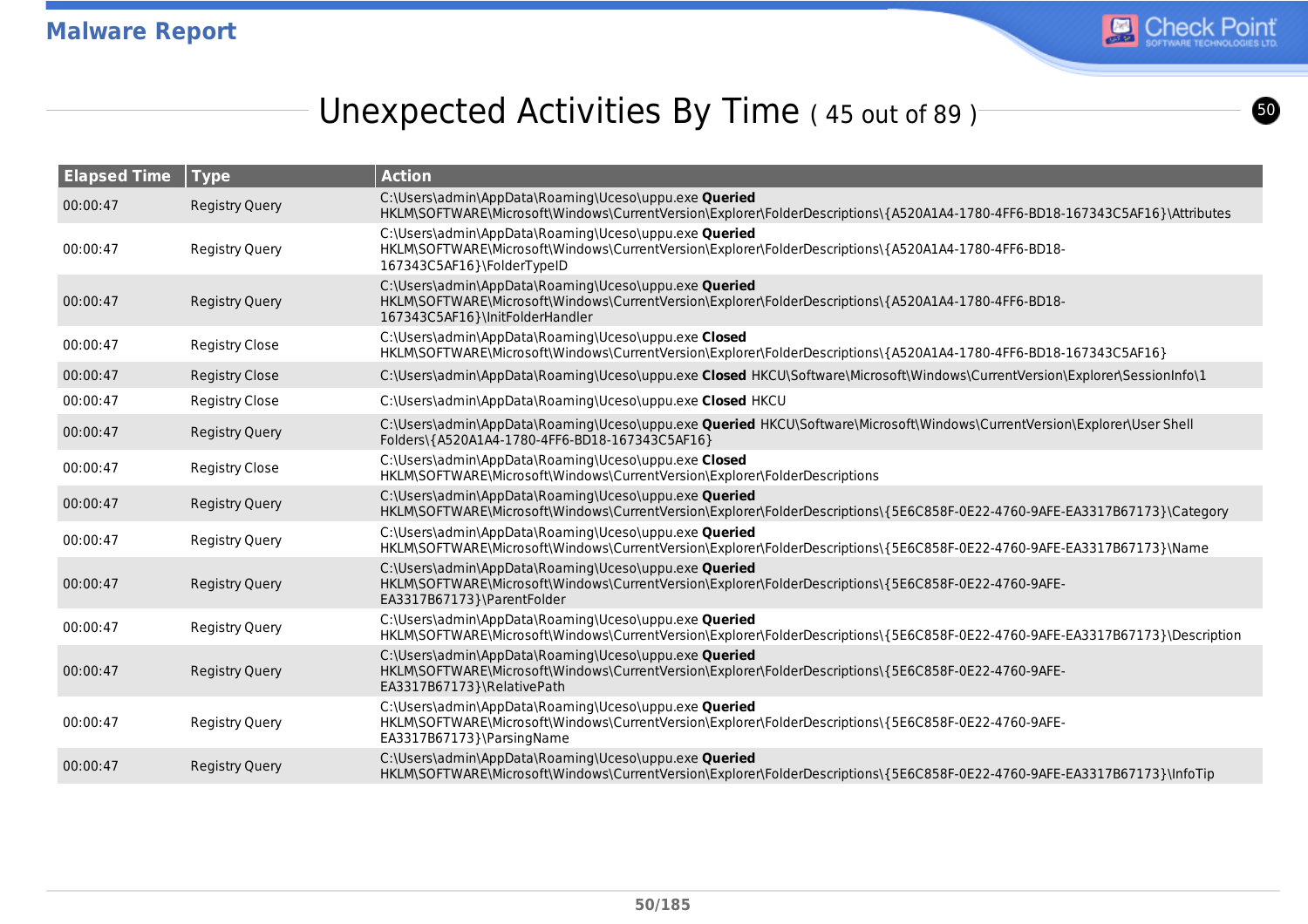

 $\boldsymbol{\Theta}$ 

# Unexpected Activities By Time (46 out of 89)

| <b>Elapsed Time</b> | Type                  | <b>Action</b>                                                                                                                                                                                      |
|---------------------|-----------------------|----------------------------------------------------------------------------------------------------------------------------------------------------------------------------------------------------|
| 00:00:47            | <b>Registry Query</b> | C:\Users\admin\AppData\Roaming\Uceso\uppu.exe Queried<br>HKLM\SOFTWARE\Microsoft\Windows\CurrentVersion\Explorer\FolderDescriptions\{5E6C858F-0E22-4760-9AFE-<br>EA3317B67173}\LocalizedName       |
| 00:00:47            | <b>Registry Query</b> | C:\Users\admin\AppData\Roaming\Uceso\uppu.exe Queried<br>HKLM\SOFTWARE\Microsoft\Windows\CurrentVersion\Explorer\FolderDescriptions\{5E6C858F-0E22-4760-9AFE-EA3317B67173}\lcon                    |
| 00:00:47            | <b>Registry Query</b> | C:\Users\admin\AppData\Roaming\Uceso\uppu.exe Queried<br>HKLM\SOFTWARE\Microsoft\Windows\CurrentVersion\Explorer\FolderDescriptions\{5E6C858F-0E22-4760-9AFE-EA3317B67173}\Security                |
| 00:00:47            | <b>Registry Query</b> | C:\Users\admin\AppData\Roaming\Uceso\uppu.exe Queried<br>HKLM\SOFTWARE\Microsoft\Windows\CurrentVersion\Explorer\FolderDescriptions\{5E6C858F-0E22-4760-9AFE-<br>EA3317B67173}\StreamResource      |
| 00:00:47            | <b>Registry Query</b> | C:\Users\admin\AppData\Roaming\Uceso\uppu.exe Queried<br>HKLM\SOFTWARE\Microsoft\Windows\CurrentVersion\Explorer\FolderDescriptions\{5E6C858F-0E22-4760-9AFE-<br>EA3317B67173}\StreamResourceType  |
| 00:00:47            | <b>Registry Query</b> | C:\Users\admin\AppData\Roaming\Uceso\uppu.exe Queried<br>HKLM\SOFTWARE\Microsoft\Windows\CurrentVersion\Explorer\FolderDescriptions\{5E6C858F-0E22-4760-9AFE-<br>EA3317B67173}\LocalRedirectOnly   |
| 00:00:47            | <b>Registry Query</b> | C:\Users\admin\AppData\Roaming\Uceso\uppu.exe Queried<br>HKLM\SOFTWARE\Microsoft\Windows\CurrentVersion\Explorer\FolderDescriptions\{5E6C858F-0E22-4760-9AFE-EA3317B67173}\Roamable                |
| 00:00:47            | Registry Query        | C:\Users\admin\AppData\Roaming\Uceso\uppu.exe Queried<br>HKLM\SOFTWARE\Microsoft\Windows\CurrentVersion\Explorer\FolderDescriptions\{5E6C858F-0E22-4760-9AFE-EA3317B67173}\PreCreate               |
| 00:00:47            | <b>Registry Query</b> | C:\Users\admin\AppData\Roaming\Uceso\uppu.exe Queried<br>HKLM\SOFTWARE\Microsoft\Windows\CurrentVersion\Explorer\FolderDescriptions\{5E6C858F-0E22-4760-9AFE-EA3317B67173}\Stream                  |
| 00:00:47            | <b>Registry Query</b> | C:\Users\admin\AppData\Roaming\Uceso\uppu.exe Queried<br>HKLM\SOFTWARE\Microsoft\Windows\CurrentVersion\Explorer\FolderDescriptions\{5E6C858F-0E22-4760-9AFE-<br>EA3317B67173}\PublishExpandedPath |
| 00:00:47            | <b>Registry Query</b> | C:\Users\admin\AppData\Roaming\Uceso\uppu.exe Queried<br>HKLM\SOFTWARE\Microsoft\Windows\CurrentVersion\Explorer\FolderDescriptions\{5E6C858F-0E22-4760-9AFE-EA3317B67173}\Attributes              |
| 00:00:47            | <b>Registry Query</b> | C:\Users\admin\AppData\Roaming\Uceso\uppu.exe Queried<br>HKLM\SOFTWARE\Microsoft\Windows\CurrentVersion\Explorer\FolderDescriptions\{5E6C858F-0E22-4760-9AFE-<br>EA3317B67173}\FolderTypeID        |
| 00:00:47            | <b>Registry Query</b> | C:\Users\admin\AppData\Roaming\Uceso\uppu.exe Queried<br>HKLM\SOFTWARE\Microsoft\Windows\CurrentVersion\Explorer\FolderDescriptions\{5E6C858F-0E22-4760-9AFE-<br>EA3317B67173}\InitFolderHandler   |
| 00:00:47            | <b>Registry Close</b> | C:\Users\admin\AppData\Roaming\Uceso\uppu.exe Closed<br>HKLM\SOFTWARE\Microsoft\Windows\CurrentVersion\Explorer\FolderDescriptions\{5E6C858F-0E22-4760-9AFE-EA3317B67173}                          |
| 00:00:47            | <b>Registry Query</b> | C:\Users\admin\AppData\Roaming\Uceso\uppu.exe Queried HKLM\SOFTWARE\Microsoft\Windows NT\CurrentVersion\ProfileList\S-1-5-21-<br>292738990-2461527479-3432112557-1000\ProfileImagePath             |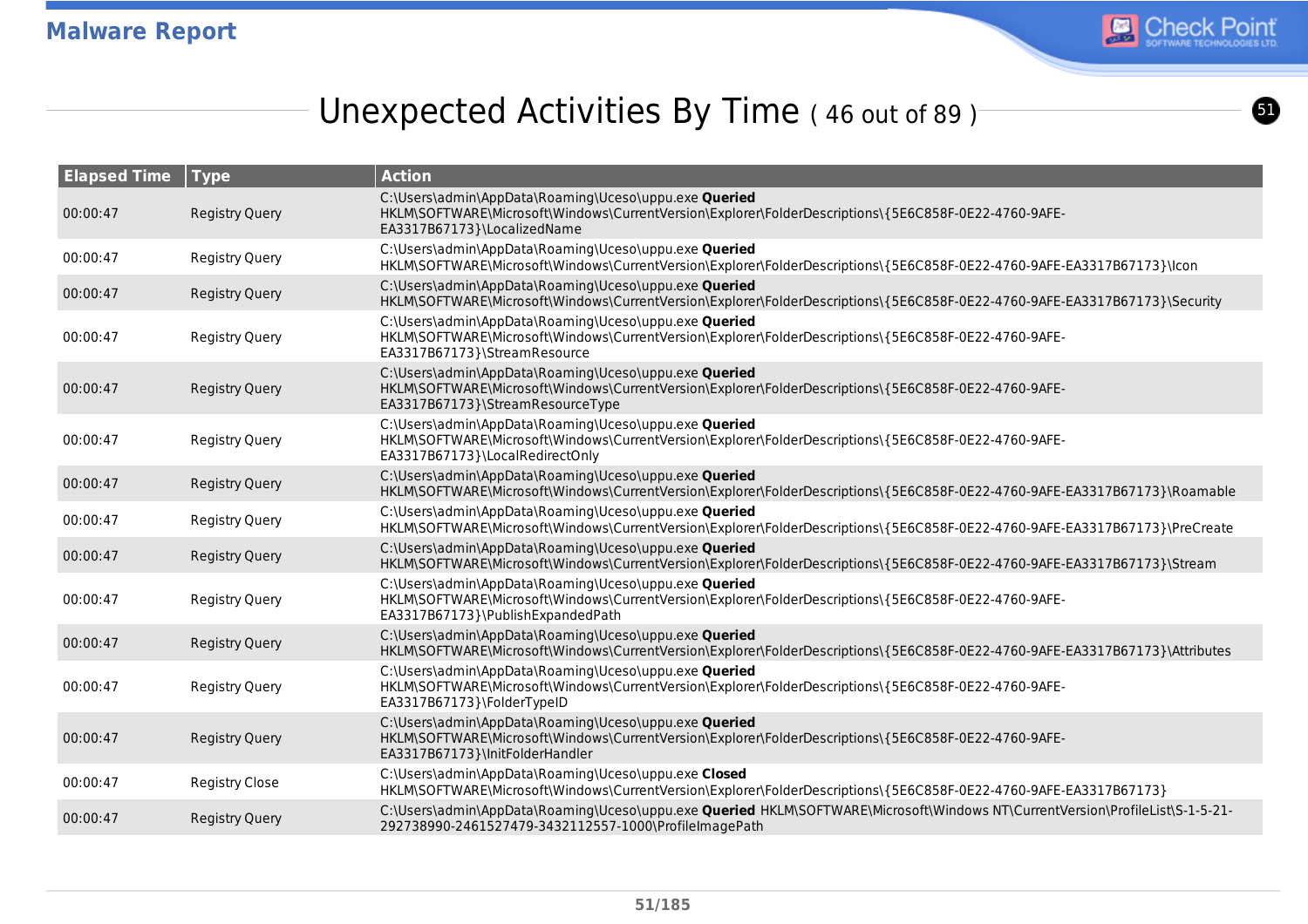

 $\boldsymbol{\Omega}$ 

# Unexpected Activities By Time (47 out of 89)

| <b>Elapsed Time</b> | Type                  | <b>Action</b>                                                                                                                                                        |
|---------------------|-----------------------|----------------------------------------------------------------------------------------------------------------------------------------------------------------------|
| 00:00:47            | Registry Close        | C:\Users\admin\AppData\Roaming\Uceso\uppu.exe Closed HKLM\SOFTWARE\Microsoft\Windows NT\CurrentVersion\ProfileList\S-1-5-21-<br>292738990-2461527479-3432112557-1000 |
| 00:00:47            | Registry Close        | C:\Users\admin\AppData\Roaming\Uceso\uppu.exe Closed HKCU\Software\Microsoft\Windows\CurrentVersion\Explorer\User Shell Folders                                      |
| 00:00:47            | <b>Registry Query</b> | C:\Users\admin\AppData\Roaming\Uceso\uppu.exe Queried HKCU\Software\Microsoft\Keyvb\19bc8hhb                                                                         |
| 00:00:47            | Registry Close        | C:\Users\admin\AppData\Roaming\Uceso\uppu.exe Closed HKCU\Software\Microsoft\Keyvb                                                                                   |
| 00:00:47            | <b>Registry Query</b> | C:\Users\admin\AppData\Roaming\Uceso\uppu.exe Queried HKCU\Software\Microsoft\Keyvb\15fg6gj5                                                                         |
| 00:00:47            | Registry Close        | C:\Users\admin\AppData\Roaming\Uceso\uppu.exe Closed HKCU\Software\Microsoft\Keyvb                                                                                   |
| 00:00:47            | Registry Set          | C:\Users\admin\AppData\Roaming\Uceso\uppu.exe Set HKCU\Software\Microsoft\Keyvb\15fg6gj5                                                                             |
| 00:00:47            | Registry Close        | C:\Users\admin\AppData\Roaming\Uceso\uppu.exe Closed HKCU\Software\Microsoft\Keyvb                                                                                   |
| 00:00:52            | Registry Set          | C:\Windows\System32\taskhost.exe Set HKCU\Software\Microsoft\Keyvb\19bc8hhb                                                                                          |
| 00:00:52            | Registry Query        | C:\Windows\System32\dwm.exe Queried HKLM\SOFTWARE\Microsoft\Windows\CurrentVersion\Internet<br>Settings\DisableImprovedZoneCheck                                     |
| 00:00:52            | Registry Close        | C:\Windows\System32\dwm.exe Closed HKLM\SOFTWARE\Microsoft\Windows\CurrentVersion\Internet Settings                                                                  |
| 00:00:52            | Registry Query        | C:\Windows\System32\dwm.exe <b>Queried</b> HKLM\SOFTWARE\Policies\Microsoft\Windows\CurrentVersion\Internet<br>Settings\Security HKLM only                           |
| 00:00:52            | <b>Registry Close</b> | C:\Windows\System32\dwm.exe Closed HKLM\SOFTWARE\Policies\Microsoft\Windows\CurrentVersion\Internet Settings                                                         |
| 00:00:52            | Registry Query        | C:\Windows\System32\dwm.exe Queried HKLM\SYSTEM\ControlSet001\services\LanmanWorkstation\Parameters\RpcCacheTimeout                                                  |
| 00:00:52            | Registry Close        | C:\Windows\System32\dwm.exe Closed HKLM\SYSTEM\ControlSet001\services\LanmanWorkstation\Parameters                                                                   |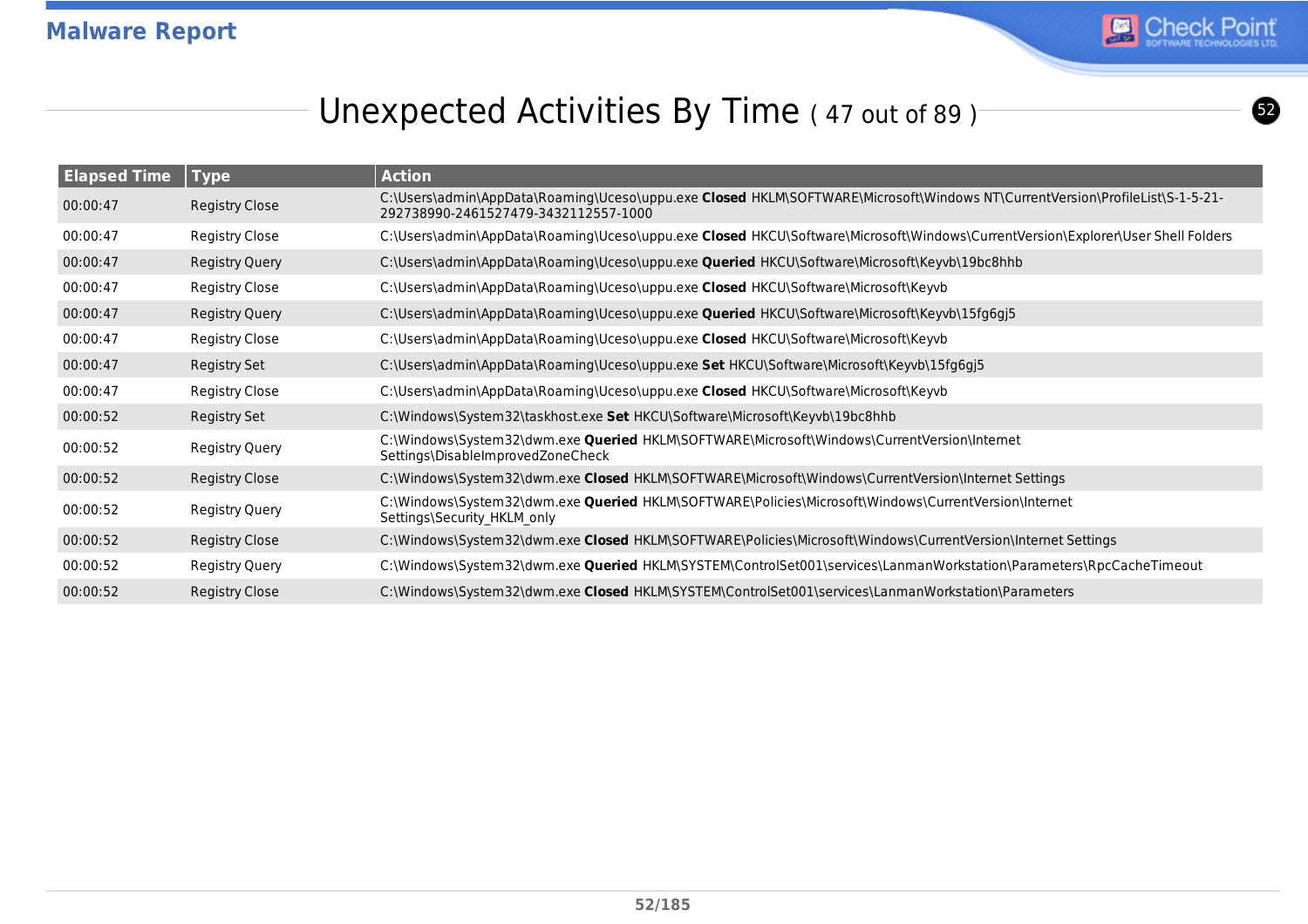

 $\bullet$ 

## Unexpected Activities By Time (48 out of 89)<sup>-</sup>

| <b>Elapsed Time</b> | $\sqrt{ }$ Type       | <b>Action</b>                                                                                                                                                  |
|---------------------|-----------------------|----------------------------------------------------------------------------------------------------------------------------------------------------------------|
| 00:00:52            | <b>Registry Query</b> | C:\Windows\System32\dwm.exe Queried HKLM\SYSTEM\ControlSet001\services\WinSock2\Parameters\WinSock Registry Version                                            |
| 00:00:52            | <b>Registry Close</b> | C:\Windows\System32\dwm.exe Closed HKLM\SYSTEM\ControlSet001\services\WinSock2\Parameters\Appld Catalog                                                        |
| 00:00:52            | <b>Registry Query</b> | C:\Windows\System32\dwm.exe Queried HKLM\SYSTEM\ControlSet001\services\WinSock2\Parameters\NameSpace Callout                                                   |
| 00:00:52            | Registry Query        | C:\Windows\System32\dwm.exe Queried<br>HKLM\SYSTEM\ControlSet001\services\WinSock2\Parameters\Protocol Catalog9\Serial Access Num                              |
| 00:00:52            | <b>Registry Query</b> | C:\Windows\System32\dwm.exe Queried<br>HKLM\SYSTEM\ControlSet001\services\WinSock2\Parameters\Protocol Catalog9\Next Catalog Entry ID                          |
| 00:00:52            | Registry Query        | C:\Windows\System32\dwm.exe Queried<br>HKLM\SYSTEM\ControlSet001\services\WinSock2\Parameters\Protocol Catalog9\Num Catalog Entries                            |
| 00:00:52            | <b>Registry Query</b> | C:\Windows\System32\dwm.exe Queried<br>HKLM\SYSTEM\ControlSet001\services\WinSock2\Parameters\Protocol_Catalog9\Catalog_Entries\000000000001\PackedCatalogItem |
| 00:00:52            | <b>Registry Close</b> | C:\Windows\System32\dwm.exe Closed<br>HKLM\SYSTEM\ControlSet001\services\WinSock2\Parameters\Protocol_Catalog9\Catalog_Entries\000000000001                    |
| 00:00:52            | <b>Registry Query</b> | C:\Windows\System32\dwm.exe Queried<br>HKLM\SYSTEM\ControlSet001\services\WinSock2\Parameters\Protocol Catalog9\Catalog Entries\000000000002\PackedCatalogItem |
| 00:00:52            | <b>Registry Close</b> | C:\Windows\System32\dwm.exe Closed<br>HKLM\SYSTEM\ControlSet001\services\WinSock2\Parameters\Protocol Catalog9\Catalog Entries\00000000002                     |
| 00:00:52            | <b>Registry Query</b> | C:\Windows\System32\dwm.exe Queried<br>HKLM\SYSTEM\ControlSet001\services\WinSock2\Parameters\Protocol Catalog9\Catalog Entries\000000000003\PackedCatalogItem |
| 00:00:52            | <b>Registry Close</b> | C:\Windows\System32\dwm.exe Closed<br>HKLM\SYSTEM\ControlSet001\services\WinSock2\Parameters\Protocol Catalog9\Catalog Entries\00000000003                     |
| 00:00:52            | Registry Query        | C:\Windows\System32\dwm.exe Queried<br>HKLM\SYSTEM\ControlSet001\services\WinSock2\Parameters\Protocol Catalog9\Catalog Entries\000000000004\PackedCatalogItem |
| 00:00:52            | <b>Registry Close</b> | C:\Windows\System32\dwm.exe Closed<br>HKLM\SYSTEM\ControlSet001\services\WinSock2\Parameters\Protocol Catalog9\Catalog Entries\00000000004                     |
| 00:00:52            | <b>Registry Query</b> | C:\Windows\System32\dwm.exe Queried<br>HKLM\SYSTEM\ControlSet001\services\WinSock2\Parameters\Protocol Catalog9\Catalog Entries\000000000005\PackedCatalogItem |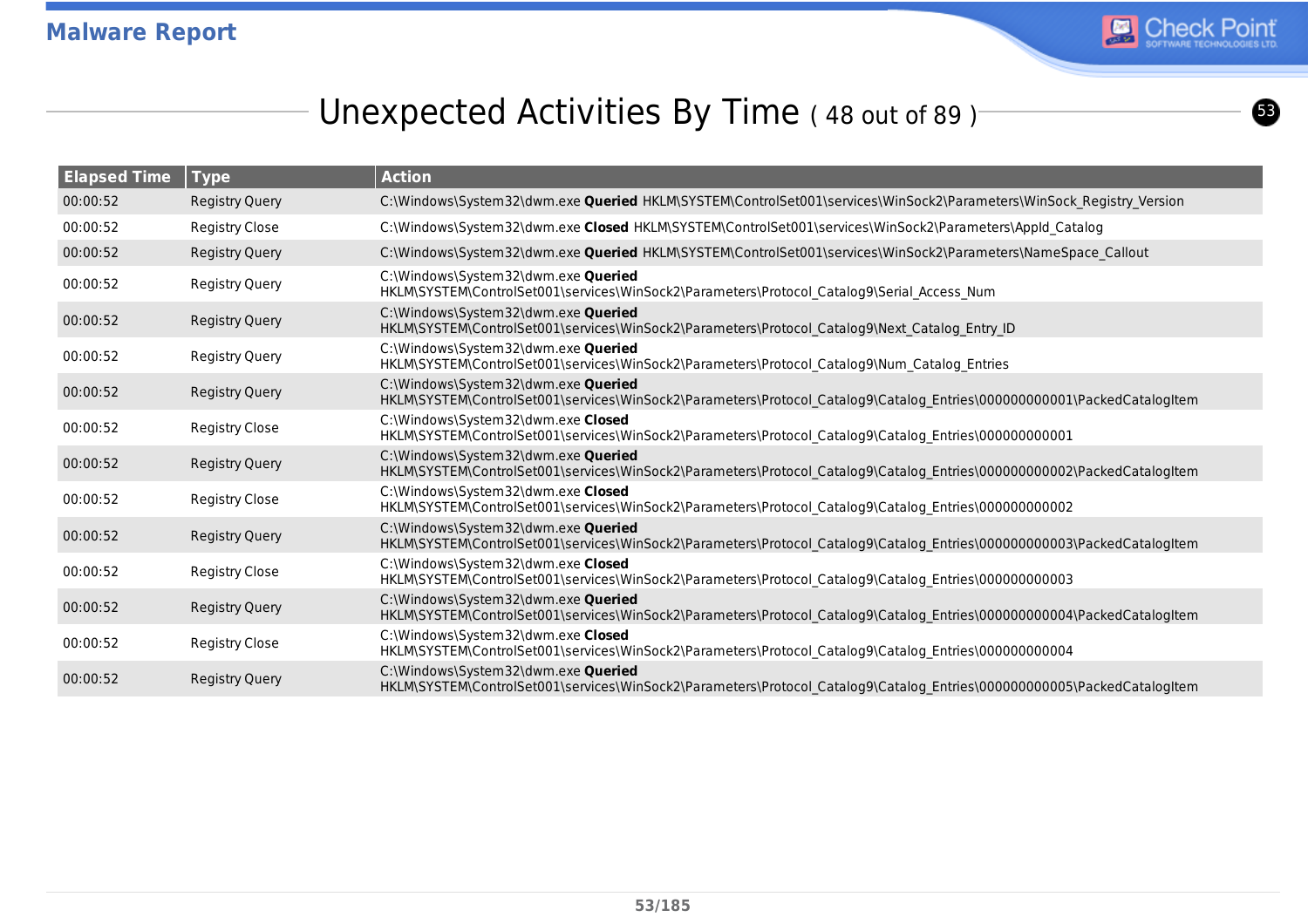

 $\boldsymbol{\Omega}$ 

# Unexpected Activities By Time (49 out of 89)

| <b>Elapsed Time</b> | Type                  | <b>Action</b>                                                                                                                                                  |
|---------------------|-----------------------|----------------------------------------------------------------------------------------------------------------------------------------------------------------|
| 00:00:52            | <b>Registry Close</b> | C:\Windows\System32\dwm.exe Closed<br>HKLM\SYSTEM\ControlSet001\services\WinSock2\Parameters\Protocol Catalog9\Catalog Entries\00000000005                     |
| 00:00:52            | <b>Registry Query</b> | C:\Windows\System32\dwm.exe Queried<br>HKLM\SYSTEM\ControlSet001\services\WinSock2\Parameters\Protocol Catalog9\Catalog Entries\000000000006\PackedCatalogItem |
| 00:00:52            | <b>Registry Close</b> | C:\Windows\System32\dwm.exe Closed<br>HKLM\SYSTEM\ControlSet001\services\WinSock2\Parameters\Protocol Catalog9\Catalog Entries\00000000006                     |
| 00:00:52            | <b>Registry Query</b> | C:\Windows\System32\dwm.exe Queried<br>HKLM\SYSTEM\ControlSet001\services\WinSock2\Parameters\Protocol Catalog9\Catalog Entries\000000000007\PackedCatalogItem |
| 00:00:52            | <b>Registry Close</b> | C:\Windows\System32\dwm.exe Closed<br>HKLM\SYSTEM\ControlSet001\services\WinSock2\Parameters\Protocol Catalog9\Catalog Entries\00000000007                     |
| 00:00:52            | <b>Registry Query</b> | C:\Windows\System32\dwm.exe Queried<br>HKLM\SYSTEM\ControlSet001\services\WinSock2\Parameters\Protocol_Catalog9\Catalog_Entries\000000000008\PackedCatalogItem |
| 00:00:52            | <b>Registry Close</b> | C:\Windows\System32\dwm.exe Closed<br>HKLM\SYSTEM\ControlSet001\services\WinSock2\Parameters\Protocol Catalog9\Catalog Entries\00000000008                     |
| 00:00:52            | <b>Registry Query</b> | C:\Windows\System32\dwm.exe Queried<br>HKLM\SYSTEM\ControlSet001\services\WinSock2\Parameters\Protocol Catalog9\Catalog Entries\000000000009\PackedCatalogItem |
| 00:00:52            | <b>Registry Close</b> | C:\Windows\System32\dwm.exe Closed<br>HKLM\SYSTEM\ControlSet001\services\WinSock2\Parameters\Protocol Catalog9\Catalog Entries\00000000009                     |
| 00:00:52            | Registry Query        | C:\Windows\System32\dwm.exe Queried<br>HKLM\SYSTEM\ControlSet001\services\WinSock2\Parameters\Protocol Catalog9\Catalog Entries\000000000010\PackedCatalogItem |
| 00:00:52            | <b>Registry Close</b> | C:\Windows\System32\dwm.exe Closed<br>HKLM\SYSTEM\ControlSet001\services\WinSock2\Parameters\Protocol Catalog9\Catalog Entries\000000000010                    |
| 00:00:52            | <b>Registry Query</b> | C:\Windows\System32\dwm.exe Queried<br>HKLM\SYSTEM\ControlSet001\services\WinSock2\Parameters\Protocol_Catalog9\Catalog_Entries\000000000011\PackedCatalogItem |
| 00:00:52            | <b>Registry Close</b> | C:\Windows\System32\dwm.exe Closed<br>HKLM\SYSTEM\ControlSet001\services\WinSock2\Parameters\Protocol Catalog9\Catalog Entries\00000000011                     |
| 00:00:52            | <b>Registry Query</b> | C:\Windows\System32\dwm.exe Queried<br>HKLM\SYSTEM\ControlSet001\services\WinSock2\Parameters\Protocol Catalog9\Catalog Entries\000000000012\PackedCatalogItem |
| 00:00:52            | <b>Registry Close</b> | C:\Windows\System32\dwm.exe Closed<br>HKLM\SYSTEM\ControlSet001\services\WinSock2\Parameters\Protocol Catalog9\Catalog Entries\00000000012                     |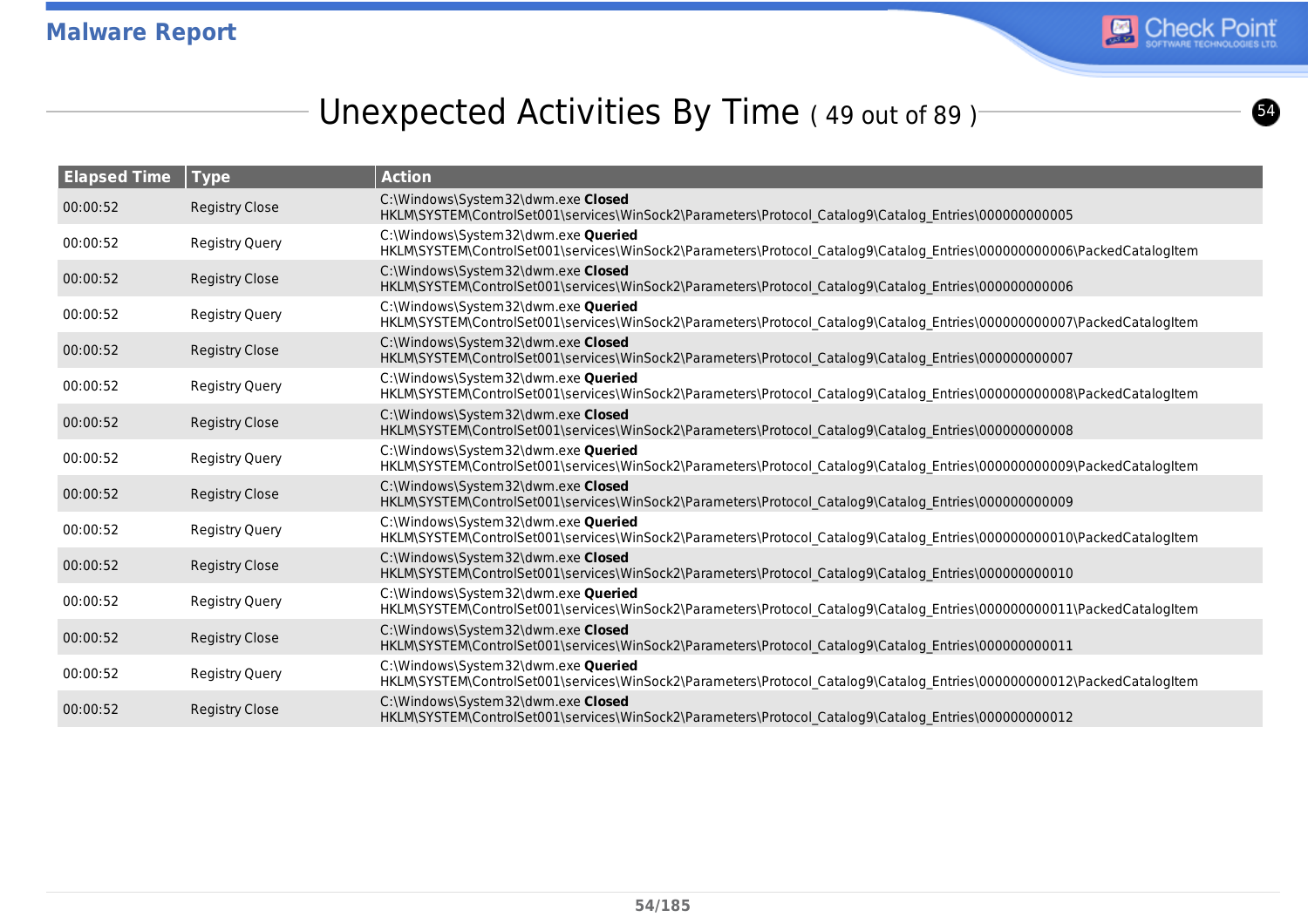

 $\bullet$ 

## Unexpected Activities By Time (50 out of 89)

| <b>Elapsed Time</b> | Type                  | <b>Action</b>                                                                                                                                                  |
|---------------------|-----------------------|----------------------------------------------------------------------------------------------------------------------------------------------------------------|
| 00:00:52            | <b>Registry Query</b> | C:\Windows\System32\dwm.exe Queried<br>HKLM\SYSTEM\ControlSet001\services\WinSock2\Parameters\Protocol Catalog9\Catalog Entries\000000000013\PackedCatalogItem |
| 00:00:52            | <b>Registry Close</b> | C:\Windows\System32\dwm.exe Closed<br>HKLM\SYSTEM\ControlSet001\services\WinSock2\Parameters\Protocol_Catalog9\Catalog_Entries\00000000013                     |
| 00:00:52            | <b>Registry Query</b> | C:\Windows\System32\dwm.exe Queried<br>HKLM\SYSTEM\ControlSet001\services\WinSock2\Parameters\Protocol Catalog9\Catalog Entries\000000000014\PackedCatalogItem |
| 00:00:52            | <b>Registry Close</b> | C:\Windows\System32\dwm.exe Closed<br>HKLM\SYSTEM\ControlSet001\services\WinSock2\Parameters\Protocol_Catalog9\Catalog_Entries\000000000014                    |
| 00:00:52            | <b>Registry Query</b> | C:\Windows\System32\dwm.exe Queried<br>HKLM\SYSTEM\ControlSet001\services\WinSock2\Parameters\Protocol Catalog9\Catalog Entries\000000000015\PackedCatalogItem |
| 00:00:52            | Registry Close        | C:\Windows\System32\dwm.exe Closed<br>HKLM\SYSTEM\ControlSet001\services\WinSock2\Parameters\Protocol Catalog9\Catalog Entries\000000000015                    |
| 00:00:52            | <b>Registry Query</b> | C:\Windows\System32\dwm.exe Queried<br>HKLM\SYSTEM\ControlSet001\services\WinSock2\Parameters\Protocol Catalog9\Catalog Entries\000000000016\PackedCatalogItem |
| 00:00:52            | Registry Close        | C:\Windows\System32\dwm.exe Closed<br>HKLM\SYSTEM\ControlSet001\services\WinSock2\Parameters\Protocol Catalog9\Catalog Entries\000000000016                    |
| 00:00:52            | <b>Registry Query</b> | C:\Windows\System32\dwm.exe Queried<br>HKLM\SYSTEM\ControlSet001\services\WinSock2\Parameters\Protocol Catalog9\Catalog Entries\000000000017\PackedCatalogItem |
| 00:00:52            | Registry Close        | C:\Windows\System32\dwm.exe Closed<br>HKLM\SYSTEM\ControlSet001\services\WinSock2\Parameters\Protocol Catalog9\Catalog Entries\000000000017                    |
| 00:00:52            | <b>Registry Query</b> | C:\Windows\System32\dwm.exe Queried<br>HKLM\SYSTEM\ControlSet001\services\WinSock2\Parameters\Protocol Catalog9\Catalog Entries\000000000018\PackedCatalogItem |
| 00:00:52            | <b>Registry Close</b> | C:\Windows\System32\dwm.exe Closed<br>HKLM\SYSTEM\ControlSet001\services\WinSock2\Parameters\Protocol Catalog9\Catalog Entries\000000000018                    |
| 00:00:52            | <b>Registry Query</b> | C:\Windows\System32\dwm.exe Queried<br>HKLM\SYSTEM\ControlSet001\services\WinSock2\Parameters\Protocol Catalog9\Catalog Entries\000000000019\PackedCatalogItem |
| 00:00:52            | <b>Registry Close</b> | C:\Windows\System32\dwm.exe Closed<br>HKLM\SYSTEM\ControlSet001\services\WinSock2\Parameters\Protocol Catalog9\Catalog Entries\000000000019                    |
| 00:00:52            | <b>Registry Query</b> | C:\Windows\System32\dwm.exe Queried<br>HKLM\SYSTEM\ControlSet001\services\WinSock2\Parameters\Protocol Catalog9\Catalog Entries\000000000020\PackedCatalogItem |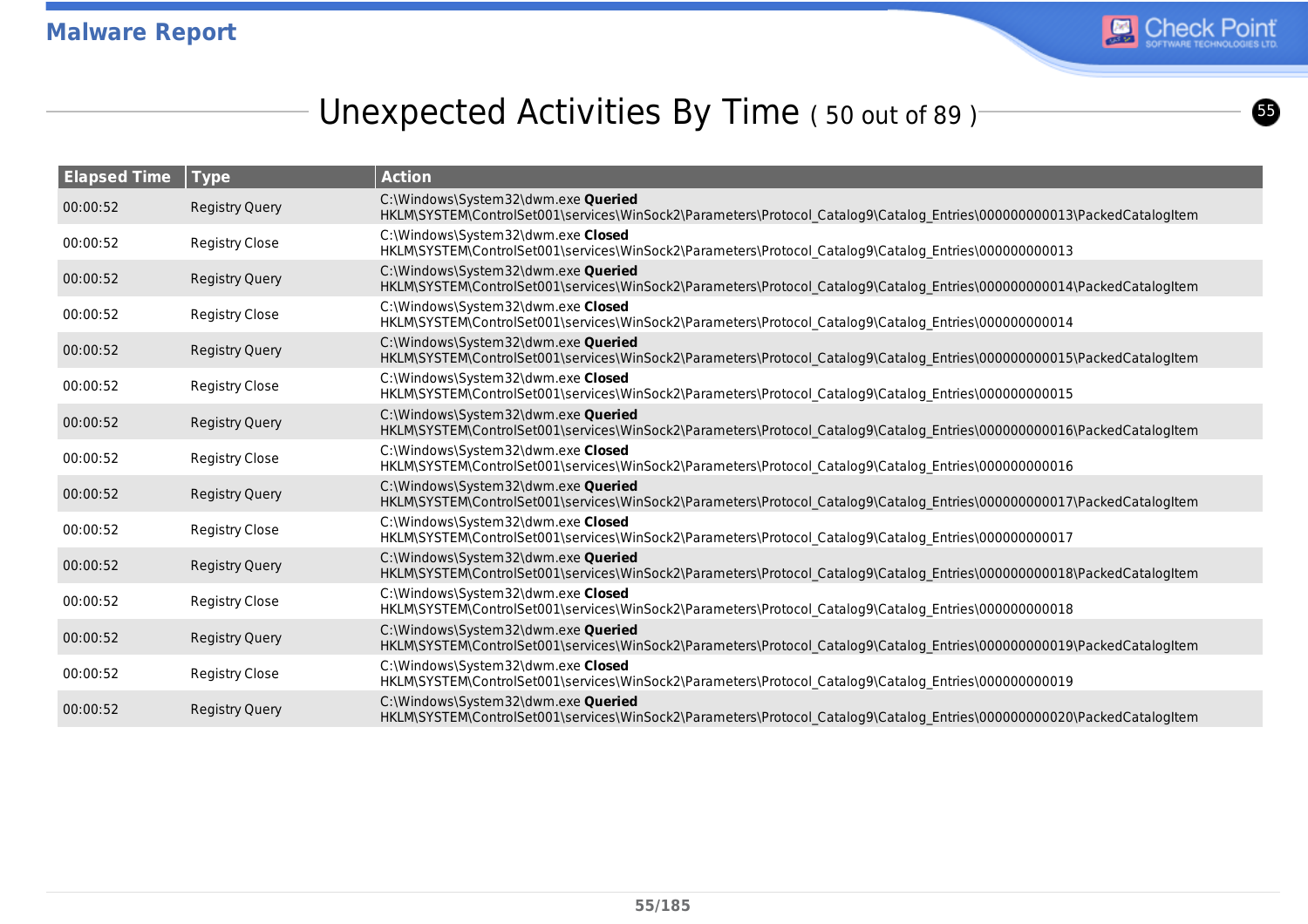

# Unexpected Activities By Time (51 out of 89)

| <b>Elapsed Time</b> | $ $ Type              | <b>Action</b>                                                                                                                                                  |
|---------------------|-----------------------|----------------------------------------------------------------------------------------------------------------------------------------------------------------|
| 00:00:52            | <b>Registry Close</b> | C:\Windows\System32\dwm.exe Closed<br>HKLM\SYSTEM\ControlSet001\services\WinSock2\Parameters\Protocol Catalog9\Catalog Entries\00000000020                     |
| 00:00:52            | Registry Query        | C:\Windows\System32\dwm.exe Queried<br>HKLM\SYSTEM\ControlSet001\services\WinSock2\Parameters\Protocol Catalog9\Catalog Entries\000000000021\PackedCatalogItem |
| 00:00:52            | <b>Registry Close</b> | C:\Windows\System32\dwm.exe Closed<br>HKLM\SYSTEM\ControlSet001\services\WinSock2\Parameters\Protocol Catalog9\Catalog Entries\00000000021                     |
| 00:00:52            | Registry Query        | C:\Windows\System32\dwm.exe Queried<br>HKLM\SYSTEM\ControlSet001\services\WinSock2\Parameters\Protocol Catalog9\Catalog Entries\000000000022\PackedCatalogItem |
| 00:00:52            | <b>Registry Close</b> | C:\Windows\System32\dwm.exe Closed<br>HKLM\SYSTEM\ControlSet001\services\WinSock2\Parameters\Protocol Catalog9\Catalog Entries\00000000022                     |
| 00:00:52            | <b>Registry Query</b> | C:\Windows\System32\dwm.exe Queried<br>HKLM\SYSTEM\ControlSet001\services\WinSock2\Parameters\Protocol Catalog9\Catalog Entries\000000000023\PackedCatalogItem |
| 00:00:52            | <b>Registry Close</b> | C:\Windows\System32\dwm.exe Closed<br>HKLM\SYSTEM\ControlSet001\services\WinSock2\Parameters\Protocol Catalog9\Catalog Entries\00000000023                     |
| 00:00:52            | <b>Registry Query</b> | C:\Windows\System32\dwm.exe Queried<br>HKLM\SYSTEM\ControlSet001\services\WinSock2\Parameters\Protocol_Catalog9\Catalog_Entries\000000000024\PackedCatalogItem |
| 00:00:52            | <b>Registry Close</b> | C:\Windows\System32\dwm.exe Closed<br>HKLM\SYSTEM\ControlSet001\services\WinSock2\Parameters\Protocol Catalog9\Catalog Entries\00000000024                     |
| 00:00:52            | <b>Registry Close</b> | C:\Windows\System32\dwm.exe Closed HKLM\SYSTEM\ControlSet001\services\WinSock2\Parameters\Protocol Catalog9\Catalog Entries                                    |
| 00:00:52            | <b>Registry Query</b> | C:\Windows\System32\dwm.exe Queried<br>HKLM\SYSTEM\ControlSet001\services\WinSock2\Parameters\NameSpace Catalog5\Serial Access Num                             |
| 00:00:52            | <b>Registry Query</b> | C:\Windows\System32\dwm.exe Queried<br>HKLM\SYSTEM\ControlSet001\services\WinSock2\Parameters\NameSpace Catalog5\Num Catalog Entries                           |
| 00:00:52            | <b>Registry Query</b> | C:\Windows\System32\dwm.exe Queried<br>HKLM\SYSTEM\ControlSet001\services\WinSock2\Parameters\NameSpace Catalog5\Catalog Entries\000000000001\LibraryPath      |
| 00:00:52            | Registry Query        | C:\Windows\System32\dwm.exe Queried<br>HKLM\SYSTEM\ControlSet001\services\WinSock2\Parameters\NameSpace_Catalog5\Catalog_Entries\000000000001\DisplayString    |
| 00:00:52            | <b>Registry Query</b> | C:\Windows\System32\dwm.exe Queried<br>HKLM\SYSTEM\ControlSet001\services\WinSock2\Parameters\NameSpace Catalog5\Catalog Entries\000000000001\ProviderId       |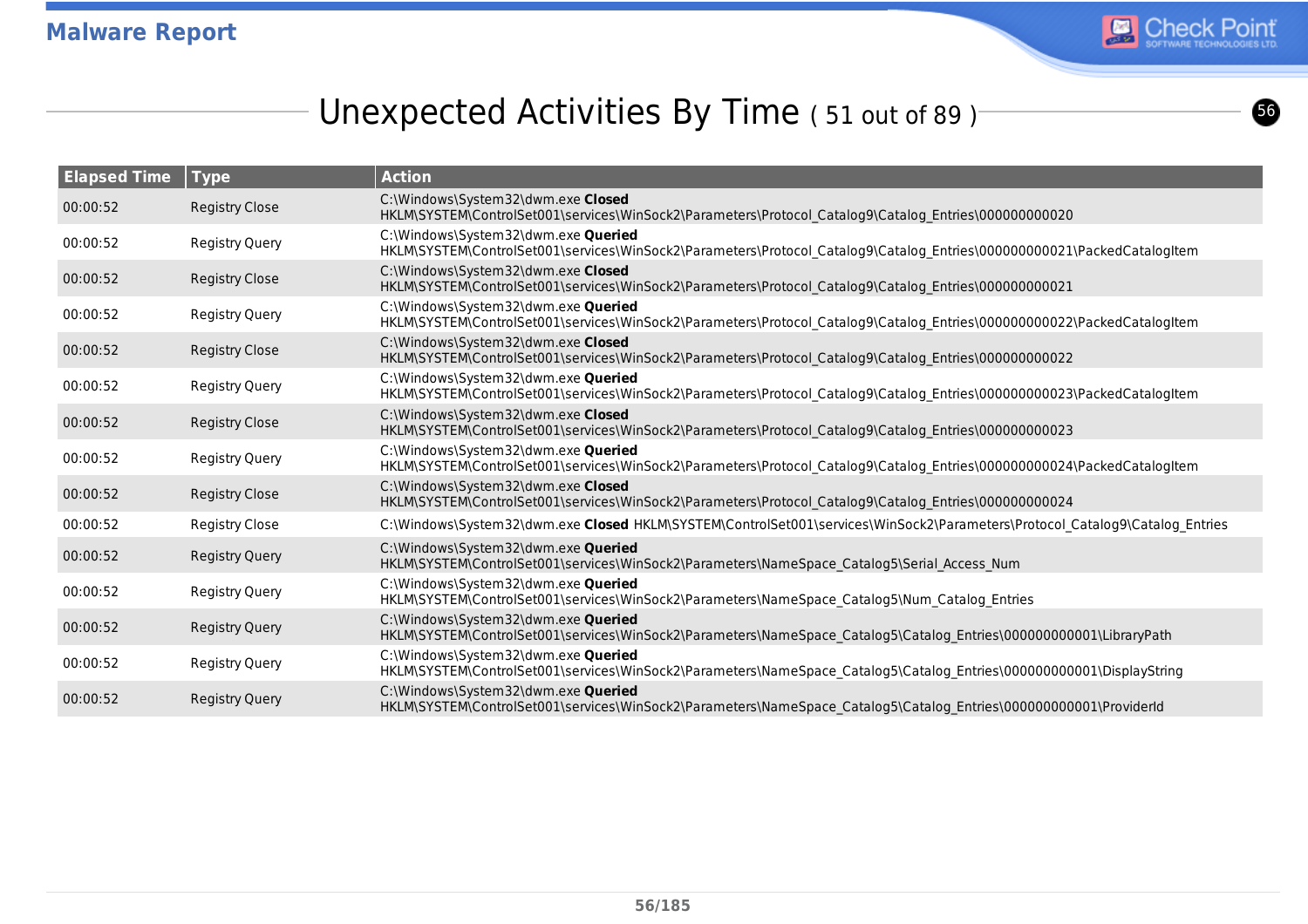

 $\boldsymbol{\bm{\omega}}$ 

# Unexpected Activities By Time (52 out of 89)

| <b>Elapsed Time</b> | Type                  | <b>Action</b>                                                                                                                                                        |
|---------------------|-----------------------|----------------------------------------------------------------------------------------------------------------------------------------------------------------------|
| 00:00:52            | <b>Registry Query</b> | C:\Windows\System32\dwm.exe Queried<br>HKLM\SYSTEM\ControlSet001\services\WinSock2\Parameters\NameSpace Catalog5\Catalog Entries\000000000001\AddressFamily          |
| 00:00:52            | <b>Registry Query</b> | C:\Windows\System32\dwm.exe Oueried<br>HKLM\SYSTEM\ControlSet001\services\WinSock2\Parameters\NameSpace_Catalog5\Catalog_Entries\0000000000001\SupportedNameSpace    |
| 00:00:52            | <b>Registry Query</b> | C:\Windows\System32\dwm.exe Queried<br>HKLM\SYSTEM\ControlSet001\services\WinSock2\Parameters\NameSpace Catalog5\Catalog Entries\000000000001\Enabled                |
| 00:00:52            | <b>Registry Query</b> | C:\Windows\System32\dwm.exe Queried<br>HKLM\SYSTEM\ControlSet001\services\WinSock2\Parameters\NameSpace_Catalog5\Catalog_Entries\000000000001\Version                |
| 00:00:52            | <b>Registry Query</b> | C:\Windows\System32\dwm.exe Queried<br>HKLM\SYSTEM\ControlSet001\services\WinSock2\Parameters\NameSpace Catalog5\Catalog Entries\000000000001\StoresServiceClassInfo |
| 00:00:52            | <b>Registry Query</b> | C:\Windows\System32\dwm.exe Queried<br>HKLM\SYSTEM\ControlSet001\services\WinSock2\Parameters\NameSpace Catalog5\Catalog Entries\000000000001\ProviderInfo           |
| 00:00:52            | <b>Registry Close</b> | C:\Windows\System32\dwm.exe Closed<br>HKLM\SYSTEM\ControlSet001\services\WinSock2\Parameters\NameSpace Catalog5\Catalog Entries\00000000001                          |
| 00:00:52            | <b>Registry Query</b> | C:\Windows\System32\dwm.exe Queried<br>HKLM\SYSTEM\ControlSet001\services\WinSock2\Parameters\NameSpace Catalog5\Catalog Entries\000000000002\LibraryPath            |
| 00:00:52            | <b>Registry Query</b> | C:\Windows\System32\dwm.exe Queried<br>HKLM\SYSTEM\ControlSet001\services\WinSock2\Parameters\NameSpace Catalog5\Catalog Entries\000000000002\DisplayString          |
| 00:00:52            | <b>Registry Query</b> | C:\Windows\System32\dwm.exe Queried<br>HKLM\SYSTEM\ControlSet001\services\WinSock2\Parameters\NameSpace Catalog5\Catalog Entries\000000000002\ProviderId             |
| 00:00:52            | <b>Registry Query</b> | C:\Windows\System32\dwm.exe Queried<br>HKLM\SYSTEM\ControlSet001\services\WinSock2\Parameters\NameSpace_Catalog5\Catalog_Entries\000000000002\AddressFamily          |
| 00:00:52            | <b>Registry Query</b> | C:\Windows\System32\dwm.exe Queried<br>HKLM\SYSTEM\ControlSet001\services\WinSock2\Parameters\NameSpace Catalog5\Catalog Entries\000000000002\SupportedNameSpace     |
| 00:00:52            | <b>Registry Query</b> | C:\Windows\System32\dwm.exe Queried<br>HKLM\SYSTEM\ControlSet001\services\WinSock2\Parameters\NameSpace Catalog5\Catalog Entries\000000000002\Enabled                |
| 00:00:52            | <b>Registry Query</b> | C:\Windows\System32\dwm.exe Queried<br>HKLM\SYSTEM\ControlSet001\services\WinSock2\Parameters\NameSpace Catalog5\Catalog Entries\000000000002\Version                |
| 00:00:52            | <b>Registry Query</b> | C:\Windows\System32\dwm.exe Queried<br>HKLM\SYSTEM\ControlSet001\services\WinSock2\Parameters\NameSpace Catalog5\Catalog Entries\000000000002\StoresServiceClassInfo |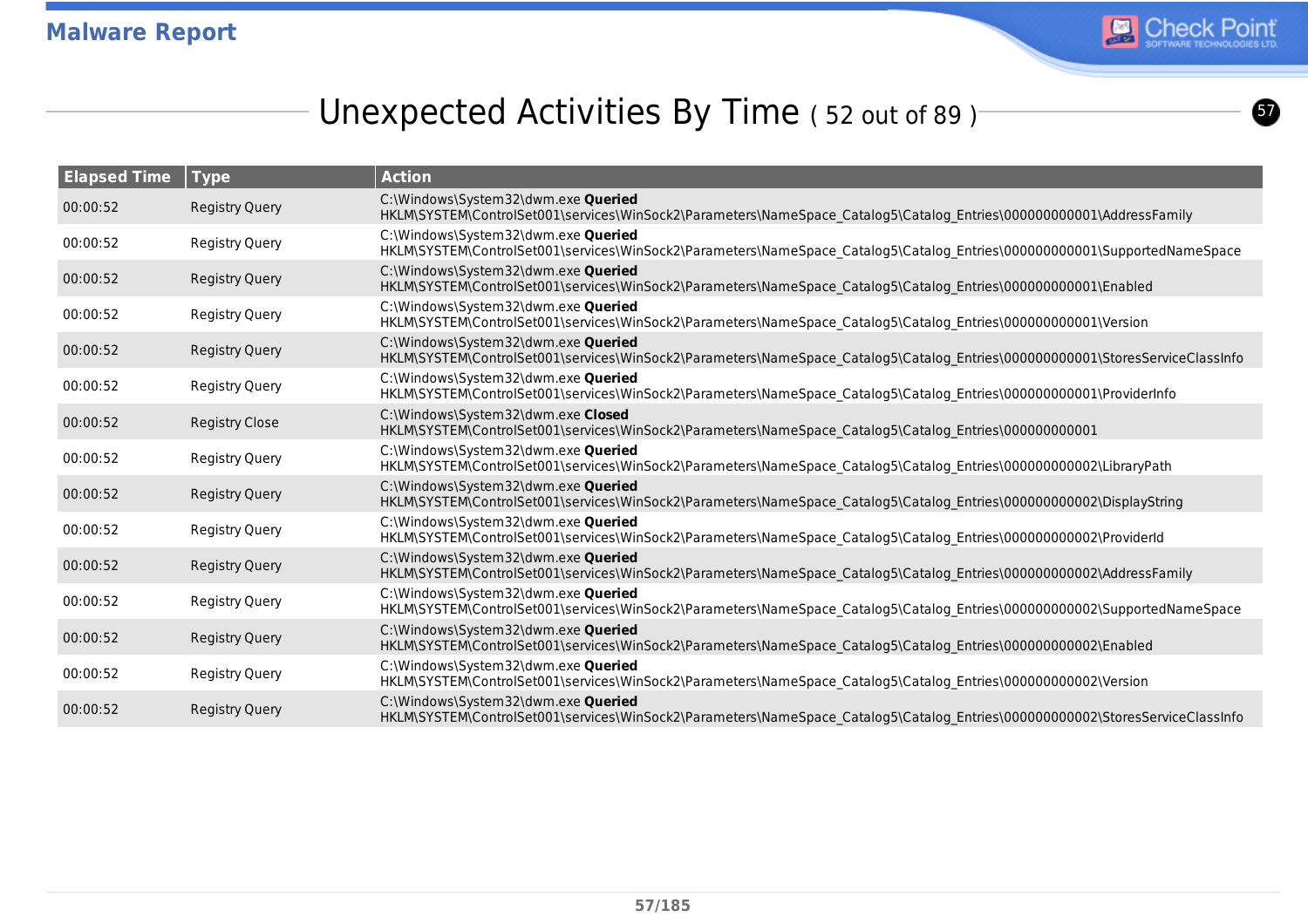

 $\bullet$ 

# Unexpected Activities By Time (53 out of 89)<sup>-</sup>

| <b>Elapsed Time</b> | Type                  | <b>Action</b>                                                                                                                                                       |
|---------------------|-----------------------|---------------------------------------------------------------------------------------------------------------------------------------------------------------------|
| 00:00:52            | <b>Registry Query</b> | C:\Windows\System32\dwm.exe Queried<br>HKLM\SYSTEM\ControlSet001\services\WinSock2\Parameters\NameSpace Catalog5\Catalog Entries\000000000002\ProviderInfo          |
| 00:00:52            | <b>Registry Close</b> | C:\Windows\System32\dwm.exe Closed<br>HKLM\SYSTEM\ControlSet001\services\WinSock2\Parameters\NameSpace_Catalog5\Catalog_Entries\00000000002                         |
| 00:00:52            | <b>Registry Query</b> | C:\Windows\System32\dwm.exe Queried<br>HKLM\SYSTEM\ControlSet001\services\WinSock2\Parameters\NameSpace Catalog5\Catalog Entries\000000000003\LibraryPath           |
| 00:00:52            | <b>Registry Query</b> | C:\Windows\System32\dwm.exe Queried<br>HKLM\SYSTEM\ControlSet001\services\WinSock2\Parameters\NameSpace_Catalog5\Catalog_Entries\00000000003\DisplayString          |
| 00:00:52            | <b>Registry Query</b> | C:\Windows\System32\dwm.exe Queried<br>HKLM\SYSTEM\ControlSet001\services\WinSock2\Parameters\NameSpace Catalog5\Catalog Entries\00000000003\ProviderId             |
| 00:00:52            | <b>Registry Query</b> | C:\Windows\System32\dwm.exe Queried<br>HKLM\SYSTEM\ControlSet001\services\WinSock2\Parameters\NameSpace Catalog5\Catalog Entries\000000000003\AddressFamily         |
| 00:00:52            | <b>Registry Query</b> | C:\Windows\System32\dwm.exe Queried<br>HKLM\SYSTEM\ControlSet001\services\WinSock2\Parameters\NameSpace_Catalog5\Catalog_Entries\000000000003\SupportedNameSpace    |
| 00:00:52            | Registry Query        | C:\Windows\System32\dwm.exe Queried<br>HKLM\SYSTEM\ControlSet001\services\WinSock2\Parameters\NameSpace Catalog5\Catalog Entries\00000000003\Enabled                |
| 00:00:52            | <b>Registry Query</b> | C:\Windows\System32\dwm.exe Queried<br>HKLM\SYSTEM\ControlSet001\services\WinSock2\Parameters\NameSpace Catalog5\Catalog Entries\00000000003\Version                |
| 00:00:53            | <b>Registry Query</b> | C:\Windows\System32\dwm.exe Queried<br>HKLM\SYSTEM\ControlSet001\services\WinSock2\Parameters\NameSpace_Catalog5\Catalog_Entries\00000000003\StoresServiceClassInfo |
| 00:00:53            | <b>Registry Query</b> | C:\Windows\System32\dwm.exe Queried<br>HKLM\SYSTEM\ControlSet001\services\WinSock2\Parameters\NameSpace Catalog5\Catalog Entries\000000000003\ProviderInfo          |
| 00:00:53            | <b>Registry Close</b> | C:\Windows\System32\dwm.exe Closed<br>HKLM\SYSTEM\ControlSet001\services\WinSock2\Parameters\NameSpace Catalog5\Catalog Entries\00000000003                         |
| 00:00:53            | <b>Registry Query</b> | C:\Windows\System32\dwm.exe Queried<br>HKLM\SYSTEM\ControlSet001\services\WinSock2\Parameters\NameSpace Catalog5\Catalog Entries\000000000004\LibraryPath           |
| 00:00:53            | <b>Registry Query</b> | C:\Windows\System32\dwm.exe Queried<br>HKLM\SYSTEM\ControlSet001\services\WinSock2\Parameters\NameSpace Catalog5\Catalog Entries\000000000004\DisplayString         |
| 00:00:58            | <b>Registry Query</b> | C:\Windows\System32\dwm.exe Queried<br>HKLM\SYSTEM\ControlSet001\services\WinSock2\Parameters\NameSpace Catalog5\Catalog Entries\000000000004\ProviderId            |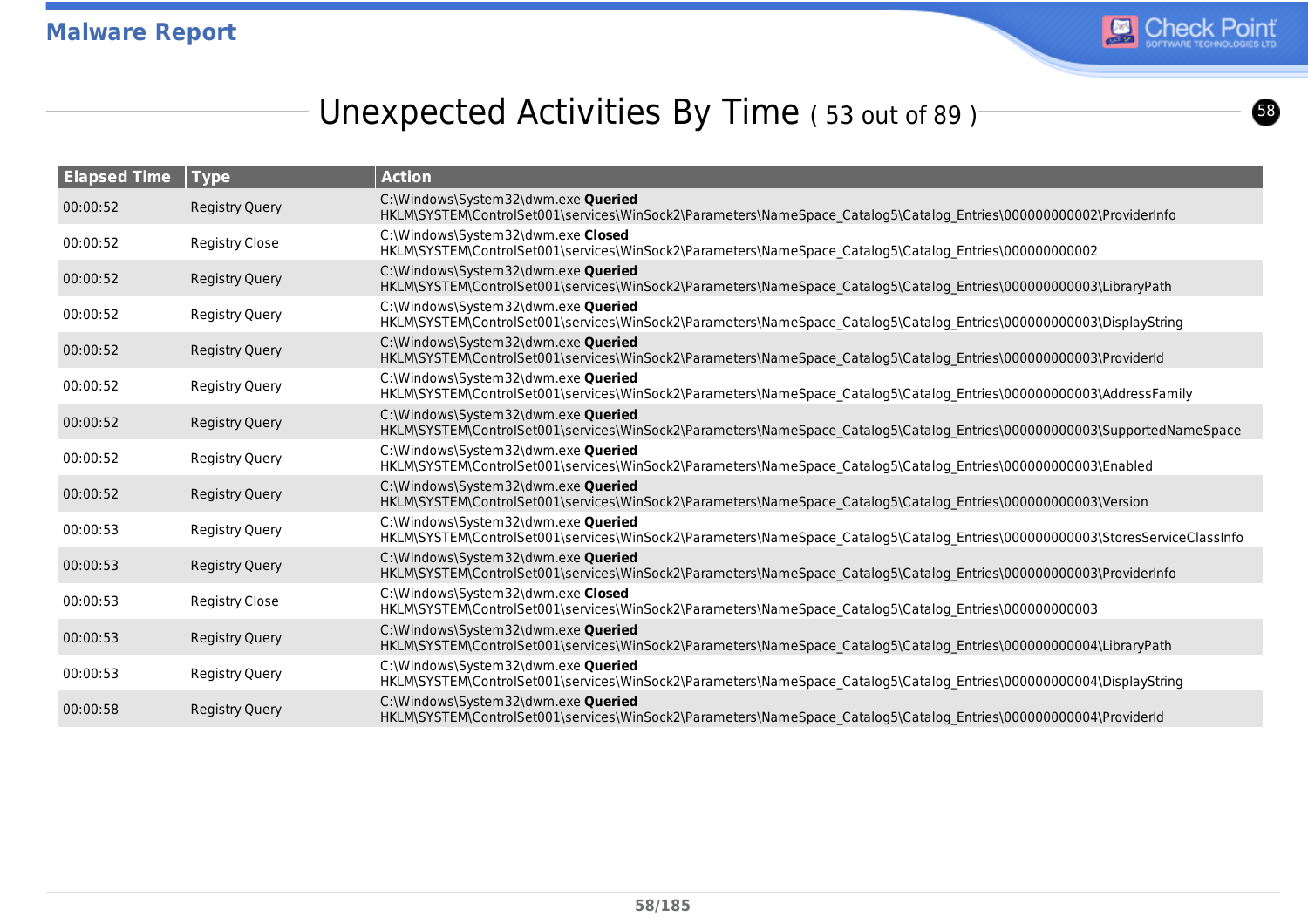

ග

## Unexpected Activities By Time (54 out of 89)<sup>-</sup>

| <b>Elapsed Time</b> | Type                  | <b>Action</b>                                                                                                                                                       |
|---------------------|-----------------------|---------------------------------------------------------------------------------------------------------------------------------------------------------------------|
| 00:00:58            | <b>Registry Query</b> | C:\Windows\System32\dwm.exe Queried<br>HKLM\SYSTEM\ControlSet001\services\WinSock2\Parameters\NameSpace Catalog5\Catalog Entries\000000000004\AddressFamily         |
| 00:00:58            | <b>Registry Query</b> | C:\Windows\System32\dwm.exe Queried<br>HKLM\SYSTEM\ControlSet001\services\WinSock2\Parameters\NameSpace Catalog5\Catalog Entries\00000000004\SupportedNameSpace     |
| 00:00:58            | <b>Registry Query</b> | C:\Windows\System32\dwm.exe Queried<br>HKLM\SYSTEM\ControlSet001\services\WinSock2\Parameters\NameSpace Catalog5\Catalog Entries\00000000004\Enabled                |
| 00:00:58            | <b>Registry Query</b> | C:\Windows\System32\dwm.exe Queried<br>HKLM\SYSTEM\ControlSet001\services\WinSock2\Parameters\NameSpace Catalog5\Catalog Entries\000000000004\Version               |
| 00:00:58            | <b>Registry Query</b> | C:\Windows\System32\dwm.exe Queried<br>HKLM\SYSTEM\ControlSet001\services\WinSock2\Parameters\NameSpace Catalog5\Catalog Entries\00000000004\StoresServiceClassInfo |
| 00:00:58            | <b>Registry Query</b> | C:\Windows\System32\dwm.exe Queried<br>HKLM\SYSTEM\ControlSet001\services\WinSock2\Parameters\NameSpace Catalog5\Catalog Entries\000000000004\ProviderInfo          |
| 00:00:58            | <b>Registry Close</b> | C:\Windows\System32\dwm.exe Closed<br>HKLM\SYSTEM\ControlSet001\services\WinSock2\Parameters\NameSpace Catalog5\Catalog Entries\00000000004                         |
| 00:00:58            | <b>Registry Query</b> | C:\Windows\System32\dwm.exe Queried<br>HKLM\SYSTEM\ControlSet001\services\WinSock2\Parameters\NameSpace Catalog5\Catalog Entries\000000000005\LibraryPath           |
| 00:00:58            | <b>Registry Query</b> | C:\Windows\System32\dwm.exe Queried<br>HKLM\SYSTEM\ControlSet001\services\WinSock2\Parameters\NameSpace Catalog5\Catalog Entries\000000000005\DisplayString         |
| 00:00:58            | <b>Registry Query</b> | C:\Windows\System32\dwm.exe Queried<br>HKLM\SYSTEM\ControlSet001\services\WinSock2\Parameters\NameSpace Catalog5\Catalog Entries\000000000005\ProviderId            |
| 00:00:58            | <b>Registry Query</b> | C:\Windows\System32\dwm.exe Queried<br>HKLM\SYSTEM\ControlSet001\services\WinSock2\Parameters\NameSpace Catalog5\Catalog Entries\000000000005\AddressFamily         |
| 00:00:58            | <b>Registry Query</b> | C:\Windows\System32\dwm.exe Queried<br>HKLM\SYSTEM\ControlSet001\services\WinSock2\Parameters\NameSpace Catalog5\Catalog Entries\0000000000005\SupportedNameSpace   |
| 00:00:58            | <b>Registry Query</b> | C:\Windows\System32\dwm.exe Queried<br>HKLM\SYSTEM\ControlSet001\services\WinSock2\Parameters\NameSpace Catalog5\Catalog Entries\00000000005\Enabled                |
| 00:00:58            | <b>Registry Query</b> | C:\Windows\System32\dwm.exe Queried<br>HKLM\SYSTEM\ControlSet001\services\WinSock2\Parameters\NameSpace_Catalog5\Catalog_Entries\00000000005\Version                |
| 00:00:58            | File Open             | C:\Windows\System32\dwm.exe Opened C:\Windows\System32\secur32.dll                                                                                                  |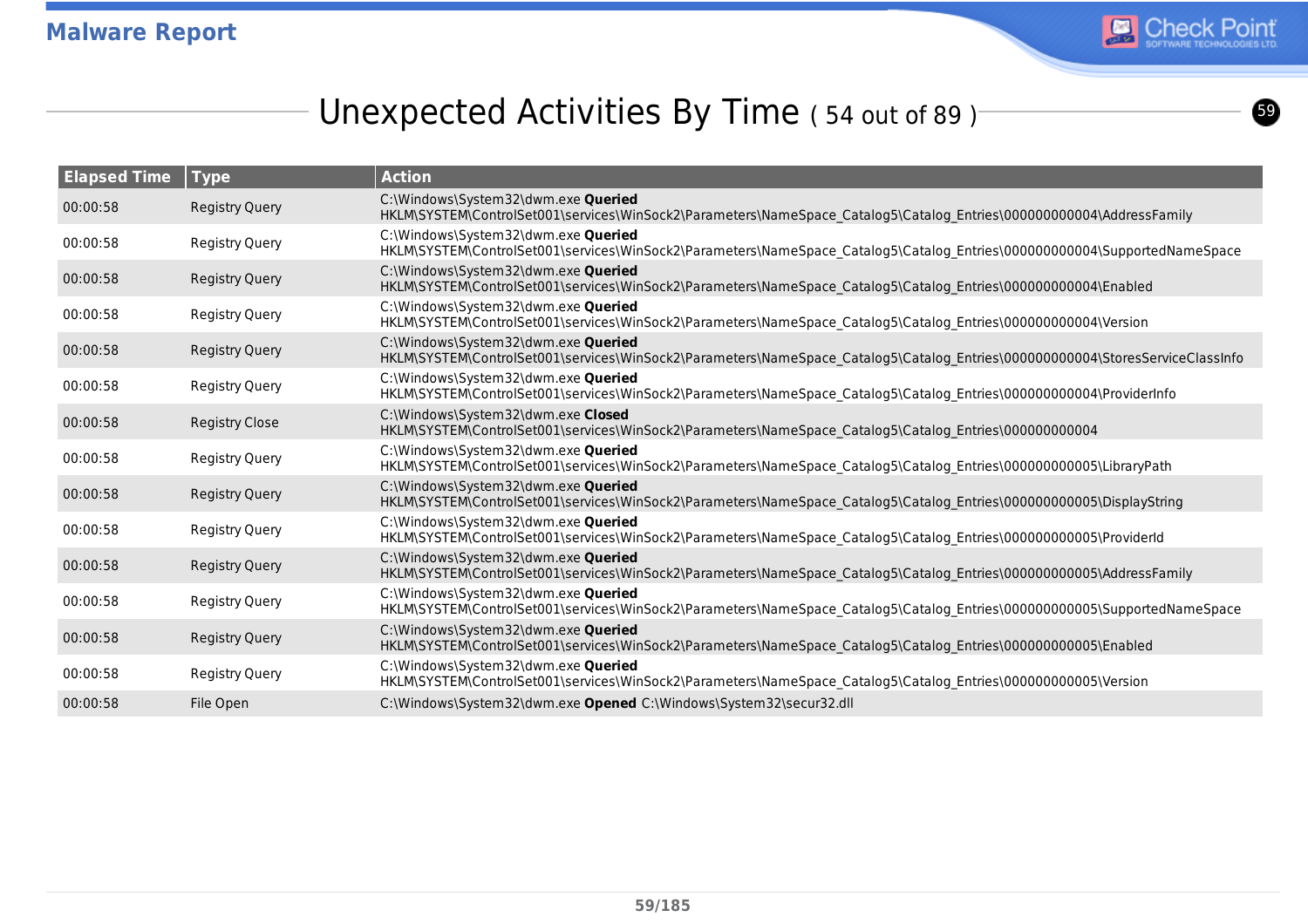

**©** 

# Unexpected Activities By Time ( 55 out of 89 )

| <b>Elapsed Time</b> | <b>Type</b> | <b>Action</b>                                                                                                  |
|---------------------|-------------|----------------------------------------------------------------------------------------------------------------|
| 00:00:58            | File Open   | C:\Windows\System32\dwm.exe Opened C:\Windows\System32\sspicli.dll                                             |
| 00:00:58            | File Open   | C:\Windows\System32\dwm.exe Opened C:\Windows\System32\netapi32.dll                                            |
| 00:00:58            | File Open   | C:\Windows\System32\dwm.exe Opened C:\Windows\System32\netutils.dll                                            |
| 00:00:58            | File Open   | C:\Windows\System32\dwm.exe Opened C:\Windows\System32\srvcli.dll                                              |
| 00:00:58            | File Open   | C:\Windows\System32\dwm.exe Opened C:\Windows\System32\wkscli.dll                                              |
| 00:00:58            | File Open   | C:\Windows\System32\dwm.exe Opened C:\Windows\System32\samcli.dll                                              |
| 00:00:58            | File Open   | C:\Windows\System32\dwm.exe Opened C:\Windows\System32\IPHLPAPI.DLL                                            |
| 00:00:58            | File Open   | C:\Windows\System32\dwm.exe Opened C:\Windows\System32\winnsi.dll                                              |
| 00:00:58            | File Open   | C:\Windows\System32\dwm.exe Opened C:\Windows\System32                                                         |
| 00:00:58            | File Open   | C:\Windows\System32\dwm.exe Opened C:\Windows\System32\dwm.exe                                                 |
| 00:00:58            | File Open   | C:\Windows\System32\dwm.exe Opened C:\Windows\System32\userenv.dll                                             |
| 00:00:58            | File Open   | C:\Windows\System32\dwm.exe Opened C:\Windows\System32\profapi.dll                                             |
| 00:00:58            | File Modify | C:\Windows\System32\dwm.exe Read From C:\\$Mft                                                                 |
| 00:00:58            | File Open   | C:\Windows\System32\dwm.exe Opened C:\Users\admin\AppData\Roaming\Microsoft\SystemCertificates\My\Certificates |
| 00:00:58            | File Modify | C:\Windows\System32\dwm.exe Read From C:\\$Mft                                                                 |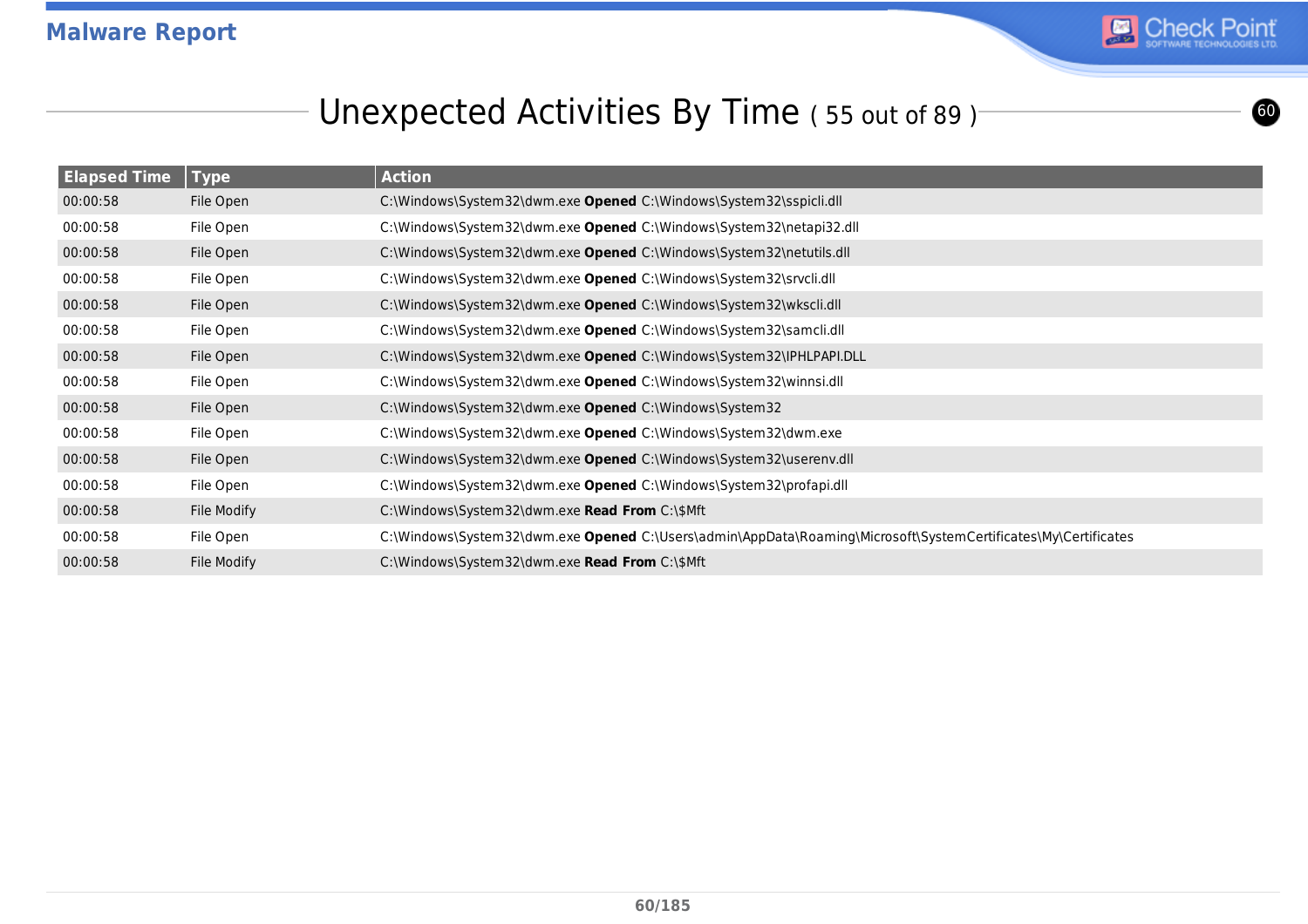

 $\bullet$ 

## Unexpected Activities By Time (56 out of 89)

| <b>Elapsed Time</b> | <b>Type</b>           | <b>Action</b>                                                                                                                                                        |
|---------------------|-----------------------|----------------------------------------------------------------------------------------------------------------------------------------------------------------------|
| 00:00:58            | File Open             | C:\Windows\System32\dwm.exe Opened C:\Users\admin\AppData\Roaming\Microsoft\SystemCertificates\My\CRLs                                                               |
| 00:00:58            | File Modify           | C:\Windows\System32\dwm.exe Read From C:\\$Mft                                                                                                                       |
| 00:00:58            | File Open             | C:\Windows\System32\dwm.exe Opened C:\Users\admin\AppData\Roaming\Microsoft\SystemCertificates\My\CTLs                                                               |
| 00:00:58            | Registry Query        | C:\Windows\System32\dwm.exe Queried<br>HKLM\SYSTEM\ControlSet001\services\WinSock2\Parameters\NameSpace Catalog5\Catalog Entries\000000000005\StoresServiceClassInfo |
| 00:00:58            | <b>Registry Query</b> | C:\Windows\System32\dwm.exe Queried<br>HKLM\SYSTEM\ControlSet001\services\WinSock2\Parameters\NameSpace Catalog5\Catalog Entries\0000000000005\ProviderInfo          |
| 00:00:58            | <b>Registry Close</b> | C:\Windows\System32\dwm.exe Closed<br>HKLM\SYSTEM\ControlSet001\services\WinSock2\Parameters\NameSpace Catalog5\Catalog Entries\00000000005                          |
| 00:00:58            | <b>Registry Query</b> | C:\Windows\System32\dwm.exe Queried<br>HKLM\SYSTEM\ControlSet001\services\WinSock2\Parameters\NameSpace Catalog5\Catalog Entries\000000000006\LibraryPath            |
| 00:00:58            | <b>Registry Query</b> | C:\Windows\System32\dwm.exe Queried<br>HKLM\SYSTEM\ControlSet001\services\WinSock2\Parameters\NameSpace Catalog5\Catalog Entries\000000000006\DisplayString          |
| 00:00:58            | <b>Registry Query</b> | C:\Windows\System32\dwm.exe Queried<br>HKLM\SYSTEM\ControlSet001\services\WinSock2\Parameters\NameSpace Catalog5\Catalog Entries\000000000006\ProviderId             |
| 00:00:58            | Registry Query        | C:\Windows\System32\dwm.exe Queried<br>HKLM\SYSTEM\ControlSet001\services\WinSock2\Parameters\NameSpace Catalog5\Catalog Entries\000000000006\AddressFamily          |
| 00:00:58            | Registry Query        | C:\Windows\System32\dwm.exe Queried<br>HKLM\SYSTEM\ControlSet001\services\WinSock2\Parameters\NameSpace Catalog5\Catalog Entries\0000000000006\SupportedNameSpace    |
| 00:00:58            | Registry Query        | C:\Windows\System32\dwm.exe Queried<br>HKLM\SYSTEM\ControlSet001\services\WinSock2\Parameters\NameSpace Catalog5\Catalog Entries\00000000006\Enabled                 |
| 00:00:58            | <b>Registry Query</b> | C:\Windows\System32\dwm.exe Queried<br>HKLM\SYSTEM\ControlSet001\services\WinSock2\Parameters\NameSpace Catalog5\Catalog Entries\000000000006\Version                |
| 00:00:58            | Registry Query        | C:\Windows\System32\dwm.exe Queried<br>HKLM\SYSTEM\ControlSet001\services\WinSock2\Parameters\NameSpace Catalog5\Catalog Entries\000000000006\StoresServiceClassInfo |
| 00:00:58            | <b>Registry Query</b> | C:\Windows\System32\dwm.exe Queried<br>HKLM\SYSTEM\ControlSet001\services\WinSock2\Parameters\NameSpace Catalog5\Catalog Entries\000000000006\ProviderInfo           |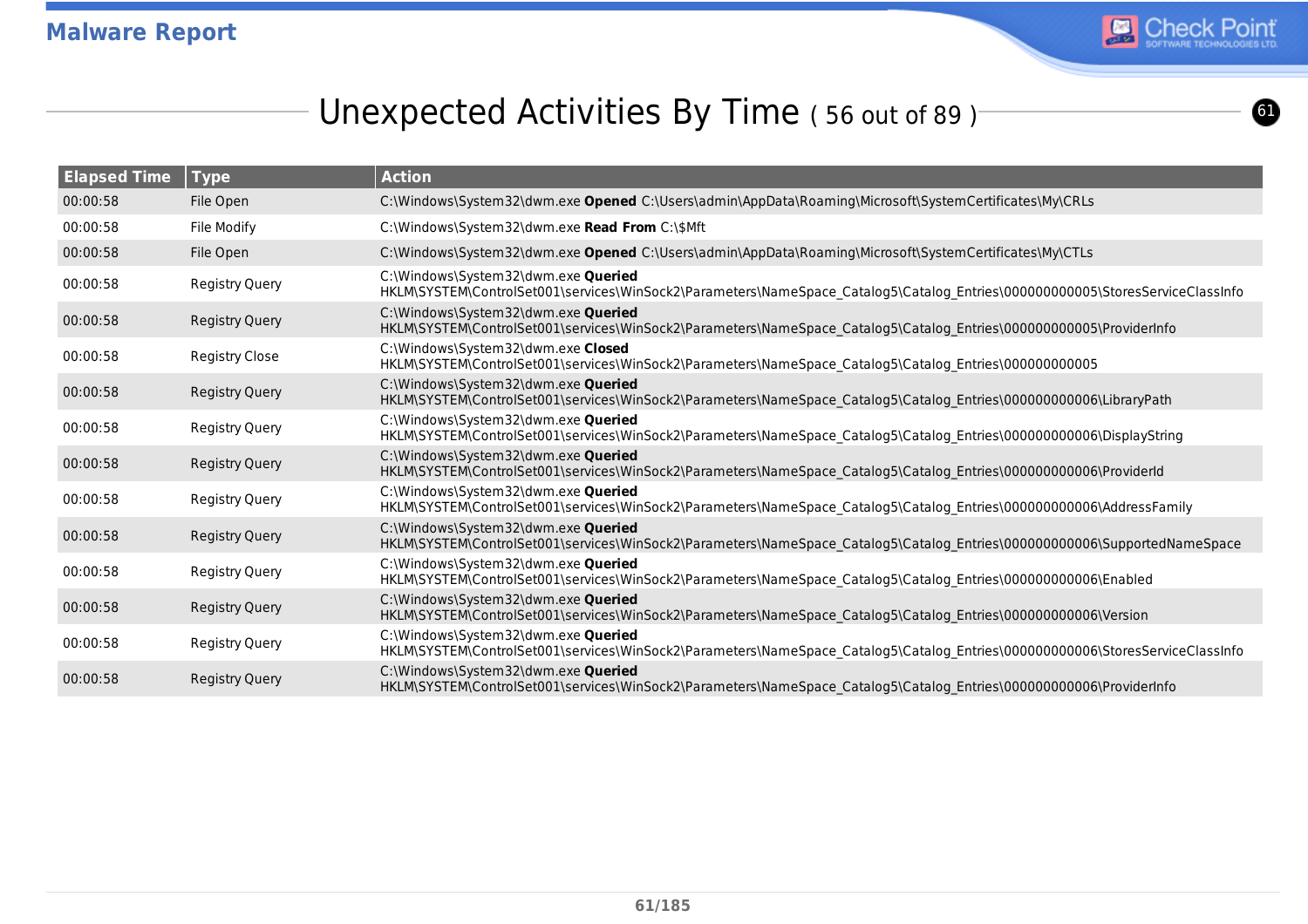

**@** 

# Unexpected Activities By Time (57 out of 89)

| <b>Elapsed Time</b> | <b>Type</b>           | <b>Action</b>                                                                                                                                                           |
|---------------------|-----------------------|-------------------------------------------------------------------------------------------------------------------------------------------------------------------------|
| 00:00:58            | <b>Registry Close</b> | C:\Windows\System32\dwm.exe Closed<br>HKLM\SYSTEM\ControlSet001\services\WinSock2\Parameters\NameSpace Catalog5\Catalog Entries\00000000006                             |
| 00:00:58            | <b>Registry Close</b> | C:\Windows\System32\dwm.exe Closed<br>HKLM\SYSTEM\ControlSet001\services\WinSock2\Parameters\NameSpace_Catalog5\Catalog_Entries                                         |
| 00:00:58            | <b>Registry Close</b> | C:\Windows\System32\dwm.exe Closed HKLM\SYSTEM\ControlSet001\services\WinSock2\Parameters                                                                               |
| 00:00:58            | <b>Registry Query</b> | C:\Windows\System32\dwm.exe Queried HKLM\SYSTEM\ControlSet001\services\WinSock2\Parameters\Ws2_32NumHandleBuckets                                                       |
| 00:00:58            | <b>Registry Close</b> | C:\Windows\System32\dwm.exe Closed HKLM\SYSTEM\ControlSet001\services\WinSock2\Parameters                                                                               |
| 00:00:58            | <b>Registry Close</b> | C:\Windows\System32\dwm.exe Closed HKLM\SOFTWARE\Microsoft\Windows\CurrentVersion\Explorer\FolderDescriptions                                                           |
| 00:00:58            | <b>Registry Query</b> | C:\Windows\System32\dwm.exe Queried HKLM\SOFTWARE\Microsoft\Windows\CurrentVersion\Explorer\FolderDescriptions\{1AC14E77-<br>02E7-4E5D-B744-2EB1AE5198B7}\Category      |
| 00:00:58            | <b>Registry Query</b> | C:\Windows\System32\dwm.exe Queried HKLM\SOFTWARE\Microsoft\Windows\CurrentVersion\Explorer\FolderDescriptions\{1AC14E77-<br>02E7-4E5D-B744-2EB1AE5198B7}\Name          |
| 00:00:58            | <b>Registry Query</b> | C:\Windows\System32\dwm.exe Queried HKLM\SOFTWARE\Microsoft\Windows\CurrentVersion\Explorer\FolderDescriptions\{1AC14E77-<br>02E7-4E5D-B744-2EB1AE5198B7}\ParentFolder  |
| 00:00:58            | <b>Registry Query</b> | C:\Windows\System32\dwm.exe Queried HKLM\SOFTWARE\Microsoft\Windows\CurrentVersion\Explorer\FolderDescriptions\{1AC14E77-<br>02E7-4E5D-B744-2EB1AE5198B7}\Description   |
| 00:00:58            | <b>Registry Query</b> | C:\Windows\System32\dwm.exe Queried HKLM\SOFTWARE\Microsoft\Windows\CurrentVersion\Explorer\FolderDescriptions\{1AC14E77-<br>02E7-4E5D-B744-2EB1AE5198B7}\RelativePath  |
| 00:00:58            | <b>Registry Query</b> | C:\Windows\System32\dwm.exe Queried HKLM\SOFTWARE\Microsoft\Windows\CurrentVersion\Explorer\FolderDescriptions\{1AC14E77-<br>02E7-4E5D-B744-2EB1AE5198B7}\ParsingName   |
| 00:00:58            | <b>Registry Query</b> | C:\Windows\System32\dwm.exe Queried HKLM\SOFTWARE\Microsoft\Windows\CurrentVersion\Explorer\FolderDescriptions\{1AC14E77-<br>02E7-4E5D-B744-2EB1AE5198B7}\InfoTip       |
| 00:00:58            | <b>Registry Query</b> | C:\Windows\System32\dwm.exe Queried HKLM\SOFTWARE\Microsoft\Windows\CurrentVersion\Explorer\FolderDescriptions\{1AC14E77-<br>02E7-4E5D-B744-2EB1AE5198B7}\LocalizedName |
| 00:00:58            | <b>Registry Query</b> | C:\Windows\System32\dwm.exe Queried HKLM\SOFTWARE\Microsoft\Windows\CurrentVersion\Explorer\FolderDescriptions\{1AC14E77-<br>02E7-4E5D-B744-2EB1AE5198B7}\lcon          |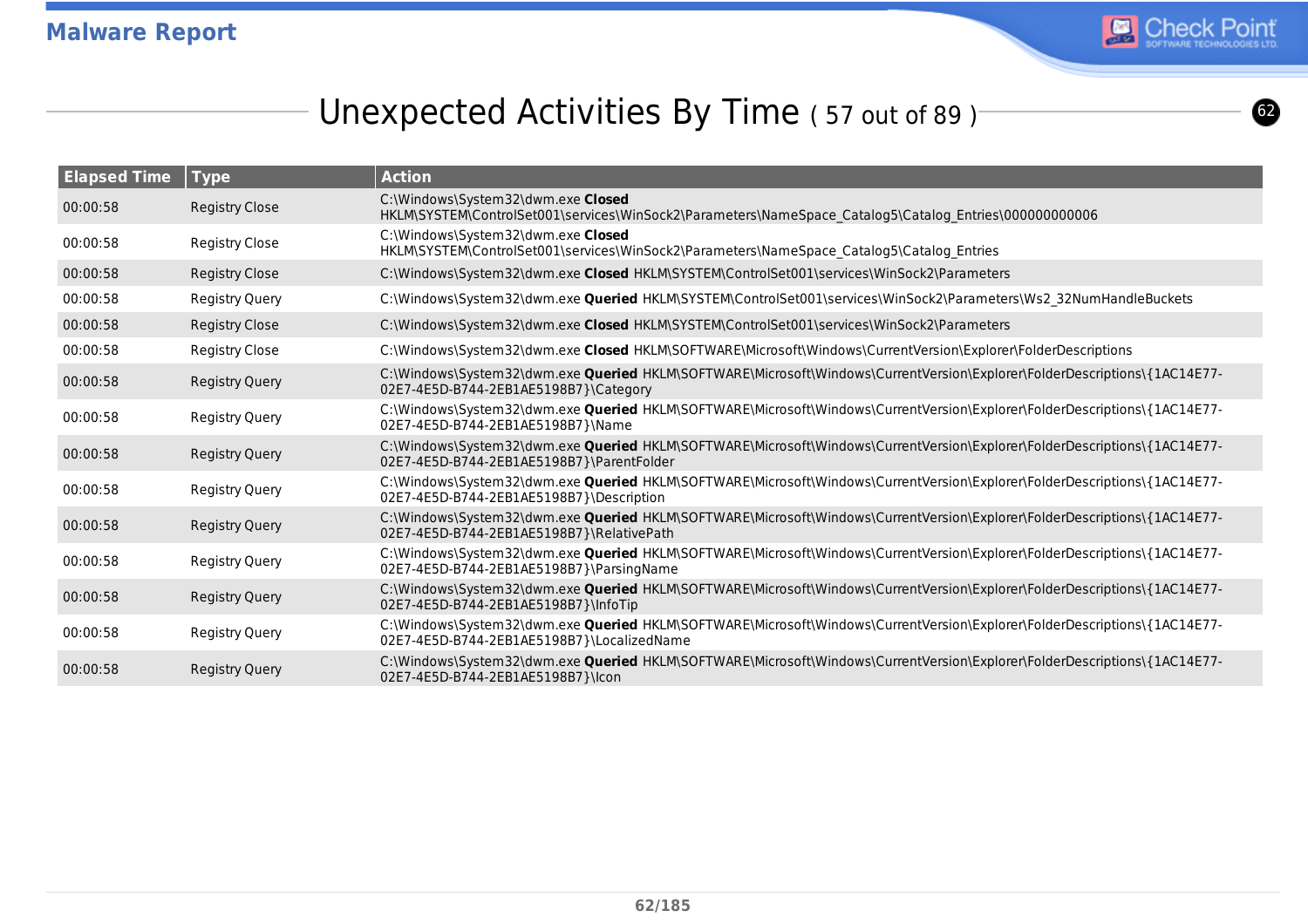

# Unexpected Activities By Time (58 out of 89)

| <b>Elapsed Time</b> | $\vert$ Type          | <b>Action</b>                                                                                                                                                                 |
|---------------------|-----------------------|-------------------------------------------------------------------------------------------------------------------------------------------------------------------------------|
| 00:00:58            | <b>Registry Query</b> | C:\Windows\System32\dwm.exe Queried HKLM\SOFTWARE\Microsoft\Windows\CurrentVersion\Explorer\FolderDescriptions\{1AC14E77-<br>02E7-4E5D-B744-2EB1AE5198B7}\Security            |
| 00:00:58            | Registry Query        | C:\Windows\System32\dwm.exe Queried HKLM\SOFTWARE\Microsoft\Windows\CurrentVersion\Explorer\FolderDescriptions\{1AC14E77-<br>02E7-4E5D-B744-2EB1AE5198B7}\StreamResource      |
| 00:00:58            | <b>Registry Query</b> | C:\Windows\System32\dwm.exe Queried HKLM\SOFTWARE\Microsoft\Windows\CurrentVersion\Explorer\FolderDescriptions\{1AC14E77-<br>02E7-4E5D-B744-2EB1AE5198B7}\StreamResourceType  |
| 00:00:58            | Registry Query        | C:\Windows\System32\dwm.exe Queried HKLM\SOFTWARE\Microsoft\Windows\CurrentVersion\Explorer\FolderDescriptions\{1AC14E77-<br>02E7-4E5D-B744-2EB1AE5198B7}\LocalRedirectOnly   |
| 00:00:58            | <b>Registry Query</b> | C:\Windows\System32\dwm.exe Queried HKLM\SOFTWARE\Microsoft\Windows\CurrentVersion\Explorer\FolderDescriptions\{1AC14E77-<br>02E7-4E5D-B744-2EB1AE5198B7}\Roamable            |
| 00:00:58            | Registry Query        | C:\Windows\System32\dwm.exe Queried HKLM\SOFTWARE\Microsoft\Windows\CurrentVersion\Explorer\FolderDescriptions\{1AC14E77-<br>02E7-4E5D-B744-2EB1AE5198B7}\PreCreate           |
| 00:00:58            | <b>Registry Query</b> | C:\Windows\System32\dwm.exe Queried HKLM\SOFTWARE\Microsoft\Windows\CurrentVersion\Explorer\FolderDescriptions\{1AC14E77-<br>02E7-4E5D-B744-2EB1AE5198B7}\Stream              |
| 00:00:58            | Registry Query        | C:\Windows\System32\dwm.exe Queried HKLM\SOFTWARE\Microsoft\Windows\CurrentVersion\Explorer\FolderDescriptions\{1AC14E77-<br>02E7-4E5D-B744-2EB1AE5198B7}\PublishExpandedPath |
| 00:00:58            | <b>Registry Query</b> | C:\Windows\System32\dwm.exe Queried HKLM\SOFTWARE\Microsoft\Windows\CurrentVersion\Explorer\FolderDescriptions\{1AC14E77-<br>02E7-4E5D-B744-2EB1AE5198B7}\Attributes          |
| 00:00:58            | Registry Query        | C:\Windows\System32\dwm.exe Queried HKLM\SOFTWARE\Microsoft\Windows\CurrentVersion\Explorer\FolderDescriptions\{1AC14E77-<br>02E7-4E5D-B744-2EB1AE5198B7}\FolderTypeID        |
| 00:00:58            | <b>Registry Query</b> | C:\Windows\System32\dwm.exe Queried HKLM\SOFTWARE\Microsoft\Windows\CurrentVersion\Explorer\FolderDescriptions\{1AC14E77-<br>02E7-4E5D-B744-2EB1AE5198B7}\InitFolderHandler   |
| 00:00:58            | <b>Registry Close</b> | C:\Windows\System32\dwm.exe Closed HKLM\SOFTWARE\Microsoft\Windows\CurrentVersion\Explorer\FolderDescriptions\{1AC14E77-<br>02E7-4E5D-B744-2EB1AE5198B7}                      |
| 00:00:58            | <b>Registry Query</b> | C:\Windows\System32\dwm.exe Queried HKCU\Software\Microsoft\Keyvb\19bc8hhb                                                                                                    |
| 00:00:58            | Registry Close        | C:\Windows\System32\dwm.exe Closed HKCU\Software\Microsoft\Keyvb                                                                                                              |
| 00:00:58            | <b>Registry Query</b> | C:\Windows\System32\dwm.exe <b>Queried</b> HKLM\SYSTEM\ControlSet001\services\crypt32\DiagLevel                                                                               |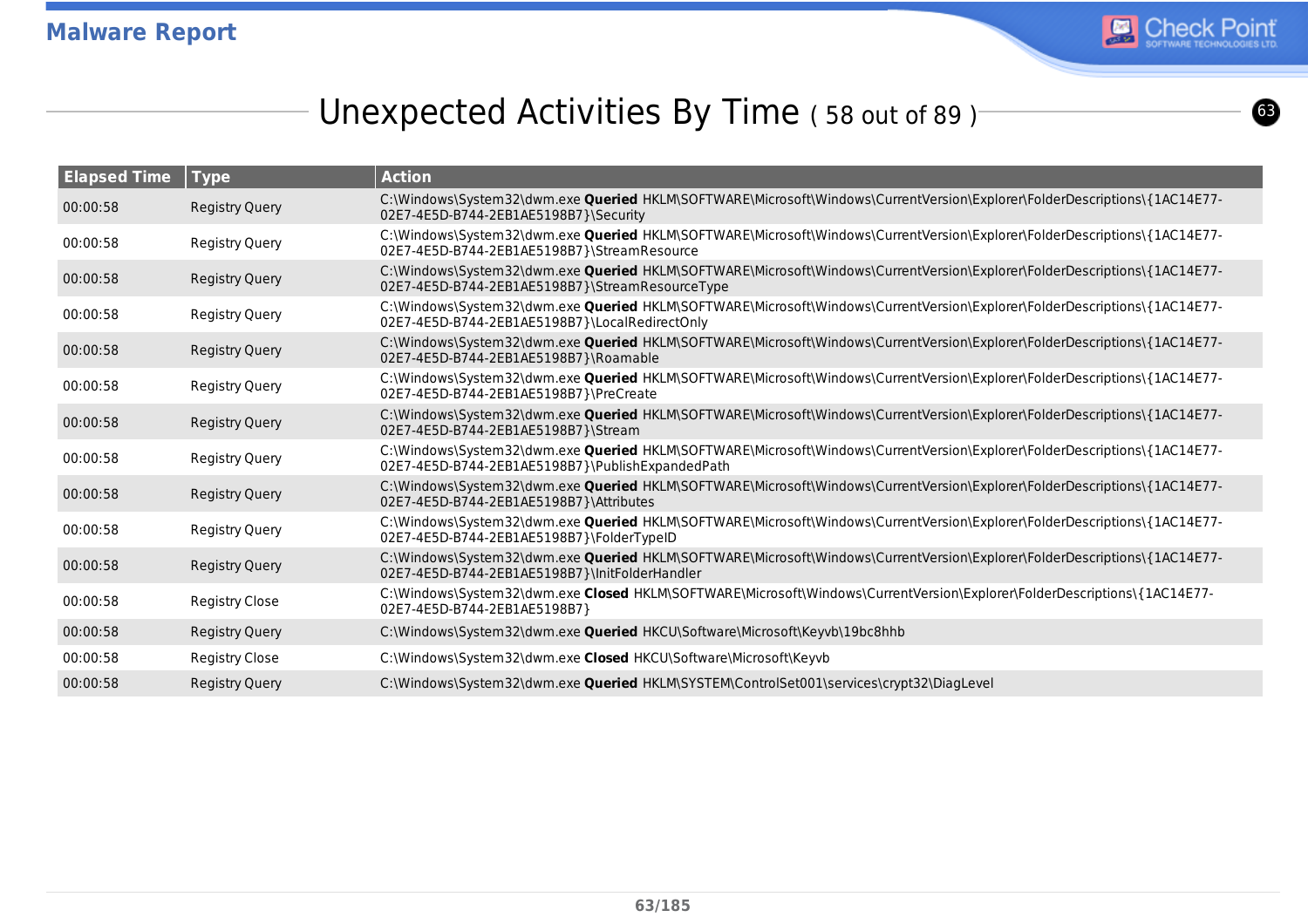

# Unexpected Activities By Time (59 out of 89)<sup>-</sup>

| <b>Elapsed Time</b> | <b>Type</b>               | <b>Action</b>                                                                                                           |
|---------------------|---------------------------|-------------------------------------------------------------------------------------------------------------------------|
| 00:00:58            | Registry Query            | C:\Windows\System32\dwm.exe Queried HKLM\SYSTEM\ControlSet001\services\crypt32\DiagMatchAnyMask                         |
| 00:00:58            | Registry Close            | C:\Windows\System32\dwm.exe Closed HKLM\SYSTEM\ControlSet001\services\crypt32                                           |
| 00:00:58            | <b>Registry Enumerate</b> | C:\Windows\System32\dwm.exe Enumerated HKLM\SOFTWARE\Microsoft\Cryptography\OID                                         |
| 00:00:58            | <b>Registry Enumerate</b> | C:\Windows\System32\dwm.exe Enumerated HKLM\SOFTWARE\Microsoft\Cryptography\OID\EncodingType 0\CertDllOpenStoreProv     |
| 00:00:58            | <b>Registry Query</b>     | C:\Windows\System32\dwm.exe Read HKLM\SOFTWARE\Microsoft\Cryptography\OID\EncodingType 0\CertDllOpenStoreProv\#16       |
| 00:00:58            | <b>Registry Enumerate</b> | C:\Windows\System32\dwm.exe Enumerate HKLM\SOFTWARE\Microsoft\Cryptography\OID\EncodingType 0\CertDllOpenStoreProv\#16  |
| 00:00:58            | Registry Close            | C:\Windows\System32\dwm.exe Closed HKLM\SOFTWARE\Microsoft\Cryptography\OID\EncodingType 0\CertDllOpenStoreProv\#16     |
| 00:00:58            | <b>Registry Enumerate</b> | C:\Windows\System32\dwm.exe Enumerated HKLM\SOFTWARE\Microsoft\Cryptography\OID\EncodingType 0\CertDllOpenStoreProv     |
| 00:00:58            | Registry Query            | C:\Windows\System32\dwm.exe Read HKLM\SOFTWARE\Microsoft\Cryptography\OID\EncodingType 0\CertDllOpenStoreProv\Ldap      |
| 00:00:58            | <b>Registry Enumerate</b> | C:\Windows\System32\dwm.exe Enumerate HKLM\SOFTWARE\Microsoft\Cryptography\OID\EncodingType 0\CertDllOpenStoreProv\Ldap |
| 00:00:58            | <b>Registry Close</b>     | C:\Windows\System32\dwm.exe Closed HKLM\SOFTWARE\Microsoft\Cryptography\OID\EncodingType 0\CertDllOpenStoreProv\Ldap    |
| 00:00:58            | <b>Registry Enumerate</b> | C:\Windows\System32\dwm.exe Enumerated HKLM\SOFTWARE\Microsoft\Cryptography\OID\EncodingType 0\CertDllOpenStoreProv     |
| 00:00:58            | Registry Close            | C:\Windows\System32\dwm.exe Closed HKLM\SOFTWARE\Microsoft\Cryptography\OID\EncodingType 0\CertDllOpenStoreProv         |
| 00:00:58            | <b>Registry Close</b>     | C:\Windows\System32\dwm.exe Closed HKLM\SOFTWARE\Microsoft\Cryptography\OID\EncodingType 0                              |
| 00:00:58            | <b>Registry Enumerate</b> | C:\Windows\System32\dwm.exe Enumerated HKLM\SOFTWARE\Microsoft\Cryptography\OID                                         |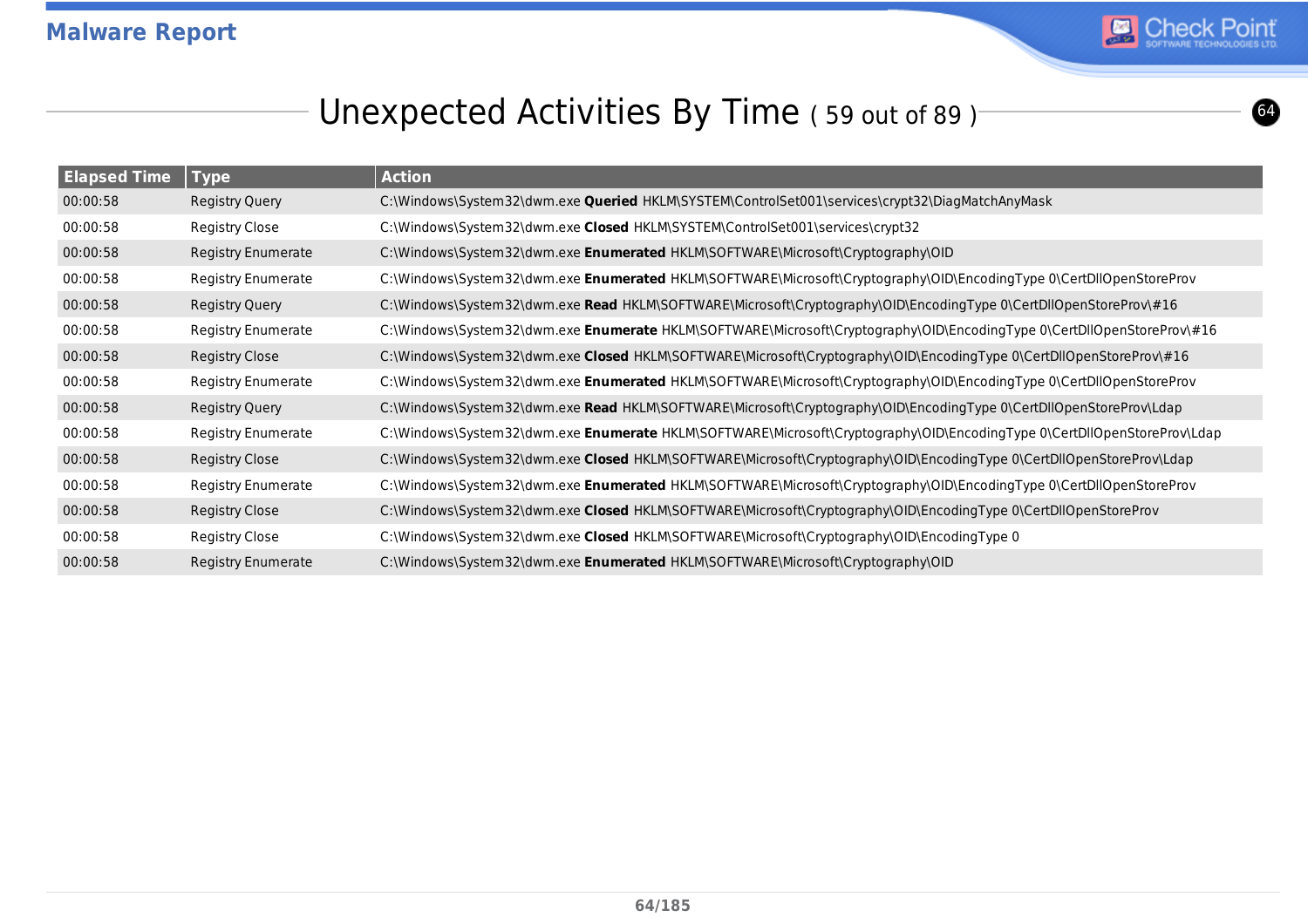

 $\bullet$ 

## Unexpected Activities By Time (60 out of 89)<sup>-</sup>

| <b>Elapsed Time</b> | $ $ Type                  | <b>Action</b>                                                                                                                                                        |
|---------------------|---------------------------|----------------------------------------------------------------------------------------------------------------------------------------------------------------------|
| 00:00:58            | <b>Registry Close</b>     | C:\Windows\System32\dwm.exe Closed HKLM\SOFTWARE\Microsoft\Cryptography\OID\EncodingType 1                                                                           |
| 00:00:58            | <b>Registry Enumerate</b> | C:\Windows\System32\dwm.exe Enumerated HKLM\SOFTWARE\Microsoft\Cryptography\OID                                                                                      |
| 00:00:58            | Registry Close            | C:\Windows\System32\dwm.exe Closed HKLM\SOFTWARE\Microsoft\Cryptography\OID                                                                                          |
| 00:00:58            | Registry Close            | C:\Windows\System32\dwm.exe Closed HKCU                                                                                                                              |
| 00:00:58            | <b>Registry Close</b>     | C:\Windows\System32\dwm.exe Closed HKCU\Software\Microsoft\SystemCertificates\My                                                                                     |
| 00:00:58            | Registry Query            | C:\Windows\System32\dwm.exe Queried HKLM\SOFTWARE\Microsoft\Windows NT\CurrentVersion\ProfileList\S-1-5-21-292738990-<br>2461527479-3432112557-1000\ProfileImagePath |
| 00:00:58            | Registry Close            | C:\Windows\System32\dwm.exe Closed HKLM\SOFTWARE\Microsoft\Windows NT\CurrentVersion\ProfileList\S-1-5-21-292738990-<br>2461527479-3432112557-1000                   |
| 00:00:58            | Registry Close            | C:\Windows\System32\dwm.exe Closed HKCU                                                                                                                              |
| 00:00:58            | Registry Close            | C:\Windows\System32\dwm.exe Closed HKCU\Software\Microsoft\SystemCertificates\My                                                                                     |
| 00:00:58            | Registry Set              | C:\Windows\System32\dwm.exe Set HKCU\Software\Microsoft\Keyvb\19bc8hhb                                                                                               |
| 00:00:58            | <b>Registry Close</b>     | C:\Windows\System32\dwm.exe Closed HKCU\Software\Microsoft\Keyvb                                                                                                     |
| 00:00:59            | <b>Registry Query</b>     | C:\Windows\System32\dwm.exe Queried HKLM\SYSTEM\ControlSet001\services\crypt32\DiagLevel                                                                             |
| 00:00:59            | Registry Query            | C:\Windows\System32\dwm.exe Queried HKLM\SYSTEM\ControlSet001\services\crypt32\DiagMatchAnyMask                                                                      |
| 00:00:59            | Registry Close            | C:\Windows\System32\dwm.exe Closed HKLM\SYSTEM\ControlSet001\services\crypt32                                                                                        |
| 00:00:59            | Registry Set              | C:\Windows\System32\taskhost.exe Set HKCU\Software\Microsoft\Windows\CurrentVersion\Run\{9439A768-4AC5-AD41-A646-<br>4BEFAC9368F2}                                   |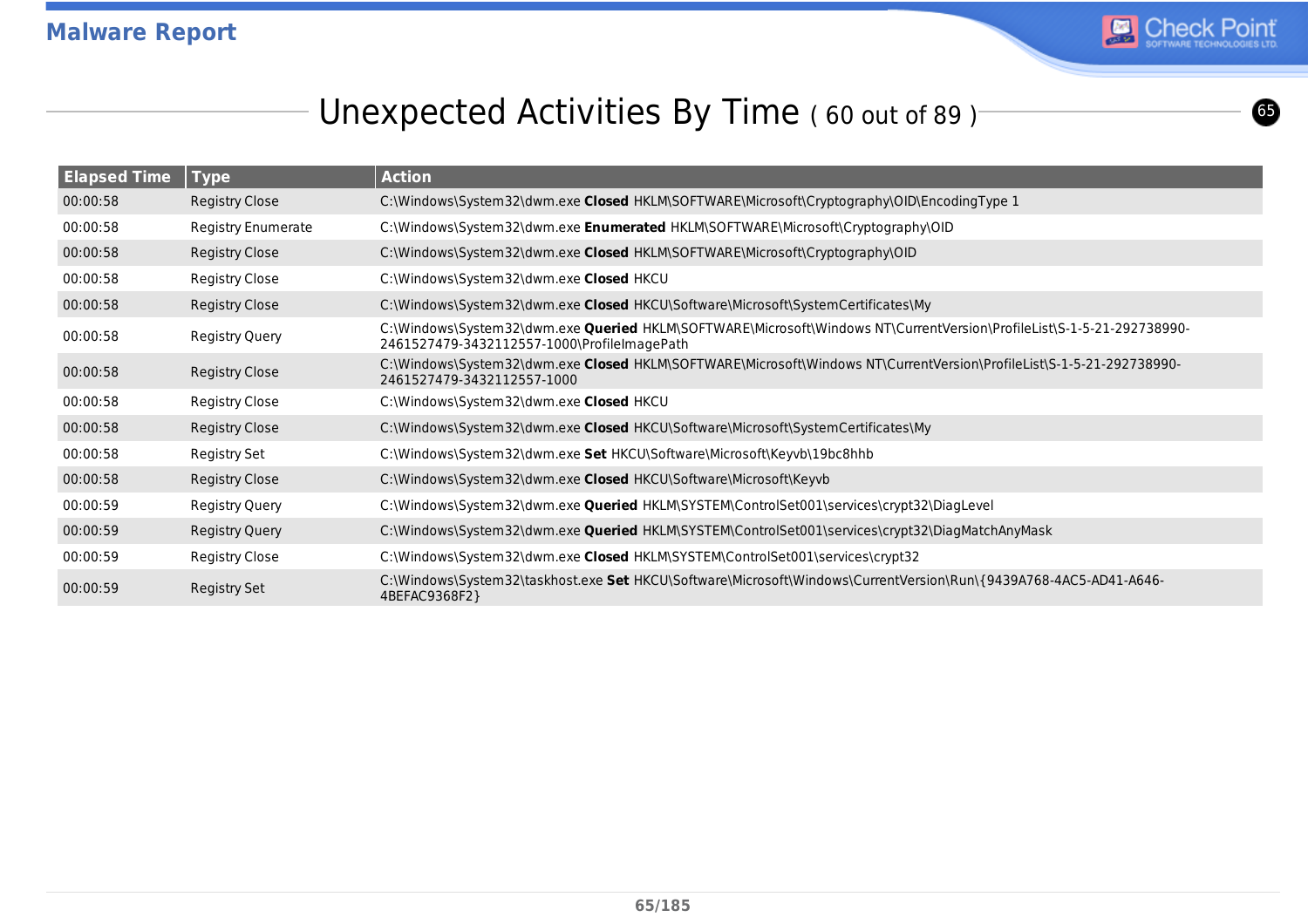

# Unexpected Activities By Time (61 out of 89)<sup>-</sup>

| <b>Elapsed Time</b> | <b>Type</b>      | <b>Action</b>                                                                                                                      |
|---------------------|------------------|------------------------------------------------------------------------------------------------------------------------------------|
| 00:00:59            | Registry Deleted | C:\Windows\System32\taskhost.exe Deleted HKCU\Software\Microsoft\Windows\CurrentVersion\Run\internat.exe                           |
| 00:00:59            | Registry Set     | C:\Windows\System32\taskhost.exe Set HKCU\Software\Microsoft\Windows\CurrentVersion\Run\{9439A768-4AC5-AD41-A646-<br>4BEFAC9368F2} |
| 00:00:59            | Process creation | C:\Windows\System32\svchost.exe Created C:\Program Files\Windows Mail\WinMail.exe                                                  |
| 00:00:59            | Registry Set     | C:\Windows\System32\taskhost.exe Set HKCU\Software\Microsoft\Windows\CurrentVersion\Run\{9439A768-4AC5-AD41-A646-<br>4BEFAC9368F2} |
| 00:00:59            | File Modify      | C:\Program Files\Windows Mail\WinMail.exe Read From C:\\$Mft                                                                       |
| 00:00:59            | File Open        | C:\Program Files\Windows Mail\WinMail.exe Opened C:\Windows\Prefetch\WINMAIL.EXE-1092D371.pf                                       |
| 00:00:59            | File Modify      | C:\Program Files\Windows Mail\WinMail.exe Read From C:\Windows\Prefetch\WINMAIL.EXE-1092D371.pf                                    |
| 00:00:59            | File Open        | C:\Program Files\Windows Mail\WinMail.exe Opened C:                                                                                |
| 00:00:59            | File Modify      | C:\Program Files\Windows Mail\WinMail.exe Read From C:\\$Mft                                                                       |
| 00:00:59            | File Open        | C:\Program Files\Windows Mail\WinMail.exe Opened C:\\$EXTEND                                                                       |
| 00:00:59            | File Open        | C:\Program Files\Windows Mail\WinMail.exe Opened C:\Program Files                                                                  |
| 00:00:59            | File Open        | C:\Program Files\Windows Mail\WinMail.exe Opened C:\Program Files\Common Files                                                     |
| 00:00:59            | File Open        | C:\Program Files\Windows Mail\WinMail.exe Opened C:\Program Files\Common Files\System                                              |
| 00:00:59            | File Open        | C:\Program Files\Windows Mail\WinMail.exe Opened C:\Program Files\Windows Mail                                                     |
| 00:00:59            | File Open        | C:\Program Files\Windows Mail\WinMail.exe Opened C:\Program Files\Windows Mail\en-US                                               |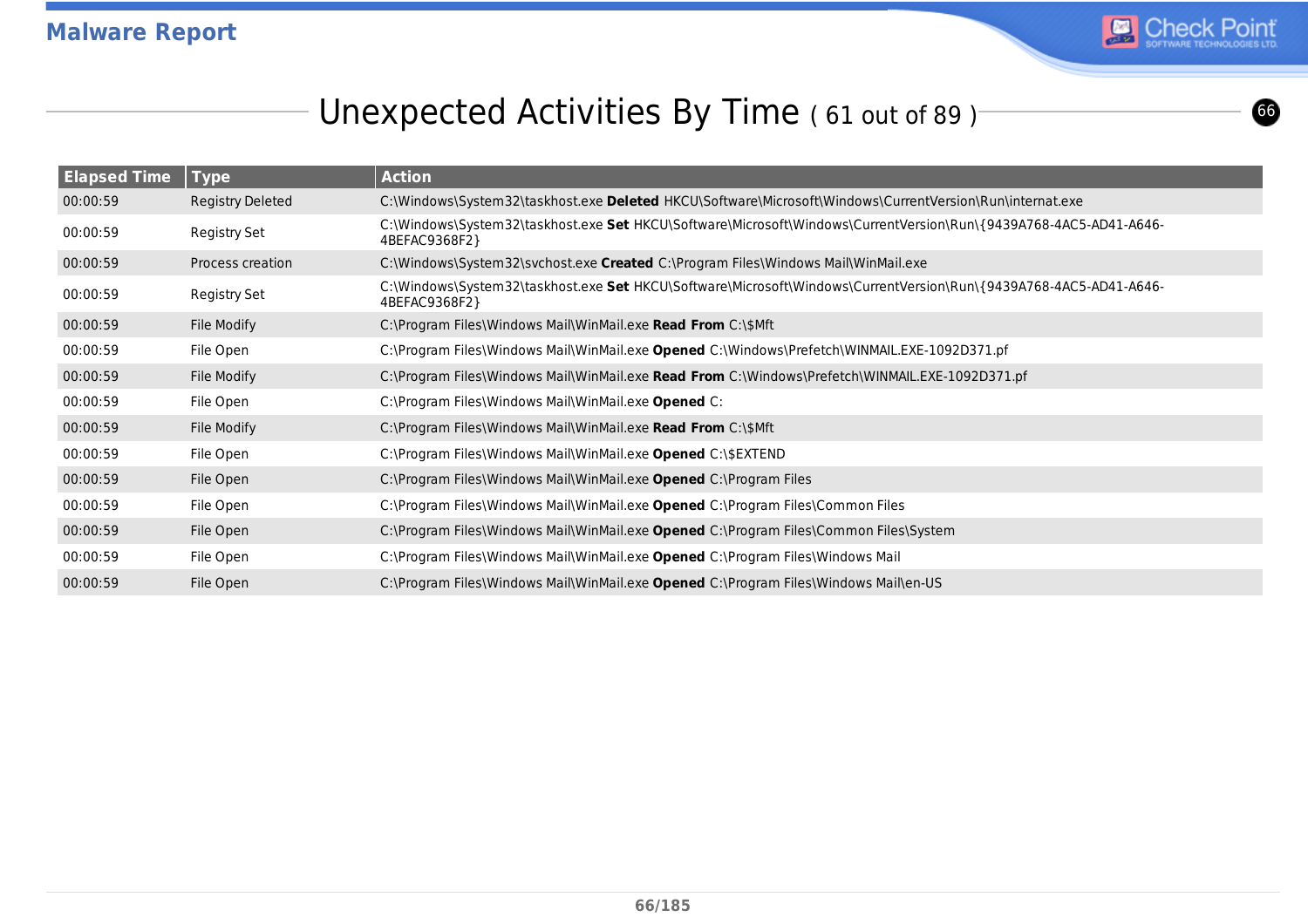

 $\boldsymbol{\bm{\circ}}$ 

# Unexpected Activities By Time (62 out of 89)<sup>-</sup>

| <b>Elapsed Time</b> | <b>Type</b> | <b>Action</b>                                                                                           |
|---------------------|-------------|---------------------------------------------------------------------------------------------------------|
| 00:00:59            | File Open   | C:\Program Files\Windows Mail\WinMail.exe Opened C:\ProgramData                                         |
| 00:00:59            | File Open   | C:\Program Files\Windows Mail\WinMail.exe Opened C:\ProgramData\Microsoft                               |
| 00:00:59            | File Open   | C:\Program Files\Windows Mail\WinMail.exe Opened C:\ProgramData\Microsoft\User Account Pictures         |
| 00:00:59            | File Open   | C:\Program Files\Windows Mail\WinMail.exe Opened C:\Users                                               |
| 00:00:59            | File Open   | C:\Program Files\Windows Mail\WinMail.exe Opened C:\Users\admin                                         |
| 00:00:59            | File Open   | C:\Program Files\Windows Mail\WinMail.exe Opened C:\Users\admin\AppData                                 |
| 00:00:59            | File Open   | C:\Program Files\Windows Mail\WinMail.exe Opened C:\Users\admin\AppData\Local                           |
| 00:00:59            | File Open   | C:\Program Files\Windows Mail\WinMail.exe Opened C:\Users\admin\AppData\Local\Microsoft                 |
| 00:00:59            | File Modify | C:\Program Files\Windows Mail\WinMail.exe Read From C:\\$Mft                                            |
| 00:00:59            | File Open   | C:\Program Files\Windows Mail\WinMail.exe Opened C:\Users\admin\AppData\Local\Microsoft\Windows Mail    |
| 00:01:00            | File Modify | C:\Program Files\Windows Mail\WinMail.exe Read From C:\Users\admin\AppData\Local\Microsoft\Windows Mail |
| 00:01:00            | File Open   | C:\Program Files\Windows Mail\WinMail.exe Opened C:\Users\admin\AppData\Local\Temp                      |
| 00:01:00            | File Open   | C:\Program Files\Windows Mail\WinMail.exe Opened C:\Windows                                             |
| 00:01:00            | File Open   | C:\Program Files\Windows Mail\WinMail.exe Opened C:\Windows\Fonts                                       |
| 00:01:00            | File Modify | C:\Program Files\Windows Mail\WinMail.exe Read From C:\Windows\Fonts                                    |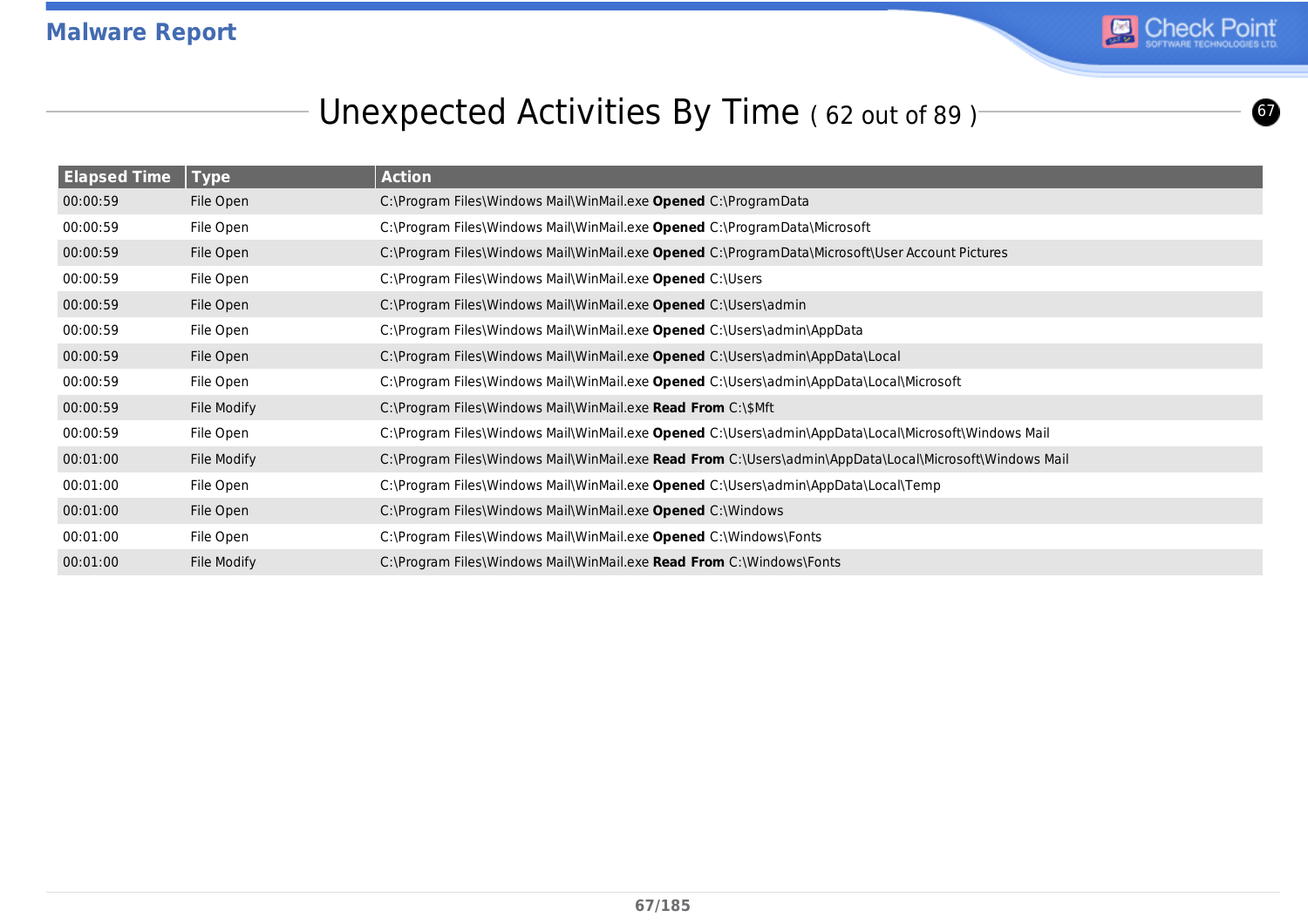

# Unexpected Activities By Time (63 out of 89)<sup>-</sup>

| <b>Elapsed Time</b> | <b>Type</b> | <b>Action</b>                                                                                                                                                      |
|---------------------|-------------|--------------------------------------------------------------------------------------------------------------------------------------------------------------------|
| 00:01:00            | File Open   | C:\Program Files\Windows Mail\WinMail.exe Opened C:\Windows\Globalization                                                                                          |
| 00:01:00            | File Open   | C:\Program Files\Windows Mail\WinMail.exe Opened C:\Windows\Globalization\Sorting                                                                                  |
| 00:01:00            | File Open   | C:\Program Files\Windows Mail\WinMail.exe Opened C:\Windows\inf                                                                                                    |
| 00:01:00            | File Modify | C:\Program Files\Windows Mail\WinMail.exe Read From C:\Windows\inf                                                                                                 |
| 00:01:00            | File Open   | C:\Program Files\Windows Mail\WinMail.exe Opened C:\Windows\System32                                                                                               |
| 00:01:00            | File Modify | C:\Program Files\Windows Mail\WinMail.exe Read From C:\Windows\System32                                                                                            |
| 00:01:00            | File Open   | C:\Program Files\Windows Mail\WinMail.exe Opened C:\Windows\System32\drivers                                                                                       |
| 00:01:00            | File Modify | C:\Program Files\Windows Mail\WinMail.exe Read From C:\Windows\System32\drivers                                                                                    |
| 00:01:00            | File Open   | C:\Program Files\Windows Mail\WinMail.exe Opened C:\Windows\System32\en-US                                                                                         |
| 00:01:00            | File Modify | C:\Program Files\Windows Mail\WinMail.exe Read From C:\Windows\System32\en-US                                                                                      |
| 00:01:00            | File Open   | C:\Program Files\Windows Mail\WinMail.exe Opened C:\Windows\winsxs\x86 microsoft.windows.common-<br>controls 6595b64144ccf1df 6.0.7600.16385 none 421189da2b7fabfc |
| 00:01:00            | File Open   | C:\Program Files\Windows Mail\WinMail.exe Opened<br>C:\Windows\winsxs\x86_microsoft.windows.gdiplus_6595b64144ccf1df_1.1.7600.16385_none_72fc7cbf861225ca          |
| 00:01:00            | File Open   | C:\Program Files\Windows Mail\WinMail.exe Opened C:\Windows\System32\ntdll.dll                                                                                     |
| 00:01:00            | File Open   | C:\Program Files\Windows Mail\WinMail.exe Opened C:\Program Files\Windows Mail\WinMail.exe                                                                         |
| 00:01:00            | File Open   | C:\Program Files\Windows Mail\WinMail.exe Opened C:\Windows\System32\kernel32.dll                                                                                  |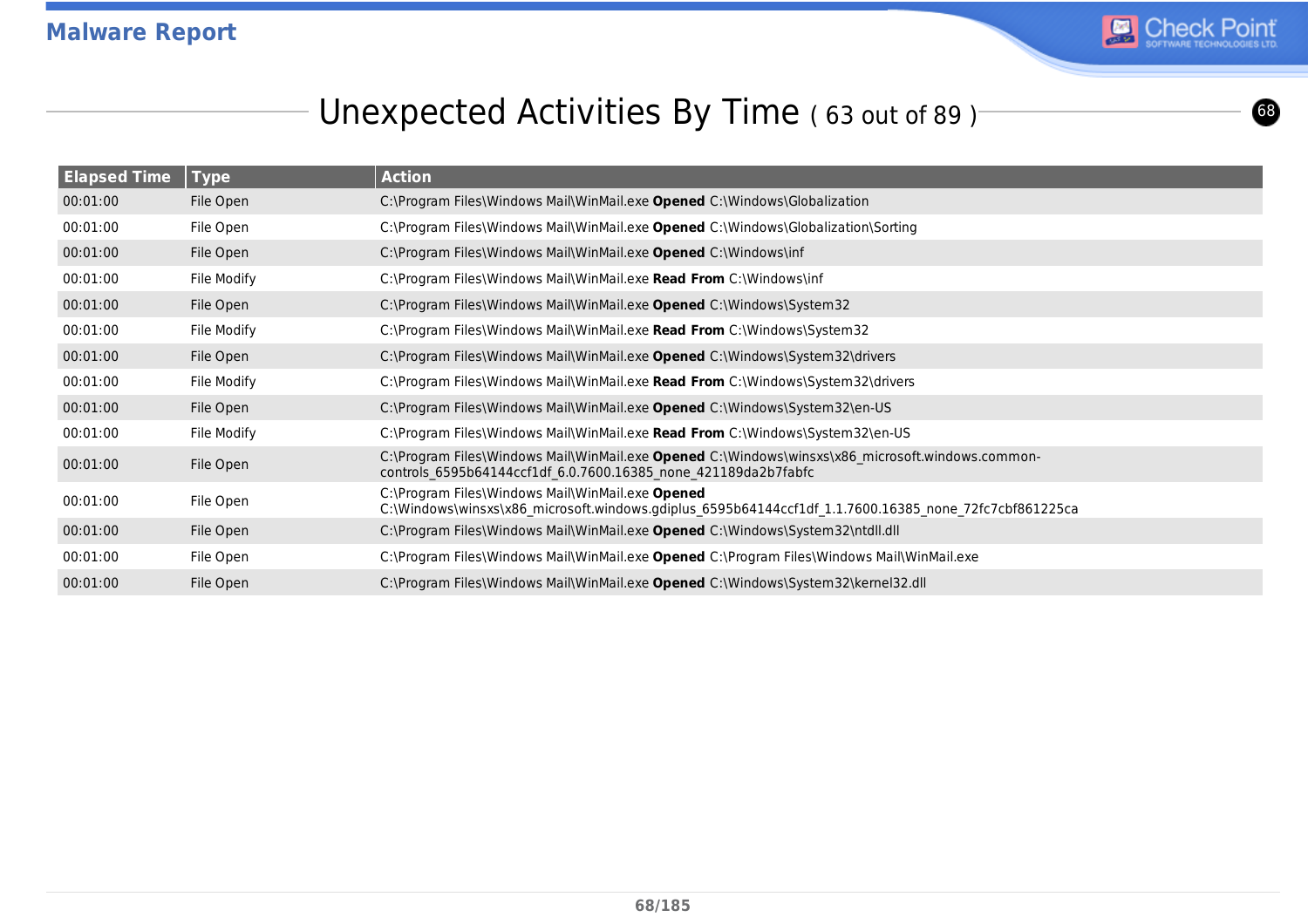

**©** 

# Unexpected Activities By Time (64 out of 89)<sup>-</sup>

| <b>Elapsed Time</b> | <b>Type</b> | <b>Action</b>                                                                         |
|---------------------|-------------|---------------------------------------------------------------------------------------|
| 00:01:00            | File Open   | C:\Program Files\Windows Mail\WinMail.exe Opened C:\Windows\System32\apisetschema.dll |
| 00:01:00            | File Open   | C:\Program Files\Windows Mail\WinMail.exe Opened C:\Windows\System32\KernelBase.dll   |
| 00:01:00            | File Open   | C:\Program Files\Windows Mail\WinMail.exe Opened C:\Windows\System32\locale.nls       |
| 00:01:00            | File Open   | C:\Program Files\Windows Mail\WinMail.exe Opened C:\Windows\System32\advapi32.dll     |
| 00:01:01            | File Open   | C:\Program Files\Windows Mail\WinMail.exe Opened C:\Windows\System32\msvcrt.dll       |
| 00:01:01            | File Open   | C:\Program Files\Windows Mail\WinMail.exe Opened C:\Windows\System32\sechost.dll      |
| 00:01:01            | File Open   | C:\Program Files\Windows Mail\WinMail.exe Opened C:\Windows\System32\rpcrt4.dll       |
| 00:01:01            | File Open   | C:\Program Files\Windows Mail\WinMail.exe Opened C:\Windows\System32\user32.dll       |
| 00:01:01            | File Open   | C:\Program Files\Windows Mail\WinMail.exe Opened C:\Windows\System32\gdi32.dll        |
| 00:01:01            | File Open   | C:\Program Files\Windows Mail\WinMail.exe Opened C:\Windows\System32\lpk.dll          |
| 00:01:01            | File Open   | C:\Program Files\Windows Mail\WinMail.exe Opened C:\Windows\System32\usp10.dll        |
| 00:01:01            | File Open   | C:\Program Files\Windows Mail\WinMail.exe Opened C:\Windows\System32\msoert2.dll      |
| 00:01:01            | File Open   | C:\Program Files\Windows Mail\WinMail.exe Opened C:\Windows\System32\ole32.dll        |
| 00:01:01            | File Open   | C:\Program Files\Windows Mail\WinMail.exe Opened C:\Windows\System32\oleaut32.dll     |
| 00:01:01            | File Open   | C:\Program Files\Windows Mail\WinMail.exe Opened C:\Windows\System32\shlwapi.dll      |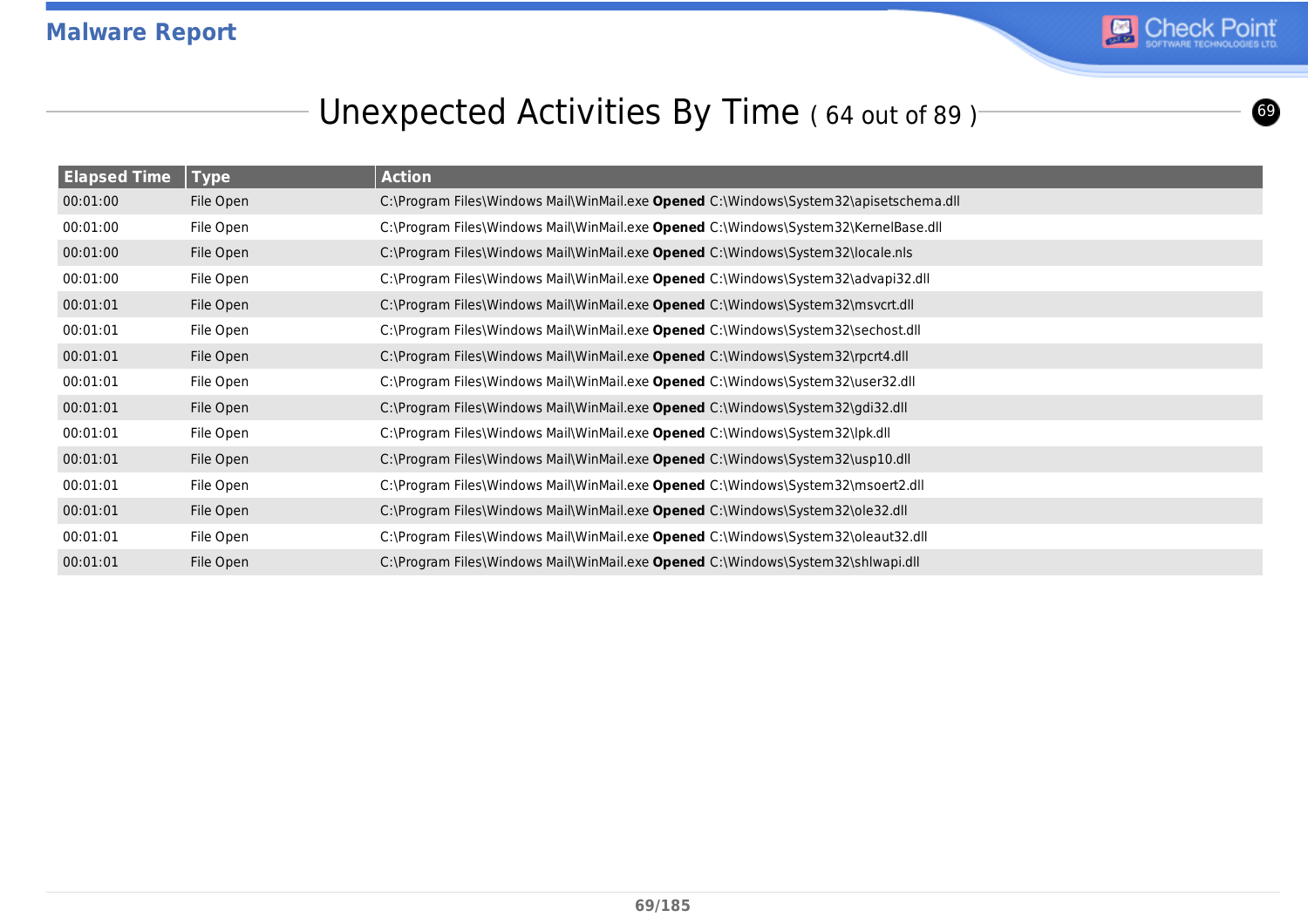

# Unexpected Activities By Time (65 out of 89)

| <b>Elapsed Time</b> | <b>Type</b> | <b>Action</b>                                                                                                                                                                   |
|---------------------|-------------|---------------------------------------------------------------------------------------------------------------------------------------------------------------------------------|
| 00:01:01            | File Open   | C:\Program Files\Windows Mail\WinMail.exe Opened C:\Windows\winsxs\x86 microsoft.windows.common-<br>controls 6595b64144ccf1df 6.0.7600.16385 none 421189da2b7fabfc\comctl32.dll |
| 00:01:01            | File Open   | C:\Program Files\Windows Mail\WinMail.exe Opened C:\Windows\System32\shell32.dll                                                                                                |
| 00:01:01            | File Open   | C:\Program Files\Windows Mail\WinMail.exe Opened C:\Windows\System32\imm32.dll                                                                                                  |
| 00:01:01            | File Open   | C:\Program Files\Windows Mail\WinMail.exe Opened C:\Windows\System32\msctf.dll                                                                                                  |
| 00:01:01            | File Open   | C:\Program Files\Windows Mail\WinMail.exe Opened C:\Program Files\Windows Mail\en-US\WinMail.exe.mui                                                                            |
| 00:01:01            | File Open   | C:\Program Files\Windows Mail\WinMail.exe Opened C:\Windows\WindowsShell.Manifest                                                                                               |
| 00:01:01            | File Open   | C:\Program Files\Windows Mail\WinMail.exe Opened C:\Windows\Globalization\Sorting\SortDefault.nls                                                                               |
| 00:01:01            | File Open   | C:\Program Files\Windows Mail\WinMail.exe Opened C:\Windows\System32\rpcss.dll                                                                                                  |
| 00:01:01            | File Open   | C:\Program Files\Windows Mail\WinMail.exe Opened C:\Windows\System32\cryptbase.dll                                                                                              |
| 00:01:01            | File Open   | C:\Program Files\Windows Mail\WinMail.exe Opened C:\Windows\System32\uxtheme.dll                                                                                                |
| 00:01:01            | File Open   | C:\Program Files\Windows Mail\WinMail.exe Opened C:\Windows\Fonts\plantc.ttf                                                                                                    |
| 00:01:01            | File Open   | C:\Program Files\Windows Mail\WinMail.exe Opened C:\Windows\System32\cryptdlg.dll                                                                                               |
| 00:01:01            | File Open   | C:\Program Files\Windows Mail\WinMail.exe Opened C:\Windows\System32\wintrust.dll                                                                                               |
| 00:01:02            | File Open   | C:\Program Files\Windows Mail\WinMail.exe Opened C:\Windows\System32\crypt32.dll                                                                                                |
| 00:01:02            | File Open   | C:\Program Files\Windows Mail\WinMail.exe Opened C:\Windows\System32\msasn1.dll                                                                                                 |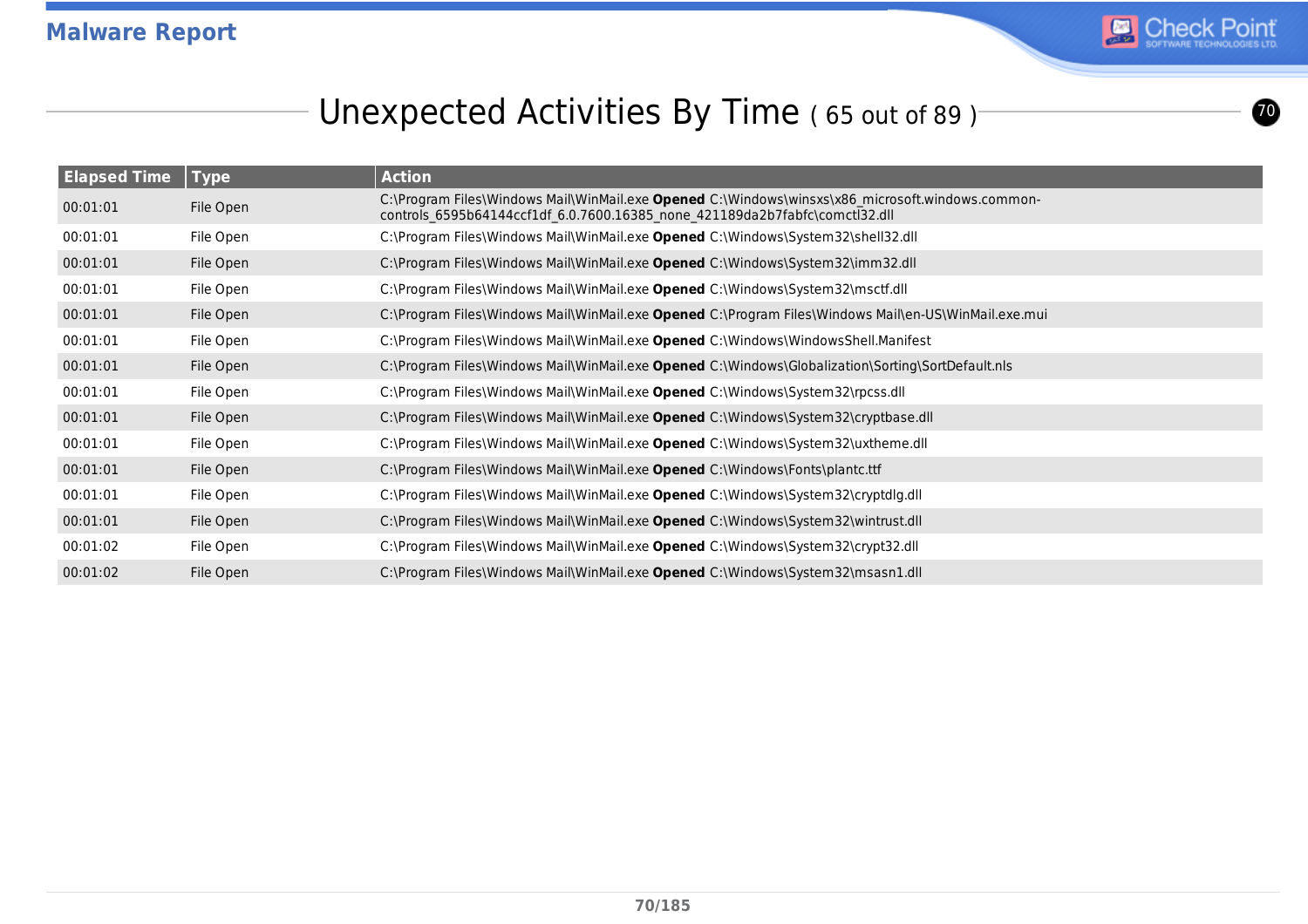

 $\bf{0}$ 

# Unexpected Activities By Time (66 out of 89)<sup>-</sup>

| <b>Elapsed Time</b> | <b>Type</b> | <b>Action</b>                                                                     |
|---------------------|-------------|-----------------------------------------------------------------------------------|
| 00:01:02            | File Open   | C:\Program Files\Windows Mail\WinMail.exe Opened C:\Windows\System32\cryptui.dll  |
| 00:01:02            | File Open   | C:\Program Files\Windows Mail\WinMail.exe Opened C:\Windows\System32\imagehlp.dll |
| 00:01:02            | File Open   | C:\Program Files\Windows Mail\WinMail.exe Opened C:\Windows\System32\msimg32.dll  |
| 00:01:02            | File Open   | C:\Program Files\Windows Mail\WinMail.exe Opened C:\Windows\System32\secur32.dll  |
| 00:01:02            | File Open   | C:\Program Files\Windows Mail\WinMail.exe Opened C:\Windows\System32\sspicli.dll  |
| 00:01:02            | File Open   | C:\Program Files\Windows Mail\WinMail.exe Opened C:\Windows\System32\wininet.dll  |
| 00:01:02            | File Open   | C:\Program Files\Windows Mail\WinMail.exe Opened C:\Windows\System32\normaliz.dll |
| 00:01:02            | File Open   | C:\Program Files\Windows Mail\WinMail.exe Opened C:\Windows\System32\urlmon.dll   |
| 00:01:02            | File Open   | C:\Program Files\Windows Mail\WinMail.exe Opened C:\Windows\System32\iertutil.dll |
| 00:01:02            | File Open   | C:\Program Files\Windows Mail\WinMail.exe Opened C:\Windows\System32\msftedit.dll |
| 00:01:02            | File Open   | C:\Program Files\Windows Mail\WinMail.exe Opened C:\Windows\Fonts\phagspab.ttf    |
| 00:01:02            | File Open   | C:\Program Files\Windows Mail\WinMail.exe Opened C:\Windows\Fonts\simfang.ttf     |
| 00:01:02            | File Open   | C:\Program Files\Windows Mail\WinMail.exe Opened C:\Windows\System32\profapi.dll  |
| 00:01:02            | File Open   | C:\Program Files\Windows Mail\WinMail.exe Opened C:\Windows\System32\propsys.dll  |
| 00:01:02            | File Open   | C:\Program Files\Windows Mail\WinMail.exe Opened C:\Windows\System32\clbcatq.dll  |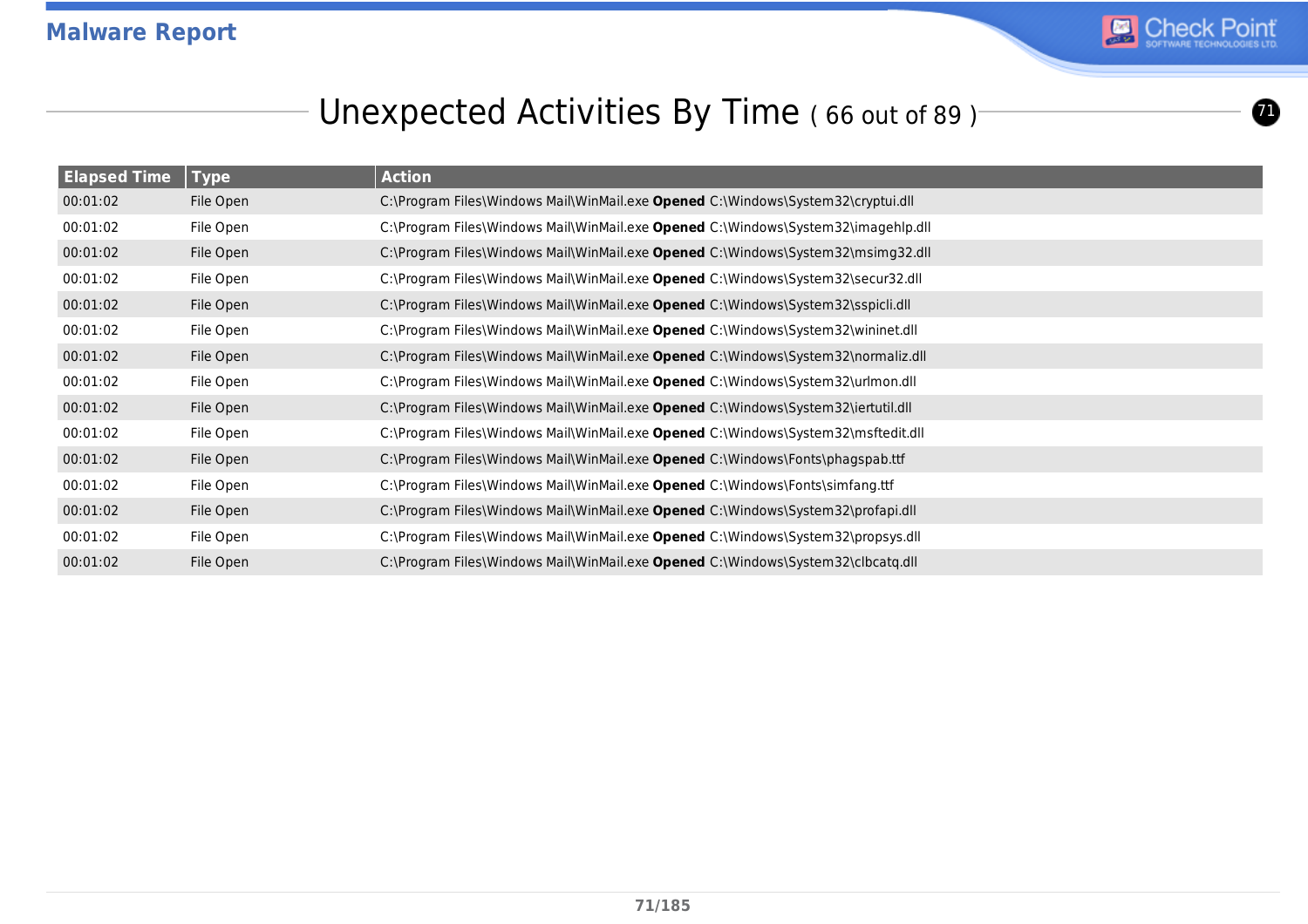

# Unexpected Activities By Time (67 out of 89)<sup>-</sup>

| <b>Elapsed Time</b> | <b>Type</b> | <b>Action</b>                                                                                                                                                         |
|---------------------|-------------|-----------------------------------------------------------------------------------------------------------------------------------------------------------------------|
| 00:01:02            | File Open   | C:\Program Files\Windows Mail\WinMail.exe Opened C:\Windows\Fonts\phagspa.ttf                                                                                         |
| 00:01:02            | File Open   | C:\Program Files\Windows Mail\WinMail.exe Opened C:\Windows\System32\cryptsp.dll                                                                                      |
| 00:01:02            | File Open   | C:\Program Files\Windows Mail\WinMail.exe Opened C:\Windows\System32\rsaenh.dll                                                                                       |
| 00:01:02            | File Open   | C:\Program Files\Windows Mail\WinMail.exe Opened C:\Windows\System32\RpcRtRemote.dll                                                                                  |
| 00:01:02            | File Open   | C:\Program Files\Windows Mail\WinMail.exe Opened C:\Program Files\Common Files\System\wab32.dll                                                                       |
| 00:01:02            | File Open   | C:\Program Files\Windows Mail\WinMail.exe Opened C:\Windows\System32\msxml6.dll                                                                                       |
| 00:01:02            | File Open   | C:\Program Files\Windows Mail\WinMail.exe Opened C:\Windows\System32\en-US\KernelBase.dll.mui                                                                         |
| 00:01:03            | File Open   | C:\Program Files\Windows Mail\WinMail.exe Opened C:\Windows\System32\msxml6r.dll                                                                                      |
| 00:01:03            | File Open   | C:\Program Files\Windows Mail\WinMail.exe Opened C:\Windows\Fonts\nyala.ttf                                                                                           |
| 00:01:03            | File Open   | C:\Program Files\Windows Mail\WinMail.exe Opened<br>C:\Windows\winsxs\x86_microsoft.windows.gdiplus_6595b64144ccf1df_1.1.7600.16385_none_72fc7cbf861225ca\GdiPlus.dll |
| 00:01:03            | File Open   | C:\Program Files\Windows Mail\WinMail.exe Opened C:\Program Files\Common Files\System\wab32res.dll                                                                    |
| 00:01:03            | File Open   | C:\Program Files\Windows Mail\WinMail.exe Opened C:\Windows\System32\shacct.dll                                                                                       |
| 00:01:03            | File Open   | C:\Program Files\Windows Mail\WinMail.exe Opened C:\Windows\System32\samlib.dll                                                                                       |
| 00:01:03            | File Open   | C:\Program Files\Windows Mail\WinMail.exe Opened C:\ProgramData\Microsoft\User Account Pictures\user.bmp                                                              |
| 00:01:03            | File Open   | C:\Program Files\Windows Mail\WinMail.exe Opened C:\Users\admin\AppData\Local\Temp\admin.bmp                                                                          |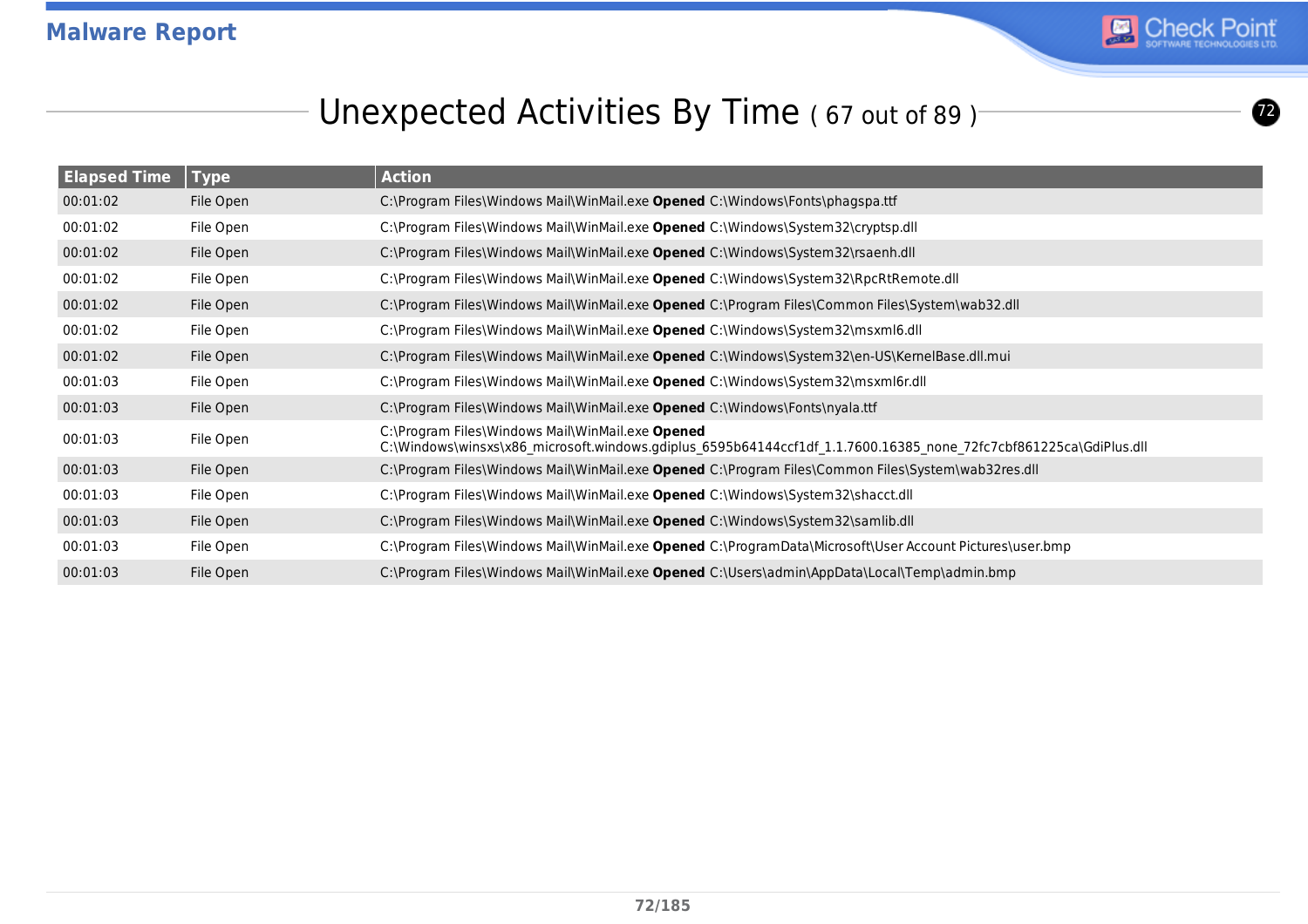

 $\boldsymbol{\circ}$ 

### Unexpected Activities By Time (68 out of 89)<sup>-</sup>

| <b>Elapsed Time</b> | <b>Type</b> | <b>Action</b>                                                                      |
|---------------------|-------------|------------------------------------------------------------------------------------|
| 00:01:03            | File Open   | C:\Program Files\Windows Mail\WinMail.exe Opened C:\Windows\Fonts\ntailu.ttf       |
| 00:01:03            | File Open   | C:\Program Files\Windows Mail\WinMail.exe Opened C:\Windows\System32\atl.dll       |
| 00:01:03            | File Open   | C:\Program Files\Windows Mail\WinMail.exe Opened C:\Windows\System32\msoeacct.dll  |
| 00:01:03            | File Open   | C:\Program Files\Windows Mail\WinMail.exe Opened C:\Windows\System32\inetcomm.dll  |
| 00:01:03            | File Open   | C:\Program Files\Windows Mail\WinMail.exe Opened C:\Windows\System32\oleacc.dll    |
| 00:01:03            | File Open   | C:\Program Files\Windows Mail\WinMail.exe Opened C:\Windows\System32\esent.dll     |
| 00:01:03            | File Open   | C:\Program Files\Windows Mail\WinMail.exe Opened C:\Windows\System32\ws2 32.dll    |
| 00:01:03            | File Open   | C:\Program Files\Windows Mail\WinMail.exe Opened C:\Windows\System32\nsi.dll       |
| 00:01:03            | File Open   | C:\Program Files\Windows Mail\WinMail.exe Opened C:\Windows\System32\msidcrl30.dll |
| 00:01:03            | File Open   | C:\Program Files\Windows Mail\WinMail.exe Opened C:\Windows\System32\SensApi.dll   |
| 00:01:03            | File Open   | C:\Program Files\Windows Mail\WinMail.exe Opened C:\Windows\System32\oleaccrc.dll  |
| 00:01:03            | File Open   | C:\Program Files\Windows Mail\WinMail.exe Opened C:\Windows\System32\INETRES.dll   |
| 00:01:03            | File Open   | C:\Program Files\Windows Mail\WinMail.exe Opened C:\Windows\System32\ACCTRES.dll   |
| 00:01:03            | File Open   | C:\Program Files\Windows Mail\WinMail.exe Opened C:\Windows\System32\psapi.dll     |
| 00:01:03            | File Open   | C:\Program Files\Windows Mail\WinMail.exe Opened C:\Windows\Fonts\simhei.ttf       |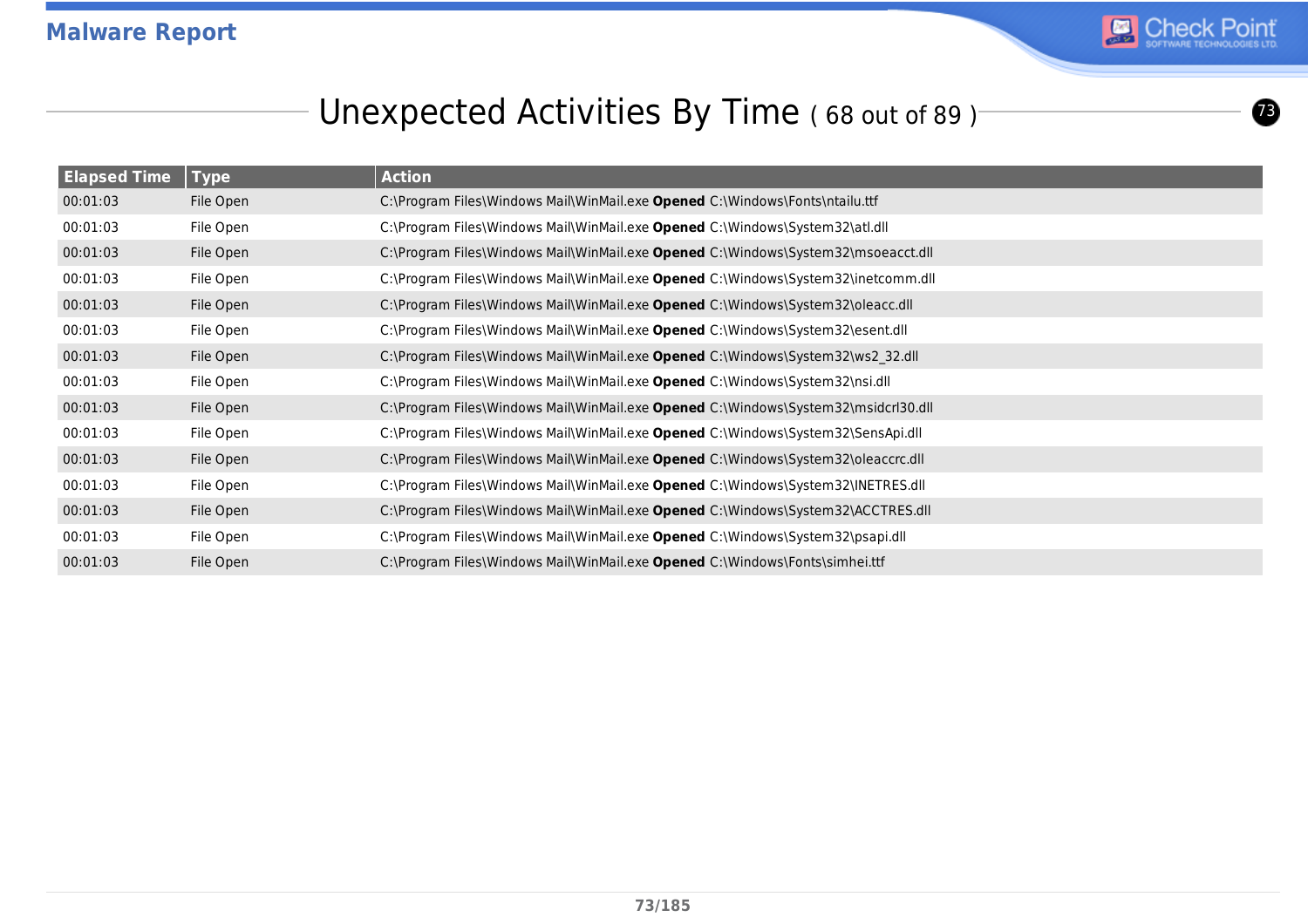

### Unexpected Activities By Time (69 out of 89)<sup>-</sup>

| <b>Elapsed Time</b> | $ $ Type     | <b>Action</b>                                                                                                                      |
|---------------------|--------------|------------------------------------------------------------------------------------------------------------------------------------|
| 00:01:04            | File Open    | C:\Program Files\Windows Mail\WinMail.exe Opened C:\Windows\System32\mlang.dll                                                     |
| 00:01:04            | File Open    | C:\Program Files\Windows Mail\WinMail.exe Opened C:\Windows\System32\drivers\mpsdrv.sys                                            |
| 00:01:04            | File Modify  | C:\Program Files\Windows Mail\WinMail.exe Read From C:\\$Mft                                                                       |
| 00:01:04            | File Open    | C:\Program Files\Windows Mail\WinMail.exe Opened C:\Windows\System32\en-US\ESENT.dll.mui                                           |
| 00:01:04            | File Open    | C:\Program Files\Windows Mail\WinMail.exe Opened C:\Windows\Fonts\upcll.ttf                                                        |
| 00:01:04            | File Open    | C:\Program Files\Windows Mail\WinMail.exe Opened C:\Users\admin\AppData\Local\Microsoft\Windows Mail\edb.log                       |
| 00:01:04            | File Open    | C:\Program Files\Windows Mail\WinMail.exe Opened C:\Windows\Fonts\constani.ttf                                                     |
| 00:01:04            | File Open    | C:\Program Files\Windows Mail\WinMail.exe Opened C:\Windows\Fonts\Candara.ttf                                                      |
| 00:01:04            | File Open    | C:\Program Files\Windows Mail\WinMail.exe Opened C:\Program Files\Windows Mail\msoe.dll                                            |
| 00:01:04            | File Open    | C:\Program Files\Windows Mail\WinMail.exe Opened C:\Windows\System32\msident.dll                                                   |
| 00:01:04            | File Open    | C:\Program Files\Windows Mail\WinMail.exe Opened C:\Windows\Fonts\georgiai.ttf                                                     |
| 00:01:04            | File Modify  | C:\Program Files\Windows Mail\WinMail.exe Read From C:\\$Mft                                                                       |
| 00:01:04            | File Open    | C:\Program Files\Windows Mail\WinMail.exe Opened C:\Users\admin\AppData\Local\Microsoft\Windows Mail\WindowsMail.MSMessageStore    |
| 00:01:04            | Registry Set | C:\Windows\System32\taskhost.exe Set HKCU\Software\Microsoft\Windows\CurrentVersion\Run\{9439A768-4AC5-AD41-A646-<br>4BEFAC9368F2} |
| 00:01:04            | File Modify  | C:\Program Files\Windows Mail\WinMail.exe Read From C:\\$Mft                                                                       |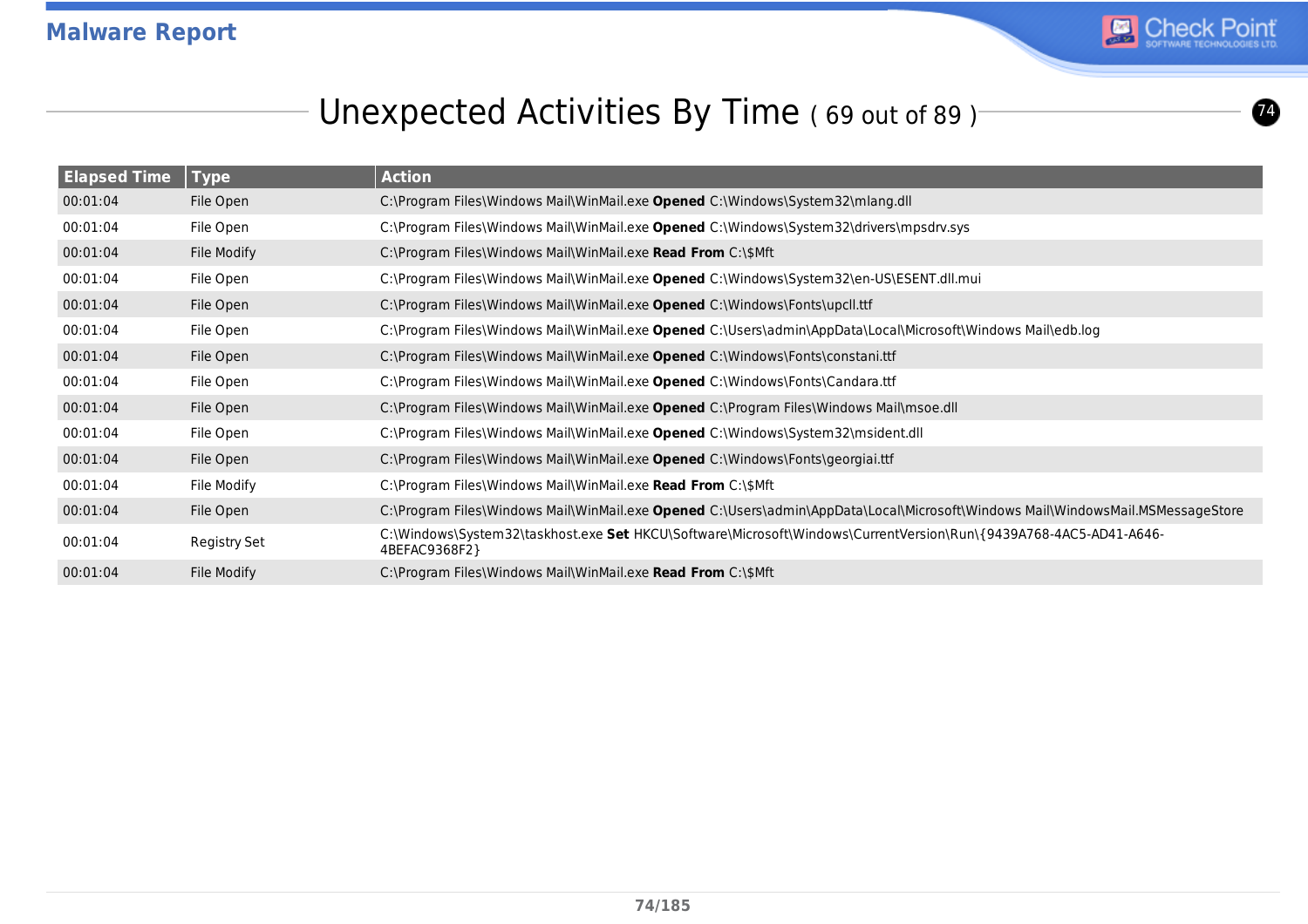

 $\boldsymbol{\bm{\circ}}$ 

### Unexpected Activities By Time (70 out of 89)<sup>-</sup>

| <b>Elapsed Time</b> | <b>Type</b> | <b>Action</b>                                                                                                        |
|---------------------|-------------|----------------------------------------------------------------------------------------------------------------------|
| 00:01:04            | File Open   | C:\Program Files\Windows Mail\WinMail.exe Opened C:\Windows\System32\pstorec.dll                                     |
| 00:01:04            | File Open   | C:\Program Files\Windows Mail\WinMail.exe Opened C:\Users\admin\AppData\Local\Microsoft\Windows Mail\WindowsMail.pat |
| 00:01:04            | File Modify | C:\Program Files\Windows Mail\WinMail.exe Read From C:\Program Files\Windows Mail\WinMail.exe                        |
| 00:01:04            | File Modify | C:\Program Files\Windows Mail\WinMail.exe Read From C:\Windows\System32\kernel32.dll                                 |
| 00:01:04            | File Modify | C:\Program Files\Windows Mail\WinMail.exe Read From C:\Windows\System32\apisetschema.dll                             |
| 00:01:04            | File Modify | C:\Program Files\Windows Mail\WinMail.exe Read From C:\Windows\System32\KernelBase.dll                               |
| 00:01:04            | File Modify | C:\Program Files\Windows Mail\WinMail.exe <b>Read From</b> C:\Windows\System32\advapi32.dll                          |
| 00:01:04            | File Modify | C:\Program Files\Windows Mail\WinMail.exe Read From C:\Windows\System32\msvcrt.dll                                   |
| 00:01:04            | File Modify | C:\Program Files\Windows Mail\WinMail.exe Read From C:\Windows\System32\sechost.dll                                  |
| 00:01:04            | File Modify | C:\Program Files\Windows Mail\WinMail.exe Read From C:\Windows\System32\rpcrt4.dll                                   |
| 00:01:05            | File Modify | C:\Program Files\Windows Mail\WinMail.exe Read From C:\Windows\System32\user32.dll                                   |
| 00:01:05            | File Modify | C:\Program Files\Windows Mail\WinMail.exe Read From C:\Windows\System32\gdi32.dll                                    |
| 00:01:05            | File Modify | C:\Program Files\Windows Mail\WinMail.exe Read From C:\Windows\System32\lpk.dll                                      |
| 00:01:05            | File Modify | C:\Program Files\Windows Mail\WinMail.exe Read From C:\Windows\System32\usp10.dll                                    |
| 00:01:05            | File Modify | C:\Program Files\Windows Mail\WinMail.exe Read From C:\Windows\System32\msoert2.dll                                  |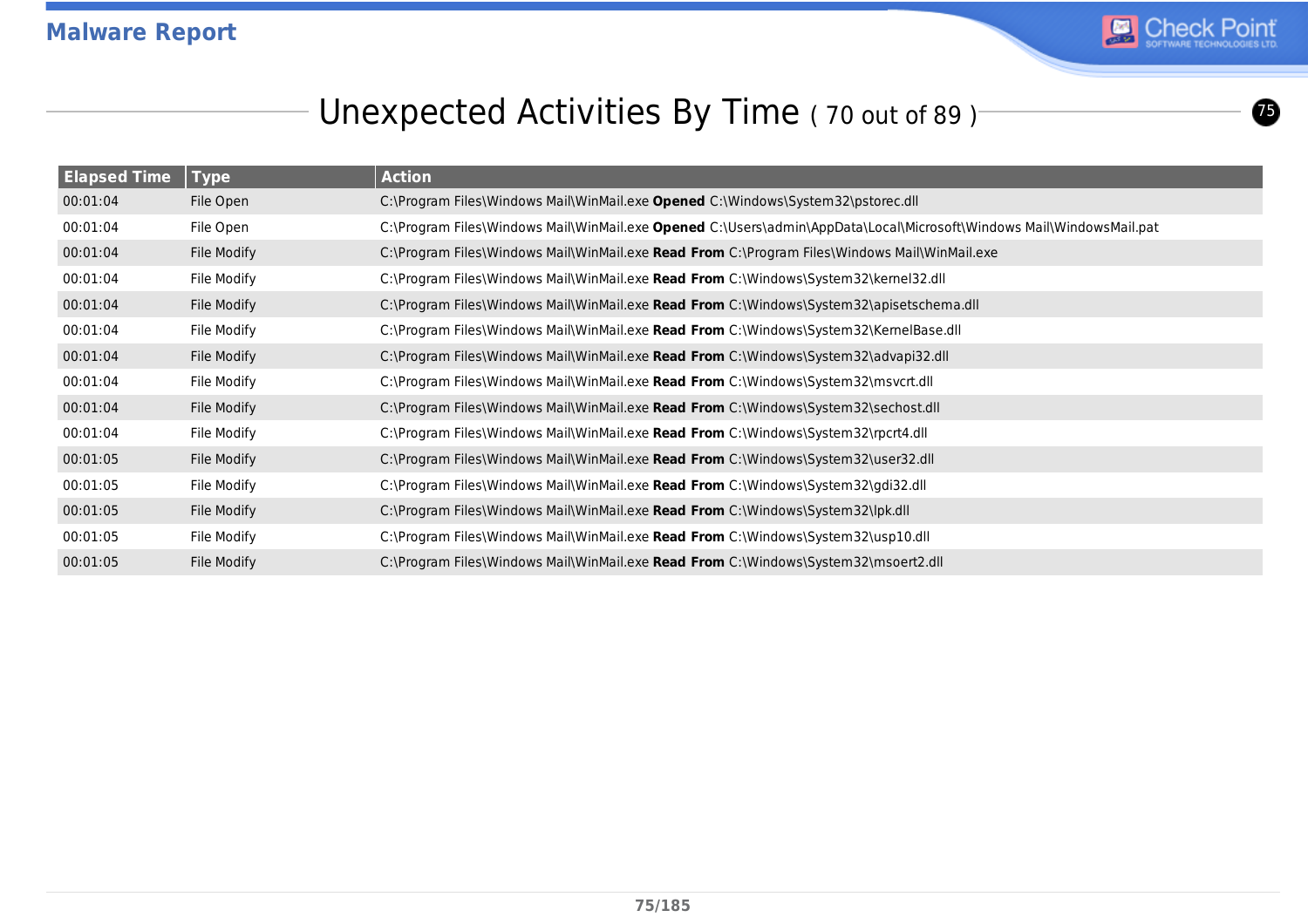

### Unexpected Activities By Time (71 out of 89)<sup>-</sup>

| <b>Elapsed Time</b> | <b>Type</b> | <b>Action</b>                                                                                                                                                                      |
|---------------------|-------------|------------------------------------------------------------------------------------------------------------------------------------------------------------------------------------|
| 00:01:05            | File Modify | C:\Program Files\Windows Mail\WinMail.exe Read From C:\Windows\System32\ole32.dll                                                                                                  |
| 00:01:05            | File Modify | C:\Program Files\Windows Mail\WinMail.exe Read From C:\Windows\System32\oleaut32.dll                                                                                               |
| 00:01:05            | File Modify | C:\Program Files\Windows Mail\WinMail.exe Read From C:\Windows\System32\shlwapi.dll                                                                                                |
| 00:01:05            | File Modify | C:\Program Files\Windows Mail\WinMail.exe Read From C:\Windows\winsxs\x86 microsoft.windows.common-<br>controls_6595b64144ccf1df_6.0.7600.16385_none_421189da2b7fabfc\comctl32.dll |
| 00:01:05            | File Modify | C:\Program Files\Windows Mail\WinMail.exe Read From C:\Windows\System32\shell32.dll                                                                                                |
| 00:01:05            | File Modify | C:\Program Files\Windows Mail\WinMail.exe Read From C:\Windows\System32\msctf.dll                                                                                                  |
| 00:01:05            | File Modify | C:\Program Files\Windows Mail\WinMail.exe Read From C:\Windows\System32\cryptbase.dll                                                                                              |
| 00:01:05            | File Modify | C:\Program Files\Windows Mail\WinMail.exe <b>Read From</b> C:\Windows\System32\uxtheme.dll                                                                                         |
| 00:01:05            | File Modify | C:\Program Files\Windows Mail\WinMail.exe Read From C:\Windows\Fonts\plantc.ttf                                                                                                    |
| 00:01:05            | File Modify | C:\Program Files\Windows Mail\WinMail.exe Read From C:\Windows\System32\cryptdlg.dll                                                                                               |
| 00:01:05            | File Modify | C:\Program Files\Windows Mail\WinMail.exe Read From C:\Windows\System32\wintrust.dll                                                                                               |
| 00:01:05            | File Modify | C:\Program Files\Windows Mail\WinMail.exe Read From C:\Program Files\Windows Mail\msoe.dll                                                                                         |
| 00:01:05            | File Modify | C:\Program Files\Windows Mail\WinMail.exe Read From C:\Windows\Fonts\Candara.ttf                                                                                                   |
| 00:01:05            | File Modify | C:\Program Files\Windows Mail\WinMail.exe Read From C:\Windows\Fonts\constani.ttf                                                                                                  |
| 00:01:05            | File Modify | C:\Program Files\Windows Mail\WinMail.exe Read From C:\Windows\Fonts\georgiai.ttf                                                                                                  |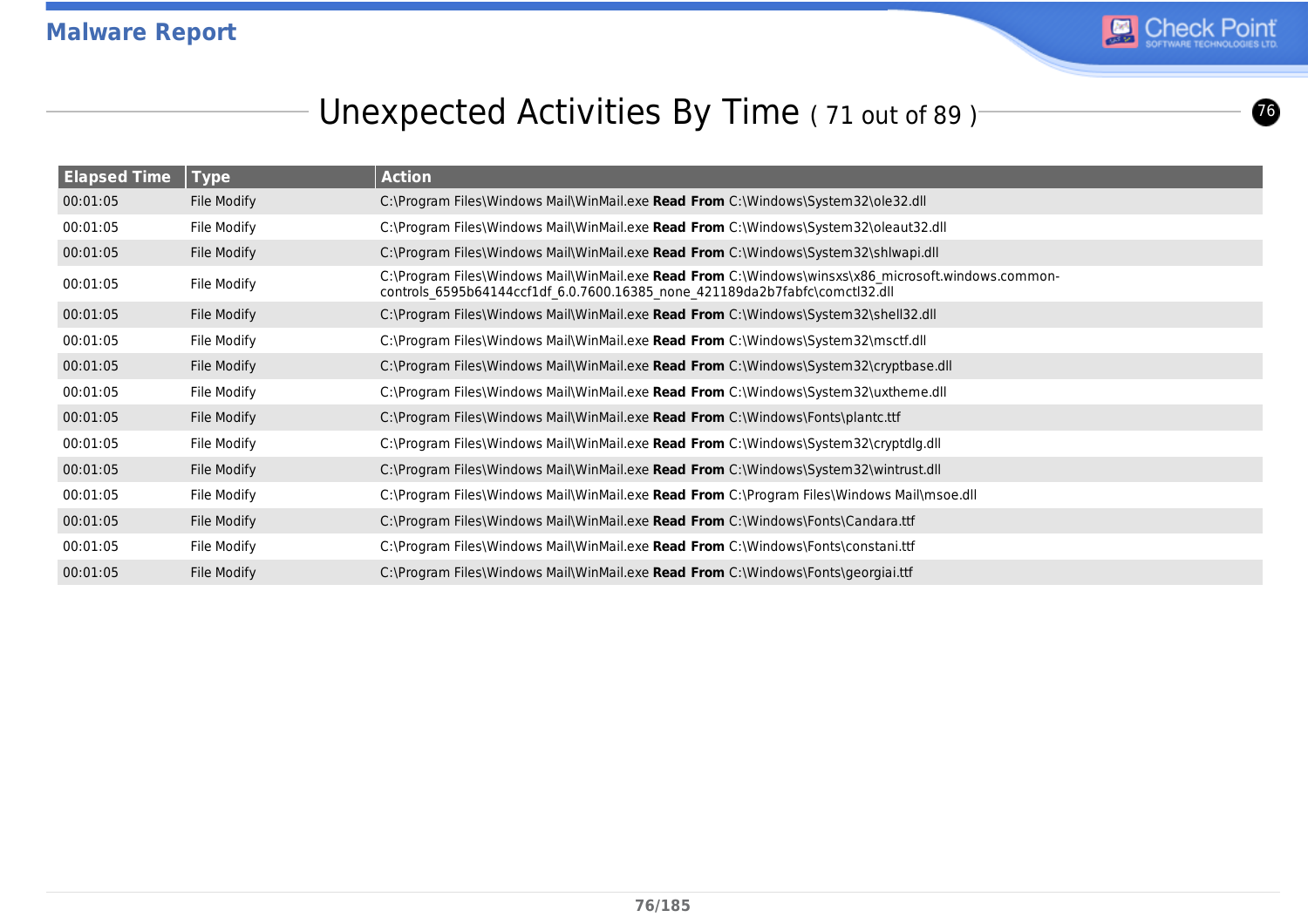

 $\boldsymbol{\varpi}$ 

### Unexpected Activities By Time (72 out of 89)<sup>-</sup>

| <b>Elapsed Time</b> | <b>Type</b> | <b>Action</b>                                                                                   |
|---------------------|-------------|-------------------------------------------------------------------------------------------------|
| 00:01:05            | File Modify | C:\Program Files\Windows Mail\WinMail.exe Read From C:\Windows\Fonts\ntailu.ttf                 |
| 00:01:06            | File Modify | C:\Program Files\Windows Mail\WinMail.exe Read From C:\Windows\Fonts\nyala.ttf                  |
| 00:01:06            | File Modify | C:\Program Files\Windows Mail\WinMail.exe Read From C:\Windows\Fonts\phagspa.ttf                |
| 00:01:06            | File Modify | C:\Program Files\Windows Mail\WinMail.exe Read From C:\Windows\Fonts\phagspab.ttf               |
| 00:01:06            | File Modify | C:\Program Files\Windows Mail\WinMail.exe Read From C:\Windows\Fonts\simfang.ttf                |
| 00:01:06            | File Modify | C:\Program Files\Windows Mail\WinMail.exe Read From C:\Windows\Fonts\simhei.ttf                 |
| 00:01:06            | File Modify | C:\Program Files\Windows Mail\WinMail.exe Read From C:\Windows\Fonts\upcll.ttf                  |
| 00:01:06            | File Modify | C:\Program Files\Windows Mail\WinMail.exe Read From C:\Users\admin\AppData\Local\Temp\admin.bmp |
| 00:01:06            | File Modify | C:\Program Files\Windows Mail\WinMail.exe Read From C:\Windows\System32\ACCTRES.dll             |
| 00:01:06            | File Modify | C:\Program Files\Windows Mail\WinMail.exe Read From C:\Windows\System32\atl.dll                 |
| 00:01:06            | File Modify | C:\Program Files\Windows Mail\WinMail.exe Read From C:\Windows\System32\clbcatq.dll             |
| 00:01:06            | File Modify | C:\Program Files\Windows Mail\WinMail.exe Read From C:\Windows\System32\crypt32.dll             |
| 00:01:06            | File Modify | C:\Program Files\Windows Mail\WinMail.exe Read From C:\Windows\System32\cryptsp.dll             |
| 00:01:06            | File Modify | C:\Program Files\Windows Mail\WinMail.exe Read From C:\Windows\System32\cryptui.dll             |
| 00:01:06            | File Modify | C:\Program Files\Windows Mail\WinMail.exe Read From C:\Windows\System32\esent.dll               |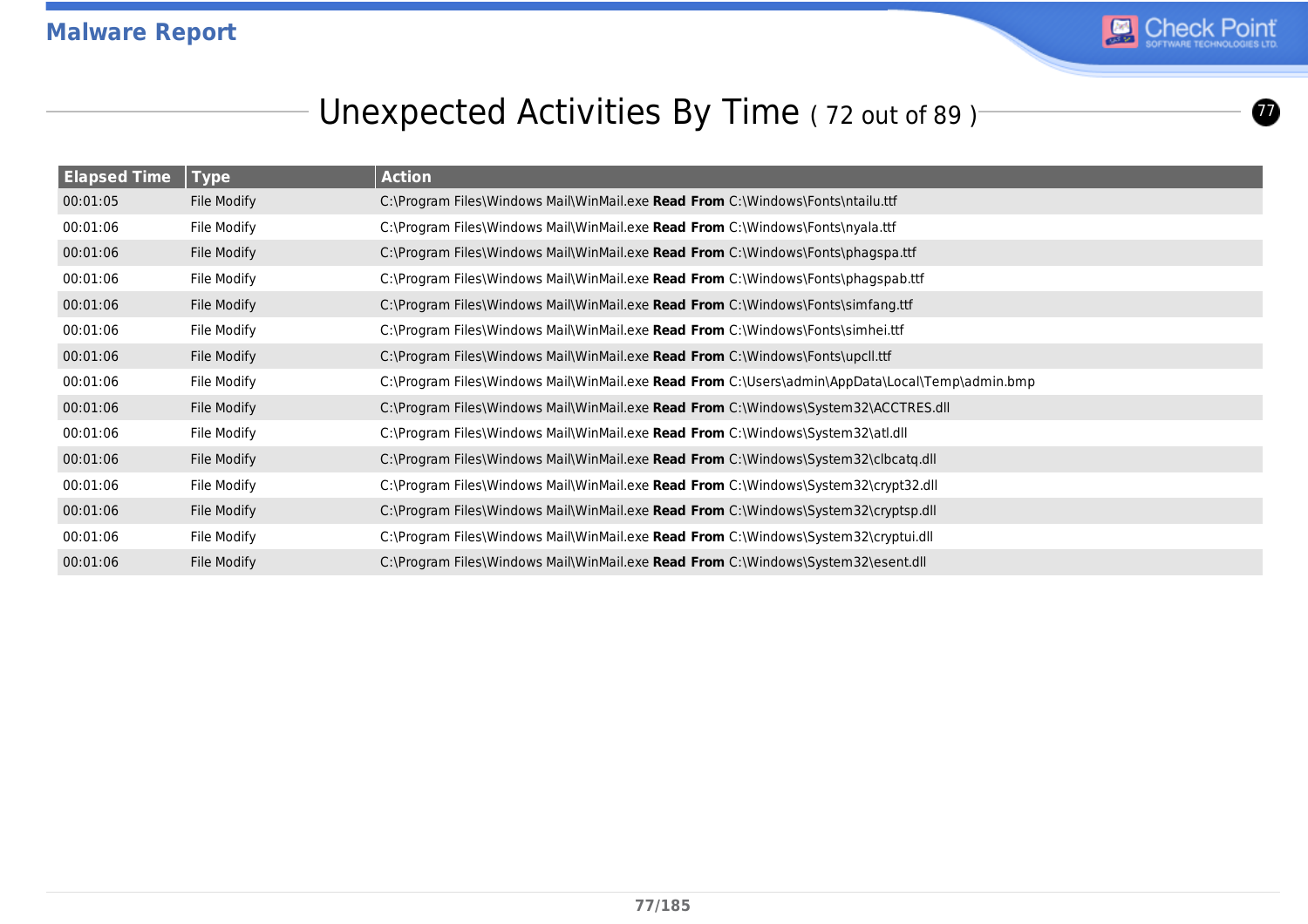

 $\bigcirc$ 

### Unexpected Activities By Time (73 out of 89)<sup>-</sup>

| <b>Elapsed Time</b> | <b>Type</b>  | <b>Action</b>                                                                                                                      |
|---------------------|--------------|------------------------------------------------------------------------------------------------------------------------------------|
| 00:01:06            | File Modify  | C:\Program Files\Windows Mail\WinMail.exe Read From C:\Windows\System32\iertutil.dll                                               |
| 00:01:06            | File Modify  | C:\Program Files\Windows Mail\WinMail.exe Read From C:\Windows\System32\imagehlp.dll                                               |
| 00:01:06            | File Modify  | C:\Program Files\Windows Mail\WinMail.exe Read From C:\Windows\System32\inetcomm.dll                                               |
| 00:01:06            | File Modify  | C:\Program Files\Windows Mail\WinMail.exe Read From C:\Windows\System32\INETRES.dll                                                |
| 00:01:06            | File Modify  | C:\Program Files\Windows Mail\WinMail.exe Read From C:\Windows\System32\mlang.dll                                                  |
| 00:01:06            | File Modify  | C:\Program Files\Windows Mail\WinMail.exe Read From C:\Windows\System32\msasn1.dll                                                 |
| 00:01:06            | Registry Set | C:\Windows\System32\taskhost.exe Set HKCU\Software\Microsoft\Windows\CurrentVersion\Run\{9439A768-4AC5-AD41-A646-<br>4BEFAC9368F2} |
| 00:01:06            | File Modify  | C:\Program Files\Windows Mail\WinMail.exe Read From C:\Windows\System32\msftedit.dll                                               |
| 00:01:06            | File Modify  | C:\Program Files\Windows Mail\WinMail.exe Read From C:\Windows\System32\msidcrl30.dll                                              |
| 00:01:07            | File Modify  | C:\Program Files\Windows Mail\WinMail.exe Read From C:\Windows\System32\msident.dll                                                |
| 00:01:07            | File Modify  | C:\Program Files\Windows Mail\WinMail.exe Read From C:\Windows\System32\msimg32.dll                                                |
| 00:01:07            | File Modify  | C:\Program Files\Windows Mail\WinMail.exe Read From C:\Windows\System32\msoeacct.dll                                               |
| 00:01:07            | File Modify  | C:\Program Files\Windows Mail\WinMail.exe Read From C:\Windows\System32\msxml6.dll                                                 |
| 00:01:07            | File Modify  | C:\Program Files\Windows Mail\WinMail.exe Read From C:\Windows\System32\normaliz.dll                                               |
| 00:01:07            | File Modify  | C:\Program Files\Windows Mail\WinMail.exe Read From C:\Windows\System32\nsi.dll                                                    |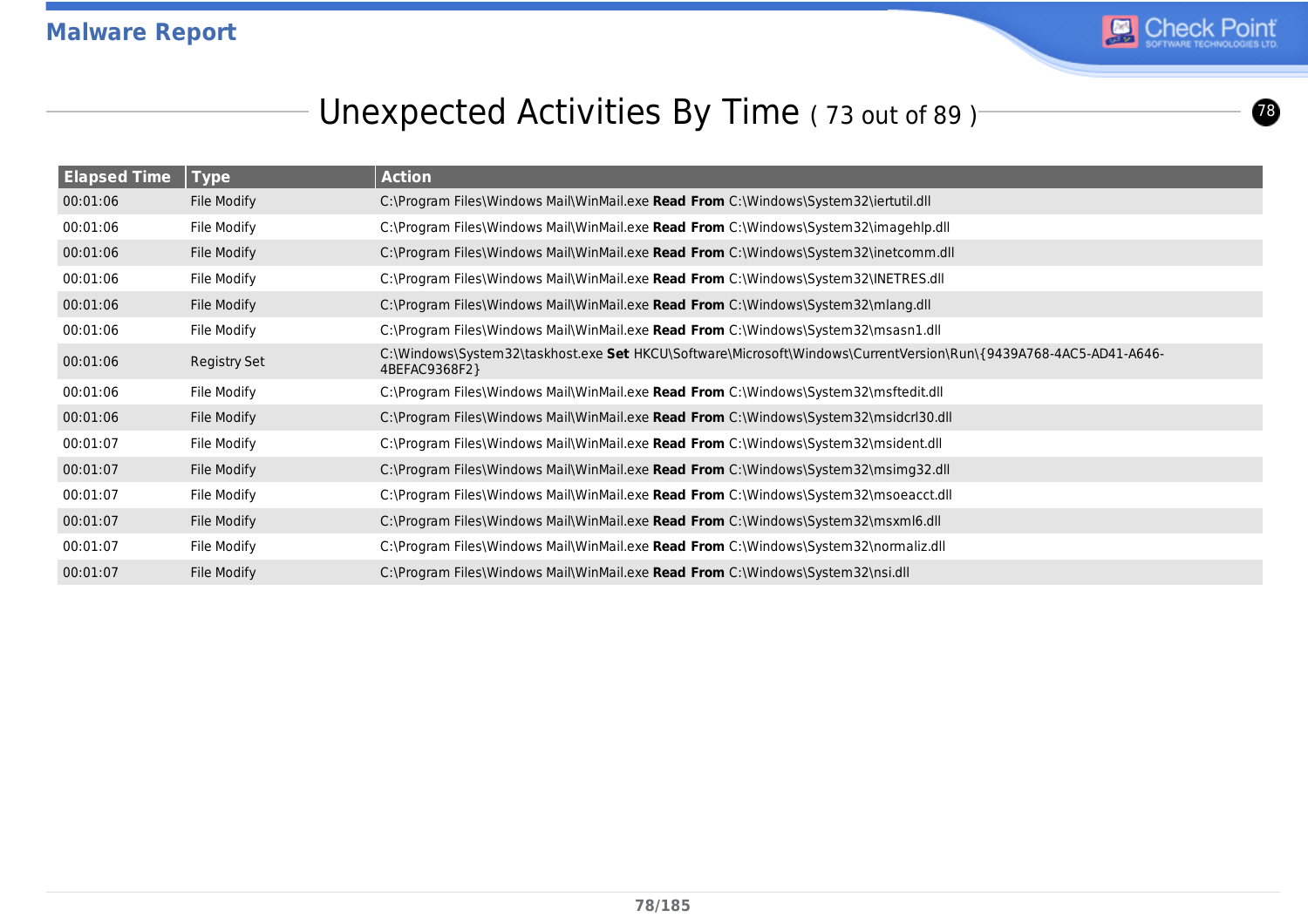

 $\boldsymbol{\circ}$ 

### Unexpected Activities By Time (74 out of 89)<sup>-</sup>

| <b>Elapsed Time</b> | <b>Type</b> | <b>Action</b>                                                                                         |
|---------------------|-------------|-------------------------------------------------------------------------------------------------------|
| 00:01:07            | File Modify | C:\Program Files\Windows Mail\WinMail.exe Read From C:\Windows\System32\oleacc.dll                    |
| 00:01:07            | File Modify | C:\Program Files\Windows Mail\WinMail.exe Read From C:\Windows\System32\profapi.dll                   |
| 00:01:07            | File Modify | C:\Program Files\Windows Mail\WinMail.exe Read From C:\Windows\System32\propsys.dll                   |
| 00:01:07            | File Modify | C:\Program Files\Windows Mail\WinMail.exe Read From C:\Windows\System32\psapi.dll                     |
| 00:01:07            | File Modify | C:\Program Files\Windows Mail\WinMail.exe Read From C:\Windows\System32\pstorec.dll                   |
| 00:01:07            | File Modify | C:\Program Files\Windows Mail\WinMail.exe Read From C:\Windows\System32\RpcRtRemote.dll               |
| 00:01:07            | File Modify | C:\Program Files\Windows Mail\WinMail.exe Read From C:\Windows\System32\samlib.dll                    |
| 00:01:07            | File Modify | C:\Program Files\Windows Mail\WinMail.exe Read From C:\Windows\System32\secur32.dll                   |
| 00:01:07            | File Modify | C:\Program Files\Windows Mail\WinMail.exe Read From C:\Windows\System32\SensApi.dll                   |
| 00:01:07            | File Modify | C:\Program Files\Windows Mail\WinMail.exe Read From C:\Windows\System32\shacct.dll                    |
| 00:01:07            | File Modify | C:\Program Files\Windows Mail\WinMail.exe Read From C:\Program Files\Common Files\System\wab32res.dll |
| 00:01:07            | File Modify | C:\Program Files\Windows Mail\WinMail.exe Read From C:\Windows\System32\sspicli.dll                   |
| 00:01:07            | File Modify | C:\Program Files\Windows Mail\WinMail.exe Read From C:\Windows\System32\urlmon.dll                    |
| 00:01:07            | File Modify | C:\Program Files\Windows Mail\WinMail.exe Read From C:\Windows\System32\wininet.dll                   |
| 00:01:07            | File Modify | C:\Program Files\Windows Mail\WinMail.exe Read From C:\Windows\System32\ws2 32.dll                    |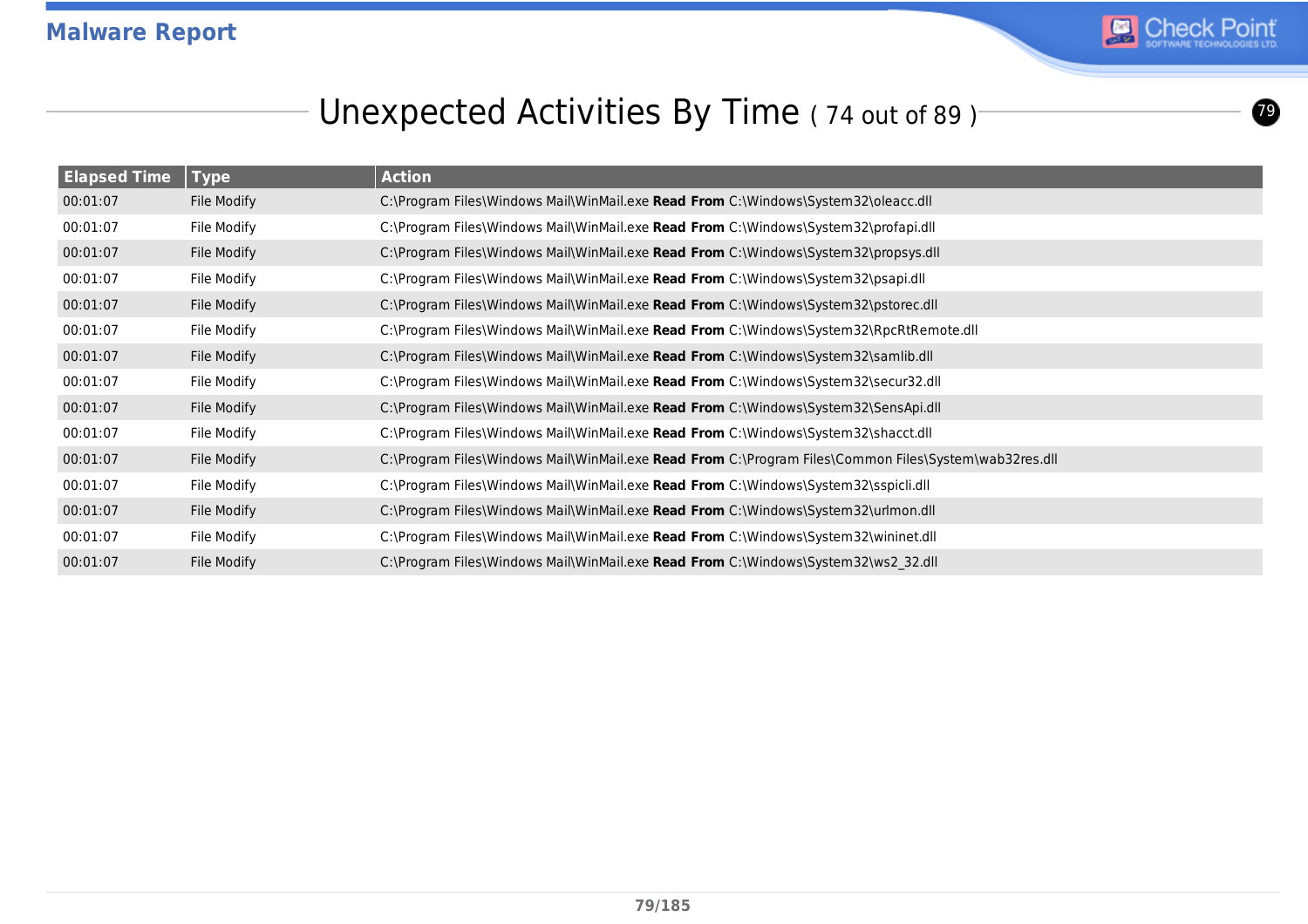

### Unexpected Activities By Time (75 out of 89)<sup>-</sup>

| <b>Elapsed Time</b> | <b>Type</b>    | <b>Action</b>                                                                                                                                                            |
|---------------------|----------------|--------------------------------------------------------------------------------------------------------------------------------------------------------------------------|
| 00:01:07            | File Modify    | C:\Program Files\Windows Mail\WinMail.exe <b>Read From</b> C:\Windows\System32\drivers\mpsdrv.sys                                                                        |
| 00:01:07            | File Modify    | C:\Program Files\Windows Mail\WinMail.exe Read From C:\Windows\System32\en-US\ESENT.dll.mui                                                                              |
| 00:01:07            | File Modify    | C:\Program Files\Windows Mail\WinMail.exe Read From<br>C:\Windows\winsxs\x86_microsoft.windows.gdiplus_6595b64144ccf1df_1.1.7600.16385_none_72fc7cbf861225ca\GdiPlus.dll |
| 00:01:08            | File Modify    | C:\Program Files\Windows Mail\WinMail.exe Read From C:\Users\admin\AppData\Local\Microsoft\Windows Mail\WindowsMail.pat                                                  |
| 00:01:08            | File Modify    | C:\Program Files\Windows Mail\WinMail.exe Read From C:\Users\admin\AppData\Local\Microsoft\Windows Mail\edb.log                                                          |
| 00:01:08            | File Modify    | C:\Program Files\Windows Mail\WinMail.exe Read From C:\Users\admin\AppData\Local\Microsoft\Windows<br>Mail\WindowsMail.MSMessageStore                                    |
| 00:01:08            | File Modify    | C:\Program Files\Windows Mail\WinMail.exe Read From C:\Windows\System32\msident.dll                                                                                      |
| 00:01:08            | File Modify    | C:\Program Files\Windows Mail\WinMail.exe Read From C:\Windows\System32\pstorec.dll                                                                                      |
| 00:01:08            | File Modify    | C:\Program Files\Windows Mail\WinMail.exe Read From C:\Program Files\Windows Mail\WinMail.exe                                                                            |
| 00:01:08            | File Modify    | C:\Program Files\Windows Mail\WinMail.exe Read From C:\Program Files\Windows Mail\msoe.dll                                                                               |
| 00:01:08            | File Modify    | C:\Program Files\Windows Mail\WinMail.exe Read From C:\Windows\System32\esent.dll                                                                                        |
| 00:01:08            | File Modify    | C:\Program Files\Windows Mail\WinMail.exe Read From C:\Windows\System32\inetcomm.dll                                                                                     |
| 00:01:08            | File Modify    | C:\Program Files\Windows Mail\WinMail.exe Read From C:\Windows\System32\mlang.dll                                                                                        |
| 00:01:08            | File Modify    | C:\Program Files\Windows Mail\WinMail.exe Read From C:\Windows\System32\msident.dll                                                                                      |
| 00:01:08            | Registry Query | C:\Program Files\Windows Mail\WinMail.exe Queried<br>HKLM\SOFTWARE\Policies\Microsoft\Windows\safer\codeidentifiers\TransparentEnabled                                   |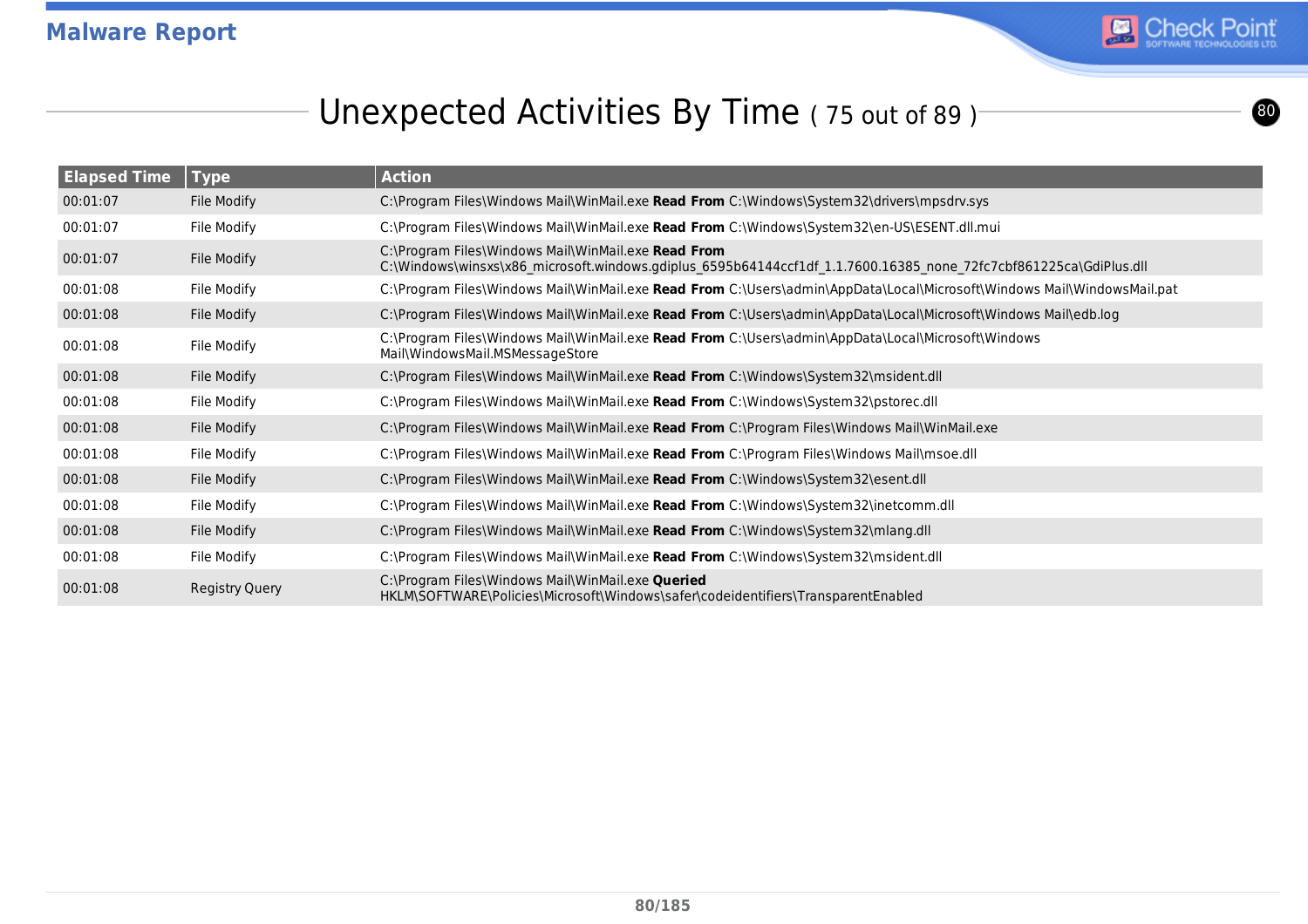

 $\bf{0}$ 

### Unexpected Activities By Time (76 out of 89)

| <b>Elapsed Time</b> | $\blacksquare$ Type       | <b>Action</b>                                                                                                                                 |
|---------------------|---------------------------|-----------------------------------------------------------------------------------------------------------------------------------------------|
| 00:01:08            | Registry Close            | C:\Program Files\Windows Mail\WinMail.exe Closed HKLM\SOFTWARE\Policies\Microsoft\Windows\safer\codeidentifiers                               |
| 00:01:08            | Registry Query            | C:\Program Files\Windows Mail\WinMail.exe Queried HKLM\SYSTEM\ControlSet001\Control\Nls\Sorting\Versions                                      |
| 00:01:08            | Registry Query            | C:\Program Files\Windows Mail\WinMail.exe <b>Queried</b> HKLM\SYSTEM\ControlSet001\Control\Session Manager\SafeDllSearchMode                  |
| 00:01:08            | Registry Query            | C:\Program Files\Windows Mail\WinMail.exe <b>Queried</b> HKLM\SOFTWARE\Microsoft\Windows<br>NT\CurrentVersion\GRE_Initialize\DisableMetaFiles |
| 00:01:09            | Registry Close            | C:\Program Files\Windows Mail\WinMail.exe Closed HKLM\SOFTWARE\Microsoft\Windows NT\CurrentVersion\GRE Initialize                             |
| 00:01:09            | Registry Query            | C:\Program Files\Windows Mail\WinMail.exe Queried HKLM\SOFTWARE\Microsoft\Windows NT\CurrentVersion\Compatibility32\WinMail                   |
| 00:01:09            | Registry Close            | C:\Program Files\Windows Mail\WinMail.exe Closed HKLM\SOFTWARE\Microsoft\Windows NT\CurrentVersion\Compatibility32                            |
| 00:01:09            | Registry Close            | C:\Program Files\Windows Mail\WinMail.exe Closed HKCU                                                                                         |
| 00:01:09            | <b>Registry Enumerate</b> | C:\Program Files\Windows Mail\WinMail.exe Enumerate HKCU\Control Panel\Desktop\LanguageConfiguration                                          |
| 00:01:09            | Registry Close            | C:\Program Files\Windows Mail\WinMail.exe Closed HKCU\Control Panel\Desktop\LanguageConfiguration                                             |
| 00:01:09            | Registry Close            | C:\Program Files\Windows Mail\WinMail.exe Closed HKCU                                                                                         |
| 00:01:09            | Registry Query            | C:\Program Files\Windows Mail\WinMail.exe Queried HKCU\Control Panel\Desktop\PreferredUILanguages                                             |
| 00:01:09            | Registry Close            | C:\Program Files\Windows Mail\WinMail.exe Closed HKCU\Control Panel\Desktop                                                                   |
| 00:01:09            | Registry Close            | C:\Program Files\Windows Mail\WinMail.exe Closed HKCU                                                                                         |
| 00:01:09            | Registry Query            | C:\Program Files\Windows Mail\WinMail.exe Queried HKCU\Control Panel\Desktop\MuiCached\MachinePreferredUILanguages                            |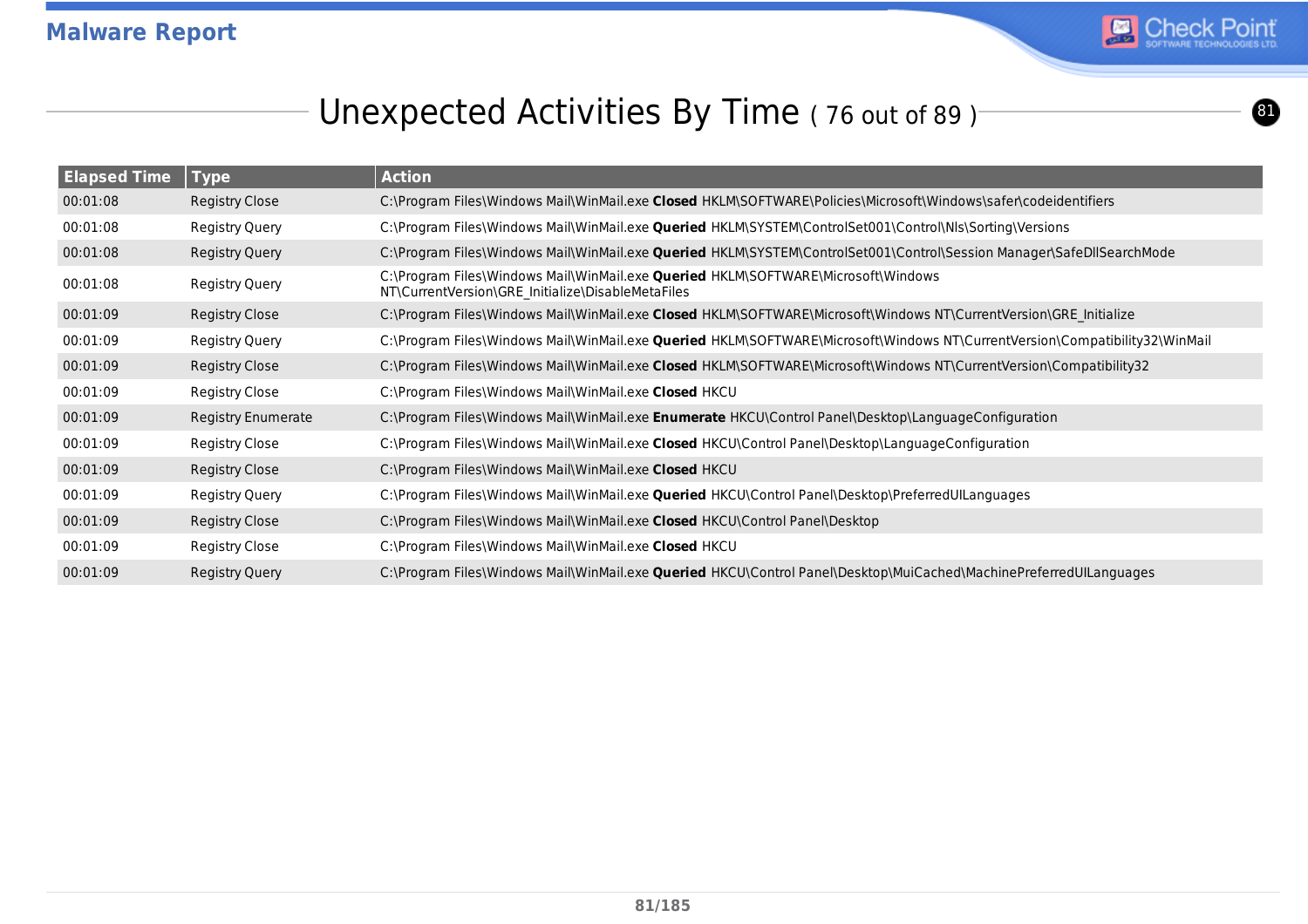

### Unexpected Activities By Time (77 out of 89)<sup>-</sup>

| <b>Elapsed Time</b> | $\sqrt{ }$ Type       | <b>Action</b>                                                                                                                         |
|---------------------|-----------------------|---------------------------------------------------------------------------------------------------------------------------------------|
| 00:01:09            | Registry Close        | C:\Program Files\Windows Mail\WinMail.exe Closed HKCU\Control Panel\Desktop\MuiCached                                                 |
| 00:01:09            | Registry Close        | C:\Program Files\Windows Mail\WinMail.exe Closed HKCU                                                                                 |
| 00:01:09            | <b>Registry Query</b> | C:\Program Files\Windows Mail\WinMail.exe <b>Queried</b> HKLM\SYSTEM\ControlSet001\Control\CMF\Config\SYSTEM                          |
| 00:01:09            | <b>Registry Close</b> | C:\Program Files\Windows Mail\WinMail.exe Closed HKLM\SYSTEM\ControlSet001\Control\CMF\Config                                         |
| 00:01:09            | Registry Query        | C:\Program Files\Windows Mail\WinMail.exe Queried HKLM\SOFTWARE\Microsoft\Windows NT\CurrentVersion\Windows\LoadAppInit DLLs          |
| 00:01:09            | <b>Registry Close</b> | C:\Program Files\Windows Mail\WinMail.exe Closed HKLM\SOFTWARE\Microsoft\Windows NT\CurrentVersion\Windows                            |
| 00:01:09            | <b>Registry Query</b> | C:\Program Files\Windows Mail\WinMail.exe <b>Queried</b> HKLM\SOFTWARE\Microsoft\Ole\PageAllocatorUseSystemHeap                       |
| 00:01:09            | <b>Registry Close</b> | C:\Program Files\Windows Mail\WinMail.exe Closed HKLM\SOFTWARE\Microsoft\Ole                                                          |
| 00:01:09            | <b>Registry Query</b> | C:\Program Files\Windows Mail\WinMail.exe Queried HKLM\SOFTWARE\Microsoft\Ole\PageAllocatorSystemHeapIsPrivate                        |
| 00:01:09            | Registry Close        | C:\Program Files\Windows Mail\WinMail.exe Closed HKLM\SOFTWARE\Microsoft\Ole                                                          |
| 00:01:09            | Registry Query        | C:\Program Files\Windows Mail\WinMail.exe Queried<br>HKLM\SOFTWARE\Microsoft\Windows\CurrentVersion\SideBySide\PreferExternalManifest |
| 00:01:10            | Registry Close        | C:\Program Files\Windows Mail\WinMail.exe Closed HKLM\SOFTWARE\Microsoft\Windows\CurrentVersion\SideBySide                            |
| 00:01:10            | Registry Query        | C:\Program Files\Windows Mail\WinMail.exe Queried<br>HKLM\SOFTWARE\Microsoft\Windows\CurrentVersion\SideBySide\PreferExternalManifest |
| 00:01:10            | Registry Close        | C:\Program Files\Windows Mail\WinMail.exe Closed HKLM\SOFTWARE\Microsoft\Windows\CurrentVersion\SideBySide                            |
| 00:01:10            | <b>Registry Query</b> | C:\Program Files\Windows Mail\WinMail.exe Queried HKLM\SYSTEM\ControlSet001\Control\Nls\CustomLocale\en-US                            |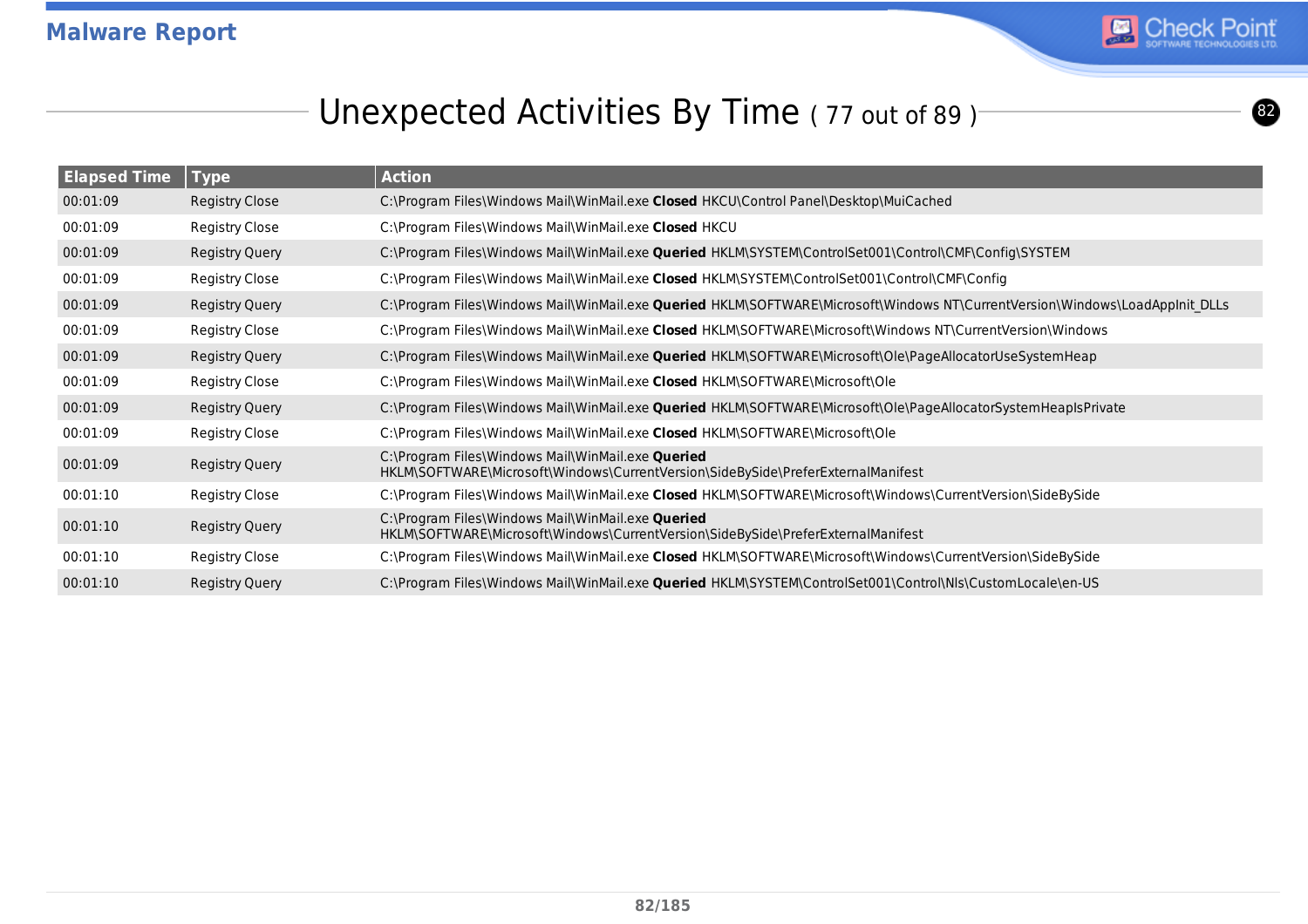

### Unexpected Activities By Time (78 out of 89)

| <b>Elapsed Time</b> | <b>Type</b>           | <b>Action</b>                                                                                                                                         |
|---------------------|-----------------------|-------------------------------------------------------------------------------------------------------------------------------------------------------|
| 00:01:10            | <b>Registry Close</b> | C:\Program Files\Windows Mail\WinMail.exe Closed HKLM\SYSTEM\ControlSet001\Control\Nls\CustomLocale                                                   |
| 00:01:10            | Registry Query        | C:\Program Files\Windows Mail\WinMail.exe Queried HKLM\SYSTEM\ControlSet001\Control\Nls\ExtendedLocale\en-US                                          |
| 00:01:10            | <b>Registry Close</b> | C:\Program Files\Windows Mail\WinMail.exe Closed HKLM\SYSTEM\ControlSet001\Control\Nls\ExtendedLocale                                                 |
| 00:01:10            | Registry Set          | C:\Windows\System32\taskhost.exe Set HKCU\Software\Microsoft\Windows\CurrentVersion\Run\{9439A768-4AC5-AD41-A646-<br>4BEFAC9368F2}                    |
| 00:01:10            | Registry Query        | C:\Program Files\Windows Mail\WinMail.exe Queried<br>HKLM\SOFTWARE\Microsoft\Windows\CurrentVersion\SideBySide\PreferExternalManifest                 |
| 00:01:10            | <b>Registry Close</b> | C:\Program Files\Windows Mail\WinMail.exe Closed HKLM\SOFTWARE\Microsoft\Windows\CurrentVersion\SideBySide                                            |
| 00:01:10            | Registry Query        | C:\Program Files\Windows Mail\WinMail.exe Queried HKCU\Software\Microsoft\Internet Explorer\International\JP ISO SIO Control                          |
| 00:01:10            | Registry Close        | C:\Program Files\Windows Mail\WinMail.exe Closed HKCU\Software\Microsoft\Internet Explorer\International                                              |
| 00:01:10            | Registry Query        | C:\Program Files\Windows Mail\WinMail.exe Queried<br>HKLM\SOFTWARE\Microsoft\Windows\CurrentVersion\SideBySide\PreferExternalManifest                 |
| 00:01:10            | <b>Registry Close</b> | C:\Program Files\Windows Mail\WinMail.exe Closed HKLM\SOFTWARE\Microsoft\Windows\CurrentVersion\SideBySide                                            |
| 00:01:10            | <b>Registry Query</b> | C:\Program Files\Windows Mail\WinMail.exe Queried HKLM\SYSTEM\ControlSet001\Control\Nls\Locale\00000409                                               |
| 00:01:10            | Registry Query        | C:\Program Files\Windows Mail\WinMail.exe <b>Queried</b> HKLM\SYSTEM\ControlSet001\Control\Nls\Language Groups\1                                      |
| 00:01:10            | <b>Registry Query</b> | C:\Program Files\Windows Mail\WinMail.exe <b>Queried</b> HKLM\SYSTEM\ControlSet001\services\crypt32\DebugHeapFlags                                    |
| 00:01:10            | Registry Close        | C:\Program Files\Windows Mail\WinMail.exe Closed HKLM\SYSTEM\ControlSet001\services\crypt32                                                           |
| 00:01:10            | <b>Registry Query</b> | C:\Program Files\Windows Mail\WinMail.exe <b>Queried</b> HKLM\SOFTWARE\Microsoft\Windows\CurrentVersion\Internet<br>Settings\DisableImprovedZoneCheck |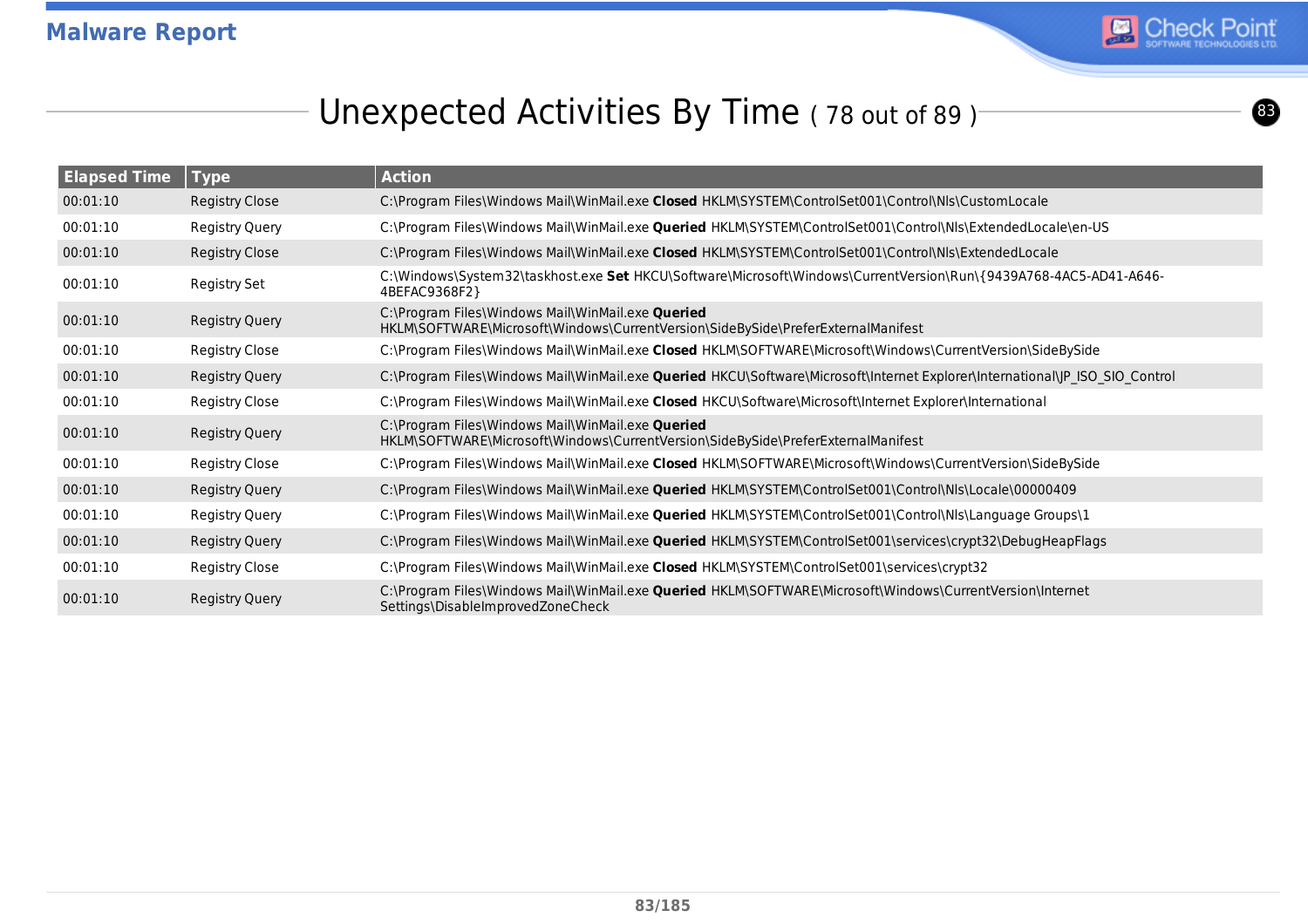

### Unexpected Activities By Time (79 out of 89)<sup>-</sup>

| <b>Elapsed Time</b> | Type                  | <b>Action</b>                                                                                                                                            |
|---------------------|-----------------------|----------------------------------------------------------------------------------------------------------------------------------------------------------|
| 00:01:10            | <b>Registry Close</b> | C:\Program Files\Windows Mail\WinMail.exe Closed HKLM\SOFTWARE\Microsoft\Windows\CurrentVersion\Internet Settings                                        |
| 00:01:10            | <b>Registry Query</b> | C:\Program Files\Windows Mail\WinMail.exe <b>Queried</b> HKLM\SOFTWARE\Policies\Microsoft\Windows\CurrentVersion\Internet<br>Settings\Security_HKLM_only |
| 00:01:10            | Registry Close        | C:\Program Files\Windows Mail\WinMail.exe Closed HKLM\SOFTWARE\Policies\Microsoft\Windows\CurrentVersion\Internet Settings                               |
| 00:01:11            | Registry Query        | C:\Program Files\Windows Mail\WinMail.exe Queried<br>HKLM\SOFTWARE\Microsoft\Windows\CurrentVersion\SideBySide\PreferExternalManifest                    |
| 00:01:11            | <b>Registry Close</b> | C:\Program Files\Windows Mail\WinMail.exe Closed HKLM\SOFTWARE\Microsoft\Windows\CurrentVersion\SideBySide                                               |
| 00:01:11            | <b>Registry Query</b> | C:\Program Files\Windows Mail\WinMail.exe Queried HKLM\SOFTWARE\Microsoft\SQMClient\Windows\CEIPEnable                                                   |
| 00:01:11            | Registry Close        | C:\Program Files\Windows Mail\WinMail.exe Closed HKLM\SOFTWARE\Microsoft\SQMClient\Windows                                                               |
| 00:01:11            | <b>Registry Query</b> | C:\Program Files\Windows Mail\WinMail.exe Queried HKLM\SOFTWARE\Microsoft\Ole\MaxSxSHashCount                                                            |
| 00:01:11            | Registry Close        | C:\Program Files\Windows Mail\WinMail.exe Closed HKLM\SOFTWARE\Microsoft\Ole                                                                             |
| 00:01:11            | <b>Registry Query</b> | C:\Program Files\Windows Mail\WinMail.exe Queried HKLM\SOFTWARE\Microsoft\COM3\Com+Enabled                                                               |
| 00:01:11            | Registry Close        | C:\Program Files\Windows Mail\WinMail.exe Closed HKLM\SOFTWARE\Microsoft\COM3                                                                            |
| 00:01:11            | Registry Query        | C:\Program Files\Windows Mail\WinMail.exe Read HKCR                                                                                                      |
| 00:01:11            | <b>Registry Query</b> | C:\Program Files\Windows Mail\WinMail.exe Read HKLM\SOFTWARE\Classes\CLSID\{275C23E2-3747-11D0-9FEA-00AA003F8646}                                        |
| 00:01:11            | Registry Query        | C:\Program Files\Windows Mail\WinMail.exe Queried HKLM\SOFTWARE\Classes\CLSID\{275C23E2-3747-11D0-9FEA-00AA003F8646}                                     |
| 00:01:11            | Registry Query        | C:\Program Files\Windows Mail\WinMail.exe Read HKLM\SOFTWARE\Classes\CLSID\{275C23E2-3747-11D0-9FEA-00AA003F8646}                                        |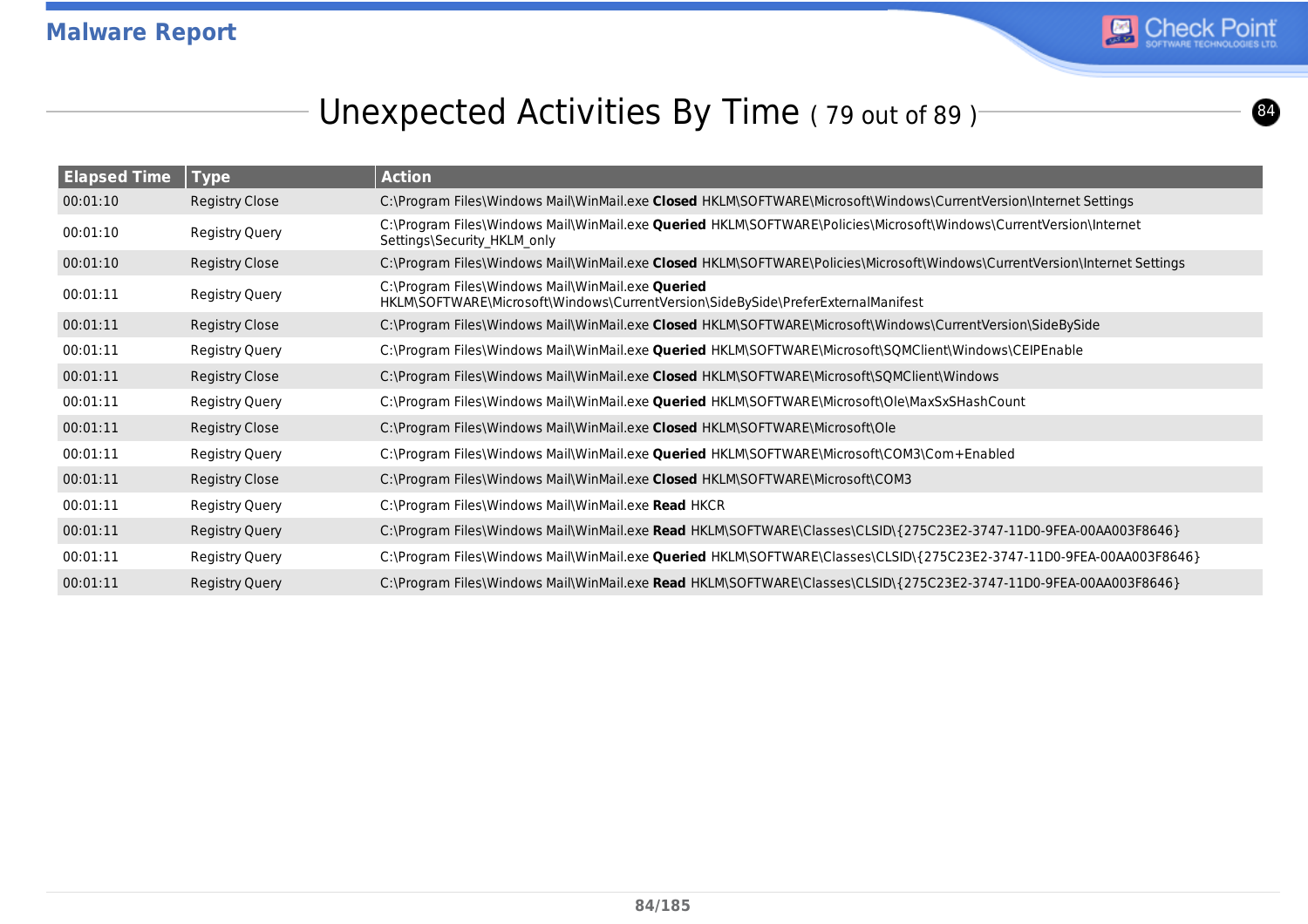

 $\bullet$ 

### Unexpected Activities By Time (80 out of 89)<sup>-</sup>

| <b>Elapsed Time</b> | $ $ Type              | <b>Action</b>                                                                                                                                          |
|---------------------|-----------------------|--------------------------------------------------------------------------------------------------------------------------------------------------------|
| 00:01:11            | <b>Registry Query</b> | C:\Program Files\Windows Mail\WinMail.exe Queried HKLM\SOFTWARE\Classes\CLSID\{275C23E2-3747-11D0-9FEA-00AA003F8646}                                   |
| 00:01:11            | Registry Query        | C:\Program Files\Windows Mail\WinMail.exe Read HKLM\SOFTWARE\Classes\CLSID\{275C23E2-3747-11D0-9FEA-00AA003F8646}                                      |
| 00:01:11            | <b>Registry Query</b> | C:\Program Files\Windows Mail\WinMail.exe Read HKLM\SOFTWARE\Classes\CLSID\{275C23E2-3747-11D0-9FEA-<br>00AA003F8646}\InProcServer32                   |
| 00:01:11            | Registry Query        | C:\Program Files\Windows Mail\WinMail.exe Queried HKLM\SOFTWARE\Classes\CLSID\{275C23E2-3747-11D0-9FEA-<br>00AA003F8646}\InProcServer32\InprocServer32 |
| 00:01:11            | <b>Registry Query</b> | C:\Program Files\Windows Mail\WinMail.exe Read HKLM\SOFTWARE\Classes\CLSID\{275C23E2-3747-11D0-9FEA-<br>00AA003F8646}\InProcServer32                   |
| 00:01:11            | Registry Query        | C:\Program Files\Windows Mail\WinMail.exe Queried HKLM\SOFTWARE\Classes\CLSID\{275C23E2-3747-11D0-9FEA-<br>00AA003F8646}\InProcServer32                |
| 00:01:11            | <b>Registry Query</b> | C:\Program Files\Windows Mail\WinMail.exe Read HKLM\SOFTWARE\Classes\CLSID\{275C23E2-3747-11D0-9FEA-<br>00AA003F8646}\InProcServer32                   |
| 00:01:12            | Registry Query        | C:\Program Files\Windows Mail\WinMail.exe Queried HKLM\SOFTWARE\Classes\CLSID\{275C23E2-3747-11D0-9FEA-<br>00AA003F8646}\InProcServer32                |
| 00:01:12            | <b>Registry Query</b> | C:\Program Files\Windows Mail\WinMail.exe Read HKLM\SOFTWARE\Classes\CLSID\{275C23E2-3747-11D0-9FEA-<br>00AA003F8646}\InProcServer32                   |
| 00:01:12            | Registry Query        | C:\Program Files\Windows Mail\WinMail.exe Queried HKLM\SOFTWARE\Classes\CLSID\{275C23E2-3747-11D0-9FEA-<br>00AA003F8646}\InProcServer32                |
| 00:01:12            | <b>Registry Query</b> | C:\Program Files\Windows Mail\WinMail.exe Read HKLM\SOFTWARE\Classes\CLSID\{275C23E2-3747-11D0-9FEA-<br>00AA003F8646}\InProcServer32                   |
| 00:01:12            | Registry Query        | C:\Program Files\Windows Mail\WinMail.exe Queried HKLM\SOFTWARE\Classes\CLSID\{275C23E2-3747-11D0-9FEA-<br>00AA003F8646}\InProcServer32\ThreadingModel |
| 00:01:12            | <b>Registry Close</b> | C:\Program Files\Windows Mail\WinMail.exe Closed HKLM\SOFTWARE\Classes\CLSID\{275C23E2-3747-11D0-9FEA-<br>00AA003F8646}\InProcServer32                 |
| 00:01:12            | Registry Query        | C:\Program Files\Windows Mail\WinMail.exe Read HKLM\SOFTWARE\Classes\CLSID\{275C23E2-3747-11D0-9FEA-00AA003F8646}                                      |
| 00:01:12            | <b>Registry Close</b> | C:\Program Files\Windows Mail\WinMail.exe Closed HKLM\SOFTWARE\Classes\CLSID\{275C23E2-3747-11D0-9FEA-00AA003F8646}                                    |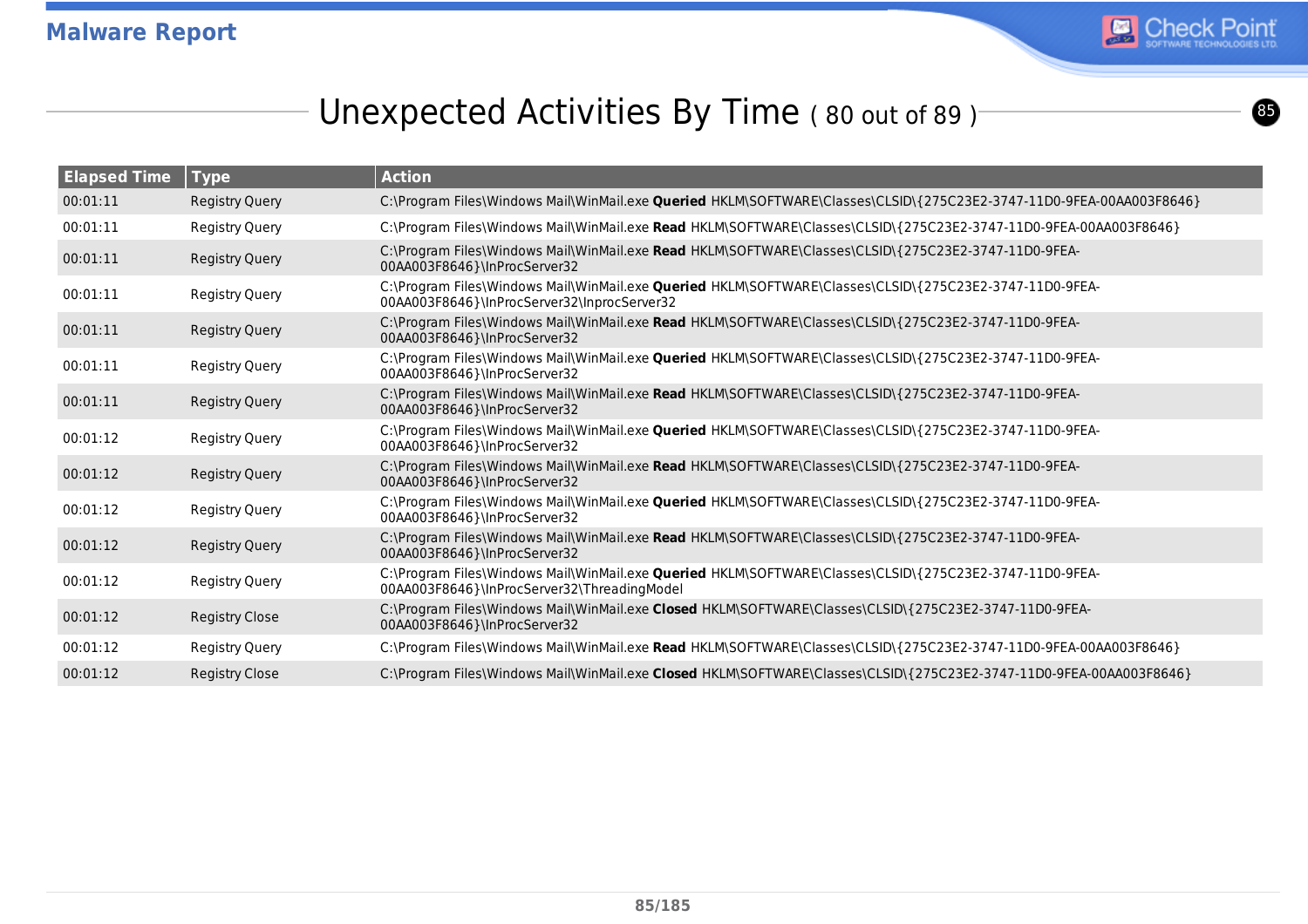

# Unexpected Activities By Time (81 out of 89)<sup>-</sup>

| <b>Elapsed Time</b> | Type                  | <b>Action</b>                                                                                                                                                                   |
|---------------------|-----------------------|---------------------------------------------------------------------------------------------------------------------------------------------------------------------------------|
| 00:01:12            | <b>Registry Query</b> | C:\Program Files\Windows Mail\WinMail.exe Read HKCR                                                                                                                             |
| 00:01:12            | Registry Close        | C:\Program Files\Windows Mail\WinMail.exe Closed HKCR                                                                                                                           |
| 00:01:12            | <b>Registry Query</b> | C:\Program Files\Windows Mail\WinMail.exe Read HKLM\SOFTWARE\Classes\CLSID\{275C23E2-3747-11D0-9FEA-00AA003F8646}                                                               |
| 00:01:12            | Registry Close        | C:\Program Files\Windows Mail\WinMail.exe Closed HKLM\SOFTWARE\Classes\CLSID\{275C23E2-3747-11D0-9FEA-00AA003F8646}                                                             |
| 00:01:12            | File Modify           | C:\Program Files\Windows Mail\WinMail.exe Read From C:\Windows\System32\msxml6.dll                                                                                              |
| 00:01:12            | File Modify           | C:\Program Files\Windows Mail\WinMail.exe Read From C:\Windows\System32\pstorec.dll                                                                                             |
| 00:01:12            | File Modify           | C:\Program Files\Windows Mail\WinMail.exe Read From C:\Program Files\Common Files\System\wab32res.dll                                                                           |
| 00:01:12            | File Modify           | C:\Program Files\Windows Mail\WinMail.exe Read From C:\Program Files\Common Files\System\wab32.dll                                                                              |
| 00:01:12            | File Open             | C:\Program Files\Windows Mail\WinMail.exe Opened C:\Windows\System32                                                                                                            |
| 00:01:12            | File Open             | C:\Program Files\Windows Mail\WinMail.exe Opened C:\Windows\System32\sechost.dll                                                                                                |
| 00:01:12            | File Open             | C:\Program Files\Windows Mail\WinMail.exe Opened C:\Windows\System32\msoert2.dll                                                                                                |
| 00:01:13            | File Open             | C:\Program Files\Windows Mail\WinMail.exe Opened C:\Windows\winsxs\x86 microsoft.windows.common-<br>controls 6595b64144ccf1df 6.0.7600.16385 none 421189da2b7fabfc              |
| 00:01:13            | File Open             | C:\Program Files\Windows Mail\WinMail.exe Opened C:\Windows\winsxs\x86 microsoft.windows.common-<br>controls 6595b64144ccf1df 6.0.7600.16385 none 421189da2b7fabfc\comctl32.dll |
| 00:01:13            | File Open             | C:\Program Files\Windows Mail\WinMail.exe Opened C:\Windows\System32\imm32.dll                                                                                                  |
| 00:01:13            | File Open             | C:\Program Files\Windows Mail\WinMail.exe Opened C:\Program Files\Windows Mail\en-US\WinMail.exe.mui                                                                            |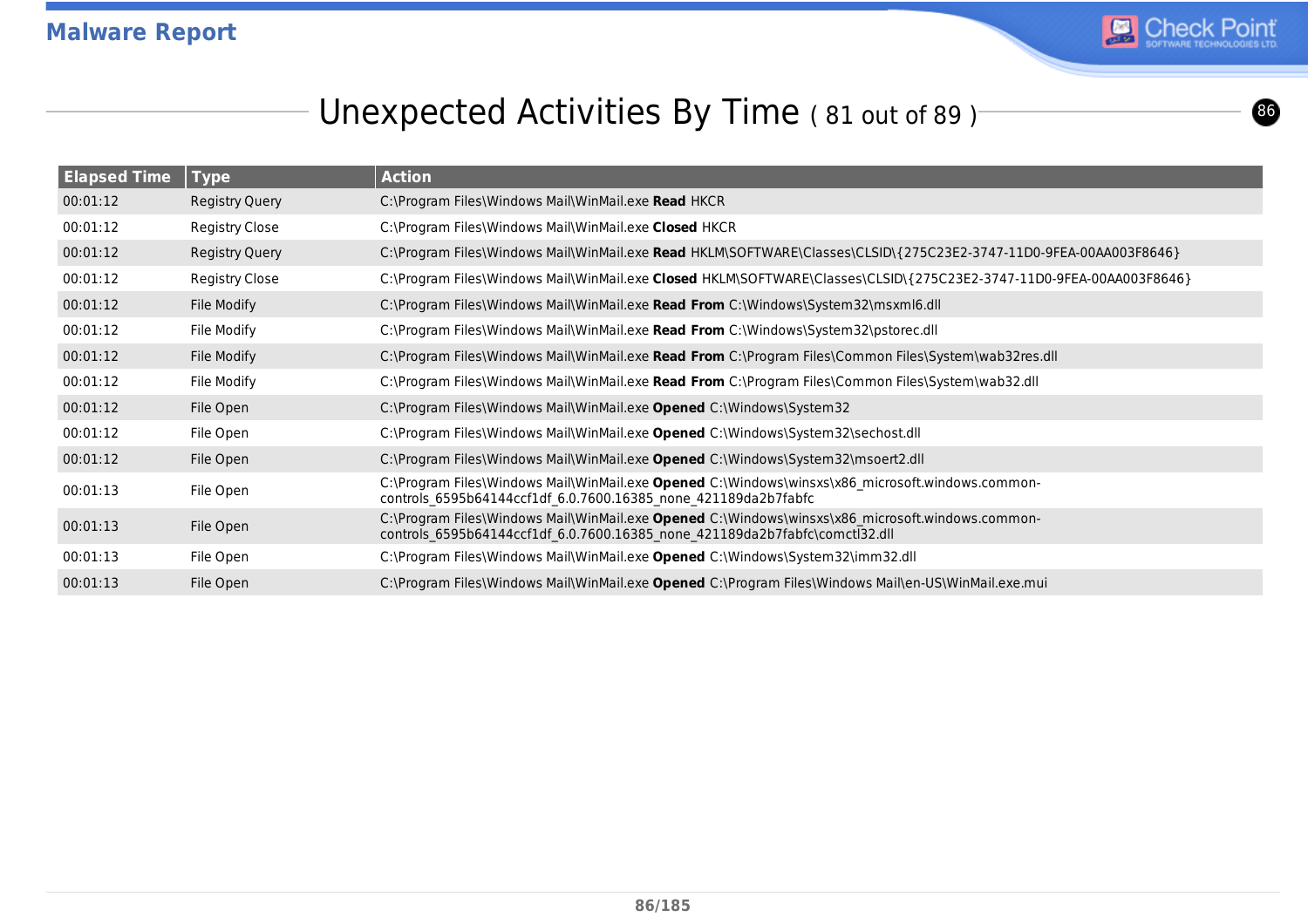

 $\boldsymbol{0}$ 

### Unexpected Activities By Time (82 out of 89)

| <b>Elapsed Time</b> | <b>Type</b> | <b>Action</b>                                                                                                                                                      |
|---------------------|-------------|--------------------------------------------------------------------------------------------------------------------------------------------------------------------|
| 00:01:13            | File Open   | C:\Program Files\Windows Mail\WinMail.exe Opened C:\Windows\WindowsShell.Manifest                                                                                  |
| 00:01:13            | File Open   | C:\Program Files\Windows Mail\WinMail.exe Opened C:\Windows\winsxs\x86 microsoft.windows.common-<br>controls_6595b64144ccf1df_6.0.7600.16385_none_421189da2b7fabfc |
| 00:01:13            | File Open   | C:\Program Files\Windows Mail\WinMail.exe Opened C:\Windows\WindowsShell.Manifest                                                                                  |
| 00:01:13            | File Open   | C:\Program Files\Windows Mail\WinMail.exe Opened C:\Windows\Globalization\Sorting\SortDefault.nls                                                                  |
| 00:01:13            | File Open   | C:\Program Files\Windows Mail\WinMail.exe Opened C:\Program Files\Windows Mail\msoe.dll                                                                            |
| 00:01:13            | File Open   | C:\Program Files\Windows Mail\WinMail.exe Opened C:\Windows\System32\atl.dll                                                                                       |
| 00:01:13            | File Open   | C:\Program Files\Windows Mail\WinMail.exe Opened C:\Windows\System32\msoeacct.dll                                                                                  |
| 00:01:14            | File Open   | C:\Program Files\Windows Mail\WinMail.exe Opened C:\Windows\System32\inetcomm.dll                                                                                  |
| 00:01:14            | File Open   | C:\Program Files\Windows Mail\WinMail.exe Opened C:\Windows\System32\oleacc.dll                                                                                    |
| 00:01:14            | File Open   | C:\Program Files\Windows Mail\WinMail.exe Opened C:\Windows\System32\uxtheme.dll                                                                                   |
| 00:01:14            | File Open   | C:\Program Files\Windows Mail\WinMail.exe Opened C:\Windows\System32\esent.dll                                                                                     |
| 00:01:14            | File Open   | C:\Program Files\Windows Mail\WinMail.exe Opened C:\Windows\System32\msimg32.dll                                                                                   |
| 00:01:14            | File Open   | C:\Program Files\Windows Mail\WinMail.exe Opened C:\Windows\System32\propsys.dll                                                                                   |
| 00:01:14            | File Open   | C:\Program Files\Windows Mail\WinMail.exe Opened C:\Windows\System32\msidcrl30.dll                                                                                 |
| 00:01:14            | File Open   | C:\Program Files\Windows Mail\WinMail.exe Opened C:\Windows\System32\SensApi.dll                                                                                   |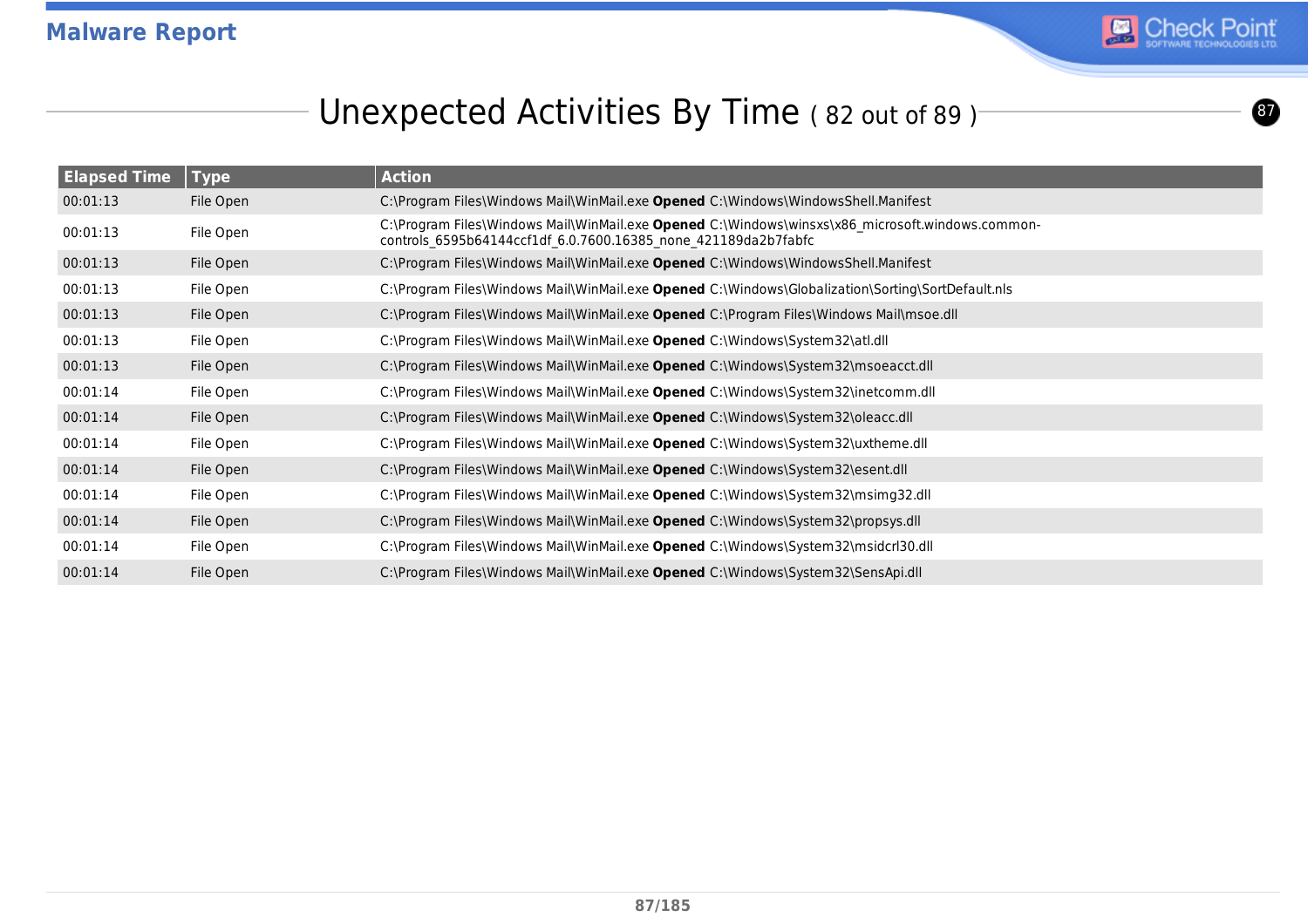

### Unexpected Activities By Time (83 out of 89)

| <b>Elapsed Time</b> | <b>Type</b> | <b>Action</b>                                                                                                                                                      |
|---------------------|-------------|--------------------------------------------------------------------------------------------------------------------------------------------------------------------|
| 00:01:14            | File Open   | C:\Program Files\Windows Mail\WinMail.exe Opened C:\Windows\System32\oleaccrc.dll                                                                                  |
| 00:01:14            | File Open   | C:\Program Files\Windows Mail\WinMail.exe Opened C:\Windows\WindowsShell.Manifest                                                                                  |
| 00:01:14            | File Open   | C:\Program Files\Windows Mail\WinMail.exe Opened C:\Windows\winsxs\x86 microsoft.windows.common-<br>controls 6595b64144ccf1df 6.0.7600.16385 none 421189da2b7fabfc |
| 00:01:14            | File Open   | C:\Program Files\Windows Mail\WinMail.exe Opened C:\Windows\System32\INETRES.dll                                                                                   |
| 00:01:14            | File Open   | C:\Program Files\Windows Mail\WinMail.exe Opened C:\Windows\WindowsShell.Manifest                                                                                  |
| 00:01:14            | File Open   | C:\Program Files\Windows Mail\WinMail.exe Opened C:\Windows\winsxs\x86 microsoft.windows.common-<br>controls 6595b64144ccf1df 6.0.7600.16385 none 421189da2b7fabfc |
| 00:01:14            | File Open   | C:\Program Files\Windows Mail\WinMail.exe Opened C:\Windows\System32\ACCTRES.dll                                                                                   |
| 00:01:14            | File Open   | C:\Program Files\Windows Mail\WinMail.exe Opened C:\Windows\WindowsShell.Manifest                                                                                  |
| 00:01:15            | File Open   | C:\Program Files\Windows Mail\WinMail.exe Opened C:\Windows\winsxs\x86_microsoft.windows.common-<br>controls 6595b64144ccf1df 6.0.7600.16385 none 421189da2b7fabfc |
| 00:01:15            | File Open   | C:\Program Files\Windows Mail\WinMail.exe Opened C:\Program Files\Windows Mail\MSOERES.dll                                                                         |
| 00:01:15            | File Open   | C:\Program Files\Windows Mail\WinMail.exe Opened C:\Windows\System32\rpcss.dll                                                                                     |
| 00:01:15            | File Open   | C:\Program Files\Windows Mail\WinMail.exe Opened C:\Windows\System32\cryptbase.dll                                                                                 |
| 00:01:15            | File Modify | C:\Program Files\Windows Mail\WinMail.exe Read From C:\Program Files\Windows Mail\msoe.dll                                                                         |
| 00:01:15            | File Open   | C:\Program Files\Windows Mail\WinMail.exe Opened C:\Windows\System32\mlang.dll                                                                                     |
| 00:01:15            | File Open   | C:\Program Files\Windows Mail\WinMail.exe Opened C:\Windows\System32\en-US\mlang.dll.mui                                                                           |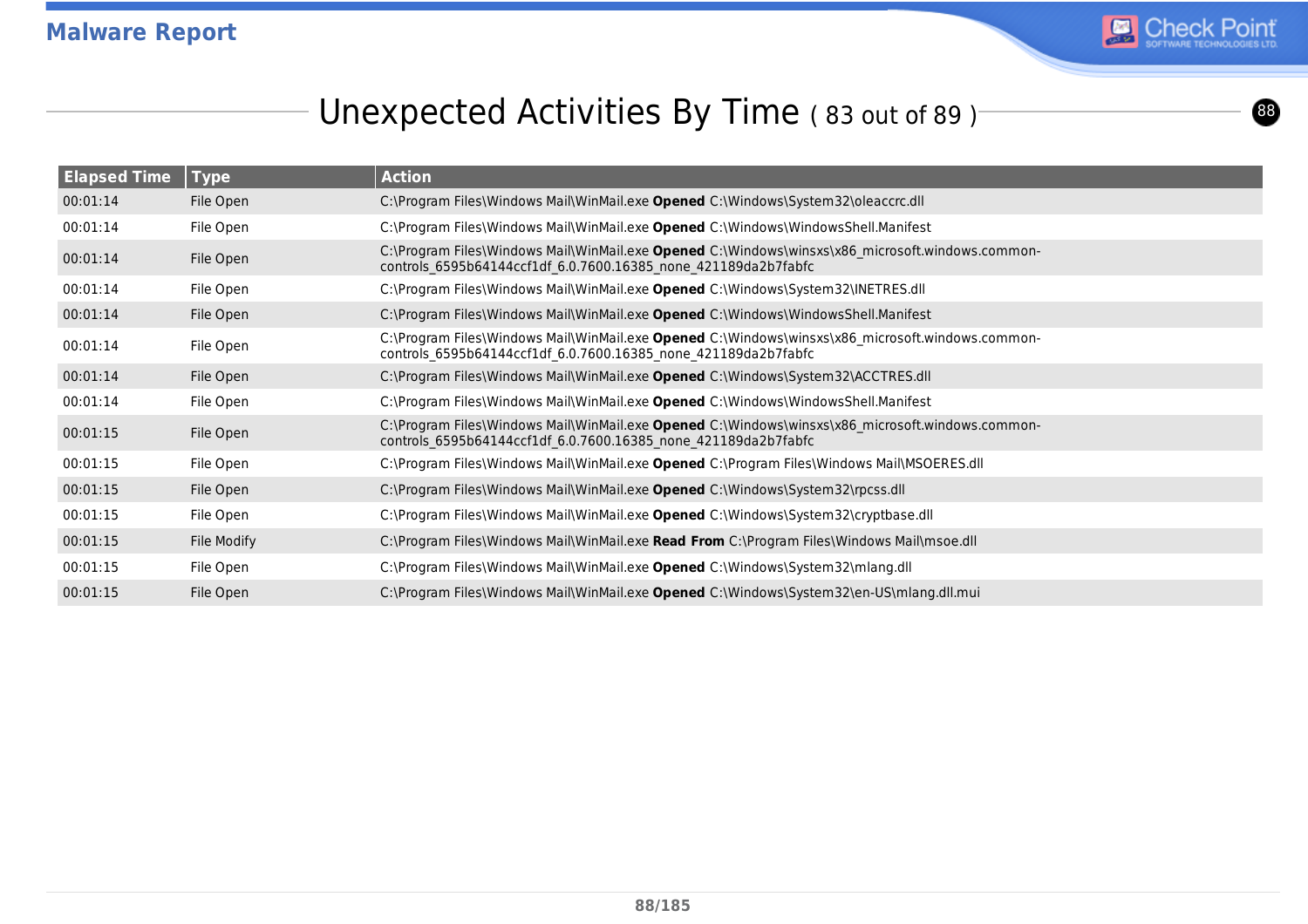

#### Unexpected Activities By Time (84 out of 89)<sup>-</sup>

| <b>Elapsed Time</b> | <b>Type</b>           | <b>Action</b>                                                                                                 |
|---------------------|-----------------------|---------------------------------------------------------------------------------------------------------------|
| 00:01:15            | <b>Registry Query</b> | C:\Program Files\Windows Mail\WinMail.exe Queried HKLM\SYSTEM\ControlSet001\Control\Nls\CodePage\1256         |
| 00:01:15            | <b>Registry Query</b> | C:\Program Files\Windows Mail\WinMail.exe Queried HKLM\SYSTEM\ControlSet001\Control\Nls\CodePage\864          |
| 00:01:15            | <b>Registry Query</b> | C:\Program Files\Windows Mail\WinMail.exe Queried HKLM\SYSTEM\ControlSet001\Control\Nls\CodePage\1256         |
| 00:01:15            | <b>Registry Query</b> | C:\Program Files\Windows Mail\WinMail.exe Queried HKLM\SYSTEM\ControlSet001\Control\Nls\CodePage\708          |
| 00:01:15            | <b>Registry Query</b> | C:\Program Files\Windows Mail\WinMail.exe Queried HKLM\SYSTEM\ControlSet001\Control\Nls\CodePage\1256         |
| 00:01:15            | <b>Registry Query</b> | C:\Program Files\Windows Mail\WinMail.exe Queried HKLM\SYSTEM\ControlSet001\Control\Nls\CodePage\708          |
| 00:01:15            | Registry Query        | C:\Program Files\Windows Mail\WinMail.exe Queried HKLM\SYSTEM\ControlSet001\Control\Nls\CodePage\1256         |
| 00:01:15            | <b>Registry Query</b> | C:\Program Files\Windows Mail\WinMail.exe <b>Queried</b> HKLM\SYSTEM\ControlSet001\Control\Nls\CodePage\51256 |
| 00:01:15            | Registry Query        | C:\Program Files\Windows Mail\WinMail.exe Queried HKLM\SYSTEM\ControlSet001\Control\Nls\CodePage\1256         |
| 00:01:16            | <b>Registry Query</b> | C:\Program Files\Windows Mail\WinMail.exe Queried HKLM\SYSTEM\ControlSet001\Control\Nls\CodePage\720          |
| 00:01:16            | <b>Registry Query</b> | C:\Program Files\Windows Mail\WinMail.exe Queried HKLM\SYSTEM\ControlSet001\Control\Nls\CodePage\1256         |
| 00:01:16            | <b>Registry Query</b> | C:\Program Files\Windows Mail\WinMail.exe Queried HKLM\SYSTEM\ControlSet001\Control\Nls\CodePage\720          |
| 00:01:16            | Registry Query        | C:\Program Files\Windows Mail\WinMail.exe Queried HKLM\SYSTEM\ControlSet001\Control\Nls\CodePage\1256         |
| 00:01:16            | <b>Registry Query</b> | C:\Program Files\Windows Mail\WinMail.exe Queried HKLM\SYSTEM\ControlSet001\Control\Nls\CodePage\28596        |
| 00:01:16            | Registry Query        | C:\Program Files\Windows Mail\WinMail.exe Queried HKLM\SYSTEM\ControlSet001\Control\Nls\CodePage\1256         |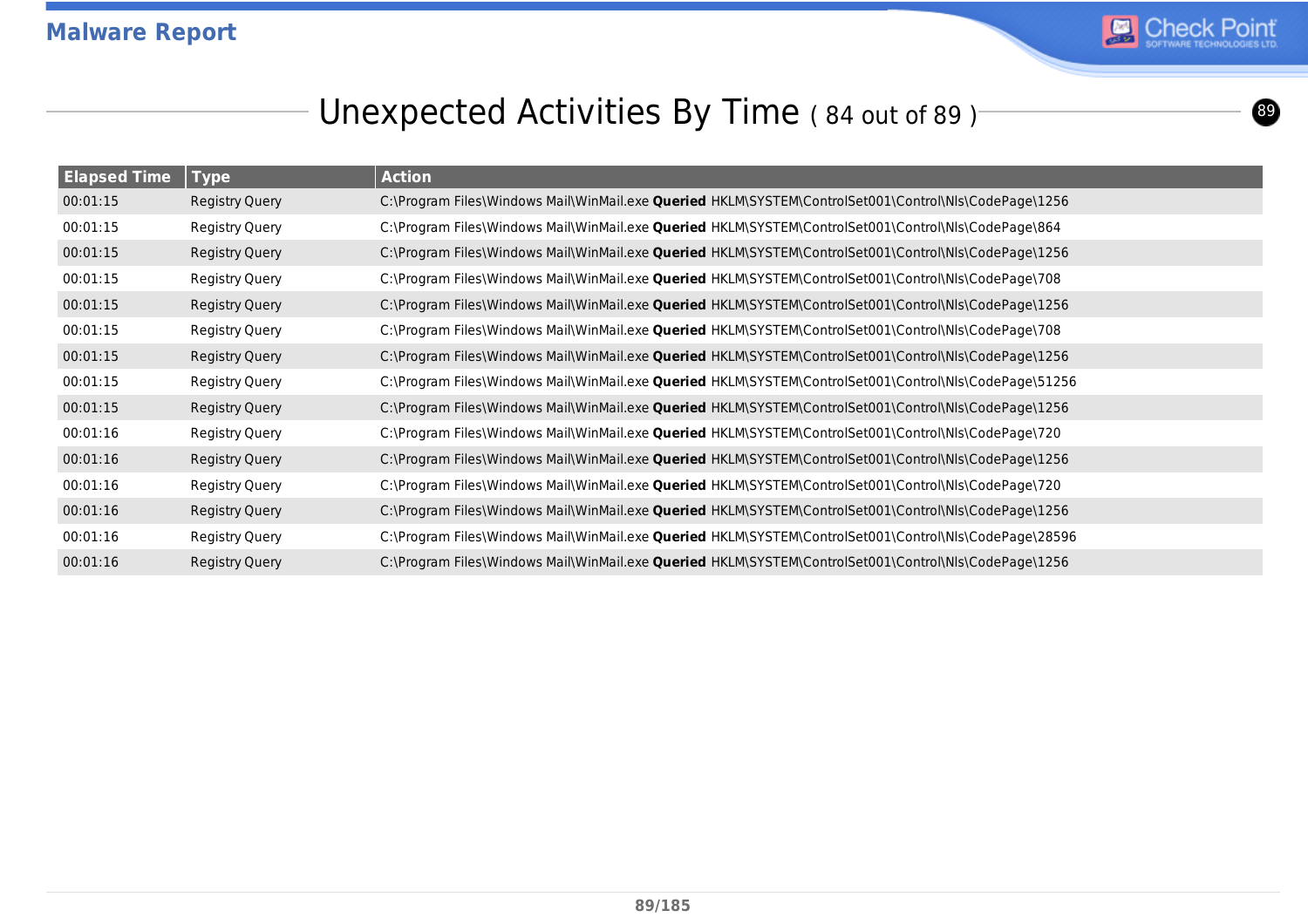

<u>ග</u>

### Unexpected Activities By Time (85 out of 89)<sup>-</sup>

| <b>Elapsed Time</b> | <b>Type</b>           | <b>Action</b>                                                                                          |
|---------------------|-----------------------|--------------------------------------------------------------------------------------------------------|
| 00:01:16            | <b>Registry Query</b> | C:\Program Files\Windows Mail\WinMail.exe Queried HKLM\SYSTEM\ControlSet001\Control\Nls\CodePage\10004 |
| 00:01:16            | Registry Query        | C:\Program Files\Windows Mail\WinMail.exe Queried HKLM\SYSTEM\ControlSet001\Control\Nls\CodePage\1256  |
| 00:01:16            | <b>Registry Query</b> | C:\Program Files\Windows Mail\WinMail.exe Queried HKLM\SYSTEM\ControlSet001\Control\Nls\CodePage\50001 |
| 00:01:16            | Registry Query        | C:\Program Files\Windows Mail\WinMail.exe Queried HKLM\SYSTEM\ControlSet001\Control\Nls\CodePage\1257  |
| 00:01:16            | Registry Query        | C:\Program Files\Windows Mail\WinMail.exe Queried HKLM\SYSTEM\ControlSet001\Control\Nls\CodePage\775   |
| 00:01:16            | Registry Query        | C:\Program Files\Windows Mail\WinMail.exe Queried HKLM\SYSTEM\ControlSet001\Control\Nls\CodePage\1257  |
| 00:01:16            | <b>Registry Query</b> | C:\Program Files\Windows Mail\WinMail.exe Queried HKLM\SYSTEM\ControlSet001\Control\Nls\CodePage\28594 |
| 00:01:16            | Registry Query        | C:\Program Files\Windows Mail\WinMail.exe Queried HKLM\SYSTEM\ControlSet001\Control\Nls\CodePage\1257  |
| 00:01:16            | Registry Query        | C:\Program Files\Windows Mail\WinMail.exe Queried HKLM\SYSTEM\ControlSet001\Control\Nls\CodePage\28594 |
| 00:01:16            | Registry Query        | C:\Program Files\Windows Mail\WinMail.exe Queried HKLM\SYSTEM\ControlSet001\Control\Nls\CodePage\1257  |
| 00:01:16            | <b>Registry Query</b> | C:\Program Files\Windows Mail\WinMail.exe Queried HKLM\SYSTEM\ControlSet001\Control\Nls\CodePage\1250  |
| 00:01:16            | Registry Query        | C:\Program Files\Windows Mail\WinMail.exe Queried HKLM\SYSTEM\ControlSet001\Control\Nls\CodePage\852   |
| 00:01:16            | <b>Registry Query</b> | C:\Program Files\Windows Mail\WinMail.exe Queried HKLM\SYSTEM\ControlSet001\Control\Nls\CodePage\1250  |
| 00:01:17            | Registry Query        | C:\Program Files\Windows Mail\WinMail.exe Queried HKLM\SYSTEM\ControlSet001\Control\Nls\CodePage\28592 |
| 00:01:17            | <b>Registry Query</b> | C:\Program Files\Windows Mail\WinMail.exe Queried HKLM\SYSTEM\ControlSet001\Control\Nls\CodePage\1250  |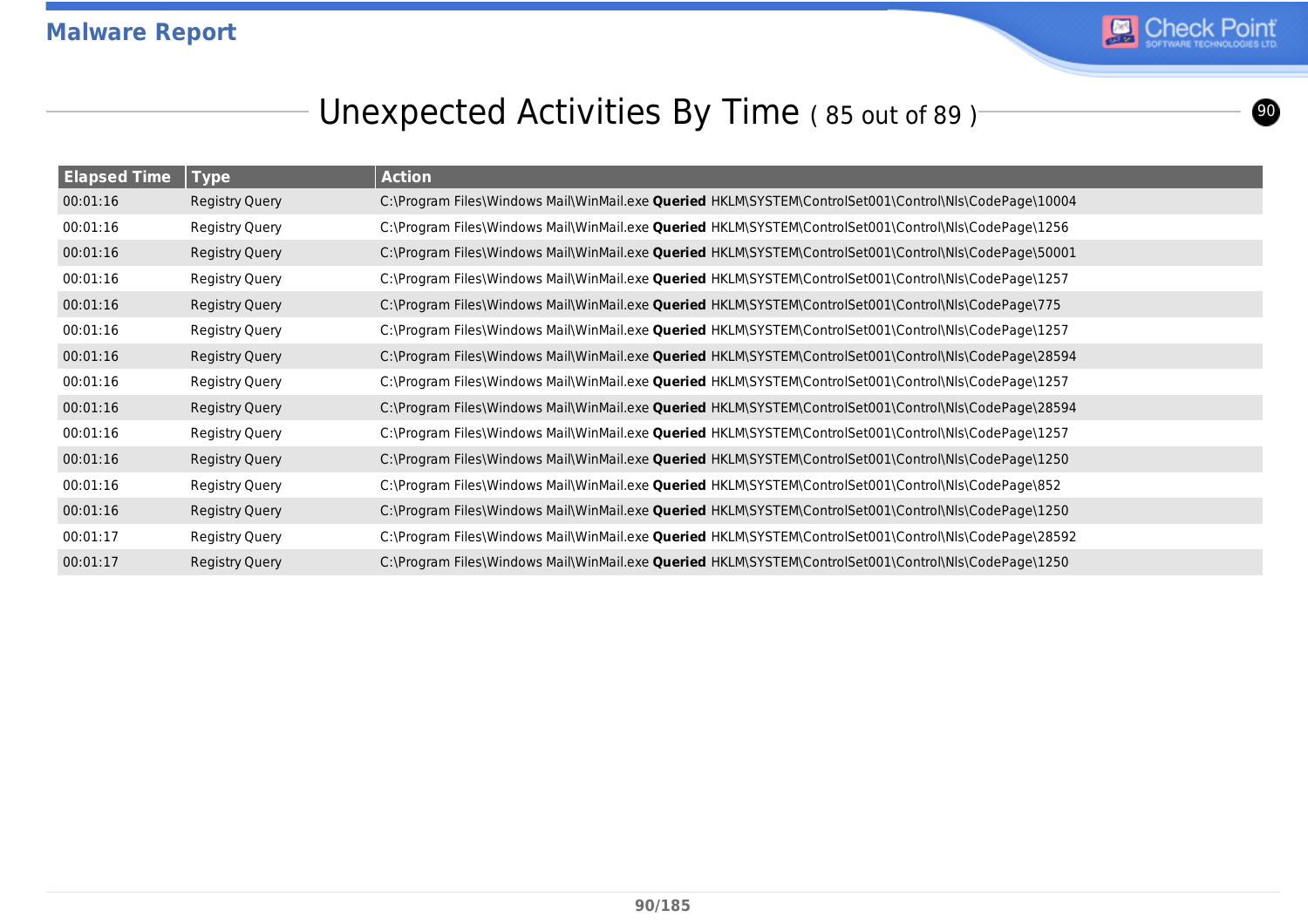

 $\bf{O}$ 

### Unexpected Activities By Time (86 out of 89)<sup>-</sup>

| <b>Elapsed Time</b> | $\sqrt{ }$ Type       | <b>Action</b>                                                                                          |
|---------------------|-----------------------|--------------------------------------------------------------------------------------------------------|
| 00:01:17            | Registry Query        | C:\Program Files\Windows Mail\WinMail.exe Queried HKLM\SYSTEM\ControlSet001\Control\Nls\CodePage\10029 |
| 00:01:17            | Registry Query        | C:\Program Files\Windows Mail\WinMail.exe Queried HKLM\SYSTEM\ControlSet001\Control\Nls\CodePage\1250  |
| 00:01:17            | <b>Registry Query</b> | C:\Program Files\Windows Mail\WinMail.exe Queried HKLM\SYSTEM\ControlSet001\Control\Nls\CodePage\936   |
| 00:01:17            | Registry Query        | C:\Program Files\Windows Mail\WinMail.exe Queried HKLM\SYSTEM\ControlSet001\Control\Nls\CodePage\50936 |
| 00:01:17            | Registry Query        | C:\Program Files\Windows Mail\WinMail.exe Queried HKLM\SYSTEM\ControlSet001\Control\Nls\CodePage\936   |
| 00:01:17            | Registry Query        | C:\Program Files\Windows Mail\WinMail.exe Queried HKLM\SYSTEM\ControlSet001\Control\Nls\CodePage\51936 |
| 00:01:17            | Registry Query        | C:\Program Files\Windows Mail\WinMail.exe Queried HKLM\SYSTEM\ControlSet001\Control\Nls\CodePage\936   |
| 00:01:17            | Registry Query        | C:\Program Files\Windows Mail\WinMail.exe Queried HKLM\SYSTEM\ControlSet001\Control\Nls\CodePage\54936 |
| 00:01:17            | Registry Query        | C:\Program Files\Windows Mail\WinMail.exe Queried HKLM\SYSTEM\ControlSet001\Control\Nls\CodePage\936   |
| 00:01:17            | Registry Query        | C:\Program Files\Windows Mail\WinMail.exe Queried HKLM\SYSTEM\ControlSet001\Control\Nls\CodePage\20936 |
| 00:01:17            | <b>Registry Query</b> | C:\Program Files\Windows Mail\WinMail.exe Queried HKLM\SYSTEM\ControlSet001\Control\Nls\CodePage\936   |
| 00:01:17            | <b>Registry Query</b> | C:\Program Files\Windows Mail\WinMail.exe Queried HKLM\SYSTEM\ControlSet001\Control\Nls\CodePage\52936 |
| 00:01:17            | Registry Query        | C:\Program Files\Windows Mail\WinMail.exe Queried HKLM\SYSTEM\ControlSet001\Control\Nls\CodePage\936   |
| 00:01:17            | <b>Registry Query</b> | C:\Program Files\Windows Mail\WinMail.exe Queried HKLM\SYSTEM\ControlSet001\Control\Nls\CodePage\50227 |
| 00:01:17            | Registry Query        | C:\Program Files\Windows Mail\WinMail.exe Queried HKLM\SYSTEM\ControlSet001\Control\Nls\CodePage\936   |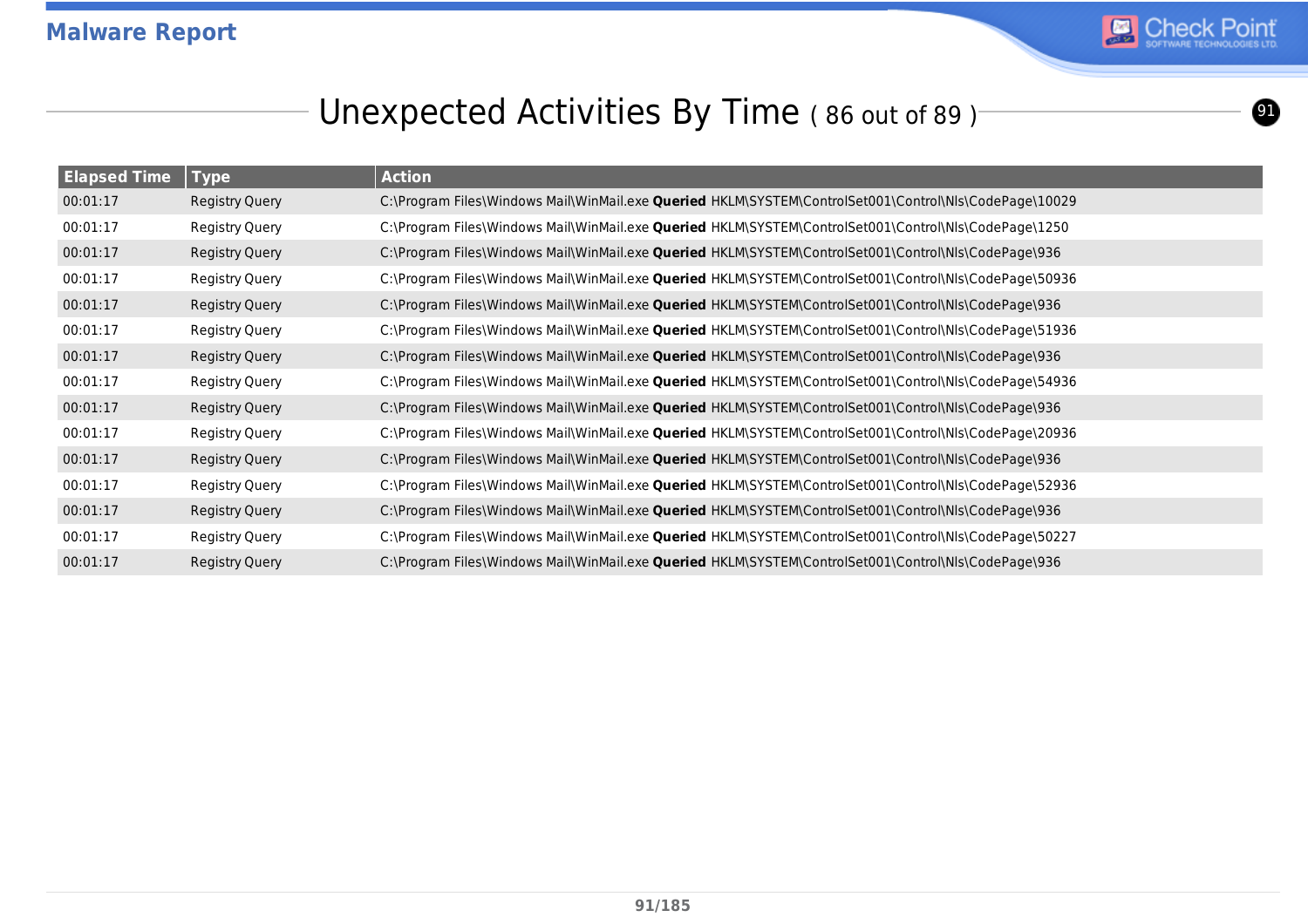

 $\boldsymbol{2}$ 

### Unexpected Activities By Time (87 out of 89)<sup>-</sup>

| <b>Elapsed Time</b> | <b>Type</b>           | <b>Action</b>                                                                                                 |
|---------------------|-----------------------|---------------------------------------------------------------------------------------------------------------|
| 00:01:17            | Registry Query        | C:\Program Files\Windows Mail\WinMail.exe Queried HKLM\SYSTEM\ControlSet001\Control\Nls\CodePage\10008        |
| 00:01:18            | Registry Query        | C:\Program Files\Windows Mail\WinMail.exe Queried HKLM\SYSTEM\ControlSet001\Control\Nls\CodePage\950          |
| 00:01:18            | <b>Registry Query</b> | C:\Program Files\Windows Mail\WinMail.exe Queried HKLM\SYSTEM\ControlSet001\Control\Nls\CodePage\50950        |
| 00:01:18            | <b>Registry Query</b> | C:\Program Files\Windows Mail\WinMail.exe Queried HKLM\SYSTEM\ControlSet001\Control\Nls\CodePage\950          |
| 00:01:18            | <b>Registry Query</b> | C:\Program Files\Windows Mail\WinMail.exe Queried HKLM\SYSTEM\ControlSet001\Control\Nls\CodePage\20000        |
| 00:01:18            | <b>Registry Query</b> | C:\Program Files\Windows Mail\WinMail.exe Queried HKLM\SYSTEM\ControlSet001\Control\Nls\CodePage\950          |
| 00:01:18            | Registry Query        | C:\Program Files\Windows Mail\WinMail.exe Queried HKLM\SYSTEM\ControlSet001\Control\Nls\CodePage\20002        |
| 00:01:18            | Registry Query        | C:\Program Files\Windows Mail\WinMail.exe Queried HKLM\SYSTEM\ControlSet001\Control\Nls\CodePage\950          |
| 00:01:18            | Registry Query        | C:\Program Files\Windows Mail\WinMail.exe Queried HKLM\SYSTEM\ControlSet001\Control\Nls\CodePage\50229        |
| 00:01:18            | Registry Query        | C:\Program Files\Windows Mail\WinMail.exe Queried HKLM\SYSTEM\ControlSet001\Control\Nls\CodePage\950          |
| 00:01:18            | <b>Registry Query</b> | C:\Program Files\Windows Mail\WinMail.exe <b>Queried</b> HKLM\SYSTEM\ControlSet001\Control\Nls\CodePage\10002 |
| 00:01:18            | <b>Registry Query</b> | C:\Program Files\Windows Mail\WinMail.exe Queried HKLM\SYSTEM\ControlSet001\Control\Nls\CodePage\1250         |
| 00:01:18            | Registry Query        | C:\Program Files\Windows Mail\WinMail.exe Queried HKLM\SYSTEM\ControlSet001\Control\Nls\CodePage\10082        |
| 00:01:18            | <b>Registry Query</b> | C:\Program Files\Windows Mail\WinMail.exe Queried HKLM\SYSTEM\ControlSet001\Control\Nls\CodePage\1251         |
| 00:01:18            | Registry Query        | C:\Program Files\Windows Mail\WinMail.exe Queried HKLM\SYSTEM\ControlSet001\Control\Nls\CodePage\51251        |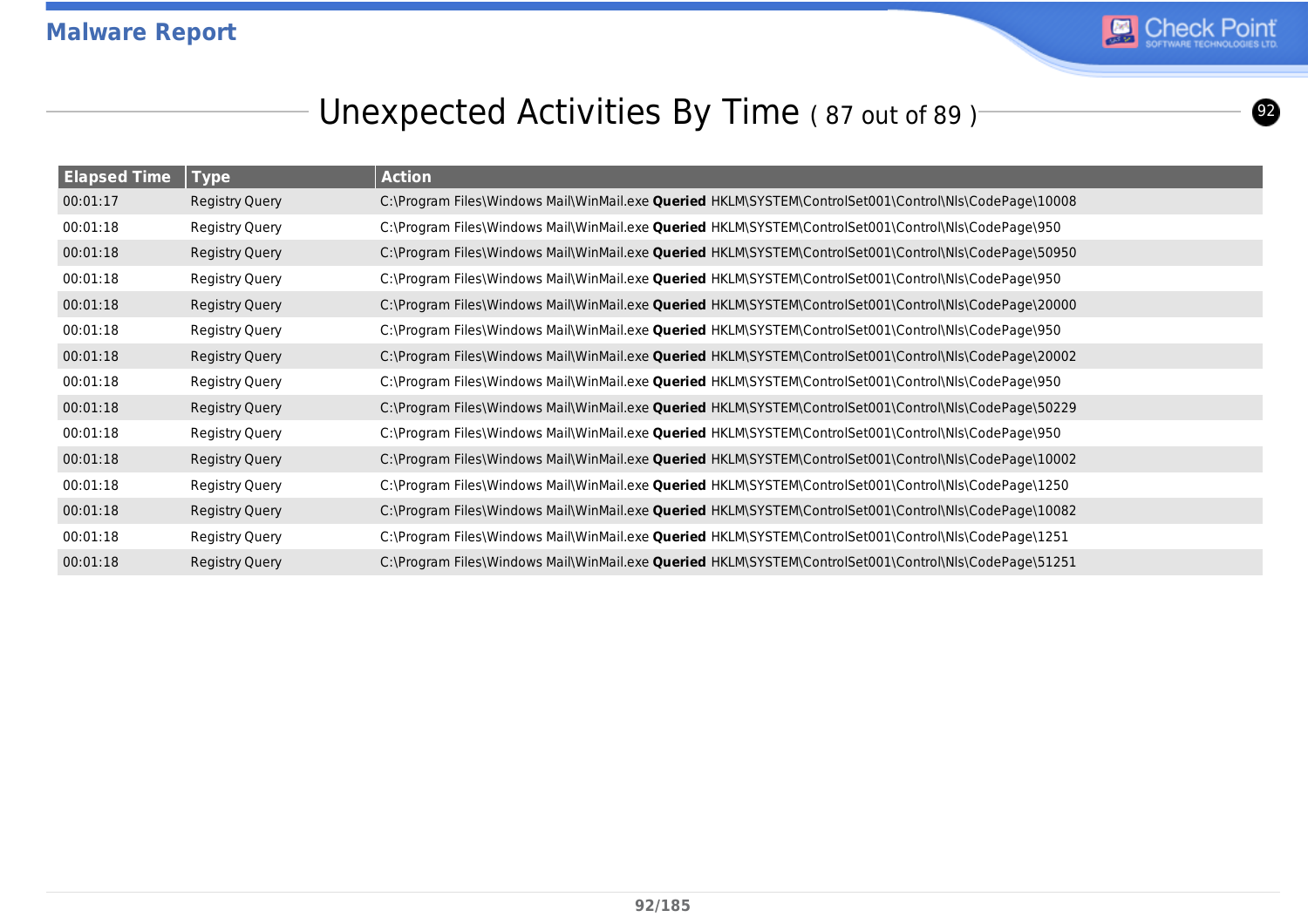

 $\circledcirc$ 

### Unexpected Activities By Time (88 out of 89)<sup>-</sup>

| <b>Elapsed Time</b> | <b>Type</b>           | <b>Action</b>                                                                                          |
|---------------------|-----------------------|--------------------------------------------------------------------------------------------------------|
| 00:01:18            | Registry Query        | C:\Program Files\Windows Mail\WinMail.exe Queried HKLM\SYSTEM\ControlSet001\Control\Nls\CodePage\1251  |
| 00:01:18            | Registry Query        | C:\Program Files\Windows Mail\WinMail.exe Queried HKLM\SYSTEM\ControlSet001\Control\Nls\CodePage\866   |
| 00:01:18            | <b>Registry Query</b> | C:\Program Files\Windows Mail\WinMail.exe Queried HKLM\SYSTEM\ControlSet001\Control\Nls\CodePage\1251  |
| 00:01:18            | Registry Query        | C:\Program Files\Windows Mail\WinMail.exe Queried HKLM\SYSTEM\ControlSet001\Control\Nls\CodePage\28595 |
| 00:01:18            | <b>Registry Query</b> | C:\Program Files\Windows Mail\WinMail.exe Queried HKLM\SYSTEM\ControlSet001\Control\Nls\CodePage\1251  |
| 00:01:18            | Registry Query        | C:\Program Files\Windows Mail\WinMail.exe Queried HKLM\SYSTEM\ControlSet001\Control\Nls\CodePage\20866 |
| 00:01:19            | Registry Query        | C:\Program Files\Windows Mail\WinMail.exe Queried HKLM\SYSTEM\ControlSet001\Control\Nls\CodePage\1251  |
| 00:01:19            | Registry Query        | C:\Program Files\Windows Mail\WinMail.exe Queried HKLM\SYSTEM\ControlSet001\Control\Nls\CodePage\21866 |
| 00:01:19            | Registry Query        | C:\Program Files\Windows Mail\WinMail.exe Queried HKLM\SYSTEM\ControlSet001\Control\Nls\CodePage\1251  |
| 00:01:19            | Registry Query        | C:\Program Files\Windows Mail\WinMail.exe Queried HKLM\SYSTEM\ControlSet001\Control\Nls\CodePage\21866 |
| 00:01:19            | <b>Registry Query</b> | C:\Program Files\Windows Mail\WinMail.exe Queried HKLM\SYSTEM\ControlSet001\Control\Nls\CodePage\1251  |
| 00:01:19            | Registry Query        | C:\Program Files\Windows Mail\WinMail.exe Queried HKLM\SYSTEM\ControlSet001\Control\Nls\CodePage\10007 |
| 00:01:19            | Registry Query        | C:\Program Files\Windows Mail\WinMail.exe Queried HKLM\SYSTEM\ControlSet001\Control\Nls\CodePage\1251  |
| 00:01:19            | Registry Query        | C:\Program Files\Windows Mail\WinMail.exe Queried HKLM\SYSTEM\ControlSet001\Control\Nls\CodePage\1257  |
| 00:01:19            | Registry Query        | C:\Program Files\Windows Mail\WinMail.exe Queried HKLM\SYSTEM\ControlSet001\Control\Nls\CodePage\28603 |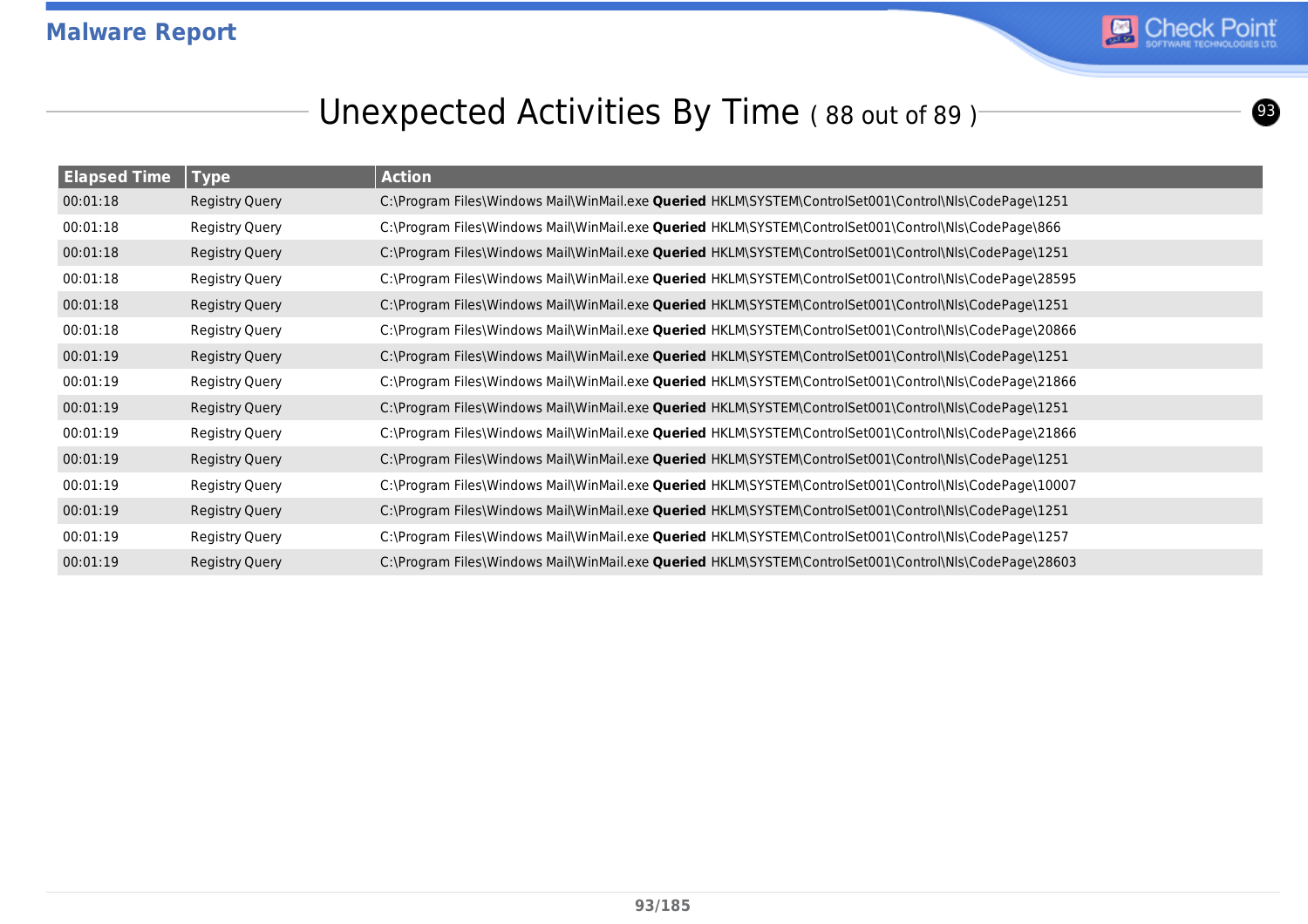

### Unexpected Activities By Time (89 out of 89)<sup>-</sup>

| <b>Elapsed Time</b> | Type                  | <b>Action</b>                                                                                               |
|---------------------|-----------------------|-------------------------------------------------------------------------------------------------------------|
| 00:01:19            | <b>Registry Query</b> | C:\Program Files\Windows Mail\WinMail.exe Queried HKLM\SYSTEM\ControlSet001\Control\Nls\CodePage\29001      |
| 00:01:19            | Registry Query        | C:\Program Files\Windows Mail\WinMail.exe Queried HKLM\SYSTEM\ControlSet001\Control\Nls\CodePage\21027      |
| 00:01:19            | <b>Registry Query</b> | C:\Program Files\Windows Mail\WinMail.exe <b>Queried</b> HKLM\SYSTEM\ControlSet001\Control\Nls\CodePage\863 |
| 00:01:19            | Registry Query        | C:\Program Files\Windows Mail\WinMail.exe Queried HKLM\SYSTEM\ControlSet001\Control\Nls\CodePage\20106      |
| 00:01:19            | Registry Query        | C:\Program Files\Windows Mail\WinMail.exe Queried HKLM\SYSTEM\ControlSet001\Control\Nls\CodePage\1253       |
| 00:01:19            | Registry Query        | C:\Program Files\Windows Mail\WinMail.exe Queried HKLM\SYSTEM\ControlSet001\Control\Nls\CodePage\51253      |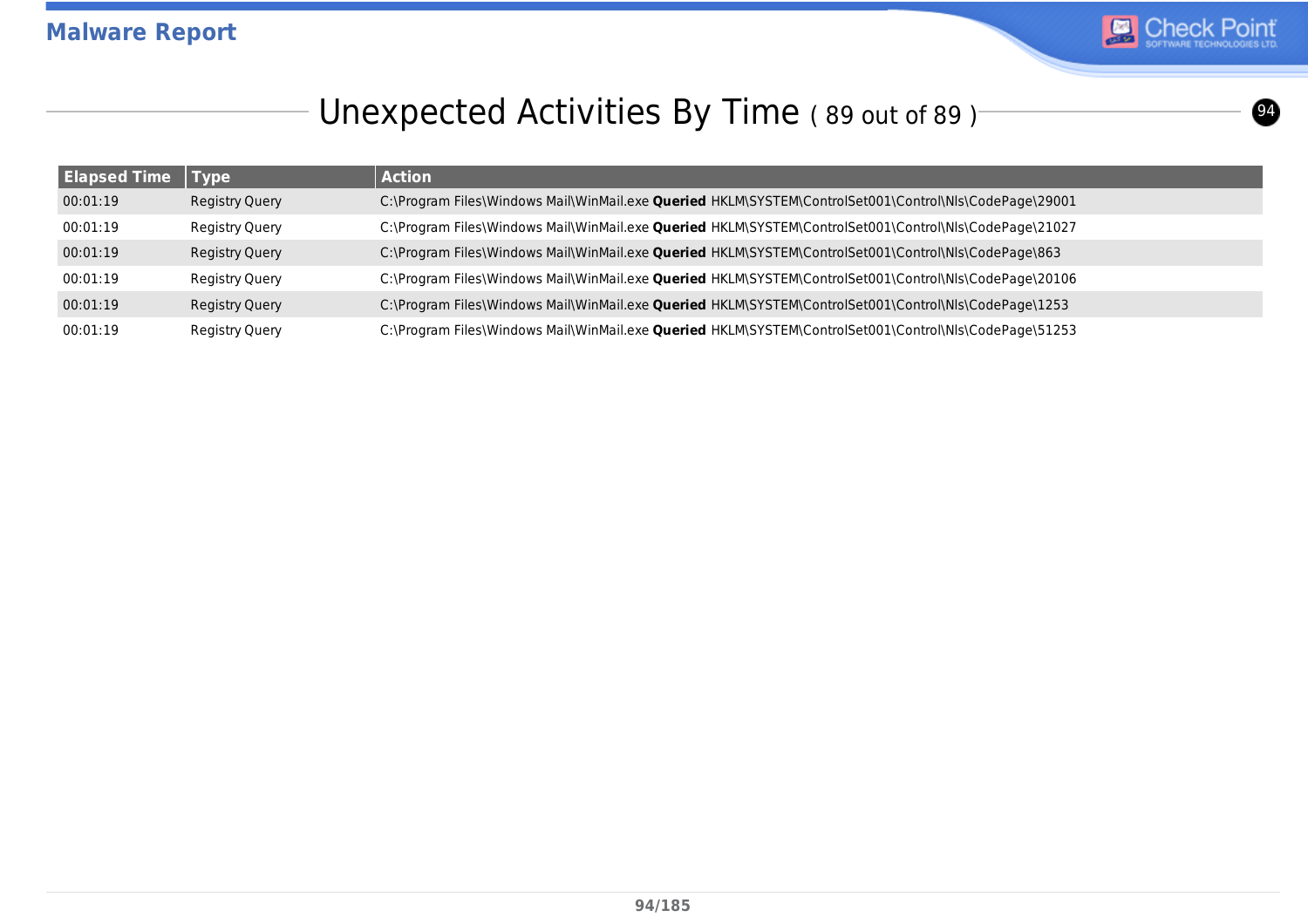

 $\boldsymbol{\Theta}$ 

### Unexpected File System Activity (1 out of 26)

|          | <b>Elapsed Time Process Path</b>                       | <b>Activity</b> | <b>File Path</b>                          |
|----------|--------------------------------------------------------|-----------------|-------------------------------------------|
| 00:00:19 | C:\Program Files\Microsoft Office\OFFICE11\WINWORD.EXE | Create          | C:\Users\admin\AppData\Local\Temp\paw.exe |
| 00:00:19 | C:\Program Files\Microsoft Office\OFFICE11\WINWORD.EXE | Write           | C:\Users\admin\AppData\Local\Temp\paw.exe |
| 00:00:30 | C:\Users\admin\AppData\Local\Temp\paw.exe              | Read            | C:\\$Directory                            |
| 00:00:30 | C:\Users\admin\AppData\Local\Temp\paw.exe              | Open            | C:\Windows\System32                       |
| 00:00:30 | C:\Users\admin\AppData\Local\Temp\paw.exe              | Open            | C:\Windows\System32\winspool.drv          |
| 00:00:30 | C:\Users\admin\AppData\Local\Temp\paw.exe              | Open            | C:\Windows\System32\apphelp.dll           |
| 00:00:30 | C:\Users\admin\AppData\Local\Temp\paw.exe              | Open            | C:\Windows\AppPatch\sysmain.sdb           |
| 00:00:30 | C:\Users\admin\AppData\Local\Temp\paw.exe              | Open            | C:\Users\admin\AppData\Local\Temp\paw.exe |
| 00:00:30 | C:\Users\admin\AppData\Local\Temp\paw.exe              | Open            | $C:\setminus$                             |
| 00:00:30 | C:\Users\admin\AppData\Local\Temp\paw.exe              | Open            | C:\Users                                  |
| 00:00:30 | C:\Users\admin\AppData\Local\Temp\paw.exe              | Open            | C:\Users\admin                            |
| 00:00:30 | C:\Users\admin\AppData\Local\Temp\paw.exe              | Open            | C:\Users\admin\AppData                    |
| 00:00:30 | C:\Users\admin\AppData\Local\Temp\paw.exe              | Open            | C:\Users\admin\AppData\Local              |
| 00:00:30 | C:\Users\admin\AppData\Local\Temp\paw.exe              | Open            | C:\Users\admin\AppData\Local\Temp         |
| 00:00:30 | C:\Users\admin\AppData\Local\Temp\paw.exe              | Open            | C:\Windows\System32\imm32.dll             |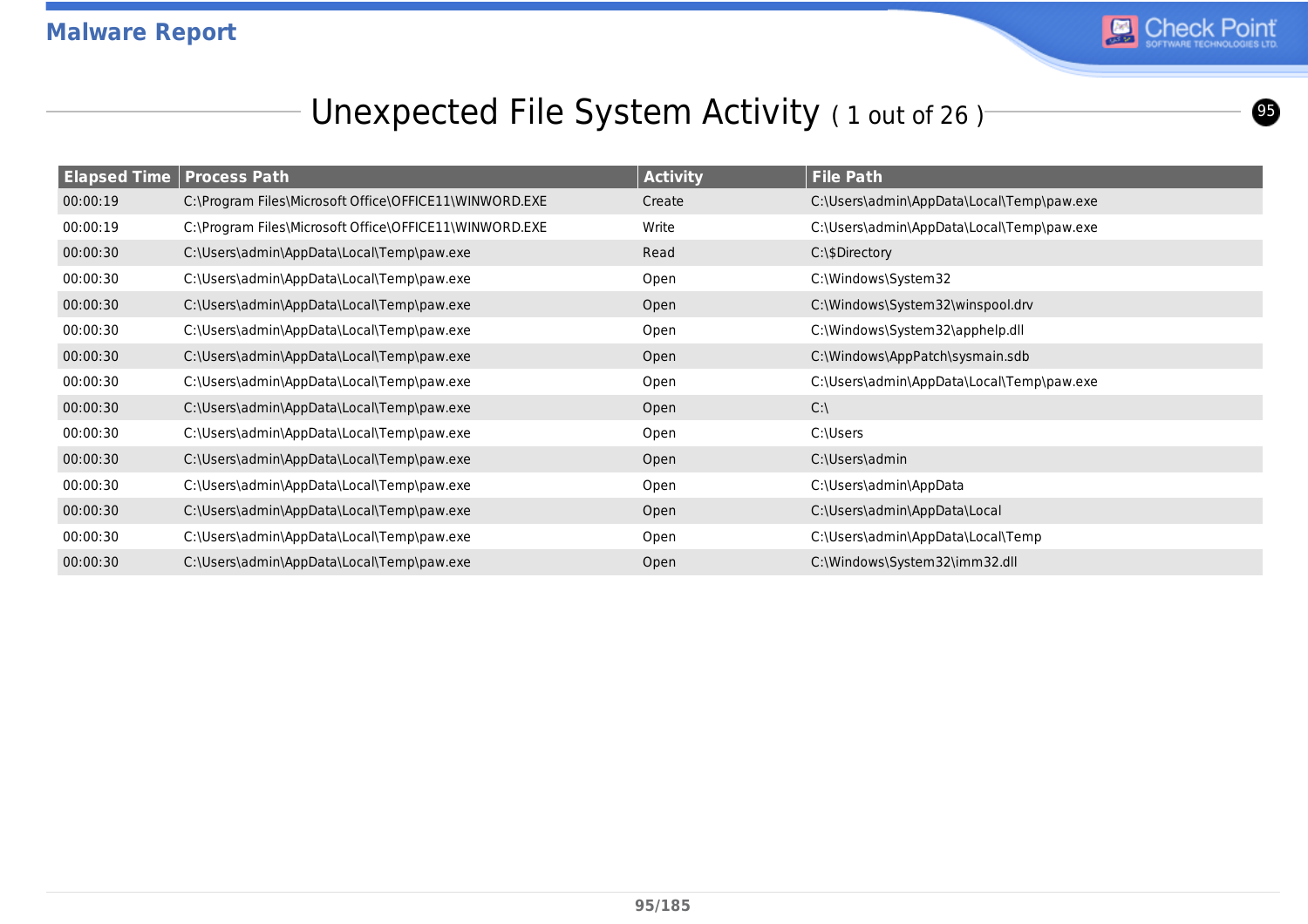

 $\bullet$ 

# Unexpected File System Activity (2 out of 26)

|          | <b>Elapsed Time   Process Path</b>        | <b>Activity</b> | <b>File Path</b>                                 |
|----------|-------------------------------------------|-----------------|--------------------------------------------------|
| 00:00:30 | C:\Users\admin\AppData\Local\Temp\paw.exe | Open            | C:\Windows\System32\sechost.dll                  |
| 00:00:30 | C:\Users\admin\AppData\Local\Temp\paw.exe | Open            | C:\Windows\System32\secur32.dll                  |
| 00:00:30 | C:\Users\admin\AppData\Local\Temp\paw.exe | Open            | C:\Windows\System32\sspicli.dll                  |
| 00:00:30 | C:\Users\admin\AppData\Local\Temp\paw.exe | Open            | C:\Windows\System32\netapi32.dll                 |
| 00:00:30 | C:\Users\admin\AppData\Local\Temp\paw.exe | Open            | C:\Windows\System32\netutils.dll                 |
| 00:00:30 | C:\Users\admin\AppData\Local\Temp\paw.exe | Open            | C:\Windows\System32\srvcli.dll                   |
| 00:00:30 | C:\Users\admin\AppData\Local\Temp\paw.exe | Open            | C:\Windows\System32\wkscli.dll                   |
| 00:00:30 | C:\Users\admin\AppData\Local\Temp\paw.exe | Open            | C:\Windows\System32\samcli.dll                   |
| 00:00:30 | C:\Users\admin\AppData\Local\Temp\paw.exe | Open            | C:\Windows\System32\IPHLPAPI.DLL                 |
| 00:00:30 | C:\Users\admin\AppData\Local\Temp\paw.exe | Open            | C:\Windows\System32\winnsi.dll                   |
| 00:00:30 | C:\Users\admin\AppData\Local\Temp\paw.exe | Open            | C:\Windows\System32\version.dll                  |
| 00:00:30 | C:\Users\admin\AppData\Local\Temp\paw.exe | Open            | C:\Windows\Globalization\Sorting\SortDefault.nls |
| 00:00:30 | C:\Users\admin\AppData\Local\Temp\paw.exe | Open            | C:\Windows                                       |
| 00:00:30 | C:\Users\admin\AppData\Local\Temp\paw.exe | Open            | C:\Users\admin\AppData\Roaming                   |
| 00:00:30 | C:\Users\admin\AppData\Local\Temp\paw.exe | Open            | C:\Windows\System32\profapi.dll                  |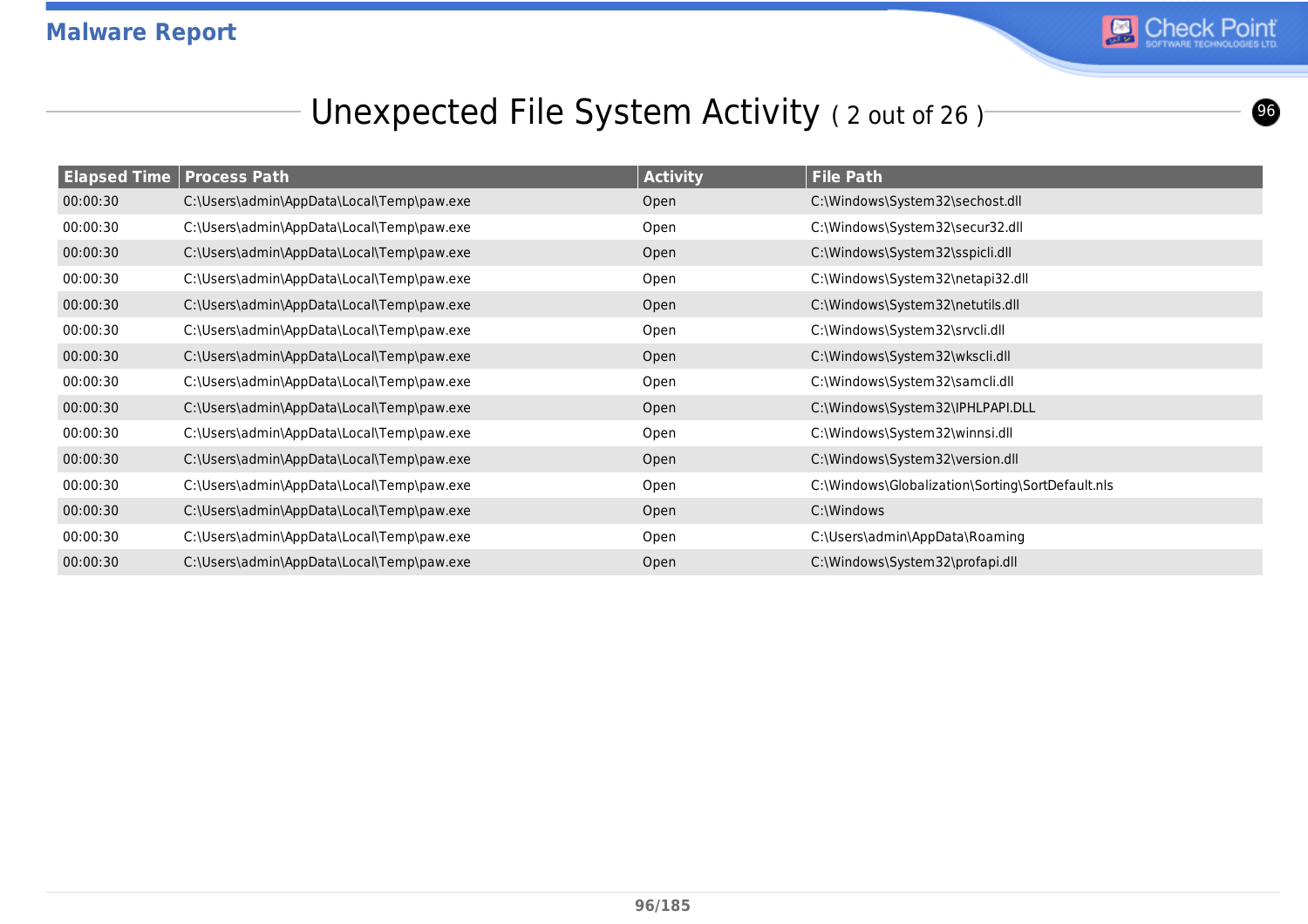

 $\boldsymbol{\Omega}$ 

# Unexpected File System Activity (3 out of 26)

|          | <b>Elapsed Time   Process Path</b>        | <b>Activity</b> | <b>File Path</b>                              |
|----------|-------------------------------------------|-----------------|-----------------------------------------------|
| 00:00:30 | C:\Users\admin\AppData\Local\Temp\paw.exe | Open            | C:\Users\admin\AppData\LocalLow               |
| 00:00:30 | C:\Users\admin\AppData\Local\Temp\paw.exe | Open            | C:\Users\admin\AppData\Local\Temp\paw.exe     |
| 00:00:30 | C:\Users\admin\AppData\Local\Temp\paw.exe | Read            | C:\Users\admin\AppData\Local\Temp\paw.exe     |
| 00:00:39 | C:\Users\admin\AppData\Local\Temp\paw.exe | Read            | $C:\$                                         |
| 00:00:39 | C:\Users\admin\AppData\Local\Temp\paw.exe | Create          | C:\Users\admin\AppData\Roaming\Uceso          |
| 00:00:39 | C:\Users\admin\AppData\Local\Temp\paw.exe | Read            | $C:\$                                         |
| 00:00:39 | C:\Users\admin\AppData\Local\Temp\paw.exe | Create          | C:\Users\admin\AppData\Roaming\Uceso\uppu.exe |
| 00:00:39 | C:\Users\admin\AppData\Local\Temp\paw.exe | Open            | C:\Windows\System32\cryptsp.dll               |
| 00:00:39 | C:\Users\admin\AppData\Local\Temp\paw.exe | Open            | C:\Windows\System32\rsaenh.dll                |
| 00:00:39 | C:\Users\admin\AppData\Local\Temp\paw.exe | Open            | C:\Windows\System32\cryptbase.dll             |
| 00:00:39 | C:\Users\admin\AppData\Local\Temp\paw.exe | Open            | C:\Windows                                    |
| 00:00:39 | C:\Users\admin\AppData\Local\Temp\paw.exe | Read            | C:\\$Directory                                |
| 00:00:39 | C:\Users\admin\AppData\Local\Temp\paw.exe | Read            | $C:\$ SMft                                    |
| 00:00:39 | C:\Users\admin\AppData\Local\Temp\paw.exe | Create          | C:\Users\admin\AppData\LocalLow\ofukd.ism     |
| 00:00:39 | C:\Users\admin\AppData\Local\Temp\paw.exe | Open            | C:\Users\admin\AppData\LocalLow               |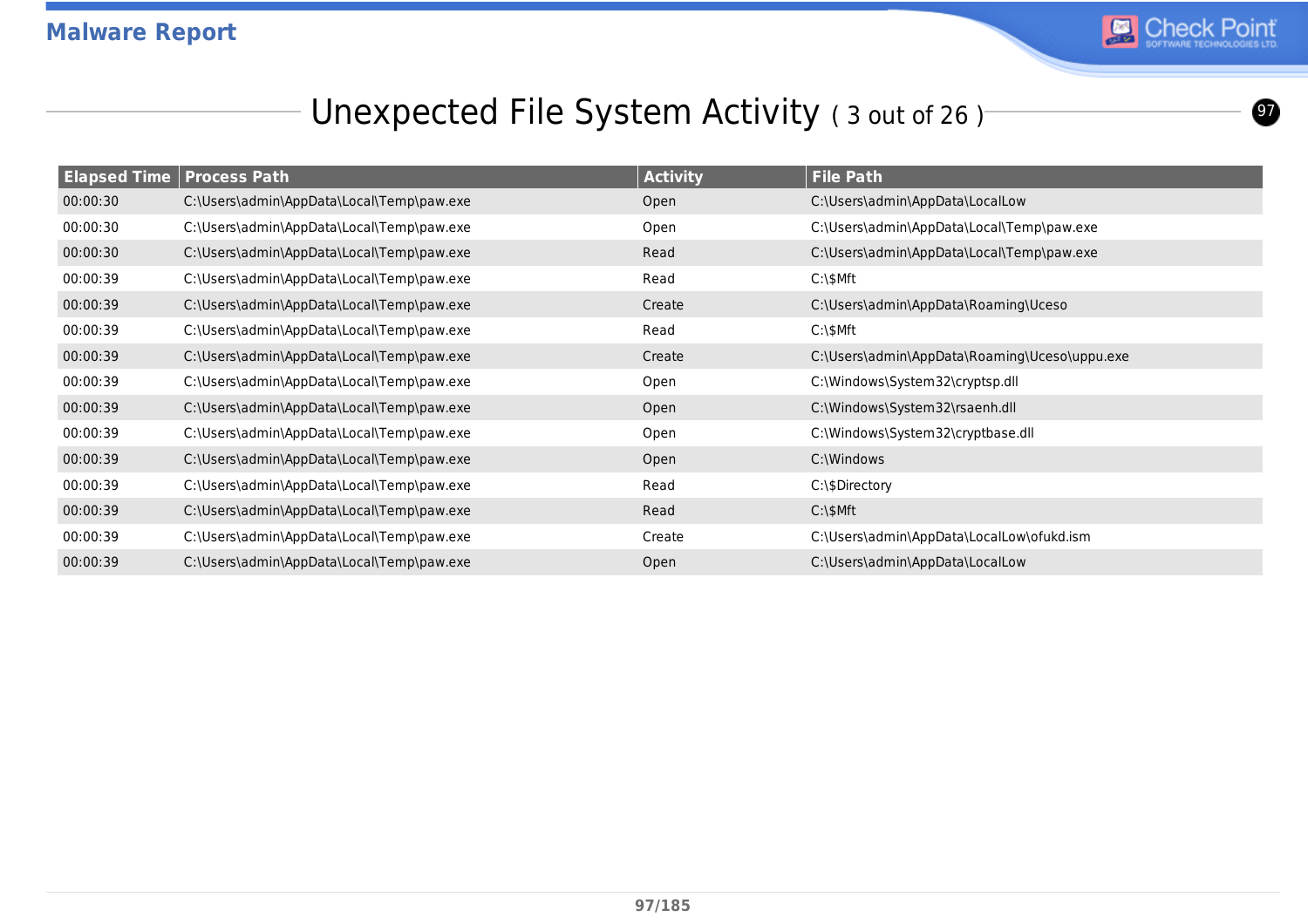

 $\bullet$ 

### Unexpected File System Activity (4 out of 26)

| <b>Elapsed Time Process Path</b> |                                           | <b>Activity</b> | <b>File Path</b>                              |
|----------------------------------|-------------------------------------------|-----------------|-----------------------------------------------|
| 00:00:39                         | C:\Users\admin\AppData\Local\Temp\paw.exe | Open            | C:\Users\admin\AppData\Local\Temp\paw.exe     |
| 00:00:39                         | C:\Users\admin\AppData\Local\Temp\paw.exe | Read            | C:\Users\admin\AppData\Local\Temp\paw.exe     |
| 00:00:39                         | C:\Users\admin\AppData\Local\Temp\paw.exe | Open            | C:\Users\admin\AppData\Roaming\Uceso\uppu.exe |
| 00:00:39                         | C:\Users\admin\AppData\Local\Temp\paw.exe | Delete          | C:\Users\admin\AppData\Roaming\Uceso\uppu.exe |
| 00:00:39                         | C:\Users\admin\AppData\Local\Temp\paw.exe | Create          | C:\Users\admin\AppData\Roaming\Uceso\uppu.exe |
| 00:00:39                         | C:\Users\admin\AppData\Local\Temp\paw.exe | Write           | C:\Users\admin\AppData\Roaming\Uceso\uppu.exe |
| 00:00:39                         | C:\Users\admin\AppData\Local\Temp\paw.exe | Open            | C:\Users\admin\AppData\Roaming                |
| 00:00:39                         | C:\Users\admin\AppData\Local\Temp\paw.exe | Open            | C:\Users\admin\AppData\Roaming\Uceso\uppu.exe |
| 00:00:39                         | C:\Users\admin\AppData\Local\Temp\paw.exe | Open            | C:\Users\admin\AppData\Roaming\Uceso          |
| 00:00:39                         | C:\Users\admin\AppData\Local\Temp\paw.exe | Open            | C:\Users\admin\AppData\Roaming                |
| 00:00:39                         | C:\Users\admin\AppData\Local\Temp\paw.exe | Open            | C:\Users\admin\AppData\Roaming\Uceso\uppu.exe |
| 00:00:40                         | C:\Users\admin\AppData\Local\Temp\paw.exe | Write           | C:\Users\admin\AppData\Roaming\Uceso\uppu.exe |
| 00:00:40                         | C:\Users\admin\AppData\Local\Temp\paw.exe | Open            | C:\Windows\System32\apphelp.dll               |
| 00:00:40                         | C:\Users\admin\AppData\Local\Temp\paw.exe | Open            | C:\Windows\AppPatch\sysmain.sdb               |
| 00:00:40                         | C:\Users\admin\AppData\Local\Temp\paw.exe | Open            | C:\Users\admin\AppData\Roaming\Uceso          |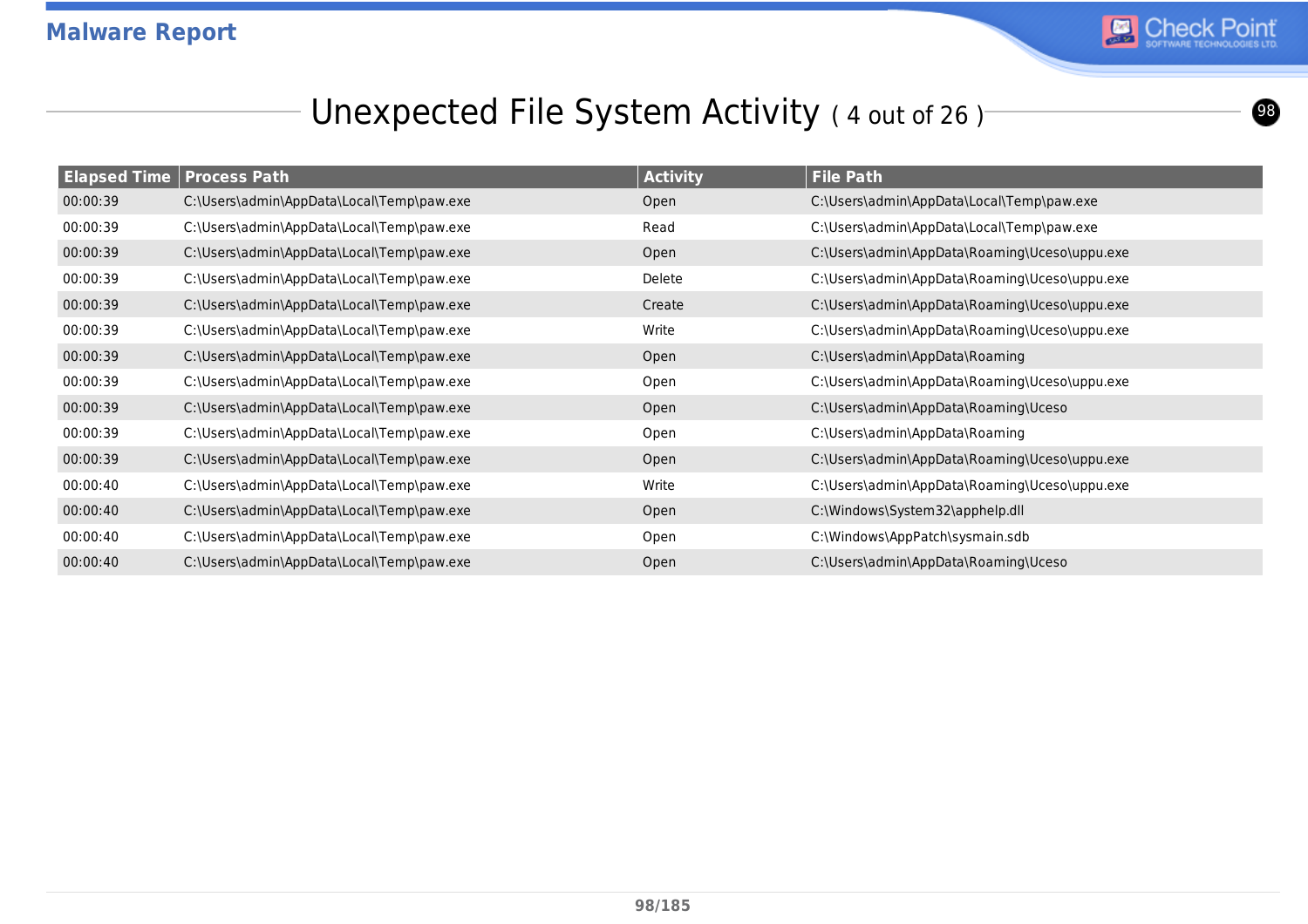

 $\boldsymbol{\circledcirc}$ 

# Unexpected File System Activity (5 out of 26)

| <b>Elapsed Time   Process Path</b> |                                               | <b>Activity</b> | <b>File Path</b>                              |
|------------------------------------|-----------------------------------------------|-----------------|-----------------------------------------------|
| 00:00:40                           | C:\Users\admin\AppData\Local\Temp\paw.exe     | Open            | C:\Users\admin\AppData\Roaming\Uceso\uppu.exe |
| 00:00:40                           | C:\Users\admin\AppData\Local\Temp\paw.exe     | Open            | $C:\setminus$                                 |
| 00:00:40                           | C:\Users\admin\AppData\Local\Temp\paw.exe     | Open            | C:\Users                                      |
| 00:00:40                           | C:\Users\admin\AppData\Local\Temp\paw.exe     | Open            | C:\Users\admin                                |
| 00:00:40                           | C:\Users\admin\AppData\Local\Temp\paw.exe     | Open            | C:\Users\admin\AppData                        |
| 00:00:40                           | C:\Users\admin\AppData\Local\Temp\paw.exe     | Open            | C:\Users\admin\AppData\Roaming                |
| 00:00:40                           | C:\Users\admin\AppData\Local\Temp\paw.exe     | Open            | C:\Users\admin\AppData\Roaming\Uceso          |
| 00:00:40                           | C:\Users\admin\AppData\Local\Temp\paw.exe     | Open            | C:\Users\admin\AppData\Roaming\Uceso\uppu.exe |
| 00:00:40                           | C:\Users\admin\AppData\Local\Temp\paw.exe     | Read            | C:\Users\admin\AppData\Roaming\Uceso\uppu.exe |
| 00:00:40                           | C:\Users\admin\AppData\Local\Temp\paw.exe     | Open            | C:\Windows\AppPatch\sysmain.sdb               |
| 00:00:41                           | C:\Users\admin\AppData\Roaming\Uceso\uppu.exe | Read            | C:\\$Directory                                |
| 00:00:41                           | C:\Users\admin\AppData\Roaming\Uceso\uppu.exe | Open            | C:\Users\admin\AppData\Roaming                |
| 00:00:41                           | C:\Users\admin\AppData\Roaming\Uceso\uppu.exe | Open            | C:\Windows\System32\winspool.drv              |
| 00:00:41                           | C:\Users\admin\AppData\Roaming\Uceso\uppu.exe | Open            | C:\Windows\System32\apphelp.dll               |
| 00:00:41                           | C:\Users\admin\AppData\Roaming\Uceso\uppu.exe | Open            | C:\Windows\AppPatch\sysmain.sdb               |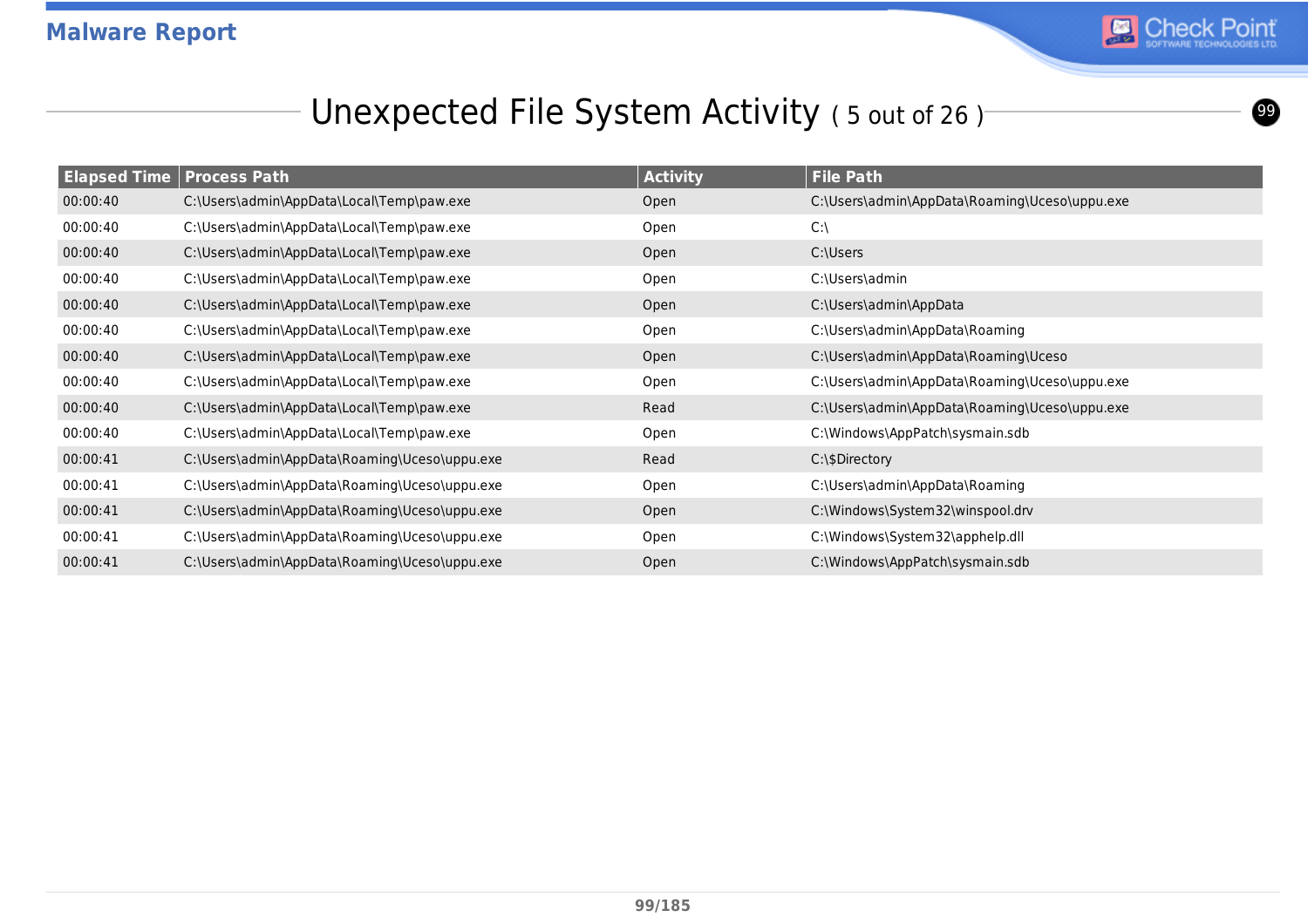

## Unexpected File System Activity (6 out of 26)

| <b>Elapsed Time   Process Path</b> |                                               | <b>Activity</b> | <b>File Path</b>                              |
|------------------------------------|-----------------------------------------------|-----------------|-----------------------------------------------|
| 00:00:41                           | C:\Users\admin\AppData\Roaming\Uceso\uppu.exe | Open            | C:\Users\admin\AppData\Roaming\Uceso\uppu.exe |
| 00:00:41                           | C:\Users\admin\AppData\Roaming\Uceso\uppu.exe | Open            | $C:\setminus$                                 |
| 00:00:41                           | C:\Users\admin\AppData\Roaming\Uceso\uppu.exe | Open            | C:\Users                                      |
| 00:00:41                           | C:\Users\admin\AppData\Roaming\Uceso\uppu.exe | Open            | C:\Users\admin                                |
| 00:00:41                           | C:\Users\admin\AppData\Roaming\Uceso\uppu.exe | Open            | C:\Users\admin\AppData                        |
| 00:00:41                           | C:\Users\admin\AppData\Roaming\Uceso\uppu.exe | Open            | C:\Users\admin\AppData\Roaming                |
| 00:00:41                           | C:\Users\admin\AppData\Roaming\Uceso\uppu.exe | Open            | C:\Users\admin\AppData\Roaming\Uceso          |
| 00:00:41                           | C:\Users\admin\AppData\Roaming\Uceso\uppu.exe | Open            | C:\Windows\System32\imm32.dll                 |
| 00:00:41                           | C:\Users\admin\AppData\Roaming\Uceso\uppu.exe | Open            | C:\Windows\System32\sechost.dll               |
| 00:00:41                           | C:\Users\admin\AppData\Roaming\Uceso\uppu.exe | Open            | C:\Windows\System32\secur32.dll               |
| 00:00:41                           | C:\Users\admin\AppData\Roaming\Uceso\uppu.exe | Open            | C:\Windows\System32\sspicli.dll               |
| 00:00:41                           | C:\Users\admin\AppData\Roaming\Uceso\uppu.exe | Open            | C:\Windows\System32\netapi32.dll              |
| 00:00:41                           | C:\Users\admin\AppData\Roaming\Uceso\uppu.exe | Open            | C:\Windows\System32\netutils.dll              |
| 00:00:41                           | C:\Users\admin\AppData\Roaming\Uceso\uppu.exe | Open            | C:\Windows\System32\srvcli.dll                |
| 00:00:41                           | C:\Users\admin\AppData\Roaming\Uceso\uppu.exe | Open            | C:\Windows\System32\wkscli.dll                |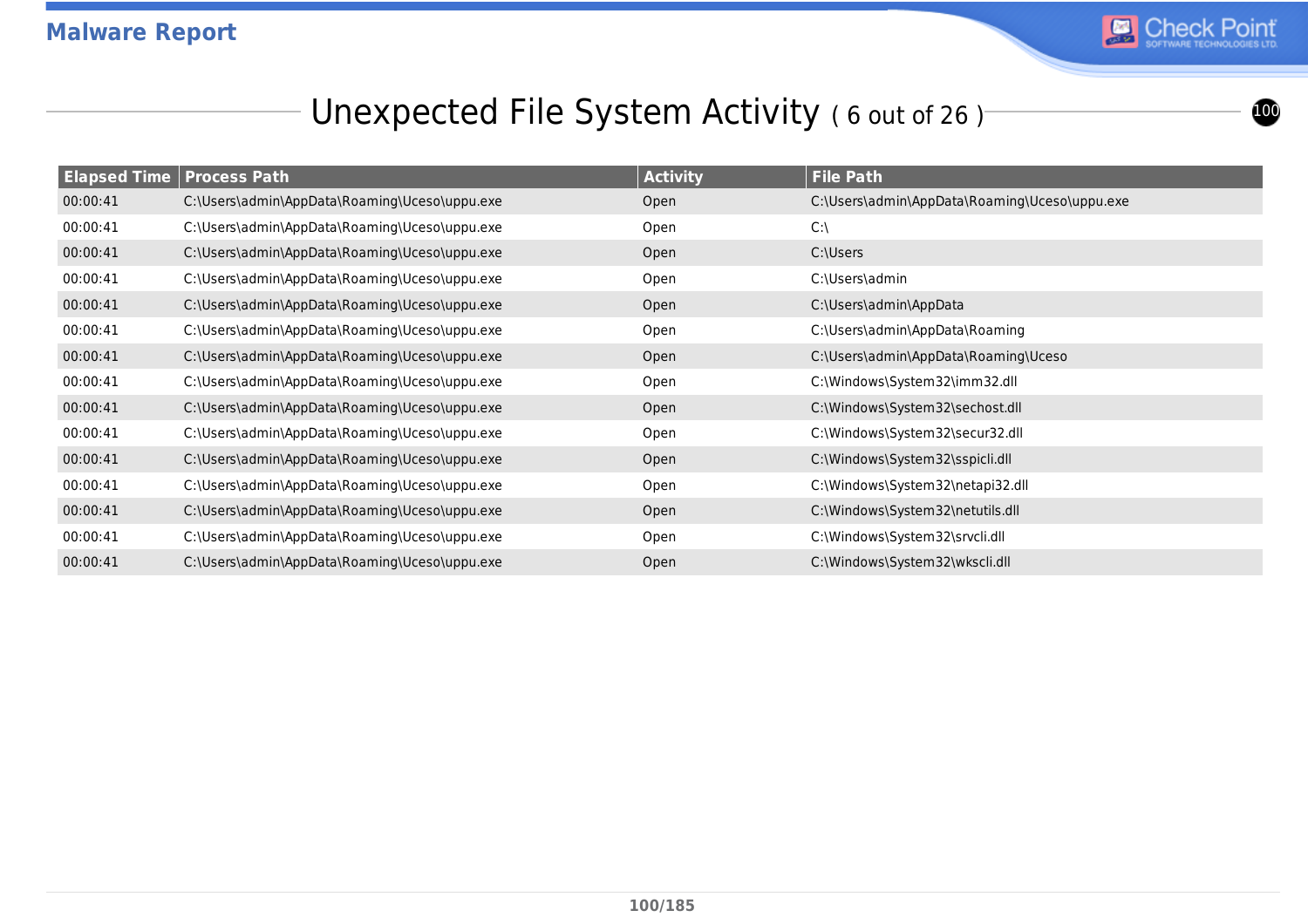

# Unexpected File System Activity (7 out of 26)

| <b>Elapsed Time Process Path</b> |                                               | <b>Activity</b> | <b>File Path</b>                                 |
|----------------------------------|-----------------------------------------------|-----------------|--------------------------------------------------|
| 00:00:41                         | C:\Users\admin\AppData\Roaming\Uceso\uppu.exe | Open            | C:\Windows\System32\samcli.dll                   |
| 00:00:41                         | C:\Users\admin\AppData\Roaming\Uceso\uppu.exe | Open            | C:\Windows\System32\IPHLPAPI.DLL                 |
| 00:00:41                         | C:\Users\admin\AppData\Roaming\Uceso\uppu.exe | Open            | C:\Windows\System32\winnsi.dll                   |
| 00:00:42                         | C:\Users\admin\AppData\Roaming\Uceso\uppu.exe | Open            | C:\Windows\System32\version.dll                  |
| 00:00:42                         | C:\Users\admin\AppData\Roaming\Uceso\uppu.exe | Open            | C:\Windows\Globalization\Sorting\SortDefault.nls |
| 00:00:42                         | C:\Users\admin\AppData\Roaming\Uceso\uppu.exe | Open            | C:\Windows                                       |
| 00:00:42                         | C:\Users\admin\AppData\Roaming\Uceso\uppu.exe | Open            | C:\Users\admin\AppData\Roaming                   |
| 00:00:42                         | C:\Users\admin\AppData\Roaming\Uceso\uppu.exe | Open            | C:\Windows\System32\profapi.dll                  |
| 00:00:42                         | C:\Users\admin\AppData\Roaming\Uceso\uppu.exe | Open            | C:\Users\admin\AppData\LocalLow                  |
| 00:00:42                         | C:\Users\admin\AppData\Roaming\Uceso\uppu.exe | Open            | C:\Users\admin\AppData\Roaming\Uceso\uppu.exe    |
| 00:00:42                         | C:\Users\admin\AppData\Roaming\Uceso\uppu.exe | Read            | C:\Users\admin\AppData\Roaming\Uceso\uppu.exe    |
| 00:00:58                         | C:\Windows\System32\dwm.exe                   | Open            | C:\Windows\System32\secur32.dll                  |
| 00:00:58                         | C:\Windows\System32\dwm.exe                   | Open            | C:\Windows\System32\sspicli.dll                  |
| 00:00:58                         | C:\Windows\System32\dwm.exe                   | Open            | C:\Windows\System32\netapi32.dll                 |
| 00:00:58                         | C:\Windows\System32\dwm.exe                   | Open            | C:\Windows\System32\netutils.dll                 |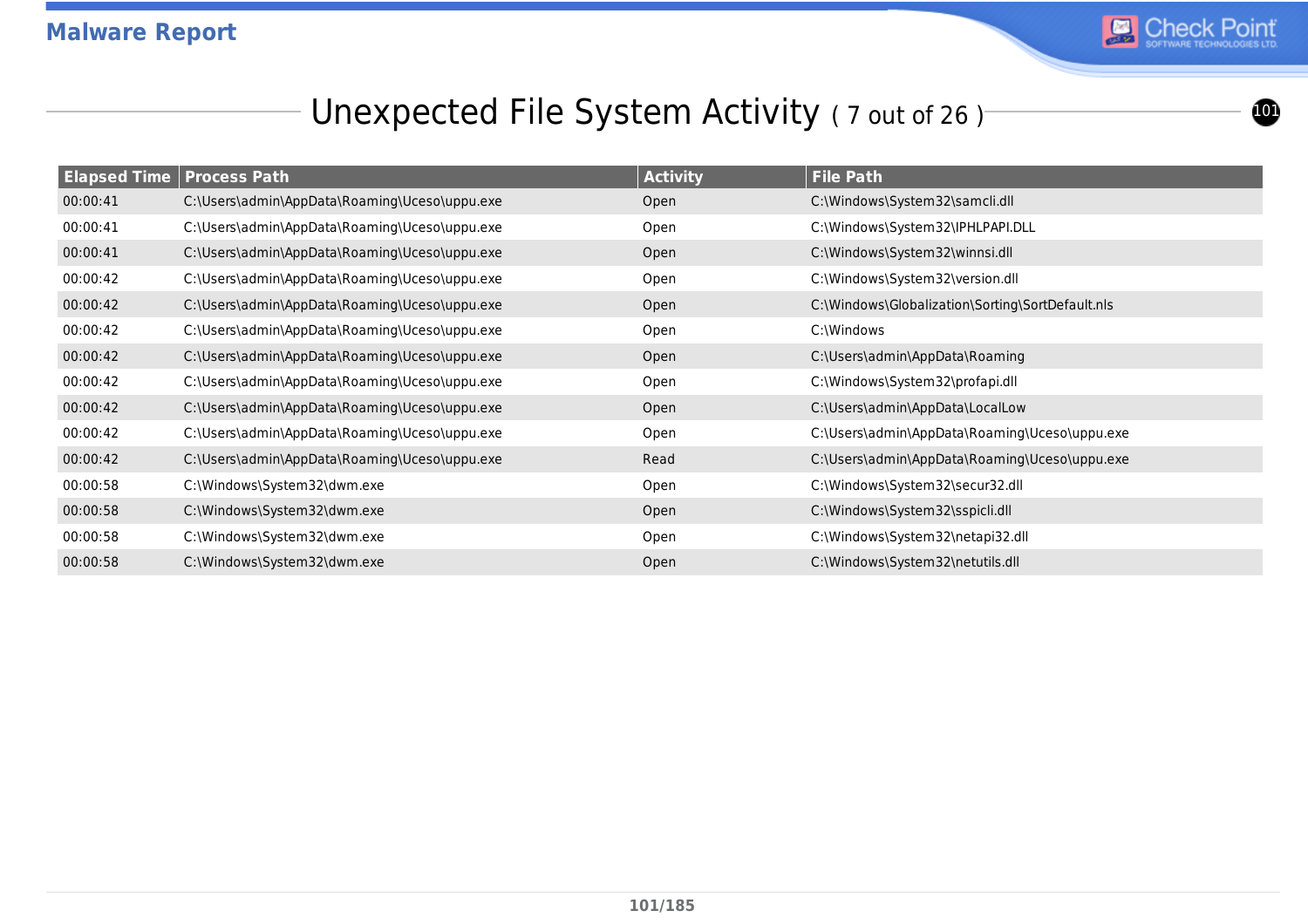# Unexpected File System Activity (8 out of 26)

| <b>Elapsed Time   Process Path</b> |                             | <b>Activity</b> | <b>File Path</b>                                                                |
|------------------------------------|-----------------------------|-----------------|---------------------------------------------------------------------------------|
| 00:00:58                           | C:\Windows\System32\dwm.exe | Open            | C:\Windows\System32\srvcli.dll                                                  |
| 00:00:58                           | C:\Windows\System32\dwm.exe | Open            | C:\Windows\System32\wkscli.dll                                                  |
| 00:00:58                           | C:\Windows\System32\dwm.exe | Open            | C:\Windows\System32\samcli.dll                                                  |
| 00:00:58                           | C:\Windows\System32\dwm.exe | Open            | C:\Windows\System32\IPHLPAPI.DLL                                                |
| 00:00:58                           | C:\Windows\System32\dwm.exe | Open            | C:\Windows\System32\winnsi.dll                                                  |
| 00:00:58                           | C:\Windows\System32\dwm.exe | Open            | C:\Windows\System32                                                             |
| 00:00:58                           | C:\Windows\System32\dwm.exe | Open            | C:\Windows\System32\dwm.exe                                                     |
| 00:00:58                           | C:\Windows\System32\dwm.exe | Open            | C:\Windows\System32\userenv.dll                                                 |
| 00:00:58                           | C:\Windows\System32\dwm.exe | Open            | C:\Windows\System32\profapi.dll                                                 |
| 00:00:58                           | C:\Windows\System32\dwm.exe | Read            | $C:\$                                                                           |
| 00:00:58                           | C:\Windows\System32\dwm.exe | Open            | C:\Users\admin\AppData\Roaming\Microsoft\SystemCertificates\My\C<br>ertificates |
| 00:00:58                           | C:\Windows\System32\dwm.exe | Read            | $C:\$                                                                           |
| 00:00:58                           | C:\Windows\System32\dwm.exe | Open            | C:\Users\admin\AppData\Roaming\Microsoft\SystemCertificates\My\C<br><b>RLs</b>  |
| 00:00:58                           | C:\Windows\System32\dwm.exe | Read            | $C:\$                                                                           |
| 00:00:58                           | C:\Windows\System32\dwm.exe | Open            | C:\Users\admin\AppData\Roaming\Microsoft\SystemCertificates\My\C<br><b>TLs</b>  |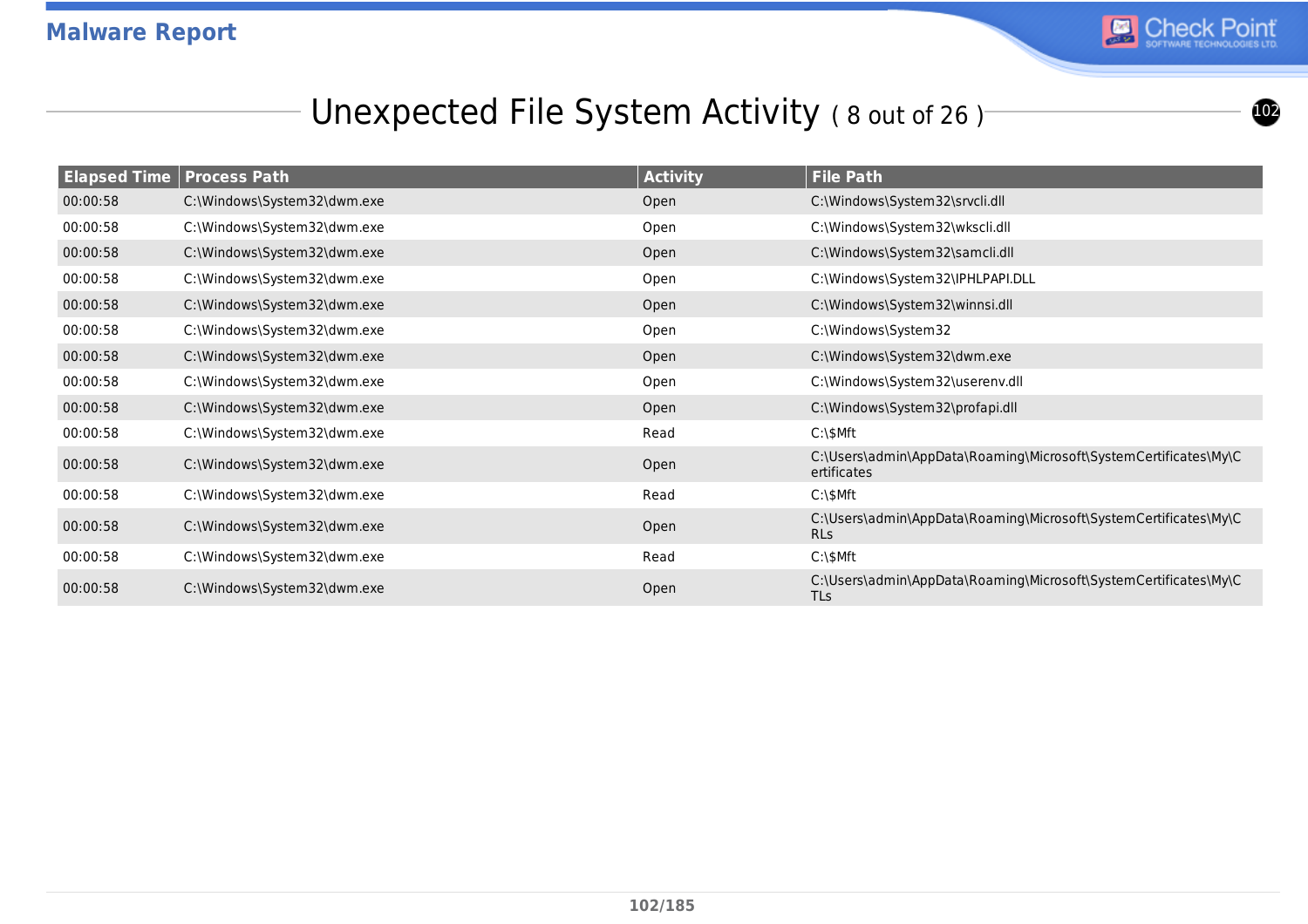

# Unexpected File System Activity (9 out of 26)

| <b>Elapsed Time   Process Path</b> |                                           | <b>Activity</b> | <b>File Path</b>                               |
|------------------------------------|-------------------------------------------|-----------------|------------------------------------------------|
| 00:00:59                           | C:\Program Files\Windows Mail\WinMail.exe | Read            | $C:\$ SMft                                     |
| 00:00:59                           | C:\Program Files\Windows Mail\WinMail.exe | Open            | C:\Windows\Prefetch\WINMAIL.EXE-1092D371.pf    |
| 00:00:59                           | C:\Program Files\Windows Mail\WinMail.exe | Read            | C:\Windows\Prefetch\WINMAIL.EXE-1092D371.pf    |
| 00:00:59                           | C:\Program Files\Windows Mail\WinMail.exe | Open            | C:                                             |
| 00:00:59                           | C:\Program Files\Windows Mail\WinMail.exe | Read            | $C:\$ SMft                                     |
| 00:00:59                           | C:\Program Files\Windows Mail\WinMail.exe | Open            | C:\\$EXTEND                                    |
| 00:00:59                           | C:\Program Files\Windows Mail\WinMail.exe | Open            | C:\Program Files                               |
| 00:00:59                           | C:\Program Files\Windows Mail\WinMail.exe | Open            | C:\Program Files\Common Files                  |
| 00:00:59                           | C:\Program Files\Windows Mail\WinMail.exe | Open            | C:\Program Files\Common Files\System           |
| 00:00:59                           | C:\Program Files\Windows Mail\WinMail.exe | Open            | C:\Program Files\Windows Mail                  |
| 00:00:59                           | C:\Program Files\Windows Mail\WinMail.exe | Open            | C:\Program Files\Windows Mail\en-US            |
| 00:00:59                           | C:\Program Files\Windows Mail\WinMail.exe | Open            | C:\ProgramData                                 |
| 00:00:59                           | C:\Program Files\Windows Mail\WinMail.exe | Open            | C:\ProgramData\Microsoft                       |
| 00:00:59                           | C:\Program Files\Windows Mail\WinMail.exe | Open            | C:\ProgramData\Microsoft\User Account Pictures |
| 00:00:59                           | C:\Program Files\Windows Mail\WinMail.exe | Open            | C:\Users                                       |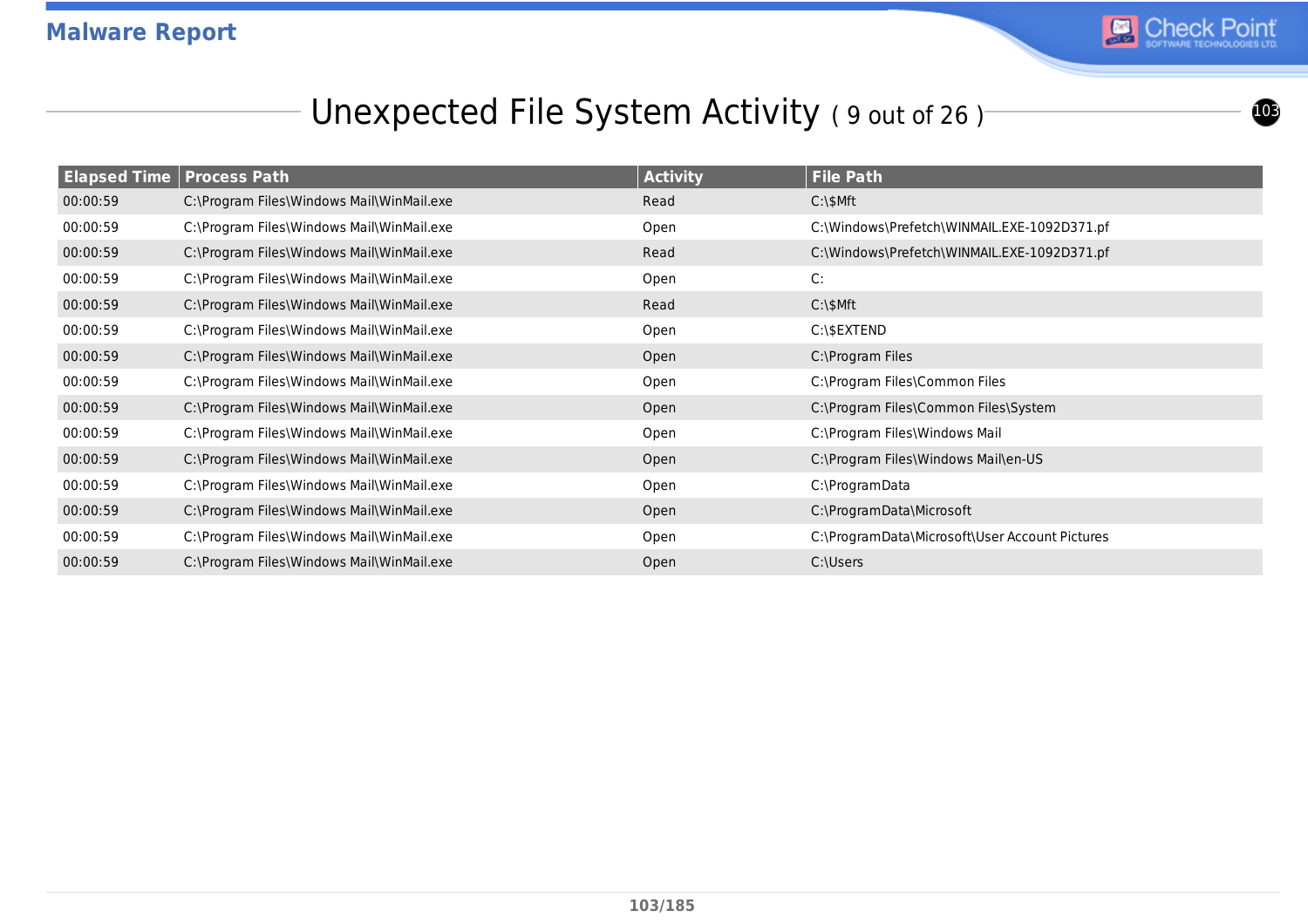# Unexpected File System Activity (10 out of 26)

|          | <b>Elapsed Time Process Path</b>          | <b>Activity</b> | <b>File Path</b>                                    |
|----------|-------------------------------------------|-----------------|-----------------------------------------------------|
| 00:00:59 | C:\Program Files\Windows Mail\WinMail.exe | Open            | C:\Users\admin                                      |
| 00:00:59 | C:\Program Files\Windows Mail\WinMail.exe | Open            | C:\Users\admin\AppData                              |
| 00:00:59 | C:\Program Files\Windows Mail\WinMail.exe | Open            | C:\Users\admin\AppData\Local                        |
| 00:00:59 | C:\Program Files\Windows Mail\WinMail.exe | Open            | C:\Users\admin\AppData\Local\Microsoft              |
| 00:00:59 | C:\Program Files\Windows Mail\WinMail.exe | Read            | $C:\$ SMft                                          |
| 00:00:59 | C:\Program Files\Windows Mail\WinMail.exe | Open            | C:\Users\admin\AppData\Local\Microsoft\Windows Mail |
| 00:01:00 | C:\Program Files\Windows Mail\WinMail.exe | Read            | C:\Users\admin\AppData\Local\Microsoft\Windows Mail |
| 00:01:00 | C:\Program Files\Windows Mail\WinMail.exe | Open            | C:\Users\admin\AppData\Local\Temp                   |
| 00:01:00 | C:\Program Files\Windows Mail\WinMail.exe | Open            | C:\Windows                                          |
| 00:01:00 | C:\Program Files\Windows Mail\WinMail.exe | Open            | C:\Windows\Fonts                                    |
| 00:01:00 | C:\Program Files\Windows Mail\WinMail.exe | Read            | C:\Windows\Fonts                                    |
| 00:01:00 | C:\Program Files\Windows Mail\WinMail.exe | Open            | C:\Windows\Globalization                            |
| 00:01:00 | C:\Program Files\Windows Mail\WinMail.exe | Open            | C:\Windows\Globalization\Sorting                    |
| 00:01:00 | C:\Program Files\Windows Mail\WinMail.exe | Open            | C:\Windows\inf                                      |
| 00:01:00 | C:\Program Files\Windows Mail\WinMail.exe | Read            | C:\Windows\inf                                      |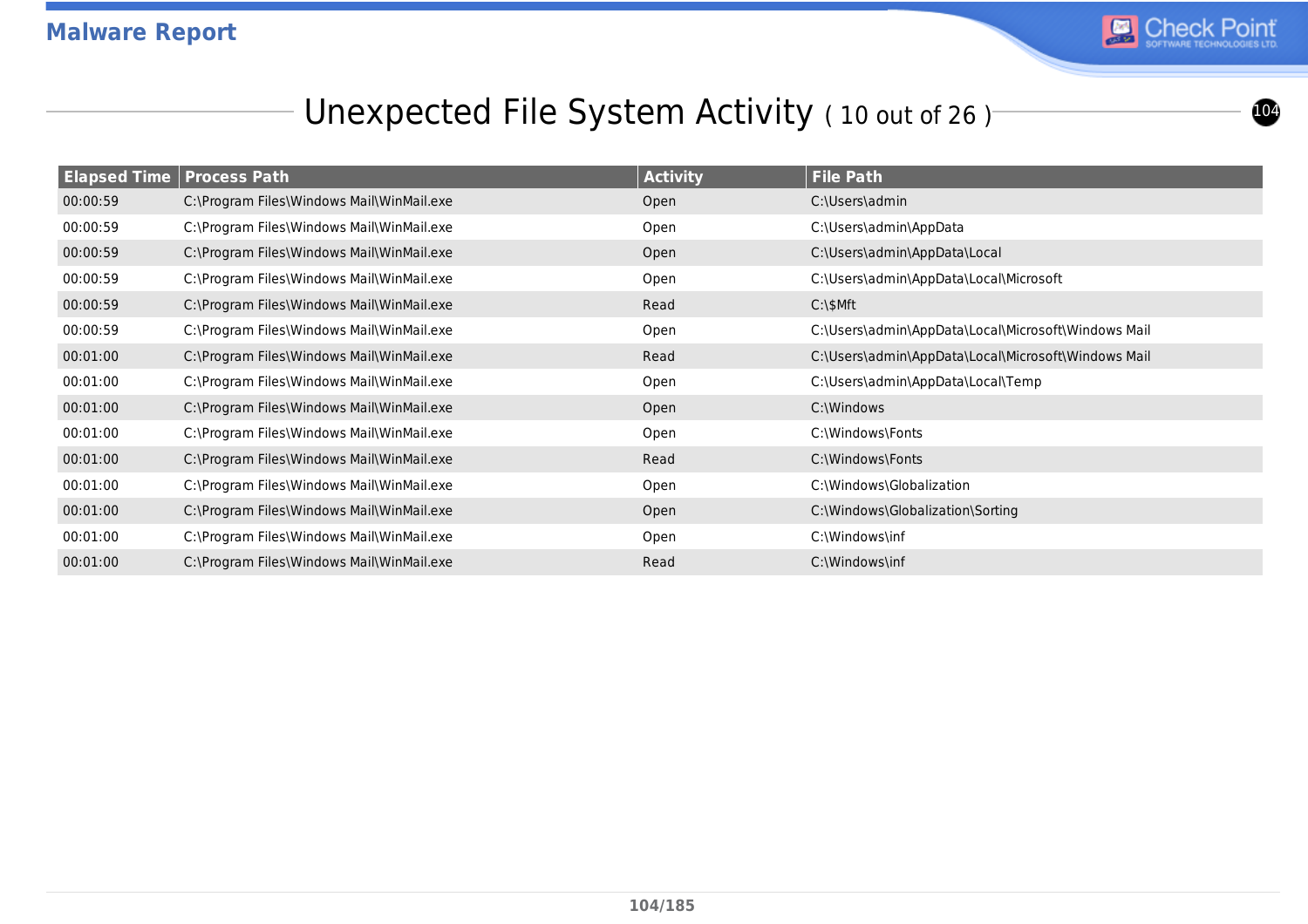# Unexpected File System Activity (11 out of 26)

| <b>Elapsed Time Process Path</b> |                                           | <b>Activity</b> | File Path                                                                                                         |
|----------------------------------|-------------------------------------------|-----------------|-------------------------------------------------------------------------------------------------------------------|
| 00:01:00                         | C:\Program Files\Windows Mail\WinMail.exe | Open            | C:\Windows\System32                                                                                               |
| 00:01:00                         | C:\Program Files\Windows Mail\WinMail.exe | Read            | C:\Windows\System32                                                                                               |
| 00:01:00                         | C:\Program Files\Windows Mail\WinMail.exe | Open            | C:\Windows\System32\drivers                                                                                       |
| 00:01:00                         | C:\Program Files\Windows Mail\WinMail.exe | Read            | C:\Windows\System32\drivers                                                                                       |
| 00:01:00                         | C:\Program Files\Windows Mail\WinMail.exe | Open            | C:\Windows\System32\en-US                                                                                         |
| 00:01:00                         | C:\Program Files\Windows Mail\WinMail.exe | Read            | C:\Windows\System32\en-US                                                                                         |
| 00:01:00                         | C:\Program Files\Windows Mail\WinMail.exe | Open            | C:\Windows\winsxs\x86_microsoft.windows.common-<br>controls 6595b64144ccf1df 6.0.7600.16385 none 421189da2b7fabfc |
| 00:01:00                         | C:\Program Files\Windows Mail\WinMail.exe | Open            | C:\Windows\winsxs\x86_microsoft.windows.gdiplus_6595b64144ccf1d<br>f 1.1.7600.16385 none 72fc7cbf861225ca         |
| 00:01:00                         | C:\Program Files\Windows Mail\WinMail.exe | Open            | C:\Windows\System32\ntdll.dll                                                                                     |
| 00:01:00                         | C:\Program Files\Windows Mail\WinMail.exe | Open            | C:\Program Files\Windows Mail\WinMail.exe                                                                         |
| 00:01:00                         | C:\Program Files\Windows Mail\WinMail.exe | Open            | C:\Windows\System32\kernel32.dll                                                                                  |
| 00:01:00                         | C:\Program Files\Windows Mail\WinMail.exe | Open            | C:\Windows\System32\apisetschema.dll                                                                              |
| 00:01:00                         | C:\Program Files\Windows Mail\WinMail.exe | Open            | C:\Windows\System32\KernelBase.dll                                                                                |
| 00:01:00                         | C:\Program Files\Windows Mail\WinMail.exe | Open            | C:\Windows\System32\locale.nls                                                                                    |
| 00:01:00                         | C:\Program Files\Windows Mail\WinMail.exe | Open            | C:\Windows\System32\advapi32.dll                                                                                  |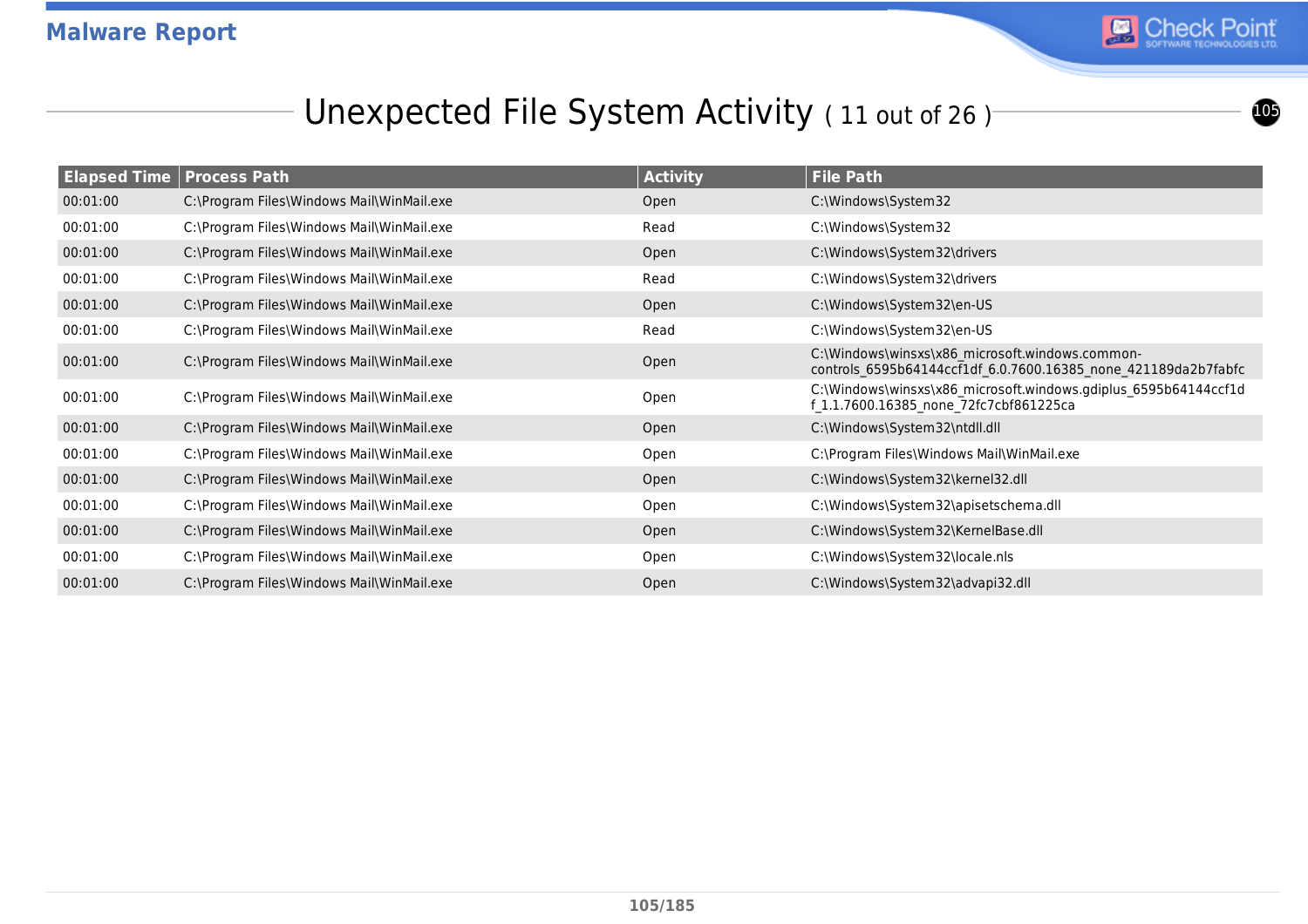#### Unexpected File System Activity (12 out of 26)

| <b>Elapsed Time</b> | <b>Process Path</b>                       | <b>Activity</b> | <b>File Path</b>                                                                                                                   |
|---------------------|-------------------------------------------|-----------------|------------------------------------------------------------------------------------------------------------------------------------|
| 00:01:01            | C:\Program Files\Windows Mail\WinMail.exe | Open            | C:\Windows\System32\msvcrt.dll                                                                                                     |
| 00:01:01            | C:\Program Files\Windows Mail\WinMail.exe | Open            | C:\Windows\System32\sechost.dll                                                                                                    |
| 00:01:01            | C:\Program Files\Windows Mail\WinMail.exe | Open            | C:\Windows\System32\rpcrt4.dll                                                                                                     |
| 00:01:01            | C:\Program Files\Windows Mail\WinMail.exe | Open            | C:\Windows\System32\user32.dll                                                                                                     |
| 00:01:01            | C:\Program Files\Windows Mail\WinMail.exe | Open            | C:\Windows\System32\gdi32.dll                                                                                                      |
| 00:01:01            | C:\Program Files\Windows Mail\WinMail.exe | Open            | C:\Windows\System32\lpk.dll                                                                                                        |
| 00:01:01            | C:\Program Files\Windows Mail\WinMail.exe | Open            | C:\Windows\System32\usp10.dll                                                                                                      |
| 00:01:01            | C:\Program Files\Windows Mail\WinMail.exe | Open            | C:\Windows\System32\msoert2.dll                                                                                                    |
| 00:01:01            | C:\Program Files\Windows Mail\WinMail.exe | Open            | C:\Windows\System32\ole32.dll                                                                                                      |
| 00:01:01            | C:\Program Files\Windows Mail\WinMail.exe | Open            | C:\Windows\System32\oleaut32.dll                                                                                                   |
| 00:01:01            | C:\Program Files\Windows Mail\WinMail.exe | Open            | C:\Windows\System32\shlwapi.dll                                                                                                    |
| 00:01:01            | C:\Program Files\Windows Mail\WinMail.exe | Open            | C:\Windows\winsxs\x86 microsoft.windows.common-<br>controls_6595b64144ccf1df_6.0.7600.16385_none_421189da2b7fabfc<br>\comctl32.dll |
| 00:01:01            | C:\Program Files\Windows Mail\WinMail.exe | Open            | C:\Windows\System32\shell32.dll                                                                                                    |
| 00:01:01            | C:\Program Files\Windows Mail\WinMail.exe | Open            | C:\Windows\System32\imm32.dll                                                                                                      |
| 00:01:01            | C:\Program Files\Windows Mail\WinMail.exe | Open            | C:\Windows\System32\msctf.dll                                                                                                      |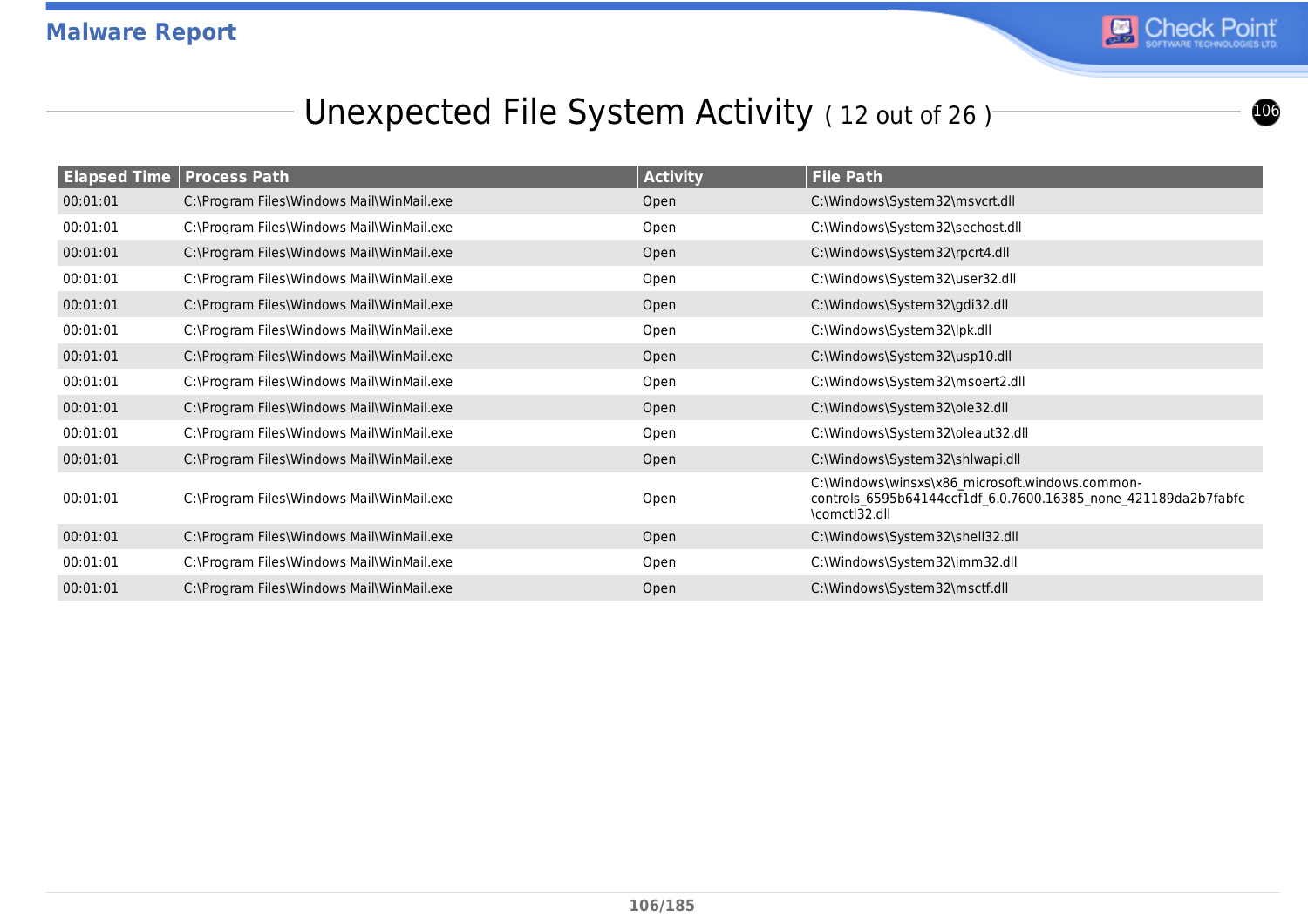

## Unexpected File System Activity (13 out of 26)

|          | <b>Elapsed Time Process Path</b>          | <b>Activity</b> | <b>File Path</b>                                    |
|----------|-------------------------------------------|-----------------|-----------------------------------------------------|
| 00:01:01 | C:\Program Files\Windows Mail\WinMail.exe | Open            | C:\Program Files\Windows Mail\en-US\WinMail.exe.mui |
| 00:01:01 | C:\Program Files\Windows Mail\WinMail.exe | Open            | C:\Windows\WindowsShell.Manifest                    |
| 00:01:01 | C:\Program Files\Windows Mail\WinMail.exe | Open            | C:\Windows\Globalization\Sorting\SortDefault.nls    |
| 00:01:01 | C:\Program Files\Windows Mail\WinMail.exe | Open            | C:\Windows\System32\rpcss.dll                       |
| 00:01:01 | C:\Program Files\Windows Mail\WinMail.exe | Open            | C:\Windows\System32\cryptbase.dll                   |
| 00:01:01 | C:\Program Files\Windows Mail\WinMail.exe | Open            | C:\Windows\System32\uxtheme.dll                     |
| 00:01:01 | C:\Program Files\Windows Mail\WinMail.exe | Open            | C:\Windows\Fonts\plantc.ttf                         |
| 00:01:01 | C:\Program Files\Windows Mail\WinMail.exe | Open            | C:\Windows\System32\cryptdlg.dll                    |
| 00:01:01 | C:\Program Files\Windows Mail\WinMail.exe | Open            | C:\Windows\System32\wintrust.dll                    |
| 00:01:02 | C:\Program Files\Windows Mail\WinMail.exe | Open            | C:\Windows\System32\crypt32.dll                     |
| 00:01:02 | C:\Program Files\Windows Mail\WinMail.exe | Open            | C:\Windows\System32\msasn1.dll                      |
| 00:01:02 | C:\Program Files\Windows Mail\WinMail.exe | Open            | C:\Windows\System32\cryptui.dll                     |
| 00:01:02 | C:\Program Files\Windows Mail\WinMail.exe | Open            | C:\Windows\System32\imagehlp.dll                    |
| 00:01:02 | C:\Program Files\Windows Mail\WinMail.exe | Open            | C:\Windows\System32\msimg32.dll                     |
| 00:01:02 | C:\Program Files\Windows Mail\WinMail.exe | Open            | C:\Windows\System32\secur32.dll                     |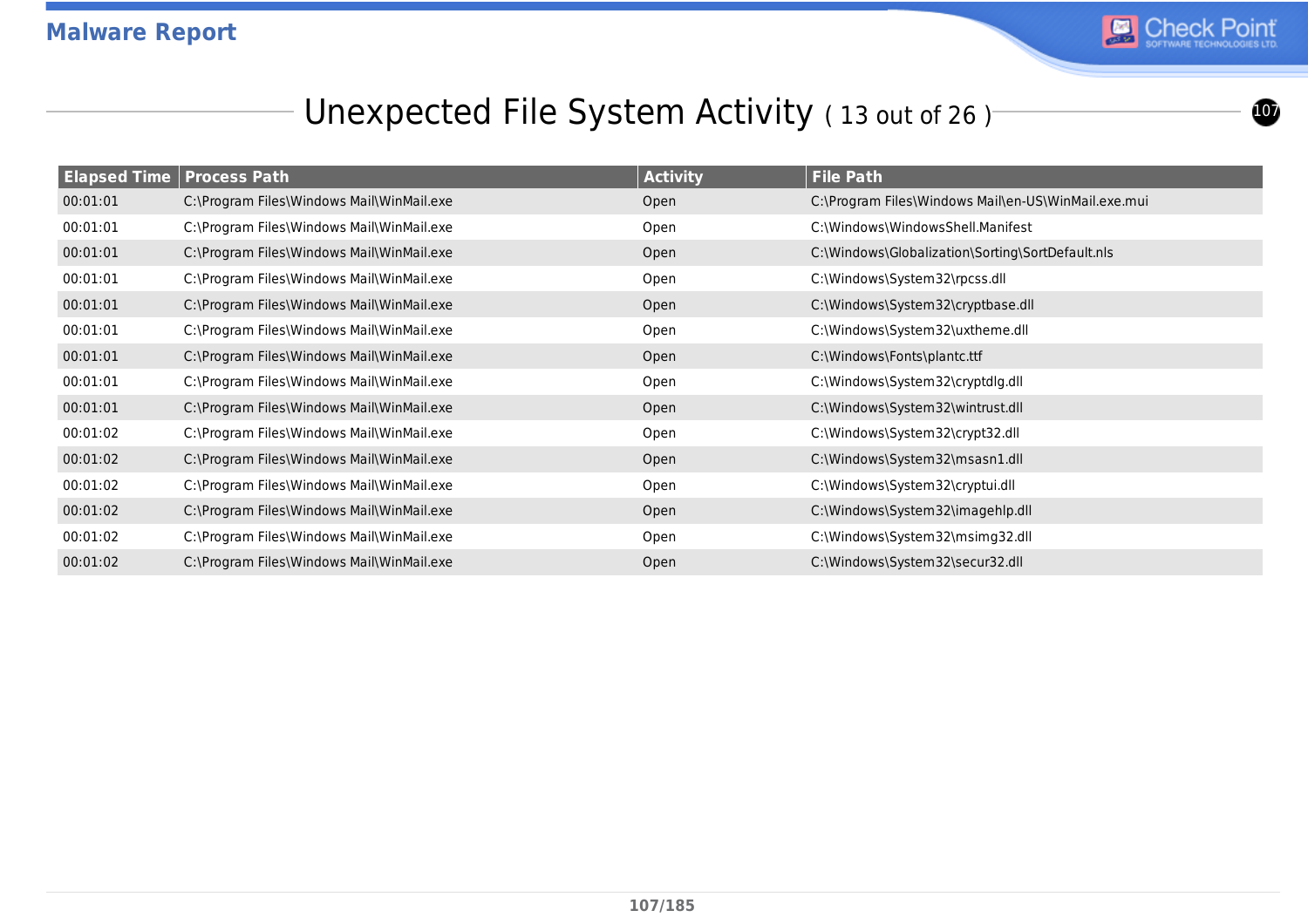# Unexpected File System Activity (14 out of 26)

|          | <b>Elapsed Time   Process Path</b>        | <b>Activity</b> | <b>File Path</b>                    |
|----------|-------------------------------------------|-----------------|-------------------------------------|
| 00:01:02 | C:\Program Files\Windows Mail\WinMail.exe | Open            | C:\Windows\System32\sspicli.dll     |
| 00:01:02 | C:\Program Files\Windows Mail\WinMail.exe | Open            | C:\Windows\System32\wininet.dll     |
| 00:01:02 | C:\Program Files\Windows Mail\WinMail.exe | Open            | C:\Windows\System32\normaliz.dll    |
| 00:01:02 | C:\Program Files\Windows Mail\WinMail.exe | Open            | C:\Windows\System32\urlmon.dll      |
| 00:01:02 | C:\Program Files\Windows Mail\WinMail.exe | Open            | C:\Windows\System32\iertutil.dll    |
| 00:01:02 | C:\Program Files\Windows Mail\WinMail.exe | Open            | C:\Windows\System32\msftedit.dll    |
| 00:01:02 | C:\Program Files\Windows Mail\WinMail.exe | Open            | C:\Windows\Fonts\phagspab.ttf       |
| 00:01:02 | C:\Program Files\Windows Mail\WinMail.exe | Open            | C:\Windows\Fonts\simfang.ttf        |
| 00:01:02 | C:\Program Files\Windows Mail\WinMail.exe | Open            | C:\Windows\System32\profapi.dll     |
| 00:01:02 | C:\Program Files\Windows Mail\WinMail.exe | Open            | C:\Windows\System32\propsys.dll     |
| 00:01:02 | C:\Program Files\Windows Mail\WinMail.exe | Open            | C:\Windows\System32\clbcatq.dll     |
| 00:01:02 | C:\Program Files\Windows Mail\WinMail.exe | Open            | C:\Windows\Fonts\phagspa.ttf        |
| 00:01:02 | C:\Program Files\Windows Mail\WinMail.exe | Open            | C:\Windows\System32\cryptsp.dll     |
| 00:01:02 | C:\Program Files\Windows Mail\WinMail.exe | Open            | C:\Windows\System32\rsaenh.dll      |
| 00:01:02 | C:\Program Files\Windows Mail\WinMail.exe | Open            | C:\Windows\System32\RpcRtRemote.dll |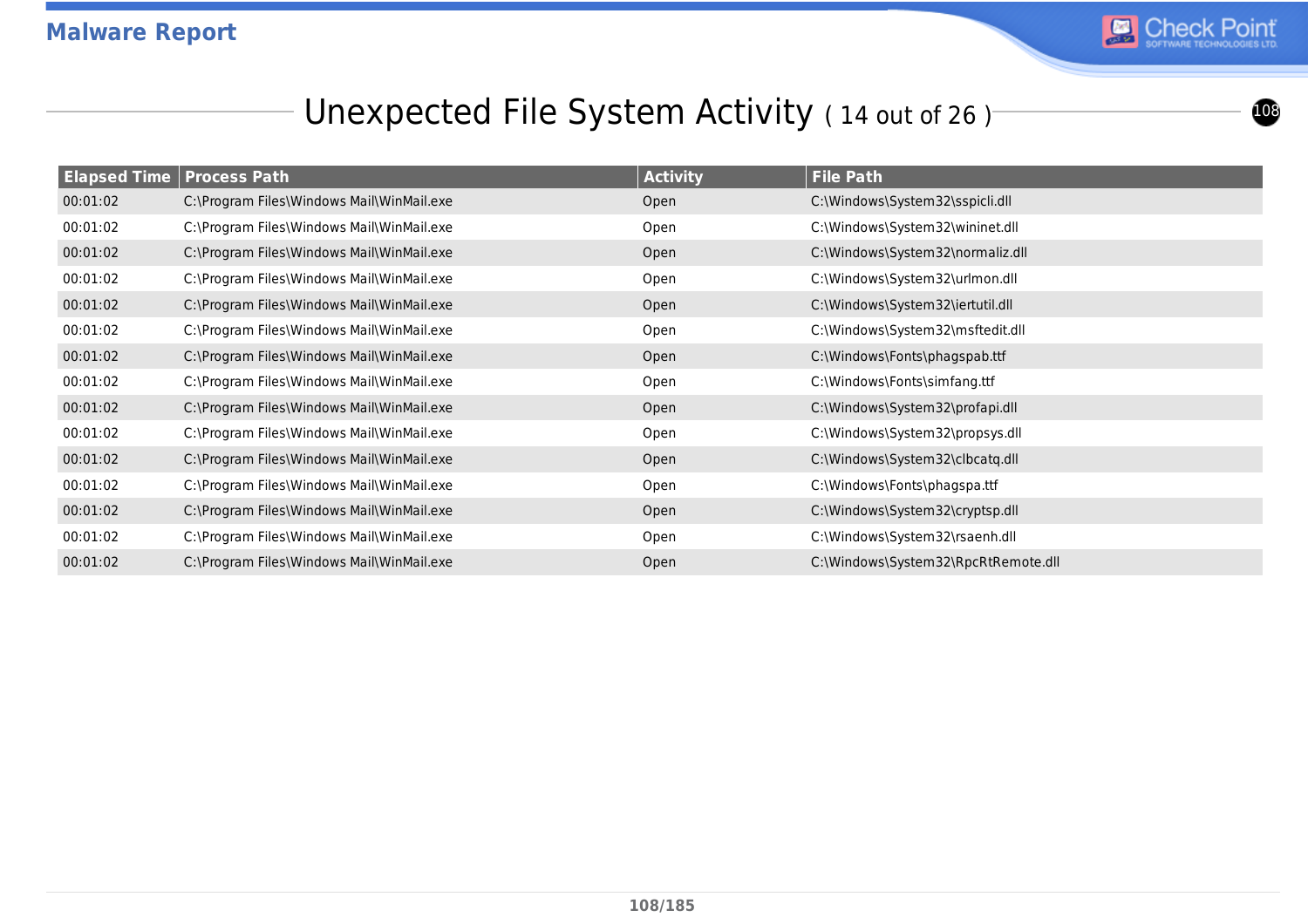

#### Unexpected File System Activity (15 out of 26)

| <b>Elapsed Time Process Path</b> |                                           | <b>Activity</b> | <b>File Path</b>                                                                                                      |
|----------------------------------|-------------------------------------------|-----------------|-----------------------------------------------------------------------------------------------------------------------|
| 00:01:02                         | C:\Program Files\Windows Mail\WinMail.exe | Open            | C:\Program Files\Common Files\System\wab32.dll                                                                        |
| 00:01:02                         | C:\Program Files\Windows Mail\WinMail.exe | Open            | C:\Windows\System32\msxml6.dll                                                                                        |
| 00:01:02                         | C:\Program Files\Windows Mail\WinMail.exe | Open            | C:\Windows\System32\en-US\KernelBase.dll.mui                                                                          |
| 00:01:03                         | C:\Program Files\Windows Mail\WinMail.exe | Open            | C:\Windows\System32\msxml6r.dll                                                                                       |
| 00:01:03                         | C:\Program Files\Windows Mail\WinMail.exe | Open            | C:\Windows\Fonts\nyala.ttf                                                                                            |
| 00:01:03                         | C:\Program Files\Windows Mail\WinMail.exe | Open            | C:\Windows\winsxs\x86 microsoft.windows.gdiplus 6595b64144ccf1d<br>f 1.1.7600.16385 none 72fc7cbf861225ca\GdiPlus.dll |
| 00:01:03                         | C:\Program Files\Windows Mail\WinMail.exe | Open            | C:\Program Files\Common Files\System\wab32res.dll                                                                     |
| 00:01:03                         | C:\Program Files\Windows Mail\WinMail.exe | Open            | C:\Windows\System32\shacct.dll                                                                                        |
| 00:01:03                         | C:\Program Files\Windows Mail\WinMail.exe | Open            | C:\Windows\System32\samlib.dll                                                                                        |
| 00:01:03                         | C:\Program Files\Windows Mail\WinMail.exe | Open            | C:\ProgramData\Microsoft\User Account Pictures\user.bmp                                                               |
| 00:01:03                         | C:\Program Files\Windows Mail\WinMail.exe | Open            | C:\Users\admin\AppData\Local\Temp\admin.bmp                                                                           |
| 00:01:03                         | C:\Program Files\Windows Mail\WinMail.exe | Open            | C:\Windows\Fonts\ntailu.ttf                                                                                           |
| 00:01:03                         | C:\Program Files\Windows Mail\WinMail.exe | Open            | C:\Windows\System32\atl.dll                                                                                           |
| 00:01:03                         | C:\Program Files\Windows Mail\WinMail.exe | Open            | C:\Windows\System32\msoeacct.dll                                                                                      |
| 00:01:03                         | C:\Program Files\Windows Mail\WinMail.exe | Open            | C:\Windows\System32\inetcomm.dll                                                                                      |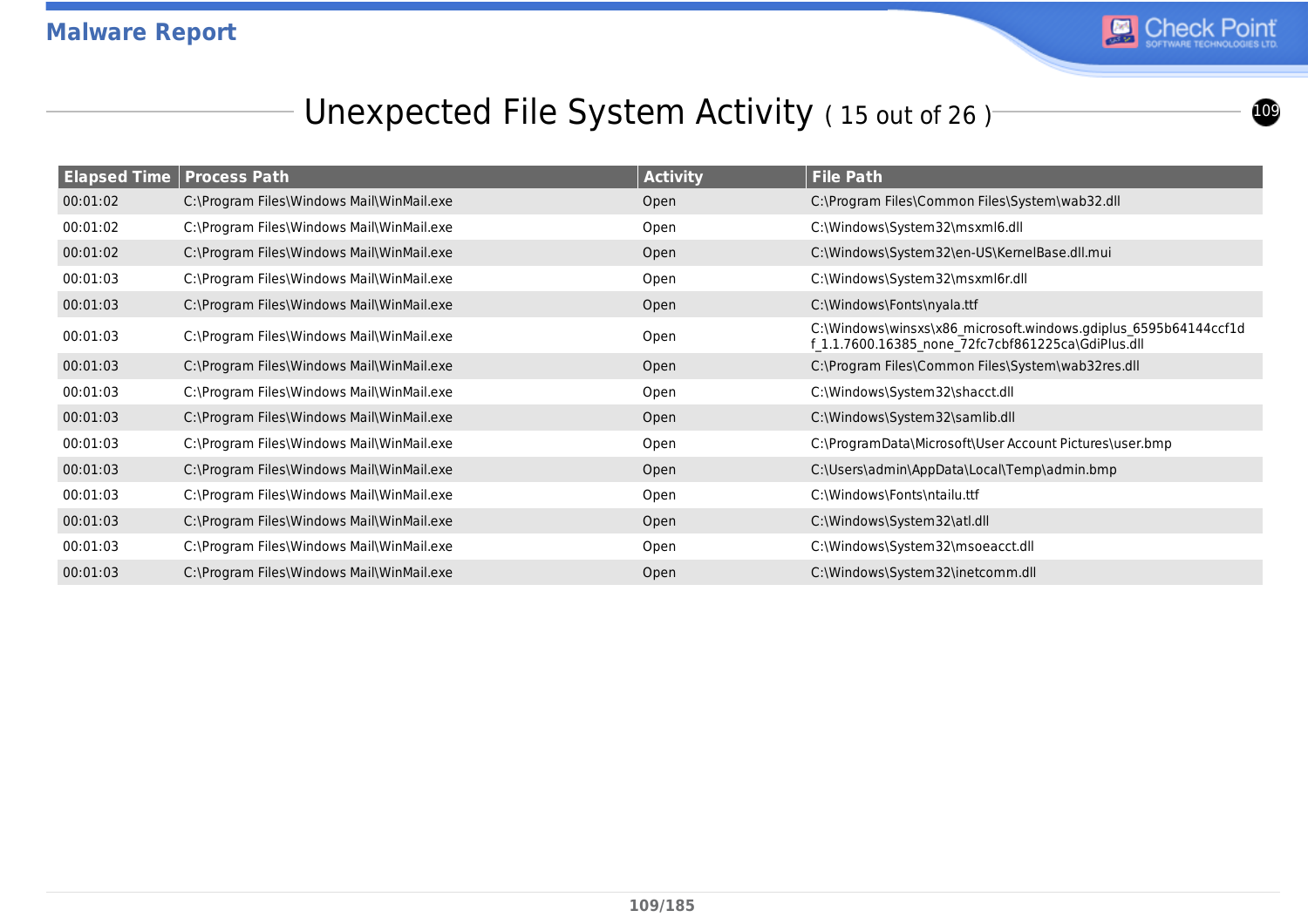

## Unexpected File System Activity (16 out of 26)

| <b>Elapsed Time Process Path</b> |                                           | <b>Activity</b> | <b>File Path</b>                        |
|----------------------------------|-------------------------------------------|-----------------|-----------------------------------------|
| 00:01:03                         | C:\Program Files\Windows Mail\WinMail.exe | Open            | C:\Windows\System32\oleacc.dll          |
| 00:01:03                         | C:\Program Files\Windows Mail\WinMail.exe | Open            | C:\Windows\System32\esent.dll           |
| 00:01:03                         | C:\Program Files\Windows Mail\WinMail.exe | Open            | C:\Windows\System32\ws2_32.dll          |
| 00:01:03                         | C:\Program Files\Windows Mail\WinMail.exe | Open            | C:\Windows\System32\nsi.dll             |
| 00:01:03                         | C:\Program Files\Windows Mail\WinMail.exe | Open            | C:\Windows\System32\msidcrl30.dll       |
| 00:01:03                         | C:\Program Files\Windows Mail\WinMail.exe | Open            | C:\Windows\System32\SensApi.dll         |
| 00:01:03                         | C:\Program Files\Windows Mail\WinMail.exe | Open            | C:\Windows\System32\oleaccrc.dll        |
| 00:01:03                         | C:\Program Files\Windows Mail\WinMail.exe | Open            | C:\Windows\System32\INETRES.dll         |
| 00:01:03                         | C:\Program Files\Windows Mail\WinMail.exe | Open            | C:\Windows\System32\ACCTRES.dll         |
| 00:01:03                         | C:\Program Files\Windows Mail\WinMail.exe | Open            | C:\Windows\System32\psapi.dll           |
| 00:01:03                         | C:\Program Files\Windows Mail\WinMail.exe | Open            | C:\Windows\Fonts\simhei.ttf             |
| 00:01:04                         | C:\Program Files\Windows Mail\WinMail.exe | Open            | C:\Windows\System32\mlang.dll           |
| 00:01:04                         | C:\Program Files\Windows Mail\WinMail.exe | Open            | C:\Windows\System32\drivers\mpsdrv.sys  |
| 00:01:04                         | C:\Program Files\Windows Mail\WinMail.exe | Read            | $C:\$                                   |
| 00:01:04                         | C:\Program Files\Windows Mail\WinMail.exe | Open            | C:\Windows\System32\en-US\ESENT.dll.mui |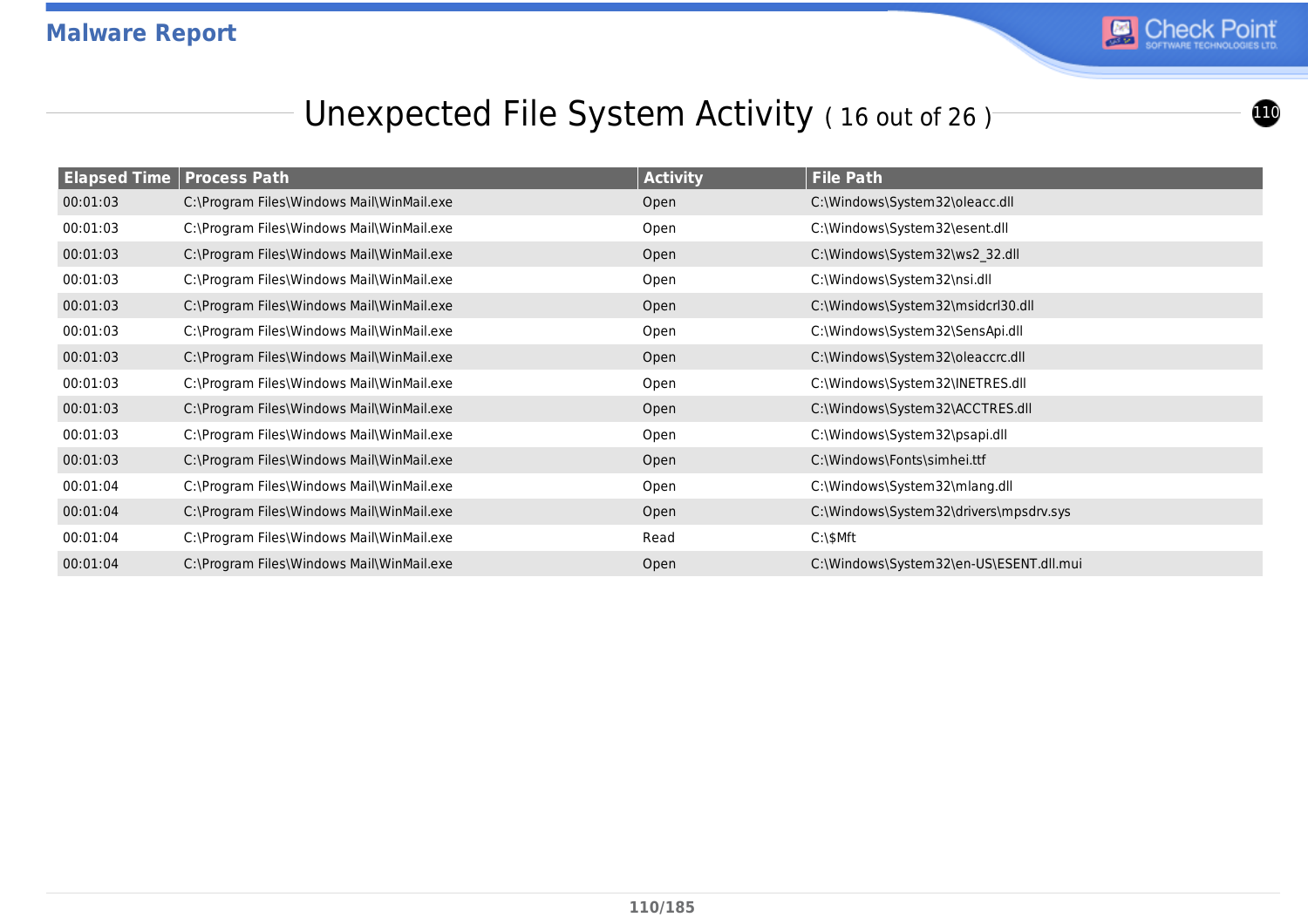

 $\bf{1}$ 

### Unexpected File System Activity (17 out of 26)

| <b>Elapsed Time   Process Path</b> |                                           | <b>Activity</b> | <b>File Path</b>                                                                  |
|------------------------------------|-------------------------------------------|-----------------|-----------------------------------------------------------------------------------|
| 00:01:04                           | C:\Program Files\Windows Mail\WinMail.exe | Open            | C:\Windows\Fonts\upcll.ttf                                                        |
| 00:01:04                           | C:\Program Files\Windows Mail\WinMail.exe | Open            | C:\Users\admin\AppData\Local\Microsoft\Windows Mail\edb.log                       |
| 00:01:04                           | C:\Program Files\Windows Mail\WinMail.exe | Open            | C:\Windows\Fonts\constani.ttf                                                     |
| 00:01:04                           | C:\Program Files\Windows Mail\WinMail.exe | Open            | C:\Windows\Fonts\Candara.ttf                                                      |
| 00:01:04                           | C:\Program Files\Windows Mail\WinMail.exe | Open            | C:\Program Files\Windows Mail\msoe.dll                                            |
| 00:01:04                           | C:\Program Files\Windows Mail\WinMail.exe | Open            | C:\Windows\System32\msident.dll                                                   |
| 00:01:04                           | C:\Program Files\Windows Mail\WinMail.exe | Open            | C:\Windows\Fonts\georgiai.ttf                                                     |
| 00:01:04                           | C:\Program Files\Windows Mail\WinMail.exe | Read            | $C:\$                                                                             |
| 00:01:04                           | C:\Program Files\Windows Mail\WinMail.exe | Open            | C:\Users\admin\AppData\Local\Microsoft\Windows<br>Mail\WindowsMail.MSMessageStore |
| 00:01:04                           | C:\Program Files\Windows Mail\WinMail.exe | Read            | $C:\$                                                                             |
| 00:01:04                           | C:\Program Files\Windows Mail\WinMail.exe | Open            | C:\Windows\System32\pstorec.dll                                                   |
| 00:01:04                           | C:\Program Files\Windows Mail\WinMail.exe | Open            | C:\Users\admin\AppData\Local\Microsoft\Windows<br>Mail\WindowsMail.pat            |
| 00:01:04                           | C:\Program Files\Windows Mail\WinMail.exe | Read            | C:\Program Files\Windows Mail\WinMail.exe                                         |
| 00:01:04                           | C:\Program Files\Windows Mail\WinMail.exe | Read            | C:\Windows\System32\kernel32.dll                                                  |
| 00:01:04                           | C:\Program Files\Windows Mail\WinMail.exe | Read            | C:\Windows\System32\apisetschema.dll                                              |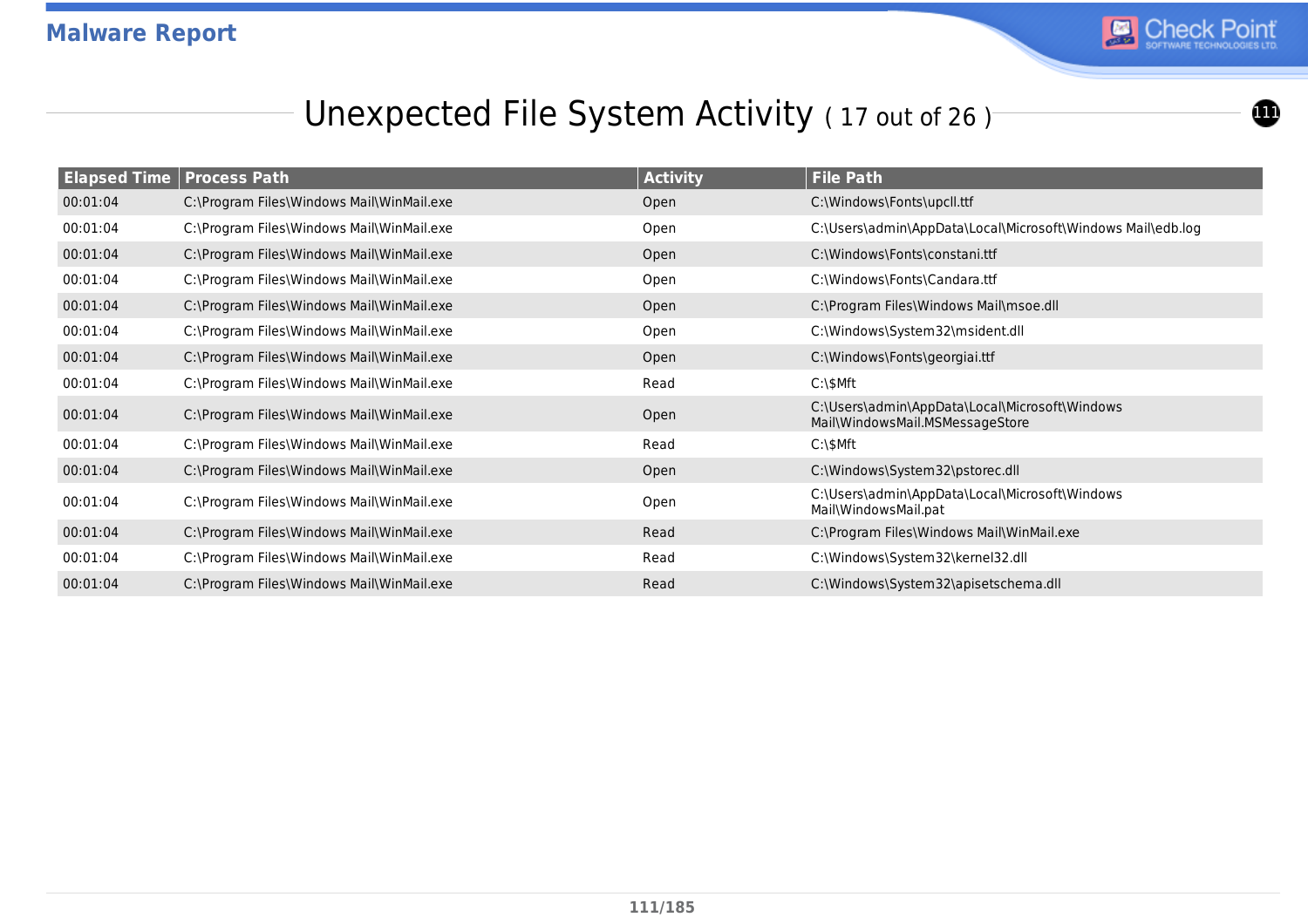

<u>112</u>

### Unexpected File System Activity (18 out of 26)

| <b>Elapsed Time</b> | <b>Process Path</b>                       | <b>Activity</b> | <b>File Path</b>                                                                                                                   |
|---------------------|-------------------------------------------|-----------------|------------------------------------------------------------------------------------------------------------------------------------|
| 00:01:04            | C:\Program Files\Windows Mail\WinMail.exe | Read            | C:\Windows\System32\KernelBase.dll                                                                                                 |
| 00:01:04            | C:\Program Files\Windows Mail\WinMail.exe | Read            | C:\Windows\System32\advapi32.dll                                                                                                   |
| 00:01:04            | C:\Program Files\Windows Mail\WinMail.exe | Read            | C:\Windows\System32\msvcrt.dll                                                                                                     |
| 00:01:04            | C:\Program Files\Windows Mail\WinMail.exe | Read            | C:\Windows\System32\sechost.dll                                                                                                    |
| 00:01:04            | C:\Program Files\Windows Mail\WinMail.exe | Read            | C:\Windows\System32\rpcrt4.dll                                                                                                     |
| 00:01:05            | C:\Program Files\Windows Mail\WinMail.exe | Read            | C:\Windows\System32\user32.dll                                                                                                     |
| 00:01:05            | C:\Program Files\Windows Mail\WinMail.exe | Read            | C:\Windows\System32\gdi32.dll                                                                                                      |
| 00:01:05            | C:\Program Files\Windows Mail\WinMail.exe | Read            | C:\Windows\System32\lpk.dll                                                                                                        |
| 00:01:05            | C:\Program Files\Windows Mail\WinMail.exe | Read            | C:\Windows\System32\usp10.dll                                                                                                      |
| 00:01:05            | C:\Program Files\Windows Mail\WinMail.exe | Read            | C:\Windows\System32\msoert2.dll                                                                                                    |
| 00:01:05            | C:\Program Files\Windows Mail\WinMail.exe | Read            | C:\Windows\System32\ole32.dll                                                                                                      |
| 00:01:05            | C:\Program Files\Windows Mail\WinMail.exe | Read            | C:\Windows\System32\oleaut32.dll                                                                                                   |
| 00:01:05            | C:\Program Files\Windows Mail\WinMail.exe | Read            | C:\Windows\System32\shlwapi.dll                                                                                                    |
| 00:01:05            | C:\Program Files\Windows Mail\WinMail.exe | Read            | C:\Windows\winsxs\x86 microsoft.windows.common-<br>controls 6595b64144ccf1df 6.0.7600.16385 none 421189da2b7fabfc<br>\comctl32.dll |
| 00:01:05            | C:\Program Files\Windows Mail\WinMail.exe | Read            | C:\Windows\System32\shell32.dll                                                                                                    |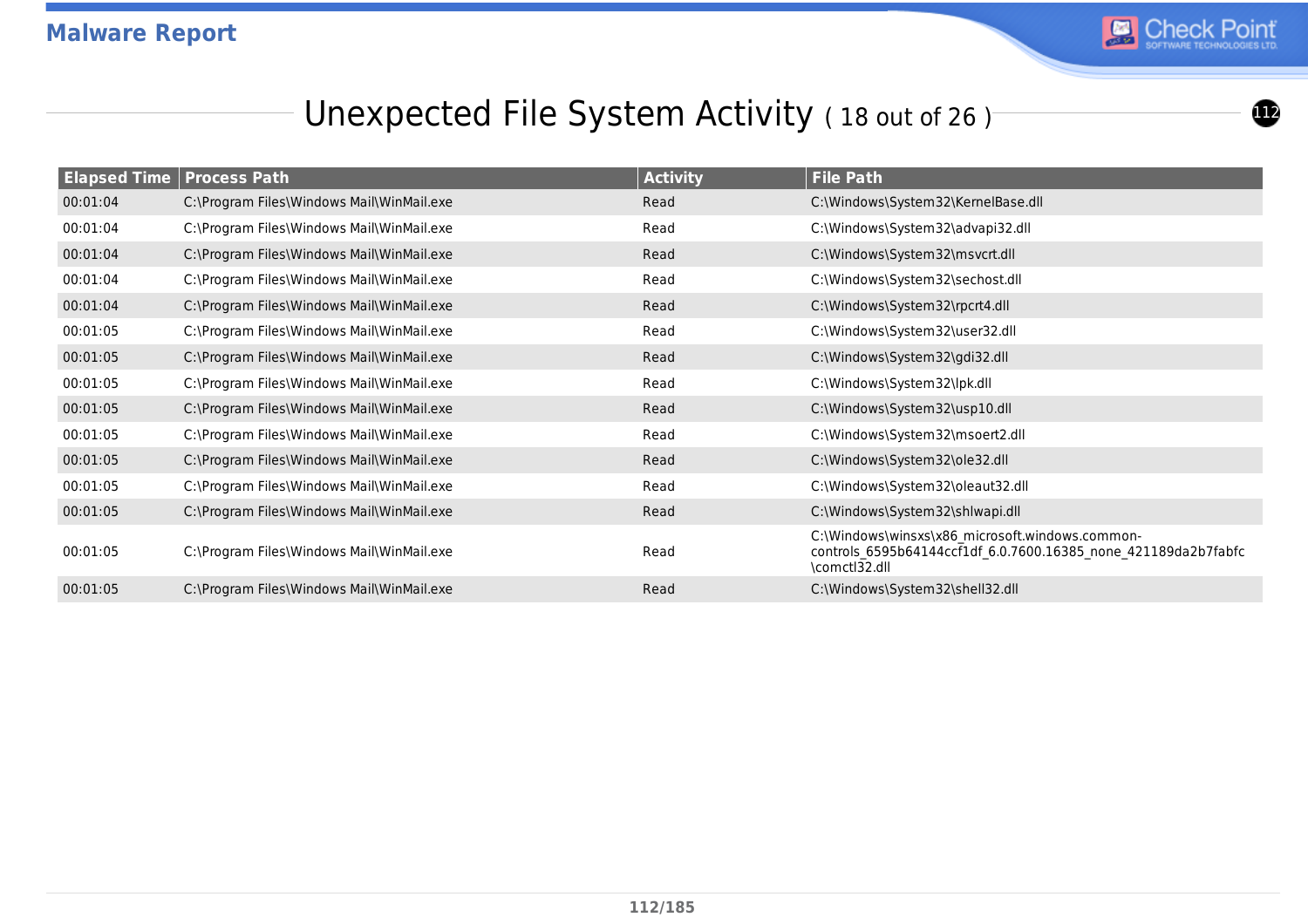

 $\bigoplus$ 

### Unexpected File System Activity (19 out of 26)

|          | <b>Elapsed Time Process Path</b>          | <b>Activity</b> | <b>File Path</b>                       |
|----------|-------------------------------------------|-----------------|----------------------------------------|
| 00:01:05 | C:\Program Files\Windows Mail\WinMail.exe | Read            | C:\Windows\System32\msctf.dll          |
| 00:01:05 | C:\Program Files\Windows Mail\WinMail.exe | Read            | C:\Windows\System32\cryptbase.dll      |
| 00:01:05 | C:\Program Files\Windows Mail\WinMail.exe | Read            | C:\Windows\System32\uxtheme.dll        |
| 00:01:05 | C:\Program Files\Windows Mail\WinMail.exe | Read            | C:\Windows\Fonts\plantc.ttf            |
| 00:01:05 | C:\Program Files\Windows Mail\WinMail.exe | Read            | C:\Windows\System32\cryptdlg.dll       |
| 00:01:05 | C:\Program Files\Windows Mail\WinMail.exe | Read            | C:\Windows\System32\wintrust.dll       |
| 00:01:05 | C:\Program Files\Windows Mail\WinMail.exe | Read            | C:\Program Files\Windows Mail\msoe.dll |
| 00:01:05 | C:\Program Files\Windows Mail\WinMail.exe | Read            | C:\Windows\Fonts\Candara.ttf           |
| 00:01:05 | C:\Program Files\Windows Mail\WinMail.exe | Read            | C:\Windows\Fonts\constani.ttf          |
| 00:01:05 | C:\Program Files\Windows Mail\WinMail.exe | Read            | C:\Windows\Fonts\georgiai.ttf          |
| 00:01:05 | C:\Program Files\Windows Mail\WinMail.exe | Read            | C:\Windows\Fonts\ntailu.ttf            |
| 00:01:06 | C:\Program Files\Windows Mail\WinMail.exe | Read            | C:\Windows\Fonts\nyala.ttf             |
| 00:01:06 | C:\Program Files\Windows Mail\WinMail.exe | Read            | C:\Windows\Fonts\phagspa.ttf           |
| 00:01:06 | C:\Program Files\Windows Mail\WinMail.exe | Read            | C:\Windows\Fonts\phagspab.ttf          |
| 00:01:06 | C:\Program Files\Windows Mail\WinMail.exe | Read            | C:\Windows\Fonts\simfang.ttf           |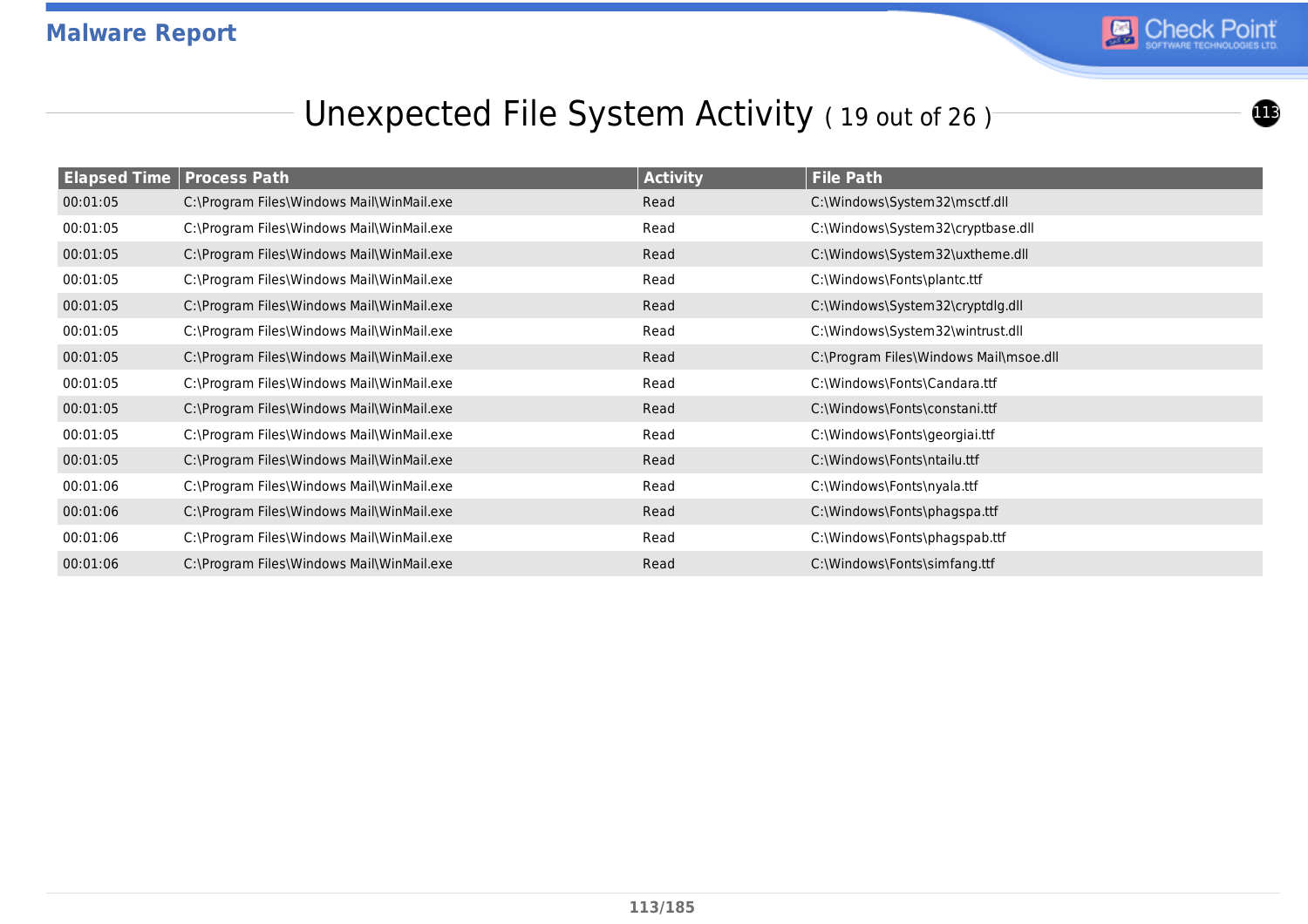

 $\bf{1}$ 

### Unexpected File System Activity (20 out of 26)

| <b>Elapsed Time Process Path</b> |                                           | <b>Activity</b> | <b>File Path</b>                            |
|----------------------------------|-------------------------------------------|-----------------|---------------------------------------------|
| 00:01:06                         | C:\Program Files\Windows Mail\WinMail.exe | Read            | C:\Windows\Fonts\simhei.ttf                 |
| 00:01:06                         | C:\Program Files\Windows Mail\WinMail.exe | Read            | C:\Windows\Fonts\upcll.ttf                  |
| 00:01:06                         | C:\Program Files\Windows Mail\WinMail.exe | Read            | C:\Users\admin\AppData\Local\Temp\admin.bmp |
| 00:01:06                         | C:\Program Files\Windows Mail\WinMail.exe | Read            | C:\Windows\System32\ACCTRES.dll             |
| 00:01:06                         | C:\Program Files\Windows Mail\WinMail.exe | Read            | C:\Windows\System32\atl.dll                 |
| 00:01:06                         | C:\Program Files\Windows Mail\WinMail.exe | Read            | C:\Windows\System32\clbcatq.dll             |
| 00:01:06                         | C:\Program Files\Windows Mail\WinMail.exe | Read            | C:\Windows\System32\crypt32.dll             |
| 00:01:06                         | C:\Program Files\Windows Mail\WinMail.exe | Read            | C:\Windows\System32\cryptsp.dll             |
| 00:01:06                         | C:\Program Files\Windows Mail\WinMail.exe | Read            | C:\Windows\System32\cryptui.dll             |
| 00:01:06                         | C:\Program Files\Windows Mail\WinMail.exe | Read            | C:\Windows\System32\esent.dll               |
| 00:01:06                         | C:\Program Files\Windows Mail\WinMail.exe | Read            | C:\Windows\System32\iertutil.dll            |
| 00:01:06                         | C:\Program Files\Windows Mail\WinMail.exe | Read            | C:\Windows\System32\imagehlp.dll            |
| 00:01:06                         | C:\Program Files\Windows Mail\WinMail.exe | Read            | C:\Windows\System32\inetcomm.dll            |
| 00:01:06                         | C:\Program Files\Windows Mail\WinMail.exe | Read            | C:\Windows\System32\INETRES.dll             |
| 00:01:06                         | C:\Program Files\Windows Mail\WinMail.exe | Read            | C:\Windows\System32\mlang.dll               |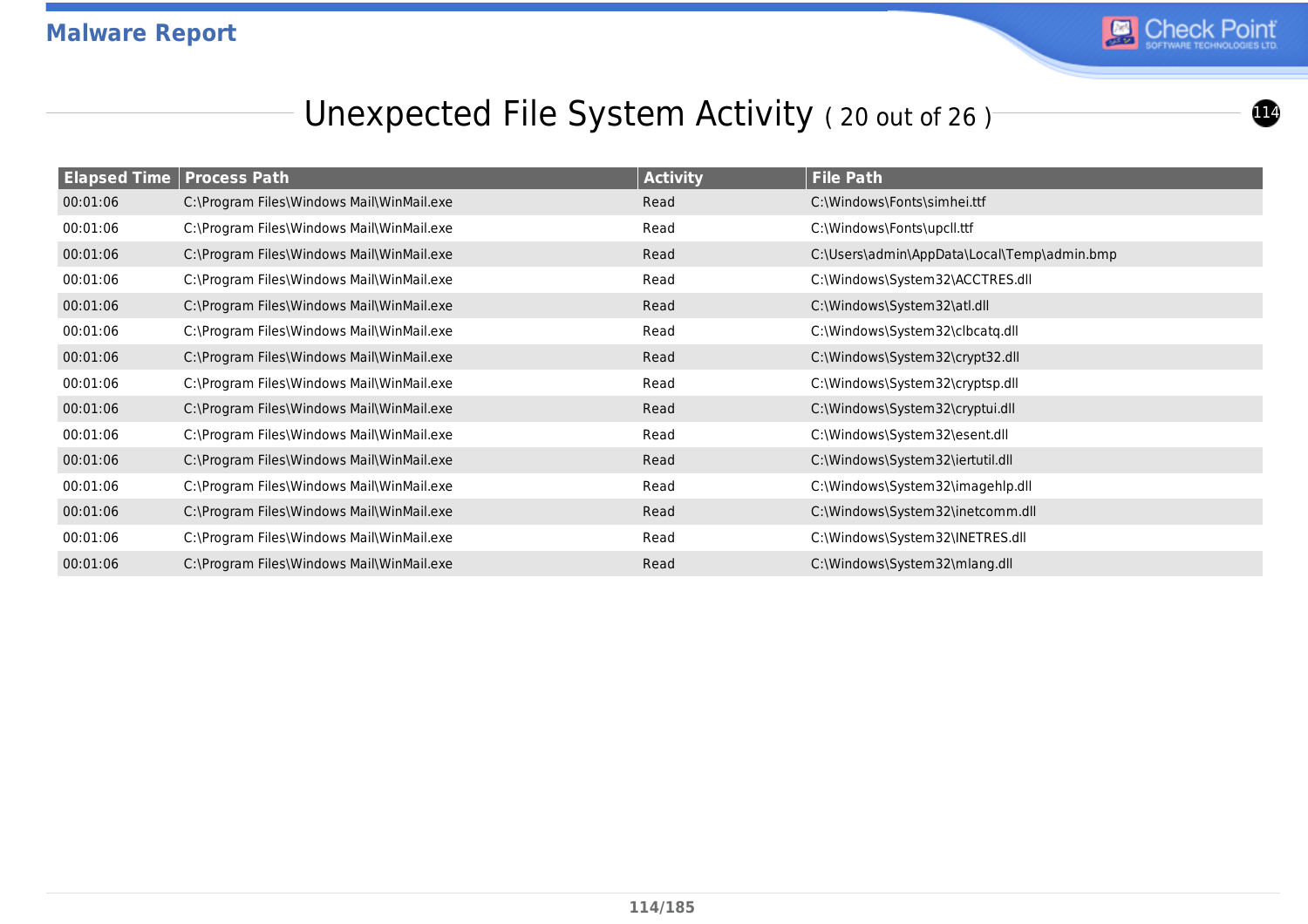

 $\mathbf 0$ 

### Unexpected File System Activity (21 out of 26)

| <b>Elapsed Time Process Path</b> |                                           | <b>Activity</b> | <b>File Path</b>                    |
|----------------------------------|-------------------------------------------|-----------------|-------------------------------------|
| 00:01:06                         | C:\Program Files\Windows Mail\WinMail.exe | Read            | C:\Windows\System32\msasn1.dll      |
| 00:01:06                         | C:\Program Files\Windows Mail\WinMail.exe | Read            | C:\Windows\System32\msftedit.dll    |
| 00:01:06                         | C:\Program Files\Windows Mail\WinMail.exe | Read            | C:\Windows\System32\msidcrl30.dll   |
| 00:01:07                         | C:\Program Files\Windows Mail\WinMail.exe | Read            | C:\Windows\System32\msident.dll     |
| 00:01:07                         | C:\Program Files\Windows Mail\WinMail.exe | Read            | C:\Windows\System32\msimg32.dll     |
| 00:01:07                         | C:\Program Files\Windows Mail\WinMail.exe | Read            | C:\Windows\System32\msoeacct.dll    |
| 00:01:07                         | C:\Program Files\Windows Mail\WinMail.exe | Read            | C:\Windows\System32\msxml6.dll      |
| 00:01:07                         | C:\Program Files\Windows Mail\WinMail.exe | Read            | C:\Windows\System32\normaliz.dll    |
| 00:01:07                         | C:\Program Files\Windows Mail\WinMail.exe | Read            | C:\Windows\System32\nsi.dll         |
| 00:01:07                         | C:\Program Files\Windows Mail\WinMail.exe | Read            | C:\Windows\System32\oleacc.dll      |
| 00:01:07                         | C:\Program Files\Windows Mail\WinMail.exe | Read            | C:\Windows\System32\profapi.dll     |
| 00:01:07                         | C:\Program Files\Windows Mail\WinMail.exe | Read            | C:\Windows\System32\propsys.dll     |
| 00:01:07                         | C:\Program Files\Windows Mail\WinMail.exe | Read            | C:\Windows\System32\psapi.dll       |
| 00:01:07                         | C:\Program Files\Windows Mail\WinMail.exe | Read            | C:\Windows\System32\pstorec.dll     |
| 00:01:07                         | C:\Program Files\Windows Mail\WinMail.exe | Read            | C:\Windows\System32\RpcRtRemote.dll |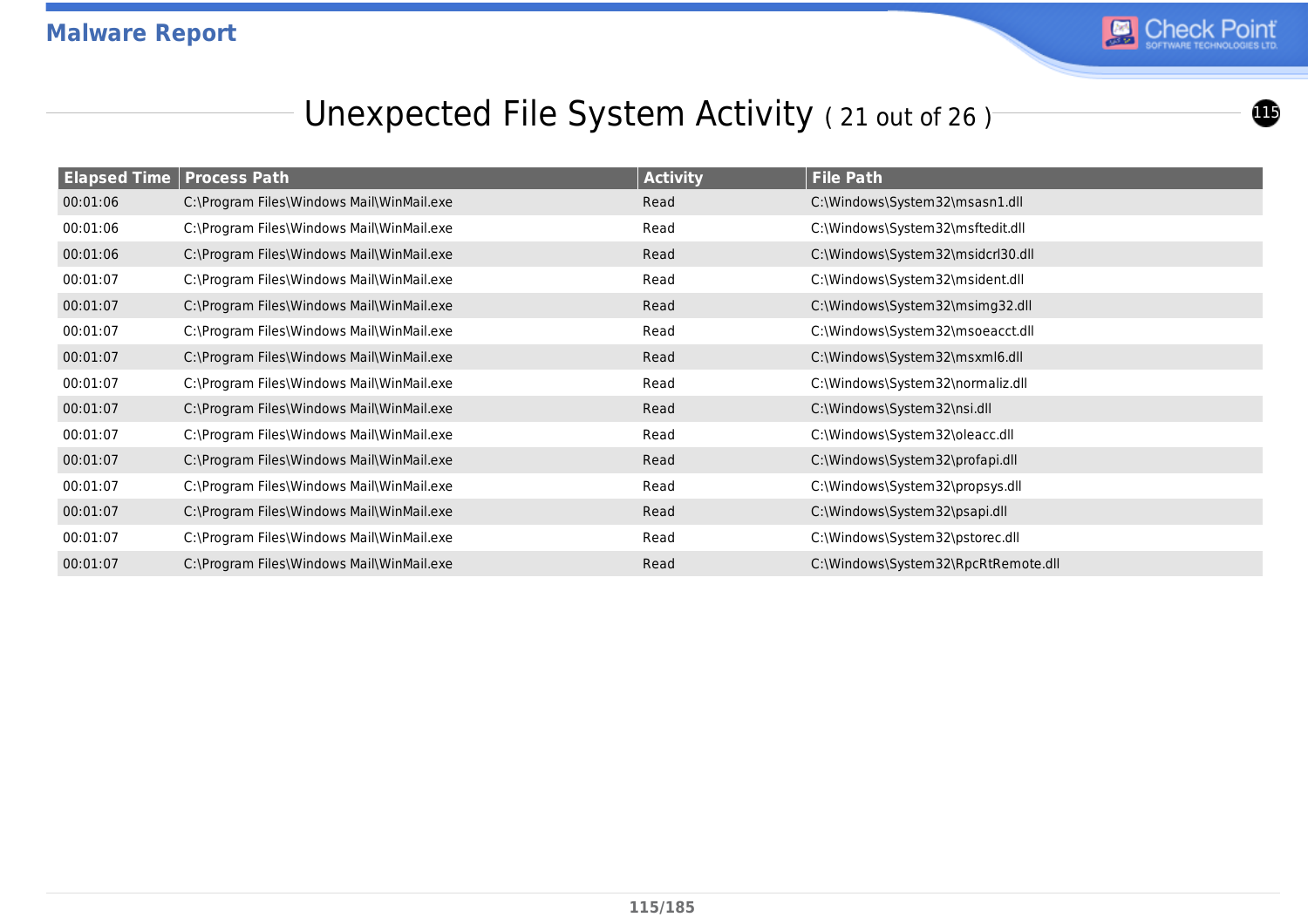

### Unexpected File System Activity (22 out of 26)

| <b>Elapsed Time</b> | <b>Process Path</b>                       | <b>Activity</b> | <b>File Path</b>                                                                                                      |
|---------------------|-------------------------------------------|-----------------|-----------------------------------------------------------------------------------------------------------------------|
| 00:01:07            | C:\Program Files\Windows Mail\WinMail.exe | Read            | C:\Windows\System32\samlib.dll                                                                                        |
| 00:01:07            | C:\Program Files\Windows Mail\WinMail.exe | Read            | C:\Windows\System32\secur32.dll                                                                                       |
| 00:01:07            | C:\Program Files\Windows Mail\WinMail.exe | Read            | C:\Windows\System32\SensApi.dll                                                                                       |
| 00:01:07            | C:\Program Files\Windows Mail\WinMail.exe | Read            | C:\Windows\System32\shacct.dll                                                                                        |
| 00:01:07            | C:\Program Files\Windows Mail\WinMail.exe | Read            | C:\Program Files\Common Files\System\wab32res.dll                                                                     |
| 00:01:07            | C:\Program Files\Windows Mail\WinMail.exe | Read            | C:\Windows\System32\sspicli.dll                                                                                       |
| 00:01:07            | C:\Program Files\Windows Mail\WinMail.exe | Read            | C:\Windows\System32\urlmon.dll                                                                                        |
| 00:01:07            | C:\Program Files\Windows Mail\WinMail.exe | Read            | C:\Windows\System32\wininet.dll                                                                                       |
| 00:01:07            | C:\Program Files\Windows Mail\WinMail.exe | Read            | C:\Windows\System32\ws2_32.dll                                                                                        |
| 00:01:07            | C:\Program Files\Windows Mail\WinMail.exe | Read            | C:\Windows\System32\drivers\mpsdrv.sys                                                                                |
| 00:01:07            | C:\Program Files\Windows Mail\WinMail.exe | Read            | C:\Windows\System32\en-US\ESENT.dll.mui                                                                               |
| 00:01:07            | C:\Program Files\Windows Mail\WinMail.exe | Read            | C:\Windows\winsxs\x86_microsoft.windows.gdiplus_6595b64144ccf1d<br>f 1.1.7600.16385 none 72fc7cbf861225ca\GdiPlus.dll |
| 00:01:08            | C:\Program Files\Windows Mail\WinMail.exe | Read            | C:\Users\admin\AppData\Local\Microsoft\Windows<br>Mail\WindowsMail.pat                                                |
| 00:01:08            | C:\Program Files\Windows Mail\WinMail.exe | Read            | C:\Users\admin\AppData\Local\Microsoft\Windows Mail\edb.log                                                           |
| 00:01:08            | C:\Program Files\Windows Mail\WinMail.exe | Read            | C:\Users\admin\AppData\Local\Microsoft\Windows<br>Mail\WindowsMail.MSMessageStore                                     |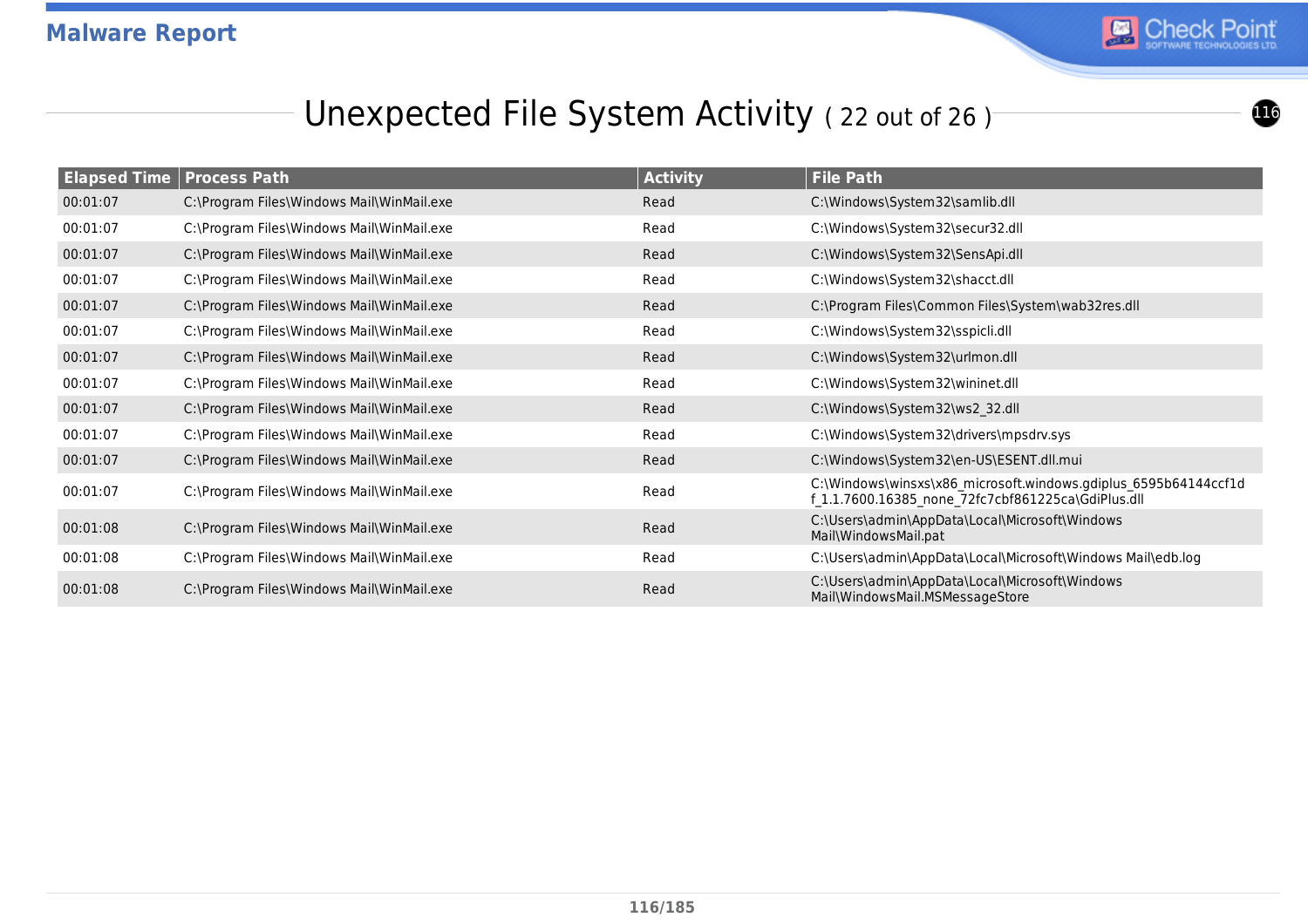

 $\bf \bm \Phi$ 

#### Unexpected File System Activity (23 out of 26)

| <b>Elapsed Time Process Path</b> |                                           | <b>Activity</b> | <b>File Path</b>                                  |
|----------------------------------|-------------------------------------------|-----------------|---------------------------------------------------|
| 00:01:08                         | C:\Program Files\Windows Mail\WinMail.exe | Read            | C:\Windows\System32\msident.dll                   |
| 00:01:08                         | C:\Program Files\Windows Mail\WinMail.exe | Read            | C:\Windows\System32\pstorec.dll                   |
| 00:01:08                         | C:\Program Files\Windows Mail\WinMail.exe | Read            | C:\Program Files\Windows Mail\WinMail.exe         |
| 00:01:08                         | C:\Program Files\Windows Mail\WinMail.exe | Read            | C:\Program Files\Windows Mail\msoe.dll            |
| 00:01:08                         | C:\Program Files\Windows Mail\WinMail.exe | Read            | C:\Windows\System32\esent.dll                     |
| 00:01:08                         | C:\Program Files\Windows Mail\WinMail.exe | Read            | C:\Windows\System32\inetcomm.dll                  |
| 00:01:08                         | C:\Program Files\Windows Mail\WinMail.exe | Read            | C:\Windows\System32\mlang.dll                     |
| 00:01:08                         | C:\Program Files\Windows Mail\WinMail.exe | Read            | C:\Windows\System32\msident.dll                   |
| 00:01:12                         | C:\Program Files\Windows Mail\WinMail.exe | Read            | C:\Windows\System32\msxml6.dll                    |
| 00:01:12                         | C:\Program Files\Windows Mail\WinMail.exe | Read            | C:\Windows\System32\pstorec.dll                   |
| 00:01:12                         | C:\Program Files\Windows Mail\WinMail.exe | Read            | C:\Program Files\Common Files\System\wab32res.dll |
| 00:01:12                         | C:\Program Files\Windows Mail\WinMail.exe | Read            | C:\Program Files\Common Files\System\wab32.dll    |
| 00:01:12                         | C:\Program Files\Windows Mail\WinMail.exe | Open            | C:\Windows\System32                               |
| 00:01:12                         | C:\Program Files\Windows Mail\WinMail.exe | Open            | C:\Windows\System32\sechost.dll                   |
| 00:01:12                         | C:\Program Files\Windows Mail\WinMail.exe | Open            | C:\Windows\System32\msoert2.dll                   |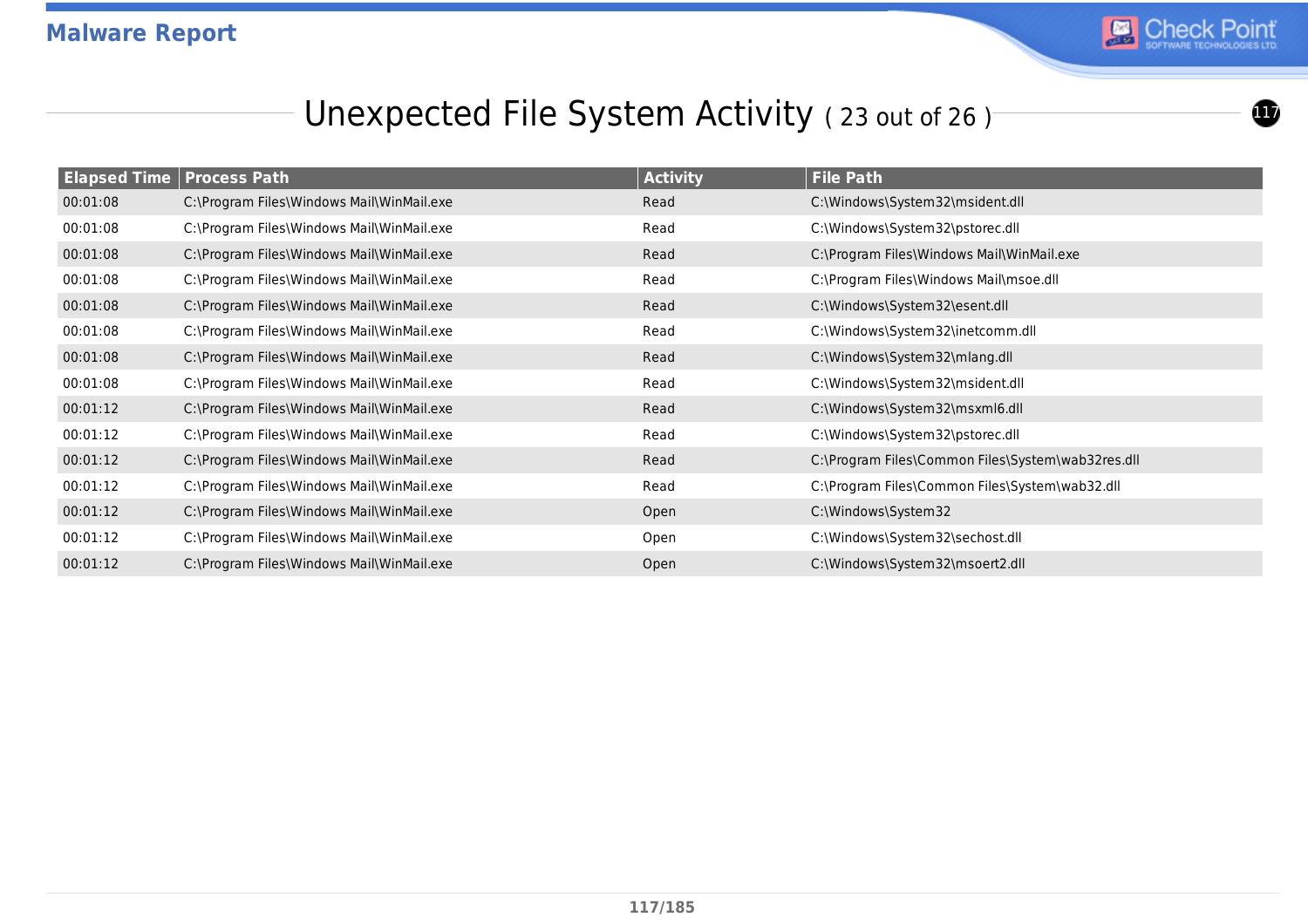

 $\bigoplus$ 

## Unexpected File System Activity (24 out of 26)

| <b>Elapsed Time   Process Path</b> |                                           | <b>Activity</b> | <b>File Path</b>                                                                                                                   |
|------------------------------------|-------------------------------------------|-----------------|------------------------------------------------------------------------------------------------------------------------------------|
| 00:01:13                           | C:\Program Files\Windows Mail\WinMail.exe | Open            | C:\Windows\winsxs\x86_microsoft.windows.common-<br>controls_6595b64144ccf1df_6.0.7600.16385_none_421189da2b7fabfc                  |
| 00:01:13                           | C:\Program Files\Windows Mail\WinMail.exe | Open            | C:\Windows\winsxs\x86_microsoft.windows.common-<br>controls_6595b64144ccf1df_6.0.7600.16385_none_421189da2b7fabfc<br>\comctl32.dll |
| 00:01:13                           | C:\Program Files\Windows Mail\WinMail.exe | Open            | C:\Windows\System32\imm32.dll                                                                                                      |
| 00:01:13                           | C:\Program Files\Windows Mail\WinMail.exe | Open            | C:\Program Files\Windows Mail\en-US\WinMail.exe.mui                                                                                |
| 00:01:13                           | C:\Program Files\Windows Mail\WinMail.exe | Open            | C:\Windows\WindowsShell.Manifest                                                                                                   |
| 00:01:13                           | C:\Program Files\Windows Mail\WinMail.exe | Open            | C:\Windows\winsxs\x86_microsoft.windows.common-<br>controls_6595b64144ccf1df_6.0.7600.16385_none_421189da2b7fabfc                  |
| 00:01:13                           | C:\Program Files\Windows Mail\WinMail.exe | Open            | C:\Windows\WindowsShell.Manifest                                                                                                   |
| 00:01:13                           | C:\Program Files\Windows Mail\WinMail.exe | Open            | C:\Windows\Globalization\Sorting\SortDefault.nls                                                                                   |
| 00:01:13                           | C:\Program Files\Windows Mail\WinMail.exe | Open            | C:\Program Files\Windows Mail\msoe.dll                                                                                             |
| 00:01:13                           | C:\Program Files\Windows Mail\WinMail.exe | Open            | C:\Windows\System32\atl.dll                                                                                                        |
| 00:01:13                           | C:\Program Files\Windows Mail\WinMail.exe | Open            | C:\Windows\System32\msoeacct.dll                                                                                                   |
| 00:01:14                           | C:\Program Files\Windows Mail\WinMail.exe | Open            | C:\Windows\System32\inetcomm.dll                                                                                                   |
| 00:01:14                           | C:\Program Files\Windows Mail\WinMail.exe | Open            | C:\Windows\System32\oleacc.dll                                                                                                     |
| 00:01:14                           | C:\Program Files\Windows Mail\WinMail.exe | Open            | C:\Windows\System32\uxtheme.dll                                                                                                    |
| 00:01:14                           | C:\Program Files\Windows Mail\WinMail.exe | Open            | C:\Windows\System32\esent.dll                                                                                                      |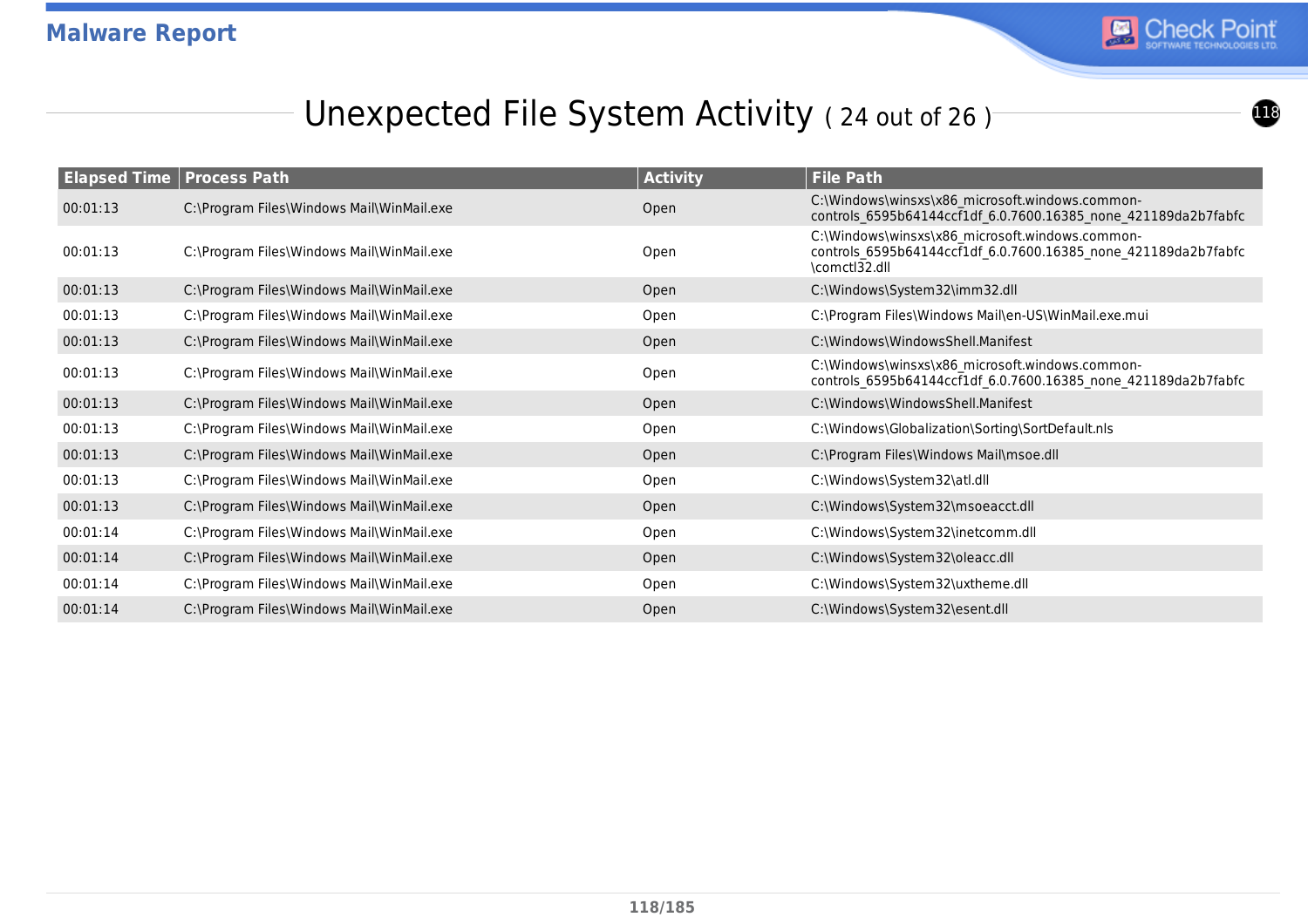

<u>119</u>

#### Unexpected File System Activity (25 out of 26)

|          | <b>Elapsed Time   Process Path</b>        | <b>Activity</b> | <b>File Path</b>                                                                                                  |
|----------|-------------------------------------------|-----------------|-------------------------------------------------------------------------------------------------------------------|
| 00:01:14 | C:\Program Files\Windows Mail\WinMail.exe | Open            | C:\Windows\System32\msimg32.dll                                                                                   |
| 00:01:14 | C:\Program Files\Windows Mail\WinMail.exe | Open            | C:\Windows\System32\propsys.dll                                                                                   |
| 00:01:14 | C:\Program Files\Windows Mail\WinMail.exe | Open            | C:\Windows\System32\msidcrl30.dll                                                                                 |
| 00:01:14 | C:\Program Files\Windows Mail\WinMail.exe | Open            | C:\Windows\System32\SensApi.dll                                                                                   |
| 00:01:14 | C:\Program Files\Windows Mail\WinMail.exe | Open            | C:\Windows\System32\oleaccrc.dll                                                                                  |
| 00:01:14 | C:\Program Files\Windows Mail\WinMail.exe | Open            | C:\Windows\WindowsShell.Manifest                                                                                  |
| 00:01:14 | C:\Program Files\Windows Mail\WinMail.exe | Open            | C:\Windows\winsxs\x86_microsoft.windows.common-<br>controls 6595b64144ccf1df 6.0.7600.16385 none 421189da2b7fabfc |
| 00:01:14 | C:\Program Files\Windows Mail\WinMail.exe | Open            | C:\Windows\System32\INETRES.dll                                                                                   |
| 00:01:14 | C:\Program Files\Windows Mail\WinMail.exe | Open            | C:\Windows\WindowsShell.Manifest                                                                                  |
| 00:01:14 | C:\Program Files\Windows Mail\WinMail.exe | Open            | C:\Windows\winsxs\x86 microsoft.windows.common-<br>controls_6595b64144ccf1df_6.0.7600.16385_none_421189da2b7fabfc |
| 00:01:14 | C:\Program Files\Windows Mail\WinMail.exe | Open            | C:\Windows\System32\ACCTRES.dll                                                                                   |
| 00:01:14 | C:\Program Files\Windows Mail\WinMail.exe | Open            | C:\Windows\WindowsShell.Manifest                                                                                  |
| 00:01:15 | C:\Program Files\Windows Mail\WinMail.exe | Open            | C:\Windows\winsxs\x86 microsoft.windows.common-<br>controls 6595b64144ccf1df 6.0.7600.16385 none 421189da2b7fabfc |
| 00:01:15 | C:\Program Files\Windows Mail\WinMail.exe | Open            | C:\Program Files\Windows Mail\MSOERES.dll                                                                         |
| 00:01:15 | C:\Program Files\Windows Mail\WinMail.exe | Open            | C:\Windows\System32\rpcss.dll                                                                                     |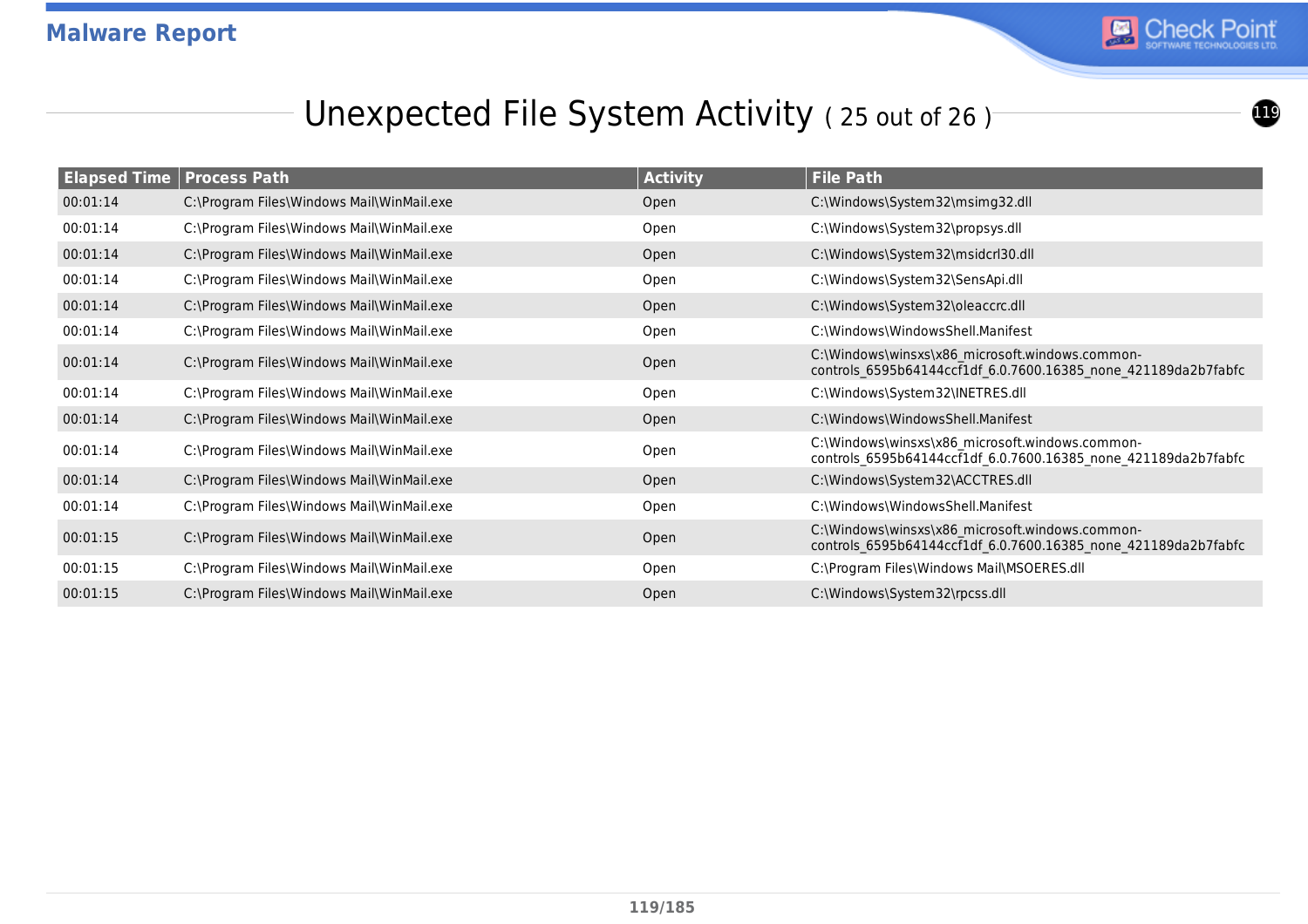

#### Unexpected File System Activity (26 out of 26)

|          | <b>Elapsed Time   Process Path</b>        | <b>Activity</b> | <b>File Path</b>                        |
|----------|-------------------------------------------|-----------------|-----------------------------------------|
| 00:01:15 | C:\Program Files\Windows Mail\WinMail.exe | Open            | C:\Windows\System32\cryptbase.dll       |
| 00:01:15 | C:\Program Files\Windows Mail\WinMail.exe | Read            | C:\Program Files\Windows Mail\msoe.dll  |
| 00:01:15 | C:\Program Files\Windows Mail\WinMail.exe | Open            | C:\Windows\System32\mlang.dll           |
| 00:01:15 | C:\Program Files\Windows Mail\WinMail.exe | Open            | C:\Windows\System32\en-US\mlang.dll.mui |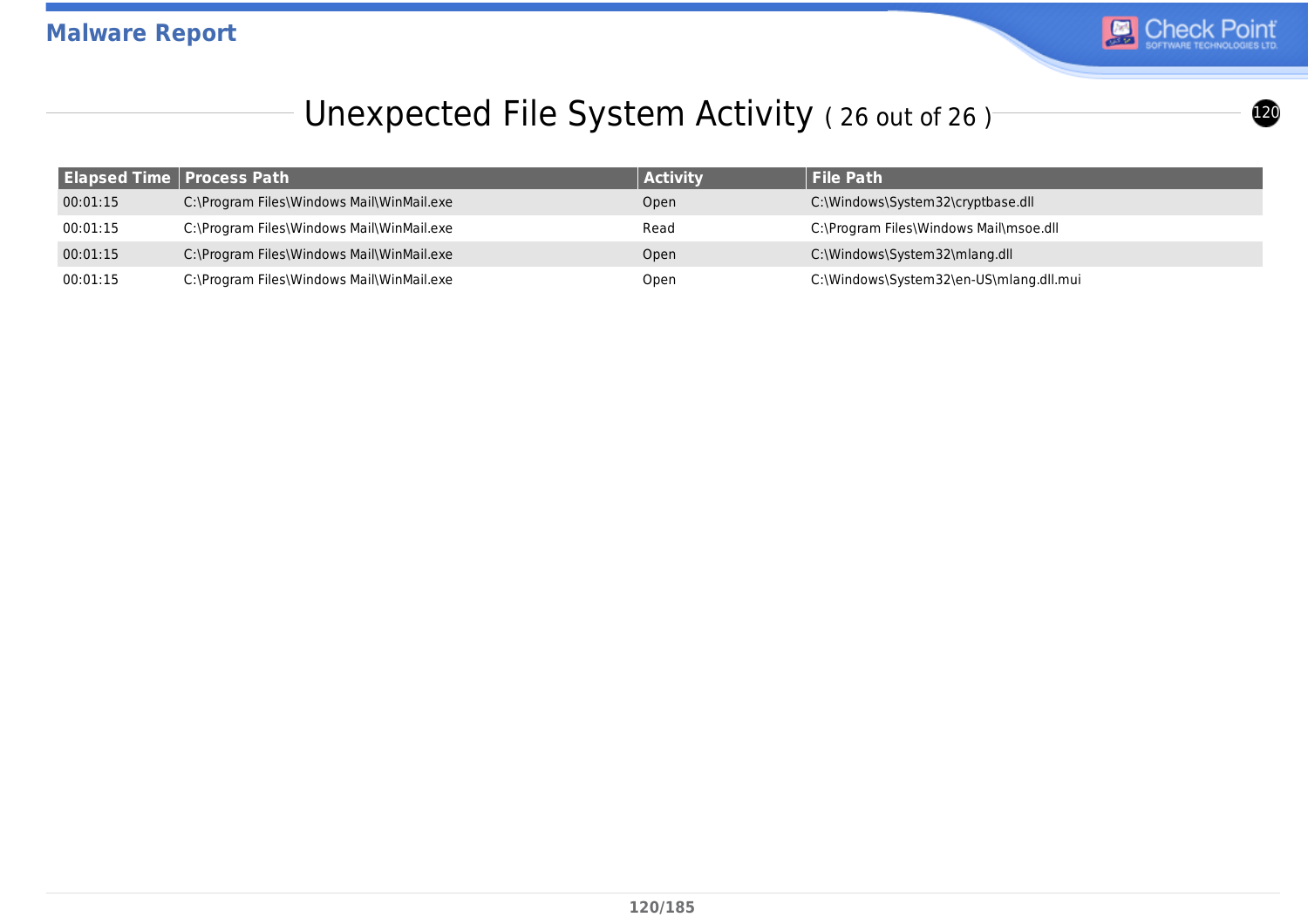**Malware Report**



#### Attempted Network Connections ––––––––––––––––

No data found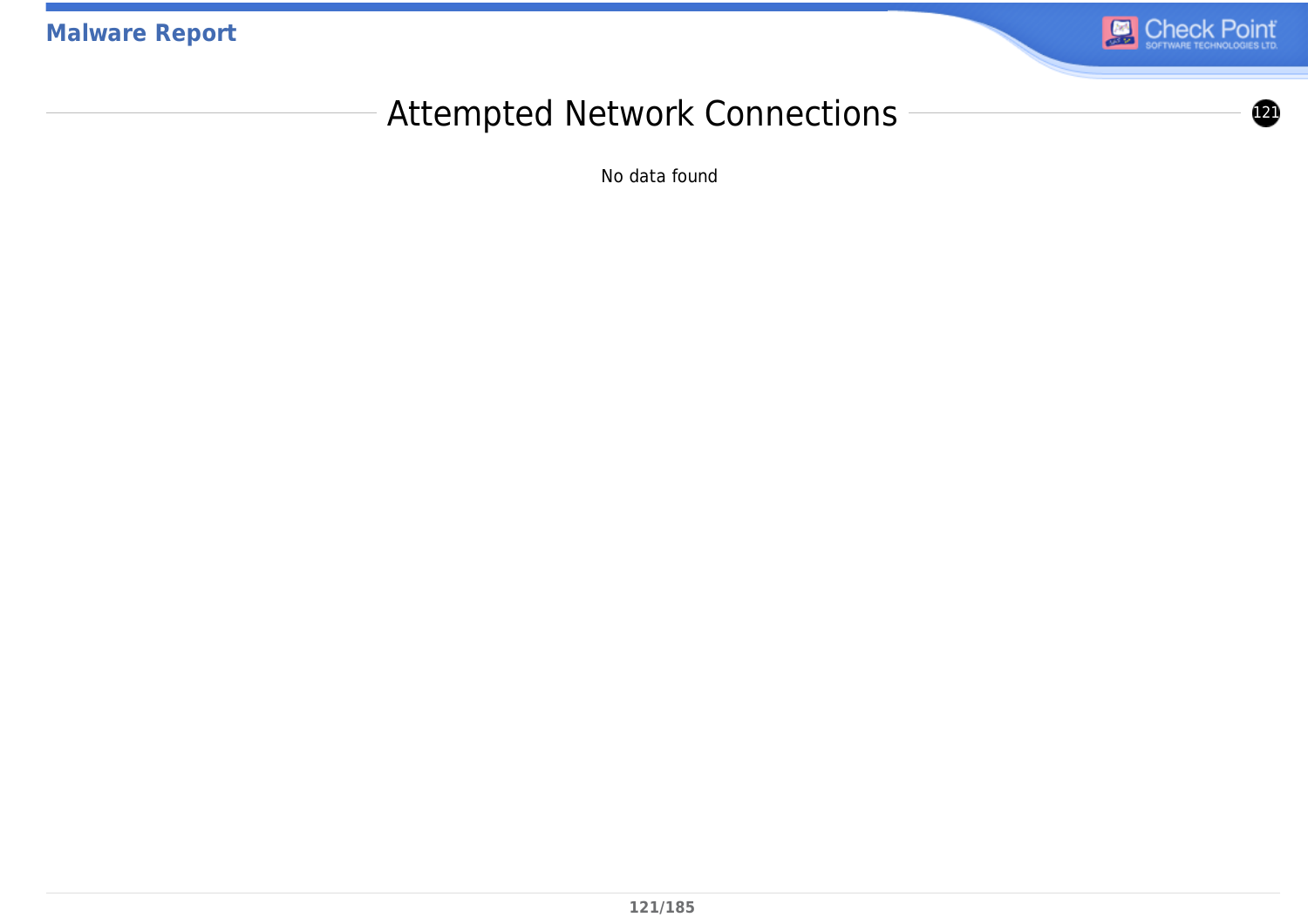

# Unexpected Process Activity 1222 1222 1223

|          | <b>Elapsed Time   Process Path</b>                     | <b>Activity</b> | <b>Target Process</b>                         |
|----------|--------------------------------------------------------|-----------------|-----------------------------------------------|
| 00:00:19 | C:\Program Files\Microsoft Office\OFFICE11\WINWORD.EXE | Create          | C:\Users\admin\AppData\Local\Temp\paw.exe     |
| 00:00:19 | C:\Program Files\Microsoft Office\OFFICE11\WINWORD.EXE | Create          | C:\Users\admin\AppData\Local\Temp\paw.exe     |
| 00:00:39 | C:\Users\admin\AppData\Local\Temp\paw.exe              | Create          | C:\Users\admin\AppData\Roaming\Uceso\uppu.exe |
| 00:00:59 | C:\Windows\System32\svchost.exe                        | Create          | C:\Program Files\Windows Mail\WinMail.exe     |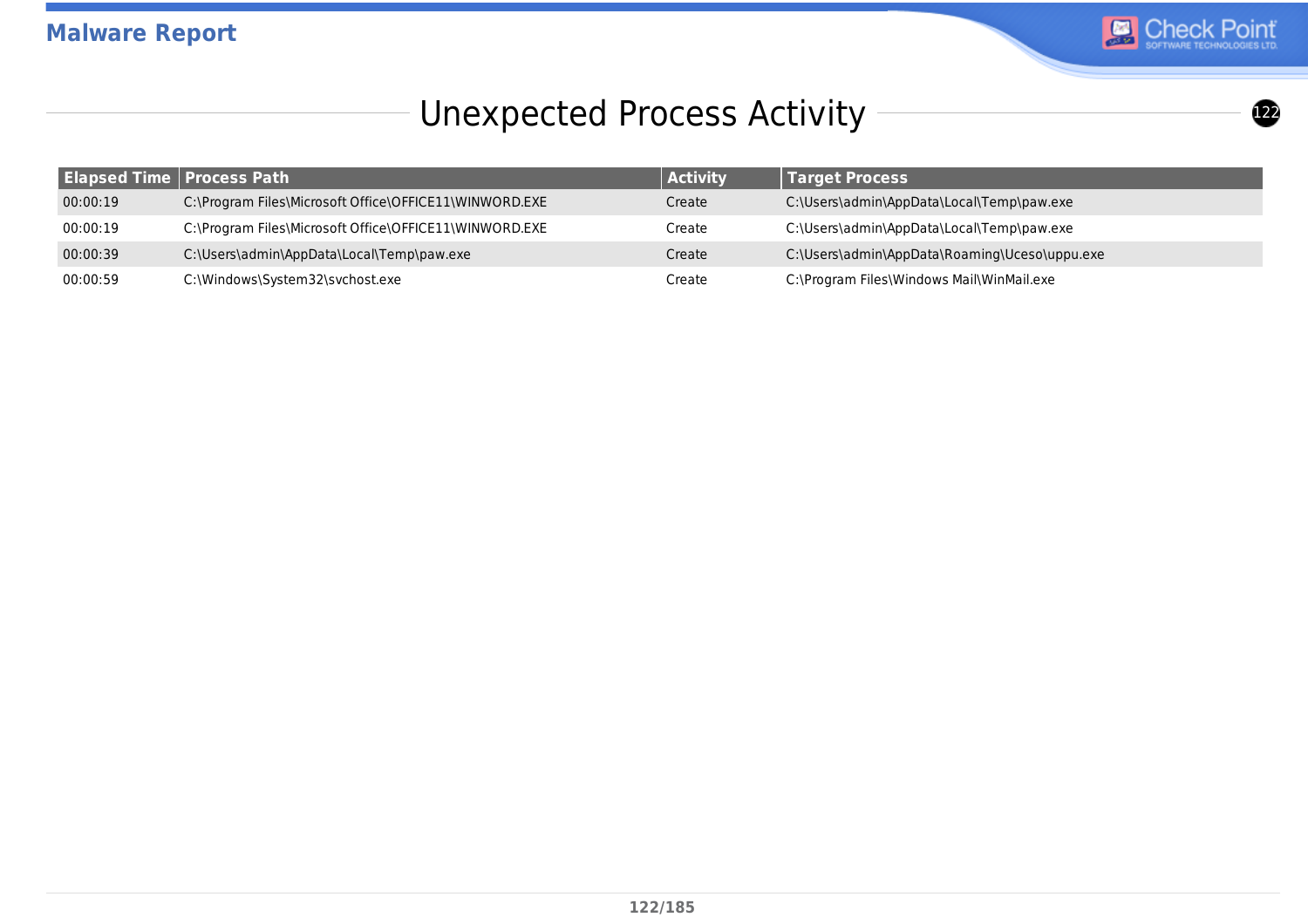

## Unexpected Registry Activity (1 out of 63)

|          | <b>Elapsed Time   Process Path</b>        | <b>Activity</b> | <b>Registry Key</b>                                                                                                      |
|----------|-------------------------------------------|-----------------|--------------------------------------------------------------------------------------------------------------------------|
| 00:00:30 | C:\Users\admin\AppData\Local\Temp\paw.exe | Query           | HKLM\SYSTEM\ControlSet001\Control\Terminal Server\TSAppCompat                                                            |
| 00:00:30 | C:\Users\admin\AppData\Local\Temp\paw.exe | Query           | HKLM\SYSTEM\ControlSet001\Control\Terminal Server\TSUserEnabled                                                          |
| 00:00:30 | C:\Users\admin\AppData\Local\Temp\paw.exe | Close           | HKLM\SYSTEM\ControlSet001\Control\Terminal Server                                                                        |
| 00:00:30 | C:\Users\admin\AppData\Local\Temp\paw.exe | Query           | HKLM\SOFTWARE\Policies\Microsoft\Windows\safer\codeidentifiers\Transp<br>arentEnabled                                    |
| 00:00:30 | C:\Users\admin\AppData\Local\Temp\paw.exe | Close           | HKLM\SOFTWARE\Policies\Microsoft\Windows\safer\codeidentifiers                                                           |
| 00:00:30 | C:\Users\admin\AppData\Local\Temp\paw.exe | Query           | HKCU\Software\Microsoft\Windows<br>NT\CurrentVersion\AppCompatFlags\ShowDebugInfo                                        |
| 00:00:30 | C:\Users\admin\AppData\Local\Temp\paw.exe | Close           | HKCU\Software\Microsoft\Windows NT\CurrentVersion\AppCompatFlags                                                         |
| 00:00:30 | C:\Users\admin\AppData\Local\Temp\paw.exe | Query           | HKCU\Software\Microsoft\Windows\CurrentVersion\Explorer\Shell<br>Folders\Cache                                           |
| 00:00:30 | C:\Users\admin\AppData\Local\Temp\paw.exe | Close           | HKCU\Software\Microsoft\Windows\CurrentVersion\Explorer\Shell Folders                                                    |
| 00:00:30 | C:\Users\admin\AppData\Local\Temp\paw.exe | Query           | HKLM\SOFTWARE\Microsoft\Windows<br>NT\CurrentVersion\AppCompatFlags\Layers\C:\Users\admin\AppData\Loca<br>l\Temp\paw.exe |
| 00:00:30 | C:\Users\admin\AppData\Local\Temp\paw.exe | Close           | HKLM\SOFTWARE\Microsoft\Windows<br>NT\CurrentVersion\AppCompatFlags\Layers                                               |
| 00:00:30 | C:\Users\admin\AppData\Local\Temp\paw.exe | Query           | HKLM\SYSTEM\ControlSet001\Control\Nls\Sorting\Versions                                                                   |
| 00:00:30 | C:\Users\admin\AppData\Local\Temp\paw.exe | Query           | HKLM\SYSTEM\ControlSet001\Control\Session<br>Manager\SafeDllSearchMode                                                   |
| 00:00:30 | C:\Users\admin\AppData\Local\Temp\paw.exe | Query           | HKLM\SOFTWARE\Microsoft\Windows<br>NT\CurrentVersion\GRE_Initialize\DisableMetaFiles                                     |
| 00:00:30 | C:\Users\admin\AppData\Local\Temp\paw.exe | Close           | HKLM\SOFTWARE\Microsoft\Windows NT\CurrentVersion\GRE_Initialize                                                         |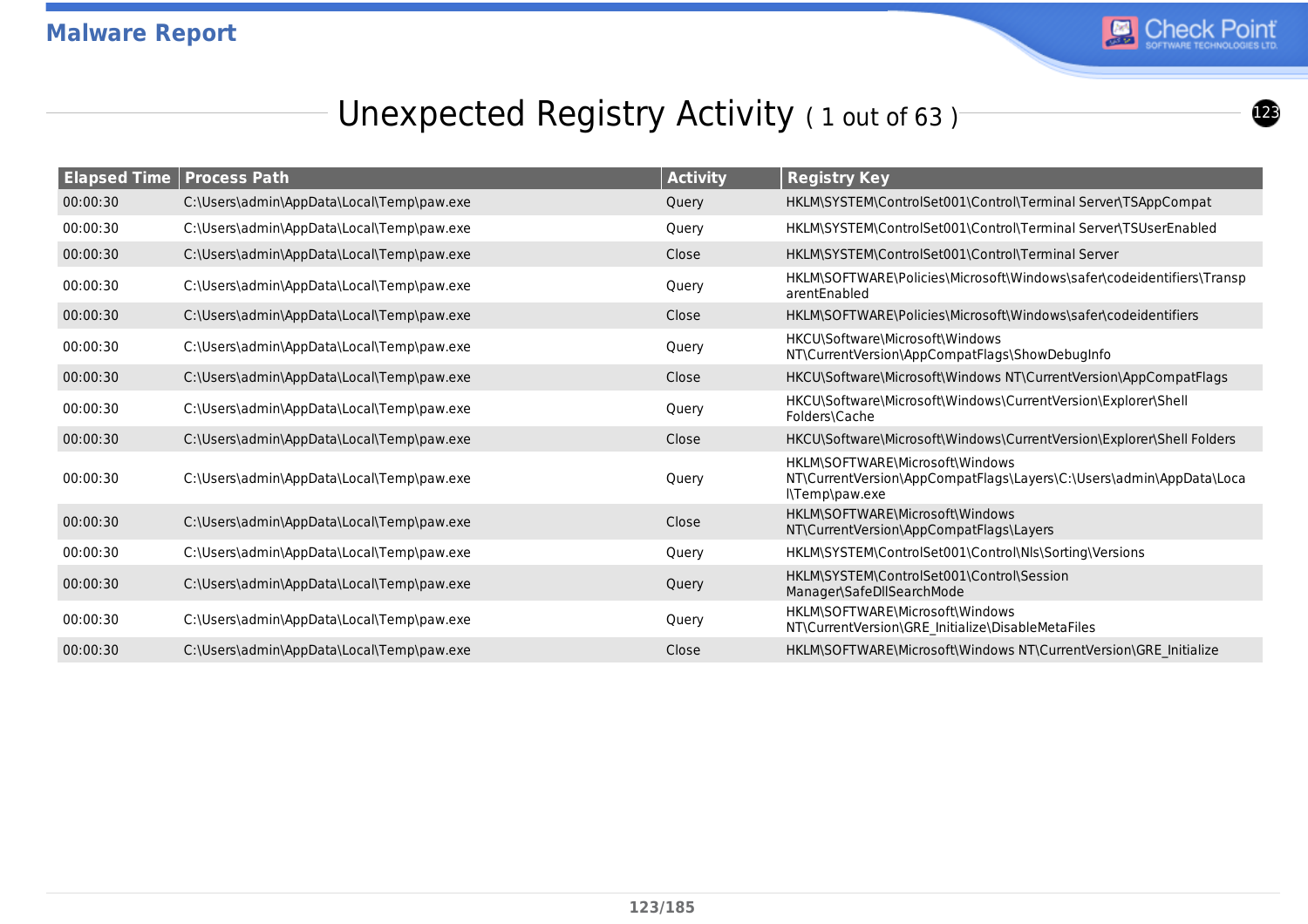

## Unexpected Registry Activity (2 out of 63)

| <b>Elapsed Time   Process Path</b> |                                           | <b>Activity</b> | <b>Registry Key</b>                                                           |
|------------------------------------|-------------------------------------------|-----------------|-------------------------------------------------------------------------------|
| 00:00:30                           | C:\Users\admin\AppData\Local\Temp\paw.exe | Query           | HKLM\SOFTWARE\Microsoft\Windows<br>NT\CurrentVersion\Compatibility32\paw      |
| 00:00:30                           | C:\Users\admin\AppData\Local\Temp\paw.exe | Close           | HKLM\SOFTWARE\Microsoft\Windows NT\CurrentVersion\Compatibility32             |
| 00:00:30                           | C:\Users\admin\AppData\Local\Temp\paw.exe | Close           | <b>HKCU</b>                                                                   |
| 00:00:30                           | C:\Users\admin\AppData\Local\Temp\paw.exe | Enumerate       | HKCU\Control Panel\Desktop\LanguageConfiguration                              |
| 00:00:30                           | C:\Users\admin\AppData\Local\Temp\paw.exe | Close           | HKCU\Control Panel\Desktop\LanguageConfiguration                              |
| 00:00:30                           | C:\Users\admin\AppData\Local\Temp\paw.exe | Close           | <b>HKCU</b>                                                                   |
| 00:00:30                           | C:\Users\admin\AppData\Local\Temp\paw.exe | Query           | HKCU\Control Panel\Desktop\PreferredUILanguages                               |
| 00:00:30                           | C:\Users\admin\AppData\Local\Temp\paw.exe | Close           | HKCU\Control Panel\Desktop                                                    |
| 00:00:30                           | C:\Users\admin\AppData\Local\Temp\paw.exe | Close           | <b>HKCU</b>                                                                   |
| 00:00:30                           | C:\Users\admin\AppData\Local\Temp\paw.exe | Query           | HKCU\Control Panel\Desktop\MuiCached\MachinePreferredUILanguages              |
| 00:00:30                           | C:\Users\admin\AppData\Local\Temp\paw.exe | Close           | HKCU\Control Panel\Desktop\MuiCached                                          |
| 00:00:30                           | C:\Users\admin\AppData\Local\Temp\paw.exe | Close           | <b>HKCU</b>                                                                   |
| 00:00:30                           | C:\Users\admin\AppData\Local\Temp\paw.exe | Query           | HKLM\SOFTWARE\Microsoft\Windows<br>NT\CurrentVersion\Windows\LoadAppInit DLLs |
| 00:00:30                           | C:\Users\admin\AppData\Local\Temp\paw.exe | Close           | HKLM\SOFTWARE\Microsoft\Windows NT\CurrentVersion\Windows                     |
| 00:00:30                           | C:\Users\admin\AppData\Local\Temp\paw.exe | Query           | HKLM\SOFTWARE\Microsoft\Ole\PageAllocatorUseSystemHeap                        |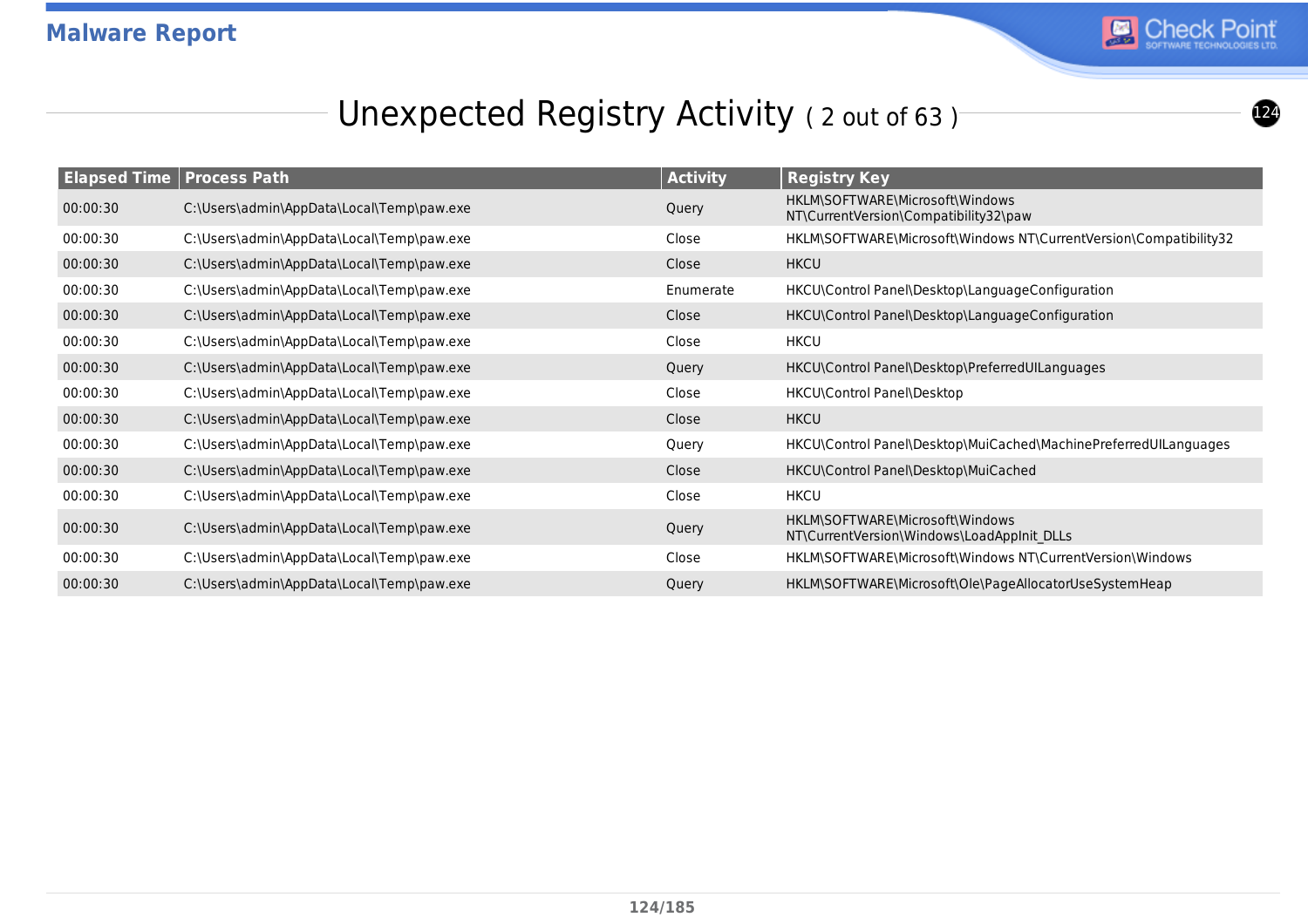

 $\bullet$ 

## Unexpected Registry Activity (3 out of 63)

|          | <b>Elapsed Time   Process Path</b>        | <b>Activity</b> | <b>Registry Key</b>                                                                             |
|----------|-------------------------------------------|-----------------|-------------------------------------------------------------------------------------------------|
| 00:00:30 | C:\Users\admin\AppData\Local\Temp\paw.exe | Close           | HKLM\SOFTWARE\Microsoft\Ole                                                                     |
| 00:00:30 | C:\Users\admin\AppData\Local\Temp\paw.exe | Query           | HKLM\SOFTWARE\Microsoft\Ole\PageAllocatorSystemHeapIsPrivate                                    |
| 00:00:30 | C:\Users\admin\AppData\Local\Temp\paw.exe | Close           | HKLM\SOFTWARE\Microsoft\Ole                                                                     |
| 00:00:30 | C:\Users\admin\AppData\Local\Temp\paw.exe | Query           | HKLM\SYSTEM\ControlSet001\services\crypt32\DebugHeapFlags                                       |
| 00:00:30 | C:\Users\admin\AppData\Local\Temp\paw.exe | Close           | HKLM\SYSTEM\ControlSet001\services\crypt32                                                      |
| 00:00:30 | C:\Users\admin\AppData\Local\Temp\paw.exe | Query           | HKLM\SOFTWARE\Microsoft\Windows\CurrentVersion\Internet<br>Settings\DisableImprovedZoneCheck    |
| 00:00:30 | C:\Users\admin\AppData\Local\Temp\paw.exe | Close           | HKLM\SOFTWARE\Microsoft\Windows\CurrentVersion\Internet Settings                                |
| 00:00:30 | C:\Users\admin\AppData\Local\Temp\paw.exe | Query           | HKLM\SOFTWARE\Policies\Microsoft\Windows\CurrentVersion\Internet<br>Settings\Security HKLM only |
| 00:00:30 | C:\Users\admin\AppData\Local\Temp\paw.exe | Close           | HKLM\SOFTWARE\Policies\Microsoft\Windows\CurrentVersion\Internet<br>Settings                    |
| 00:00:30 | C:\Users\admin\AppData\Local\Temp\paw.exe | Query           | HKLM\SYSTEM\ControlSet001\services\LanmanWorkstation\Parameters\R<br>pcCacheTimeout             |
| 00:00:30 | C:\Users\admin\AppData\Local\Temp\paw.exe | Close           | HKLM\SYSTEM\ControlSet001\services\LanmanWorkstation\Parameters                                 |
| 00:00:30 | C:\Users\admin\AppData\Local\Temp\paw.exe | Query           | HKLM\SOFTWARE\Microsoft\SQMClient\Windows\CEIPEnable                                            |
| 00:00:30 | C:\Users\admin\AppData\Local\Temp\paw.exe | Close           | HKLM\SOFTWARE\Microsoft\SQMClient\Windows                                                       |
| 00:00:30 | C:\Users\admin\AppData\Local\Temp\paw.exe | Query           | HKLM\SYSTEM\ControlSet001\services\WinSock2\Parameters\WinSock Re<br>gistry Version             |
| 00:00:30 | C:\Users\admin\AppData\Local\Temp\paw.exe | Query           | HKLM\SYSTEM\ControlSet001\Control\Nls\CustomLocale\en-US                                        |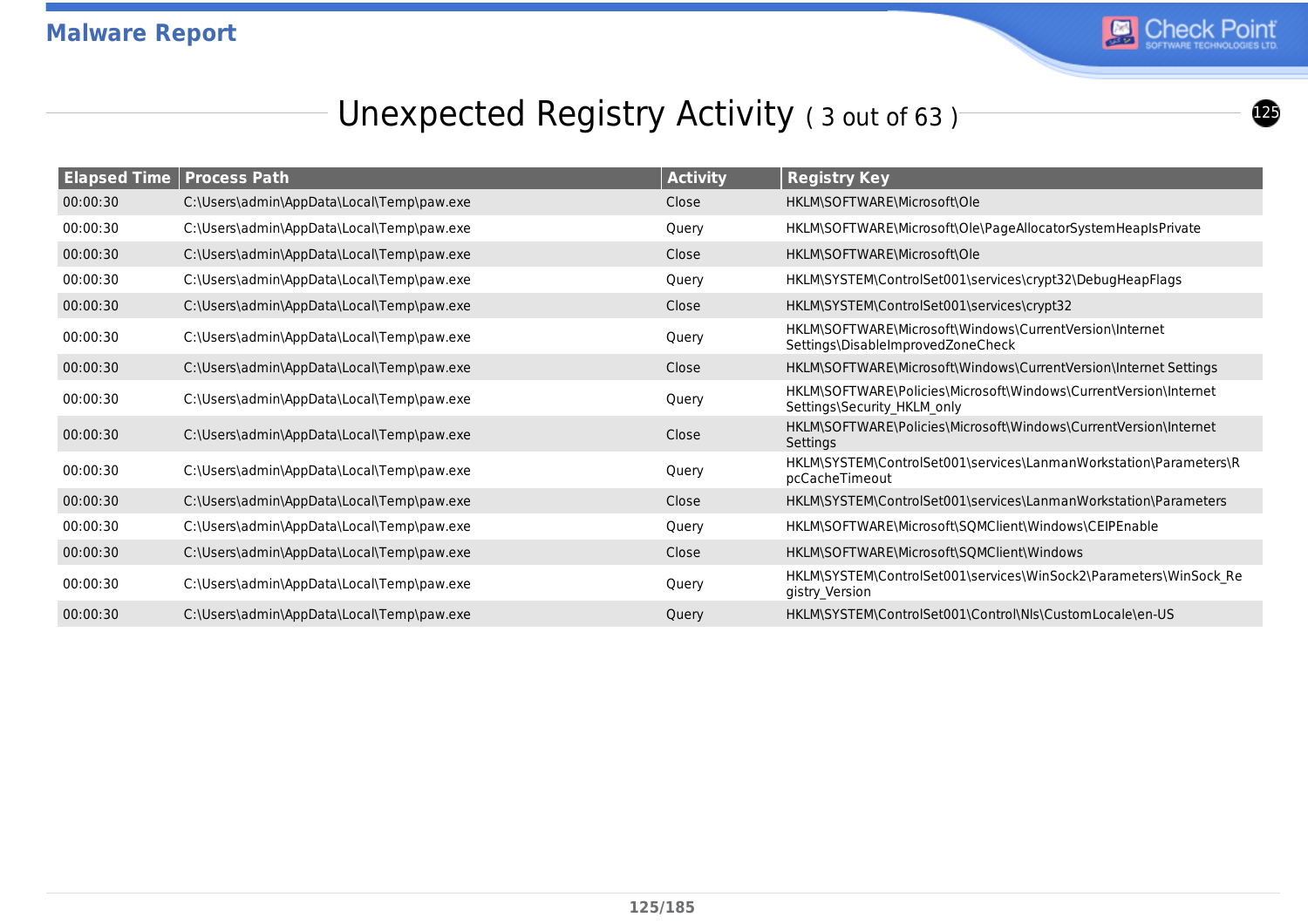

## Unexpected Registry Activity (4 out of 63)

|          | <b>Elapsed Time   Process Path</b>        | <b>Activity</b> | <b>Registry Key</b>                                                                                                         |
|----------|-------------------------------------------|-----------------|-----------------------------------------------------------------------------------------------------------------------------|
| 00:00:30 | C:\Users\admin\AppData\Local\Temp\paw.exe | Close           | HKLM\SYSTEM\ControlSet001\Control\NIs\CustomLocale                                                                          |
| 00:00:30 | C:\Users\admin\AppData\Local\Temp\paw.exe | Query           | HKLM\SYSTEM\ControlSet001\Control\Nls\ExtendedLocale\en-US                                                                  |
| 00:00:30 | C:\Users\admin\AppData\Local\Temp\paw.exe | Close           | HKLM\SYSTEM\ControlSet001\Control\Nls\ExtendedLocale                                                                        |
| 00:00:30 | C:\Users\admin\AppData\Local\Temp\paw.exe | Close           | HKLM\SYSTEM\ControlSet001\services\WinSock2\Parameters\AppId Catal<br>og                                                    |
| 00:00:30 | C:\Users\admin\AppData\Local\Temp\paw.exe | Query           | HKLM\SYSTEM\ControlSet001\services\WinSock2\Parameters\NameSpace<br>Callout                                                 |
| 00:00:31 | C:\Users\admin\AppData\Local\Temp\paw.exe | Query           | HKLM\SYSTEM\ControlSet001\services\WinSock2\Parameters\Protocol Cat<br>alog9\Serial Access Num                              |
| 00:00:31 | C:\Users\admin\AppData\Local\Temp\paw.exe | Query           | HKLM\SYSTEM\ControlSet001\services\WinSock2\Parameters\Protocol_Cat<br>alog9\Next Catalog Entry ID                          |
| 00:00:31 | C:\Users\admin\AppData\Local\Temp\paw.exe | Query           | HKLM\SYSTEM\ControlSet001\services\WinSock2\Parameters\Protocol Cat<br>alog9\Num Catalog Entries                            |
| 00:00:31 | C:\Users\admin\AppData\Local\Temp\paw.exe | Query           | HKLM\SYSTEM\ControlSet001\services\WinSock2\Parameters\Protocol Cat<br>alog9\Catalog_Entries\000000000001\PackedCatalogItem |
| 00:00:31 | C:\Users\admin\AppData\Local\Temp\paw.exe | Close           | HKLM\SYSTEM\ControlSet001\services\WinSock2\Parameters\Protocol Cat<br>alog9\Catalog Entries\000000000001                   |
| 00:00:31 | C:\Users\admin\AppData\Local\Temp\paw.exe | Query           | HKLM\SYSTEM\ControlSet001\services\WinSock2\Parameters\Protocol Cat<br>alog9\Catalog Entries\000000000002\PackedCatalogItem |
| 00:00:31 | C:\Users\admin\AppData\Local\Temp\paw.exe | Close           | HKLM\SYSTEM\ControlSet001\services\WinSock2\Parameters\Protocol Cat<br>alog9\Catalog Entries\000000000002                   |
| 00:00:31 | C:\Users\admin\AppData\Local\Temp\paw.exe | Query           | HKLM\SYSTEM\ControlSet001\services\WinSock2\Parameters\Protocol Cat<br>alog9\Catalog_Entries\000000000003\PackedCatalogItem |
| 00:00:31 | C:\Users\admin\AppData\Local\Temp\paw.exe | Close           | HKLM\SYSTEM\ControlSet001\services\WinSock2\Parameters\Protocol Cat<br>alog9\Catalog Entries\000000000003                   |
| 00:00:31 | C:\Users\admin\AppData\Local\Temp\paw.exe | Query           | HKLM\SYSTEM\ControlSet001\services\WinSock2\Parameters\Protocol Cat<br>alog9\Catalog Entries\000000000004\PackedCatalogItem |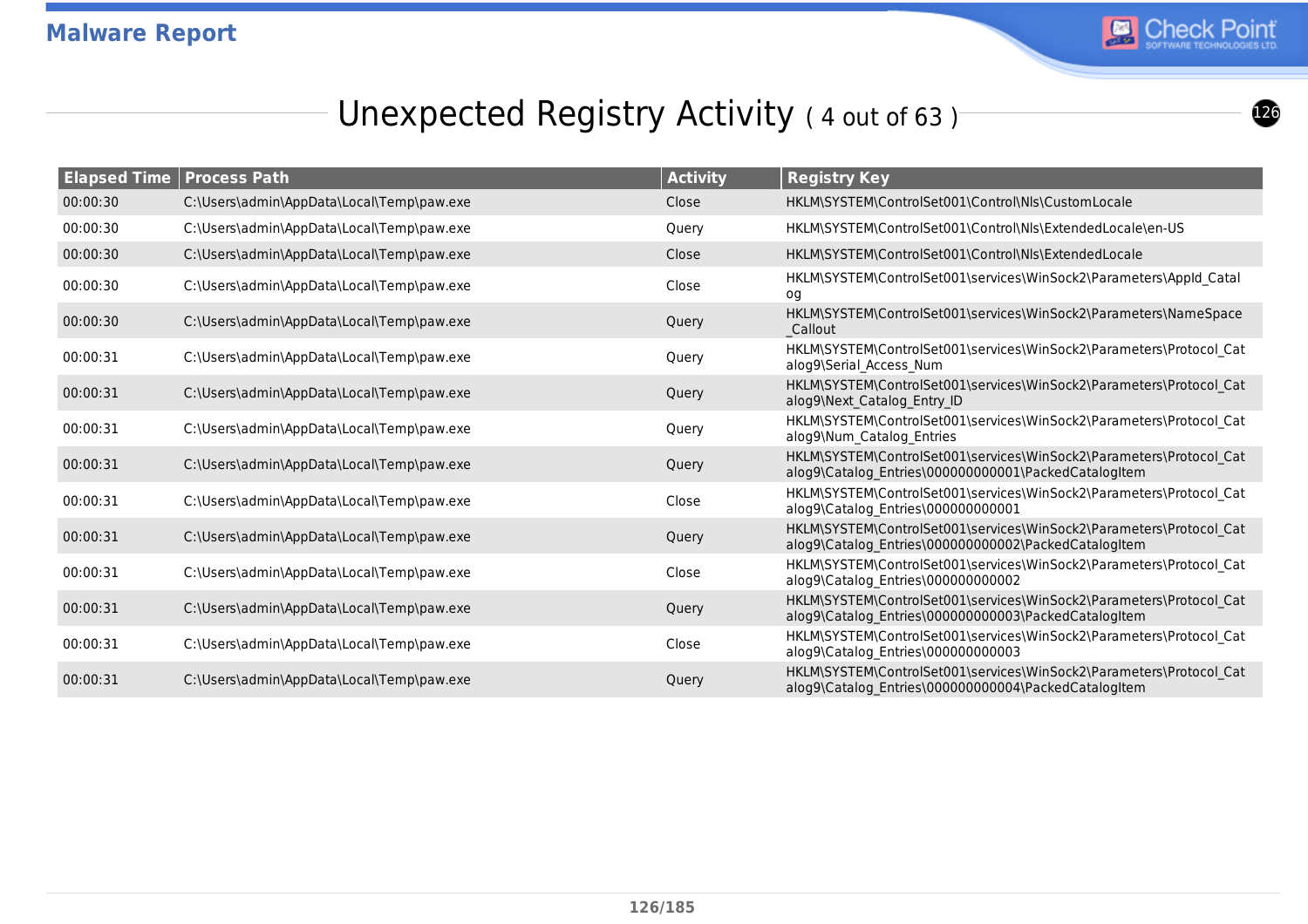

## Unexpected Registry Activity (5 out of 63)

|          | <b>Elapsed Time   Process Path</b>        | <b>Activity</b> | <b>Registry Key</b>                                                                                                         |
|----------|-------------------------------------------|-----------------|-----------------------------------------------------------------------------------------------------------------------------|
| 00:00:31 | C:\Users\admin\AppData\Local\Temp\paw.exe | Close           | HKLM\SYSTEM\ControlSet001\services\WinSock2\Parameters\Protocol Cat<br>alog9\Catalog_Entries\000000000004                   |
| 00:00:31 | C:\Users\admin\AppData\Local\Temp\paw.exe | Query           | HKLM\SYSTEM\ControlSet001\services\WinSock2\Parameters\Protocol Cat<br>alog9\Catalog Entries\000000000005\PackedCatalogItem |
| 00:00:31 | C:\Users\admin\AppData\Local\Temp\paw.exe | Close           | HKLM\SYSTEM\ControlSet001\services\WinSock2\Parameters\Protocol Cat<br>alog9\Catalog Entries\000000000005                   |
| 00:00:31 | C:\Users\admin\AppData\Local\Temp\paw.exe | Query           | HKLM\SYSTEM\ControlSet001\services\WinSock2\Parameters\Protocol Cat<br>alog9\Catalog Entries\000000000006\PackedCatalogItem |
| 00:00:31 | C:\Users\admin\AppData\Local\Temp\paw.exe | Close           | HKLM\SYSTEM\ControlSet001\services\WinSock2\Parameters\Protocol Cat<br>alog9\Catalog Entries\000000000006                   |
| 00:00:31 | C:\Users\admin\AppData\Local\Temp\paw.exe | Query           | HKLM\SYSTEM\ControlSet001\services\WinSock2\Parameters\Protocol Cat<br>alog9\Catalog_Entries\000000000007\PackedCatalogItem |
| 00:00:31 | C:\Users\admin\AppData\Local\Temp\paw.exe | Close           | HKLM\SYSTEM\ControlSet001\services\WinSock2\Parameters\Protocol Cat<br>alog9\Catalog_Entries\000000000007                   |
| 00:00:31 | C:\Users\admin\AppData\Local\Temp\paw.exe | Query           | HKLM\SYSTEM\ControlSet001\services\WinSock2\Parameters\Protocol Cat<br>alog9\Catalog Entries\000000000008\PackedCatalogItem |
| 00:00:31 | C:\Users\admin\AppData\Local\Temp\paw.exe | Close           | HKLM\SYSTEM\ControlSet001\services\WinSock2\Parameters\Protocol Cat<br>alog9\Catalog Entries\000000000008                   |
| 00:00:31 | C:\Users\admin\AppData\Local\Temp\paw.exe | Query           | HKLM\SYSTEM\ControlSet001\services\WinSock2\Parameters\Protocol Cat<br>alog9\Catalog_Entries\000000000009\PackedCatalogItem |
| 00:00:31 | C:\Users\admin\AppData\Local\Temp\paw.exe | Close           | HKLM\SYSTEM\ControlSet001\services\WinSock2\Parameters\Protocol Cat<br>alog9\Catalog Entries\000000000009                   |
| 00:00:31 | C:\Users\admin\AppData\Local\Temp\paw.exe | Query           | HKLM\SYSTEM\ControlSet001\services\WinSock2\Parameters\Protocol Cat<br>alog9\Catalog Entries\000000000010\PackedCatalogItem |
| 00:00:31 | C:\Users\admin\AppData\Local\Temp\paw.exe | Close           | HKLM\SYSTEM\ControlSet001\services\WinSock2\Parameters\Protocol Cat<br>alog9\Catalog Entries\000000000010                   |
| 00:00:31 | C:\Users\admin\AppData\Local\Temp\paw.exe | Query           | HKLM\SYSTEM\ControlSet001\services\WinSock2\Parameters\Protocol Cat<br>alog9\Catalog Entries\000000000011\PackedCatalogItem |
| 00:00:31 | C:\Users\admin\AppData\Local\Temp\paw.exe | Close           | HKLM\SYSTEM\ControlSet001\services\WinSock2\Parameters\Protocol Cat<br>alog9\Catalog Entries\000000000011                   |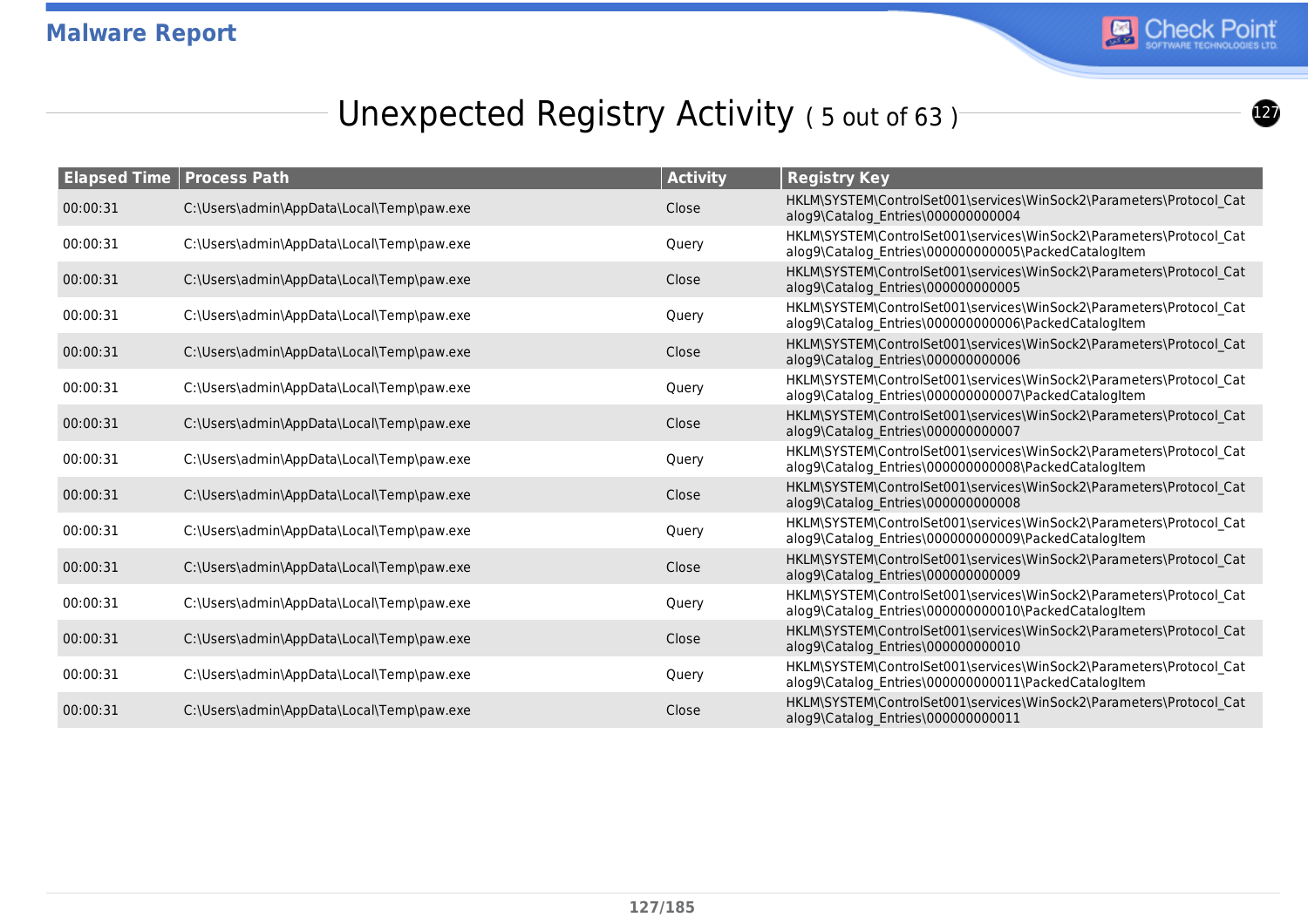

## Unexpected Registry Activity (6 out of 63)

|          | <b>Elapsed Time   Process Path</b>        | <b>Activity</b> | <b>Registry Key</b>                                                                                                         |
|----------|-------------------------------------------|-----------------|-----------------------------------------------------------------------------------------------------------------------------|
| 00:00:31 | C:\Users\admin\AppData\Local\Temp\paw.exe | Query           | HKLM\SYSTEM\ControlSet001\services\WinSock2\Parameters\Protocol Cat<br>alog9\Catalog_Entries\000000000012\PackedCatalogItem |
| 00:00:31 | C:\Users\admin\AppData\Local\Temp\paw.exe | Close           | HKLM\SYSTEM\ControlSet001\services\WinSock2\Parameters\Protocol Cat<br>alog9\Catalog Entries\000000000012                   |
| 00:00:31 | C:\Users\admin\AppData\Local\Temp\paw.exe | Query           | HKLM\SYSTEM\ControlSet001\services\WinSock2\Parameters\Protocol Cat<br>alog9\Catalog Entries\000000000013\PackedCatalogItem |
| 00:00:31 | C:\Users\admin\AppData\Local\Temp\paw.exe | Close           | HKLM\SYSTEM\ControlSet001\services\WinSock2\Parameters\Protocol Cat<br>alog9\Catalog Entries\000000000013                   |
| 00:00:31 | C:\Users\admin\AppData\Local\Temp\paw.exe | Query           | HKLM\SYSTEM\ControlSet001\services\WinSock2\Parameters\Protocol Cat<br>alog9\Catalog Entries\000000000014\PackedCatalogItem |
| 00:00:31 | C:\Users\admin\AppData\Local\Temp\paw.exe | Close           | HKLM\SYSTEM\ControlSet001\services\WinSock2\Parameters\Protocol Cat<br>alog9\Catalog Entries\000000000014                   |
| 00:00:31 | C:\Users\admin\AppData\Local\Temp\paw.exe | Query           | HKLM\SYSTEM\ControlSet001\services\WinSock2\Parameters\Protocol Cat<br>alog9\Catalog Entries\000000000015\PackedCatalogItem |
| 00:00:31 | C:\Users\admin\AppData\Local\Temp\paw.exe | Close           | HKLM\SYSTEM\ControlSet001\services\WinSock2\Parameters\Protocol Cat<br>alog9\Catalog Entries\000000000015                   |
| 00:00:31 | C:\Users\admin\AppData\Local\Temp\paw.exe | Query           | HKLM\SYSTEM\ControlSet001\services\WinSock2\Parameters\Protocol Cat<br>alog9\Catalog Entries\000000000016\PackedCatalogItem |
| 00:00:31 | C:\Users\admin\AppData\Local\Temp\paw.exe | Close           | HKLM\SYSTEM\ControlSet001\services\WinSock2\Parameters\Protocol Cat<br>alog9\Catalog Entries\000000000016                   |
| 00:00:31 | C:\Users\admin\AppData\Local\Temp\paw.exe | Query           | HKLM\SYSTEM\ControlSet001\services\WinSock2\Parameters\Protocol Cat<br>alog9\Catalog Entries\000000000017\PackedCatalogItem |
| 00:00:31 | C:\Users\admin\AppData\Local\Temp\paw.exe | Close           | HKLM\SYSTEM\ControlSet001\services\WinSock2\Parameters\Protocol Cat<br>alog9\Catalog_Entries\000000000017                   |
| 00:00:31 | C:\Users\admin\AppData\Local\Temp\paw.exe | Query           | HKLM\SYSTEM\ControlSet001\services\WinSock2\Parameters\Protocol Cat<br>alog9\Catalog Entries\000000000018\PackedCatalogItem |
| 00:00:31 | C:\Users\admin\AppData\Local\Temp\paw.exe | Close           | HKLM\SYSTEM\ControlSet001\services\WinSock2\Parameters\Protocol_Cat<br>alog9\Catalog Entries\000000000018                   |
| 00:00:32 | C:\Users\admin\AppData\Local\Temp\paw.exe | Query           | HKLM\SYSTEM\ControlSet001\services\WinSock2\Parameters\Protocol Cat<br>alog9\Catalog Entries\000000000019\PackedCatalogItem |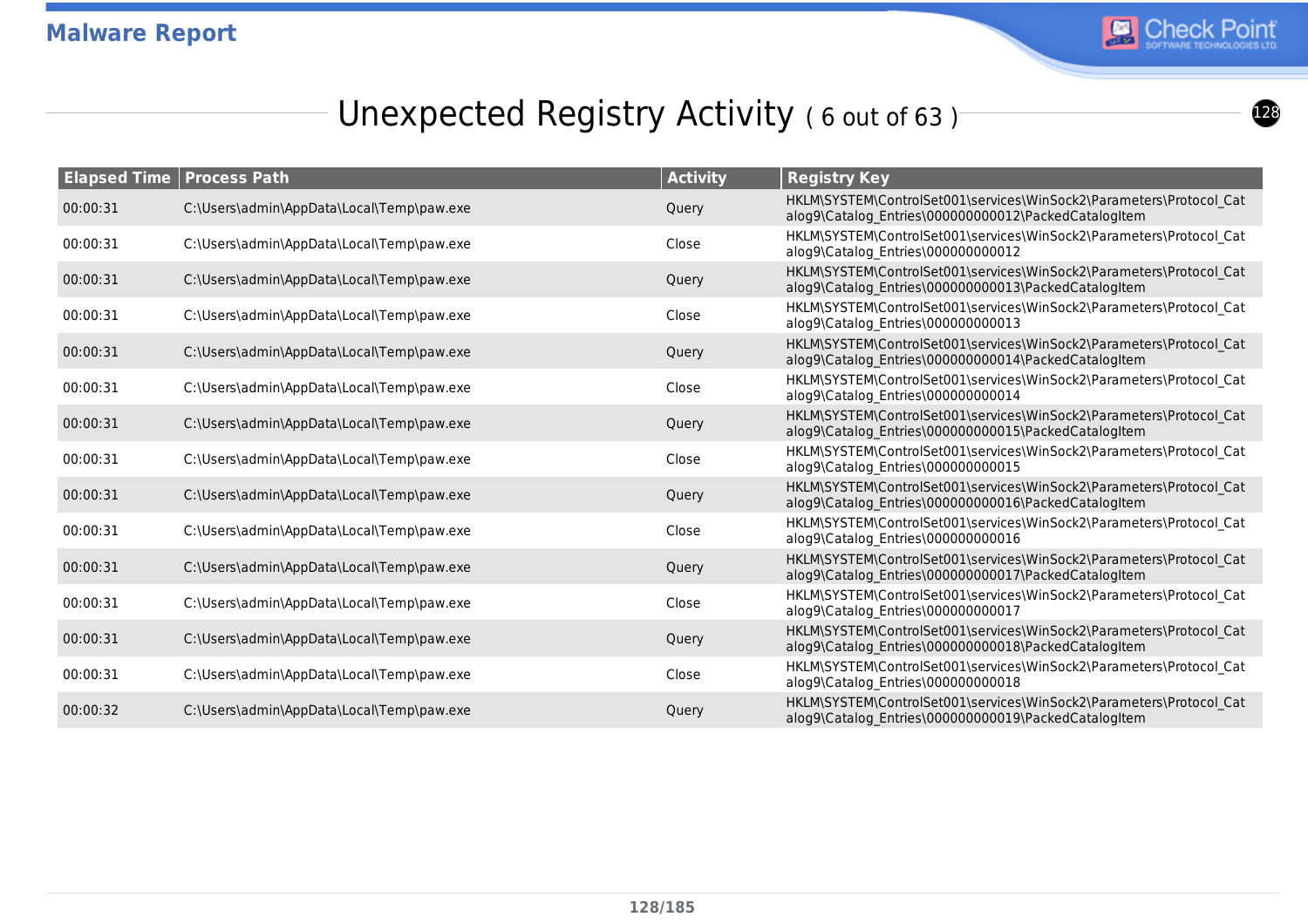

## Unexpected Registry Activity (7 out of 63)

| <b>Elapsed Time   Process Path</b> |                                           | <b>Activity</b> | <b>Registry Key</b>                                                                                                         |
|------------------------------------|-------------------------------------------|-----------------|-----------------------------------------------------------------------------------------------------------------------------|
| 00:00:32                           | C:\Users\admin\AppData\Local\Temp\paw.exe | Close           | HKLM\SYSTEM\ControlSet001\services\WinSock2\Parameters\Protocol Cat<br>alog9\Catalog Entries\000000000019                   |
| 00:00:32                           | C:\Users\admin\AppData\Local\Temp\paw.exe | Query           | HKLM\SYSTEM\ControlSet001\services\WinSock2\Parameters\Protocol Cat<br>alog9\Catalog Entries\000000000020\PackedCatalogItem |
| 00:00:32                           | C:\Users\admin\AppData\Local\Temp\paw.exe | Close           | HKLM\SYSTEM\ControlSet001\services\WinSock2\Parameters\Protocol Cat<br>alog9\Catalog Entries\000000000020                   |
| 00:00:32                           | C:\Users\admin\AppData\Local\Temp\paw.exe | Query           | HKLM\SYSTEM\ControlSet001\services\WinSock2\Parameters\Protocol Cat<br>alog9\Catalog Entries\000000000021\PackedCatalogItem |
| 00:00:32                           | C:\Users\admin\AppData\Local\Temp\paw.exe | Close           | HKLM\SYSTEM\ControlSet001\services\WinSock2\Parameters\Protocol Cat<br>alog9\Catalog Entries\000000000021                   |
| 00:00:32                           | C:\Users\admin\AppData\Local\Temp\paw.exe | Query           | HKLM\SYSTEM\ControlSet001\services\WinSock2\Parameters\Protocol Cat<br>alog9\Catalog_Entries\000000000022\PackedCatalogItem |
| 00:00:32                           | C:\Users\admin\AppData\Local\Temp\paw.exe | Close           | HKLM\SYSTEM\ControlSet001\services\WinSock2\Parameters\Protocol Cat<br>alog9\Catalog Entries\000000000022                   |
| 00:00:32                           | C:\Users\admin\AppData\Local\Temp\paw.exe | Query           | HKLM\SYSTEM\ControlSet001\services\WinSock2\Parameters\Protocol Cat<br>alog9\Catalog Entries\000000000023\PackedCatalogItem |
| 00:00:32                           | C:\Users\admin\AppData\Local\Temp\paw.exe | Close           | HKLM\SYSTEM\ControlSet001\services\WinSock2\Parameters\Protocol Cat<br>alog9\Catalog Entries\000000000023                   |
| 00:00:32                           | C:\Users\admin\AppData\Local\Temp\paw.exe | Query           | HKLM\SYSTEM\ControlSet001\services\WinSock2\Parameters\Protocol Cat<br>alog9\Catalog Entries\000000000024\PackedCatalogItem |
| 00:00:32                           | C:\Users\admin\AppData\Local\Temp\paw.exe | Close           | HKLM\SYSTEM\ControlSet001\services\WinSock2\Parameters\Protocol Cat<br>alog9\Catalog Entries\000000000024                   |
| 00:00:32                           | C:\Users\admin\AppData\Local\Temp\paw.exe | Close           | HKLM\SYSTEM\ControlSet001\services\WinSock2\Parameters\Protocol Cat<br>alog9\Catalog Entries                                |
| 00:00:32                           | C:\Users\admin\AppData\Local\Temp\paw.exe | Query           | HKLM\SYSTEM\ControlSet001\services\WinSock2\Parameters\NameSpace<br>Catalog5\Serial Access Num                              |
| 00:00:32                           | C:\Users\admin\AppData\Local\Temp\paw.exe | Query           | HKLM\SYSTEM\ControlSet001\services\WinSock2\Parameters\NameSpace<br>_Catalog5\Num_Catalog_Entries                           |
| 00:00:32                           | C:\Users\admin\AppData\Local\Temp\paw.exe | Query           | HKLM\SYSTEM\ControlSet001\services\WinSock2\Parameters\NameSpace<br>Catalog5\Catalog Entries\000000000001\LibraryPath       |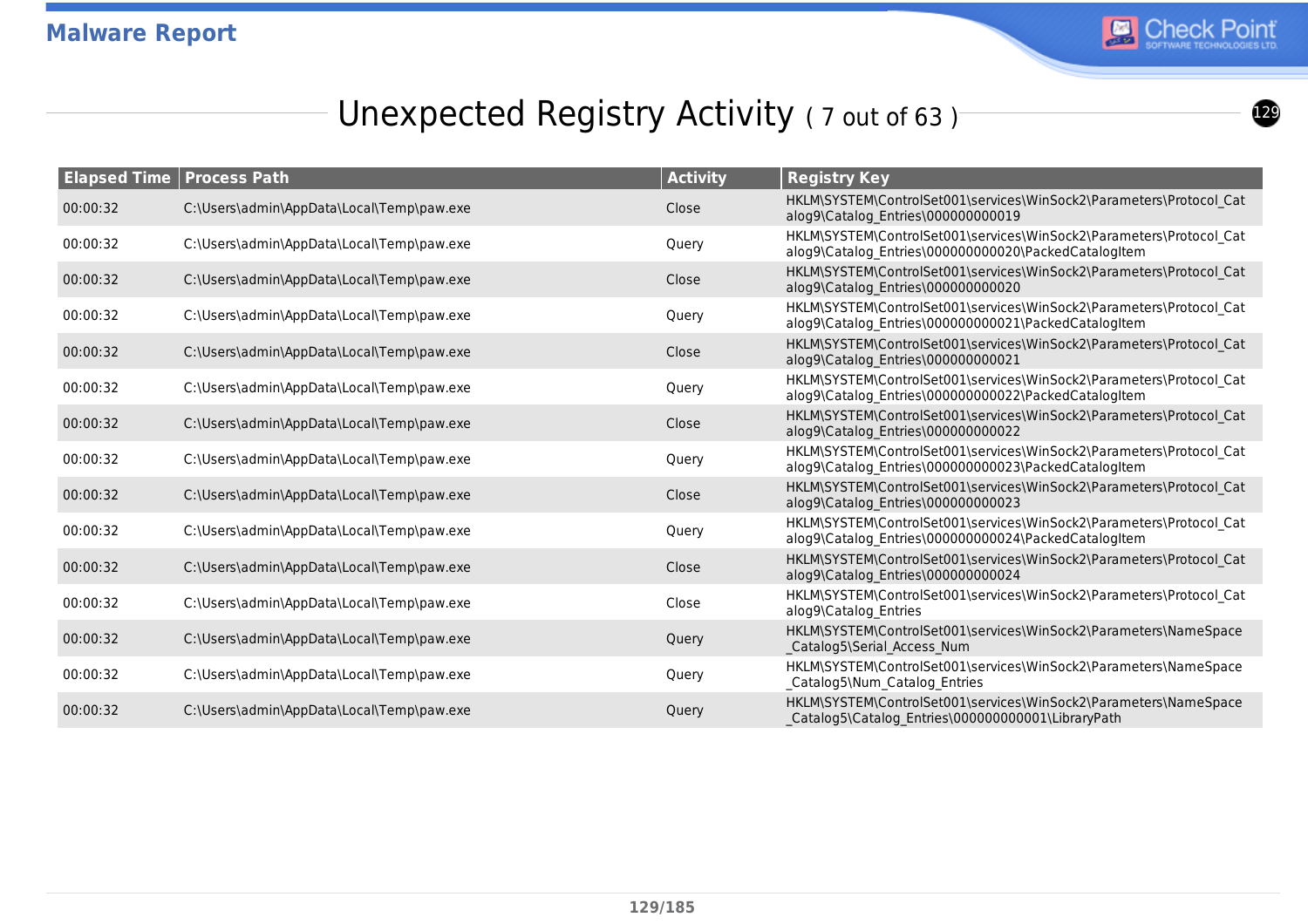

## Unexpected Registry Activity (8 out of 63)

| <b>Elapsed Time   Process Path</b> |                                           | <b>Activity</b> | <b>Registry Key</b>                                                                                                              |
|------------------------------------|-------------------------------------------|-----------------|----------------------------------------------------------------------------------------------------------------------------------|
| 00:00:32                           | C:\Users\admin\AppData\Local\Temp\paw.exe | Query           | HKLM\SYSTEM\ControlSet001\services\WinSock2\Parameters\NameSpace<br>Catalog5\Catalog Entries\000000000001\DisplayString          |
| 00:00:32                           | C:\Users\admin\AppData\Local\Temp\paw.exe | Query           | HKLM\SYSTEM\ControlSet001\services\WinSock2\Parameters\NameSpace<br>_Catalog5\Catalog_Entries\000000000001\ProviderId            |
| 00:00:32                           | C:\Users\admin\AppData\Local\Temp\paw.exe | Query           | HKLM\SYSTEM\ControlSet001\services\WinSock2\Parameters\NameSpace<br>Catalog5\Catalog Entries\000000000001\AddressFamily          |
| 00:00:37                           | C:\Users\admin\AppData\Local\Temp\paw.exe | Query           | HKLM\SYSTEM\ControlSet001\services\WinSock2\Parameters\NameSpace<br>_Catalog5\Catalog_Entries\000000000001\SupportedNameSpace    |
| 00:00:37                           | C:\Users\admin\AppData\Local\Temp\paw.exe | Query           | HKLM\SYSTEM\ControlSet001\services\WinSock2\Parameters\NameSpace<br>Catalog5\Catalog Entries\000000000001\Enabled                |
| 00:00:37                           | C:\Users\admin\AppData\Local\Temp\paw.exe | Query           | HKLM\SYSTEM\ControlSet001\services\WinSock2\Parameters\NameSpace<br>_Catalog5\Catalog_Entries\000000000001\Version               |
| 00:00:37                           | C:\Users\admin\AppData\Local\Temp\paw.exe | Query           | HKLM\SYSTEM\ControlSet001\services\WinSock2\Parameters\NameSpace<br>Catalog5\Catalog_Entries\000000000001\StoresServiceClassInfo |
| 00:00:37                           | C:\Users\admin\AppData\Local\Temp\paw.exe | Query           | HKLM\SYSTEM\ControlSet001\services\WinSock2\Parameters\NameSpace<br>Catalog5\Catalog_Entries\000000000001\ProviderInfo           |
| 00:00:37                           | C:\Users\admin\AppData\Local\Temp\paw.exe | Close           | HKLM\SYSTEM\ControlSet001\services\WinSock2\Parameters\NameSpace<br>Catalog5\Catalog_Entries\000000000001                        |
| 00:00:37                           | C:\Users\admin\AppData\Local\Temp\paw.exe | Query           | HKLM\SYSTEM\ControlSet001\services\WinSock2\Parameters\NameSpace<br>_Catalog5\Catalog_Entries\000000000002\LibraryPath           |
| 00:00:37                           | C:\Users\admin\AppData\Local\Temp\paw.exe | Query           | HKLM\SYSTEM\ControlSet001\services\WinSock2\Parameters\NameSpace<br>Catalog5\Catalog Entries\000000000002\DisplayString          |
| 00:00:37                           | C:\Users\admin\AppData\Local\Temp\paw.exe | Query           | HKLM\SYSTEM\ControlSet001\services\WinSock2\Parameters\NameSpace<br>_Catalog5\Catalog_Entries\000000000002\ProviderId            |
| 00:00:37                           | C:\Users\admin\AppData\Local\Temp\paw.exe | Query           | HKLM\SYSTEM\ControlSet001\services\WinSock2\Parameters\NameSpace<br>Catalog5\Catalog Entries\000000000002\AddressFamily          |
| 00:00:37                           | C:\Users\admin\AppData\Local\Temp\paw.exe | Query           | HKLM\SYSTEM\ControlSet001\services\WinSock2\Parameters\NameSpace<br>_Catalog5\Catalog_Entries\000000000002\SupportedNameSpace    |
| 00:00:37                           | C:\Users\admin\AppData\Local\Temp\paw.exe | Query           | HKLM\SYSTEM\ControlSet001\services\WinSock2\Parameters\NameSpace<br>Catalog5\Catalog Entries\000000000002\Enabled                |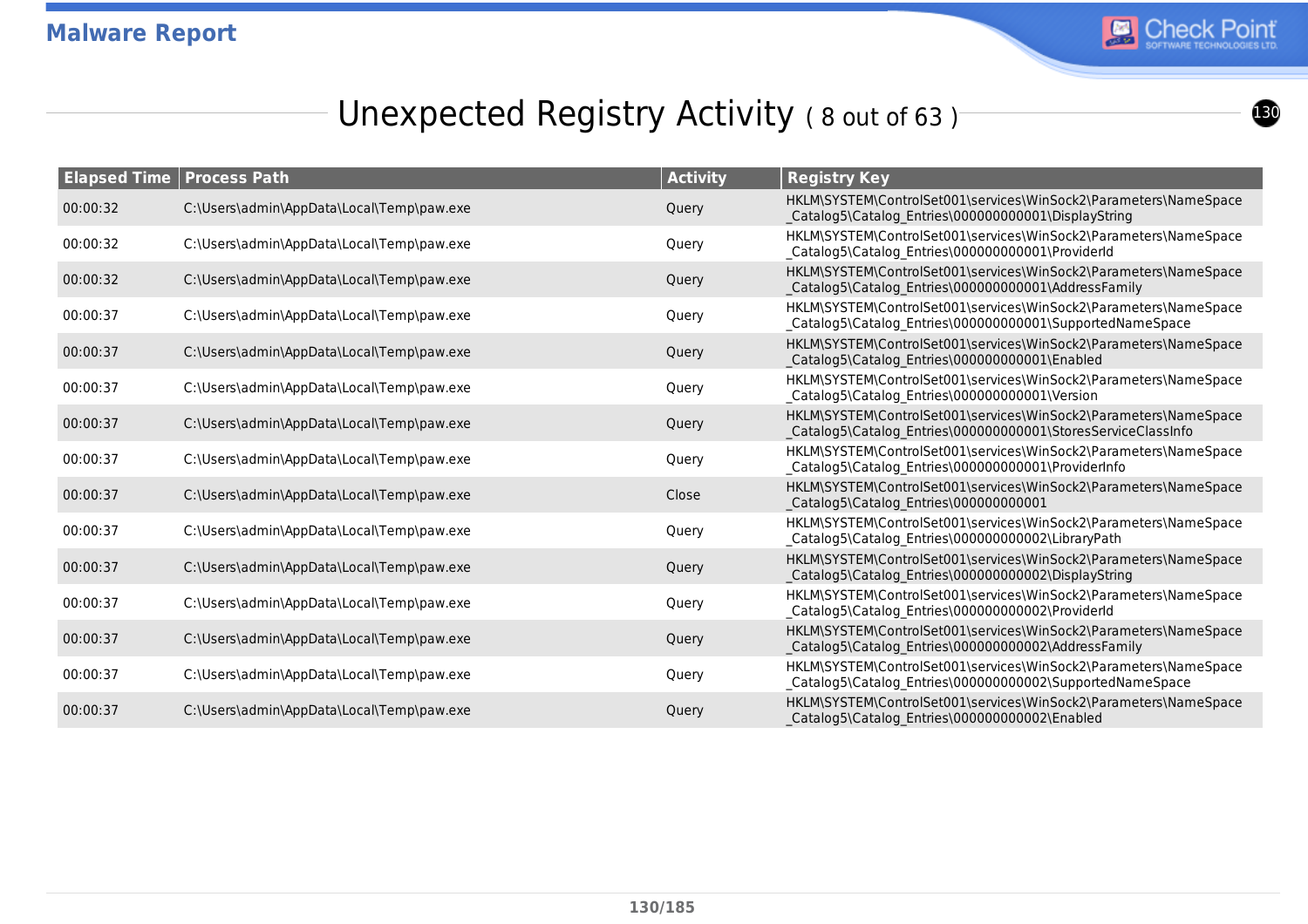

## Unexpected Registry Activity (9 out of 63)

| <b>Elapsed Time</b> | <b>Process Path</b>                       | <b>Activity</b> | <b>Registry Key</b>                                                                                                               |
|---------------------|-------------------------------------------|-----------------|-----------------------------------------------------------------------------------------------------------------------------------|
| 00:00:37            | C:\Users\admin\AppData\Local\Temp\paw.exe | Query           | HKLM\SYSTEM\ControlSet001\services\WinSock2\Parameters\NameSpace<br>Catalog5\Catalog_Entries\000000000002\Version                 |
| 00:00:37            | C:\Users\admin\AppData\Local\Temp\paw.exe | Query           | HKLM\SYSTEM\ControlSet001\services\WinSock2\Parameters\NameSpace<br>_Catalog5\Catalog_Entries\000000000002\StoresServiceClassInfo |
| 00:00:37            | C:\Users\admin\AppData\Local\Temp\paw.exe | Query           | HKLM\SYSTEM\ControlSet001\services\WinSock2\Parameters\NameSpace<br>Catalog5\Catalog_Entries\000000000002\ProviderInfo            |
| 00:00:37            | C:\Users\admin\AppData\Local\Temp\paw.exe | Close           | HKLM\SYSTEM\ControlSet001\services\WinSock2\Parameters\NameSpace<br>Catalog5\Catalog_Entries\000000000002                         |
| 00:00:37            | C:\Users\admin\AppData\Local\Temp\paw.exe | Query           | HKLM\SYSTEM\ControlSet001\services\WinSock2\Parameters\NameSpace<br>Catalog5\Catalog_Entries\000000000003\LibraryPath             |
| 00:00:37            | C:\Users\admin\AppData\Local\Temp\paw.exe | Query           | HKLM\SYSTEM\ControlSet001\services\WinSock2\Parameters\NameSpace<br>_Catalog5\Catalog_Entries\000000000003\DisplayString          |
| 00:00:37            | C:\Users\admin\AppData\Local\Temp\paw.exe | Query           | HKLM\SYSTEM\ControlSet001\services\WinSock2\Parameters\NameSpace<br>Catalog5\Catalog Entries\000000000003\ProviderId              |
| 00:00:37            | C:\Users\admin\AppData\Local\Temp\paw.exe | Query           | HKLM\SYSTEM\ControlSet001\services\WinSock2\Parameters\NameSpace<br>Catalog5\Catalog_Entries\000000000003\AddressFamily           |
| 00:00:37            | C:\Users\admin\AppData\Local\Temp\paw.exe | Query           | HKLM\SYSTEM\ControlSet001\services\WinSock2\Parameters\NameSpace<br>Catalog5\Catalog_Entries\000000000003\SupportedNameSpace      |
| 00:00:37            | C:\Users\admin\AppData\Local\Temp\paw.exe | Query           | HKLM\SYSTEM\ControlSet001\services\WinSock2\Parameters\NameSpace<br>_Catalog5\Catalog_Entries\000000000003\Enabled                |
| 00:00:37            | C:\Users\admin\AppData\Local\Temp\paw.exe | Query           | HKLM\SYSTEM\ControlSet001\services\WinSock2\Parameters\NameSpace<br>Catalog5\Catalog_Entries\000000000003\Version                 |
| 00:00:37            | C:\Users\admin\AppData\Local\Temp\paw.exe | Query           | HKLM\SYSTEM\ControlSet001\services\WinSock2\Parameters\NameSpace<br>_Catalog5\Catalog_Entries\000000000003\StoresServiceClassInfo |
| 00:00:37            | C:\Users\admin\AppData\Local\Temp\paw.exe | Query           | HKLM\SYSTEM\ControlSet001\services\WinSock2\Parameters\NameSpace<br>Catalog5\Catalog_Entries\000000000003\ProviderInfo            |
| 00:00:37            | C:\Users\admin\AppData\Local\Temp\paw.exe | Close           | HKLM\SYSTEM\ControlSet001\services\WinSock2\Parameters\NameSpace<br>_Catalog5\Catalog_Entries\000000000003                        |
| 00:00:37            | C:\Users\admin\AppData\Local\Temp\paw.exe | Query           | HKLM\SYSTEM\ControlSet001\services\WinSock2\Parameters\NameSpace<br>Catalog5\Catalog Entries\000000000004\LibraryPath             |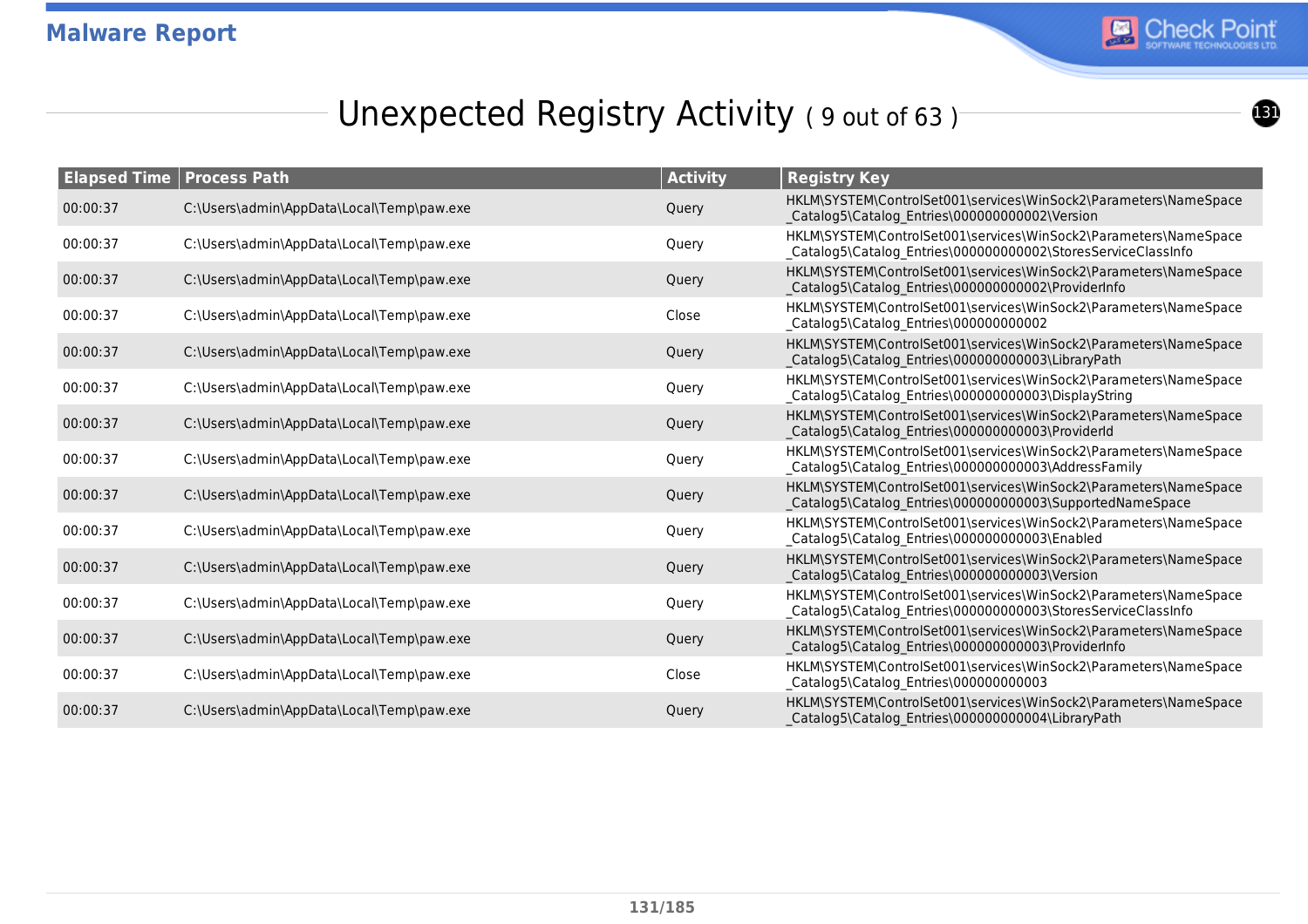

## Unexpected Registry Activity (10 out of 63)

| <b>Elapsed Time   Process Path</b> |                                           | <b>Activity</b> | <b>Registry Key</b>                                                                                                              |
|------------------------------------|-------------------------------------------|-----------------|----------------------------------------------------------------------------------------------------------------------------------|
| 00:00:37                           | C:\Users\admin\AppData\Local\Temp\paw.exe | Query           | HKLM\SYSTEM\ControlSet001\services\WinSock2\Parameters\NameSpace<br>Catalog5\Catalog Entries\000000000004\DisplayString          |
| 00:00:37                           | C:\Users\admin\AppData\Local\Temp\paw.exe | Query           | HKLM\SYSTEM\ControlSet001\services\WinSock2\Parameters\NameSpace<br>_Catalog5\Catalog_Entries\000000000004\ProviderId            |
| 00:00:37                           | C:\Users\admin\AppData\Local\Temp\paw.exe | Query           | HKLM\SYSTEM\ControlSet001\services\WinSock2\Parameters\NameSpace<br>Catalog5\Catalog Entries\000000000004\AddressFamily          |
| 00:00:37                           | C:\Users\admin\AppData\Local\Temp\paw.exe | Query           | HKLM\SYSTEM\ControlSet001\services\WinSock2\Parameters\NameSpace<br>_Catalog5\Catalog_Entries\000000000004\SupportedNameSpace    |
| 00:00:37                           | C:\Users\admin\AppData\Local\Temp\paw.exe | Query           | HKLM\SYSTEM\ControlSet001\services\WinSock2\Parameters\NameSpace<br>Catalog5\Catalog Entries\000000000004\Enabled                |
| 00:00:37                           | C:\Users\admin\AppData\Local\Temp\paw.exe | Query           | HKLM\SYSTEM\ControlSet001\services\WinSock2\Parameters\NameSpace<br>Catalog5\Catalog_Entries\000000000004\Version                |
| 00:00:37                           | C:\Users\admin\AppData\Local\Temp\paw.exe | Query           | HKLM\SYSTEM\ControlSet001\services\WinSock2\Parameters\NameSpace<br>Catalog5\Catalog_Entries\000000000004\StoresServiceClassInfo |
| 00:00:37                           | C:\Users\admin\AppData\Local\Temp\paw.exe | Query           | HKLM\SYSTEM\ControlSet001\services\WinSock2\Parameters\NameSpace<br>Catalog5\Catalog_Entries\000000000004\ProviderInfo           |
| 00:00:37                           | C:\Users\admin\AppData\Local\Temp\paw.exe | Close           | HKLM\SYSTEM\ControlSet001\services\WinSock2\Parameters\NameSpace<br>Catalog5\Catalog_Entries\000000000004                        |
| 00:00:37                           | C:\Users\admin\AppData\Local\Temp\paw.exe | Query           | HKLM\SYSTEM\ControlSet001\services\WinSock2\Parameters\NameSpace<br>_Catalog5\Catalog_Entries\000000000005\LibraryPath           |
| 00:00:37                           | C:\Users\admin\AppData\Local\Temp\paw.exe | Query           | HKLM\SYSTEM\ControlSet001\services\WinSock2\Parameters\NameSpace<br>Catalog5\Catalog Entries\000000000005\DisplayString          |
| 00:00:37                           | C:\Users\admin\AppData\Local\Temp\paw.exe | Query           | HKLM\SYSTEM\ControlSet001\services\WinSock2\Parameters\NameSpace<br>_Catalog5\Catalog_Entries\000000000005\ProviderId            |
| 00:00:37                           | C:\Users\admin\AppData\Local\Temp\paw.exe | Query           | HKLM\SYSTEM\ControlSet001\services\WinSock2\Parameters\NameSpace<br>Catalog5\Catalog Entries\000000000005\AddressFamily          |
| 00:00:37                           | C:\Users\admin\AppData\Local\Temp\paw.exe | Query           | HKLM\SYSTEM\ControlSet001\services\WinSock2\Parameters\NameSpace<br>_Catalog5\Catalog_Entries\000000000005\SupportedNameSpace    |
| 00:00:37                           | C:\Users\admin\AppData\Local\Temp\paw.exe | Query           | HKLM\SYSTEM\ControlSet001\services\WinSock2\Parameters\NameSpace<br>Catalog5\Catalog Entries\000000000005\Enabled                |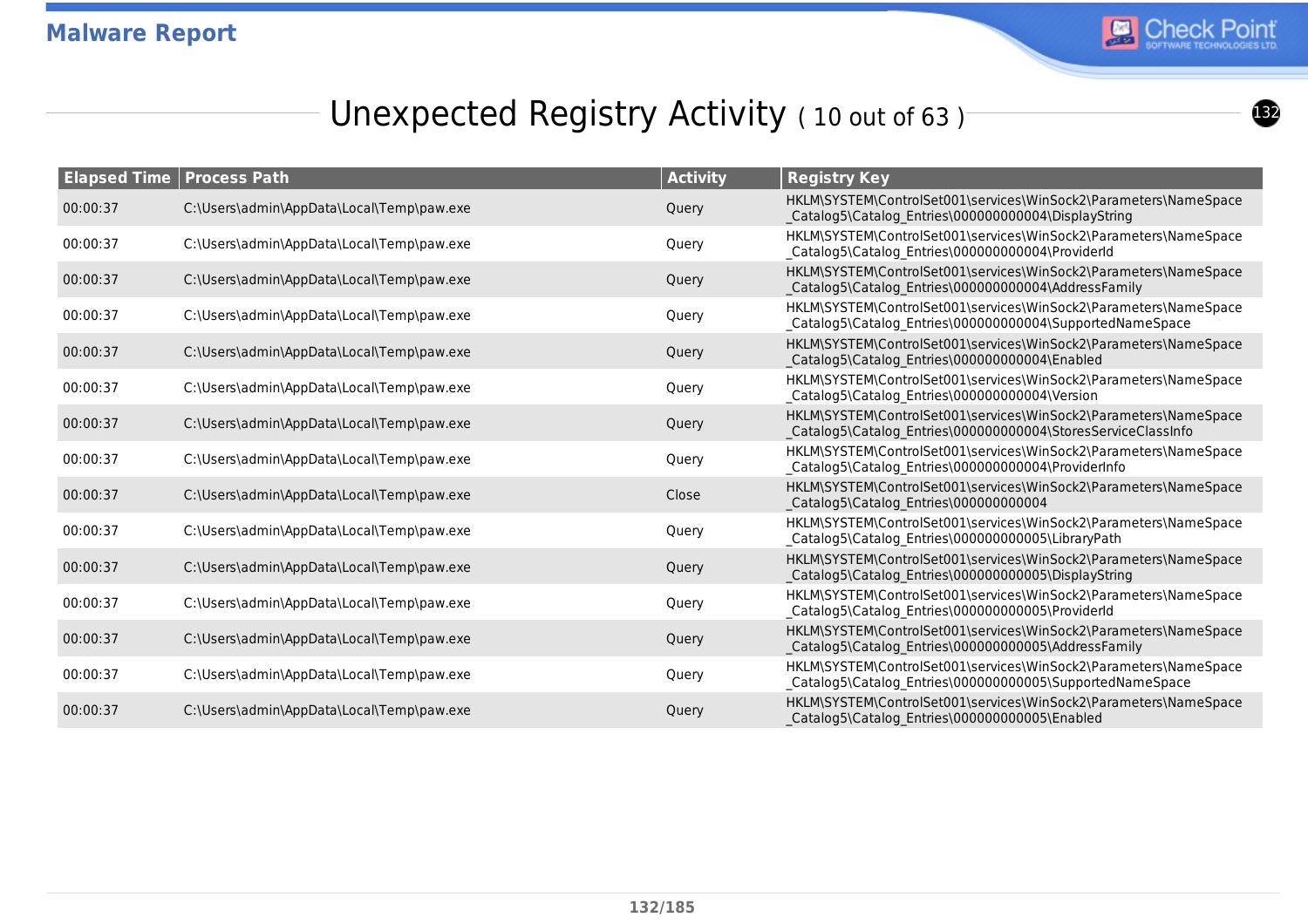

## Unexpected Registry Activity (11 out of 63)<sup>-</sup>

|          | <b>Elapsed Time   Process Path</b>        | <b>Activity</b> | <b>Registry Key</b>                                                                                                               |
|----------|-------------------------------------------|-----------------|-----------------------------------------------------------------------------------------------------------------------------------|
| 00:00:37 | C:\Users\admin\AppData\Local\Temp\paw.exe | Query           | HKLM\SYSTEM\ControlSet001\services\WinSock2\Parameters\NameSpace<br>Catalog5\Catalog_Entries\000000000005\Version                 |
| 00:00:37 | C:\Users\admin\AppData\Local\Temp\paw.exe | Query           | HKLM\SYSTEM\ControlSet001\services\WinSock2\Parameters\NameSpace<br>_Catalog5\Catalog_Entries\000000000005\StoresServiceClassInfo |
| 00:00:37 | C:\Users\admin\AppData\Local\Temp\paw.exe | Query           | HKLM\SYSTEM\ControlSet001\services\WinSock2\Parameters\NameSpace<br>Catalog5\Catalog_Entries\000000000005\ProviderInfo            |
| 00:00:37 | C:\Users\admin\AppData\Local\Temp\paw.exe | Close           | HKLM\SYSTEM\ControlSet001\services\WinSock2\Parameters\NameSpace<br>Catalog5\Catalog_Entries\000000000005                         |
| 00:00:37 | C:\Users\admin\AppData\Local\Temp\paw.exe | Query           | HKLM\SYSTEM\ControlSet001\services\WinSock2\Parameters\NameSpace<br>Catalog5\Catalog_Entries\000000000006\LibraryPath             |
| 00:00:37 | C:\Users\admin\AppData\Local\Temp\paw.exe | Query           | HKLM\SYSTEM\ControlSet001\services\WinSock2\Parameters\NameSpace<br>_Catalog5\Catalog_Entries\000000000006\DisplayString          |
| 00:00:37 | C:\Users\admin\AppData\Local\Temp\paw.exe | Query           | HKLM\SYSTEM\ControlSet001\services\WinSock2\Parameters\NameSpace<br>Catalog5\Catalog Entries\000000000006\ProviderId              |
| 00:00:37 | C:\Users\admin\AppData\Local\Temp\paw.exe | Query           | HKLM\SYSTEM\ControlSet001\services\WinSock2\Parameters\NameSpace<br>Catalog5\Catalog_Entries\000000000006\AddressFamily           |
| 00:00:37 | C:\Users\admin\AppData\Local\Temp\paw.exe | Query           | HKLM\SYSTEM\ControlSet001\services\WinSock2\Parameters\NameSpace<br>Catalog5\Catalog_Entries\000000000006\SupportedNameSpace      |
| 00:00:37 | C:\Users\admin\AppData\Local\Temp\paw.exe | Query           | HKLM\SYSTEM\ControlSet001\services\WinSock2\Parameters\NameSpace<br>_Catalog5\Catalog_Entries\000000000006\Enabled                |
| 00:00:37 | C:\Users\admin\AppData\Local\Temp\paw.exe | Query           | HKLM\SYSTEM\ControlSet001\services\WinSock2\Parameters\NameSpace<br>Catalog5\Catalog_Entries\000000000006\Version                 |
| 00:00:37 | C:\Users\admin\AppData\Local\Temp\paw.exe | Query           | HKLM\SYSTEM\ControlSet001\services\WinSock2\Parameters\NameSpace<br>_Catalog5\Catalog_Entries\000000000006\StoresServiceClassInfo |
| 00:00:37 | C:\Users\admin\AppData\Local\Temp\paw.exe | Query           | HKLM\SYSTEM\ControlSet001\services\WinSock2\Parameters\NameSpace<br>Catalog5\Catalog Entries\000000000006\ProviderInfo            |
| 00:00:37 | C:\Users\admin\AppData\Local\Temp\paw.exe | Close           | HKLM\SYSTEM\ControlSet001\services\WinSock2\Parameters\NameSpace<br>_Catalog5\Catalog_Entries\000000000006                        |
| 00:00:37 | C:\Users\admin\AppData\Local\Temp\paw.exe | Close           | HKLM\SYSTEM\ControlSet001\services\WinSock2\Parameters\NameSpace<br>Catalog5\Catalog Entries                                      |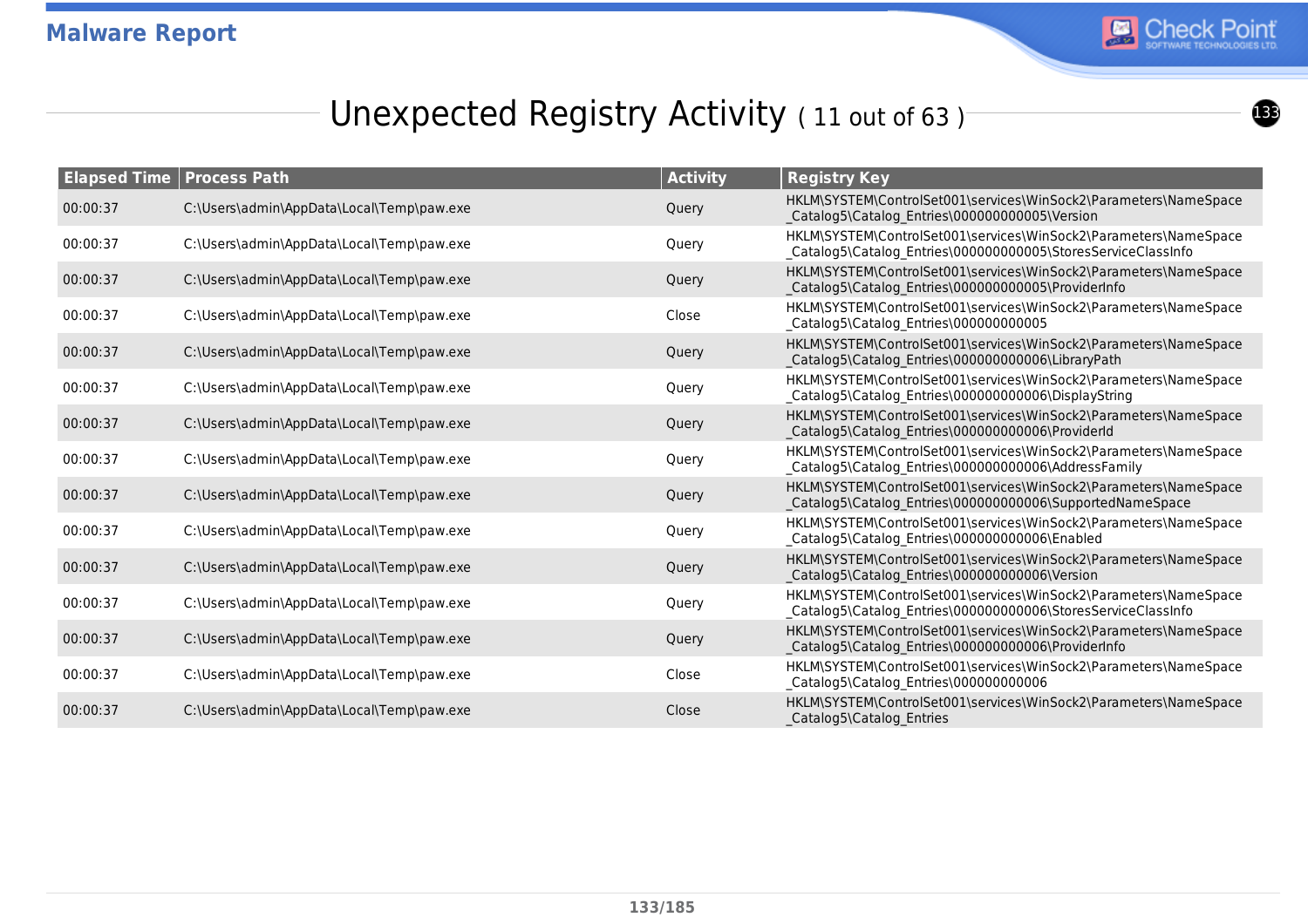

## Unexpected Registry Activity (12 out of 63)

| <b>Elapsed Time</b> | <b>Process Path</b>                       | <b>Activity</b> | <b>Registry Key</b>                                                                                                            |
|---------------------|-------------------------------------------|-----------------|--------------------------------------------------------------------------------------------------------------------------------|
| 00:00:37            | C:\Users\admin\AppData\Local\Temp\paw.exe | Close           | HKLM\SYSTEM\ControlSet001\services\WinSock2\Parameters                                                                         |
| 00:00:37            | C:\Users\admin\AppData\Local\Temp\paw.exe | Query           | HKLM\SYSTEM\ControlSet001\services\WinSock2\Parameters\Ws2_32Num<br>HandleBuckets                                              |
| 00:00:37            | C:\Users\admin\AppData\Local\Temp\paw.exe | Close           | HKLM\SYSTEM\ControlSet001\services\WinSock2\Parameters                                                                         |
| 00:00:37            | C:\Users\admin\AppData\Local\Temp\paw.exe | Query           | HKLM\SOFTWARE\Microsoft\Rpc\MaxRpcSize                                                                                         |
| 00:00:37            | C:\Users\admin\AppData\Local\Temp\paw.exe | Close           | HKLM\SOFTWARE\Microsoft\Rpc                                                                                                    |
| 00:00:37            | C:\Users\admin\AppData\Local\Temp\paw.exe | Query           | HKLM\SYSTEM\ControlSet001\Control\ComputerName\ActiveComputerNa<br>me\ComputerName                                             |
| 00:00:37            | C:\Users\admin\AppData\Local\Temp\paw.exe | Close           | HKLM\SYSTEM\ControlSet001\Control\ComputerName\ActiveComputerNa<br>me                                                          |
| 00:00:37            | C:\Users\admin\AppData\Local\Temp\paw.exe | Query           | HKLM\SYSTEM\Setup\OOBEInProgress                                                                                               |
| 00:00:37            | C:\Users\admin\AppData\Local\Temp\paw.exe | Close           | HKLM\SYSTEM\Setup                                                                                                              |
| 00:00:37            | C:\Users\admin\AppData\Local\Temp\paw.exe | Query           | HKLM\SYSTEM\Setup\SystemSetupInProgress                                                                                        |
| 00:00:37            | C:\Users\admin\AppData\Local\Temp\paw.exe | Close           | HKLM\SYSTEM\Setup                                                                                                              |
| 00:00:37            | C:\Users\admin\AppData\Local\Temp\paw.exe | Query           | HKLM\SOFTWARE\Microsoft\SQMClient\Windows\CEIPEnable                                                                           |
| 00:00:37            | C:\Users\admin\AppData\Local\Temp\paw.exe | Close           | HKLM\SOFTWARE\Microsoft\SQMClient\Windows                                                                                      |
| 00:00:37            | C:\Users\admin\AppData\Local\Temp\paw.exe | Close           | HKLM\SOFTWARE\Microsoft\Windows\CurrentVersion\Explorer\FolderDescr<br>iptions                                                 |
| 00:00:37            | C:\Users\admin\AppData\Local\Temp\paw.exe | Query           | HKLM\SOFTWARE\Microsoft\Windows\CurrentVersion\Explorer\FolderDescr<br>iptions\{F38BF404-1D43-42F2-9305-67DE0B28FC23}\Category |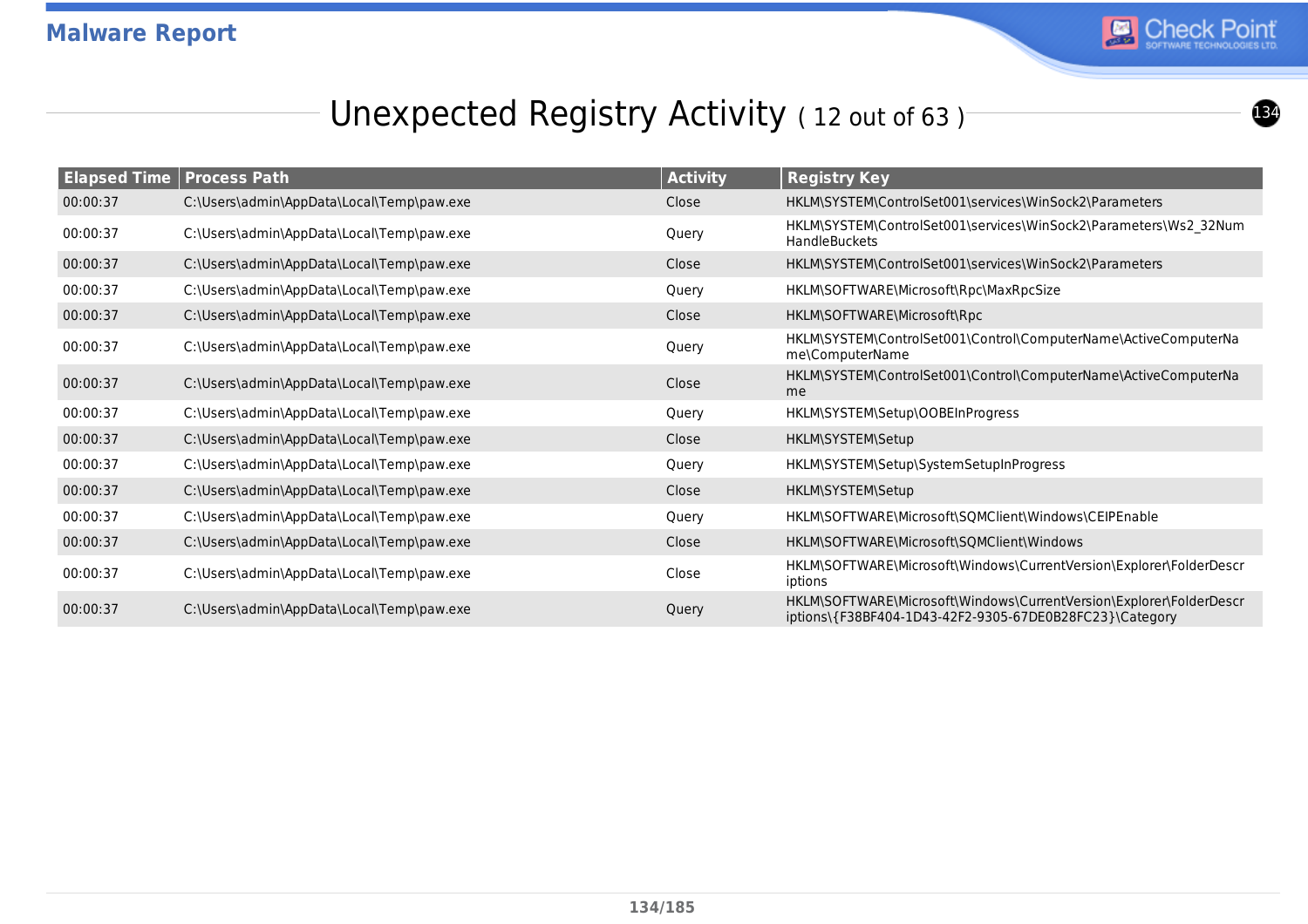

## Unexpected Registry Activity (13 out of 63)

|          | <b>Elapsed Time   Process Path</b>        | <b>Activity</b> | <b>Registry Key</b>                                                                                                                          |
|----------|-------------------------------------------|-----------------|----------------------------------------------------------------------------------------------------------------------------------------------|
| 00:00:37 | C:\Users\admin\AppData\Local\Temp\paw.exe | Query           | HKLM\SOFTWARE\Microsoft\Windows\CurrentVersion\Explorer\FolderDescr<br>iptions\{F38BF404-1D43-42F2-9305-67DE0B28FC23}\Name                   |
| 00:00:37 | C:\Users\admin\AppData\Local\Temp\paw.exe | Query           | HKLM\SOFTWARE\Microsoft\Windows\CurrentVersion\Explorer\FolderDescr<br>iptions\{F38BF404-1D43-42F2-9305-67DE0B28FC23}\ParentFolder           |
| 00:00:37 | C:\Users\admin\AppData\Local\Temp\paw.exe | Query           | HKLM\SOFTWARE\Microsoft\Windows\CurrentVersion\Explorer\FolderDescr<br>iptions\{F38BF404-1D43-42F2-9305-67DE0B28FC23}\Description            |
| 00:00:37 | C:\Users\admin\AppData\Local\Temp\paw.exe | Query           | HKLM\SOFTWARE\Microsoft\Windows\CurrentVersion\Explorer\FolderDescr<br>iptions\{F38BF404-1D43-42F2-9305-67DE0B28FC23}\RelativePath           |
| 00:00:37 | C:\Users\admin\AppData\Local\Temp\paw.exe | Query           | HKLM\SOFTWARE\Microsoft\Windows\CurrentVersion\Explorer\FolderDescr<br>iptions\{F38BF404-1D43-42F2-9305-67DE0B28FC23}\ParsingName            |
| 00:00:37 | C:\Users\admin\AppData\Local\Temp\paw.exe | Query           | HKLM\SOFTWARE\Microsoft\Windows\CurrentVersion\Explorer\FolderDescr<br>iptions\{F38BF404-1D43-42F2-9305-67DE0B28FC23}\InfoTip                |
| 00:00:37 | C:\Users\admin\AppData\Local\Temp\paw.exe | Query           | HKLM\SOFTWARE\Microsoft\Windows\CurrentVersion\Explorer\FolderDescr<br>iptions\{F38BF404-1D43-42F2-9305-67DE0B28FC23}\LocalizedName          |
| 00:00:37 | C:\Users\admin\AppData\Local\Temp\paw.exe | Query           | HKLM\SOFTWARE\Microsoft\Windows\CurrentVersion\Explorer\FolderDescr<br>iptions\{F38BF404-1D43-42F2-9305-67DE0B28FC23}\lcon                   |
| 00:00:37 | C:\Users\admin\AppData\Local\Temp\paw.exe | Query           | HKLM\SOFTWARE\Microsoft\Windows\CurrentVersion\Explorer\FolderDescr<br>iptions\{F38BF404-1D43-42F2-9305-67DE0B28FC23}\Security               |
| 00:00:37 | C:\Users\admin\AppData\Local\Temp\paw.exe | Query           | HKLM\SOFTWARE\Microsoft\Windows\CurrentVersion\Explorer\FolderDescr<br>iptions\{F38BF404-1D43-42F2-9305-67DE0B28FC23}\StreamResource         |
| 00:00:37 | C:\Users\admin\AppData\Local\Temp\paw.exe | Query           | HKLM\SOFTWARE\Microsoft\Windows\CurrentVersion\Explorer\FolderDescr<br>iptions\{F38BF404-1D43-42F2-9305-<br>67DE0B28FC23}\StreamResourceType |
| 00:00:37 | C:\Users\admin\AppData\Local\Temp\paw.exe | Query           | HKLM\SOFTWARE\Microsoft\Windows\CurrentVersion\Explorer\FolderDescr<br>iptions\{F38BF404-1D43-42F2-9305-67DE0B28FC23}\LocalRedirectOnly      |
| 00:00:37 | C:\Users\admin\AppData\Local\Temp\paw.exe | Query           | HKLM\SOFTWARE\Microsoft\Windows\CurrentVersion\Explorer\FolderDescr<br>iptions\{F38BF404-1D43-42F2-9305-67DE0B28FC23}\Roamable               |
| 00:00:37 | C:\Users\admin\AppData\Local\Temp\paw.exe | Query           | HKLM\SOFTWARE\Microsoft\Windows\CurrentVersion\Explorer\FolderDescr<br>iptions\{F38BF404-1D43-42F2-9305-67DE0B28FC23}\PreCreate              |
| 00:00:37 | C:\Users\admin\AppData\Local\Temp\paw.exe | Query           | HKLM\SOFTWARE\Microsoft\Windows\CurrentVersion\Explorer\FolderDescr<br>iptions\{F38BF404-1D43-42F2-9305-67DE0B28FC23}\Stream                 |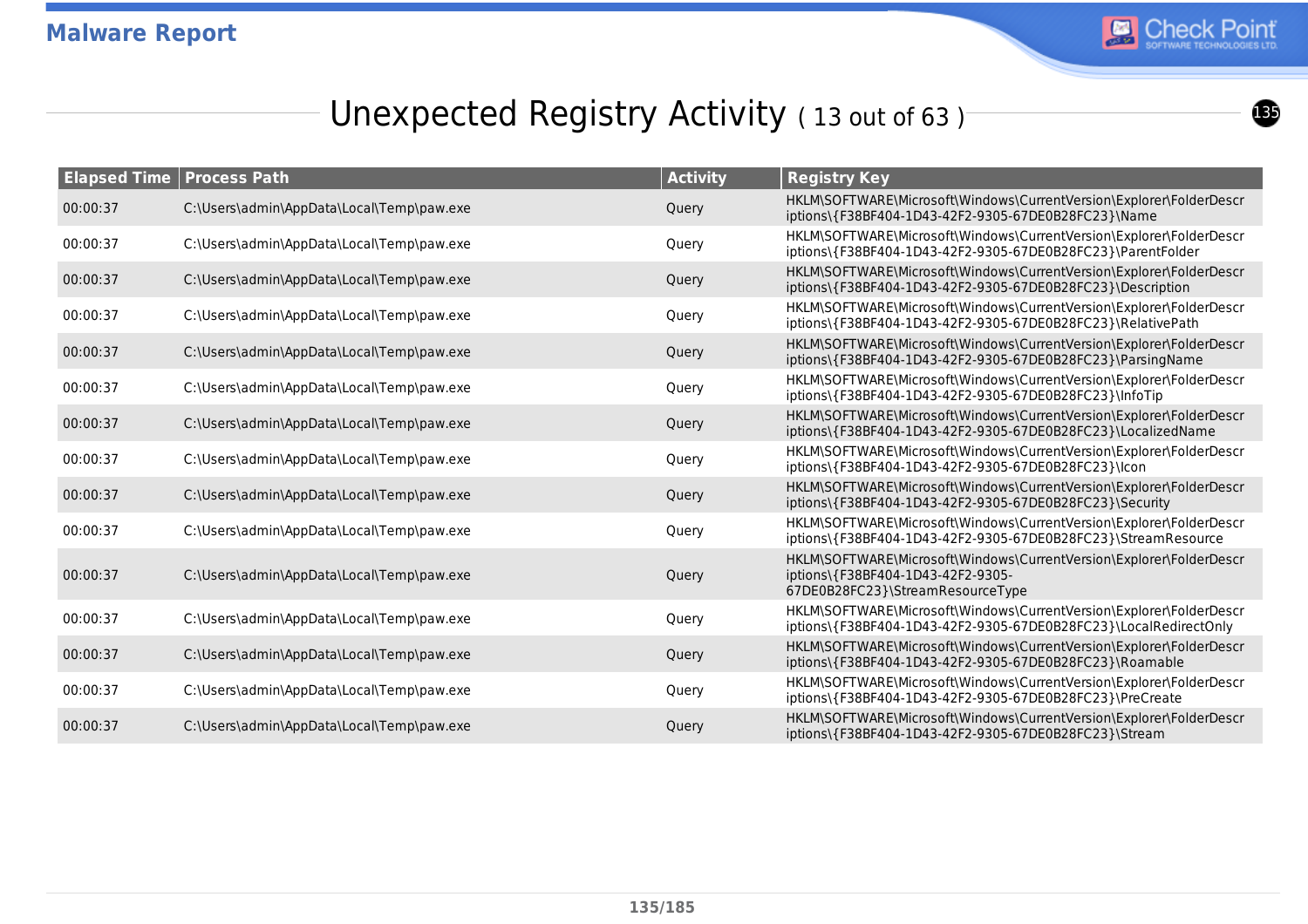

## Unexpected Registry Activity (14 out of 63)

| <b>Elapsed Time   Process Path</b> |                                           | <b>Activity</b> | <b>Registry Key</b>                                                                                                                           |
|------------------------------------|-------------------------------------------|-----------------|-----------------------------------------------------------------------------------------------------------------------------------------------|
| 00:00:37                           | C:\Users\admin\AppData\Local\Temp\paw.exe | Query           | HKLM\SOFTWARE\Microsoft\Windows\CurrentVersion\Explorer\FolderDescr<br>iptions\{F38BF404-1D43-42F2-9305-<br>67DE0B28FC23}\PublishExpandedPath |
| 00:00:37                           | C:\Users\admin\AppData\Local\Temp\paw.exe | Query           | HKLM\SOFTWARE\Microsoft\Windows\CurrentVersion\Explorer\FolderDescr<br>iptions\{F38BF404-1D43-42F2-9305-67DE0B28FC23}\Attributes              |
| 00:00:37                           | C:\Users\admin\AppData\Local\Temp\paw.exe | Query           | HKLM\SOFTWARE\Microsoft\Windows\CurrentVersion\Explorer\FolderDescr<br>iptions\{F38BF404-1D43-42F2-9305-67DE0B28FC23}\FolderTypeID            |
| 00:00:37                           | C:\Users\admin\AppData\Local\Temp\paw.exe | Query           | HKLM\SOFTWARE\Microsoft\Windows\CurrentVersion\Explorer\FolderDescr<br>iptions\{F38BF404-1D43-42F2-9305-67DE0B28FC23}\InitFolderHandler       |
| 00:00:37                           | C:\Users\admin\AppData\Local\Temp\paw.exe | Close           | HKLM\SOFTWARE\Microsoft\Windows\CurrentVersion\Explorer\FolderDescr<br>iptions\{F38BF404-1D43-42F2-9305-67DE0B28FC23}                         |
| 00:00:37                           | C:\Users\admin\AppData\Local\Temp\paw.exe | Close           | HKLM\SOFTWARE\Microsoft\Windows\CurrentVersion\Explorer\FolderDescr<br>iptions                                                                |
| 00:00:37                           | C:\Users\admin\AppData\Local\Temp\paw.exe | Query           | HKLM\SOFTWARE\Microsoft\Windows\CurrentVersion\Explorer\FolderDescr<br>iptions\{3EB685DB-65F9-4CF6-A03A-E3EF65729F3D}\Category                |
| 00:00:37                           | C:\Users\admin\AppData\Local\Temp\paw.exe | Query           | HKLM\SOFTWARE\Microsoft\Windows\CurrentVersion\Explorer\FolderDescr<br>iptions\{3EB685DB-65F9-4CF6-A03A-E3EF65729F3D}\Name                    |
| 00:00:37                           | C:\Users\admin\AppData\Local\Temp\paw.exe | Query           | HKLM\SOFTWARE\Microsoft\Windows\CurrentVersion\Explorer\FolderDescr<br>iptions\{3EB685DB-65F9-4CF6-A03A-E3EF65729F3D}\ParentFolder            |
| 00:00:37                           | C:\Users\admin\AppData\Local\Temp\paw.exe | Query           | HKLM\SOFTWARE\Microsoft\Windows\CurrentVersion\Explorer\FolderDescr<br>iptions\{3EB685DB-65F9-4CF6-A03A-E3EF65729F3D}\Description             |
| 00:00:37                           | C:\Users\admin\AppData\Local\Temp\paw.exe | Query           | HKLM\SOFTWARE\Microsoft\Windows\CurrentVersion\Explorer\FolderDescr<br>iptions\{3EB685DB-65F9-4CF6-A03A-E3EF65729F3D}\RelativePath            |
| 00:00:37                           | C:\Users\admin\AppData\Local\Temp\paw.exe | Query           | HKLM\SOFTWARE\Microsoft\Windows\CurrentVersion\Explorer\FolderDescr<br>iptions\{3EB685DB-65F9-4CF6-A03A-E3EF65729F3D}\ParsingName             |
| 00:00:37                           | C:\Users\admin\AppData\Local\Temp\paw.exe | Query           | HKLM\SOFTWARE\Microsoft\Windows\CurrentVersion\Explorer\FolderDescr<br>iptions\{3EB685DB-65F9-4CF6-A03A-E3EF65729F3D}\InfoTip                 |
| 00:00:37                           | C:\Users\admin\AppData\Local\Temp\paw.exe | Query           | HKLM\SOFTWARE\Microsoft\Windows\CurrentVersion\Explorer\FolderDescr<br>iptions\{3EB685DB-65F9-4CF6-A03A-E3EF65729F3D}\LocalizedName           |
| 00:00:37                           | C:\Users\admin\AppData\Local\Temp\paw.exe | Query           | HKLM\SOFTWARE\Microsoft\Windows\CurrentVersion\Explorer\FolderDescr<br>iptions\{3EB685DB-65F9-4CF6-A03A-E3EF65729F3D}\lcon                    |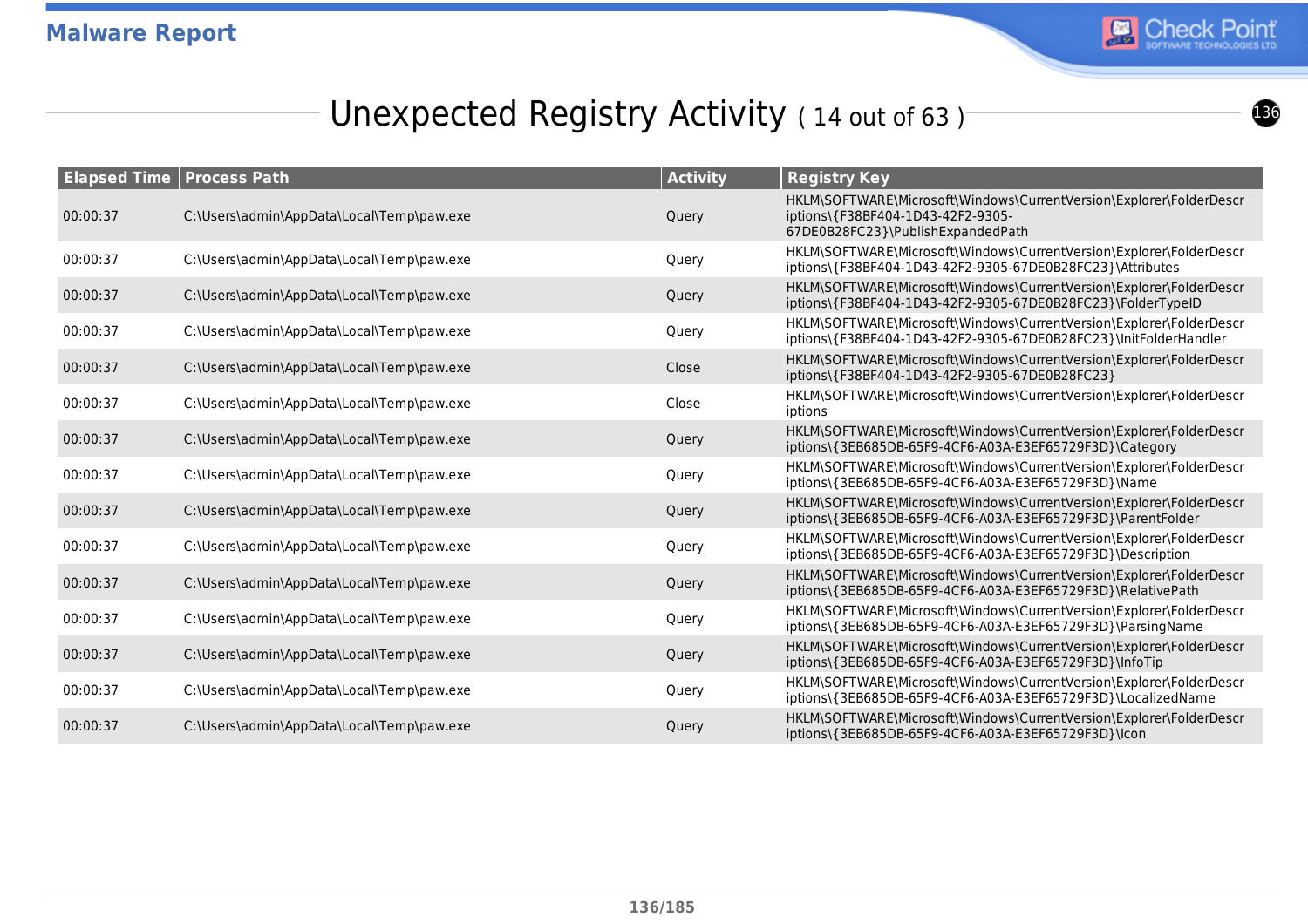

# Unexpected Registry Activity (15 out of 63)

| <b>Elapsed Time</b> | <b>Process Path</b>                       | <b>Activity</b> | <b>Registry Key</b>                                                                                                                           |
|---------------------|-------------------------------------------|-----------------|-----------------------------------------------------------------------------------------------------------------------------------------------|
| 00:00:37            | C:\Users\admin\AppData\Local\Temp\paw.exe | Query           | HKLM\SOFTWARE\Microsoft\Windows\CurrentVersion\Explorer\FolderDescr<br>iptions\{3EB685DB-65F9-4CF6-A03A-E3EF65729F3D}\Security                |
| 00:00:37            | C:\Users\admin\AppData\Local\Temp\paw.exe | Query           | HKLM\SOFTWARE\Microsoft\Windows\CurrentVersion\Explorer\FolderDescr<br>iptions\{3EB685DB-65F9-4CF6-A03A-E3EF65729F3D}\StreamResource          |
| 00:00:37            | C:\Users\admin\AppData\Local\Temp\paw.exe | Query           | HKLM\SOFTWARE\Microsoft\Windows\CurrentVersion\Explorer\FolderDescr<br>iptions\{3EB685DB-65F9-4CF6-A03A-<br>E3EF65729F3D}\StreamResourceType  |
| 00:00:37            | C:\Users\admin\AppData\Local\Temp\paw.exe | Query           | HKLM\SOFTWARE\Microsoft\Windows\CurrentVersion\Explorer\FolderDescr<br>iptions\{3EB685DB-65F9-4CF6-A03A-E3EF65729F3D}\LocalRedirectOnly       |
| 00:00:37            | C:\Users\admin\AppData\Local\Temp\paw.exe | Query           | HKLM\SOFTWARE\Microsoft\Windows\CurrentVersion\Explorer\FolderDescr<br>iptions\{3EB685DB-65F9-4CF6-A03A-E3EF65729F3D}\Roamable                |
| 00:00:37            | C:\Users\admin\AppData\Local\Temp\paw.exe | Query           | HKLM\SOFTWARE\Microsoft\Windows\CurrentVersion\Explorer\FolderDescr<br>iptions\{3EB685DB-65F9-4CF6-A03A-E3EF65729F3D}\PreCreate               |
| 00:00:37            | C:\Users\admin\AppData\Local\Temp\paw.exe | Query           | HKLM\SOFTWARE\Microsoft\Windows\CurrentVersion\Explorer\FolderDescr<br>iptions\{3EB685DB-65F9-4CF6-A03A-E3EF65729F3D}\Stream                  |
| 00:00:37            | C:\Users\admin\AppData\Local\Temp\paw.exe | Query           | HKLM\SOFTWARE\Microsoft\Windows\CurrentVersion\Explorer\FolderDescr<br>iptions\{3EB685DB-65F9-4CF6-A03A-<br>E3EF65729F3D}\PublishExpandedPath |
| 00:00:37            | C:\Users\admin\AppData\Local\Temp\paw.exe | Query           | HKLM\SOFTWARE\Microsoft\Windows\CurrentVersion\Explorer\FolderDescr<br>iptions\{3EB685DB-65F9-4CF6-A03A-E3EF65729F3D}\Attributes              |
| 00:00:37            | C:\Users\admin\AppData\Local\Temp\paw.exe | Query           | HKLM\SOFTWARE\Microsoft\Windows\CurrentVersion\Explorer\FolderDescr<br>iptions\{3EB685DB-65F9-4CF6-A03A-E3EF65729F3D}\FolderTypeID            |
| 00:00:37            | C:\Users\admin\AppData\Local\Temp\paw.exe | Query           | HKLM\SOFTWARE\Microsoft\Windows\CurrentVersion\Explorer\FolderDescr<br>iptions\{3EB685DB-65F9-4CF6-A03A-E3EF65729F3D}\InitFolderHandler       |
| 00:00:37            | C:\Users\admin\AppData\Local\Temp\paw.exe | Close           | HKLM\SOFTWARE\Microsoft\Windows\CurrentVersion\Explorer\FolderDescr<br>iptions\{3EB685DB-65F9-4CF6-A03A-E3EF65729F3D}                         |
| 00:00:38            | C:\Users\admin\AppData\Local\Temp\paw.exe | Close           | HKCU\Software\Microsoft\Windows\CurrentVersion\Explorer\SessionInfo\1                                                                         |
| 00:00:38            | C:\Users\admin\AppData\Local\Temp\paw.exe | Close           | <b>HKCU</b>                                                                                                                                   |
| 00:00:38            | C:\Users\admin\AppData\Local\Temp\paw.exe | Query           | HKCU\Software\Microsoft\Windows\CurrentVersion\Explorer\User Shell<br>Folders\AppData                                                         |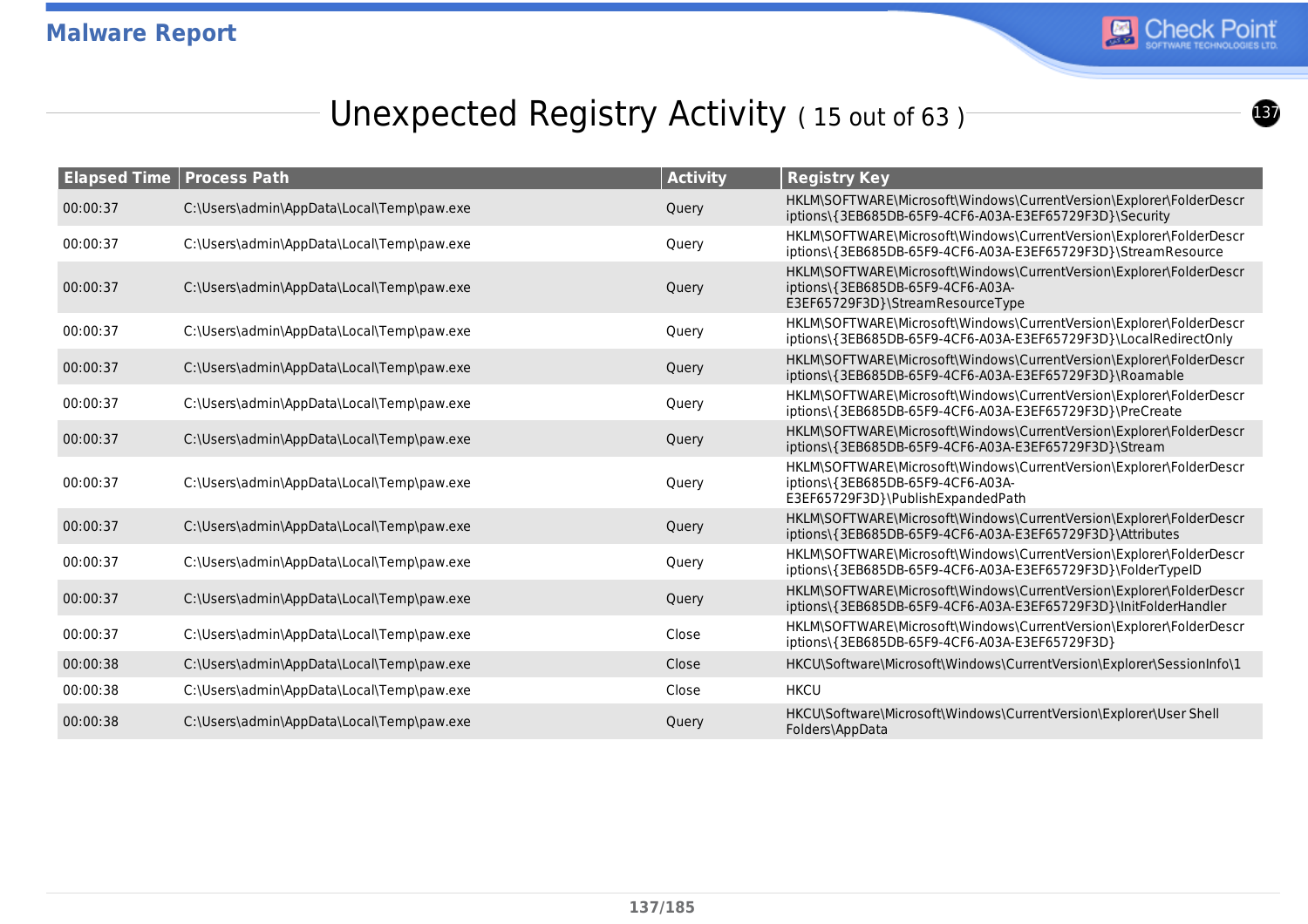

## Unexpected Registry Activity (16 out of 63)

| <b>Elapsed Time   Process Path</b> |                                           | <b>Activity</b> | <b>Registry Key</b>                                                                                                                          |
|------------------------------------|-------------------------------------------|-----------------|----------------------------------------------------------------------------------------------------------------------------------------------|
| 00:00:38                           | C:\Users\admin\AppData\Local\Temp\paw.exe | Close           | HKCU\Software\Microsoft\Windows\CurrentVersion\Explorer\User Shell<br>Folders                                                                |
| 00:00:38                           | C:\Users\admin\AppData\Local\Temp\paw.exe | Close           | HKLM\SOFTWARE\Microsoft\Windows\CurrentVersion\Explorer\FolderDescr<br>iptions                                                               |
| 00:00:38                           | C:\Users\admin\AppData\Local\Temp\paw.exe | Query           | HKLM\SOFTWARE\Microsoft\Windows\CurrentVersion\Explorer\FolderDescr<br>iptions\{A520A1A4-1780-4FF6-BD18-167343C5AF16}\Category               |
| 00:00:38                           | C:\Users\admin\AppData\Local\Temp\paw.exe | Query           | HKLM\SOFTWARE\Microsoft\Windows\CurrentVersion\Explorer\FolderDescr<br>iptions\{A520A1A4-1780-4FF6-BD18-167343C5AF16}\Name                   |
| 00:00:38                           | C:\Users\admin\AppData\Local\Temp\paw.exe | Query           | HKLM\SOFTWARE\Microsoft\Windows\CurrentVersion\Explorer\FolderDescr<br>iptions\{A520A1A4-1780-4FF6-BD18-167343C5AF16}\ParentFolder           |
| 00:00:38                           | C:\Users\admin\AppData\Local\Temp\paw.exe | Query           | HKLM\SOFTWARE\Microsoft\Windows\CurrentVersion\Explorer\FolderDescr<br>iptions\{A520A1A4-1780-4FF6-BD18-167343C5AF16}\Description            |
| 00:00:38                           | C:\Users\admin\AppData\Local\Temp\paw.exe | Query           | HKLM\SOFTWARE\Microsoft\Windows\CurrentVersion\Explorer\FolderDescr<br>iptions\{A520A1A4-1780-4FF6-BD18-167343C5AF16}\RelativePath           |
| 00:00:38                           | C:\Users\admin\AppData\Local\Temp\paw.exe | Query           | HKLM\SOFTWARE\Microsoft\Windows\CurrentVersion\Explorer\FolderDescr<br>iptions\{A520A1A4-1780-4FF6-BD18-167343C5AF16}\ParsingName            |
| 00:00:38                           | C:\Users\admin\AppData\Local\Temp\paw.exe | Query           | HKLM\SOFTWARE\Microsoft\Windows\CurrentVersion\Explorer\FolderDescr<br>iptions\{A520A1A4-1780-4FF6-BD18-167343C5AF16}\InfoTip                |
| 00:00:38                           | C:\Users\admin\AppData\Local\Temp\paw.exe | Query           | HKLM\SOFTWARE\Microsoft\Windows\CurrentVersion\Explorer\FolderDescr<br>iptions\{A520A1A4-1780-4FF6-BD18-167343C5AF16}\LocalizedName          |
| 00:00:38                           | C:\Users\admin\AppData\Local\Temp\paw.exe | Query           | HKLM\SOFTWARE\Microsoft\Windows\CurrentVersion\Explorer\FolderDescr<br>iptions\{A520A1A4-1780-4FF6-BD18-167343C5AF16}\lcon                   |
| 00:00:38                           | C:\Users\admin\AppData\Local\Temp\paw.exe | Query           | HKLM\SOFTWARE\Microsoft\Windows\CurrentVersion\Explorer\FolderDescr<br>iptions\{A520A1A4-1780-4FF6-BD18-167343C5AF16}\Security               |
| 00:00:38                           | C:\Users\admin\AppData\Local\Temp\paw.exe | Query           | HKLM\SOFTWARE\Microsoft\Windows\CurrentVersion\Explorer\FolderDescr<br>iptions\{A520A1A4-1780-4FF6-BD18-167343C5AF16}\StreamResource         |
| 00:00:38                           | C:\Users\admin\AppData\Local\Temp\paw.exe | Query           | HKLM\SOFTWARE\Microsoft\Windows\CurrentVersion\Explorer\FolderDescr<br>iptions\{A520A1A4-1780-4FF6-BD18-<br>167343C5AF16}\StreamResourceType |
| 00:00:38                           | C:\Users\admin\AppData\Local\Temp\paw.exe | Query           | HKLM\SOFTWARE\Microsoft\Windows\CurrentVersion\Explorer\FolderDescr<br>iptions\{A520A1A4-1780-4FF6-BD18-167343C5AF16}\LocalRedirectOnly      |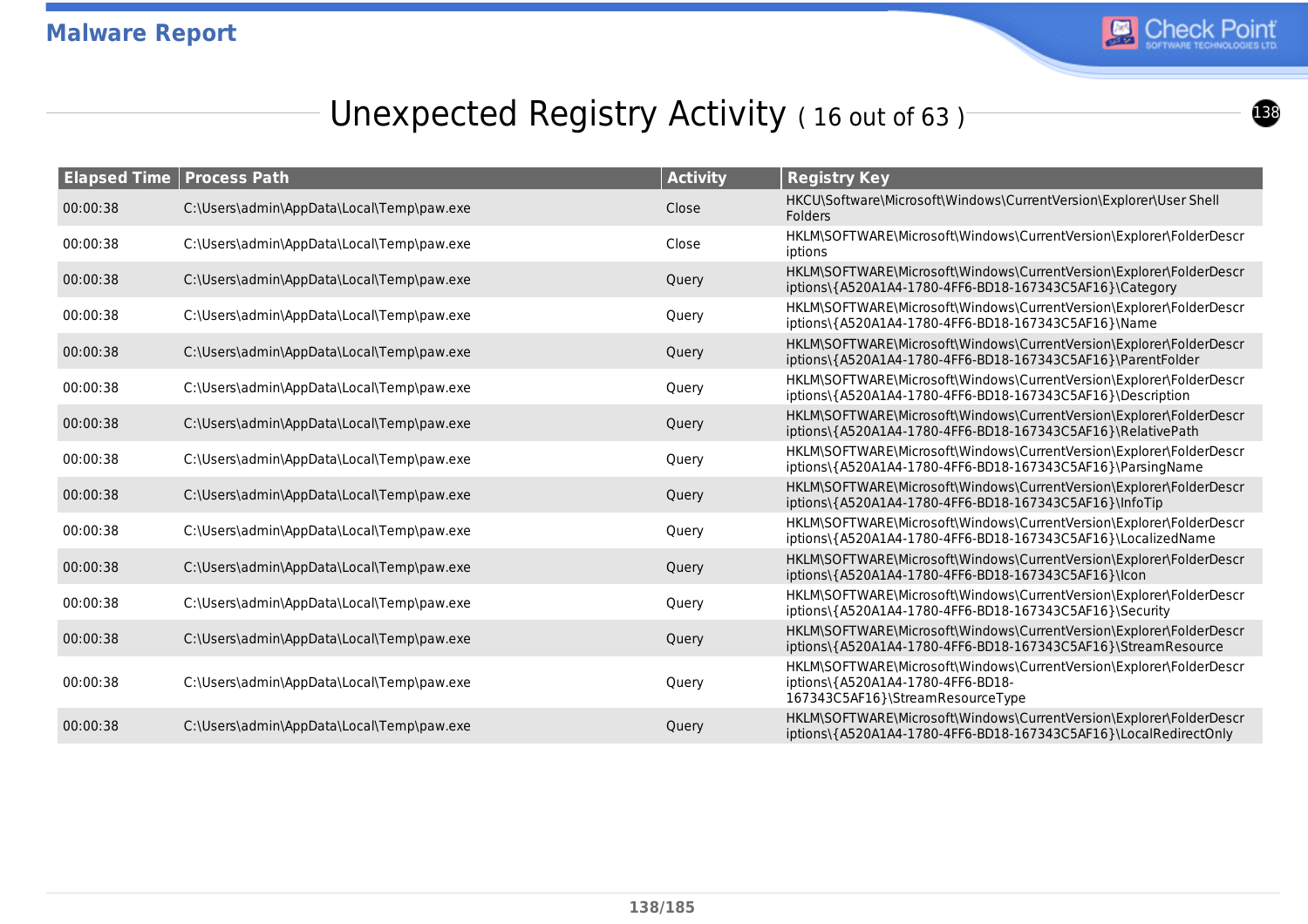

## Unexpected Registry Activity (17 out of 63)

| <b>Elapsed Time</b> | <b>Process Path</b>                       | <b>Activity</b> | <b>Registry Key</b>                                                                                                                           |
|---------------------|-------------------------------------------|-----------------|-----------------------------------------------------------------------------------------------------------------------------------------------|
| 00:00:38            | C:\Users\admin\AppData\Local\Temp\paw.exe | Query           | HKLM\SOFTWARE\Microsoft\Windows\CurrentVersion\Explorer\FolderDescr<br>iptions\{A520A1A4-1780-4FF6-BD18-167343C5AF16}\Roamable                |
| 00:00:38            | C:\Users\admin\AppData\Local\Temp\paw.exe | Query           | HKLM\SOFTWARE\Microsoft\Windows\CurrentVersion\Explorer\FolderDescr<br>iptions\{A520A1A4-1780-4FF6-BD18-167343C5AF16}\PreCreate               |
| 00:00:38            | C:\Users\admin\AppData\Local\Temp\paw.exe | Query           | HKLM\SOFTWARE\Microsoft\Windows\CurrentVersion\Explorer\FolderDescr<br>iptions\{A520A1A4-1780-4FF6-BD18-167343C5AF16}\Stream                  |
| 00:00:38            | C:\Users\admin\AppData\Local\Temp\paw.exe | Query           | HKLM\SOFTWARE\Microsoft\Windows\CurrentVersion\Explorer\FolderDescr<br>iptions\{A520A1A4-1780-4FF6-BD18-<br>167343C5AF16}\PublishExpandedPath |
| 00:00:38            | C:\Users\admin\AppData\Local\Temp\paw.exe | Query           | HKLM\SOFTWARE\Microsoft\Windows\CurrentVersion\Explorer\FolderDescr<br>iptions\{A520A1A4-1780-4FF6-BD18-167343C5AF16}\Attributes              |
| 00:00:38            | C:\Users\admin\AppData\Local\Temp\paw.exe | Query           | HKLM\SOFTWARE\Microsoft\Windows\CurrentVersion\Explorer\FolderDescr<br>iptions\{A520A1A4-1780-4FF6-BD18-167343C5AF16}\FolderTypeID            |
| 00:00:38            | C:\Users\admin\AppData\Local\Temp\paw.exe | Query           | HKLM\SOFTWARE\Microsoft\Windows\CurrentVersion\Explorer\FolderDescr<br>iptions\{A520A1A4-1780-4FF6-BD18-167343C5AF16}\InitFolderHandler       |
| 00:00:38            | C:\Users\admin\AppData\Local\Temp\paw.exe | Close           | HKLM\SOFTWARE\Microsoft\Windows\CurrentVersion\Explorer\FolderDescr<br>iptions\{A520A1A4-1780-4FF6-BD18-167343C5AF16}                         |
| 00:00:38            | C:\Users\admin\AppData\Local\Temp\paw.exe | Close           | HKCU\Software\Microsoft\Windows\CurrentVersion\Explorer\SessionInfo\1                                                                         |
| 00:00:38            | C:\Users\admin\AppData\Local\Temp\paw.exe | Close           | <b>HKCU</b>                                                                                                                                   |
| 00:00:38            | C:\Users\admin\AppData\Local\Temp\paw.exe | Query           | HKCU\Software\Microsoft\Windows\CurrentVersion\Explorer\User Shell<br>Folders\{A520A1A4-1780-4FF6-BD18-167343C5AF16}                          |
| 00:00:38            | C:\Users\admin\AppData\Local\Temp\paw.exe | Close           | HKLM\SOFTWARE\Microsoft\Windows\CurrentVersion\Explorer\FolderDescr<br>iptions                                                                |
| 00:00:38            | C:\Users\admin\AppData\Local\Temp\paw.exe | Query           | HKLM\SOFTWARE\Microsoft\Windows\CurrentVersion\Explorer\FolderDescr<br>iptions\{5E6C858F-0E22-4760-9AFE-EA3317B67173}\Category                |
| 00:00:38            | C:\Users\admin\AppData\Local\Temp\paw.exe | Query           | HKLM\SOFTWARE\Microsoft\Windows\CurrentVersion\Explorer\FolderDescr<br>iptions\{5E6C858F-0E22-4760-9AFE-EA3317B67173}\Name                    |
| 00:00:38            | C:\Users\admin\AppData\Local\Temp\paw.exe | Query           | HKLM\SOFTWARE\Microsoft\Windows\CurrentVersion\Explorer\FolderDescr<br>iptions\{5E6C858F-0E22-4760-9AFE-EA3317B67173}\ParentFolder            |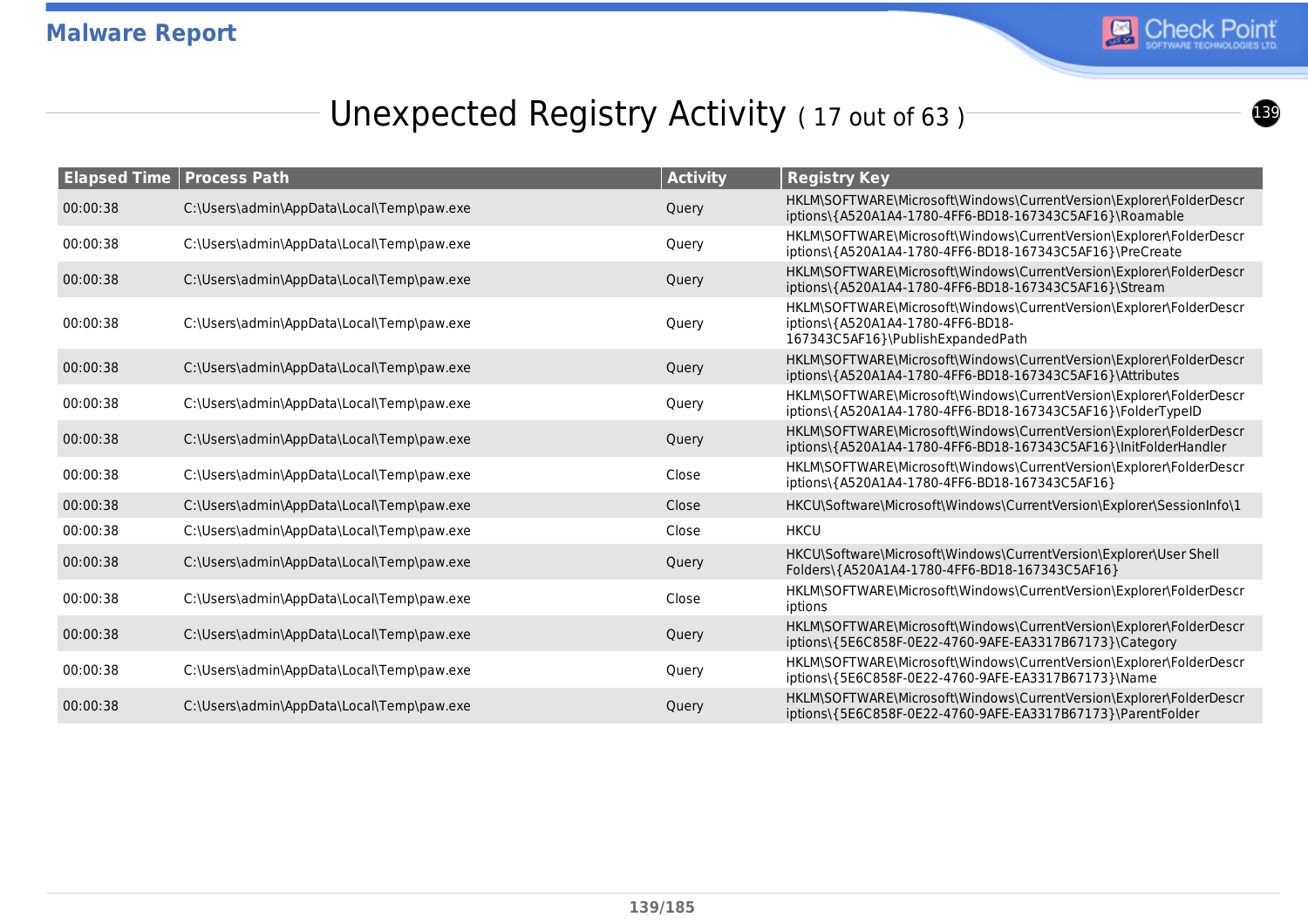

## Unexpected Registry Activity (18 out of 63)<sup>-</sup>

|          | <b>Elapsed Time   Process Path</b>        | <b>Activity</b> | <b>Registry Key</b>                                                                                                                           |
|----------|-------------------------------------------|-----------------|-----------------------------------------------------------------------------------------------------------------------------------------------|
| 00:00:38 | C:\Users\admin\AppData\Local\Temp\paw.exe | Query           | HKLM\SOFTWARE\Microsoft\Windows\CurrentVersion\Explorer\FolderDescr<br>iptions\{5E6C858F-0E22-4760-9AFE-EA3317B67173}\Description             |
| 00:00:38 | C:\Users\admin\AppData\Local\Temp\paw.exe | Query           | HKLM\SOFTWARE\Microsoft\Windows\CurrentVersion\Explorer\FolderDescr<br>iptions\{5E6C858F-0E22-4760-9AFE-EA3317B67173}\RelativePath            |
| 00:00:38 | C:\Users\admin\AppData\Local\Temp\paw.exe | Query           | HKLM\SOFTWARE\Microsoft\Windows\CurrentVersion\Explorer\FolderDescr<br>iptions\{5E6C858F-0E22-4760-9AFE-EA3317B67173}\ParsingName             |
| 00:00:38 | C:\Users\admin\AppData\Local\Temp\paw.exe | Query           | HKLM\SOFTWARE\Microsoft\Windows\CurrentVersion\Explorer\FolderDescr<br>iptions\{5E6C858F-0E22-4760-9AFE-EA3317B67173}\InfoTip                 |
| 00:00:38 | C:\Users\admin\AppData\Local\Temp\paw.exe | Query           | HKLM\SOFTWARE\Microsoft\Windows\CurrentVersion\Explorer\FolderDescr<br>iptions\{5E6C858F-0E22-4760-9AFE-EA3317B67173}\LocalizedName           |
| 00:00:38 | C:\Users\admin\AppData\Local\Temp\paw.exe | Query           | HKLM\SOFTWARE\Microsoft\Windows\CurrentVersion\Explorer\FolderDescr<br>iptions\{5E6C858F-0E22-4760-9AFE-EA3317B67173}\lcon                    |
| 00:00:38 | C:\Users\admin\AppData\Local\Temp\paw.exe | Query           | HKLM\SOFTWARE\Microsoft\Windows\CurrentVersion\Explorer\FolderDescr<br>iptions\{5E6C858F-0E22-4760-9AFE-EA3317B67173}\Security                |
| 00:00:38 | C:\Users\admin\AppData\Local\Temp\paw.exe | Query           | HKLM\SOFTWARE\Microsoft\Windows\CurrentVersion\Explorer\FolderDescr<br>iptions\{5E6C858F-0E22-4760-9AFE-EA3317B67173}\StreamResource          |
| 00:00:38 | C:\Users\admin\AppData\Local\Temp\paw.exe | Query           | HKLM\SOFTWARE\Microsoft\Windows\CurrentVersion\Explorer\FolderDescr<br>iptions\{5E6C858F-0E22-4760-9AFE-<br>EA3317B67173}\StreamResourceType  |
| 00:00:38 | C:\Users\admin\AppData\Local\Temp\paw.exe | Query           | HKLM\SOFTWARE\Microsoft\Windows\CurrentVersion\Explorer\FolderDescr<br>iptions\{5E6C858F-0E22-4760-9AFE-EA3317B67173}\LocalRedirectOnly       |
| 00:00:38 | C:\Users\admin\AppData\Local\Temp\paw.exe | Query           | HKLM\SOFTWARE\Microsoft\Windows\CurrentVersion\Explorer\FolderDescr<br>iptions\{5E6C858F-0E22-4760-9AFE-EA3317B67173}\Roamable                |
| 00:00:38 | C:\Users\admin\AppData\Local\Temp\paw.exe | Query           | HKLM\SOFTWARE\Microsoft\Windows\CurrentVersion\Explorer\FolderDescr<br>iptions\{5E6C858F-0E22-4760-9AFE-EA3317B67173}\PreCreate               |
| 00:00:38 | C:\Users\admin\AppData\Local\Temp\paw.exe | Query           | HKLM\SOFTWARE\Microsoft\Windows\CurrentVersion\Explorer\FolderDescr<br>iptions\{5E6C858F-0E22-4760-9AFE-EA3317B67173}\Stream                  |
| 00:00:38 | C:\Users\admin\AppData\Local\Temp\paw.exe | Query           | HKLM\SOFTWARE\Microsoft\Windows\CurrentVersion\Explorer\FolderDescr<br>iptions\{5E6C858F-0E22-4760-9AFE-<br>EA3317B67173}\PublishExpandedPath |
| 00:00:38 | C:\Users\admin\AppData\Local\Temp\paw.exe | Query           | HKLM\SOFTWARE\Microsoft\Windows\CurrentVersion\Explorer\FolderDescr<br>iptions\{5E6C858F-0E22-4760-9AFE-EA3317B67173}\Attributes              |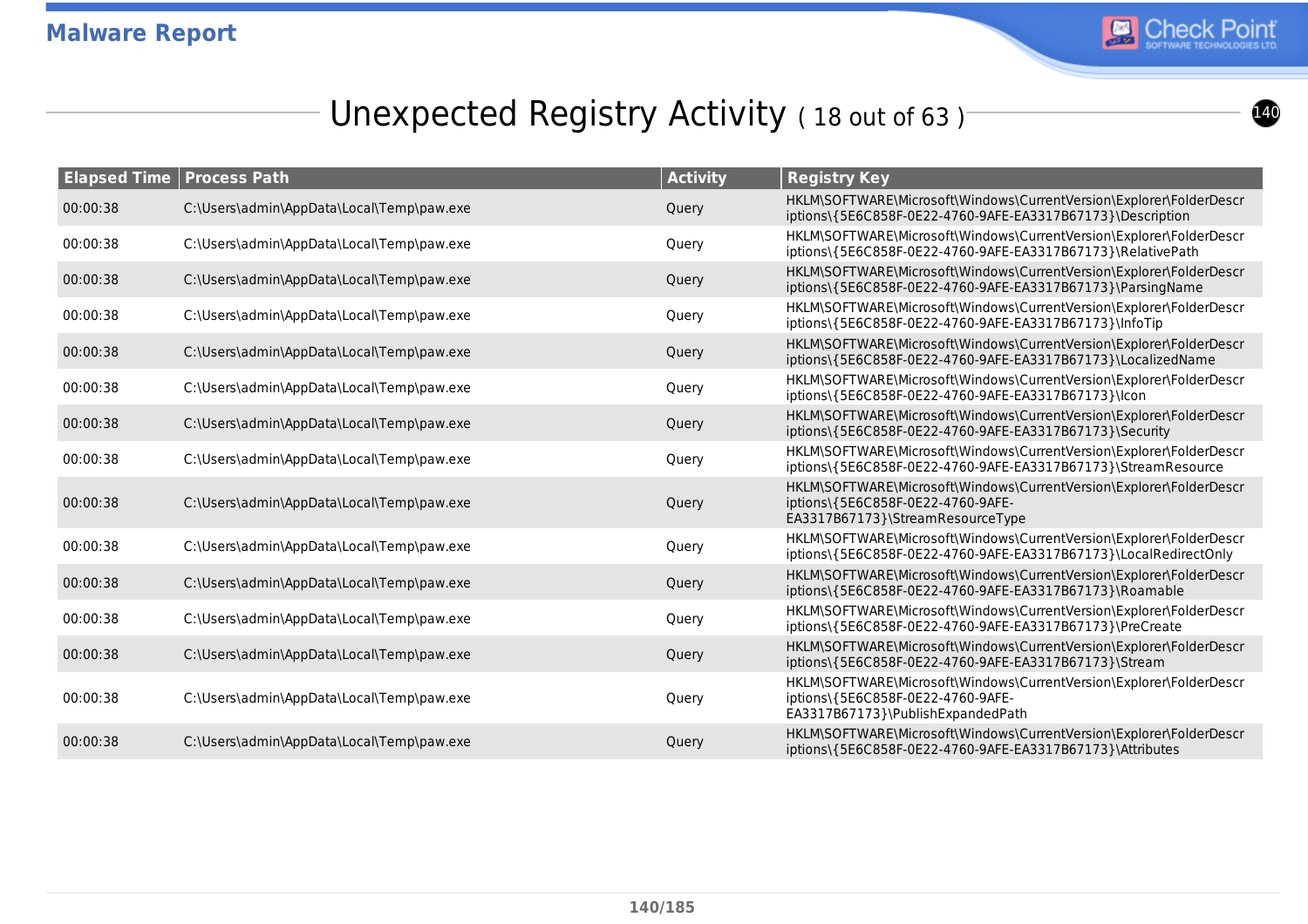

## Unexpected Registry Activity (19 out of 63)

| <b>Elapsed Time   Process Path</b> |                                           | <b>Activity</b> | <b>Registry Key</b>                                                                                                                     |
|------------------------------------|-------------------------------------------|-----------------|-----------------------------------------------------------------------------------------------------------------------------------------|
| 00:00:38                           | C:\Users\admin\AppData\Local\Temp\paw.exe | Query           | HKLM\SOFTWARE\Microsoft\Windows\CurrentVersion\Explorer\FolderDescr<br>iptions\{5E6C858F-0E22-4760-9AFE-EA3317B67173}\FolderTypeID      |
| 00:00:38                           | C:\Users\admin\AppData\Local\Temp\paw.exe | Query           | HKLM\SOFTWARE\Microsoft\Windows\CurrentVersion\Explorer\FolderDescr<br>iptions\{5E6C858F-0E22-4760-9AFE-EA3317B67173}\lnitFolderHandler |
| 00:00:38                           | C:\Users\admin\AppData\Local\Temp\paw.exe | Close           | HKLM\SOFTWARE\Microsoft\Windows\CurrentVersion\Explorer\FolderDescr<br>iptions\{5E6C858F-0E22-4760-9AFE-EA3317B67173}                   |
| 00:00:38                           | C:\Users\admin\AppData\Local\Temp\paw.exe | Query           | HKLM\SOFTWARE\Microsoft\Windows NT\CurrentVersion\ProfileList\S-1-5-<br>21-292738990-2461527479-3432112557-1000\ProfileImagePath        |
| 00:00:38                           | C:\Users\admin\AppData\Local\Temp\paw.exe | Close           | HKLM\SOFTWARE\Microsoft\Windows NT\CurrentVersion\ProfileList\S-1-5-<br>21-292738990-2461527479-3432112557-1000                         |
| 00:00:38                           | C:\Users\admin\AppData\Local\Temp\paw.exe | Close           | HKCU\Software\Microsoft\Windows\CurrentVersion\Explorer\User Shell<br><b>Folders</b>                                                    |
| 00:00:39                           | C:\Users\admin\AppData\Local\Temp\paw.exe | Close           | HKCU\Software\Microsoft\Keyvb                                                                                                           |
| 00:00:39                           | C:\Users\admin\AppData\Local\Temp\paw.exe | Close           | HKCU\Software\Microsoft                                                                                                                 |
| 00:00:39                           | C:\Users\admin\AppData\Local\Temp\paw.exe | Query           | HKLM\SYSTEM\ControlSet001\Control\ComputerName\ActiveComputerNa<br>me\ComputerName                                                      |
| 00:00:39                           | C:\Users\admin\AppData\Local\Temp\paw.exe | Close           | HKLM\SYSTEM\ControlSet001\Control\ComputerName\ActiveComputerNa<br>me                                                                   |
| 00:00:39                           | C:\Users\admin\AppData\Local\Temp\paw.exe | Query           | HKLM\SYSTEM\Setup\OOBEInProgress                                                                                                        |
| 00:00:39                           | C:\Users\admin\AppData\Local\Temp\paw.exe | Close           | HKLM\SYSTEM\Setup                                                                                                                       |
| 00:00:39                           | C:\Users\admin\AppData\Local\Temp\paw.exe | Query           | HKLM\SYSTEM\Setup\SystemSetupInProgress                                                                                                 |
| 00:00:39                           | C:\Users\admin\AppData\Local\Temp\paw.exe | Close           | HKLM\SYSTEM\Setup                                                                                                                       |
| 00:00:39                           | C:\Users\admin\AppData\Local\Temp\paw.exe | Close           | HKLM\SYSTEM\ControlSet001\Control\ComputerName                                                                                          |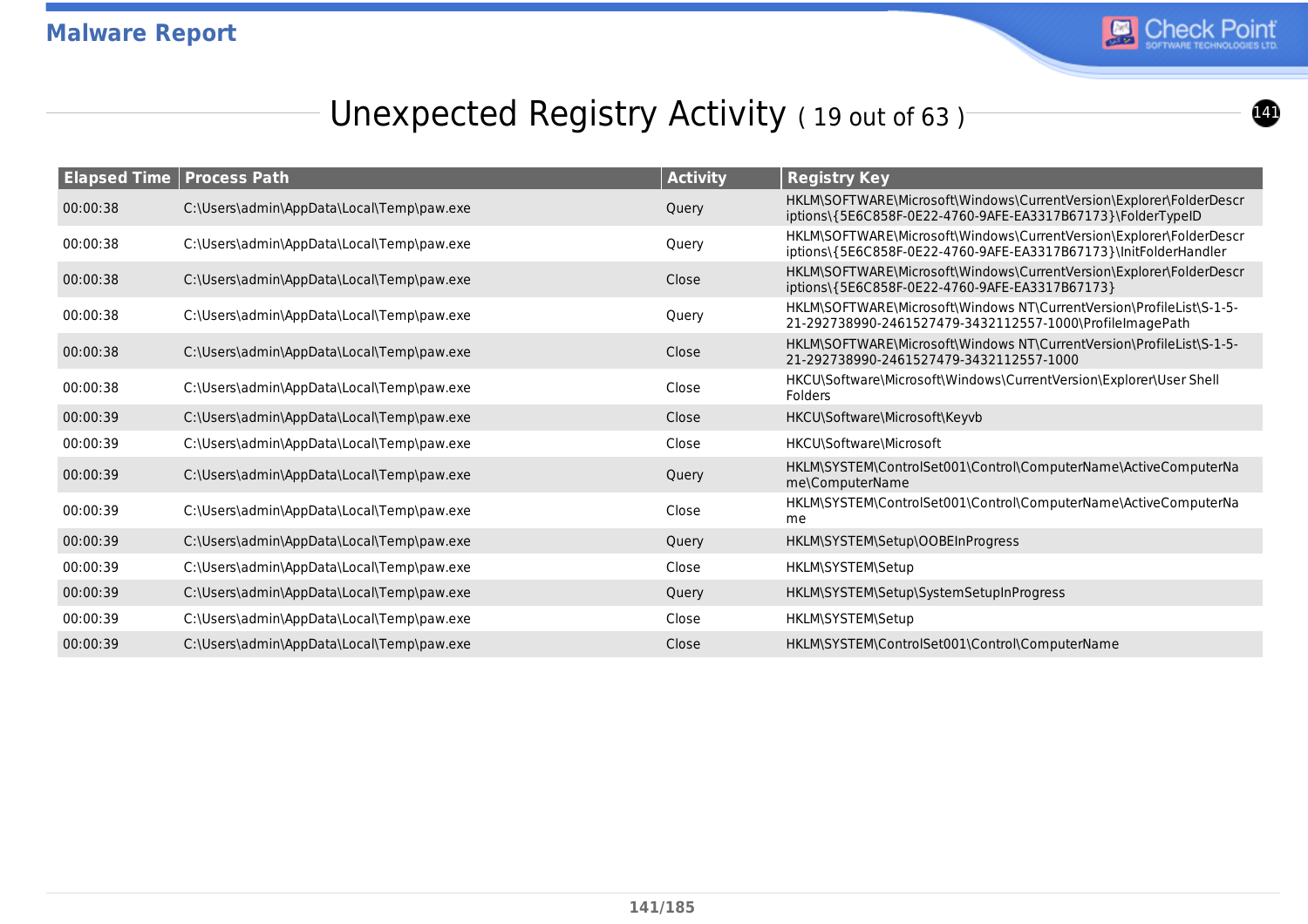

## Unexpected Registry Activity (20 out of 63)

| <b>Elapsed Time</b> | <b>Process Path</b>                       | <b>Activity</b> | <b>Registry Key</b>                                                                                                 |
|---------------------|-------------------------------------------|-----------------|---------------------------------------------------------------------------------------------------------------------|
| 00:00:39            | C:\Users\admin\AppData\Local\Temp\paw.exe | Query           | HKLM\SOFTWARE\Microsoft\Windows NT\CurrentVersion\InstallDate                                                       |
| 00:00:39            | C:\Users\admin\AppData\Local\Temp\paw.exe | Query           | HKLM\SOFTWARE\Microsoft\Windows NT\CurrentVersion\DigitalProductId                                                  |
| 00:00:40            | C:\Users\admin\AppData\Local\Temp\paw.exe | Close           | HKLM\SOFTWARE\Microsoft\Windows NT\CurrentVersion                                                                   |
| 00:00:40            | C:\Users\admin\AppData\Local\Temp\paw.exe | Query           | HKLM\SOFTWARE\Microsoft\Cryptography\Defaults\Provider\Microsoft<br>Enhanced Cryptographic Provider v1.0\Type       |
| 00:00:40            | C:\Users\admin\AppData\Local\Temp\paw.exe | Query           | HKLM\SOFTWARE\Microsoft\Cryptography\Defaults\Provider\Microsoft<br>Enhanced Cryptographic Provider v1.0\Image Path |
| 00:00:40            | C:\Users\admin\AppData\Local\Temp\paw.exe | Query           | HKLM\SYSTEM\ControlSet001\Control\Session<br>Manager\SafeProcessSearchMode                                          |
| 00:00:40            | C:\Users\admin\AppData\Local\Temp\paw.exe | Query           | HKLM\SYSTEM\ControlSet001\Control\Lsa\FipsAlgorithmPolicy\Enabled                                                   |
| 00:00:40            | C:\Users\admin\AppData\Local\Temp\paw.exe | Query           | HKLM\SYSTEM\ControlSet001\Control\Lsa\FipsAlgorithmPolicy                                                           |
| 00:00:40            | C:\Users\admin\AppData\Local\Temp\paw.exe | Close           | HKLM\SYSTEM\ControlSet001\Control\Lsa\FipsAlgorithmPolicy                                                           |
| 00:00:40            | C:\Users\admin\AppData\Local\Temp\paw.exe | Close           | HKLM\SYSTEM\ControlSet001\Control\Lsa                                                                               |
| 00:00:40            | C:\Users\admin\AppData\Local\Temp\paw.exe | Query           | HKLM\SOFTWARE\Policies\Microsoft\Cryptography\PrivKeyCacheMaxItems                                                  |
| 00:00:40            | C:\Users\admin\AppData\Local\Temp\paw.exe | Query           | HKLM\SOFTWARE\Policies\Microsoft\Cryptography\PrivKeyCachePurgeInter<br>valSeconds                                  |
| 00:00:40            | C:\Users\admin\AppData\Local\Temp\paw.exe | Query           | HKLM\SOFTWARE\Policies\Microsoft\Cryptography\PrivateKeyLifetimeSeco<br>nds                                         |
| 00:00:40            | C:\Users\admin\AppData\Local\Temp\paw.exe | Close           | HKLM\SOFTWARE\Policies\Microsoft\Cryptography                                                                       |
| 00:00:40            | C:\Users\admin\AppData\Local\Temp\paw.exe | Query           | HKLM\SOFTWARE\Microsoft\Cryptography\MachineGuid                                                                    |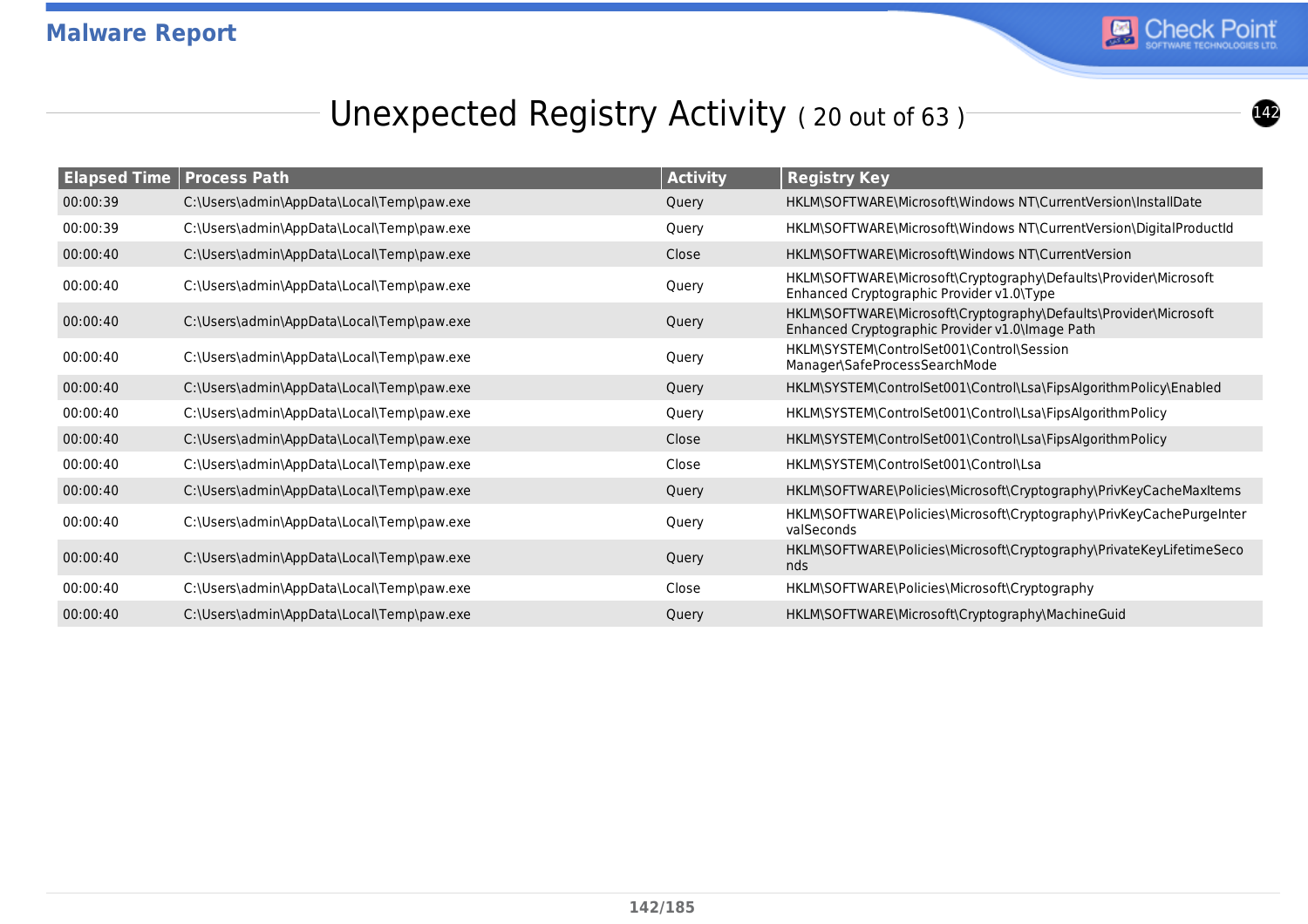

## Unexpected Registry Activity (21 out of 63)

| <b>Elapsed Time</b> | <b>Process Path</b>                           | <b>Activity</b> | <b>Registry Key</b>                                                                                                          |
|---------------------|-----------------------------------------------|-----------------|------------------------------------------------------------------------------------------------------------------------------|
| 00:00:40            | C:\Users\admin\AppData\Local\Temp\paw.exe     | Close           | HKLM\SOFTWARE\Microsoft\Cryptography                                                                                         |
| 00:00:40            | C:\Users\admin\AppData\Local\Temp\paw.exe     | Close           | HKLM\SOFTWARE\Microsoft\Cryptography\Defaults\Provider\Microsoft<br>Enhanced Cryptographic Provider v1.0                     |
| 00:00:40            | C:\Users\admin\AppData\Local\Temp\paw.exe     | Query           | HKLM\SOFTWARE\Policies\Microsoft\Windows\safer\codeidentifiers\Transp<br>arentEnabled                                        |
| 00:00:40            | C:\Users\admin\AppData\Local\Temp\paw.exe     | Query           | HKLM\SOFTWARE\Policies\Microsoft\Windows\safer\codeidentifiers\Authe<br>nticodeEnabled                                       |
| 00:00:40            | C:\Users\admin\AppData\Local\Temp\paw.exe     | Close           | HKLM\SOFTWARE\Policies\Microsoft\Windows\safer\codeidentifiers                                                               |
| 00:00:40            | C:\Users\admin\AppData\Local\Temp\paw.exe     | Query           | HKCU\Software\Microsoft\Windows\CurrentVersion\Explorer\Shell<br>Folders\Cache                                               |
| 00:00:40            | C:\Users\admin\AppData\Local\Temp\paw.exe     | Close           | HKCU\Software\Microsoft\Windows\CurrentVersion\Explorer\Shell Folders                                                        |
| 00:00:40            | C:\Users\admin\AppData\Local\Temp\paw.exe     | Query           | HKLM\SOFTWARE\Microsoft\Windows<br>NT\CurrentVersion\AppCompatFlags\Layers\C:\Users\admin\AppData\Roa<br>ming\Uceso\uppu.exe |
| 00:00:40            | C:\Users\admin\AppData\Local\Temp\paw.exe     | Close           | HKLM\SOFTWARE\Microsoft\Windows<br>NT\CurrentVersion\AppCompatFlags\Layers                                                   |
| 00:00:40            | C:\Users\admin\AppData\Local\Temp\paw.exe     | Query           | HKLM\SOFTWARE\Microsoft\Windows NT\CurrentVersion\Image File<br>Execution Options\DisableLocalOverride                       |
| 00:00:40            | C:\Users\admin\AppData\Local\Temp\paw.exe     | Query           | HKLM\SOFTWARE\Microsoft\Windows\CurrentVersion\SideBySide\PreferExt<br>ernalManifest                                         |
| 00:00:40            | C:\Users\admin\AppData\Local\Temp\paw.exe     | Close           | HKLM\SOFTWARE\Microsoft\Windows\CurrentVersion\SideBySide                                                                    |
| 00:00:40            | C:\Users\admin\AppData\Roaming\Uceso\uppu.exe | Query           | HKLM\SYSTEM\ControlSet001\Control\Terminal Server\TSAppCompat                                                                |
| 00:00:40            | C:\Users\admin\AppData\Roaming\Uceso\uppu.exe | Query           | HKLM\SYSTEM\ControlSet001\Control\Terminal Server\TSUserEnabled                                                              |
| 00:00:40            | C:\Users\admin\AppData\Roaming\Uceso\uppu.exe | Close           | HKLM\SYSTEM\ControlSet001\Control\Terminal Server                                                                            |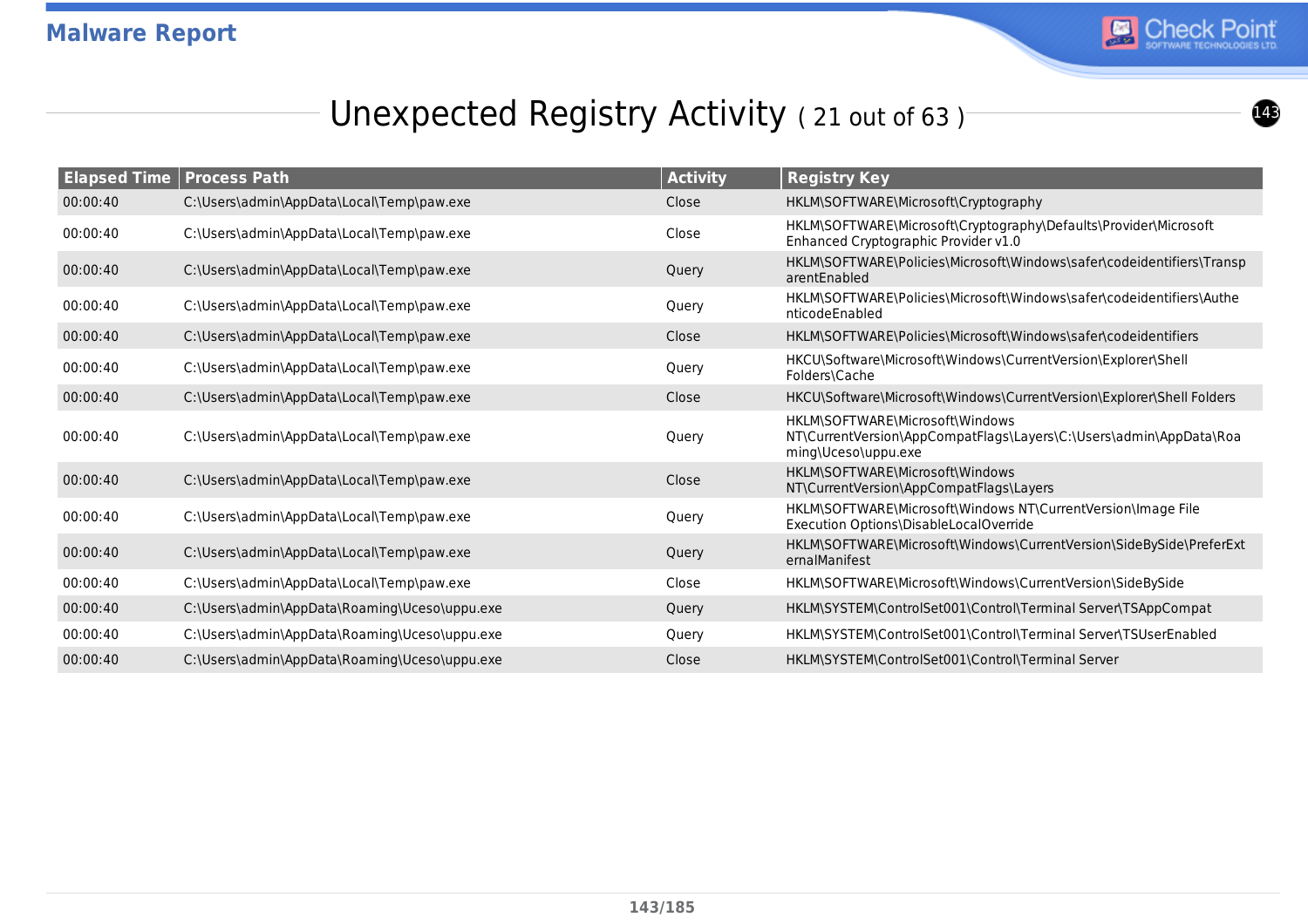

## Unexpected Registry Activity (22 out of 63)

| <b>Elapsed Time   Process Path</b> |                                               | <b>Activity</b> | <b>Registry Key</b>                                                                                                          |
|------------------------------------|-----------------------------------------------|-----------------|------------------------------------------------------------------------------------------------------------------------------|
| 00:00:40                           | C:\Users\admin\AppData\Roaming\Uceso\uppu.exe | Query           | HKLM\SOFTWARE\Policies\Microsoft\Windows\safer\codeidentifiers\Transp<br>arentEnabled                                        |
| 00:00:40                           | C:\Users\admin\AppData\Roaming\Uceso\uppu.exe | Close           | HKLM\SOFTWARE\Policies\Microsoft\Windows\safer\codeidentifiers                                                               |
| 00:00:40                           | C:\Users\admin\AppData\Roaming\Uceso\uppu.exe | Query           | HKCU\Software\Microsoft\Windows<br>NT\CurrentVersion\AppCompatFlags\ShowDebugInfo                                            |
| 00:00:40                           | C:\Users\admin\AppData\Roaming\Uceso\uppu.exe | Close           | HKCU\Software\Microsoft\Windows NT\CurrentVersion\AppCompatFlags                                                             |
| 00:00:40                           | C:\Users\admin\AppData\Roaming\Uceso\uppu.exe | Query           | HKCU\Software\Microsoft\Windows\CurrentVersion\Explorer\Shell<br>Folders\Cache                                               |
| 00:00:40                           | C:\Users\admin\AppData\Roaming\Uceso\uppu.exe | Close           | HKCU\Software\Microsoft\Windows\CurrentVersion\Explorer\Shell Folders                                                        |
| 00:00:40                           | C:\Users\admin\AppData\Roaming\Uceso\uppu.exe | Query           | HKLM\SOFTWARE\Microsoft\Windows<br>NT\CurrentVersion\AppCompatFlags\Layers\C:\Users\admin\AppData\Roa<br>ming\Uceso\uppu.exe |
| 00:00:40                           | C:\Users\admin\AppData\Roaming\Uceso\uppu.exe | Close           | HKLM\SOFTWARE\Microsoft\Windows<br>NT\CurrentVersion\AppCompatFlags\Layers                                                   |
| 00:00:40                           | C:\Users\admin\AppData\Roaming\Uceso\uppu.exe | Query           | HKLM\SYSTEM\ControlSet001\Control\NIs\Sorting\Versions                                                                       |
| 00:00:40                           | C:\Users\admin\AppData\Roaming\Uceso\uppu.exe | Query           | HKLM\SYSTEM\ControlSet001\Control\Session<br>Manager\SafeDllSearchMode                                                       |
| 00:00:40                           | C:\Users\admin\AppData\Roaming\Uceso\uppu.exe | Query           | HKLM\SOFTWARE\Microsoft\Windows<br>NT\CurrentVersion\GRE_Initialize\DisableMetaFiles                                         |
| 00:00:40                           | C:\Users\admin\AppData\Roaming\Uceso\uppu.exe | Close           | HKLM\SOFTWARE\Microsoft\Windows NT\CurrentVersion\GRE_Initialize                                                             |
| 00:00:40                           | C:\Users\admin\AppData\Roaming\Uceso\uppu.exe | Query           | HKLM\SOFTWARE\Microsoft\Windows<br>NT\CurrentVersion\Compatibility32\uppu                                                    |
| 00:00:41                           | C:\Users\admin\AppData\Roaming\Uceso\uppu.exe | Close           | HKLM\SOFTWARE\Microsoft\Windows NT\CurrentVersion\Compatibility32                                                            |
| 00:00:41                           | C:\Users\admin\AppData\Roaming\Uceso\uppu.exe | Close           | <b>HKCU</b>                                                                                                                  |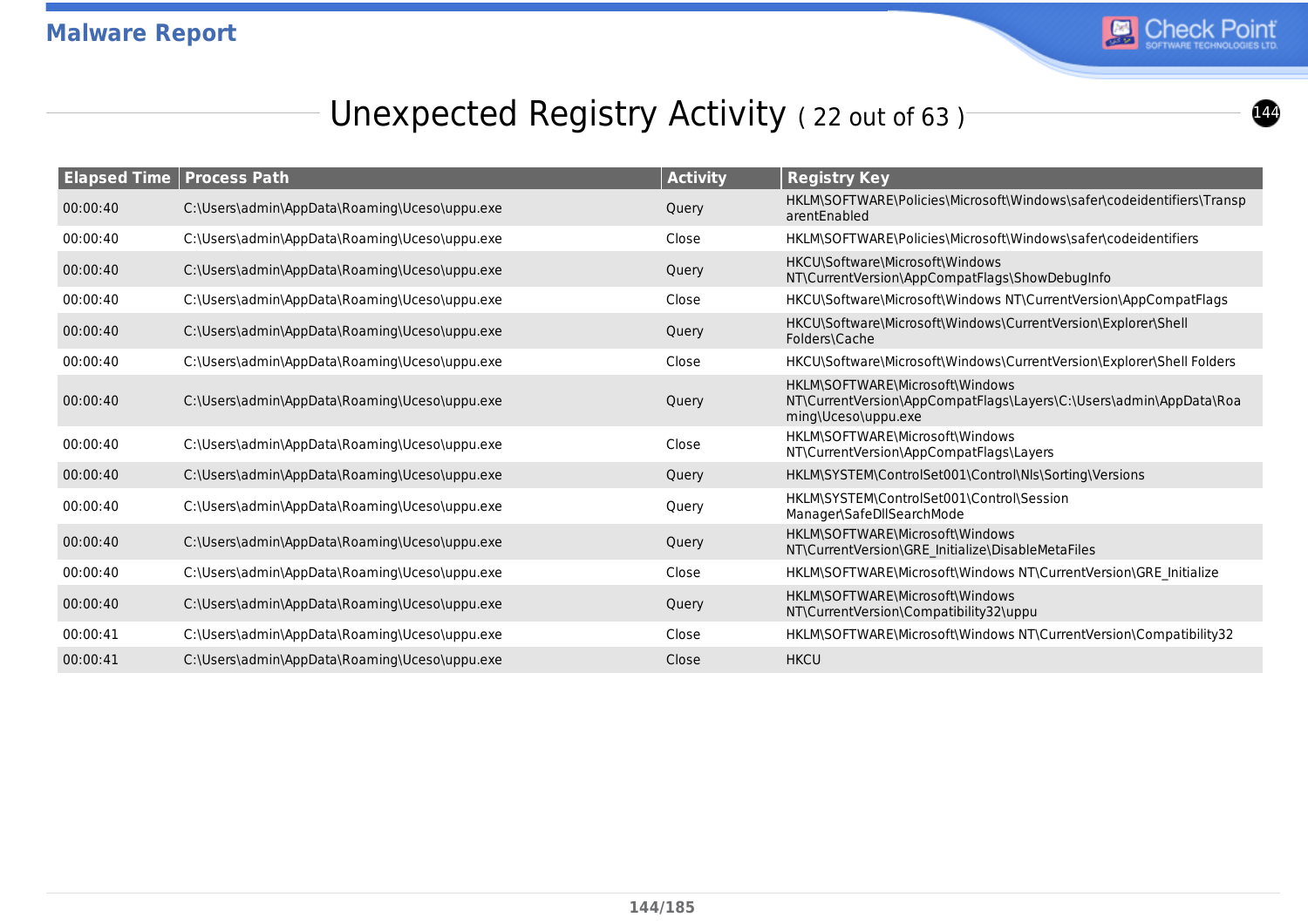

#### Unexpected Registry Activity (23 out of 63)

| <b>Elapsed Time Process Path</b> |                                               | <b>Activity</b> | <b>Registry Key</b>                                                           |
|----------------------------------|-----------------------------------------------|-----------------|-------------------------------------------------------------------------------|
| 00:00:41                         | C:\Users\admin\AppData\Roaming\Uceso\uppu.exe | Enumerate       | HKCU\Control Panel\Desktop\LanguageConfiguration                              |
| 00:00:41                         | C:\Users\admin\AppData\Roaming\Uceso\uppu.exe | Close           | HKCU\Control Panel\Desktop\LanguageConfiguration                              |
| 00:00:41                         | C:\Users\admin\AppData\Roaming\Uceso\uppu.exe | Close           | <b>HKCU</b>                                                                   |
| 00:00:41                         | C:\Users\admin\AppData\Roaming\Uceso\uppu.exe | Query           | HKCU\Control Panel\Desktop\PreferredUILanguages                               |
| 00:00:41                         | C:\Users\admin\AppData\Roaming\Uceso\uppu.exe | Close           | HKCU\Control Panel\Desktop                                                    |
| 00:00:41                         | C:\Users\admin\AppData\Roaming\Uceso\uppu.exe | Close           | <b>HKCU</b>                                                                   |
| 00:00:41                         | C:\Users\admin\AppData\Roaming\Uceso\uppu.exe | Query           | HKCU\Control Panel\Desktop\MuiCached\MachinePreferredUILanguages              |
| 00:00:41                         | C:\Users\admin\AppData\Roaming\Uceso\uppu.exe | Close           | HKCU\Control Panel\Desktop\MuiCached                                          |
| 00:00:41                         | C:\Users\admin\AppData\Roaming\Uceso\uppu.exe | Close           | <b>HKCU</b>                                                                   |
| 00:00:41                         | C:\Users\admin\AppData\Roaming\Uceso\uppu.exe | Query           | HKLM\SOFTWARE\Microsoft\Windows<br>NT\CurrentVersion\Windows\LoadAppInit DLLs |
| 00:00:41                         | C:\Users\admin\AppData\Roaming\Uceso\uppu.exe | Close           | HKLM\SOFTWARE\Microsoft\Windows NT\CurrentVersion\Windows                     |
| 00:00:41                         | C:\Users\admin\AppData\Roaming\Uceso\uppu.exe | Query           | HKLM\SOFTWARE\Microsoft\Ole\PageAllocatorUseSystemHeap                        |
| 00:00:41                         | C:\Users\admin\AppData\Roaming\Uceso\uppu.exe | Close           | HKLM\SOFTWARE\Microsoft\Ole                                                   |
| 00:00:41                         | C:\Users\admin\AppData\Roaming\Uceso\uppu.exe | Query           | HKLM\SOFTWARE\Microsoft\Ole\PageAllocatorSystemHeapIsPrivate                  |
| 00:00:41                         | C:\Users\admin\AppData\Roaming\Uceso\uppu.exe | Close           | HKLM\SOFTWARE\Microsoft\Ole                                                   |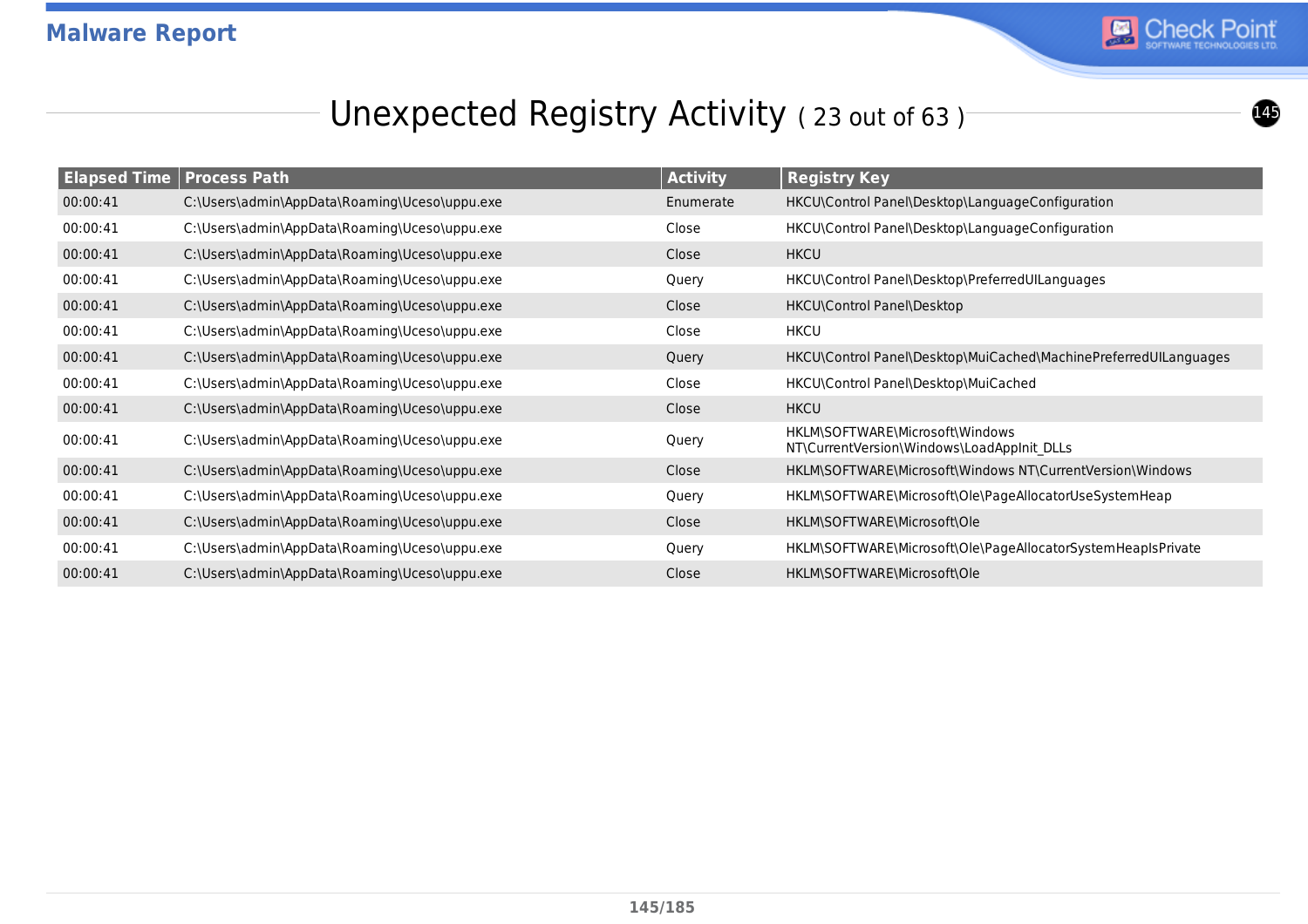

#### Unexpected Registry Activity (24 out of 63)

| <b>Elapsed Time</b> | <b>Process Path</b>                           | <b>Activity</b> | <b>Registry Key</b>                                                                             |
|---------------------|-----------------------------------------------|-----------------|-------------------------------------------------------------------------------------------------|
| 00:00:41            | C:\Users\admin\AppData\Roaming\Uceso\uppu.exe | Query           | HKLM\SYSTEM\ControlSet001\services\crypt32\DebugHeapFlags                                       |
| 00:00:41            | C:\Users\admin\AppData\Roaming\Uceso\uppu.exe | Close           | HKLM\SYSTEM\ControlSet001\services\crypt32                                                      |
| 00:00:41            | C:\Users\admin\AppData\Roaming\Uceso\uppu.exe | Query           | HKLM\SOFTWARE\Microsoft\Windows\CurrentVersion\Internet<br>Settings\DisableImprovedZoneCheck    |
| 00:00:41            | C:\Users\admin\AppData\Roaming\Uceso\uppu.exe | Close           | HKLM\SOFTWARE\Microsoft\Windows\CurrentVersion\Internet Settings                                |
| 00:00:41            | C:\Users\admin\AppData\Roaming\Uceso\uppu.exe | Query           | HKLM\SOFTWARE\Policies\Microsoft\Windows\CurrentVersion\Internet<br>Settings\Security HKLM only |
| 00:00:41            | C:\Users\admin\AppData\Roaming\Uceso\uppu.exe | Close           | HKLM\SOFTWARE\Policies\Microsoft\Windows\CurrentVersion\Internet<br>Settings                    |
| 00:00:42            | C:\Users\admin\AppData\Roaming\Uceso\uppu.exe | Query           | HKLM\SYSTEM\ControlSet001\services\LanmanWorkstation\Parameters\R<br>pcCacheTimeout             |
| 00:00:42            | C:\Users\admin\AppData\Roaming\Uceso\uppu.exe | Close           | HKLM\SYSTEM\ControlSet001\services\LanmanWorkstation\Parameters                                 |
| 00:00:42            | C:\Users\admin\AppData\Roaming\Uceso\uppu.exe | Query           | HKLM\SOFTWARE\Microsoft\SQMClient\Windows\CEIPEnable                                            |
| 00:00:42            | C:\Users\admin\AppData\Roaming\Uceso\uppu.exe | Close           | HKLM\SOFTWARE\Microsoft\SQMClient\Windows                                                       |
| 00:00:42            | C:\Users\admin\AppData\Roaming\Uceso\uppu.exe | Query           | HKLM\SYSTEM\ControlSet001\services\WinSock2\Parameters\WinSock Re<br>gistry_Version             |
| 00:00:42            | C:\Users\admin\AppData\Roaming\Uceso\uppu.exe | Query           | HKLM\SYSTEM\ControlSet001\Control\Nls\CustomLocale\en-US                                        |
| 00:00:42            | C:\Users\admin\AppData\Roaming\Uceso\uppu.exe | Close           | HKLM\SYSTEM\ControlSet001\Control\NIs\CustomLocale                                              |
| 00:00:42            | C:\Users\admin\AppData\Roaming\Uceso\uppu.exe | Query           | HKLM\SYSTEM\ControlSet001\Control\Nls\ExtendedLocale\en-US                                      |
| 00:00:42            | C:\Users\admin\AppData\Roaming\Uceso\uppu.exe | Close           | HKLM\SYSTEM\ControlSet001\Control\Nls\ExtendedLocale                                            |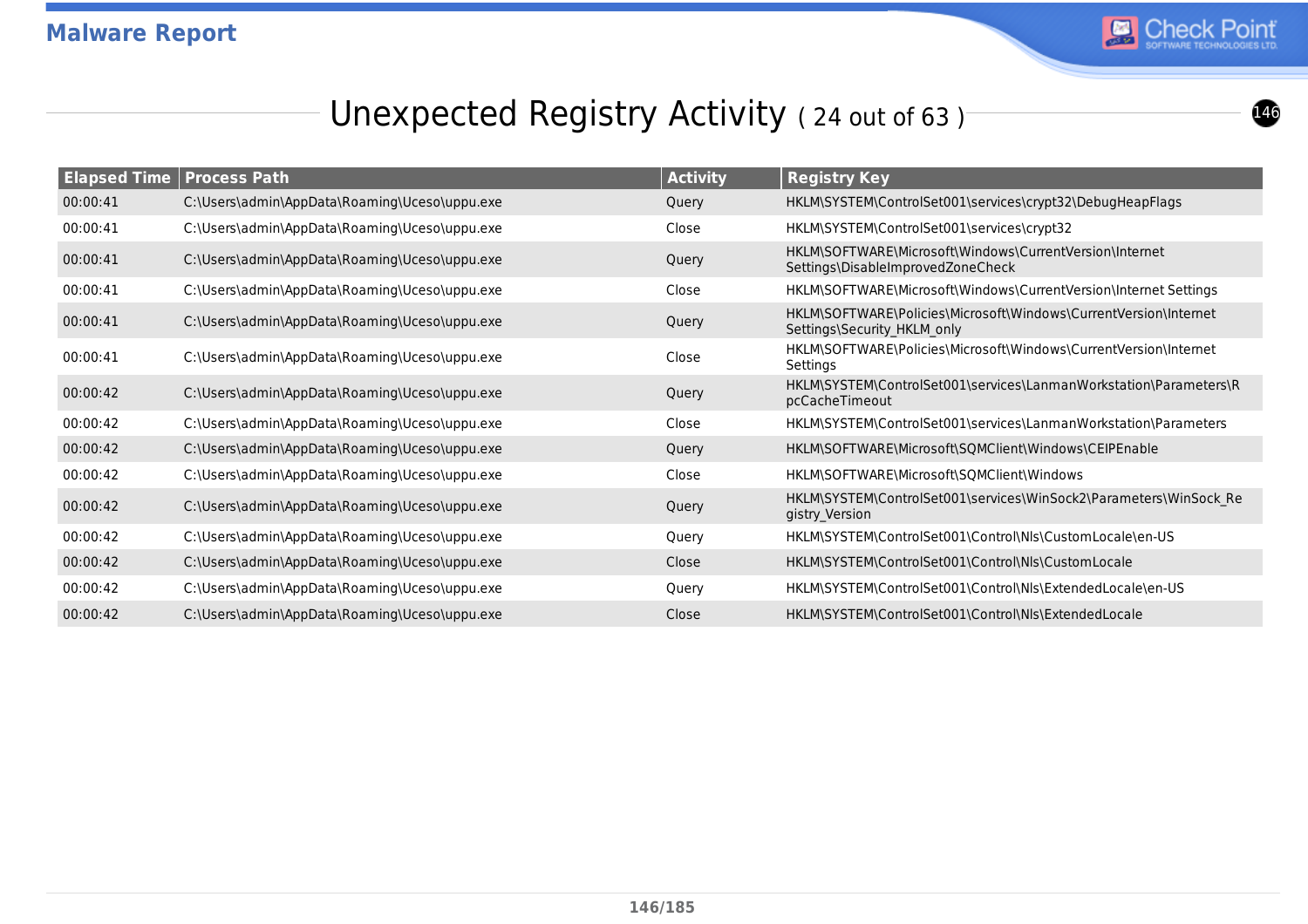

## Unexpected Registry Activity (25 out of 63)

| <b>Elapsed Time</b> | <b>Process Path</b>                           | <b>Activity</b> | <b>Registry Key</b>                                                                                                         |
|---------------------|-----------------------------------------------|-----------------|-----------------------------------------------------------------------------------------------------------------------------|
| 00:00:42            | C:\Users\admin\AppData\Roaming\Uceso\uppu.exe | Close           | HKLM\SYSTEM\ControlSet001\services\WinSock2\Parameters\AppId Catal<br>og                                                    |
| 00:00:42            | C:\Users\admin\AppData\Roaming\Uceso\uppu.exe | Query           | HKLM\SYSTEM\ControlSet001\services\WinSock2\Parameters\NameSpace<br>Callout                                                 |
| 00:00:42            | C:\Users\admin\AppData\Roaming\Uceso\uppu.exe | Query           | HKLM\SYSTEM\ControlSet001\services\WinSock2\Parameters\Protocol Cat<br>alog9\Serial Access Num                              |
| 00:00:42            | C:\Users\admin\AppData\Roaming\Uceso\uppu.exe | Query           | HKLM\SYSTEM\ControlSet001\services\WinSock2\Parameters\Protocol_Cat<br>alog9\Next Catalog Entry ID                          |
| 00:00:42            | C:\Users\admin\AppData\Roaming\Uceso\uppu.exe | Query           | HKLM\SYSTEM\ControlSet001\services\WinSock2\Parameters\Protocol Cat<br>alog9\Num Catalog Entries                            |
| 00:00:42            | C:\Users\admin\AppData\Roaming\Uceso\uppu.exe | Query           | HKLM\SYSTEM\ControlSet001\services\WinSock2\Parameters\Protocol Cat<br>alog9\Catalog_Entries\000000000001\PackedCatalogItem |
| 00:00:42            | C:\Users\admin\AppData\Roaming\Uceso\uppu.exe | Close           | HKLM\SYSTEM\ControlSet001\services\WinSock2\Parameters\Protocol Cat<br>alog9\Catalog Entries\000000000001                   |
| 00:00:42            | C:\Users\admin\AppData\Roaming\Uceso\uppu.exe | Query           | HKLM\SYSTEM\ControlSet001\services\WinSock2\Parameters\Protocol Cat<br>alog9\Catalog Entries\000000000002\PackedCatalogItem |
| 00:00:42            | C:\Users\admin\AppData\Roaming\Uceso\uppu.exe | Close           | HKLM\SYSTEM\ControlSet001\services\WinSock2\Parameters\Protocol Cat<br>alog9\Catalog Entries\000000000002                   |
| 00:00:42            | C:\Users\admin\AppData\Roaming\Uceso\uppu.exe | Query           | HKLM\SYSTEM\ControlSet001\services\WinSock2\Parameters\Protocol Cat<br>alog9\Catalog Entries\000000000003\PackedCatalogItem |
| 00:00:42            | C:\Users\admin\AppData\Roaming\Uceso\uppu.exe | Close           | HKLM\SYSTEM\ControlSet001\services\WinSock2\Parameters\Protocol Cat<br>alog9\Catalog Entries\000000000003                   |
| 00:00:42            | C:\Users\admin\AppData\Roaming\Uceso\uppu.exe | Query           | HKLM\SYSTEM\ControlSet001\services\WinSock2\Parameters\Protocol Cat<br>alog9\Catalog Entries\000000000004\PackedCatalogItem |
| 00:00:42            | C:\Users\admin\AppData\Roaming\Uceso\uppu.exe | Close           | HKLM\SYSTEM\ControlSet001\services\WinSock2\Parameters\Protocol Cat<br>alog9\Catalog Entries\000000000004                   |
| 00:00:42            | C:\Users\admin\AppData\Roaming\Uceso\uppu.exe | Query           | HKLM\SYSTEM\ControlSet001\services\WinSock2\Parameters\Protocol Cat<br>alog9\Catalog Entries\000000000005\PackedCatalogItem |
| 00:00:42            | C:\Users\admin\AppData\Roaming\Uceso\uppu.exe | Close           | HKLM\SYSTEM\ControlSet001\services\WinSock2\Parameters\Protocol Cat<br>alog9\Catalog Entries\000000000005                   |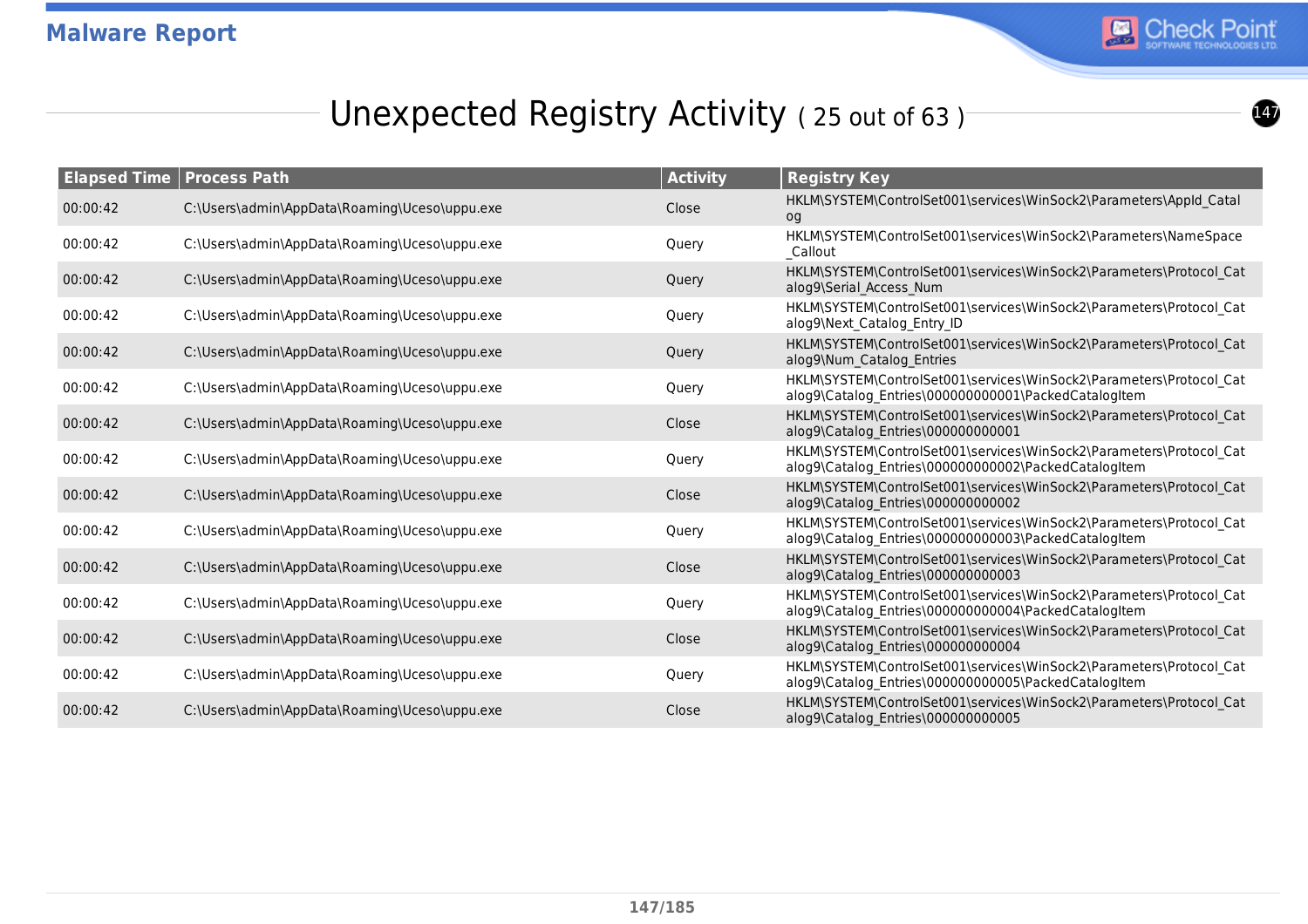

## Unexpected Registry Activity (26 out of 63)

| <b>Elapsed Time   Process Path</b> |                                               | <b>Activity</b> | <b>Registry Key</b>                                                                                                         |
|------------------------------------|-----------------------------------------------|-----------------|-----------------------------------------------------------------------------------------------------------------------------|
| 00:00:42                           | C:\Users\admin\AppData\Roaming\Uceso\uppu.exe | Query           | HKLM\SYSTEM\ControlSet001\services\WinSock2\Parameters\Protocol Cat<br>alog9\Catalog Entries\000000000006\PackedCatalogItem |
| 00:00:42                           | C:\Users\admin\AppData\Roaming\Uceso\uppu.exe | Close           | HKLM\SYSTEM\ControlSet001\services\WinSock2\Parameters\Protocol Cat<br>alog9\Catalog Entries\000000000006                   |
| 00:00:42                           | C:\Users\admin\AppData\Roaming\Uceso\uppu.exe | Query           | HKLM\SYSTEM\ControlSet001\services\WinSock2\Parameters\Protocol Cat<br>alog9\Catalog Entries\000000000007\PackedCatalogItem |
| 00:00:42                           | C:\Users\admin\AppData\Roaming\Uceso\uppu.exe | Close           | HKLM\SYSTEM\ControlSet001\services\WinSock2\Parameters\Protocol_Cat<br>alog9\Catalog Entries\000000000007                   |
| 00:00:42                           | C:\Users\admin\AppData\Roaming\Uceso\uppu.exe | Query           | HKLM\SYSTEM\ControlSet001\services\WinSock2\Parameters\Protocol Cat<br>alog9\Catalog_Entries\000000000008\PackedCatalogItem |
| 00:00:42                           | C:\Users\admin\AppData\Roaming\Uceso\uppu.exe | Close           | HKLM\SYSTEM\ControlSet001\services\WinSock2\Parameters\Protocol Cat<br>alog9\Catalog Entries\000000000008                   |
| 00:00:42                           | C:\Users\admin\AppData\Roaming\Uceso\uppu.exe | Query           | HKLM\SYSTEM\ControlSet001\services\WinSock2\Parameters\Protocol Cat<br>alog9\Catalog Entries\000000000009\PackedCatalogItem |
| 00:00:42                           | C:\Users\admin\AppData\Roaming\Uceso\uppu.exe | Close           | HKLM\SYSTEM\ControlSet001\services\WinSock2\Parameters\Protocol_Cat<br>alog9\Catalog Entries\000000000009                   |
| 00:00:42                           | C:\Users\admin\AppData\Roaming\Uceso\uppu.exe | Query           | HKLM\SYSTEM\ControlSet001\services\WinSock2\Parameters\Protocol Cat<br>alog9\Catalog Entries\000000000010\PackedCatalogItem |
| 00:00:42                           | C:\Users\admin\AppData\Roaming\Uceso\uppu.exe | Close           | HKLM\SYSTEM\ControlSet001\services\WinSock2\Parameters\Protocol Cat<br>alog9\Catalog Entries\000000000010                   |
| 00:00:42                           | C:\Users\admin\AppData\Roaming\Uceso\uppu.exe | Query           | HKLM\SYSTEM\ControlSet001\services\WinSock2\Parameters\Protocol Cat<br>alog9\Catalog_Entries\000000000011\PackedCatalogItem |
| 00:00:42                           | C:\Users\admin\AppData\Roaming\Uceso\uppu.exe | Close           | HKLM\SYSTEM\ControlSet001\services\WinSock2\Parameters\Protocol Cat<br>alog9\Catalog_Entries\000000000011                   |
| 00:00:43                           | C:\Users\admin\AppData\Roaming\Uceso\uppu.exe | Query           | HKLM\SYSTEM\ControlSet001\services\WinSock2\Parameters\Protocol Cat<br>alog9\Catalog Entries\000000000012\PackedCatalogItem |
| 00:00:43                           | C:\Users\admin\AppData\Roaming\Uceso\uppu.exe | Close           | HKLM\SYSTEM\ControlSet001\services\WinSock2\Parameters\Protocol_Cat<br>alog9\Catalog Entries\000000000012                   |
| 00:00:43                           | C:\Users\admin\AppData\Roaming\Uceso\uppu.exe | Query           | HKLM\SYSTEM\ControlSet001\services\WinSock2\Parameters\Protocol Cat<br>alog9\Catalog Entries\000000000013\PackedCatalogItem |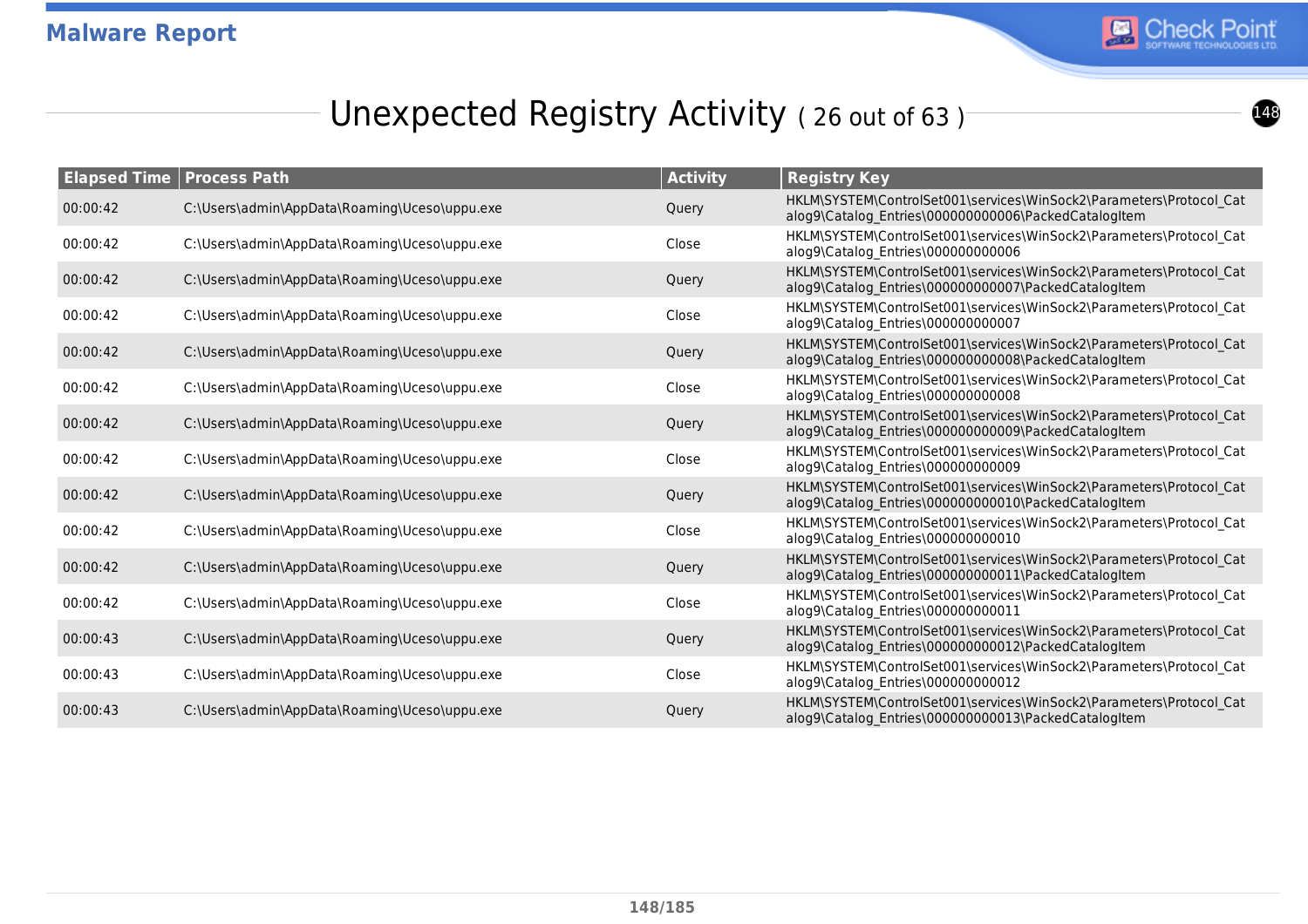

## Unexpected Registry Activity (27 out of 63)

| <b>Elapsed Time</b> | <b>Process Path</b>                           | <b>Activity</b> | <b>Registry Key</b>                                                                                                         |
|---------------------|-----------------------------------------------|-----------------|-----------------------------------------------------------------------------------------------------------------------------|
| 00:00:43            | C:\Users\admin\AppData\Roaming\Uceso\uppu.exe | Close           | HKLM\SYSTEM\ControlSet001\services\WinSock2\Parameters\Protocol Cat<br>alog9\Catalog_Entries\000000000013                   |
| 00:00:43            | C:\Users\admin\AppData\Roaming\Uceso\uppu.exe | Query           | HKLM\SYSTEM\ControlSet001\services\WinSock2\Parameters\Protocol Cat<br>alog9\Catalog Entries\000000000014\PackedCatalogItem |
| 00:00:43            | C:\Users\admin\AppData\Roaming\Uceso\uppu.exe | Close           | HKLM\SYSTEM\ControlSet001\services\WinSock2\Parameters\Protocol Cat<br>alog9\Catalog Entries\000000000014                   |
| 00:00:43            | C:\Users\admin\AppData\Roaming\Uceso\uppu.exe | Query           | HKLM\SYSTEM\ControlSet001\services\WinSock2\Parameters\Protocol Cat<br>alog9\Catalog Entries\000000000015\PackedCatalogItem |
| 00:00:43            | C:\Users\admin\AppData\Roaming\Uceso\uppu.exe | Close           | HKLM\SYSTEM\ControlSet001\services\WinSock2\Parameters\Protocol Cat<br>alog9\Catalog Entries\000000000015                   |
| 00:00:43            | C:\Users\admin\AppData\Roaming\Uceso\uppu.exe | Query           | HKLM\SYSTEM\ControlSet001\services\WinSock2\Parameters\Protocol Cat<br>alog9\Catalog_Entries\000000000016\PackedCatalogItem |
| 00:00:43            | C:\Users\admin\AppData\Roaming\Uceso\uppu.exe | Close           | HKLM\SYSTEM\ControlSet001\services\WinSock2\Parameters\Protocol Cat<br>alog9\Catalog_Entries\000000000016                   |
| 00:00:43            | C:\Users\admin\AppData\Roaming\Uceso\uppu.exe | Query           | HKLM\SYSTEM\ControlSet001\services\WinSock2\Parameters\Protocol Cat<br>alog9\Catalog Entries\000000000017\PackedCatalogItem |
| 00:00:43            | C:\Users\admin\AppData\Roaming\Uceso\uppu.exe | Close           | HKLM\SYSTEM\ControlSet001\services\WinSock2\Parameters\Protocol Cat<br>alog9\Catalog Entries\000000000017                   |
| 00:00:43            | C:\Users\admin\AppData\Roaming\Uceso\uppu.exe | Query           | HKLM\SYSTEM\ControlSet001\services\WinSock2\Parameters\Protocol Cat<br>alog9\Catalog Entries\000000000018\PackedCatalogItem |
| 00:00:43            | C:\Users\admin\AppData\Roaming\Uceso\uppu.exe | Close           | HKLM\SYSTEM\ControlSet001\services\WinSock2\Parameters\Protocol Cat<br>alog9\Catalog Entries\000000000018                   |
| 00:00:43            | C:\Users\admin\AppData\Roaming\Uceso\uppu.exe | Query           | HKLM\SYSTEM\ControlSet001\services\WinSock2\Parameters\Protocol Cat<br>alog9\Catalog Entries\000000000019\PackedCatalogItem |
| 00:00:43            | C:\Users\admin\AppData\Roaming\Uceso\uppu.exe | Close           | HKLM\SYSTEM\ControlSet001\services\WinSock2\Parameters\Protocol Cat<br>alog9\Catalog Entries\000000000019                   |
| 00:00:43            | C:\Users\admin\AppData\Roaming\Uceso\uppu.exe | Query           | HKLM\SYSTEM\ControlSet001\services\WinSock2\Parameters\Protocol Cat<br>alog9\Catalog Entries\000000000020\PackedCatalogItem |
| 00:00:43            | C:\Users\admin\AppData\Roaming\Uceso\uppu.exe | Close           | HKLM\SYSTEM\ControlSet001\services\WinSock2\Parameters\Protocol Cat<br>alog9\Catalog Entries\000000000020                   |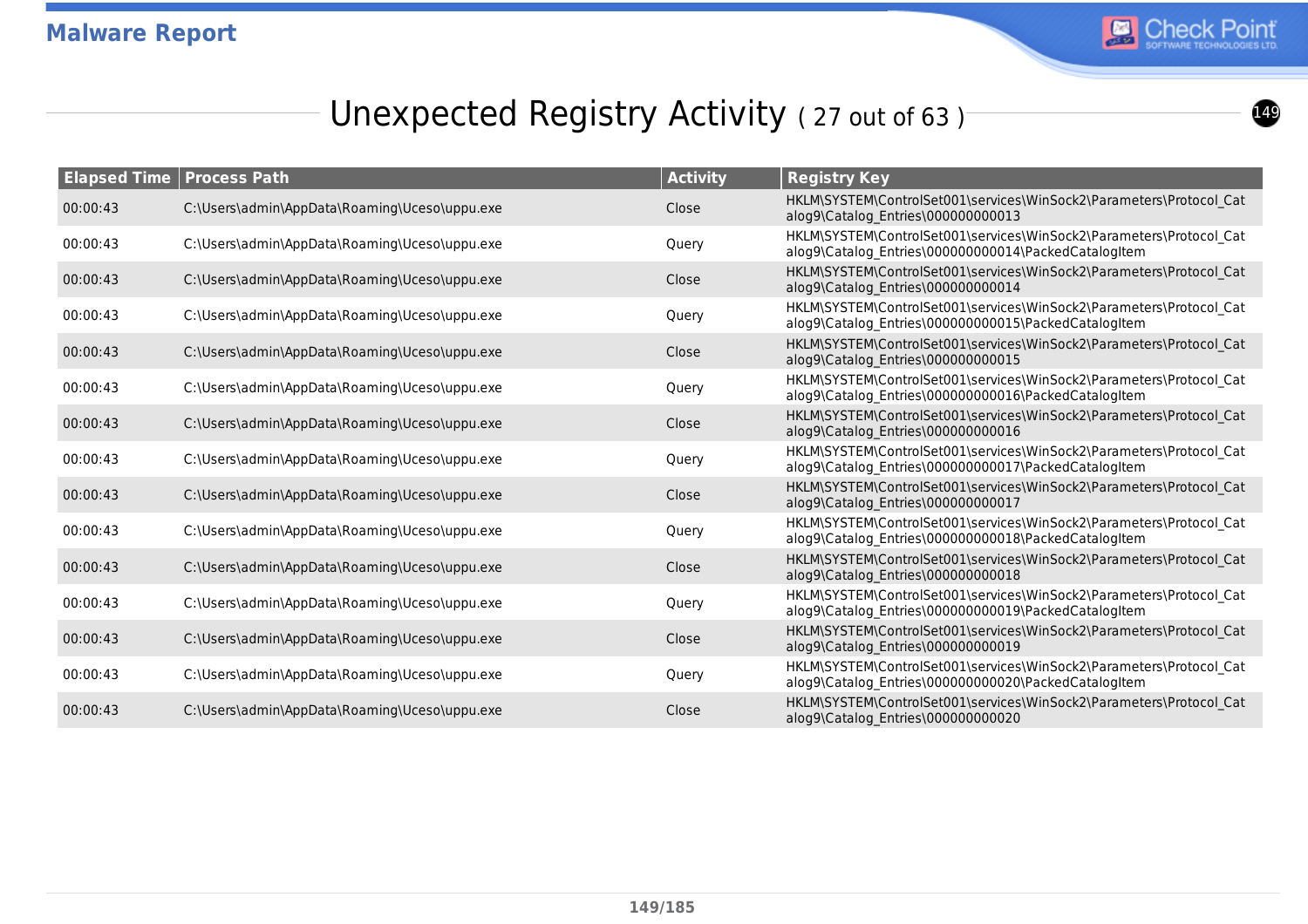

## Unexpected Registry Activity (28 out of 63)

| <b>Elapsed Time   Process Path</b> |                                               | <b>Activity</b> | <b>Registry Key</b>                                                                                                         |
|------------------------------------|-----------------------------------------------|-----------------|-----------------------------------------------------------------------------------------------------------------------------|
| 00:00:43                           | C:\Users\admin\AppData\Roaming\Uceso\uppu.exe | Query           | HKLM\SYSTEM\ControlSet001\services\WinSock2\Parameters\Protocol Cat<br>alog9\Catalog Entries\000000000021\PackedCatalogItem |
| 00:00:43                           | C:\Users\admin\AppData\Roaming\Uceso\uppu.exe | Close           | HKLM\SYSTEM\ControlSet001\services\WinSock2\Parameters\Protocol Cat<br>alog9\Catalog Entries\000000000021                   |
| 00:00:43                           | C:\Users\admin\AppData\Roaming\Uceso\uppu.exe | Query           | HKLM\SYSTEM\ControlSet001\services\WinSock2\Parameters\Protocol Cat<br>alog9\Catalog Entries\000000000022\PackedCatalogItem |
| 00:00:43                           | C:\Users\admin\AppData\Roaming\Uceso\uppu.exe | Close           | HKLM\SYSTEM\ControlSet001\services\WinSock2\Parameters\Protocol Cat<br>alog9\Catalog Entries\000000000022                   |
| 00:00:43                           | C:\Users\admin\AppData\Roaming\Uceso\uppu.exe | Query           | HKLM\SYSTEM\ControlSet001\services\WinSock2\Parameters\Protocol Cat<br>alog9\Catalog_Entries\000000000023\PackedCatalogItem |
| 00:00:43                           | C:\Users\admin\AppData\Roaming\Uceso\uppu.exe | Close           | HKLM\SYSTEM\ControlSet001\services\WinSock2\Parameters\Protocol Cat<br>alog9\Catalog Entries\000000000023                   |
| 00:00:43                           | C:\Users\admin\AppData\Roaming\Uceso\uppu.exe | Query           | HKLM\SYSTEM\ControlSet001\services\WinSock2\Parameters\Protocol Cat<br>alog9\Catalog Entries\000000000024\PackedCatalogItem |
| 00:00:43                           | C:\Users\admin\AppData\Roaming\Uceso\uppu.exe | Close           | HKLM\SYSTEM\ControlSet001\services\WinSock2\Parameters\Protocol_Cat<br>alog9\Catalog Entries\000000000024                   |
| 00:00:43                           | C:\Users\admin\AppData\Roaming\Uceso\uppu.exe | Close           | HKLM\SYSTEM\ControlSet001\services\WinSock2\Parameters\Protocol Cat<br>alog9\Catalog Entries                                |
| 00:00:43                           | C:\Users\admin\AppData\Roaming\Uceso\uppu.exe | Query           | HKLM\SYSTEM\ControlSet001\services\WinSock2\Parameters\NameSpace<br>_Catalog5\Serial_Access_Num                             |
| 00:00:43                           | C:\Users\admin\AppData\Roaming\Uceso\uppu.exe | Query           | HKLM\SYSTEM\ControlSet001\services\WinSock2\Parameters\NameSpace<br>Catalog5\Num Catalog Entries                            |
| 00:00:43                           | C:\Users\admin\AppData\Roaming\Uceso\uppu.exe | Query           | HKLM\SYSTEM\ControlSet001\services\WinSock2\Parameters\NameSpace<br>_Catalog5\Catalog_Entries\000000000001\LibraryPath      |
| 00:00:43                           | C:\Users\admin\AppData\Roaming\Uceso\uppu.exe | Query           | HKLM\SYSTEM\ControlSet001\services\WinSock2\Parameters\NameSpace<br>Catalog5\Catalog Entries\000000000001\DisplayString     |
| 00:00:43                           | C:\Users\admin\AppData\Roaming\Uceso\uppu.exe | Query           | HKLM\SYSTEM\ControlSet001\services\WinSock2\Parameters\NameSpace<br>_Catalog5\Catalog_Entries\000000000001\ProviderId       |
| 00:00:43                           | C:\Users\admin\AppData\Roaming\Uceso\uppu.exe | Query           | HKLM\SYSTEM\ControlSet001\services\WinSock2\Parameters\NameSpace<br>Catalog5\Catalog Entries\000000000001\AddressFamily     |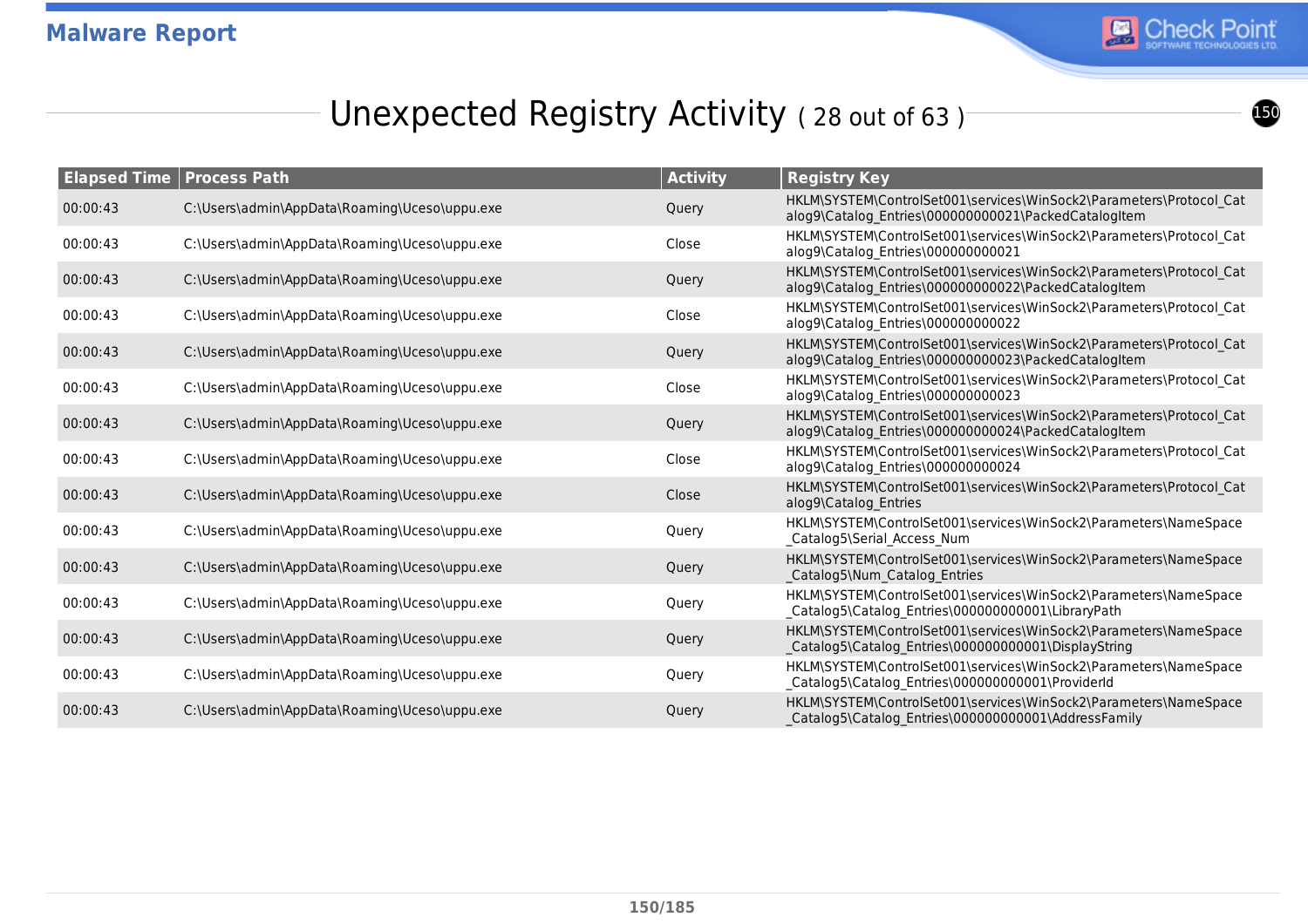

## Unexpected Registry Activity (29 out of 63)

|          | <b>Elapsed Time   Process Path</b>            | <b>Activity</b> | <b>Registry Key</b>                                                                                                               |
|----------|-----------------------------------------------|-----------------|-----------------------------------------------------------------------------------------------------------------------------------|
| 00:00:43 | C:\Users\admin\AppData\Roaming\Uceso\uppu.exe | Query           | HKLM\SYSTEM\ControlSet001\services\WinSock2\Parameters\NameSpace<br>Catalog5\Catalog_Entries\000000000001\SupportedNameSpace      |
| 00:00:43 | C:\Users\admin\AppData\Roaming\Uceso\uppu.exe | Query           | HKLM\SYSTEM\ControlSet001\services\WinSock2\Parameters\NameSpace<br>_Catalog5\Catalog_Entries\000000000001\Enabled                |
| 00:00:43 | C:\Users\admin\AppData\Roaming\Uceso\uppu.exe | Query           | HKLM\SYSTEM\ControlSet001\services\WinSock2\Parameters\NameSpace<br>Catalog5\Catalog_Entries\000000000001\Version                 |
| 00:00:43 | C:\Users\admin\AppData\Roaming\Uceso\uppu.exe | Query           | HKLM\SYSTEM\ControlSet001\services\WinSock2\Parameters\NameSpace<br>_Catalog5\Catalog_Entries\000000000001\StoresServiceClassInfo |
| 00:00:43 | C:\Users\admin\AppData\Roaming\Uceso\uppu.exe | Query           | HKLM\SYSTEM\ControlSet001\services\WinSock2\Parameters\NameSpace<br>Catalog5\Catalog Entries\000000000001\ProviderInfo            |
| 00:00:43 | C:\Users\admin\AppData\Roaming\Uceso\uppu.exe | Close           | HKLM\SYSTEM\ControlSet001\services\WinSock2\Parameters\NameSpace<br>_Catalog5\Catalog_Entries\000000000001                        |
| 00:00:43 | C:\Users\admin\AppData\Roaming\Uceso\uppu.exe | Query           | HKLM\SYSTEM\ControlSet001\services\WinSock2\Parameters\NameSpace<br>Catalog5\Catalog_Entries\000000000002\LibraryPath             |
| 00:00:43 | C:\Users\admin\AppData\Roaming\Uceso\uppu.exe | Query           | HKLM\SYSTEM\ControlSet001\services\WinSock2\Parameters\NameSpace<br>Catalog5\Catalog Entries\000000000002\DisplayString           |
| 00:00:44 | C:\Users\admin\AppData\Roaming\Uceso\uppu.exe | Query           | HKLM\SYSTEM\ControlSet001\services\WinSock2\Parameters\NameSpace<br>Catalog5\Catalog Entries\000000000002\ProviderId              |
| 00:00:44 | C:\Users\admin\AppData\Roaming\Uceso\uppu.exe | Query           | HKLM\SYSTEM\ControlSet001\services\WinSock2\Parameters\NameSpace<br>_Catalog5\Catalog_Entries\000000000002\AddressFamily          |
| 00:00:44 | C:\Users\admin\AppData\Roaming\Uceso\uppu.exe | Query           | HKLM\SYSTEM\ControlSet001\services\WinSock2\Parameters\NameSpace<br>Catalog5\Catalog_Entries\000000000002\SupportedNameSpace      |
| 00:00:44 | C:\Users\admin\AppData\Roaming\Uceso\uppu.exe | Query           | HKLM\SYSTEM\ControlSet001\services\WinSock2\Parameters\NameSpace<br>_Catalog5\Catalog_Entries\000000000002\Enabled                |
| 00:00:44 | C:\Users\admin\AppData\Roaming\Uceso\uppu.exe | Query           | HKLM\SYSTEM\ControlSet001\services\WinSock2\Parameters\NameSpace<br>Catalog5\Catalog_Entries\000000000002\Version                 |
| 00:00:44 | C:\Users\admin\AppData\Roaming\Uceso\uppu.exe | Query           | HKLM\SYSTEM\ControlSet001\services\WinSock2\Parameters\NameSpace<br>_Catalog5\Catalog_Entries\000000000002\StoresServiceClassInfo |
| 00:00:44 | C:\Users\admin\AppData\Roaming\Uceso\uppu.exe | Query           | HKLM\SYSTEM\ControlSet001\services\WinSock2\Parameters\NameSpace<br>Catalog5\Catalog Entries\000000000002\ProviderInfo            |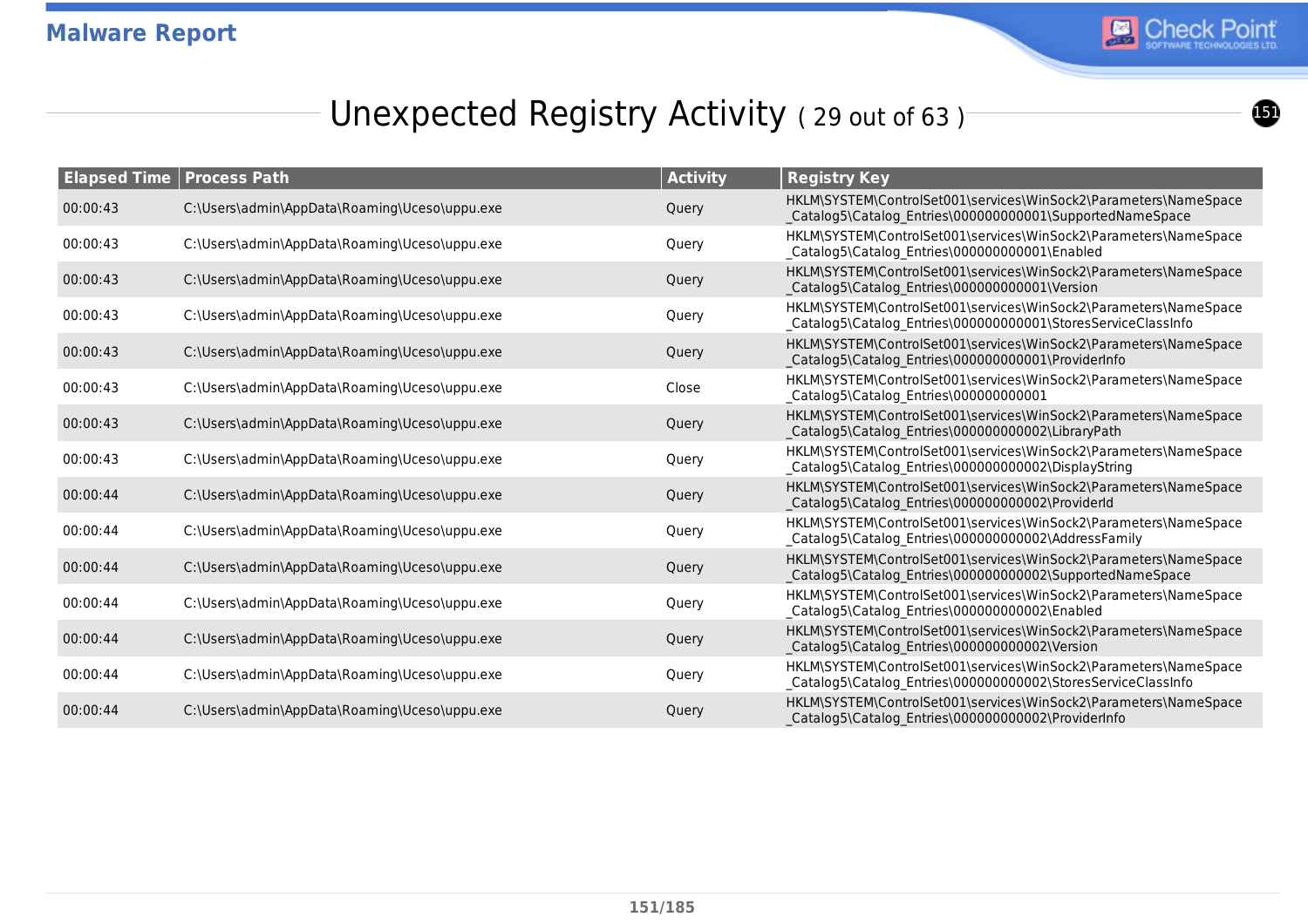

## Unexpected Registry Activity (30 out of 63)<sup>-</sup>

|          | <b>Elapsed Time   Process Path</b>            | <b>Activity</b> | <b>Registry Key</b>                                                                                                              |
|----------|-----------------------------------------------|-----------------|----------------------------------------------------------------------------------------------------------------------------------|
| 00:00:44 | C:\Users\admin\AppData\Roaming\Uceso\uppu.exe | Close           | HKLM\SYSTEM\ControlSet001\services\WinSock2\Parameters\NameSpace<br>Catalog5\Catalog_Entries\000000000002                        |
| 00:00:44 | C:\Users\admin\AppData\Roaming\Uceso\uppu.exe | Query           | HKLM\SYSTEM\ControlSet001\services\WinSock2\Parameters\NameSpace<br>_Catalog5\Catalog_Entries\000000000003\LibraryPath           |
| 00:00:44 | C:\Users\admin\AppData\Roaming\Uceso\uppu.exe | Query           | HKLM\SYSTEM\ControlSet001\services\WinSock2\Parameters\NameSpace<br>Catalog5\Catalog Entries\000000000003\DisplayString          |
| 00:00:44 | C:\Users\admin\AppData\Roaming\Uceso\uppu.exe | Query           | HKLM\SYSTEM\ControlSet001\services\WinSock2\Parameters\NameSpace<br>_Catalog5\Catalog_Entries\000000000003\ProviderId            |
| 00:00:44 | C:\Users\admin\AppData\Roaming\Uceso\uppu.exe | Query           | HKLM\SYSTEM\ControlSet001\services\WinSock2\Parameters\NameSpace<br>Catalog5\Catalog Entries\000000000003\AddressFamily          |
| 00:00:44 | C:\Users\admin\AppData\Roaming\Uceso\uppu.exe | Query           | HKLM\SYSTEM\ControlSet001\services\WinSock2\Parameters\NameSpace<br>_Catalog5\Catalog_Entries\000000000003\SupportedNameSpace    |
| 00:00:44 | C:\Users\admin\AppData\Roaming\Uceso\uppu.exe | Query           | HKLM\SYSTEM\ControlSet001\services\WinSock2\Parameters\NameSpace<br>Catalog5\Catalog Entries\000000000003\Enabled                |
| 00:00:44 | C:\Users\admin\AppData\Roaming\Uceso\uppu.exe | Query           | HKLM\SYSTEM\ControlSet001\services\WinSock2\Parameters\NameSpace<br>Catalog5\Catalog_Entries\000000000003\Version                |
| 00:00:44 | C:\Users\admin\AppData\Roaming\Uceso\uppu.exe | Query           | HKLM\SYSTEM\ControlSet001\services\WinSock2\Parameters\NameSpace<br>Catalog5\Catalog_Entries\000000000003\StoresServiceClassInfo |
| 00:00:44 | C:\Users\admin\AppData\Roaming\Uceso\uppu.exe | Query           | HKLM\SYSTEM\ControlSet001\services\WinSock2\Parameters\NameSpace<br>_Catalog5\Catalog_Entries\000000000003\ProviderInfo          |
| 00:00:44 | C:\Users\admin\AppData\Roaming\Uceso\uppu.exe | Close           | HKLM\SYSTEM\ControlSet001\services\WinSock2\Parameters\NameSpace<br>Catalog5\Catalog_Entries\000000000003                        |
| 00:00:44 | C:\Users\admin\AppData\Roaming\Uceso\uppu.exe | Query           | HKLM\SYSTEM\ControlSet001\services\WinSock2\Parameters\NameSpace<br>_Catalog5\Catalog_Entries\000000000004\LibraryPath           |
| 00:00:44 | C:\Users\admin\AppData\Roaming\Uceso\uppu.exe | Query           | HKLM\SYSTEM\ControlSet001\services\WinSock2\Parameters\NameSpace<br>Catalog5\Catalog_Entries\000000000004\DisplayString          |
| 00:00:44 | C:\Users\admin\AppData\Roaming\Uceso\uppu.exe | Query           | HKLM\SYSTEM\ControlSet001\services\WinSock2\Parameters\NameSpace<br>_Catalog5\Catalog_Entries\000000000004\ProviderId            |
| 00:00:44 | C:\Users\admin\AppData\Roaming\Uceso\uppu.exe | Query           | HKLM\SYSTEM\ControlSet001\services\WinSock2\Parameters\NameSpace<br>Catalog5\Catalog Entries\000000000004\AddressFamily          |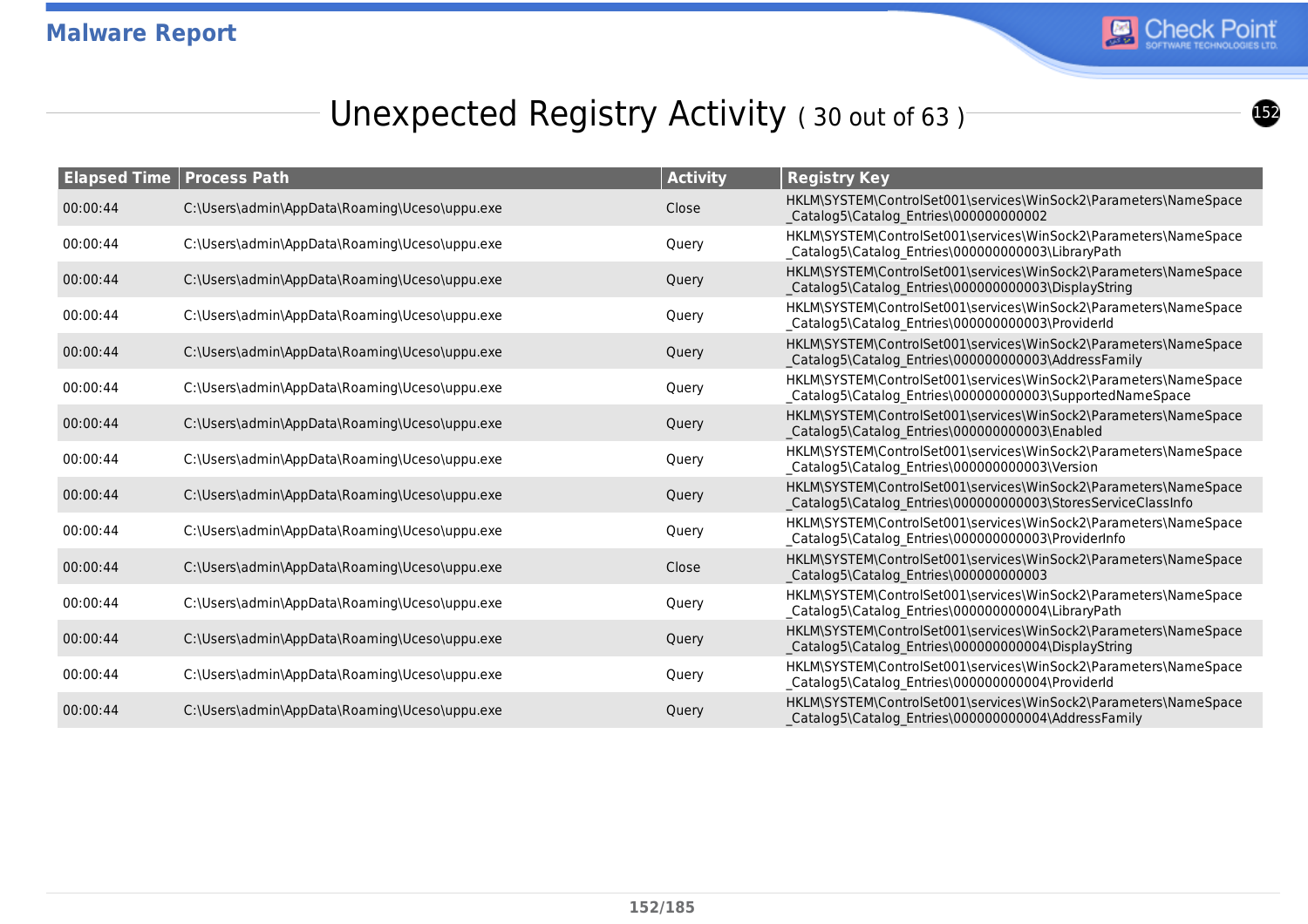

## Unexpected Registry Activity (31 out of 63)

| <b>Elapsed Time   Process Path</b> |                                               | <b>Activity</b> | <b>Registry Key</b>                                                                                                               |
|------------------------------------|-----------------------------------------------|-----------------|-----------------------------------------------------------------------------------------------------------------------------------|
| 00:00:44                           | C:\Users\admin\AppData\Roaming\Uceso\uppu.exe | Query           | HKLM\SYSTEM\ControlSet001\services\WinSock2\Parameters\NameSpace<br>Catalog5\Catalog_Entries\000000000004\SupportedNameSpace      |
| 00:00:44                           | C:\Users\admin\AppData\Roaming\Uceso\uppu.exe | Query           | HKLM\SYSTEM\ControlSet001\services\WinSock2\Parameters\NameSpace<br>_Catalog5\Catalog_Entries\000000000004\Enabled                |
| 00:00:44                           | C:\Users\admin\AppData\Roaming\Uceso\uppu.exe | Query           | HKLM\SYSTEM\ControlSet001\services\WinSock2\Parameters\NameSpace<br>Catalog5\Catalog Entries\000000000004\Version                 |
| 00:00:44                           | C:\Users\admin\AppData\Roaming\Uceso\uppu.exe | Query           | HKLM\SYSTEM\ControlSet001\services\WinSock2\Parameters\NameSpace<br>_Catalog5\Catalog_Entries\000000000004\StoresServiceClassInfo |
| 00:00:44                           | C:\Users\admin\AppData\Roaming\Uceso\uppu.exe | Query           | HKLM\SYSTEM\ControlSet001\services\WinSock2\Parameters\NameSpace<br>Catalog5\Catalog_Entries\000000000004\ProviderInfo            |
| 00:00:44                           | C:\Users\admin\AppData\Roaming\Uceso\uppu.exe | Close           | HKLM\SYSTEM\ControlSet001\services\WinSock2\Parameters\NameSpace<br>Catalog5\Catalog_Entries\000000000004                         |
| 00:00:44                           | C:\Users\admin\AppData\Roaming\Uceso\uppu.exe | Query           | HKLM\SYSTEM\ControlSet001\services\WinSock2\Parameters\NameSpace<br>Catalog5\Catalog_Entries\000000000005\LibraryPath             |
| 00:00:44                           | C:\Users\admin\AppData\Roaming\Uceso\uppu.exe | Query           | HKLM\SYSTEM\ControlSet001\services\WinSock2\Parameters\NameSpace<br>Catalog5\Catalog Entries\000000000005\DisplayString           |
| 00:00:44                           | C:\Users\admin\AppData\Roaming\Uceso\uppu.exe | Query           | HKLM\SYSTEM\ControlSet001\services\WinSock2\Parameters\NameSpace<br>Catalog5\Catalog Entries\000000000005\ProviderId              |
| 00:00:44                           | C:\Users\admin\AppData\Roaming\Uceso\uppu.exe | Query           | HKLM\SYSTEM\ControlSet001\services\WinSock2\Parameters\NameSpace<br>_Catalog5\Catalog_Entries\000000000005\AddressFamily          |
| 00:00:44                           | C:\Users\admin\AppData\Roaming\Uceso\uppu.exe | Query           | HKLM\SYSTEM\ControlSet001\services\WinSock2\Parameters\NameSpace<br>Catalog5\Catalog_Entries\000000000005\SupportedNameSpace      |
| 00:00:44                           | C:\Users\admin\AppData\Roaming\Uceso\uppu.exe | Query           | HKLM\SYSTEM\ControlSet001\services\WinSock2\Parameters\NameSpace<br>_Catalog5\Catalog_Entries\000000000005\Enabled                |
| 00:00:44                           | C:\Users\admin\AppData\Roaming\Uceso\uppu.exe | Query           | HKLM\SYSTEM\ControlSet001\services\WinSock2\Parameters\NameSpace<br>Catalog5\Catalog_Entries\000000000005\Version                 |
| 00:00:44                           | C:\Users\admin\AppData\Roaming\Uceso\uppu.exe | Query           | HKLM\SYSTEM\ControlSet001\services\WinSock2\Parameters\NameSpace<br>_Catalog5\Catalog_Entries\000000000005\StoresServiceClassInfo |
| 00:00:44                           | C:\Users\admin\AppData\Roaming\Uceso\uppu.exe | Query           | HKLM\SYSTEM\ControlSet001\services\WinSock2\Parameters\NameSpace<br>Catalog5\Catalog Entries\000000000005\ProviderInfo            |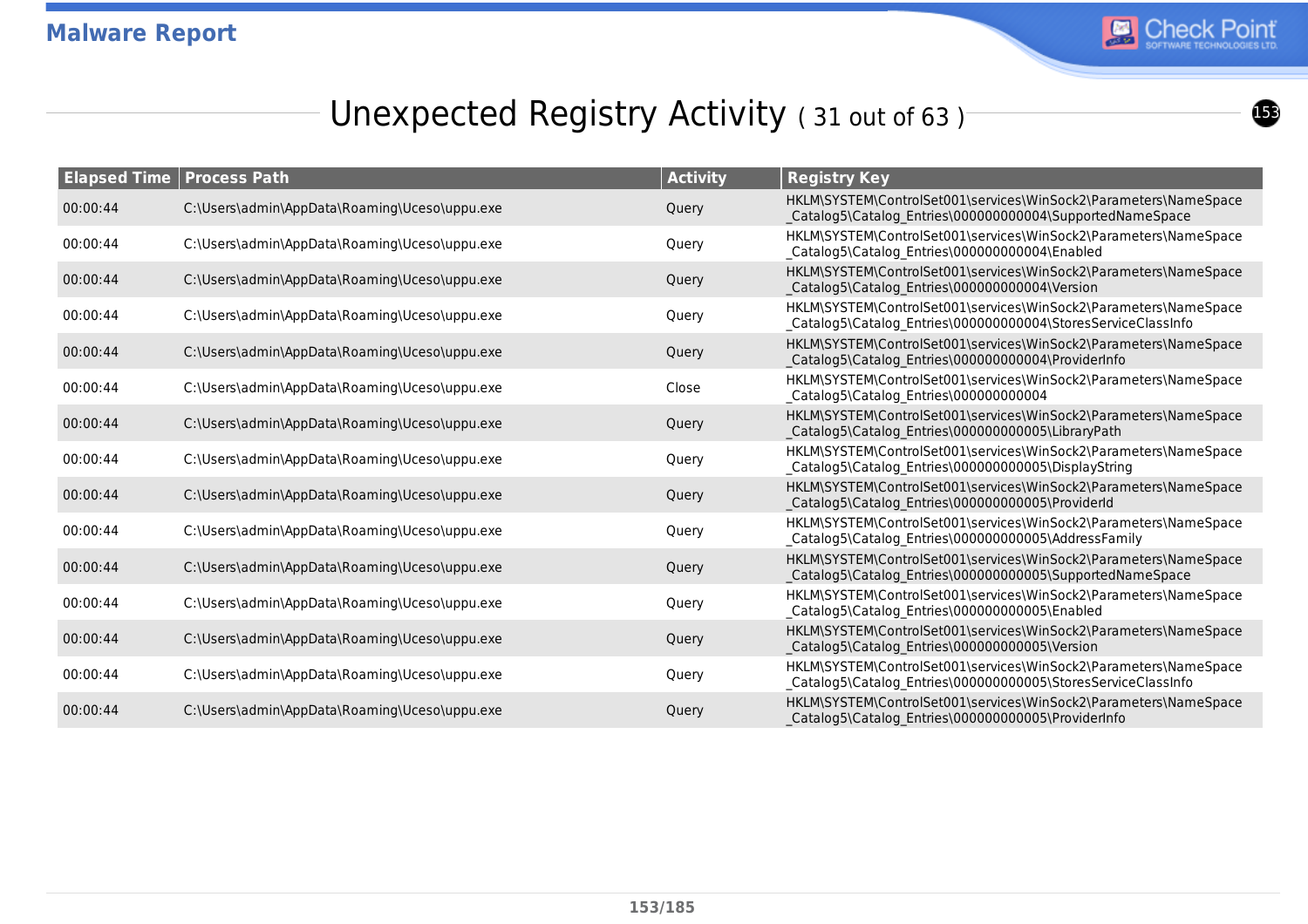

## Unexpected Registry Activity (32 out of 63)

| <b>Elapsed Time   Process Path</b> |                                               | <b>Activity</b> | <b>Registry Key</b>                                                                                                              |
|------------------------------------|-----------------------------------------------|-----------------|----------------------------------------------------------------------------------------------------------------------------------|
| 00:00:44                           | C:\Users\admin\AppData\Roaming\Uceso\uppu.exe | Close           | HKLM\SYSTEM\ControlSet001\services\WinSock2\Parameters\NameSpace<br>Catalog5\Catalog_Entries\000000000005                        |
| 00:00:44                           | C:\Users\admin\AppData\Roaming\Uceso\uppu.exe | Query           | HKLM\SYSTEM\ControlSet001\services\WinSock2\Parameters\NameSpace<br>_Catalog5\Catalog_Entries\000000000006\LibraryPath           |
| 00:00:44                           | C:\Users\admin\AppData\Roaming\Uceso\uppu.exe | Query           | HKLM\SYSTEM\ControlSet001\services\WinSock2\Parameters\NameSpace<br>Catalog5\Catalog_Entries\000000000006\DisplayString          |
| 00:00:44                           | C:\Users\admin\AppData\Roaming\Uceso\uppu.exe | Query           | HKLM\SYSTEM\ControlSet001\services\WinSock2\Parameters\NameSpace<br>Catalog5\Catalog_Entries\000000000006\ProviderId             |
| 00:00:44                           | C:\Users\admin\AppData\Roaming\Uceso\uppu.exe | Query           | HKLM\SYSTEM\ControlSet001\services\WinSock2\Parameters\NameSpace<br>Catalog5\Catalog Entries\000000000006\AddressFamily          |
| 00:00:44                           | C:\Users\admin\AppData\Roaming\Uceso\uppu.exe | Query           | HKLM\SYSTEM\ControlSet001\services\WinSock2\Parameters\NameSpace<br>_Catalog5\Catalog_Entries\000000000006\SupportedNameSpace    |
| 00:00:44                           | C:\Users\admin\AppData\Roaming\Uceso\uppu.exe | Query           | HKLM\SYSTEM\ControlSet001\services\WinSock2\Parameters\NameSpace<br>Catalog5\Catalog_Entries\000000000006\Enabled                |
| 00:00:45                           | C:\Users\admin\AppData\Roaming\Uceso\uppu.exe | Query           | HKLM\SYSTEM\ControlSet001\services\WinSock2\Parameters\NameSpace<br>_Catalog5\Catalog_Entries\000000000006\Version               |
| 00:00:45                           | C:\Users\admin\AppData\Roaming\Uceso\uppu.exe | Query           | HKLM\SYSTEM\ControlSet001\services\WinSock2\Parameters\NameSpace<br>Catalog5\Catalog_Entries\000000000006\StoresServiceClassInfo |
| 00:00:45                           | C:\Users\admin\AppData\Roaming\Uceso\uppu.exe | Query           | HKLM\SYSTEM\ControlSet001\services\WinSock2\Parameters\NameSpace<br>_Catalog5\Catalog_Entries\000000000006\ProviderInfo          |
| 00:00:45                           | C:\Users\admin\AppData\Roaming\Uceso\uppu.exe | Close           | HKLM\SYSTEM\ControlSet001\services\WinSock2\Parameters\NameSpace<br>Catalog5\Catalog_Entries\000000000006                        |
| 00:00:45                           | C:\Users\admin\AppData\Roaming\Uceso\uppu.exe | Close           | HKLM\SYSTEM\ControlSet001\services\WinSock2\Parameters\NameSpace<br>_Catalog5\Catalog_Entries                                    |
| 00:00:45                           | C:\Users\admin\AppData\Roaming\Uceso\uppu.exe | Close           | HKLM\SYSTEM\ControlSet001\services\WinSock2\Parameters                                                                           |
| 00:00:45                           | C:\Users\admin\AppData\Roaming\Uceso\uppu.exe | Query           | HKLM\SYSTEM\ControlSet001\services\WinSock2\Parameters\Ws2_32Num<br><b>HandleBuckets</b>                                         |
| 00:00:45                           | C:\Users\admin\AppData\Roaming\Uceso\uppu.exe | Close           | HKLM\SYSTEM\ControlSet001\services\WinSock2\Parameters                                                                           |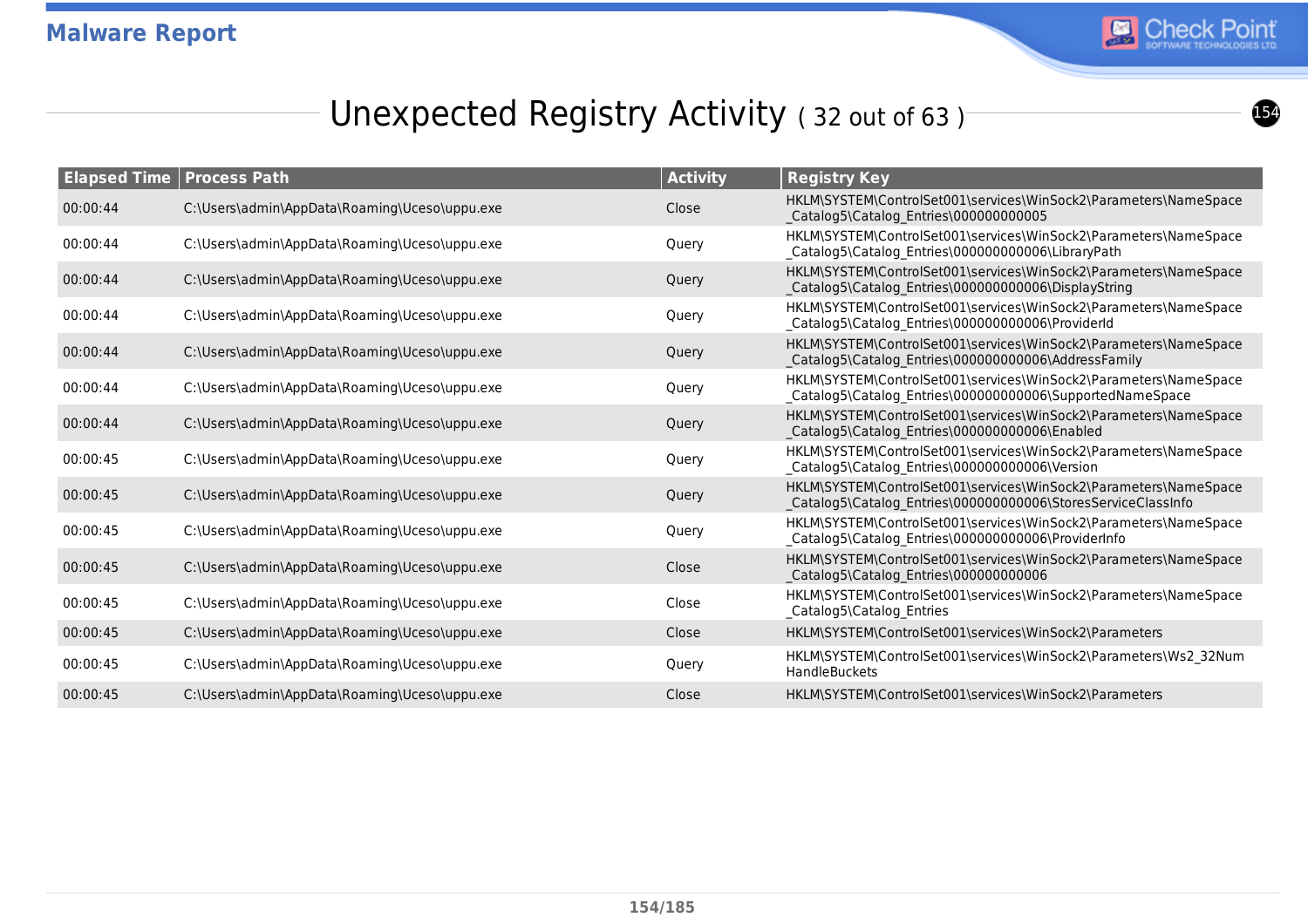

 $\bm{\mathbf{6}}$ 

# Unexpected Registry Activity (33 out of 63)

| <b>Elapsed Time</b> | <b>Process Path</b>                           | <b>Activity</b> | <b>Registry Key</b>                                                                                                                |
|---------------------|-----------------------------------------------|-----------------|------------------------------------------------------------------------------------------------------------------------------------|
| 00:00:45            | C:\Users\admin\AppData\Roaming\Uceso\uppu.exe | Query           | HKLM\SOFTWARE\Microsoft\Rpc\MaxRpcSize                                                                                             |
| 00:00:45            | C:\Users\admin\AppData\Roaming\Uceso\uppu.exe | Close           | HKLM\SOFTWARE\Microsoft\Rpc                                                                                                        |
| 00:00:45            | C:\Users\admin\AppData\Roaming\Uceso\uppu.exe | Query           | HKLM\SYSTEM\ControlSet001\Control\ComputerName\ActiveComputerNa<br>me\ComputerName                                                 |
| 00:00:45            | C:\Users\admin\AppData\Roaming\Uceso\uppu.exe | Close           | HKLM\SYSTEM\ControlSet001\Control\ComputerName\ActiveComputerNa<br>me                                                              |
| 00:00:45            | C:\Users\admin\AppData\Roaming\Uceso\uppu.exe | Query           | HKLM\SYSTEM\Setup\OOBEInProgress                                                                                                   |
| 00:00:45            | C:\Users\admin\AppData\Roaming\Uceso\uppu.exe | Close           | HKLM\SYSTEM\Setup                                                                                                                  |
| 00:00:45            | C:\Users\admin\AppData\Roaming\Uceso\uppu.exe | Query           | HKLM\SYSTEM\Setup\SystemSetupInProgress                                                                                            |
| 00:00:45            | C:\Users\admin\AppData\Roaming\Uceso\uppu.exe | Close           | HKLM\SYSTEM\Setup                                                                                                                  |
| 00:00:45            | C:\Users\admin\AppData\Roaming\Uceso\uppu.exe | Query           | HKLM\SOFTWARE\Microsoft\SQMClient\Windows\CEIPEnable                                                                               |
| 00:00:45            | C:\Users\admin\AppData\Roaming\Uceso\uppu.exe | Close           | HKLM\SOFTWARE\Microsoft\SQMClient\Windows                                                                                          |
| 00:00:45            | C:\Users\admin\AppData\Roaming\Uceso\uppu.exe | Close           | HKLM\SOFTWARE\Microsoft\Windows\CurrentVersion\Explorer\FolderDescr<br>iptions                                                     |
| 00:00:45            | C:\Users\admin\AppData\Roaming\Uceso\uppu.exe | Query           | HKLM\SOFTWARE\Microsoft\Windows\CurrentVersion\Explorer\FolderDescr<br>iptions\{F38BF404-1D43-42F2-9305-67DE0B28FC23}\Category     |
| 00:00:45            | C:\Users\admin\AppData\Roaming\Uceso\uppu.exe | Query           | HKLM\SOFTWARE\Microsoft\Windows\CurrentVersion\Explorer\FolderDescr<br>iptions\{F38BF404-1D43-42F2-9305-67DE0B28FC23}\Name         |
| 00:00:45            | C:\Users\admin\AppData\Roaming\Uceso\uppu.exe | Query           | HKLM\SOFTWARE\Microsoft\Windows\CurrentVersion\Explorer\FolderDescr<br>iptions\{F38BF404-1D43-42F2-9305-67DE0B28FC23}\ParentFolder |
| 00:00:45            | C:\Users\admin\AppData\Roaming\Uceso\uppu.exe | Query           | HKLM\SOFTWARE\Microsoft\Windows\CurrentVersion\Explorer\FolderDescr<br>iptions\{F38BF404-1D43-42F2-9305-67DE0B28FC23}\Description  |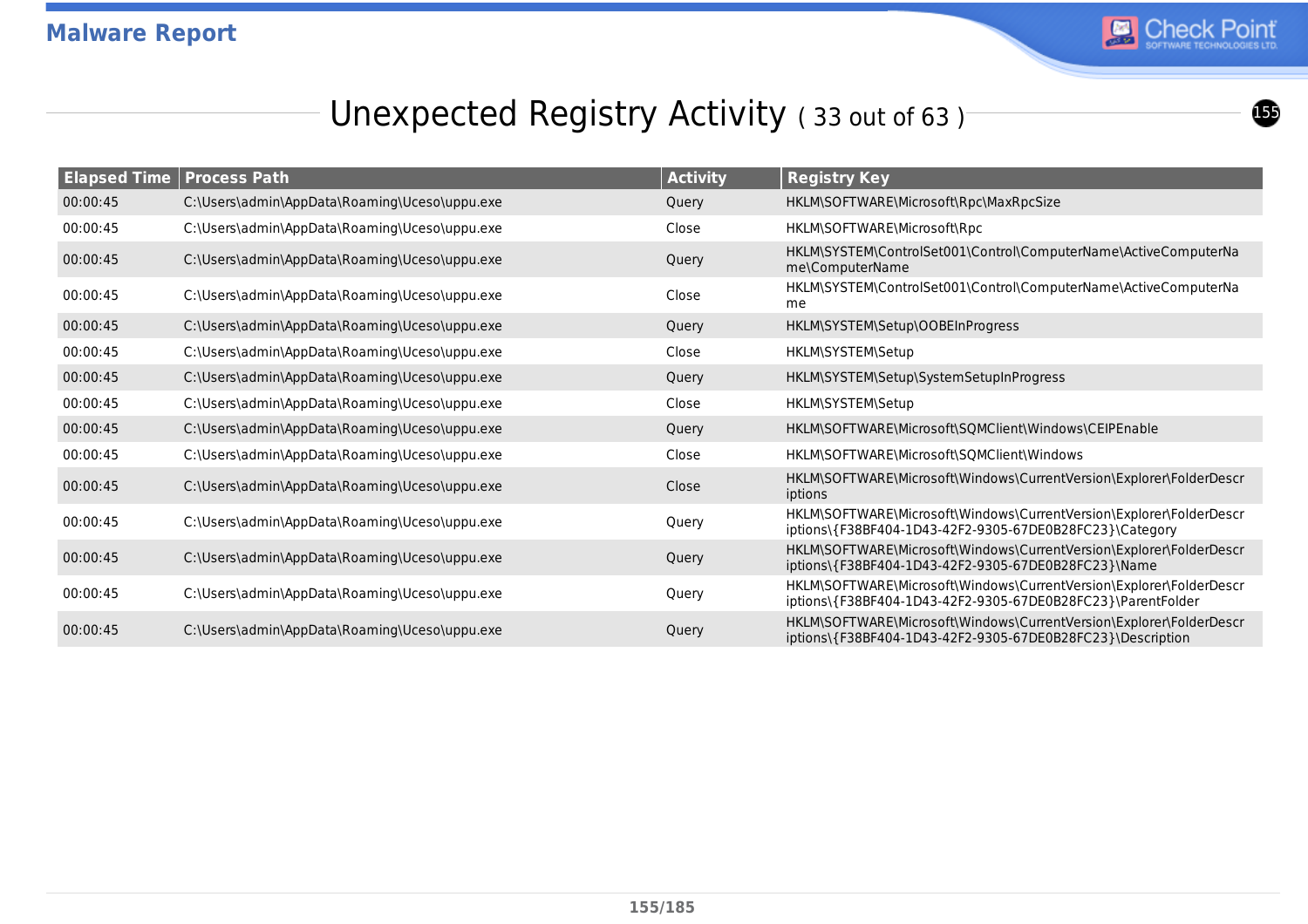

# Unexpected Registry Activity (34 out of 63)

|          | <b>Elapsed Time   Process Path</b>            | <b>Activity</b> | <b>Registry Key</b>                                                                                                                           |
|----------|-----------------------------------------------|-----------------|-----------------------------------------------------------------------------------------------------------------------------------------------|
| 00:00:45 | C:\Users\admin\AppData\Roaming\Uceso\uppu.exe | Query           | HKLM\SOFTWARE\Microsoft\Windows\CurrentVersion\Explorer\FolderDescr<br>iptions\{F38BF404-1D43-42F2-9305-67DE0B28FC23}\RelativePath            |
| 00:00:45 | C:\Users\admin\AppData\Roaming\Uceso\uppu.exe | Query           | HKLM\SOFTWARE\Microsoft\Windows\CurrentVersion\Explorer\FolderDescr<br>iptions\{F38BF404-1D43-42F2-9305-67DE0B28FC23}\ParsingName             |
| 00:00:45 | C:\Users\admin\AppData\Roaming\Uceso\uppu.exe | Query           | HKLM\SOFTWARE\Microsoft\Windows\CurrentVersion\Explorer\FolderDescr<br>iptions\{F38BF404-1D43-42F2-9305-67DE0B28FC23}\InfoTip                 |
| 00:00:45 | C:\Users\admin\AppData\Roaming\Uceso\uppu.exe | Query           | HKLM\SOFTWARE\Microsoft\Windows\CurrentVersion\Explorer\FolderDescr<br>iptions\{F38BF404-1D43-42F2-9305-67DE0B28FC23}\LocalizedName           |
| 00:00:45 | C:\Users\admin\AppData\Roaming\Uceso\uppu.exe | Query           | HKLM\SOFTWARE\Microsoft\Windows\CurrentVersion\Explorer\FolderDescr<br>iptions\{F38BF404-1D43-42F2-9305-67DE0B28FC23}\lcon                    |
| 00:00:45 | C:\Users\admin\AppData\Roaming\Uceso\uppu.exe | Query           | HKLM\SOFTWARE\Microsoft\Windows\CurrentVersion\Explorer\FolderDescr<br>iptions\{F38BF404-1D43-42F2-9305-67DE0B28FC23}\Security                |
| 00:00:45 | C:\Users\admin\AppData\Roaming\Uceso\uppu.exe | Query           | HKLM\SOFTWARE\Microsoft\Windows\CurrentVersion\Explorer\FolderDescr<br>iptions\{F38BF404-1D43-42F2-9305-67DE0B28FC23}\StreamResource          |
| 00:00:45 | C:\Users\admin\AppData\Roaming\Uceso\uppu.exe | Query           | HKLM\SOFTWARE\Microsoft\Windows\CurrentVersion\Explorer\FolderDescr<br>iptions\{F38BF404-1D43-42F2-9305-<br>67DE0B28FC23}\StreamResourceType  |
| 00:00:45 | C:\Users\admin\AppData\Roaming\Uceso\uppu.exe | Query           | HKLM\SOFTWARE\Microsoft\Windows\CurrentVersion\Explorer\FolderDescr<br>iptions\{F38BF404-1D43-42F2-9305-67DE0B28FC23}\LocalRedirectOnly       |
| 00:00:45 | C:\Users\admin\AppData\Roaming\Uceso\uppu.exe | Query           | HKLM\SOFTWARE\Microsoft\Windows\CurrentVersion\Explorer\FolderDescr<br>iptions\{F38BF404-1D43-42F2-9305-67DE0B28FC23}\Roamable                |
| 00:00:45 | C:\Users\admin\AppData\Roaming\Uceso\uppu.exe | Query           | HKLM\SOFTWARE\Microsoft\Windows\CurrentVersion\Explorer\FolderDescr<br>iptions\{F38BF404-1D43-42F2-9305-67DE0B28FC23}\PreCreate               |
| 00:00:45 | C:\Users\admin\AppData\Roaming\Uceso\uppu.exe | Query           | HKLM\SOFTWARE\Microsoft\Windows\CurrentVersion\Explorer\FolderDescr<br>iptions\{F38BF404-1D43-42F2-9305-67DE0B28FC23}\Stream                  |
| 00:00:45 | C:\Users\admin\AppData\Roaming\Uceso\uppu.exe | Query           | HKLM\SOFTWARE\Microsoft\Windows\CurrentVersion\Explorer\FolderDescr<br>iptions\{F38BF404-1D43-42F2-9305-<br>67DE0B28FC23}\PublishExpandedPath |
| 00:00:45 | C:\Users\admin\AppData\Roaming\Uceso\uppu.exe | Query           | HKLM\SOFTWARE\Microsoft\Windows\CurrentVersion\Explorer\FolderDescr<br>iptions\{F38BF404-1D43-42F2-9305-67DE0B28FC23}\Attributes              |
| 00:00:45 | C:\Users\admin\AppData\Roaming\Uceso\uppu.exe | Query           | HKLM\SOFTWARE\Microsoft\Windows\CurrentVersion\Explorer\FolderDescr<br>iptions\{F38BF404-1D43-42F2-9305-67DE0B28FC23}\FolderTypeID            |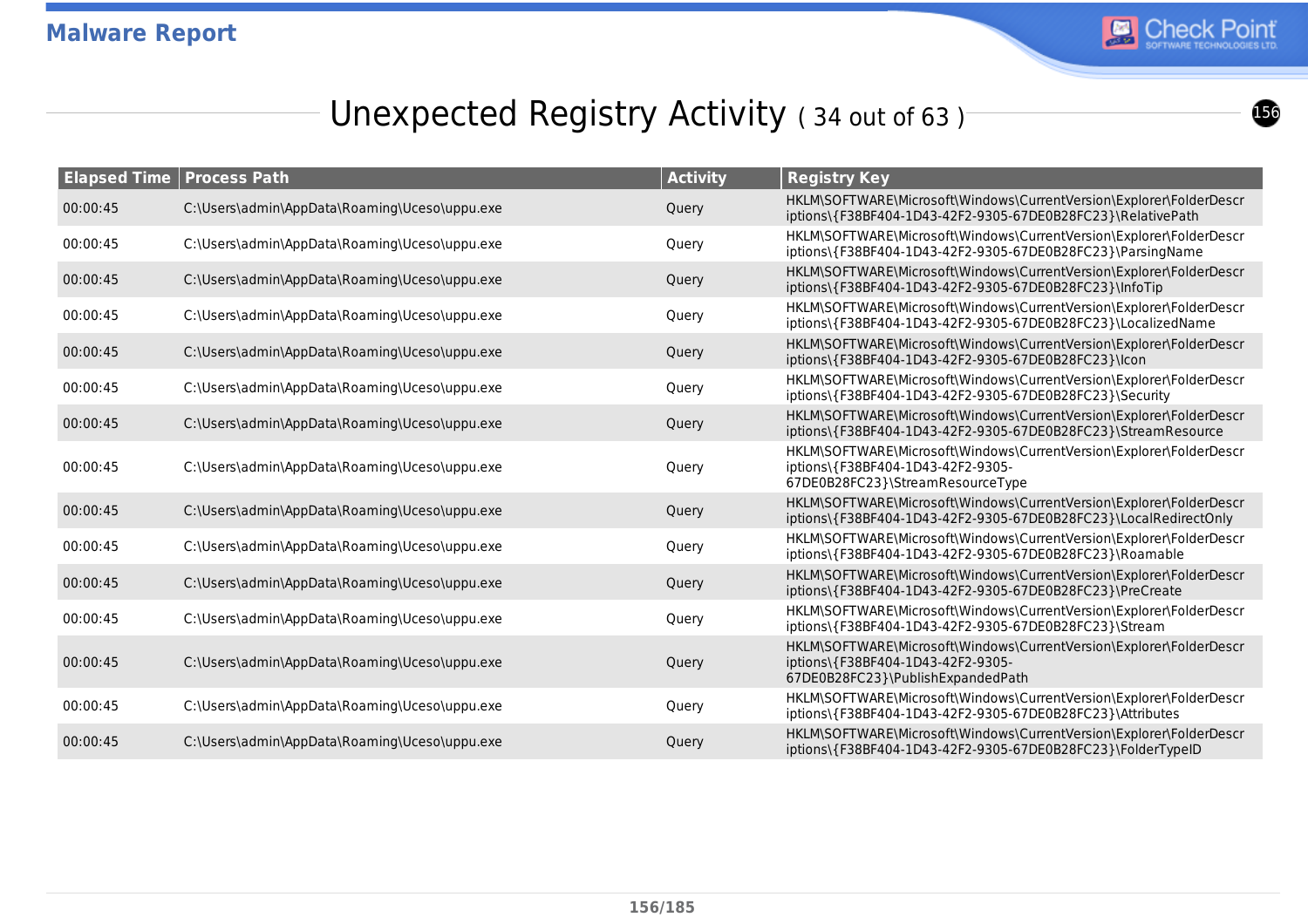

## Unexpected Registry Activity (35 out of 63)

| <b>Elapsed Time</b> | <b>Process Path</b>                           | <b>Activity</b> | <b>Registry Key</b>                                                                                                                          |
|---------------------|-----------------------------------------------|-----------------|----------------------------------------------------------------------------------------------------------------------------------------------|
| 00:00:45            | C:\Users\admin\AppData\Roaming\Uceso\uppu.exe | Query           | HKLM\SOFTWARE\Microsoft\Windows\CurrentVersion\Explorer\FolderDescr<br>iptions\{F38BF404-1D43-42F2-9305-67DE0B28FC23}\InitFolderHandler      |
| 00:00:45            | C:\Users\admin\AppData\Roaming\Uceso\uppu.exe | Close           | HKLM\SOFTWARE\Microsoft\Windows\CurrentVersion\Explorer\FolderDescr<br>iptions\{F38BF404-1D43-42F2-9305-67DE0B28FC23}                        |
| 00:00:45            | C:\Users\admin\AppData\Roaming\Uceso\uppu.exe | Close           | HKLM\SOFTWARE\Microsoft\Windows\CurrentVersion\Explorer\FolderDescr<br>iptions                                                               |
| 00:00:45            | C:\Users\admin\AppData\Roaming\Uceso\uppu.exe | Query           | HKLM\SOFTWARE\Microsoft\Windows\CurrentVersion\Explorer\FolderDescr<br>iptions\{3EB685DB-65F9-4CF6-A03A-E3EF65729F3D}\Category               |
| 00:00:45            | C:\Users\admin\AppData\Roaming\Uceso\uppu.exe | Query           | HKLM\SOFTWARE\Microsoft\Windows\CurrentVersion\Explorer\FolderDescr<br>iptions\{3EB685DB-65F9-4CF6-A03A-E3EF65729F3D}\Name                   |
| 00:00:45            | C:\Users\admin\AppData\Roaming\Uceso\uppu.exe | Query           | HKLM\SOFTWARE\Microsoft\Windows\CurrentVersion\Explorer\FolderDescr<br>iptions\{3EB685DB-65F9-4CF6-A03A-E3EF65729F3D}\ParentFolder           |
| 00:00:45            | C:\Users\admin\AppData\Roaming\Uceso\uppu.exe | Query           | HKLM\SOFTWARE\Microsoft\Windows\CurrentVersion\Explorer\FolderDescr<br>iptions\{3EB685DB-65F9-4CF6-A03A-E3EF65729F3D}\Description            |
| 00:00:45            | C:\Users\admin\AppData\Roaming\Uceso\uppu.exe | Query           | HKLM\SOFTWARE\Microsoft\Windows\CurrentVersion\Explorer\FolderDescr<br>iptions\{3EB685DB-65F9-4CF6-A03A-E3EF65729F3D}\RelativePath           |
| 00:00:45            | C:\Users\admin\AppData\Roaming\Uceso\uppu.exe | Query           | HKLM\SOFTWARE\Microsoft\Windows\CurrentVersion\Explorer\FolderDescr<br>iptions\{3EB685DB-65F9-4CF6-A03A-E3EF65729F3D}\ParsingName            |
| 00:00:45            | C:\Users\admin\AppData\Roaming\Uceso\uppu.exe | Query           | HKLM\SOFTWARE\Microsoft\Windows\CurrentVersion\Explorer\FolderDescr<br>iptions\{3EB685DB-65F9-4CF6-A03A-E3EF65729F3D}\InfoTip                |
| 00:00:45            | C:\Users\admin\AppData\Roaming\Uceso\uppu.exe | Query           | HKLM\SOFTWARE\Microsoft\Windows\CurrentVersion\Explorer\FolderDescr<br>iptions\{3EB685DB-65F9-4CF6-A03A-E3EF65729F3D}\LocalizedName          |
| 00:00:45            | C:\Users\admin\AppData\Roaming\Uceso\uppu.exe | Query           | HKLM\SOFTWARE\Microsoft\Windows\CurrentVersion\Explorer\FolderDescr<br>iptions\{3EB685DB-65F9-4CF6-A03A-E3EF65729F3D}\lcon                   |
| 00:00:45            | C:\Users\admin\AppData\Roaming\Uceso\uppu.exe | Query           | HKLM\SOFTWARE\Microsoft\Windows\CurrentVersion\Explorer\FolderDescr<br>iptions\{3EB685DB-65F9-4CF6-A03A-E3EF65729F3D}\Security               |
| 00:00:45            | C:\Users\admin\AppData\Roaming\Uceso\uppu.exe | Query           | HKLM\SOFTWARE\Microsoft\Windows\CurrentVersion\Explorer\FolderDescr<br>iptions\{3EB685DB-65F9-4CF6-A03A-E3EF65729F3D}\StreamResource         |
| 00:00:46            | C:\Users\admin\AppData\Roaming\Uceso\uppu.exe | Query           | HKLM\SOFTWARE\Microsoft\Windows\CurrentVersion\Explorer\FolderDescr<br>iptions\{3EB685DB-65F9-4CF6-A03A-<br>E3EF65729F3D}\StreamResourceType |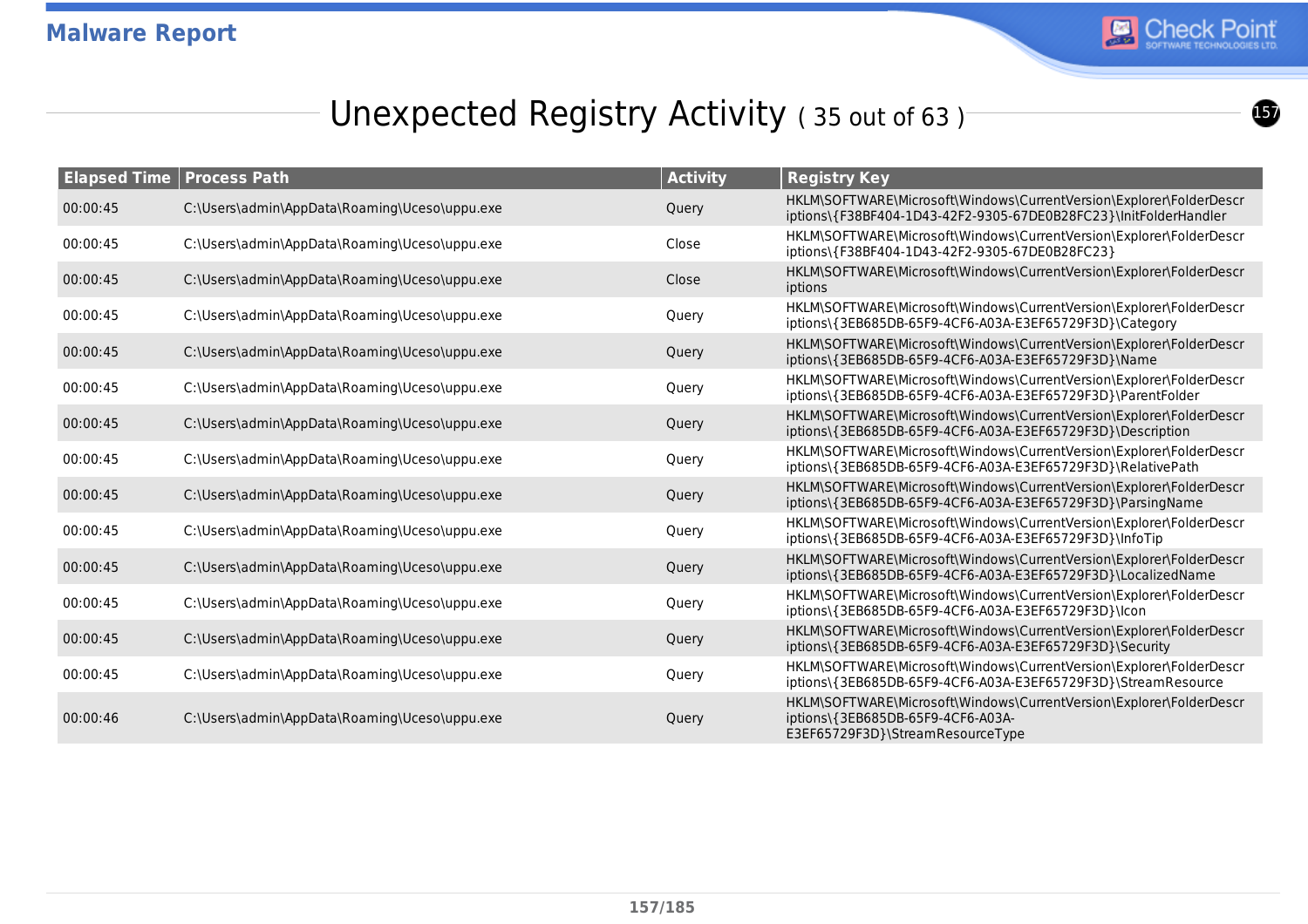

## Unexpected Registry Activity (36 out of 63)

| <b>Elapsed Time</b> | <b>Process Path</b>                           | <b>Activity</b> | <b>Registry Key</b>                                                                                                                           |
|---------------------|-----------------------------------------------|-----------------|-----------------------------------------------------------------------------------------------------------------------------------------------|
| 00:00:46            | C:\Users\admin\AppData\Roaming\Uceso\uppu.exe | Query           | HKLM\SOFTWARE\Microsoft\Windows\CurrentVersion\Explorer\FolderDescr<br>iptions\{3EB685DB-65F9-4CF6-A03A-E3EF65729F3D}\LocalRedirectOnly       |
| 00:00:46            | C:\Users\admin\AppData\Roaming\Uceso\uppu.exe | Query           | HKLM\SOFTWARE\Microsoft\Windows\CurrentVersion\Explorer\FolderDescr<br>iptions\{3EB685DB-65F9-4CF6-A03A-E3EF65729F3D}\Roamable                |
| 00:00:46            | C:\Users\admin\AppData\Roaming\Uceso\uppu.exe | Query           | HKLM\SOFTWARE\Microsoft\Windows\CurrentVersion\Explorer\FolderDescr<br>iptions\{3EB685DB-65F9-4CF6-A03A-E3EF65729F3D}\PreCreate               |
| 00:00:46            | C:\Users\admin\AppData\Roaming\Uceso\uppu.exe | Query           | HKLM\SOFTWARE\Microsoft\Windows\CurrentVersion\Explorer\FolderDescr<br>iptions\{3EB685DB-65F9-4CF6-A03A-E3EF65729F3D}\Stream                  |
| 00:00:46            | C:\Users\admin\AppData\Roaming\Uceso\uppu.exe | Query           | HKLM\SOFTWARE\Microsoft\Windows\CurrentVersion\Explorer\FolderDescr<br>iptions\{3EB685DB-65F9-4CF6-A03A-<br>E3EF65729F3D}\PublishExpandedPath |
| 00:00:46            | C:\Users\admin\AppData\Roaming\Uceso\uppu.exe | Query           | HKLM\SOFTWARE\Microsoft\Windows\CurrentVersion\Explorer\FolderDescr<br>iptions\{3EB685DB-65F9-4CF6-A03A-E3EF65729F3D}\Attributes              |
| 00:00:46            | C:\Users\admin\AppData\Roaming\Uceso\uppu.exe | Query           | HKLM\SOFTWARE\Microsoft\Windows\CurrentVersion\Explorer\FolderDescr<br>iptions\{3EB685DB-65F9-4CF6-A03A-E3EF65729F3D}\FolderTypeID            |
| 00:00:46            | C:\Users\admin\AppData\Roaming\Uceso\uppu.exe | Query           | HKLM\SOFTWARE\Microsoft\Windows\CurrentVersion\Explorer\FolderDescr<br>iptions\{3EB685DB-65F9-4CF6-A03A-E3EF65729F3D}\lnitFolderHandler       |
| 00:00:46            | C:\Users\admin\AppData\Roaming\Uceso\uppu.exe | Close           | HKLM\SOFTWARE\Microsoft\Windows\CurrentVersion\Explorer\FolderDescr<br>iptions\{3EB685DB-65F9-4CF6-A03A-E3EF65729F3D}                         |
| 00:00:46            | C:\Users\admin\AppData\Roaming\Uceso\uppu.exe | Close           | HKCU\Software\Microsoft\Windows\CurrentVersion\Explorer\SessionInfo\1                                                                         |
| 00:00:46            | C:\Users\admin\AppData\Roaming\Uceso\uppu.exe | Close           | <b>HKCU</b>                                                                                                                                   |
| 00:00:46            | C:\Users\admin\AppData\Roaming\Uceso\uppu.exe | Query           | HKCU\Software\Microsoft\Windows\CurrentVersion\Explorer\User Shell<br>Folders\AppData                                                         |
| 00:00:46            | C:\Users\admin\AppData\Roaming\Uceso\uppu.exe | Close           | HKCU\Software\Microsoft\Windows\CurrentVersion\Explorer\User Shell<br><b>Folders</b>                                                          |
| 00:00:46            | C:\Users\admin\AppData\Roaming\Uceso\uppu.exe | Close           | HKLM\SOFTWARE\Microsoft\Windows\CurrentVersion\Explorer\FolderDescr<br>iptions                                                                |
| 00:00:46            | C:\Users\admin\AppData\Roaming\Uceso\uppu.exe | Query           | HKLM\SOFTWARE\Microsoft\Windows\CurrentVersion\Explorer\FolderDescr<br>iptions\{A520A1A4-1780-4FF6-BD18-167343C5AF16}\Category                |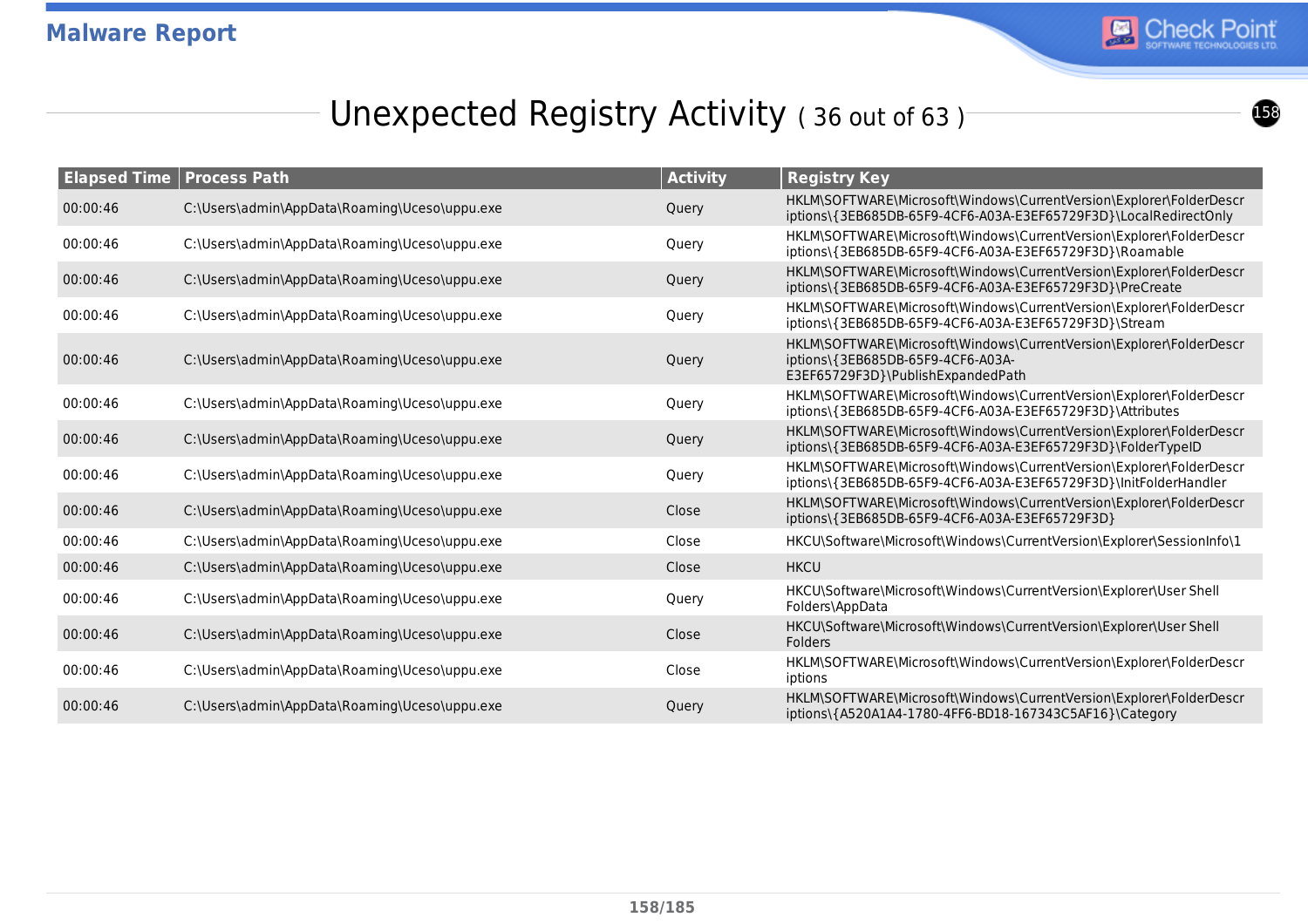

## Unexpected Registry Activity (37 out of 63)

| <b>Elapsed Time   Process Path</b> |                                               | <b>Activity</b> | <b>Registry Key</b>                                                                                                                          |
|------------------------------------|-----------------------------------------------|-----------------|----------------------------------------------------------------------------------------------------------------------------------------------|
| 00:00:46                           | C:\Users\admin\AppData\Roaming\Uceso\uppu.exe | Query           | HKLM\SOFTWARE\Microsoft\Windows\CurrentVersion\Explorer\FolderDescr<br>iptions\{A520A1A4-1780-4FF6-BD18-167343C5AF16}\Name                   |
| 00:00:46                           | C:\Users\admin\AppData\Roaming\Uceso\uppu.exe | Query           | HKLM\SOFTWARE\Microsoft\Windows\CurrentVersion\Explorer\FolderDescr<br>iptions\{A520A1A4-1780-4FF6-BD18-167343C5AF16}\ParentFolder           |
| 00:00:46                           | C:\Users\admin\AppData\Roaming\Uceso\uppu.exe | Query           | HKLM\SOFTWARE\Microsoft\Windows\CurrentVersion\Explorer\FolderDescr<br>iptions\{A520A1A4-1780-4FF6-BD18-167343C5AF16}\Description            |
| 00:00:46                           | C:\Users\admin\AppData\Roaming\Uceso\uppu.exe | Query           | HKLM\SOFTWARE\Microsoft\Windows\CurrentVersion\Explorer\FolderDescr<br>iptions\{A520A1A4-1780-4FF6-BD18-167343C5AF16}\RelativePath           |
| 00:00:46                           | C:\Users\admin\AppData\Roaming\Uceso\uppu.exe | Query           | HKLM\SOFTWARE\Microsoft\Windows\CurrentVersion\Explorer\FolderDescr<br>iptions\{A520A1A4-1780-4FF6-BD18-167343C5AF16}\ParsingName            |
| 00:00:46                           | C:\Users\admin\AppData\Roaming\Uceso\uppu.exe | Query           | HKLM\SOFTWARE\Microsoft\Windows\CurrentVersion\Explorer\FolderDescr<br>iptions\{A520A1A4-1780-4FF6-BD18-167343C5AF16}\InfoTip                |
| 00:00:46                           | C:\Users\admin\AppData\Roaming\Uceso\uppu.exe | Query           | HKLM\SOFTWARE\Microsoft\Windows\CurrentVersion\Explorer\FolderDescr<br>iptions\{A520A1A4-1780-4FF6-BD18-167343C5AF16}\LocalizedName          |
| 00:00:46                           | C:\Users\admin\AppData\Roaming\Uceso\uppu.exe | Query           | HKLM\SOFTWARE\Microsoft\Windows\CurrentVersion\Explorer\FolderDescr<br>iptions\{A520A1A4-1780-4FF6-BD18-167343C5AF16}\lcon                   |
| 00:00:46                           | C:\Users\admin\AppData\Roaming\Uceso\uppu.exe | Query           | HKLM\SOFTWARE\Microsoft\Windows\CurrentVersion\Explorer\FolderDescr<br>iptions\{A520A1A4-1780-4FF6-BD18-167343C5AF16}\Security               |
| 00:00:46                           | C:\Users\admin\AppData\Roaming\Uceso\uppu.exe | Query           | HKLM\SOFTWARE\Microsoft\Windows\CurrentVersion\Explorer\FolderDescr<br>iptions\{A520A1A4-1780-4FF6-BD18-167343C5AF16}\StreamResource         |
| 00:00:46                           | C:\Users\admin\AppData\Roaming\Uceso\uppu.exe | Query           | HKLM\SOFTWARE\Microsoft\Windows\CurrentVersion\Explorer\FolderDescr<br>iptions\{A520A1A4-1780-4FF6-BD18-<br>167343C5AF16}\StreamResourceType |
| 00:00:46                           | C:\Users\admin\AppData\Roaming\Uceso\uppu.exe | Query           | HKLM\SOFTWARE\Microsoft\Windows\CurrentVersion\Explorer\FolderDescr<br>iptions\{A520A1A4-1780-4FF6-BD18-167343C5AF16}\LocalRedirectOnly      |
| 00:00:46                           | C:\Users\admin\AppData\Roaming\Uceso\uppu.exe | Query           | HKLM\SOFTWARE\Microsoft\Windows\CurrentVersion\Explorer\FolderDescr<br>iptions\{A520A1A4-1780-4FF6-BD18-167343C5AF16}\Roamable               |
| 00:00:46                           | C:\Users\admin\AppData\Roaming\Uceso\uppu.exe | Query           | HKLM\SOFTWARE\Microsoft\Windows\CurrentVersion\Explorer\FolderDescr<br>iptions\{A520A1A4-1780-4FF6-BD18-167343C5AF16}\PreCreate              |
| 00:00:46                           | C:\Users\admin\AppData\Roaming\Uceso\uppu.exe | Query           | HKLM\SOFTWARE\Microsoft\Windows\CurrentVersion\Explorer\FolderDescr<br>iptions\{A520A1A4-1780-4FF6-BD18-167343C5AF16}\Stream                 |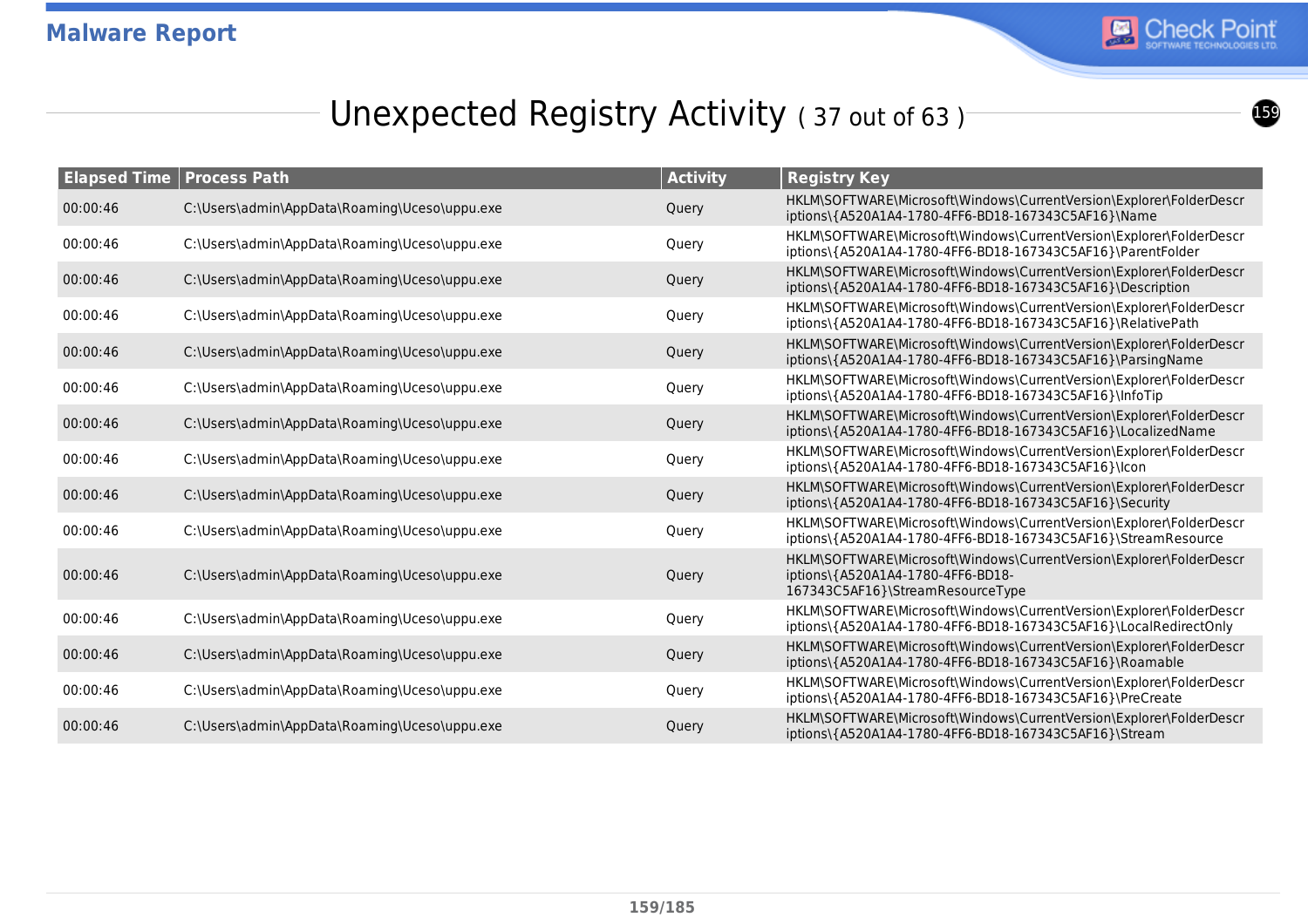

## Unexpected Registry Activity (38 out of 63)

| <b>Elapsed Time</b> | <b>Process Path</b>                           | <b>Activity</b> | <b>Registry Key</b>                                                                                                                           |
|---------------------|-----------------------------------------------|-----------------|-----------------------------------------------------------------------------------------------------------------------------------------------|
| 00:00:46            | C:\Users\admin\AppData\Roaming\Uceso\uppu.exe | Query           | HKLM\SOFTWARE\Microsoft\Windows\CurrentVersion\Explorer\FolderDescr<br>iptions\{A520A1A4-1780-4FF6-BD18-<br>167343C5AF16}\PublishExpandedPath |
| 00:00:47            | C:\Users\admin\AppData\Roaming\Uceso\uppu.exe | Query           | HKLM\SOFTWARE\Microsoft\Windows\CurrentVersion\Explorer\FolderDescr<br>iptions\{A520A1A4-1780-4FF6-BD18-167343C5AF16}\Attributes              |
| 00:00:47            | C:\Users\admin\AppData\Roaming\Uceso\uppu.exe | Query           | HKLM\SOFTWARE\Microsoft\Windows\CurrentVersion\Explorer\FolderDescr<br>iptions\{A520A1A4-1780-4FF6-BD18-167343C5AF16}\FolderTypeID            |
| 00:00:47            | C:\Users\admin\AppData\Roaming\Uceso\uppu.exe | Query           | HKLM\SOFTWARE\Microsoft\Windows\CurrentVersion\Explorer\FolderDescr<br>iptions\{A520A1A4-1780-4FF6-BD18-167343C5AF16}\InitFolderHandler       |
| 00:00:47            | C:\Users\admin\AppData\Roaming\Uceso\uppu.exe | Close           | HKLM\SOFTWARE\Microsoft\Windows\CurrentVersion\Explorer\FolderDescr<br>iptions\{A520A1A4-1780-4FF6-BD18-167343C5AF16}                         |
| 00:00:47            | C:\Users\admin\AppData\Roaming\Uceso\uppu.exe | Close           | HKCU\Software\Microsoft\Windows\CurrentVersion\Explorer\SessionInfo\1                                                                         |
| 00:00:47            | C:\Users\admin\AppData\Roaming\Uceso\uppu.exe | Close           | <b>HKCU</b>                                                                                                                                   |
| 00:00:47            | C:\Users\admin\AppData\Roaming\Uceso\uppu.exe | Query           | HKCU\Software\Microsoft\Windows\CurrentVersion\Explorer\User Shell<br>Folders\{A520A1A4-1780-4FF6-BD18-167343C5AF16}                          |
| 00:00:47            | C:\Users\admin\AppData\Roaming\Uceso\uppu.exe | Close           | HKLM\SOFTWARE\Microsoft\Windows\CurrentVersion\Explorer\FolderDescr<br>iptions                                                                |
| 00:00:47            | C:\Users\admin\AppData\Roaming\Uceso\uppu.exe | Query           | HKLM\SOFTWARE\Microsoft\Windows\CurrentVersion\Explorer\FolderDescr<br>iptions\{5E6C858F-0E22-4760-9AFE-EA3317B67173}\Category                |
| 00:00:47            | C:\Users\admin\AppData\Roaming\Uceso\uppu.exe | Query           | HKLM\SOFTWARE\Microsoft\Windows\CurrentVersion\Explorer\FolderDescr<br>iptions\{5E6C858F-0E22-4760-9AFE-EA3317B67173}\Name                    |
| 00:00:47            | C:\Users\admin\AppData\Roaming\Uceso\uppu.exe | Query           | HKLM\SOFTWARE\Microsoft\Windows\CurrentVersion\Explorer\FolderDescr<br>iptions\{5E6C858F-0E22-4760-9AFE-EA3317B67173}\ParentFolder            |
| 00:00:47            | C:\Users\admin\AppData\Roaming\Uceso\uppu.exe | Query           | HKLM\SOFTWARE\Microsoft\Windows\CurrentVersion\Explorer\FolderDescr<br>iptions\{5E6C858F-0E22-4760-9AFE-EA3317B67173}\Description             |
| 00:00:47            | C:\Users\admin\AppData\Roaming\Uceso\uppu.exe | Query           | HKLM\SOFTWARE\Microsoft\Windows\CurrentVersion\Explorer\FolderDescr<br>iptions\{5E6C858F-0E22-4760-9AFE-EA3317B67173}\RelativePath            |
| 00:00:47            | C:\Users\admin\AppData\Roaming\Uceso\uppu.exe | Query           | HKLM\SOFTWARE\Microsoft\Windows\CurrentVersion\Explorer\FolderDescr<br>iptions\{5E6C858F-0E22-4760-9AFE-EA3317B67173}\ParsingName             |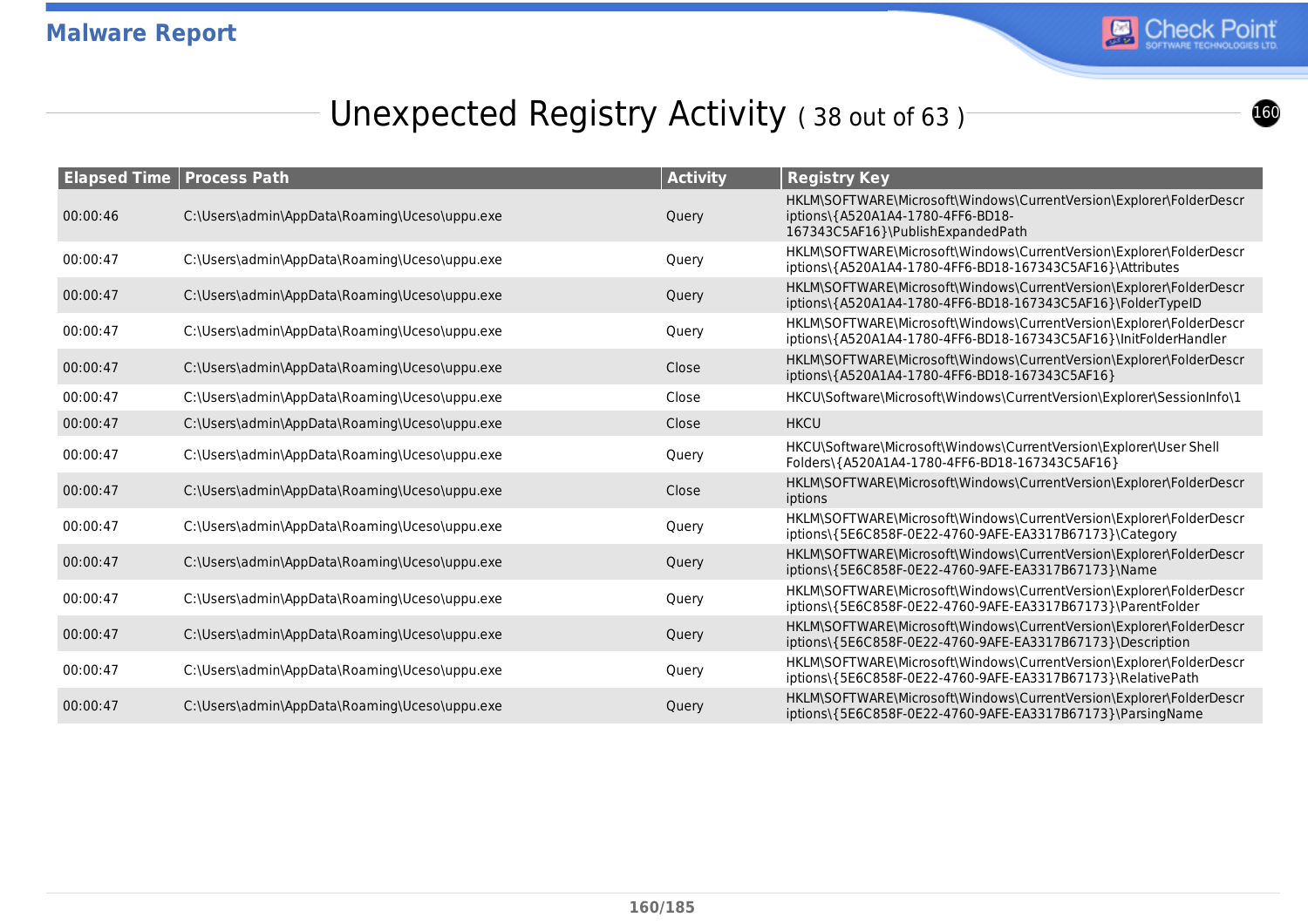

# Unexpected Registry Activity (39 out of 63)

| <b>Elapsed Time</b> | <b>Process Path</b>                           | <b>Activity</b> | <b>Registry Key</b>                                                                                                                           |
|---------------------|-----------------------------------------------|-----------------|-----------------------------------------------------------------------------------------------------------------------------------------------|
| 00:00:47            | C:\Users\admin\AppData\Roaming\Uceso\uppu.exe | Query           | HKLM\SOFTWARE\Microsoft\Windows\CurrentVersion\Explorer\FolderDescr<br>iptions\{5E6C858F-0E22-4760-9AFE-EA3317B67173}\InfoTip                 |
| 00:00:47            | C:\Users\admin\AppData\Roaming\Uceso\uppu.exe | Query           | HKLM\SOFTWARE\Microsoft\Windows\CurrentVersion\Explorer\FolderDescr<br>iptions\{5E6C858F-0E22-4760-9AFE-EA3317B67173}\LocalizedName           |
| 00:00:47            | C:\Users\admin\AppData\Roaming\Uceso\uppu.exe | Query           | HKLM\SOFTWARE\Microsoft\Windows\CurrentVersion\Explorer\FolderDescr<br>iptions\{5E6C858F-0E22-4760-9AFE-EA3317B67173}\lcon                    |
| 00:00:47            | C:\Users\admin\AppData\Roaming\Uceso\uppu.exe | Query           | HKLM\SOFTWARE\Microsoft\Windows\CurrentVersion\Explorer\FolderDescr<br>iptions\{5E6C858F-0E22-4760-9AFE-EA3317B67173}\Security                |
| 00:00:47            | C:\Users\admin\AppData\Roaming\Uceso\uppu.exe | Query           | HKLM\SOFTWARE\Microsoft\Windows\CurrentVersion\Explorer\FolderDescr<br>iptions\{5E6C858F-0E22-4760-9AFE-EA3317B67173}\StreamResource          |
| 00:00:47            | C:\Users\admin\AppData\Roaming\Uceso\uppu.exe | Query           | HKLM\SOFTWARE\Microsoft\Windows\CurrentVersion\Explorer\FolderDescr<br>iptions\{5E6C858F-0E22-4760-9AFE-<br>EA3317B67173}\StreamResourceType  |
| 00:00:47            | C:\Users\admin\AppData\Roaming\Uceso\uppu.exe | Query           | HKLM\SOFTWARE\Microsoft\Windows\CurrentVersion\Explorer\FolderDescr<br>iptions\{5E6C858F-0E22-4760-9AFE-EA3317B67173}\LocalRedirectOnly       |
| 00:00:47            | C:\Users\admin\AppData\Roaming\Uceso\uppu.exe | Query           | HKLM\SOFTWARE\Microsoft\Windows\CurrentVersion\Explorer\FolderDescr<br>iptions\{5E6C858F-0E22-4760-9AFE-EA3317B67173}\Roamable                |
| 00:00:47            | C:\Users\admin\AppData\Roaming\Uceso\uppu.exe | Query           | HKLM\SOFTWARE\Microsoft\Windows\CurrentVersion\Explorer\FolderDescr<br>iptions\{5E6C858F-0E22-4760-9AFE-EA3317B67173}\PreCreate               |
| 00:00:47            | C:\Users\admin\AppData\Roaming\Uceso\uppu.exe | Query           | HKLM\SOFTWARE\Microsoft\Windows\CurrentVersion\Explorer\FolderDescr<br>iptions\{5E6C858F-0E22-4760-9AFE-EA3317B67173}\Stream                  |
| 00:00:47            | C:\Users\admin\AppData\Roaming\Uceso\uppu.exe | Query           | HKLM\SOFTWARE\Microsoft\Windows\CurrentVersion\Explorer\FolderDescr<br>iptions\{5E6C858F-0E22-4760-9AFE-<br>EA3317B67173}\PublishExpandedPath |
| 00:00:47            | C:\Users\admin\AppData\Roaming\Uceso\uppu.exe | Query           | HKLM\SOFTWARE\Microsoft\Windows\CurrentVersion\Explorer\FolderDescr<br>iptions\{5E6C858F-0E22-4760-9AFE-EA3317B67173}\Attributes              |
| 00:00:47            | C:\Users\admin\AppData\Roaming\Uceso\uppu.exe | Query           | HKLM\SOFTWARE\Microsoft\Windows\CurrentVersion\Explorer\FolderDescr<br>iptions\{5E6C858F-0E22-4760-9AFE-EA3317B67173}\FolderTypeID            |
| 00:00:47            | C:\Users\admin\AppData\Roaming\Uceso\uppu.exe | Query           | HKLM\SOFTWARE\Microsoft\Windows\CurrentVersion\Explorer\FolderDescr<br>iptions\{5E6C858F-0E22-4760-9AFE-EA3317B67173}\InitFolderHandler       |
| 00:00:47            | C:\Users\admin\AppData\Roaming\Uceso\uppu.exe | Close           | HKLM\SOFTWARE\Microsoft\Windows\CurrentVersion\Explorer\FolderDescr<br>iptions\{5E6C858F-0E22-4760-9AFE-EA3317B67173}                         |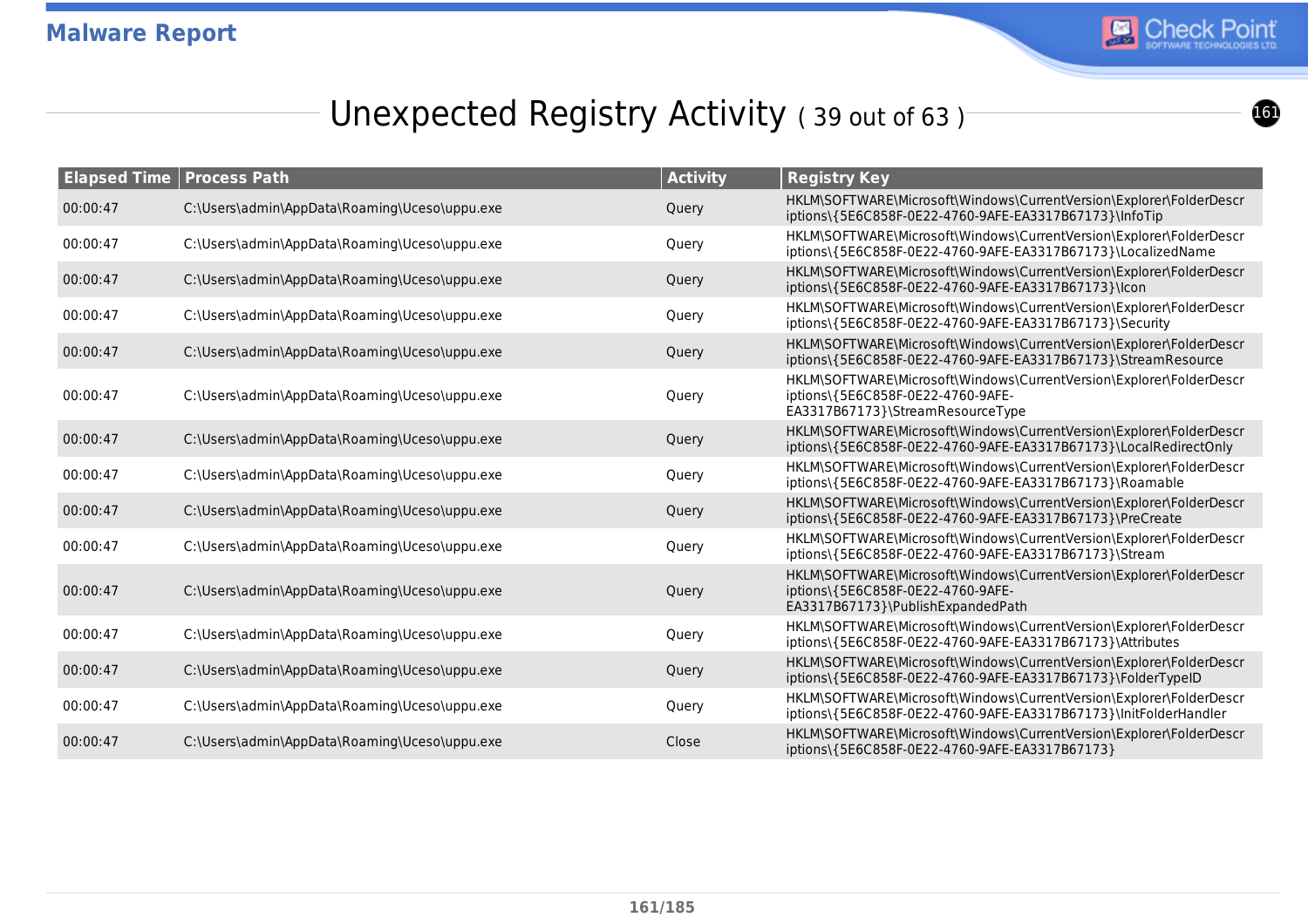

# Unexpected Registry Activity (40 out of 63)

| <b>Elapsed Time Process Path</b> |                                               | <b>Activity</b> | <b>Registry Key</b>                                                                                                              |
|----------------------------------|-----------------------------------------------|-----------------|----------------------------------------------------------------------------------------------------------------------------------|
| 00:00:47                         | C:\Users\admin\AppData\Roaming\Uceso\uppu.exe | Query           | HKLM\SOFTWARE\Microsoft\Windows NT\CurrentVersion\ProfileList\S-1-5-<br>21-292738990-2461527479-3432112557-1000\ProfileImagePath |
| 00:00:47                         | C:\Users\admin\AppData\Roaming\Uceso\uppu.exe | Close           | HKLM\SOFTWARE\Microsoft\Windows NT\CurrentVersion\ProfileList\S-1-5-<br>21-292738990-2461527479-3432112557-1000                  |
| 00:00:47                         | C:\Users\admin\AppData\Roaming\Uceso\uppu.exe | Close           | HKCU\Software\Microsoft\Windows\CurrentVersion\Explorer\User Shell<br><b>Folders</b>                                             |
| 00:00:47                         | C:\Users\admin\AppData\Roaming\Uceso\uppu.exe | Query           | HKCU\Software\Microsoft\Keyvb\19bc8hhb                                                                                           |
| 00:00:47                         | C:\Users\admin\AppData\Roaming\Uceso\uppu.exe | Close           | HKCU\Software\Microsoft\Keyvb                                                                                                    |
| 00:00:47                         | C:\Users\admin\AppData\Roaming\Uceso\uppu.exe | Query           | HKCU\Software\Microsoft\Keyvb\15fg6gj5                                                                                           |
| 00:00:47                         | C:\Users\admin\AppData\Roaming\Uceso\uppu.exe | Close           | HKCU\Software\Microsoft\Keyvb                                                                                                    |
| 00:00:47                         | C:\Users\admin\AppData\Roaming\Uceso\uppu.exe | Set             | HKCU\Software\Microsoft\Keyvb\15fg6gj5                                                                                           |
| 00:00:47                         | C:\Users\admin\AppData\Roaming\Uceso\uppu.exe | Close           | HKCU\Software\Microsoft\Keyvb                                                                                                    |
| 00:00:52                         | C:\Windows\System32\taskhost.exe              | Set             | HKCU\Software\Microsoft\Keyvb\19bc8hhb                                                                                           |
| 00:00:52                         | C:\Windows\System32\dwm.exe                   | Query           | HKLM\SOFTWARE\Microsoft\Windows\CurrentVersion\Internet<br>Settings\DisableImprovedZoneCheck                                     |
| 00:00:52                         | C:\Windows\System32\dwm.exe                   | Close           | HKLM\SOFTWARE\Microsoft\Windows\CurrentVersion\Internet Settings                                                                 |
| 00:00:52                         | C:\Windows\System32\dwm.exe                   | Query           | HKLM\SOFTWARE\Policies\Microsoft\Windows\CurrentVersion\Internet<br>Settings\Security HKLM only                                  |
| 00:00:52                         | C:\Windows\System32\dwm.exe                   | Close           | HKLM\SOFTWARE\Policies\Microsoft\Windows\CurrentVersion\Internet<br>Settings                                                     |
| 00:00:52                         | C:\Windows\System32\dwm.exe                   | Query           | HKLM\SYSTEM\ControlSet001\services\LanmanWorkstation\Parameters\R<br>pcCacheTimeout                                              |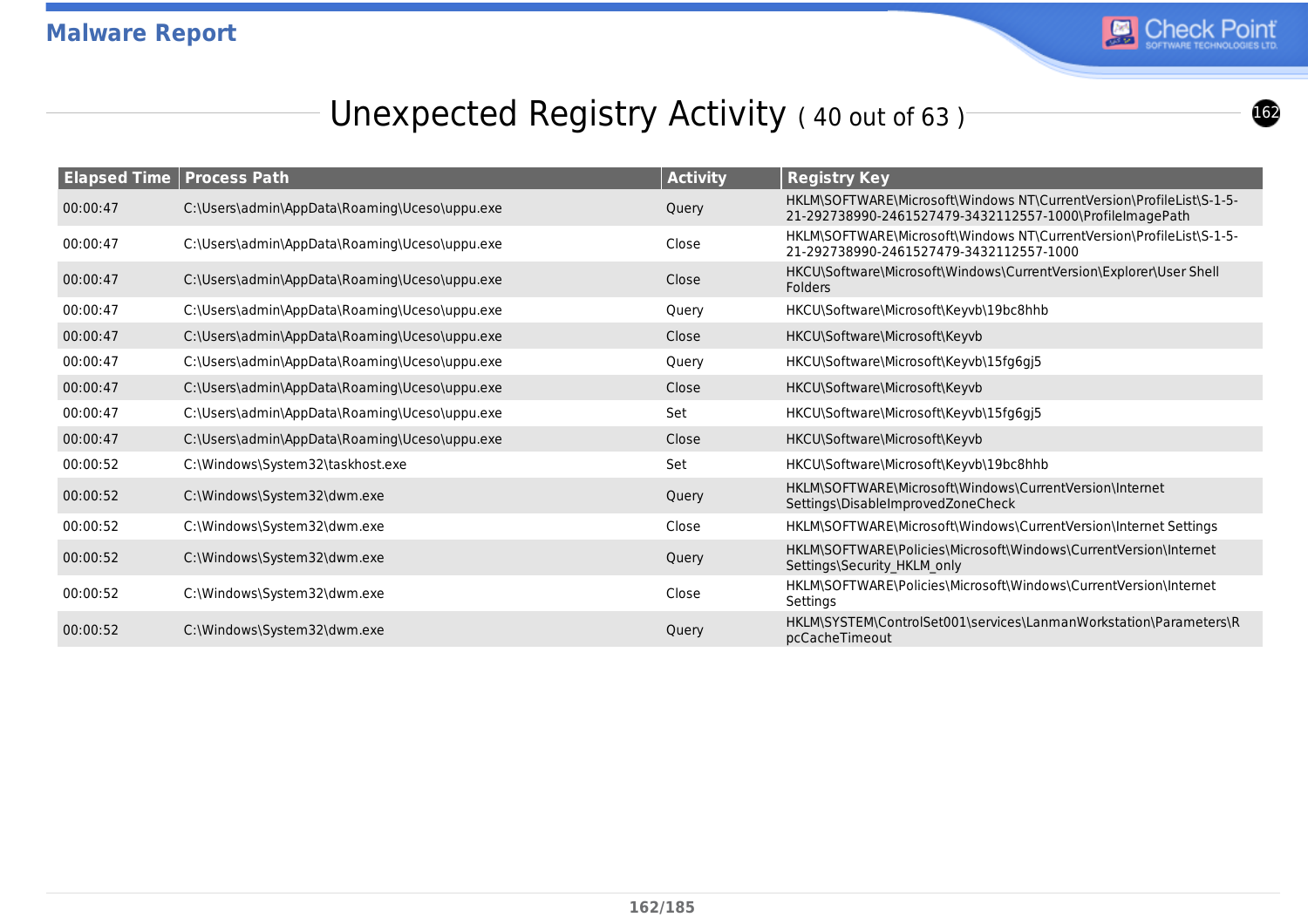

## Unexpected Registry Activity (41 out of 63)

| <b>Elapsed Time</b> | <b>Process Path</b>         | <b>Activity</b> | <b>Registry Key</b>                                                                                                         |
|---------------------|-----------------------------|-----------------|-----------------------------------------------------------------------------------------------------------------------------|
| 00:00:52            | C:\Windows\System32\dwm.exe | Close           | HKLM\SYSTEM\ControlSet001\services\LanmanWorkstation\Parameters                                                             |
| 00:00:52            | C:\Windows\System32\dwm.exe | Query           | HKLM\SYSTEM\ControlSet001\services\WinSock2\Parameters\WinSock Re<br>gistry Version                                         |
| 00:00:52            | C:\Windows\System32\dwm.exe | Close           | HKLM\SYSTEM\ControlSet001\services\WinSock2\Parameters\AppId Catal<br>og                                                    |
| 00:00:52            | C:\Windows\System32\dwm.exe | Query           | HKLM\SYSTEM\ControlSet001\services\WinSock2\Parameters\NameSpace<br><b>Callout</b>                                          |
| 00:00:52            | C:\Windows\System32\dwm.exe | Query           | HKLM\SYSTEM\ControlSet001\services\WinSock2\Parameters\Protocol Cat<br>alog9\Serial Access Num                              |
| 00:00:52            | C:\Windows\System32\dwm.exe | Query           | HKLM\SYSTEM\ControlSet001\services\WinSock2\Parameters\Protocol_Cat<br>alog9\Next Catalog Entry ID                          |
| 00:00:52            | C:\Windows\System32\dwm.exe | Query           | HKLM\SYSTEM\ControlSet001\services\WinSock2\Parameters\Protocol_Cat<br>alog9\Num Catalog Entries                            |
| 00:00:52            | C:\Windows\System32\dwm.exe | Query           | HKLM\SYSTEM\ControlSet001\services\WinSock2\Parameters\Protocol Cat<br>alog9\Catalog Entries\000000000001\PackedCatalogItem |
| 00:00:52            | C:\Windows\System32\dwm.exe | Close           | HKLM\SYSTEM\ControlSet001\services\WinSock2\Parameters\Protocol Cat<br>alog9\Catalog Entries\000000000001                   |
| 00:00:52            | C:\Windows\System32\dwm.exe | Query           | HKLM\SYSTEM\ControlSet001\services\WinSock2\Parameters\Protocol Cat<br>alog9\Catalog Entries\000000000002\PackedCatalogItem |
| 00:00:52            | C:\Windows\System32\dwm.exe | Close           | HKLM\SYSTEM\ControlSet001\services\WinSock2\Parameters\Protocol Cat<br>alog9\Catalog Entries\000000000002                   |
| 00:00:52            | C:\Windows\System32\dwm.exe | Query           | HKLM\SYSTEM\ControlSet001\services\WinSock2\Parameters\Protocol_Cat<br>alog9\Catalog Entries\000000000003\PackedCatalogItem |
| 00:00:52            | C:\Windows\System32\dwm.exe | Close           | HKLM\SYSTEM\ControlSet001\services\WinSock2\Parameters\Protocol Cat<br>alog9\Catalog Entries\000000000003                   |
| 00:00:52            | C:\Windows\System32\dwm.exe | Query           | HKLM\SYSTEM\ControlSet001\services\WinSock2\Parameters\Protocol Cat<br>alog9\Catalog Entries\000000000004\PackedCatalogItem |
| 00:00:52            | C:\Windows\System32\dwm.exe | Close           | HKLM\SYSTEM\ControlSet001\services\WinSock2\Parameters\Protocol Cat<br>alog9\Catalog Entries\000000000004                   |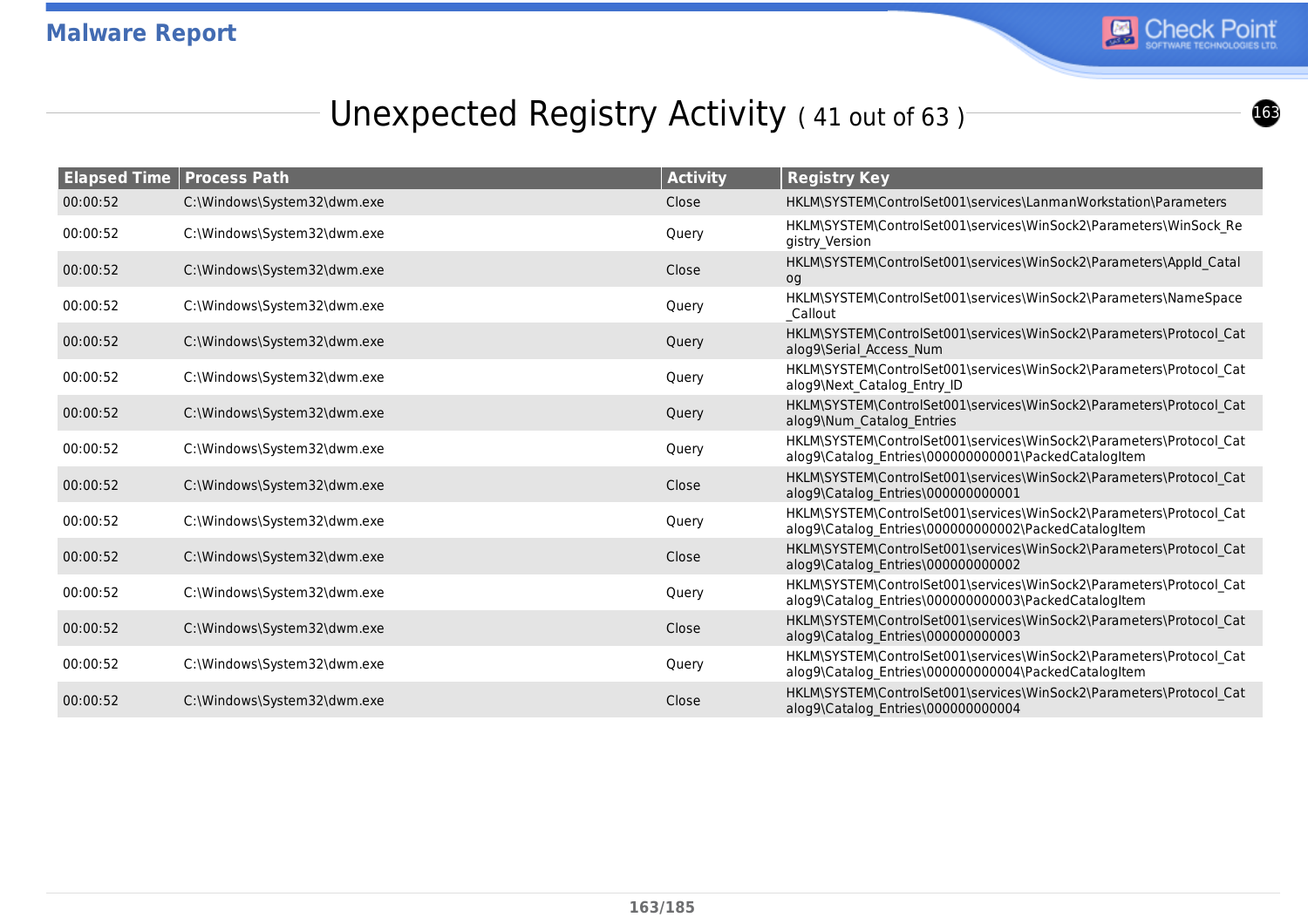

## Unexpected Registry Activity (42 out of 63)

|          | <b>Elapsed Time   Process Path</b> | <b>Activity</b> | <b>Registry Key</b>                                                                                                         |
|----------|------------------------------------|-----------------|-----------------------------------------------------------------------------------------------------------------------------|
| 00:00:52 | C:\Windows\System32\dwm.exe        | Query           | HKLM\SYSTEM\ControlSet001\services\WinSock2\Parameters\Protocol Cat<br>alog9\Catalog_Entries\000000000005\PackedCatalogItem |
| 00:00:52 | C:\Windows\System32\dwm.exe        | Close           | HKLM\SYSTEM\ControlSet001\services\WinSock2\Parameters\Protocol_Cat<br>alog9\Catalog Entries\000000000005                   |
| 00:00:52 | C:\Windows\System32\dwm.exe        | Query           | HKLM\SYSTEM\ControlSet001\services\WinSock2\Parameters\Protocol Cat<br>alog9\Catalog Entries\000000000006\PackedCatalogItem |
| 00:00:52 | C:\Windows\System32\dwm.exe        | Close           | HKLM\SYSTEM\ControlSet001\services\WinSock2\Parameters\Protocol Cat<br>alog9\Catalog Entries\000000000006                   |
| 00:00:52 | C:\Windows\System32\dwm.exe        | Query           | HKLM\SYSTEM\ControlSet001\services\WinSock2\Parameters\Protocol Cat<br>alog9\Catalog Entries\000000000007\PackedCatalogItem |
| 00:00:52 | C:\Windows\System32\dwm.exe        | Close           | HKLM\SYSTEM\ControlSet001\services\WinSock2\Parameters\Protocol Cat<br>alog9\Catalog Entries\000000000007                   |
| 00:00:52 | C:\Windows\System32\dwm.exe        | Query           | HKLM\SYSTEM\ControlSet001\services\WinSock2\Parameters\Protocol Cat<br>alog9\Catalog Entries\000000000008\PackedCatalogItem |
| 00:00:52 | C:\Windows\System32\dwm.exe        | Close           | HKLM\SYSTEM\ControlSet001\services\WinSock2\Parameters\Protocol Cat<br>alog9\Catalog Entries\000000000008                   |
| 00:00:52 | C:\Windows\System32\dwm.exe        | Query           | HKLM\SYSTEM\ControlSet001\services\WinSock2\Parameters\Protocol Cat<br>alog9\Catalog_Entries\000000000009\PackedCatalogItem |
| 00:00:52 | C:\Windows\System32\dwm.exe        | Close           | HKLM\SYSTEM\ControlSet001\services\WinSock2\Parameters\Protocol Cat<br>alog9\Catalog Entries\000000000009                   |
| 00:00:52 | C:\Windows\System32\dwm.exe        | Query           | HKLM\SYSTEM\ControlSet001\services\WinSock2\Parameters\Protocol Cat<br>alog9\Catalog Entries\000000000010\PackedCatalogItem |
| 00:00:52 | C:\Windows\System32\dwm.exe        | Close           | HKLM\SYSTEM\ControlSet001\services\WinSock2\Parameters\Protocol Cat<br>alog9\Catalog_Entries\000000000010                   |
| 00:00:52 | C:\Windows\System32\dwm.exe        | Query           | HKLM\SYSTEM\ControlSet001\services\WinSock2\Parameters\Protocol Cat<br>alog9\Catalog Entries\000000000011\PackedCatalogItem |
| 00:00:52 | C:\Windows\System32\dwm.exe        | Close           | HKLM\SYSTEM\ControlSet001\services\WinSock2\Parameters\Protocol Cat<br>alog9\Catalog Entries\000000000011                   |
| 00:00:52 | C:\Windows\System32\dwm.exe        | Query           | HKLM\SYSTEM\ControlSet001\services\WinSock2\Parameters\Protocol Cat<br>alog9\Catalog Entries\000000000012\PackedCatalogItem |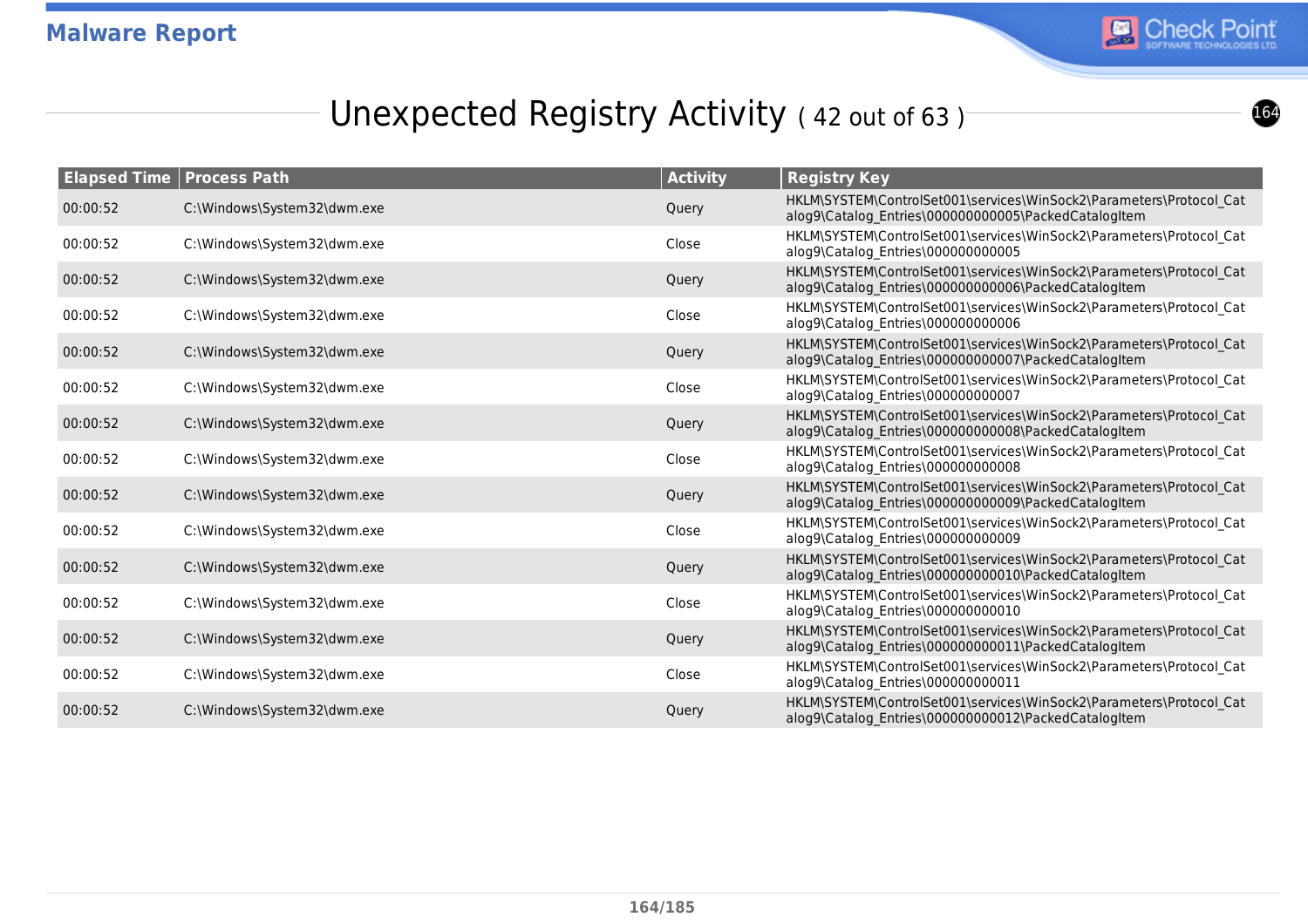

## Unexpected Registry Activity (43 out of 63)

| <b>Elapsed Time   Process Path</b> |                             | <b>Activity</b> | <b>Registry Key</b>                                                                                                         |
|------------------------------------|-----------------------------|-----------------|-----------------------------------------------------------------------------------------------------------------------------|
| 00:00:52                           | C:\Windows\System32\dwm.exe | Close           | HKLM\SYSTEM\ControlSet001\services\WinSock2\Parameters\Protocol Cat<br>alog9\Catalog Entries\000000000012                   |
| 00:00:52                           | C:\Windows\System32\dwm.exe | Query           | HKLM\SYSTEM\ControlSet001\services\WinSock2\Parameters\Protocol Cat<br>alog9\Catalog Entries\000000000013\PackedCatalogItem |
| 00:00:52                           | C:\Windows\System32\dwm.exe | Close           | HKLM\SYSTEM\ControlSet001\services\WinSock2\Parameters\Protocol Cat<br>alog9\Catalog Entries\000000000013                   |
| 00:00:52                           | C:\Windows\System32\dwm.exe | Query           | HKLM\SYSTEM\ControlSet001\services\WinSock2\Parameters\Protocol Cat<br>alog9\Catalog_Entries\000000000014\PackedCatalogItem |
| 00:00:52                           | C:\Windows\System32\dwm.exe | Close           | HKLM\SYSTEM\ControlSet001\services\WinSock2\Parameters\Protocol Cat<br>alog9\Catalog Entries\000000000014                   |
| 00:00:52                           | C:\Windows\System32\dwm.exe | Query           | HKLM\SYSTEM\ControlSet001\services\WinSock2\Parameters\Protocol Cat<br>alog9\Catalog_Entries\000000000015\PackedCatalogItem |
| 00:00:52                           | C:\Windows\System32\dwm.exe | Close           | HKLM\SYSTEM\ControlSet001\services\WinSock2\Parameters\Protocol Cat<br>alog9\Catalog Entries\000000000015                   |
| 00:00:52                           | C:\Windows\System32\dwm.exe | Query           | HKLM\SYSTEM\ControlSet001\services\WinSock2\Parameters\Protocol Cat<br>alog9\Catalog Entries\000000000016\PackedCatalogItem |
| 00:00:52                           | C:\Windows\System32\dwm.exe | Close           | HKLM\SYSTEM\ControlSet001\services\WinSock2\Parameters\Protocol Cat<br>alog9\Catalog_Entries\000000000016                   |
| 00:00:52                           | C:\Windows\System32\dwm.exe | Query           | HKLM\SYSTEM\ControlSet001\services\WinSock2\Parameters\Protocol Cat<br>alog9\Catalog Entries\000000000017\PackedCatalogItem |
| 00:00:52                           | C:\Windows\System32\dwm.exe | Close           | HKLM\SYSTEM\ControlSet001\services\WinSock2\Parameters\Protocol Cat<br>alog9\Catalog_Entries\000000000017                   |
| 00:00:52                           | C:\Windows\System32\dwm.exe | Query           | HKLM\SYSTEM\ControlSet001\services\WinSock2\Parameters\Protocol Cat<br>alog9\Catalog Entries\000000000018\PackedCatalogItem |
| 00:00:52                           | C:\Windows\System32\dwm.exe | Close           | HKLM\SYSTEM\ControlSet001\services\WinSock2\Parameters\Protocol Cat<br>alog9\Catalog Entries\000000000018                   |
| 00:00:52                           | C:\Windows\System32\dwm.exe | Query           | HKLM\SYSTEM\ControlSet001\services\WinSock2\Parameters\Protocol Cat<br>alog9\Catalog Entries\000000000019\PackedCatalogItem |
| 00:00:52                           | C:\Windows\System32\dwm.exe | Close           | HKLM\SYSTEM\ControlSet001\services\WinSock2\Parameters\Protocol Cat<br>alog9\Catalog Entries\000000000019                   |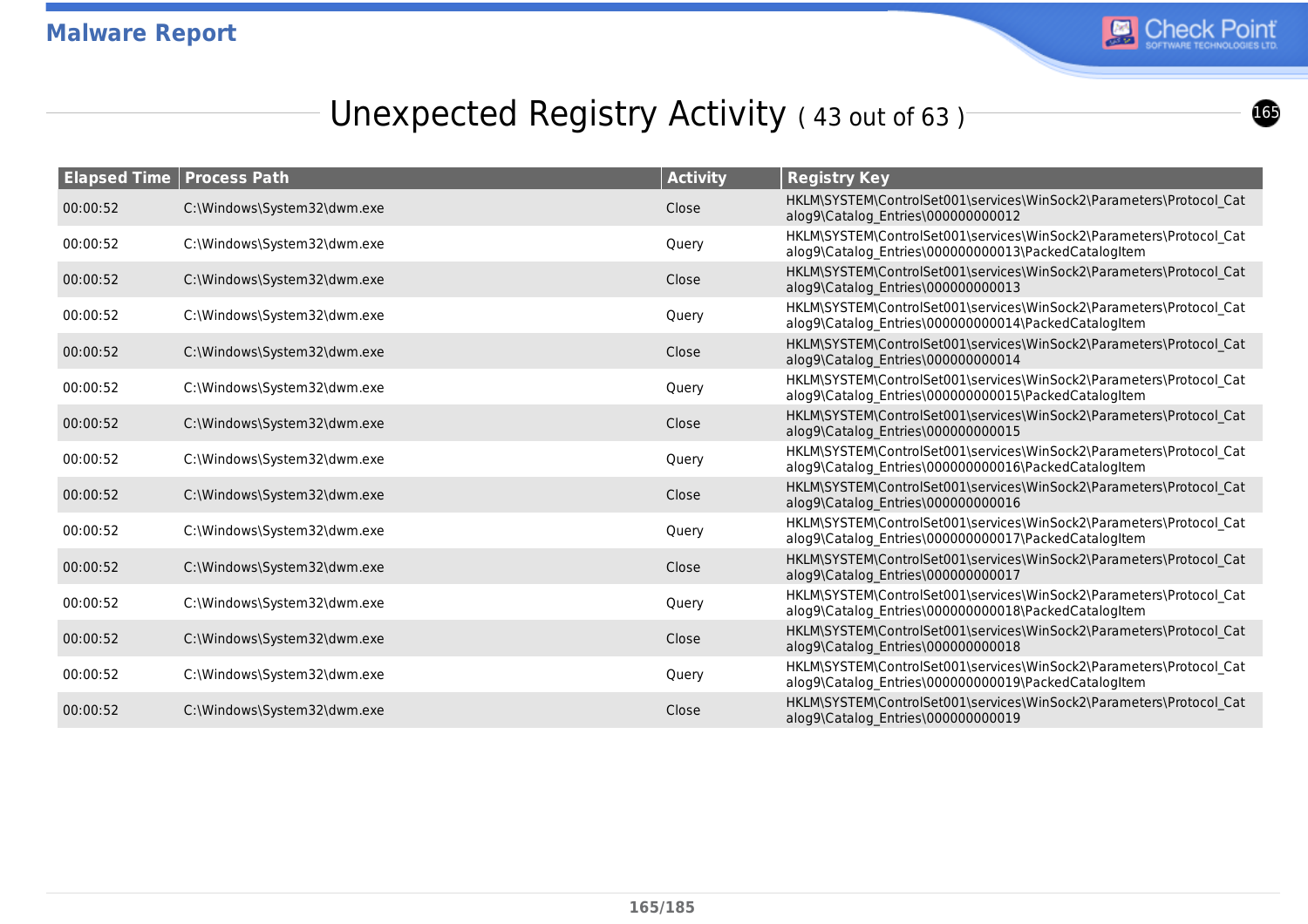

## Unexpected Registry Activity (44 out of 63)

|          | <b>Elapsed Time   Process Path</b> | <b>Activity</b> | <b>Registry Key</b>                                                                                                         |
|----------|------------------------------------|-----------------|-----------------------------------------------------------------------------------------------------------------------------|
| 00:00:52 | C:\Windows\System32\dwm.exe        | Query           | HKLM\SYSTEM\ControlSet001\services\WinSock2\Parameters\Protocol Cat<br>alog9\Catalog_Entries\000000000020\PackedCatalogItem |
| 00:00:52 | C:\Windows\System32\dwm.exe        | Close           | HKLM\SYSTEM\ControlSet001\services\WinSock2\Parameters\Protocol Cat<br>alog9\Catalog Entries\000000000020                   |
| 00:00:52 | C:\Windows\System32\dwm.exe        | Query           | HKLM\SYSTEM\ControlSet001\services\WinSock2\Parameters\Protocol Cat<br>alog9\Catalog Entries\000000000021\PackedCatalogItem |
| 00:00:52 | C:\Windows\System32\dwm.exe        | Close           | HKLM\SYSTEM\ControlSet001\services\WinSock2\Parameters\Protocol Cat<br>alog9\Catalog Entries\000000000021                   |
| 00:00:52 | C:\Windows\System32\dwm.exe        | Query           | HKLM\SYSTEM\ControlSet001\services\WinSock2\Parameters\Protocol Cat<br>alog9\Catalog Entries\000000000022\PackedCatalogItem |
| 00:00:52 | C:\Windows\System32\dwm.exe        | Close           | HKLM\SYSTEM\ControlSet001\services\WinSock2\Parameters\Protocol Cat<br>alog9\Catalog_Entries\000000000022                   |
| 00:00:52 | C:\Windows\System32\dwm.exe        | Query           | HKLM\SYSTEM\ControlSet001\services\WinSock2\Parameters\Protocol Cat<br>alog9\Catalog_Entries\000000000023\PackedCatalogItem |
| 00:00:52 | C:\Windows\System32\dwm.exe        | Close           | HKLM\SYSTEM\ControlSet001\services\WinSock2\Parameters\Protocol_Cat<br>alog9\Catalog Entries\000000000023                   |
| 00:00:52 | C:\Windows\System32\dwm.exe        | Query           | HKLM\SYSTEM\ControlSet001\services\WinSock2\Parameters\Protocol Cat<br>alog9\Catalog Entries\000000000024\PackedCatalogItem |
| 00:00:52 | C:\Windows\System32\dwm.exe        | Close           | HKLM\SYSTEM\ControlSet001\services\WinSock2\Parameters\Protocol Cat<br>alog9\Catalog Entries\000000000024                   |
| 00:00:52 | C:\Windows\System32\dwm.exe        | Close           | HKLM\SYSTEM\ControlSet001\services\WinSock2\Parameters\Protocol Cat<br>alog9\Catalog Entries                                |
| 00:00:52 | C:\Windows\System32\dwm.exe        | Query           | HKLM\SYSTEM\ControlSet001\services\WinSock2\Parameters\NameSpace<br>_Catalog5\Serial_Access_Num                             |
| 00:00:52 | C:\Windows\System32\dwm.exe        | Query           | HKLM\SYSTEM\ControlSet001\services\WinSock2\Parameters\NameSpace<br>Catalog5\Num_Catalog_Entries                            |
| 00:00:52 | C:\Windows\System32\dwm.exe        | Query           | HKLM\SYSTEM\ControlSet001\services\WinSock2\Parameters\NameSpace<br>_Catalog5\Catalog_Entries\000000000001\LibraryPath      |
| 00:00:52 | C:\Windows\System32\dwm.exe        | Query           | HKLM\SYSTEM\ControlSet001\services\WinSock2\Parameters\NameSpace<br>Catalog5\Catalog Entries\000000000001\DisplayString     |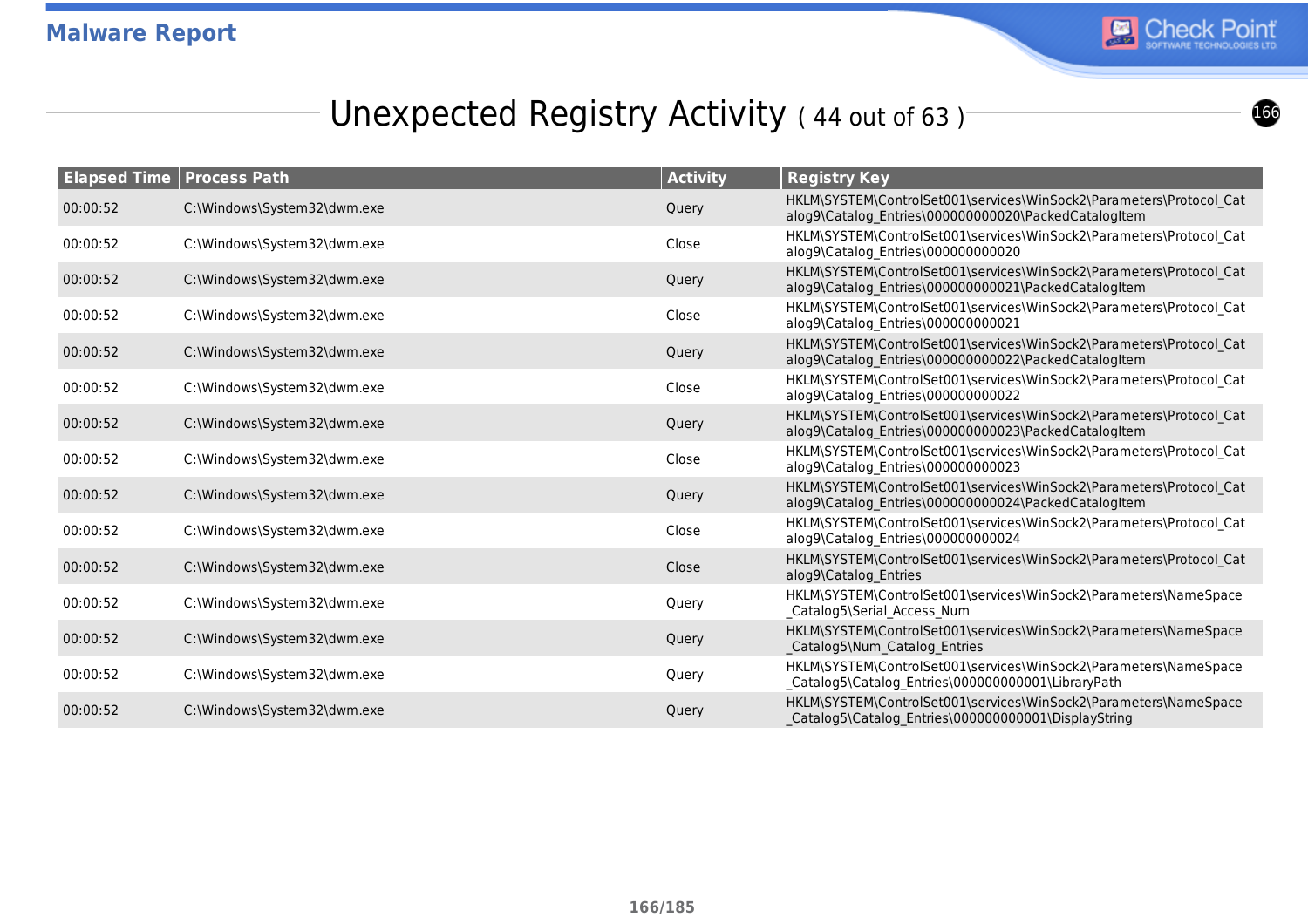

## Unexpected Registry Activity (45 out of 63)

|          | <b>Elapsed Time   Process Path</b> | <b>Activity</b> | <b>Registry Key</b>                                                                                                               |
|----------|------------------------------------|-----------------|-----------------------------------------------------------------------------------------------------------------------------------|
| 00:00:52 | C:\Windows\System32\dwm.exe        | Query           | HKLM\SYSTEM\ControlSet001\services\WinSock2\Parameters\NameSpace<br>Catalog5\Catalog Entries\000000000001\ProviderId              |
| 00:00:52 | C:\Windows\System32\dwm.exe        | Query           | HKLM\SYSTEM\ControlSet001\services\WinSock2\Parameters\NameSpace<br>_Catalog5\Catalog_Entries\000000000001\AddressFamily          |
| 00:00:52 | C:\Windows\System32\dwm.exe        | Query           | HKLM\SYSTEM\ControlSet001\services\WinSock2\Parameters\NameSpace<br>Catalog5\Catalog_Entries\000000000001\SupportedNameSpace      |
| 00:00:52 | C:\Windows\System32\dwm.exe        | Query           | HKLM\SYSTEM\ControlSet001\services\WinSock2\Parameters\NameSpace<br>_Catalog5\Catalog_Entries\000000000001\Enabled                |
| 00:00:52 | C:\Windows\System32\dwm.exe        | Query           | HKLM\SYSTEM\ControlSet001\services\WinSock2\Parameters\NameSpace<br>Catalog5\Catalog_Entries\000000000001\Version                 |
| 00:00:52 | C:\Windows\System32\dwm.exe        | Query           | HKLM\SYSTEM\ControlSet001\services\WinSock2\Parameters\NameSpace<br>_Catalog5\Catalog_Entries\000000000001\StoresServiceClassInfo |
| 00:00:52 | C:\Windows\System32\dwm.exe        | Query           | HKLM\SYSTEM\ControlSet001\services\WinSock2\Parameters\NameSpace<br>Catalog5\Catalog_Entries\000000000001\ProviderInfo            |
| 00:00:52 | C:\Windows\System32\dwm.exe        | Close           | HKLM\SYSTEM\ControlSet001\services\WinSock2\Parameters\NameSpace<br>Catalog5\Catalog_Entries\000000000001                         |
| 00:00:52 | C:\Windows\System32\dwm.exe        | Query           | HKLM\SYSTEM\ControlSet001\services\WinSock2\Parameters\NameSpace<br>Catalog5\Catalog_Entries\000000000002\LibraryPath             |
| 00:00:52 | C:\Windows\System32\dwm.exe        | Query           | HKLM\SYSTEM\ControlSet001\services\WinSock2\Parameters\NameSpace<br>_Catalog5\Catalog_Entries\000000000002\DisplayString          |
| 00:00:52 | C:\Windows\System32\dwm.exe        | Query           | HKLM\SYSTEM\ControlSet001\services\WinSock2\Parameters\NameSpace<br>Catalog5\Catalog Entries\000000000002\ProviderId              |
| 00:00:52 | C:\Windows\System32\dwm.exe        | Query           | HKLM\SYSTEM\ControlSet001\services\WinSock2\Parameters\NameSpace<br>_Catalog5\Catalog_Entries\000000000002\AddressFamily          |
| 00:00:52 | C:\Windows\System32\dwm.exe        | Query           | HKLM\SYSTEM\ControlSet001\services\WinSock2\Parameters\NameSpace<br>Catalog5\Catalog_Entries\000000000002\SupportedNameSpace      |
| 00:00:52 | C:\Windows\System32\dwm.exe        | Query           | HKLM\SYSTEM\ControlSet001\services\WinSock2\Parameters\NameSpace<br>_Catalog5\Catalog_Entries\000000000002\Enabled                |
| 00:00:52 | C:\Windows\System32\dwm.exe        | Query           | HKLM\SYSTEM\ControlSet001\services\WinSock2\Parameters\NameSpace<br>Catalog5\Catalog Entries\000000000002\Version                 |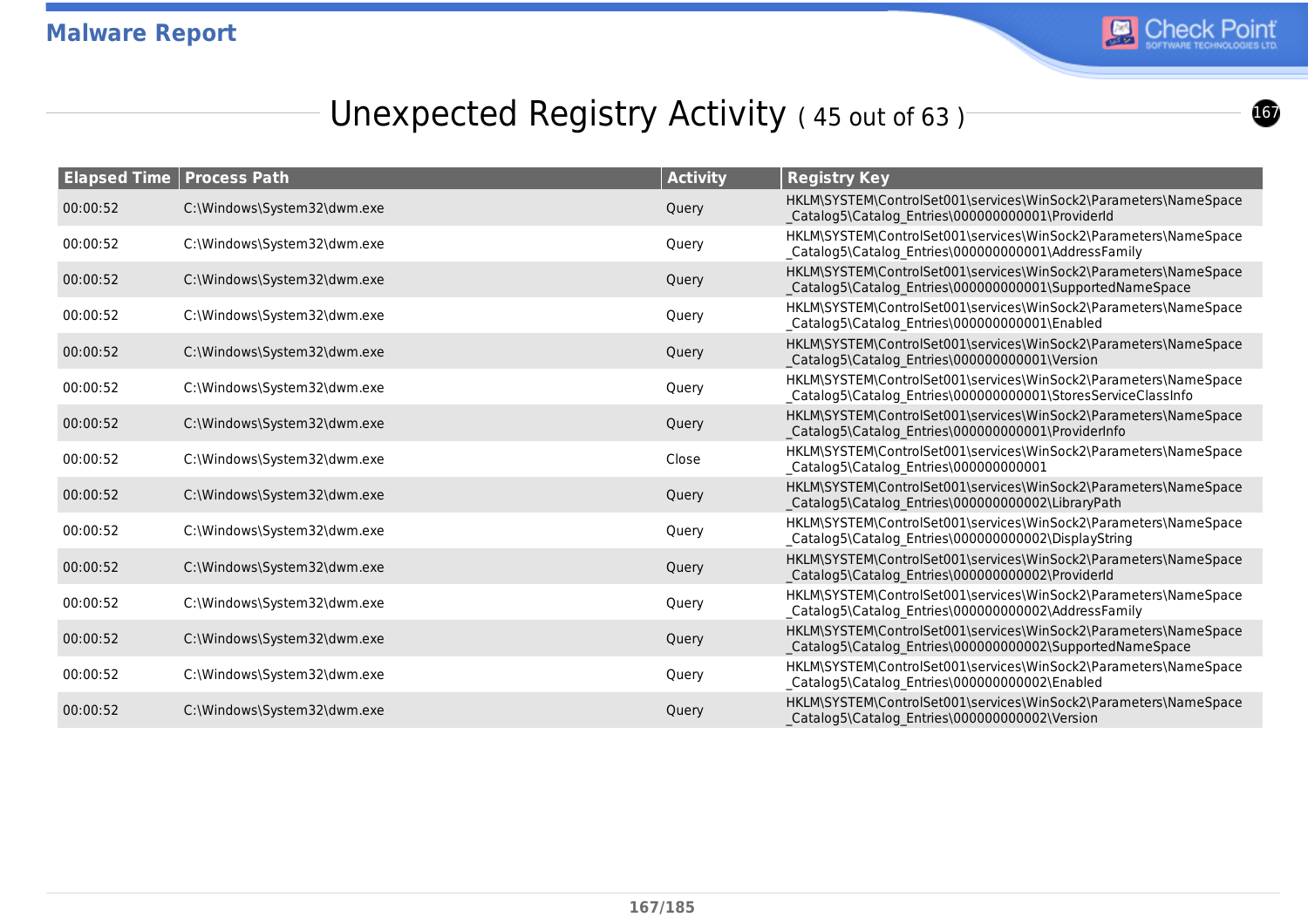

## Unexpected Registry Activity (46 out of 63)

|          | <b>Elapsed Time   Process Path</b> | <b>Activity</b> | <b>Registry Key</b>                                                                                                              |
|----------|------------------------------------|-----------------|----------------------------------------------------------------------------------------------------------------------------------|
| 00:00:52 | C:\Windows\System32\dwm.exe        | Query           | HKLM\SYSTEM\ControlSet001\services\WinSock2\Parameters\NameSpace<br>Catalog5\Catalog_Entries\000000000002\StoresServiceClassInfo |
| 00:00:52 | C:\Windows\System32\dwm.exe        | Query           | HKLM\SYSTEM\ControlSet001\services\WinSock2\Parameters\NameSpace<br>_Catalog5\Catalog_Entries\000000000002\ProviderInfo          |
| 00:00:52 | C:\Windows\System32\dwm.exe        | Close           | HKLM\SYSTEM\ControlSet001\services\WinSock2\Parameters\NameSpace<br>Catalog5\Catalog Entries\000000000002                        |
| 00:00:52 | C:\Windows\System32\dwm.exe        | Query           | HKLM\SYSTEM\ControlSet001\services\WinSock2\Parameters\NameSpace<br>_Catalog5\Catalog_Entries\000000000003\LibraryPath           |
| 00:00:52 | C:\Windows\System32\dwm.exe        | Query           | HKLM\SYSTEM\ControlSet001\services\WinSock2\Parameters\NameSpace<br>Catalog5\Catalog Entries\000000000003\DisplayString          |
| 00:00:52 | C:\Windows\System32\dwm.exe        | Query           | HKLM\SYSTEM\ControlSet001\services\WinSock2\Parameters\NameSpace<br>_Catalog5\Catalog_Entries\000000000003\ProviderId            |
| 00:00:52 | C:\Windows\System32\dwm.exe        | Query           | HKLM\SYSTEM\ControlSet001\services\WinSock2\Parameters\NameSpace<br>Catalog5\Catalog Entries\000000000003\AddressFamily          |
| 00:00:52 | C:\Windows\System32\dwm.exe        | Query           | HKLM\SYSTEM\ControlSet001\services\WinSock2\Parameters\NameSpace<br>Catalog5\Catalog_Entries\000000000003\SupportedNameSpace     |
| 00:00:52 | C:\Windows\System32\dwm.exe        | Query           | HKLM\SYSTEM\ControlSet001\services\WinSock2\Parameters\NameSpace<br>Catalog5\Catalog Entries\000000000003\Enabled                |
| 00:00:52 | C:\Windows\System32\dwm.exe        | Query           | HKLM\SYSTEM\ControlSet001\services\WinSock2\Parameters\NameSpace<br>_Catalog5\Catalog_Entries\000000000003\Version               |
| 00:00:53 | C:\Windows\System32\dwm.exe        | Query           | HKLM\SYSTEM\ControlSet001\services\WinSock2\Parameters\NameSpace<br>Catalog5\Catalog_Entries\000000000003\StoresServiceClassInfo |
| 00:00:53 | C:\Windows\System32\dwm.exe        | Query           | HKLM\SYSTEM\ControlSet001\services\WinSock2\Parameters\NameSpace<br>_Catalog5\Catalog_Entries\000000000003\ProviderInfo          |
| 00:00:53 | C:\Windows\System32\dwm.exe        | Close           | HKLM\SYSTEM\ControlSet001\services\WinSock2\Parameters\NameSpace<br>Catalog5\Catalog Entries\000000000003                        |
| 00:00:53 | C:\Windows\System32\dwm.exe        | Query           | HKLM\SYSTEM\ControlSet001\services\WinSock2\Parameters\NameSpace<br>_Catalog5\Catalog_Entries\000000000004\LibraryPath           |
| 00:00:53 | C:\Windows\System32\dwm.exe        | Query           | HKLM\SYSTEM\ControlSet001\services\WinSock2\Parameters\NameSpace<br>Catalog5\Catalog Entries\000000000004\DisplayString          |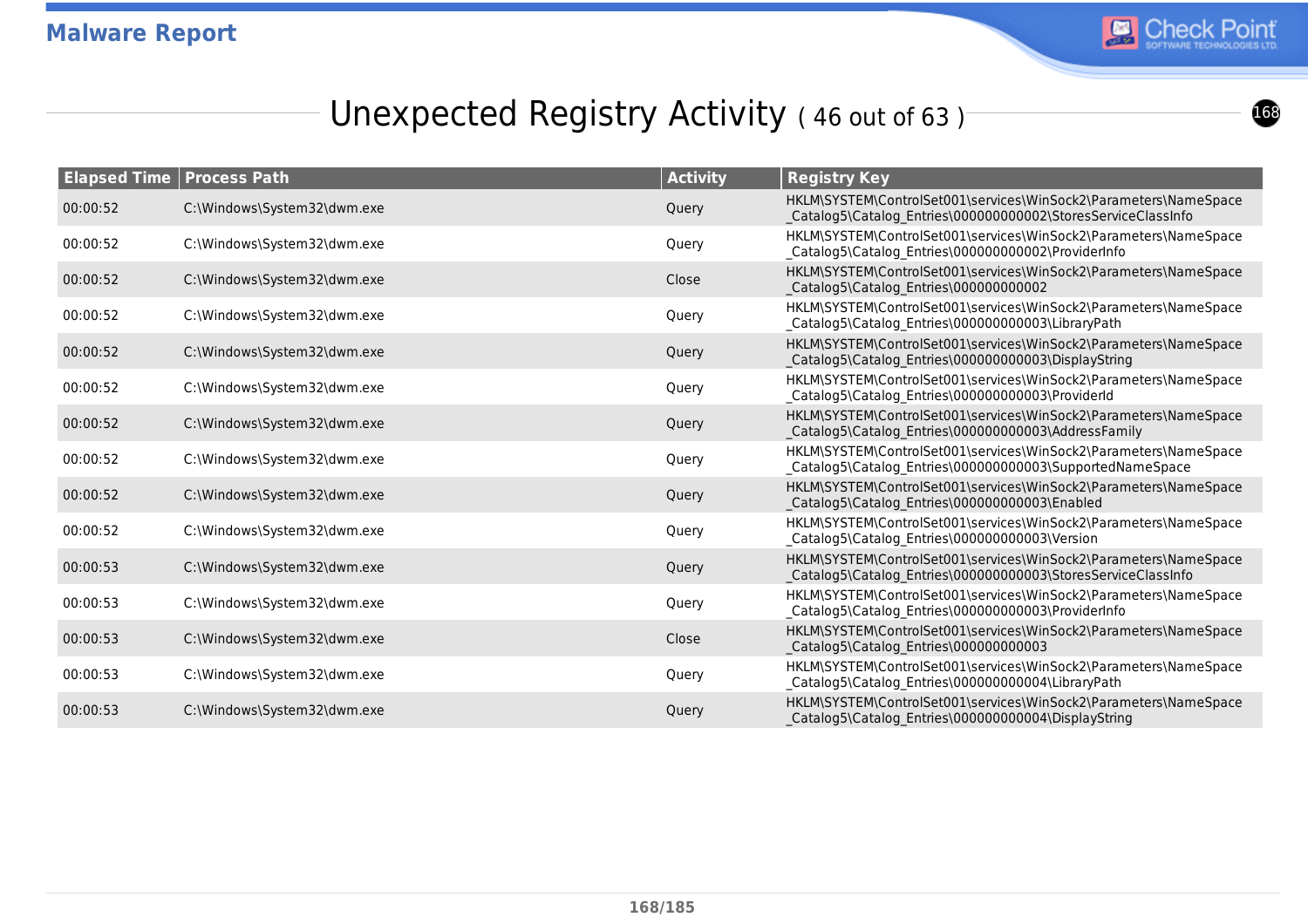

## Unexpected Registry Activity (47 out of 63)

|          | <b>Elapsed Time   Process Path</b> | <b>Activity</b> | <b>Registry Key</b>                                                                                                               |
|----------|------------------------------------|-----------------|-----------------------------------------------------------------------------------------------------------------------------------|
| 00:00:58 | C:\Windows\System32\dwm.exe        | Query           | HKLM\SYSTEM\ControlSet001\services\WinSock2\Parameters\NameSpace<br>Catalog5\Catalog Entries\000000000004\ProviderId              |
| 00:00:58 | C:\Windows\System32\dwm.exe        | Query           | HKLM\SYSTEM\ControlSet001\services\WinSock2\Parameters\NameSpace<br>_Catalog5\Catalog_Entries\000000000004\AddressFamily          |
| 00:00:58 | C:\Windows\System32\dwm.exe        | Query           | HKLM\SYSTEM\ControlSet001\services\WinSock2\Parameters\NameSpace<br>Catalog5\Catalog_Entries\000000000004\SupportedNameSpace      |
| 00:00:58 | C:\Windows\System32\dwm.exe        | Query           | HKLM\SYSTEM\ControlSet001\services\WinSock2\Parameters\NameSpace<br>_Catalog5\Catalog_Entries\000000000004\Enabled                |
| 00:00:58 | C:\Windows\System32\dwm.exe        | Query           | HKLM\SYSTEM\ControlSet001\services\WinSock2\Parameters\NameSpace<br>Catalog5\Catalog_Entries\000000000004\Version                 |
| 00:00:58 | C:\Windows\System32\dwm.exe        | Query           | HKLM\SYSTEM\ControlSet001\services\WinSock2\Parameters\NameSpace<br>_Catalog5\Catalog_Entries\000000000004\StoresServiceClassInfo |
| 00:00:58 | C:\Windows\System32\dwm.exe        | Query           | HKLM\SYSTEM\ControlSet001\services\WinSock2\Parameters\NameSpace<br>Catalog5\Catalog_Entries\000000000004\ProviderInfo            |
| 00:00:58 | C:\Windows\System32\dwm.exe        | Close           | HKLM\SYSTEM\ControlSet001\services\WinSock2\Parameters\NameSpace<br>_Catalog5\Catalog_Entries\000000000004                        |
| 00:00:58 | C:\Windows\System32\dwm.exe        | Query           | HKLM\SYSTEM\ControlSet001\services\WinSock2\Parameters\NameSpace<br>Catalog5\Catalog_Entries\000000000005\LibraryPath             |
| 00:00:58 | C:\Windows\System32\dwm.exe        | Query           | HKLM\SYSTEM\ControlSet001\services\WinSock2\Parameters\NameSpace<br>_Catalog5\Catalog_Entries\000000000005\DisplayString          |
| 00:00:58 | C:\Windows\System32\dwm.exe        | Query           | HKLM\SYSTEM\ControlSet001\services\WinSock2\Parameters\NameSpace<br>Catalog5\Catalog Entries\000000000005\ProviderId              |
| 00:00:58 | C:\Windows\System32\dwm.exe        | Query           | HKLM\SYSTEM\ControlSet001\services\WinSock2\Parameters\NameSpace<br>_Catalog5\Catalog_Entries\000000000005\AddressFamily          |
| 00:00:58 | C:\Windows\System32\dwm.exe        | Query           | HKLM\SYSTEM\ControlSet001\services\WinSock2\Parameters\NameSpace<br>Catalog5\Catalog_Entries\000000000005\SupportedNameSpace      |
| 00:00:58 | C:\Windows\System32\dwm.exe        | Query           | HKLM\SYSTEM\ControlSet001\services\WinSock2\Parameters\NameSpace<br>_Catalog5\Catalog_Entries\000000000005\Enabled                |
| 00:00:58 | C:\Windows\System32\dwm.exe        | Query           | HKLM\SYSTEM\ControlSet001\services\WinSock2\Parameters\NameSpace<br>Catalog5\Catalog Entries\000000000005\Version                 |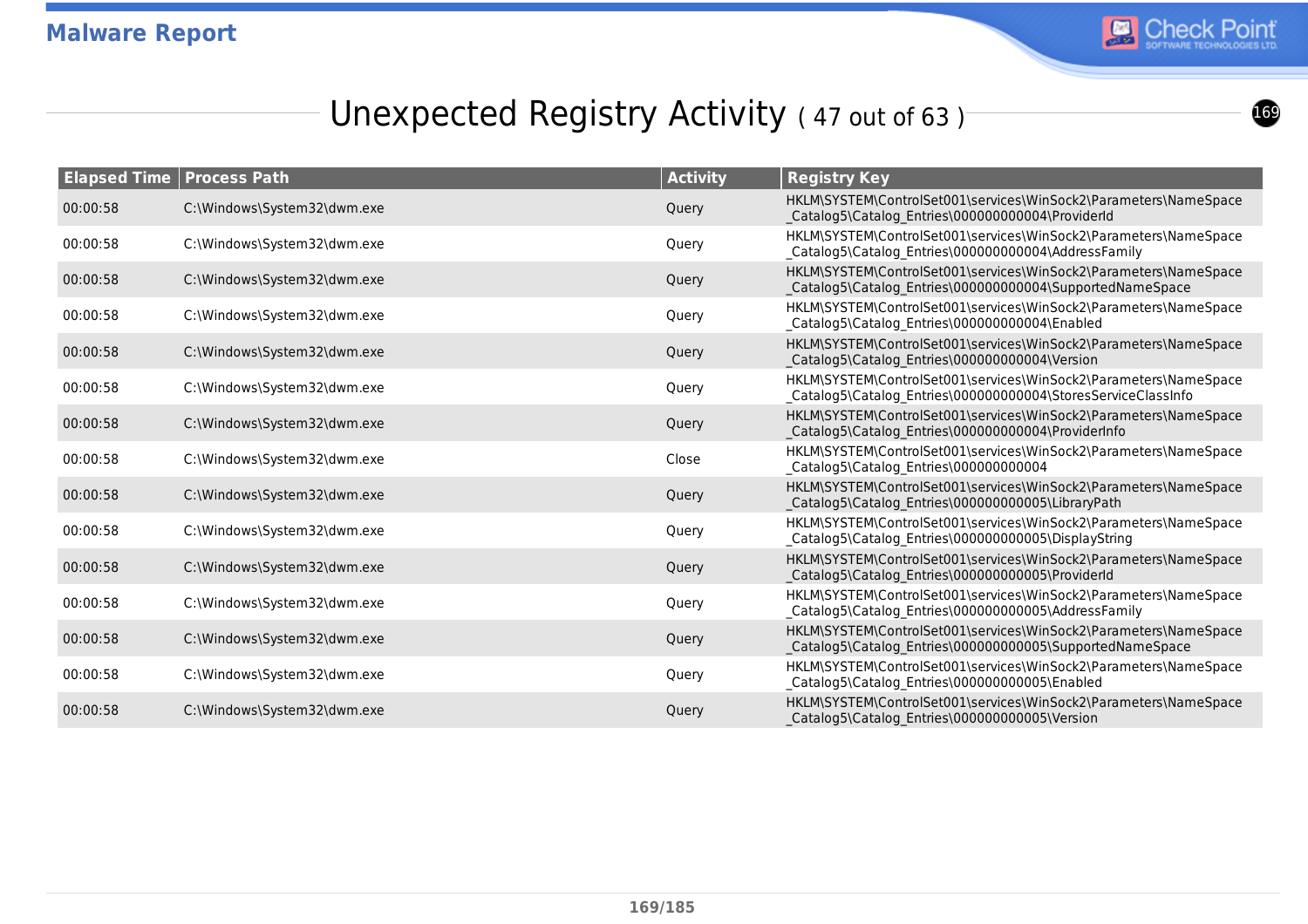

## Unexpected Registry Activity (48 out of 63)

| <b>Elapsed Time   Process Path</b> |                             | <b>Activity</b> | <b>Registry Key</b>                                                                                                              |
|------------------------------------|-----------------------------|-----------------|----------------------------------------------------------------------------------------------------------------------------------|
| 00:00:58                           | C:\Windows\System32\dwm.exe | Query           | HKLM\SYSTEM\ControlSet001\services\WinSock2\Parameters\NameSpace<br>Catalog5\Catalog_Entries\000000000005\StoresServiceClassInfo |
| 00:00:58                           | C:\Windows\System32\dwm.exe | Query           | HKLM\SYSTEM\ControlSet001\services\WinSock2\Parameters\NameSpace<br>_Catalog5\Catalog_Entries\000000000005\ProviderInfo          |
| 00:00:58                           | C:\Windows\System32\dwm.exe | Close           | HKLM\SYSTEM\ControlSet001\services\WinSock2\Parameters\NameSpace<br>Catalog5\Catalog Entries\000000000005                        |
| 00:00:58                           | C:\Windows\System32\dwm.exe | Query           | HKLM\SYSTEM\ControlSet001\services\WinSock2\Parameters\NameSpace<br>_Catalog5\Catalog_Entries\000000000006\LibraryPath           |
| 00:00:58                           | C:\Windows\System32\dwm.exe | Query           | HKLM\SYSTEM\ControlSet001\services\WinSock2\Parameters\NameSpace<br>Catalog5\Catalog Entries\000000000006\DisplayString          |
| 00:00:58                           | C:\Windows\System32\dwm.exe | Query           | HKLM\SYSTEM\ControlSet001\services\WinSock2\Parameters\NameSpace<br>_Catalog5\Catalog_Entries\000000000006\ProviderId            |
| 00:00:58                           | C:\Windows\System32\dwm.exe | Query           | HKLM\SYSTEM\ControlSet001\services\WinSock2\Parameters\NameSpace<br>Catalog5\Catalog Entries\000000000006\AddressFamily          |
| 00:00:58                           | C:\Windows\System32\dwm.exe | Query           | HKLM\SYSTEM\ControlSet001\services\WinSock2\Parameters\NameSpace<br>_Catalog5\Catalog_Entries\000000000006\SupportedNameSpace    |
| 00:00:58                           | C:\Windows\System32\dwm.exe | Query           | HKLM\SYSTEM\ControlSet001\services\WinSock2\Parameters\NameSpace<br>Catalog5\Catalog Entries\000000000006\Enabled                |
| 00:00:58                           | C:\Windows\System32\dwm.exe | Query           | HKLM\SYSTEM\ControlSet001\services\WinSock2\Parameters\NameSpace<br>_Catalog5\Catalog_Entries\000000000006\Version               |
| 00:00:58                           | C:\Windows\System32\dwm.exe | Query           | HKLM\SYSTEM\ControlSet001\services\WinSock2\Parameters\NameSpace<br>Catalog5\Catalog_Entries\000000000006\StoresServiceClassInfo |
| 00:00:58                           | C:\Windows\System32\dwm.exe | Query           | HKLM\SYSTEM\ControlSet001\services\WinSock2\Parameters\NameSpace<br>_Catalog5\Catalog_Entries\000000000006\ProviderInfo          |
| 00:00:58                           | C:\Windows\System32\dwm.exe | Close           | HKLM\SYSTEM\ControlSet001\services\WinSock2\Parameters\NameSpace<br>Catalog5\Catalog_Entries\000000000006                        |
| 00:00:58                           | C:\Windows\System32\dwm.exe | Close           | HKLM\SYSTEM\ControlSet001\services\WinSock2\Parameters\NameSpace<br>_Catalog5\Catalog_Entries                                    |
| 00:00:58                           | C:\Windows\System32\dwm.exe | Close           | HKLM\SYSTEM\ControlSet001\services\WinSock2\Parameters                                                                           |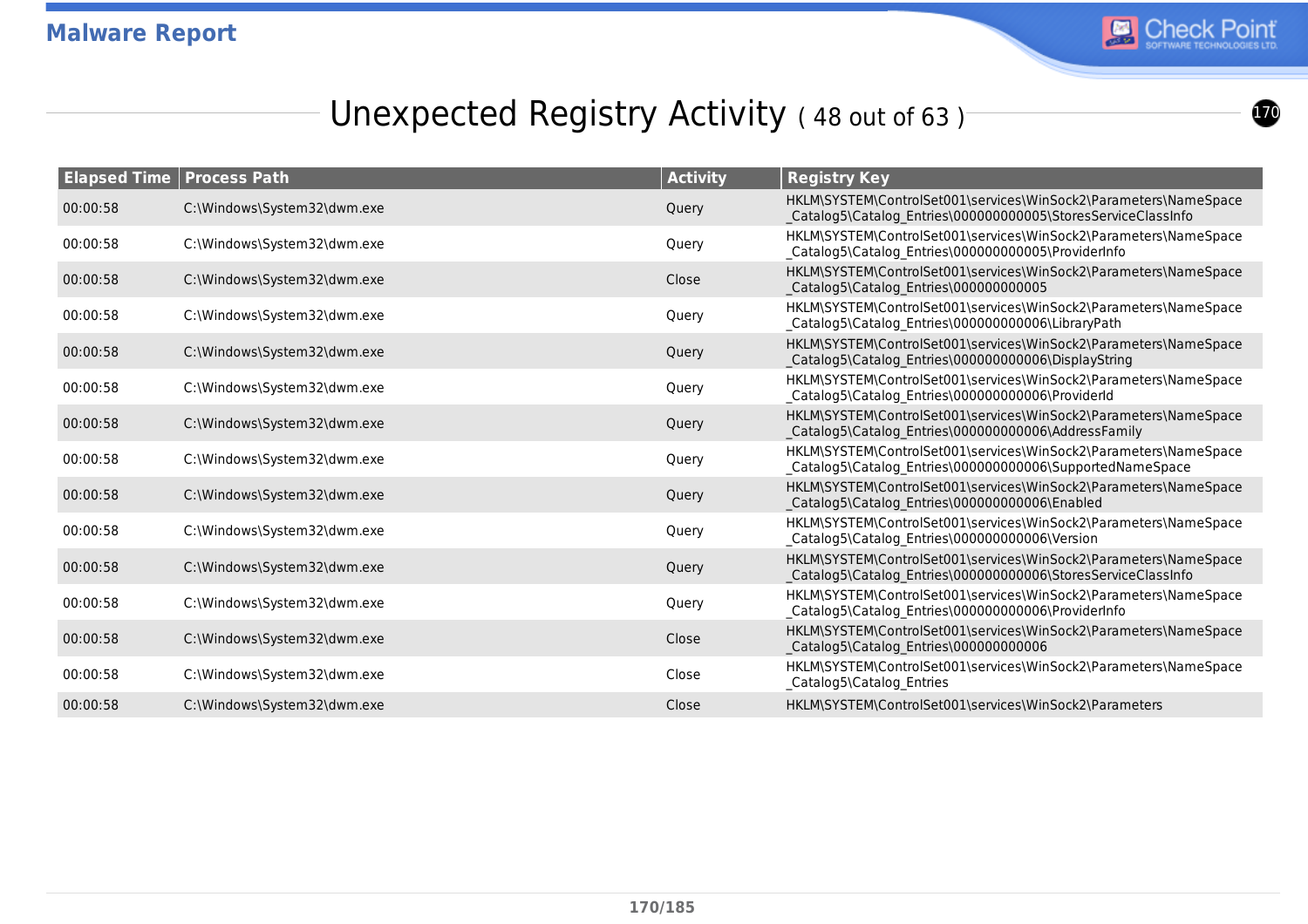

 $\bf{r}$ 

# Unexpected Registry Activity (49 out of 63)

|          | <b>Elapsed Time   Process Path</b> | <b>Activity</b> | <b>Registry Key</b>                                                                                                                          |
|----------|------------------------------------|-----------------|----------------------------------------------------------------------------------------------------------------------------------------------|
| 00:00:58 | C:\Windows\System32\dwm.exe        | Query           | HKLM\SYSTEM\ControlSet001\services\WinSock2\Parameters\Ws2 32Num<br><b>HandleBuckets</b>                                                     |
| 00:00:58 | C:\Windows\System32\dwm.exe        | Close           | HKLM\SYSTEM\ControlSet001\services\WinSock2\Parameters                                                                                       |
| 00:00:58 | C:\Windows\System32\dwm.exe        | Close           | HKLM\SOFTWARE\Microsoft\Windows\CurrentVersion\Explorer\FolderDescr<br>iptions                                                               |
| 00:00:58 | C:\Windows\System32\dwm.exe        | Query           | HKLM\SOFTWARE\Microsoft\Windows\CurrentVersion\Explorer\FolderDescr<br>iptions\{1AC14E77-02E7-4E5D-B744-2EB1AE5198B7}\Category               |
| 00:00:58 | C:\Windows\System32\dwm.exe        | Query           | HKLM\SOFTWARE\Microsoft\Windows\CurrentVersion\Explorer\FolderDescr<br>iptions\{1AC14E77-02E7-4E5D-B744-2EB1AE5198B7}\Name                   |
| 00:00:58 | C:\Windows\System32\dwm.exe        | Query           | HKLM\SOFTWARE\Microsoft\Windows\CurrentVersion\Explorer\FolderDescr<br>iptions\{1AC14E77-02E7-4E5D-B744-2EB1AE5198B7}\ParentFolder           |
| 00:00:58 | C:\Windows\System32\dwm.exe        | Query           | HKLM\SOFTWARE\Microsoft\Windows\CurrentVersion\Explorer\FolderDescr<br>iptions\{1AC14E77-02E7-4E5D-B744-2EB1AE5198B7}\Description            |
| 00:00:58 | C:\Windows\System32\dwm.exe        | Query           | HKLM\SOFTWARE\Microsoft\Windows\CurrentVersion\Explorer\FolderDescr<br>iptions\{1AC14E77-02E7-4E5D-B744-2EB1AE5198B7}\RelativePath           |
| 00:00:58 | C:\Windows\System32\dwm.exe        | Query           | HKLM\SOFTWARE\Microsoft\Windows\CurrentVersion\Explorer\FolderDescr<br>iptions\{1AC14E77-02E7-4E5D-B744-2EB1AE5198B7}\ParsingName            |
| 00:00:58 | C:\Windows\System32\dwm.exe        | Query           | HKLM\SOFTWARE\Microsoft\Windows\CurrentVersion\Explorer\FolderDescr<br>iptions\{1AC14E77-02E7-4E5D-B744-2EB1AE5198B7}\InfoTip                |
| 00:00:58 | C:\Windows\System32\dwm.exe        | Query           | HKLM\SOFTWARE\Microsoft\Windows\CurrentVersion\Explorer\FolderDescr<br>iptions\{1AC14E77-02E7-4E5D-B744-2EB1AE5198B7}\LocalizedName          |
| 00:00:58 | C:\Windows\System32\dwm.exe        | Query           | HKLM\SOFTWARE\Microsoft\Windows\CurrentVersion\Explorer\FolderDescr<br>iptions\{1AC14E77-02E7-4E5D-B744-2EB1AE5198B7}\lcon                   |
| 00:00:58 | C:\Windows\System32\dwm.exe        | Query           | HKLM\SOFTWARE\Microsoft\Windows\CurrentVersion\Explorer\FolderDescr<br>iptions\{1AC14E77-02E7-4E5D-B744-2EB1AE5198B7}\Security               |
| 00:00:58 | C:\Windows\System32\dwm.exe        | Query           | HKLM\SOFTWARE\Microsoft\Windows\CurrentVersion\Explorer\FolderDescr<br>iptions\{1AC14E77-02E7-4E5D-B744-2EB1AE5198B7}\StreamResource         |
| 00:00:58 | C:\Windows\System32\dwm.exe        | Query           | HKLM\SOFTWARE\Microsoft\Windows\CurrentVersion\Explorer\FolderDescr<br>iptions\{1AC14E77-02E7-4E5D-B744-<br>2EB1AE5198B7}\StreamResourceType |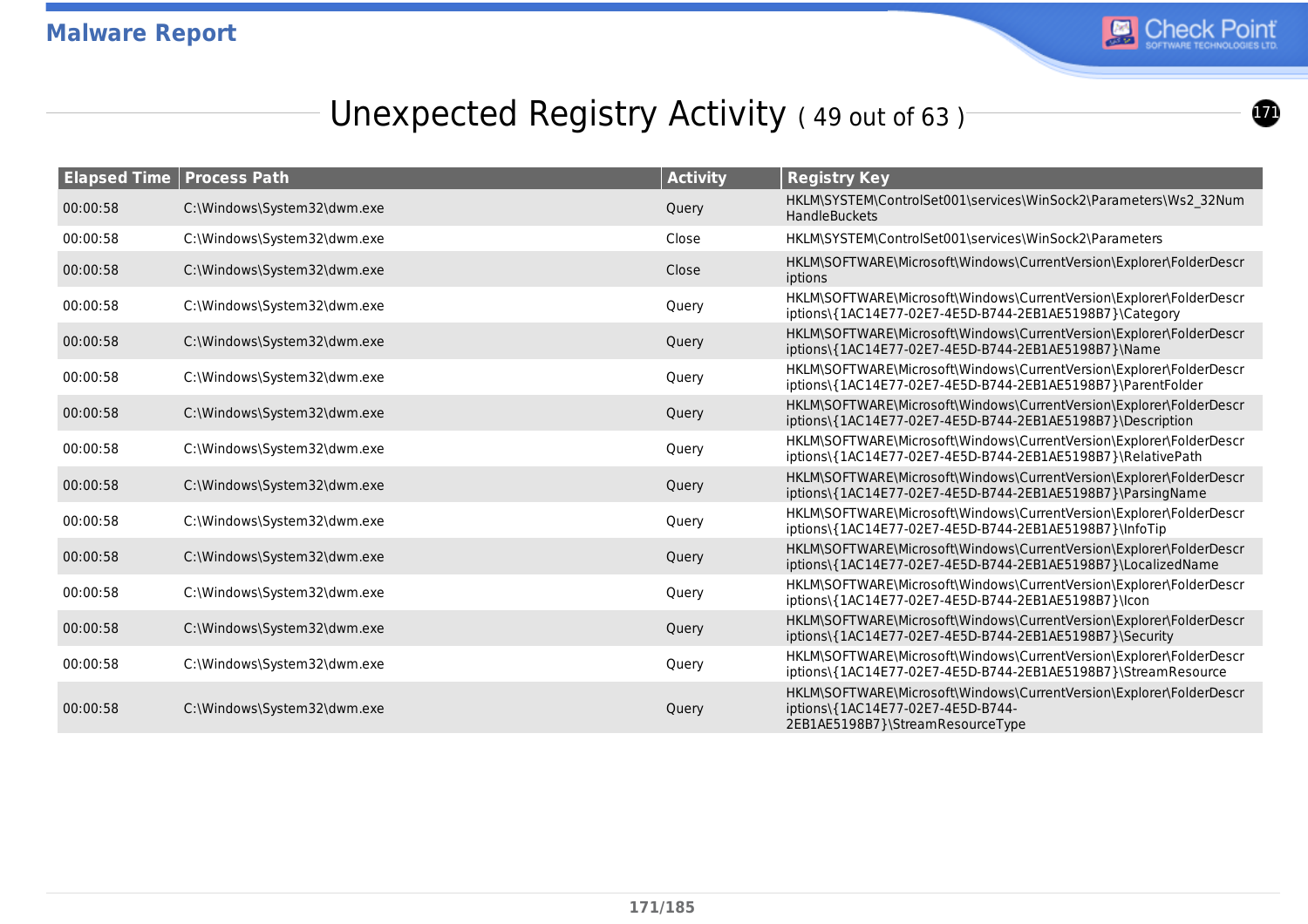

 $\boldsymbol{\Omega}$ 

## Unexpected Registry Activity (50 out of 63)

|          | <b>Elapsed Time   Process Path</b> | <b>Activity</b> | <b>Registry Key</b>                                                                                                                           |
|----------|------------------------------------|-----------------|-----------------------------------------------------------------------------------------------------------------------------------------------|
| 00:00:58 | C:\Windows\System32\dwm.exe        | Query           | HKLM\SOFTWARE\Microsoft\Windows\CurrentVersion\Explorer\FolderDescr<br>iptions\{1AC14E77-02E7-4E5D-B744-2EB1AE5198B7}\LocalRedirectOnly       |
| 00:00:58 | C:\Windows\System32\dwm.exe        | Query           | HKLM\SOFTWARE\Microsoft\Windows\CurrentVersion\Explorer\FolderDescr<br>iptions\{1AC14E77-02E7-4E5D-B744-2EB1AE5198B7}\Roamable                |
| 00:00:58 | C:\Windows\System32\dwm.exe        | Query           | HKLM\SOFTWARE\Microsoft\Windows\CurrentVersion\Explorer\FolderDescr<br>iptions\{1AC14E77-02E7-4E5D-B744-2EB1AE5198B7}\PreCreate               |
| 00:00:58 | C:\Windows\System32\dwm.exe        | Query           | HKLM\SOFTWARE\Microsoft\Windows\CurrentVersion\Explorer\FolderDescr<br>iptions\{1AC14E77-02E7-4E5D-B744-2EB1AE5198B7}\Stream                  |
| 00:00:58 | C:\Windows\System32\dwm.exe        | Query           | HKLM\SOFTWARE\Microsoft\Windows\CurrentVersion\Explorer\FolderDescr<br>iptions\{1AC14E77-02E7-4E5D-B744-<br>2EB1AE5198B7}\PublishExpandedPath |
| 00:00:58 | C:\Windows\System32\dwm.exe        | Query           | HKLM\SOFTWARE\Microsoft\Windows\CurrentVersion\Explorer\FolderDescr<br>iptions\{1AC14E77-02E7-4E5D-B744-2EB1AE5198B7}\Attributes              |
| 00:00:58 | C:\Windows\System32\dwm.exe        | Query           | HKLM\SOFTWARE\Microsoft\Windows\CurrentVersion\Explorer\FolderDescr<br>iptions\{1AC14E77-02E7-4E5D-B744-2EB1AE5198B7}\FolderTypeID            |
| 00:00:58 | C:\Windows\System32\dwm.exe        | Query           | HKLM\SOFTWARE\Microsoft\Windows\CurrentVersion\Explorer\FolderDescr<br>iptions\{1AC14E77-02E7-4E5D-B744-2EB1AE5198B7}\InitFolderHandler       |
| 00:00:58 | C:\Windows\System32\dwm.exe        | Close           | HKLM\SOFTWARE\Microsoft\Windows\CurrentVersion\Explorer\FolderDescr<br>iptions\{1AC14E77-02E7-4E5D-B744-2EB1AE5198B7}                         |
| 00:00:58 | C:\Windows\System32\dwm.exe        | Query           | HKCU\Software\Microsoft\Keyvb\19bc8hhb                                                                                                        |
| 00:00:58 | C:\Windows\System32\dwm.exe        | Close           | HKCU\Software\Microsoft\Keyvb                                                                                                                 |
| 00:00:58 | C:\Windows\System32\dwm.exe        | Query           | HKLM\SYSTEM\ControlSet001\services\crypt32\DiagLevel                                                                                          |
| 00:00:58 | C:\Windows\System32\dwm.exe        | Query           | HKLM\SYSTEM\ControlSet001\services\crypt32\DiagMatchAnyMask                                                                                   |
| 00:00:58 | C:\Windows\System32\dwm.exe        | Close           | HKLM\SYSTEM\ControlSet001\services\crypt32                                                                                                    |
| 00:00:58 | C:\Windows\System32\dwm.exe        | Enumerate       | HKLM\SOFTWARE\Microsoft\Cryptography\OID                                                                                                      |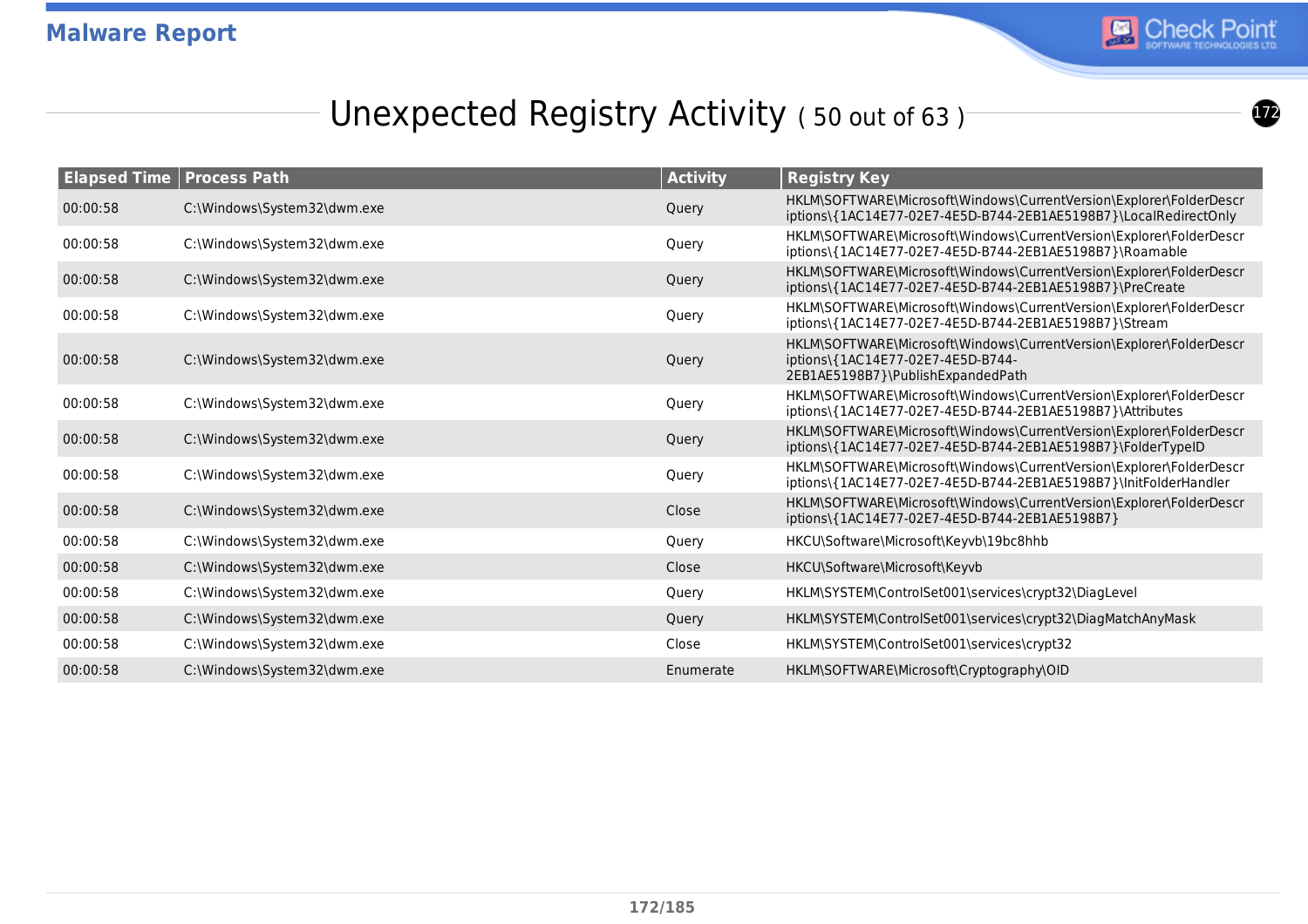

 $\bigcirc$ 

## Unexpected Registry Activity (51 out of 63)

|          | <b>Elapsed Time   Process Path</b> | <b>Activity</b> | <b>Registry Key</b>                                                                  |
|----------|------------------------------------|-----------------|--------------------------------------------------------------------------------------|
| 00:00:58 | C:\Windows\System32\dwm.exe        | Enumerate       | HKLM\SOFTWARE\Microsoft\Cryptography\OID\EncodingType<br>0\CertDllOpenStoreProv      |
| 00:00:58 | C:\Windows\System32\dwm.exe        | Query           | HKLM\SOFTWARE\Microsoft\Cryptography\OID\EncodingType<br>0\CertDllOpenStoreProv\#16  |
| 00:00:58 | C:\Windows\System32\dwm.exe        | Enumerate       | HKLM\SOFTWARE\Microsoft\Cryptography\OID\EncodingType<br>0\CertDllOpenStoreProv\#16  |
| 00:00:58 | C:\Windows\System32\dwm.exe        | Close           | HKLM\SOFTWARE\Microsoft\Cryptography\OID\EncodingType<br>0\CertDllOpenStoreProv\#16  |
| 00:00:58 | C:\Windows\System32\dwm.exe        | Enumerate       | HKLM\SOFTWARE\Microsoft\Cryptography\OID\EncodingType<br>0\CertDllOpenStoreProv      |
| 00:00:58 | C:\Windows\System32\dwm.exe        | Query           | HKLM\SOFTWARE\Microsoft\Cryptography\OID\EncodingType<br>0\CertDllOpenStoreProv\Ldap |
| 00:00:58 | C:\Windows\System32\dwm.exe        | Enumerate       | HKLM\SOFTWARE\Microsoft\Cryptography\OID\EncodingType<br>0\CertDllOpenStoreProv\Ldap |
| 00:00:58 | C:\Windows\System32\dwm.exe        | Close           | HKLM\SOFTWARE\Microsoft\Cryptography\OID\EncodingType<br>0\CertDllOpenStoreProv\Ldap |
| 00:00:58 | C:\Windows\System32\dwm.exe        | Enumerate       | HKLM\SOFTWARE\Microsoft\Cryptography\OID\EncodingType<br>0\CertDllOpenStoreProv      |
| 00:00:58 | C:\Windows\System32\dwm.exe        | Close           | HKLM\SOFTWARE\Microsoft\Cryptography\OID\EncodingType<br>0\CertDllOpenStoreProv      |
| 00:00:58 | C:\Windows\System32\dwm.exe        | Close           | HKLM\SOFTWARE\Microsoft\Cryptography\OID\EncodingType 0                              |
| 00:00:58 | C:\Windows\System32\dwm.exe        | Enumerate       | HKLM\SOFTWARE\Microsoft\Cryptography\OID                                             |
| 00:00:58 | C:\Windows\System32\dwm.exe        | Close           | HKLM\SOFTWARE\Microsoft\Cryptography\OID\EncodingType 1                              |
| 00:00:58 | C:\Windows\System32\dwm.exe        | Enumerate       | HKLM\SOFTWARE\Microsoft\Cryptography\OID                                             |
| 00:00:58 | C:\Windows\System32\dwm.exe        | Close           | HKLM\SOFTWARE\Microsoft\Cryptography\OID                                             |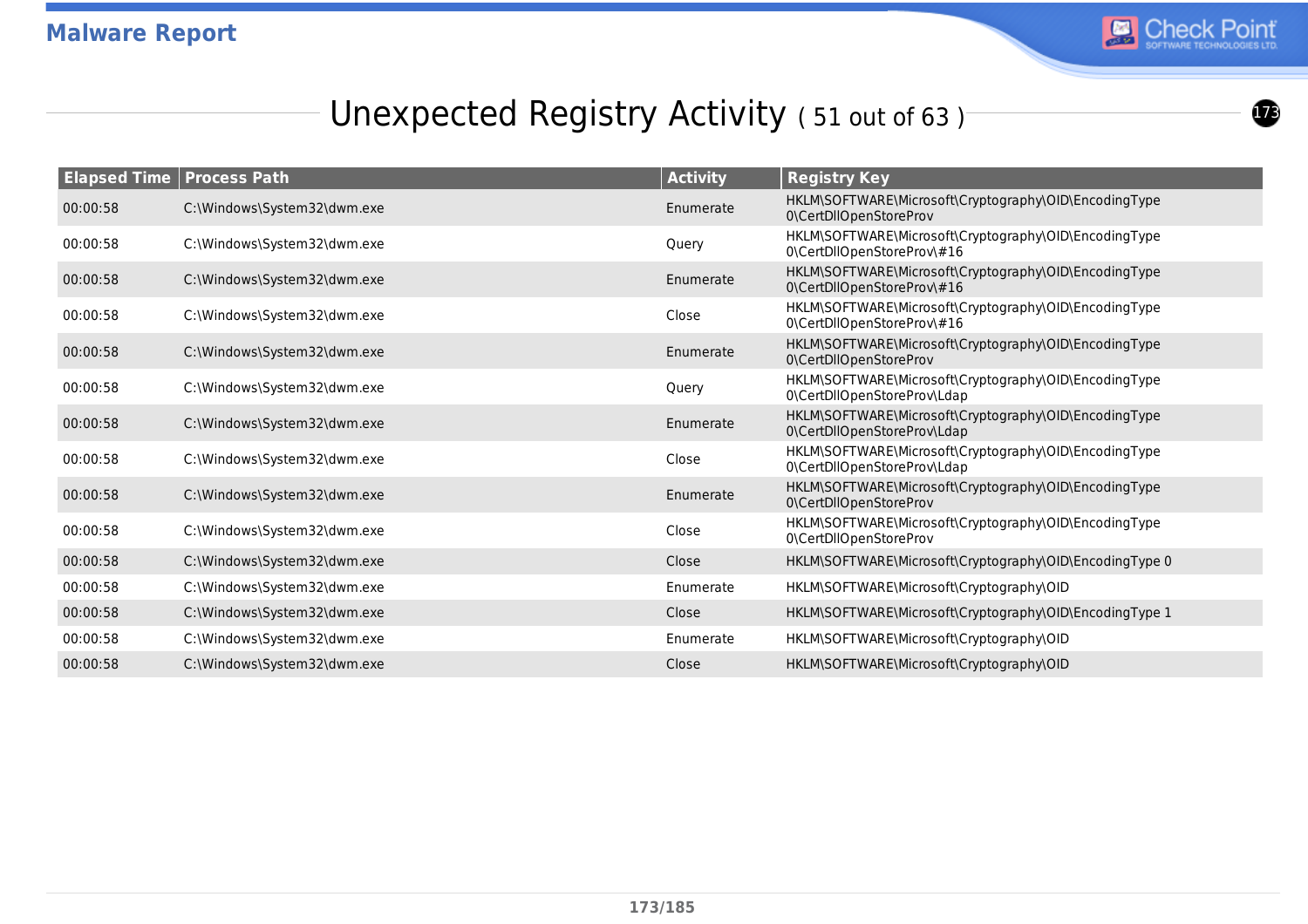

 $\boldsymbol{\varpi}$ 

## Unexpected Registry Activity (52 out of 63)<sup>-</sup>

|          | <b>Elapsed Time   Process Path</b> | <b>Activity</b> | <b>Registry Key</b>                                                                                                              |
|----------|------------------------------------|-----------------|----------------------------------------------------------------------------------------------------------------------------------|
| 00:00:58 | C:\Windows\System32\dwm.exe        | Close           | <b>HKCU</b>                                                                                                                      |
| 00:00:58 | C:\Windows\System32\dwm.exe        | Close           | HKCU\Software\Microsoft\SystemCertificates\My                                                                                    |
| 00:00:58 | C:\Windows\System32\dwm.exe        | Query           | HKLM\SOFTWARE\Microsoft\Windows NT\CurrentVersion\ProfileList\S-1-5-<br>21-292738990-2461527479-3432112557-1000\ProfileImagePath |
| 00:00:58 | C:\Windows\System32\dwm.exe        | Close           | HKLM\SOFTWARE\Microsoft\Windows NT\CurrentVersion\ProfileList\S-1-5-<br>21-292738990-2461527479-3432112557-1000                  |
| 00:00:58 | C:\Windows\System32\dwm.exe        | Close           | <b>HKCU</b>                                                                                                                      |
| 00:00:58 | C:\Windows\System32\dwm.exe        | Close           | HKCU\Software\Microsoft\SystemCertificates\My                                                                                    |
| 00:00:58 | C:\Windows\System32\dwm.exe        | <b>Set</b>      | HKCU\Software\Microsoft\Keyvb\19bc8hhb                                                                                           |
| 00:00:58 | C:\Windows\System32\dwm.exe        | Close           | HKCU\Software\Microsoft\Keyvb                                                                                                    |
| 00:00:59 | C:\Windows\System32\dwm.exe        | Query           | HKLM\SYSTEM\ControlSet001\services\crypt32\DiagLevel                                                                             |
| 00:00:59 | C:\Windows\System32\dwm.exe        | Query           | HKLM\SYSTEM\ControlSet001\services\crypt32\DiagMatchAnyMask                                                                      |
| 00:00:59 | C:\Windows\System32\dwm.exe        | Close           | HKLM\SYSTEM\ControlSet001\services\crypt32                                                                                       |
| 00:00:59 | C:\Windows\System32\taskhost.exe   | Set             | HKCU\Software\Microsoft\Windows\CurrentVersion\Run\{9439A768-4AC5-<br>AD41-A646-4BEFAC9368F2}                                    |
| 00:00:59 | C:\Windows\System32\taskhost.exe   | Delete Value    | HKCU\Software\Microsoft\Windows\CurrentVersion\Run\internat.exe                                                                  |
| 00:00:59 | C:\Windows\System32\taskhost.exe   | Set             | HKCU\Software\Microsoft\Windows\CurrentVersion\Run\{9439A768-4AC5-<br>AD41-A646-4BEFAC9368F2}                                    |
| 00:00:59 | C:\Windows\System32\taskhost.exe   | Set             | HKCU\Software\Microsoft\Windows\CurrentVersion\Run\{9439A768-4AC5-<br>AD41-A646-4BEFAC9368F2}                                    |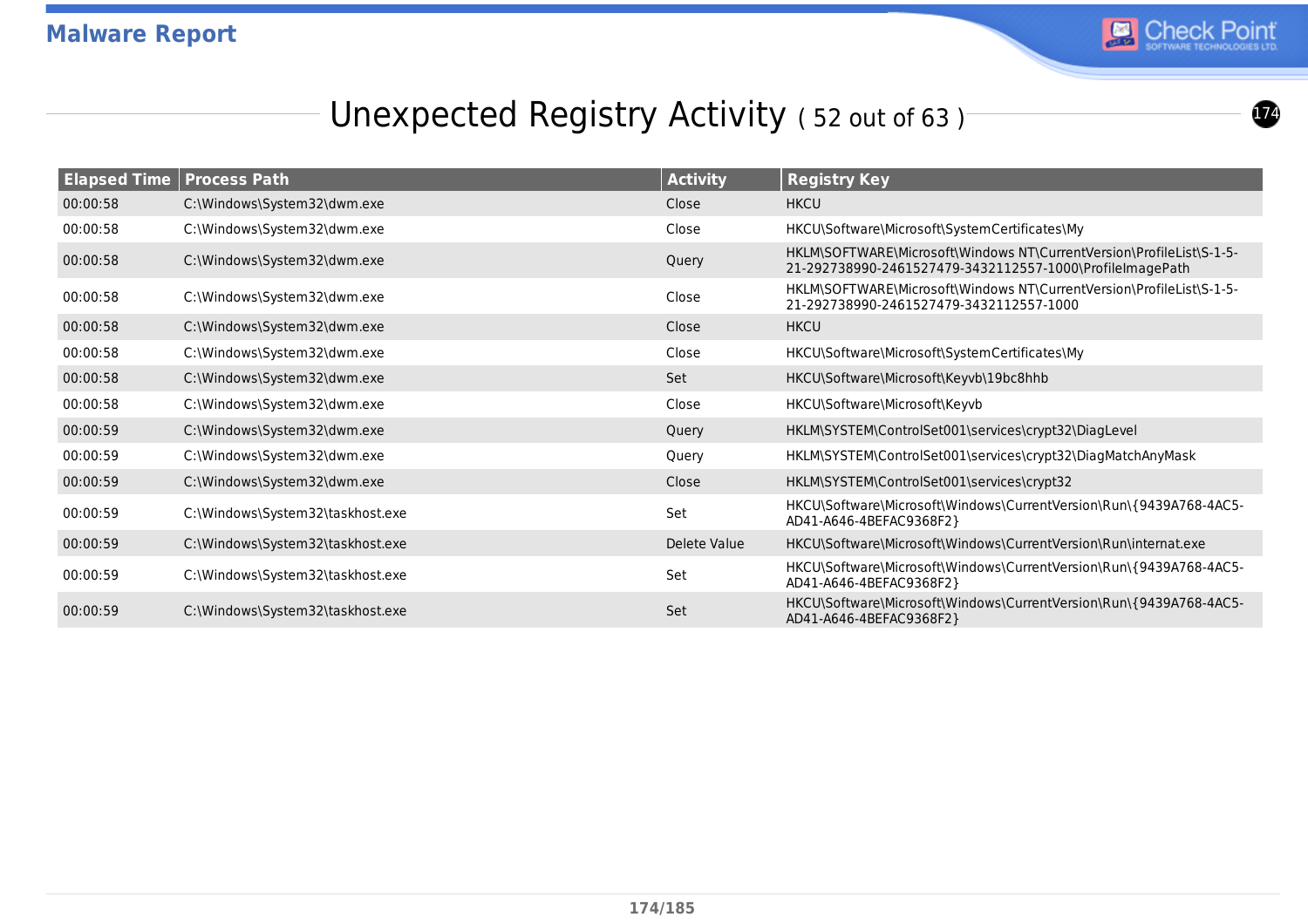

 $\boldsymbol{\bm{\Phi}}$ 

## Unexpected Registry Activity (53 out of 63)<sup>-</sup>

| <b>Elapsed Time</b> | <b>Process Path</b>                       | <b>Activity</b> | <b>Registry Key</b>                                                                           |
|---------------------|-------------------------------------------|-----------------|-----------------------------------------------------------------------------------------------|
| 00:01:04            | C:\Windows\System32\taskhost.exe          | Set             | HKCU\Software\Microsoft\Windows\CurrentVersion\Run\{9439A768-4AC5-<br>AD41-A646-4BEFAC9368F2} |
| 00:01:06            | C:\Windows\System32\taskhost.exe          | Set             | HKCU\Software\Microsoft\Windows\CurrentVersion\Run\{9439A768-4AC5-<br>AD41-A646-4BEFAC9368F2} |
| 00:01:08            | C:\Program Files\Windows Mail\WinMail.exe | Query           | HKLM\SOFTWARE\Policies\Microsoft\Windows\safer\codeidentifiers\Transp<br>arentEnabled         |
| 00:01:08            | C:\Program Files\Windows Mail\WinMail.exe | Close           | HKLM\SOFTWARE\Policies\Microsoft\Windows\safer\codeidentifiers                                |
| 00:01:08            | C:\Program Files\Windows Mail\WinMail.exe | Query           | HKLM\SYSTEM\ControlSet001\Control\Nls\Sorting\Versions                                        |
| 00:01:08            | C:\Program Files\Windows Mail\WinMail.exe | Query           | HKLM\SYSTEM\ControlSet001\Control\Session<br>Manager\SafeDllSearchMode                        |
| 00:01:08            | C:\Program Files\Windows Mail\WinMail.exe | Query           | HKLM\SOFTWARE\Microsoft\Windows<br>NT\CurrentVersion\GRE Initialize\DisableMetaFiles          |
| 00:01:09            | C:\Program Files\Windows Mail\WinMail.exe | Close           | HKLM\SOFTWARE\Microsoft\Windows NT\CurrentVersion\GRE Initialize                              |
| 00:01:09            | C:\Program Files\Windows Mail\WinMail.exe | Query           | HKLM\SOFTWARE\Microsoft\Windows<br>NT\CurrentVersion\Compatibility32\WinMail                  |
| 00:01:09            | C:\Program Files\Windows Mail\WinMail.exe | Close           | HKLM\SOFTWARE\Microsoft\Windows NT\CurrentVersion\Compatibility32                             |
| 00:01:09            | C:\Program Files\Windows Mail\WinMail.exe | Close           | <b>HKCU</b>                                                                                   |
| 00:01:09            | C:\Program Files\Windows Mail\WinMail.exe | Enumerate       | HKCU\Control Panel\Desktop\LanguageConfiguration                                              |
| 00:01:09            | C:\Program Files\Windows Mail\WinMail.exe | Close           | HKCU\Control Panel\Desktop\LanguageConfiguration                                              |
| 00:01:09            | C:\Program Files\Windows Mail\WinMail.exe | Close           | <b>HKCU</b>                                                                                   |
| 00:01:09            | C:\Program Files\Windows Mail\WinMail.exe | Query           | HKCU\Control Panel\Desktop\PreferredUILanguages                                               |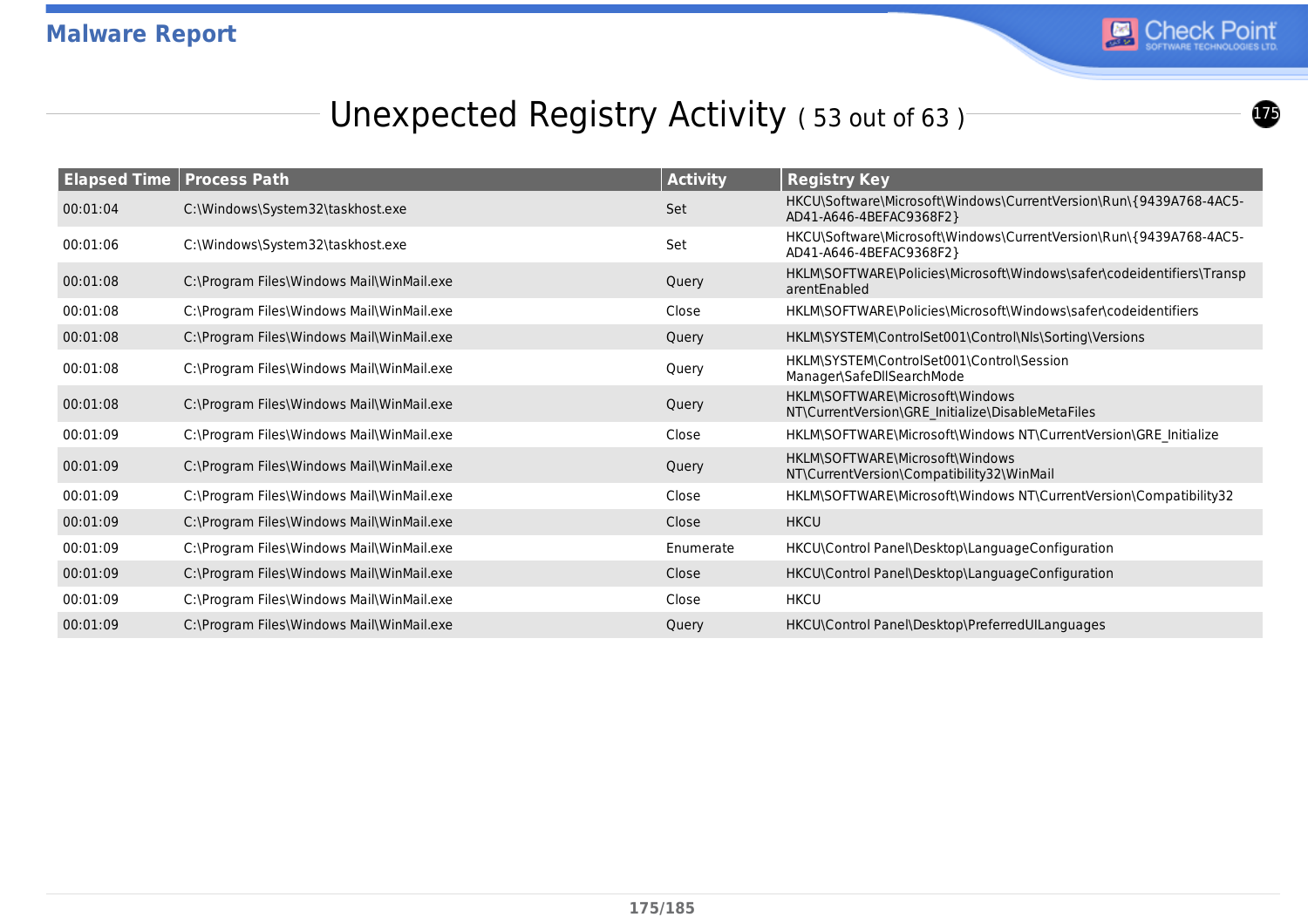

#### Unexpected Registry Activity (54 out of 63)<sup>-</sup>

| <b>Elapsed Time</b> | <b>Process Path</b>                       | <b>Activity</b> | <b>Registry Key</b>                                                                  |
|---------------------|-------------------------------------------|-----------------|--------------------------------------------------------------------------------------|
| 00:01:09            | C:\Program Files\Windows Mail\WinMail.exe | Close           | HKCU\Control Panel\Desktop                                                           |
| 00:01:09            | C:\Program Files\Windows Mail\WinMail.exe | Close           | <b>HKCU</b>                                                                          |
| 00:01:09            | C:\Program Files\Windows Mail\WinMail.exe | Query           | HKCU\Control Panel\Desktop\MuiCached\MachinePreferredUILanguages                     |
| 00:01:09            | C:\Program Files\Windows Mail\WinMail.exe | Close           | HKCU\Control Panel\Desktop\MuiCached                                                 |
| 00:01:09            | C:\Program Files\Windows Mail\WinMail.exe | Close           | <b>HKCU</b>                                                                          |
| 00:01:09            | C:\Program Files\Windows Mail\WinMail.exe | Query           | HKLM\SYSTEM\ControlSet001\Control\CMF\Config\SYSTEM                                  |
| 00:01:09            | C:\Program Files\Windows Mail\WinMail.exe | Close           | HKLM\SYSTEM\ControlSet001\Control\CMF\Config                                         |
| 00:01:09            | C:\Program Files\Windows Mail\WinMail.exe | Query           | HKLM\SOFTWARE\Microsoft\Windows<br>NT\CurrentVersion\Windows\LoadAppInit_DLLs        |
| 00:01:09            | C:\Program Files\Windows Mail\WinMail.exe | Close           | HKLM\SOFTWARE\Microsoft\Windows NT\CurrentVersion\Windows                            |
| 00:01:09            | C:\Program Files\Windows Mail\WinMail.exe | Query           | HKLM\SOFTWARE\Microsoft\Ole\PageAllocatorUseSystemHeap                               |
| 00:01:09            | C:\Program Files\Windows Mail\WinMail.exe | Close           | HKLM\SOFTWARE\Microsoft\Ole                                                          |
| 00:01:09            | C:\Program Files\Windows Mail\WinMail.exe | Query           | HKLM\SOFTWARE\Microsoft\Ole\PageAllocatorSystemHeapIsPrivate                         |
| 00:01:09            | C:\Program Files\Windows Mail\WinMail.exe | Close           | HKLM\SOFTWARE\Microsoft\Ole                                                          |
| 00:01:09            | C:\Program Files\Windows Mail\WinMail.exe | Query           | HKLM\SOFTWARE\Microsoft\Windows\CurrentVersion\SideBySide\PreferExt<br>ernalManifest |
| 00:01:10            | C:\Program Files\Windows Mail\WinMail.exe | Close           | HKLM\SOFTWARE\Microsoft\Windows\CurrentVersion\SideBySide                            |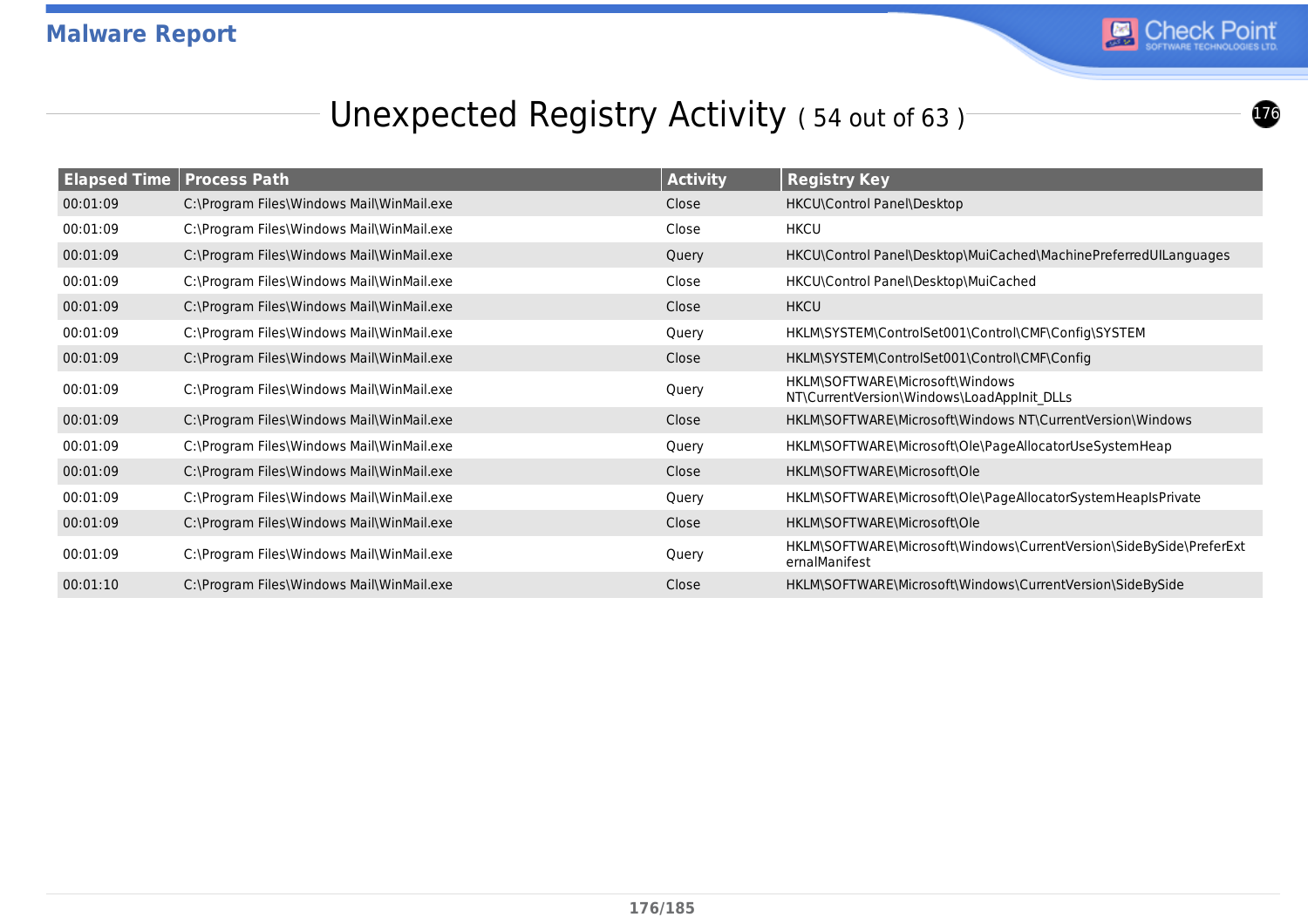

 $\boldsymbol{\Omega}$ 

## Unexpected Registry Activity (55 out of 63)<sup>-</sup>

| <b>Elapsed Time</b> | <b>Process Path</b>                       | <b>Activity</b> | <b>Registry Key</b>                                                                           |
|---------------------|-------------------------------------------|-----------------|-----------------------------------------------------------------------------------------------|
| 00:01:10            | C:\Program Files\Windows Mail\WinMail.exe | Query           | HKLM\SOFTWARE\Microsoft\Windows\CurrentVersion\SideBySide\PreferExt<br>ernalManifest          |
| 00:01:10            | C:\Program Files\Windows Mail\WinMail.exe | Close           | HKLM\SOFTWARE\Microsoft\Windows\CurrentVersion\SideBySide                                     |
| 00:01:10            | C:\Program Files\Windows Mail\WinMail.exe | Query           | HKLM\SYSTEM\ControlSet001\Control\Nls\CustomLocale\en-US                                      |
| 00:01:10            | C:\Program Files\Windows Mail\WinMail.exe | Close           | HKLM\SYSTEM\ControlSet001\Control\Nls\CustomLocale                                            |
| 00:01:10            | C:\Program Files\Windows Mail\WinMail.exe | Query           | HKLM\SYSTEM\ControlSet001\Control\Nls\ExtendedLocale\en-US                                    |
| 00:01:10            | C:\Program Files\Windows Mail\WinMail.exe | Close           | HKLM\SYSTEM\ControlSet001\Control\NIs\ExtendedLocale                                          |
| 00:01:10            | C:\Windows\System32\taskhost.exe          | Set             | HKCU\Software\Microsoft\Windows\CurrentVersion\Run\{9439A768-4AC5-<br>AD41-A646-4BEFAC9368F2} |
| 00:01:10            | C:\Program Files\Windows Mail\WinMail.exe | Query           | HKLM\SOFTWARE\Microsoft\Windows\CurrentVersion\SideBySide\PreferExt<br>ernalManifest          |
| 00:01:10            | C:\Program Files\Windows Mail\WinMail.exe | Close           | HKLM\SOFTWARE\Microsoft\Windows\CurrentVersion\SideBySide                                     |
| 00:01:10            | C:\Program Files\Windows Mail\WinMail.exe | Query           | HKCU\Software\Microsoft\Internet<br>Explorer\International\JP_ISO_SIO_Control                 |
| 00:01:10            | C:\Program Files\Windows Mail\WinMail.exe | Close           | HKCU\Software\Microsoft\Internet Explorer\International                                       |
| 00:01:10            | C:\Program Files\Windows Mail\WinMail.exe | Query           | HKLM\SOFTWARE\Microsoft\Windows\CurrentVersion\SideBySide\PreferExt<br>ernalManifest          |
| 00:01:10            | C:\Program Files\Windows Mail\WinMail.exe | Close           | HKLM\SOFTWARE\Microsoft\Windows\CurrentVersion\SideBySide                                     |
| 00:01:10            | C:\Program Files\Windows Mail\WinMail.exe | Query           | HKLM\SYSTEM\ControlSet001\Control\Nls\Locale\00000409                                         |
| 00:01:10            | C:\Program Files\Windows Mail\WinMail.exe | Query           | HKLM\SYSTEM\ControlSet001\Control\Nls\Language Groups\1                                       |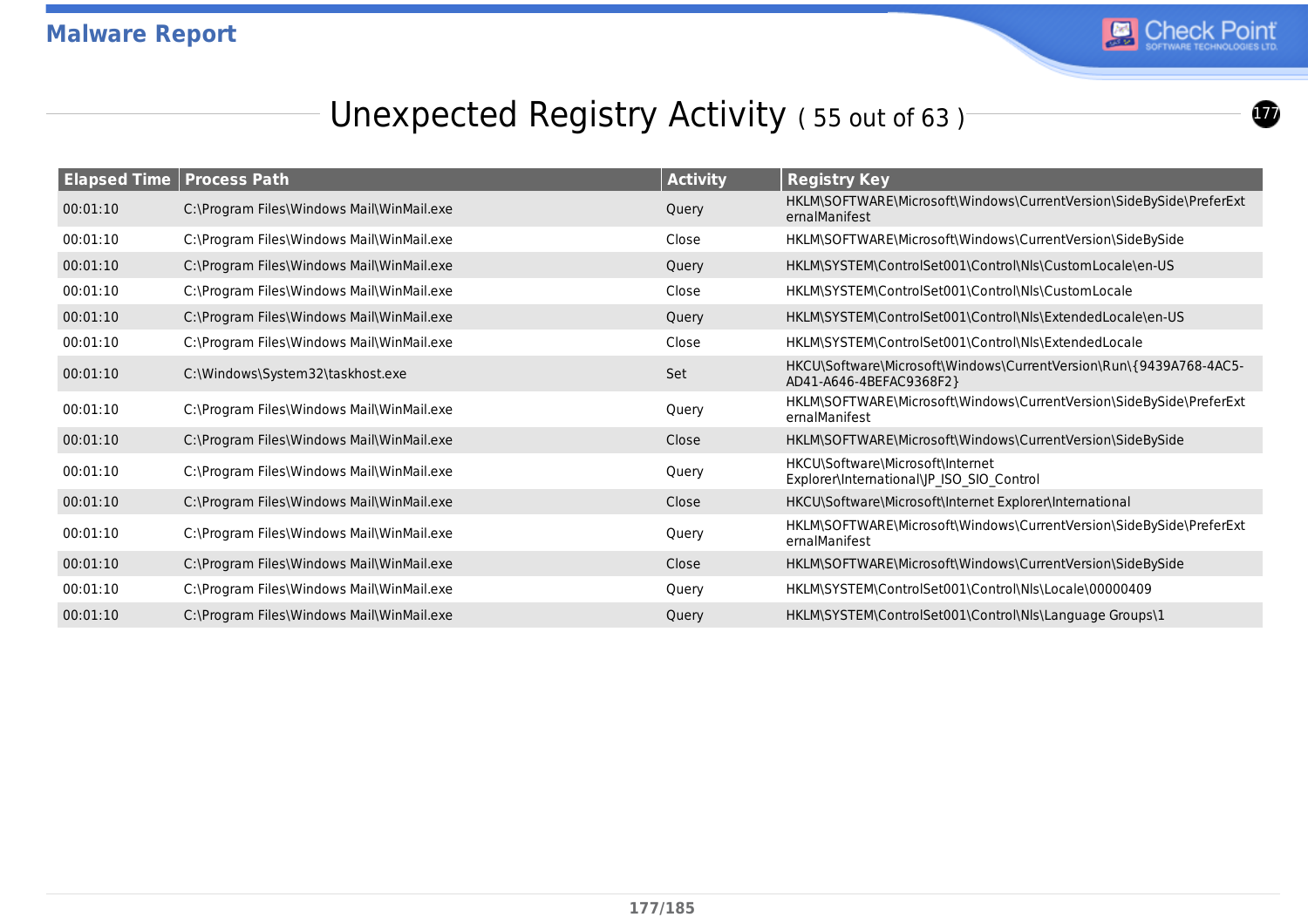

#### Unexpected Registry Activity (56 out of 63)<sup>-</sup>

| <b>Elapsed Time</b> | <b>Process Path</b>                       | <b>Activity</b> | <b>Registry Key</b>                                                                             |
|---------------------|-------------------------------------------|-----------------|-------------------------------------------------------------------------------------------------|
| 00:01:10            | C:\Program Files\Windows Mail\WinMail.exe | Query           | HKLM\SYSTEM\ControlSet001\services\crypt32\DebugHeapFlags                                       |
| 00:01:10            | C:\Program Files\Windows Mail\WinMail.exe | Close           | HKLM\SYSTEM\ControlSet001\services\crypt32                                                      |
| 00:01:10            | C:\Program Files\Windows Mail\WinMail.exe | Query           | HKLM\SOFTWARE\Microsoft\Windows\CurrentVersion\Internet<br>Settings\DisableImprovedZoneCheck    |
| 00:01:10            | C:\Program Files\Windows Mail\WinMail.exe | Close           | HKLM\SOFTWARE\Microsoft\Windows\CurrentVersion\Internet Settings                                |
| 00:01:10            | C:\Program Files\Windows Mail\WinMail.exe | Query           | HKLM\SOFTWARE\Policies\Microsoft\Windows\CurrentVersion\Internet<br>Settings\Security HKLM only |
| 00:01:10            | C:\Program Files\Windows Mail\WinMail.exe | Close           | HKLM\SOFTWARE\Policies\Microsoft\Windows\CurrentVersion\Internet<br>Settings                    |
| 00:01:11            | C:\Program Files\Windows Mail\WinMail.exe | Query           | HKLM\SOFTWARE\Microsoft\Windows\CurrentVersion\SideBySide\PreferExt<br>ernalManifest            |
| 00:01:11            | C:\Program Files\Windows Mail\WinMail.exe | Close           | HKLM\SOFTWARE\Microsoft\Windows\CurrentVersion\SideBySide                                       |
| 00:01:11            | C:\Program Files\Windows Mail\WinMail.exe | Query           | HKLM\SOFTWARE\Microsoft\SQMClient\Windows\CEIPEnable                                            |
| 00:01:11            | C:\Program Files\Windows Mail\WinMail.exe | Close           | HKLM\SOFTWARE\Microsoft\SQMClient\Windows                                                       |
| 00:01:11            | C:\Program Files\Windows Mail\WinMail.exe | Query           | HKLM\SOFTWARE\Microsoft\Ole\MaxSxSHashCount                                                     |
| 00:01:11            | C:\Program Files\Windows Mail\WinMail.exe | Close           | HKLM\SOFTWARE\Microsoft\Ole                                                                     |
| 00:01:11            | C:\Program Files\Windows Mail\WinMail.exe | Query           | HKLM\SOFTWARE\Microsoft\COM3\Com+Enabled                                                        |
| 00:01:11            | C:\Program Files\Windows Mail\WinMail.exe | Close           | HKLM\SOFTWARE\Microsoft\COM3                                                                    |
| 00:01:11            | C:\Program Files\Windows Mail\WinMail.exe | Query           | <b>HKCR</b>                                                                                     |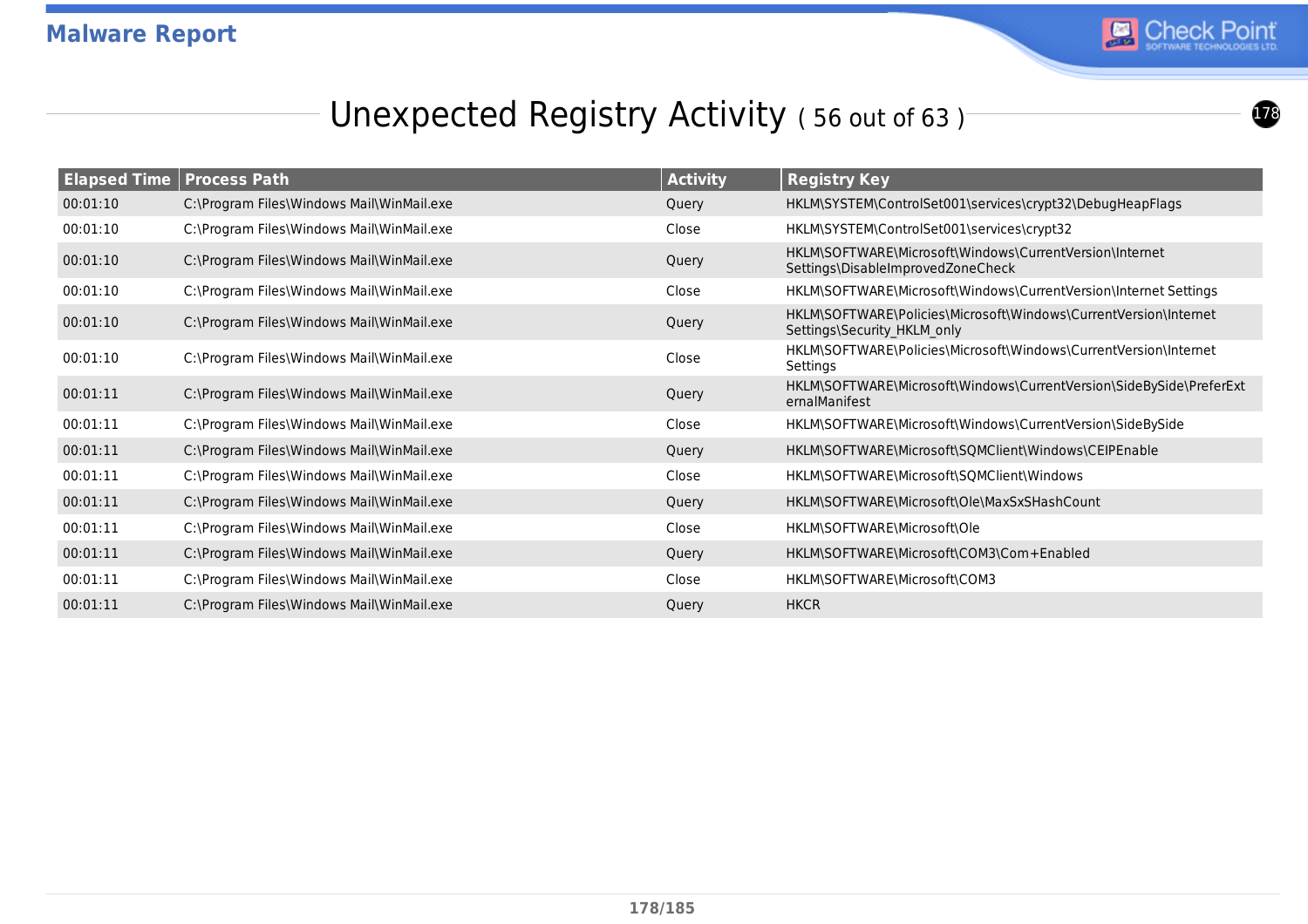

## Unexpected Registry Activity (57 out of 63)<sup>-</sup>

| <b>Elapsed Time   Process Path</b> |                                           | <b>Activity</b> | <b>Registry Key</b>                                                                                  |
|------------------------------------|-------------------------------------------|-----------------|------------------------------------------------------------------------------------------------------|
| 00:01:11                           | C:\Program Files\Windows Mail\WinMail.exe | Query           | HKLM\SOFTWARE\Classes\CLSID\{275C23E2-3747-11D0-9FEA-<br>00AA003F8646}                               |
| 00:01:11                           | C:\Program Files\Windows Mail\WinMail.exe | Query           | HKLM\SOFTWARE\Classes\CLSID\{275C23E2-3747-11D0-9FEA-<br>00AA003F8646}                               |
| 00:01:11                           | C:\Program Files\Windows Mail\WinMail.exe | Query           | HKLM\SOFTWARE\Classes\CLSID\{275C23E2-3747-11D0-9FEA-<br>00AA003F8646}                               |
| 00:01:11                           | C:\Program Files\Windows Mail\WinMail.exe | Query           | HKLM\SOFTWARE\Classes\CLSID\{275C23E2-3747-11D0-9FEA-<br>00AA003F8646}                               |
| 00:01:11                           | C:\Program Files\Windows Mail\WinMail.exe | Query           | HKLM\SOFTWARE\Classes\CLSID\{275C23E2-3747-11D0-9FEA-<br>00AA003F8646}                               |
| 00:01:11                           | C:\Program Files\Windows Mail\WinMail.exe | Query           | HKLM\SOFTWARE\Classes\CLSID\{275C23E2-3747-11D0-9FEA-<br>00AA003F8646}\InProcServer32                |
| 00:01:11                           | C:\Program Files\Windows Mail\WinMail.exe | Query           | HKLM\SOFTWARE\Classes\CLSID\{275C23E2-3747-11D0-9FEA-<br>00AA003F8646}\InProcServer32\InprocServer32 |
| 00:01:11                           | C:\Program Files\Windows Mail\WinMail.exe | Query           | HKLM\SOFTWARE\Classes\CLSID\{275C23E2-3747-11D0-9FEA-<br>00AA003F8646}\InProcServer32                |
| 00:01:11                           | C:\Program Files\Windows Mail\WinMail.exe | Query           | HKLM\SOFTWARE\Classes\CLSID\{275C23E2-3747-11D0-9FEA-<br>00AA003F8646}\InProcServer32                |
| 00:01:11                           | C:\Program Files\Windows Mail\WinMail.exe | Query           | HKLM\SOFTWARE\Classes\CLSID\{275C23E2-3747-11D0-9FEA-<br>00AA003F8646}\InProcServer32                |
| 00:01:12                           | C:\Program Files\Windows Mail\WinMail.exe | Query           | HKLM\SOFTWARE\Classes\CLSID\{275C23E2-3747-11D0-9FEA-<br>00AA003F8646}\InProcServer32                |
| 00:01:12                           | C:\Program Files\Windows Mail\WinMail.exe | Query           | HKLM\SOFTWARE\Classes\CLSID\{275C23E2-3747-11D0-9FEA-<br>00AA003F8646}\InProcServer32                |
| 00:01:12                           | C:\Program Files\Windows Mail\WinMail.exe | Query           | HKLM\SOFTWARE\Classes\CLSID\{275C23E2-3747-11D0-9FEA-<br>00AA003F8646}\InProcServer32                |
| 00:01:12                           | C:\Program Files\Windows Mail\WinMail.exe | Query           | HKLM\SOFTWARE\Classes\CLSID\{275C23E2-3747-11D0-9FEA-<br>00AA003F8646}\InProcServer32                |
| 00:01:12                           | C:\Program Files\Windows Mail\WinMail.exe | Query           | HKLM\SOFTWARE\Classes\CLSID\{275C23E2-3747-11D0-9FEA-<br>00AA003F8646}\InProcServer32\ThreadingModel |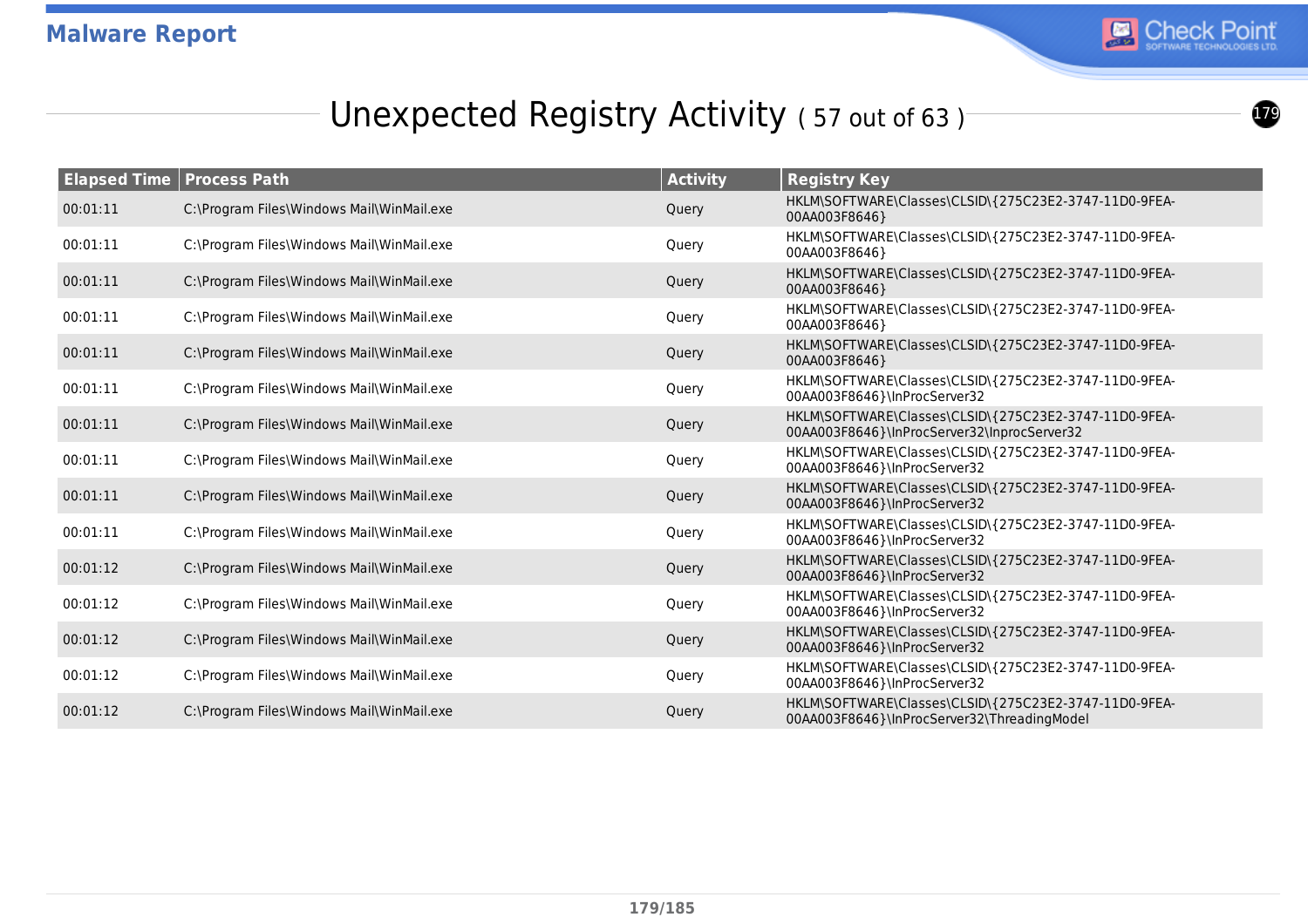

## Unexpected Registry Activity (58 out of 63)<sup>-</sup>

| <b>Elapsed Time Process Path</b> |                                           | <b>Activity</b> | <b>Registry Key</b>                                                                   |
|----------------------------------|-------------------------------------------|-----------------|---------------------------------------------------------------------------------------|
| 00:01:12                         | C:\Program Files\Windows Mail\WinMail.exe | Close           | HKLM\SOFTWARE\Classes\CLSID\{275C23E2-3747-11D0-9FEA-<br>00AA003F8646}\InProcServer32 |
| 00:01:12                         | C:\Program Files\Windows Mail\WinMail.exe | Query           | HKLM\SOFTWARE\Classes\CLSID\{275C23E2-3747-11D0-9FEA-<br>00AA003F8646}                |
| 00:01:12                         | C:\Program Files\Windows Mail\WinMail.exe | Close           | HKLM\SOFTWARE\Classes\CLSID\{275C23E2-3747-11D0-9FEA-<br>00AA003F8646}                |
| 00:01:12                         | C:\Program Files\Windows Mail\WinMail.exe | Query           | <b>HKCR</b>                                                                           |
| 00:01:12                         | C:\Program Files\Windows Mail\WinMail.exe | Close           | <b>HKCR</b>                                                                           |
| 00:01:12                         | C:\Program Files\Windows Mail\WinMail.exe | Query           | HKLM\SOFTWARE\Classes\CLSID\{275C23E2-3747-11D0-9FEA-<br>00AA003F8646}                |
| 00:01:12                         | C:\Program Files\Windows Mail\WinMail.exe | Close           | HKLM\SOFTWARE\Classes\CLSID\{275C23E2-3747-11D0-9FEA-<br>00AA003F8646}                |
| 00:01:15                         | C:\Program Files\Windows Mail\WinMail.exe | Query           | HKLM\SYSTEM\ControlSet001\Control\Nls\CodePage\1256                                   |
| 00:01:15                         | C:\Program Files\Windows Mail\WinMail.exe | Query           | HKLM\SYSTEM\ControlSet001\Control\Nls\CodePage\864                                    |
| 00:01:15                         | C:\Program Files\Windows Mail\WinMail.exe | Query           | HKLM\SYSTEM\ControlSet001\Control\Nls\CodePage\1256                                   |
| 00:01:15                         | C:\Program Files\Windows Mail\WinMail.exe | Query           | HKLM\SYSTEM\ControlSet001\Control\Nls\CodePage\708                                    |
| 00:01:15                         | C:\Program Files\Windows Mail\WinMail.exe | Query           | HKLM\SYSTEM\ControlSet001\Control\Nls\CodePage\1256                                   |
| 00:01:15                         | C:\Program Files\Windows Mail\WinMail.exe | Query           | HKLM\SYSTEM\ControlSet001\Control\Nls\CodePage\708                                    |
| 00:01:15                         | C:\Program Files\Windows Mail\WinMail.exe | Query           | HKLM\SYSTEM\ControlSet001\Control\Nls\CodePage\1256                                   |
| 00:01:15                         | C:\Program Files\Windows Mail\WinMail.exe | Query           | HKLM\SYSTEM\ControlSet001\Control\Nls\CodePage\51256                                  |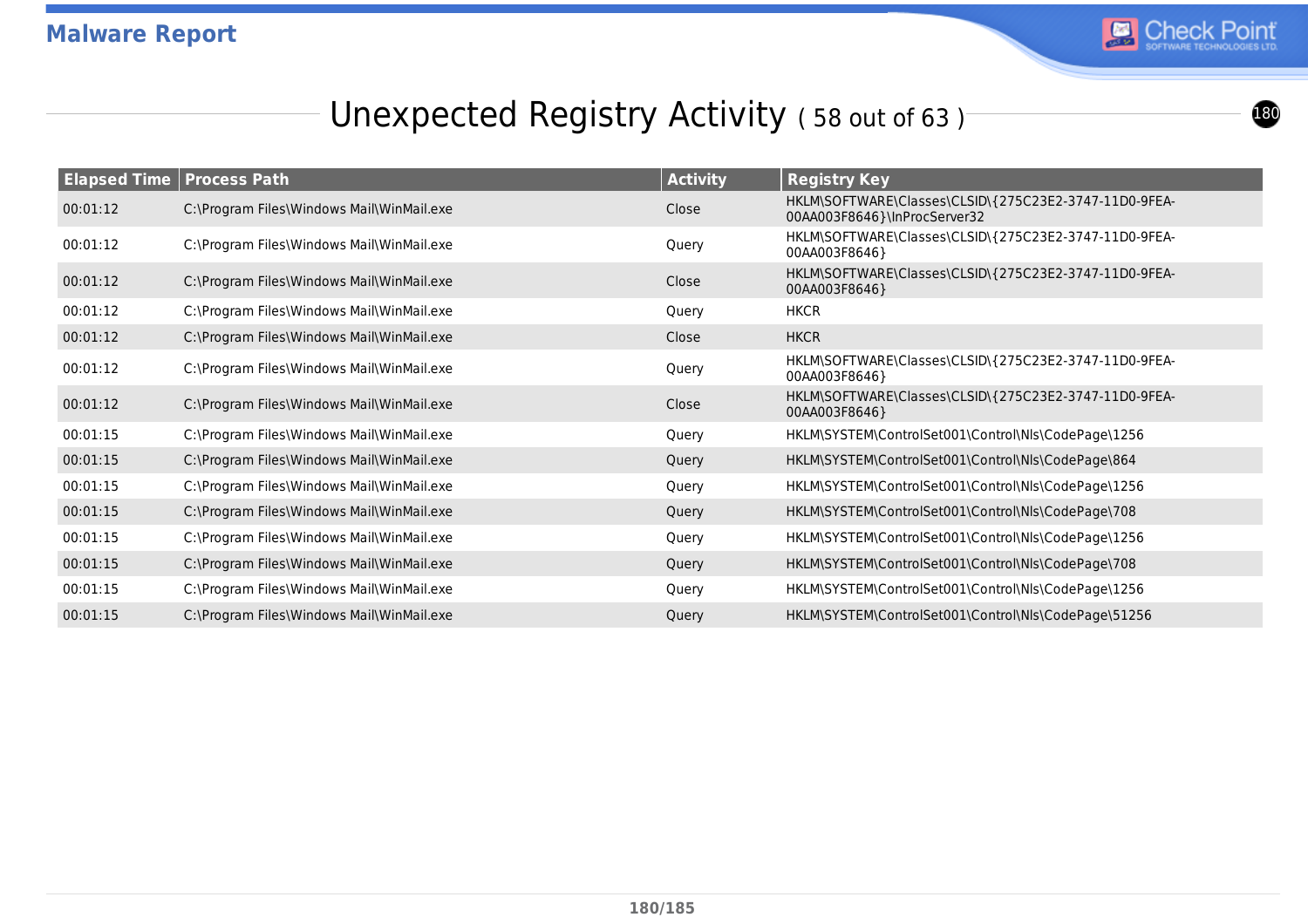

# Unexpected Registry Activity (59 out of 63)<sup>-</sup>

| <b>Elapsed Time Process Path</b> |                                           | <b>Activity</b> | <b>Registry Key</b>                                  |
|----------------------------------|-------------------------------------------|-----------------|------------------------------------------------------|
| 00:01:15                         | C:\Program Files\Windows Mail\WinMail.exe | Query           | HKLM\SYSTEM\ControlSet001\Control\Nls\CodePage\1256  |
| 00:01:16                         | C:\Program Files\Windows Mail\WinMail.exe | Query           | HKLM\SYSTEM\ControlSet001\Control\Nls\CodePage\720   |
| 00:01:16                         | C:\Program Files\Windows Mail\WinMail.exe | Query           | HKLM\SYSTEM\ControlSet001\Control\Nls\CodePage\1256  |
| 00:01:16                         | C:\Program Files\Windows Mail\WinMail.exe | Query           | HKLM\SYSTEM\ControlSet001\Control\Nls\CodePage\720   |
| 00:01:16                         | C:\Program Files\Windows Mail\WinMail.exe | Query           | HKLM\SYSTEM\ControlSet001\Control\Nls\CodePage\1256  |
| 00:01:16                         | C:\Program Files\Windows Mail\WinMail.exe | Query           | HKLM\SYSTEM\ControlSet001\Control\Nls\CodePage\28596 |
| 00:01:16                         | C:\Program Files\Windows Mail\WinMail.exe | Query           | HKLM\SYSTEM\ControlSet001\Control\Nls\CodePage\1256  |
| 00:01:16                         | C:\Program Files\Windows Mail\WinMail.exe | Query           | HKLM\SYSTEM\ControlSet001\Control\Nls\CodePage\10004 |
| 00:01:16                         | C:\Program Files\Windows Mail\WinMail.exe | Query           | HKLM\SYSTEM\ControlSet001\Control\Nls\CodePage\1256  |
| 00:01:16                         | C:\Program Files\Windows Mail\WinMail.exe | Query           | HKLM\SYSTEM\ControlSet001\Control\Nls\CodePage\50001 |
| 00:01:16                         | C:\Program Files\Windows Mail\WinMail.exe | Query           | HKLM\SYSTEM\ControlSet001\Control\Nls\CodePage\1257  |
| 00:01:16                         | C:\Program Files\Windows Mail\WinMail.exe | Query           | HKLM\SYSTEM\ControlSet001\Control\Nls\CodePage\775   |
| 00:01:16                         | C:\Program Files\Windows Mail\WinMail.exe | Query           | HKLM\SYSTEM\ControlSet001\Control\Nls\CodePage\1257  |
| 00:01:16                         | C:\Program Files\Windows Mail\WinMail.exe | Query           | HKLM\SYSTEM\ControlSet001\Control\Nls\CodePage\28594 |
| 00:01:16                         | C:\Program Files\Windows Mail\WinMail.exe | Query           | HKLM\SYSTEM\ControlSet001\Control\Nls\CodePage\1257  |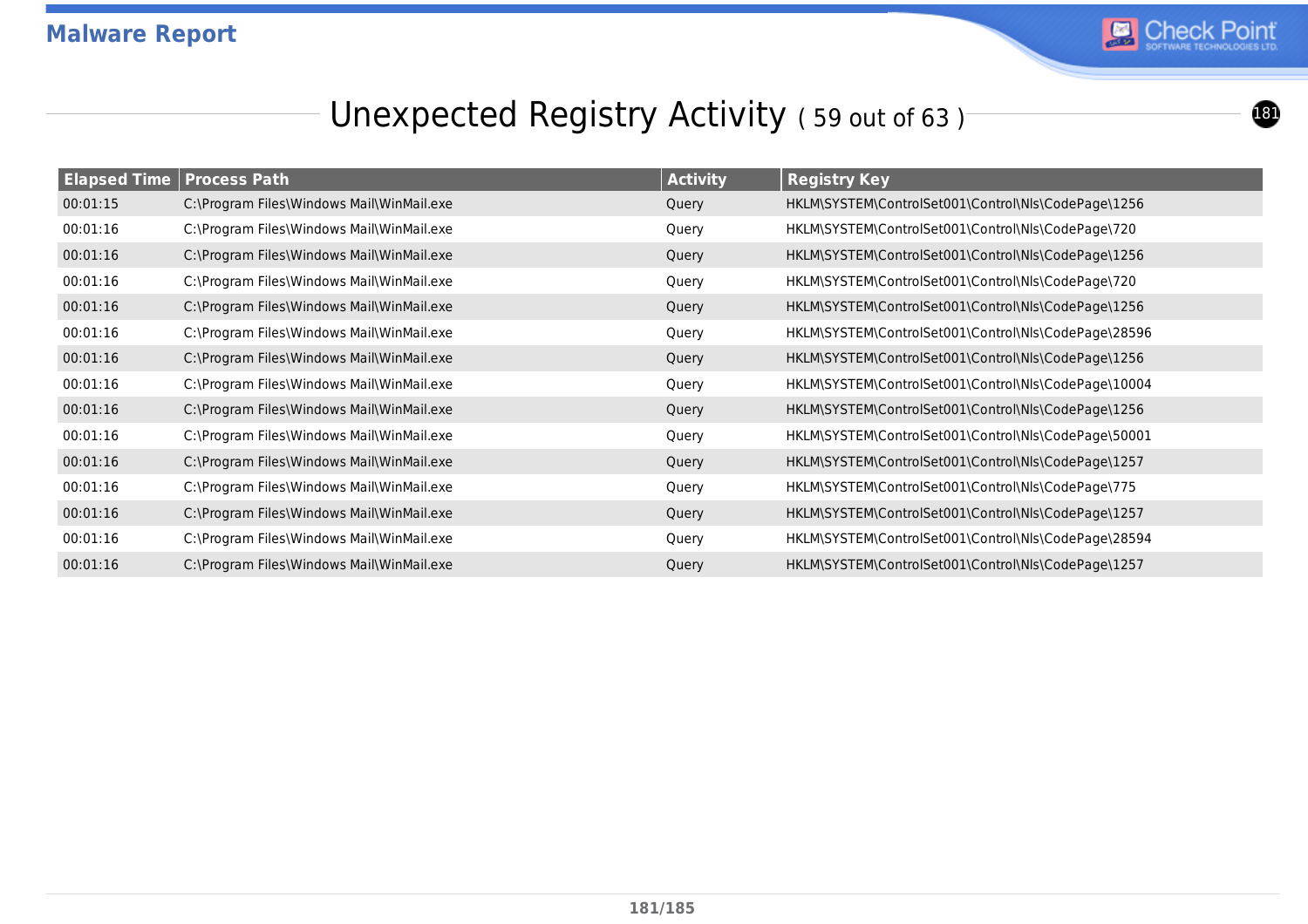

# Unexpected Registry Activity (60 out of 63)<sup>-</sup>

| <b>Elapsed Time Process Path</b> |                                           | <b>Activity</b> | <b>Registry Key</b>                                  |
|----------------------------------|-------------------------------------------|-----------------|------------------------------------------------------|
| 00:01:16                         | C:\Program Files\Windows Mail\WinMail.exe | Query           | HKLM\SYSTEM\ControlSet001\Control\Nls\CodePage\28594 |
| 00:01:16                         | C:\Program Files\Windows Mail\WinMail.exe | Query           | HKLM\SYSTEM\ControlSet001\Control\Nls\CodePage\1257  |
| 00:01:16                         | C:\Program Files\Windows Mail\WinMail.exe | Query           | HKLM\SYSTEM\ControlSet001\Control\Nls\CodePage\1250  |
| 00:01:16                         | C:\Program Files\Windows Mail\WinMail.exe | Query           | HKLM\SYSTEM\ControlSet001\Control\Nls\CodePage\852   |
| 00:01:16                         | C:\Program Files\Windows Mail\WinMail.exe | Query           | HKLM\SYSTEM\ControlSet001\Control\Nls\CodePage\1250  |
| 00:01:17                         | C:\Program Files\Windows Mail\WinMail.exe | Query           | HKLM\SYSTEM\ControlSet001\Control\Nls\CodePage\28592 |
| 00:01:17                         | C:\Program Files\Windows Mail\WinMail.exe | Query           | HKLM\SYSTEM\ControlSet001\Control\Nls\CodePage\1250  |
| 00:01:17                         | C:\Program Files\Windows Mail\WinMail.exe | Query           | HKLM\SYSTEM\ControlSet001\Control\Nls\CodePage\10029 |
| 00:01:17                         | C:\Program Files\Windows Mail\WinMail.exe | Query           | HKLM\SYSTEM\ControlSet001\Control\Nls\CodePage\1250  |
| 00:01:17                         | C:\Program Files\Windows Mail\WinMail.exe | Query           | HKLM\SYSTEM\ControlSet001\Control\Nls\CodePage\936   |
| 00:01:17                         | C:\Program Files\Windows Mail\WinMail.exe | Query           | HKLM\SYSTEM\ControlSet001\Control\Nls\CodePage\50936 |
| 00:01:17                         | C:\Program Files\Windows Mail\WinMail.exe | Query           | HKLM\SYSTEM\ControlSet001\Control\Nls\CodePage\936   |
| 00:01:17                         | C:\Program Files\Windows Mail\WinMail.exe | Query           | HKLM\SYSTEM\ControlSet001\Control\Nls\CodePage\51936 |
| 00:01:17                         | C:\Program Files\Windows Mail\WinMail.exe | Query           | HKLM\SYSTEM\ControlSet001\Control\Nls\CodePage\936   |
| 00:01:17                         | C:\Program Files\Windows Mail\WinMail.exe | Query           | HKLM\SYSTEM\ControlSet001\Control\Nls\CodePage\54936 |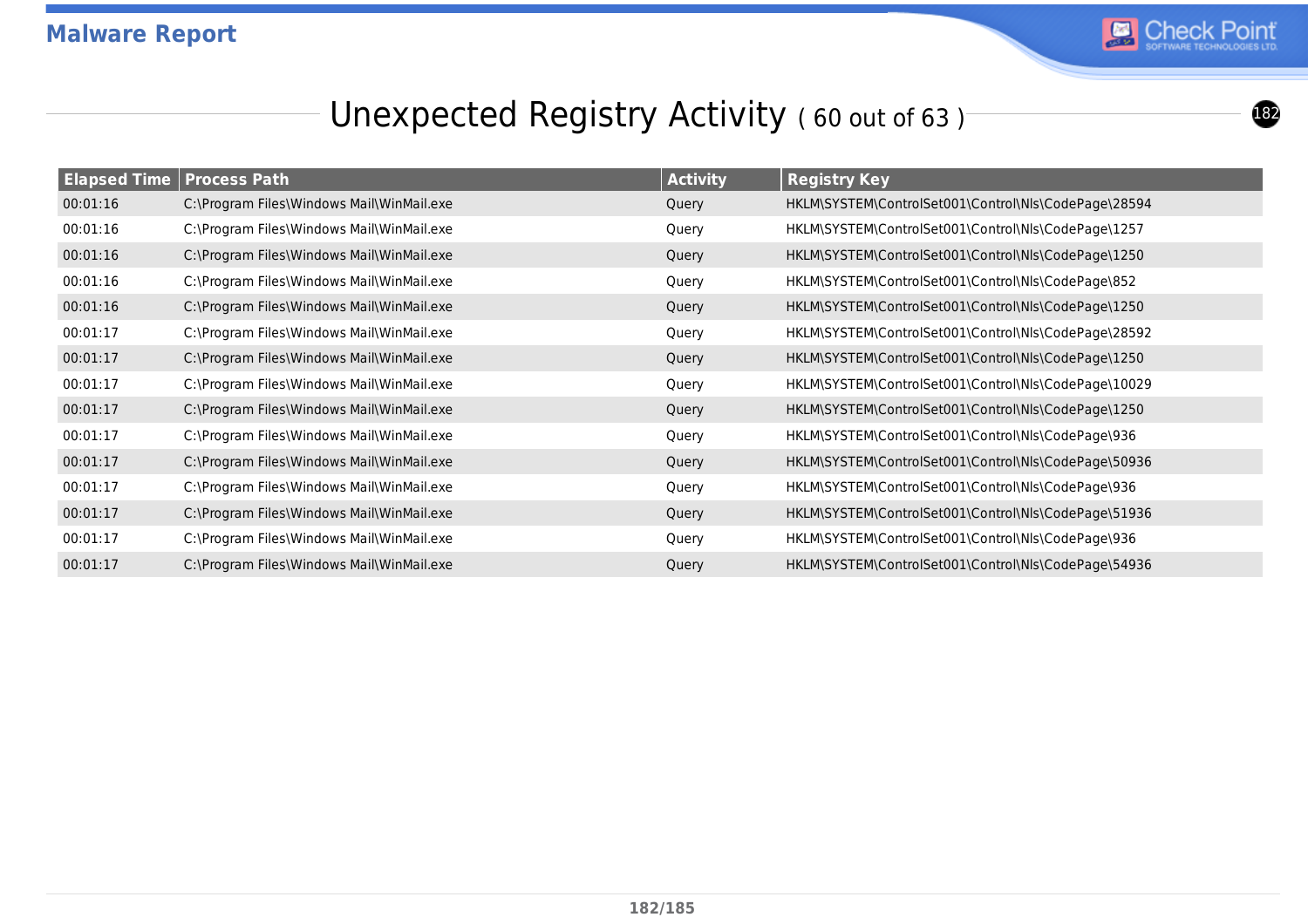

# Unexpected Registry Activity (61 out of 63)<sup>-</sup>

|          | <b>Elapsed Time Process Path</b>          | <b>Activity</b> | <b>Registry Key</b>                                  |
|----------|-------------------------------------------|-----------------|------------------------------------------------------|
| 00:01:17 | C:\Program Files\Windows Mail\WinMail.exe | Query           | HKLM\SYSTEM\ControlSet001\Control\Nls\CodePage\936   |
| 00:01:17 | C:\Program Files\Windows Mail\WinMail.exe | Query           | HKLM\SYSTEM\ControlSet001\Control\Nls\CodePage\20936 |
| 00:01:17 | C:\Program Files\Windows Mail\WinMail.exe | Query           | HKLM\SYSTEM\ControlSet001\Control\Nls\CodePage\936   |
| 00:01:17 | C:\Program Files\Windows Mail\WinMail.exe | Query           | HKLM\SYSTEM\ControlSet001\Control\Nls\CodePage\52936 |
| 00:01:17 | C:\Program Files\Windows Mail\WinMail.exe | Query           | HKLM\SYSTEM\ControlSet001\Control\Nls\CodePage\936   |
| 00:01:17 | C:\Program Files\Windows Mail\WinMail.exe | Query           | HKLM\SYSTEM\ControlSet001\Control\Nls\CodePage\50227 |
| 00:01:17 | C:\Program Files\Windows Mail\WinMail.exe | Query           | HKLM\SYSTEM\ControlSet001\Control\Nls\CodePage\936   |
| 00:01:17 | C:\Program Files\Windows Mail\WinMail.exe | Query           | HKLM\SYSTEM\ControlSet001\Control\Nls\CodePage\10008 |
| 00:01:18 | C:\Program Files\Windows Mail\WinMail.exe | Query           | HKLM\SYSTEM\ControlSet001\Control\Nls\CodePage\950   |
| 00:01:18 | C:\Program Files\Windows Mail\WinMail.exe | Query           | HKLM\SYSTEM\ControlSet001\Control\Nls\CodePage\50950 |
| 00:01:18 | C:\Program Files\Windows Mail\WinMail.exe | Query           | HKLM\SYSTEM\ControlSet001\Control\Nls\CodePage\950   |
| 00:01:18 | C:\Program Files\Windows Mail\WinMail.exe | Query           | HKLM\SYSTEM\ControlSet001\Control\Nls\CodePage\20000 |
| 00:01:18 | C:\Program Files\Windows Mail\WinMail.exe | Query           | HKLM\SYSTEM\ControlSet001\Control\Nls\CodePage\950   |
| 00:01:18 | C:\Program Files\Windows Mail\WinMail.exe | Query           | HKLM\SYSTEM\ControlSet001\Control\Nls\CodePage\20002 |
| 00:01:18 | C:\Program Files\Windows Mail\WinMail.exe | Query           | HKLM\SYSTEM\ControlSet001\Control\Nls\CodePage\950   |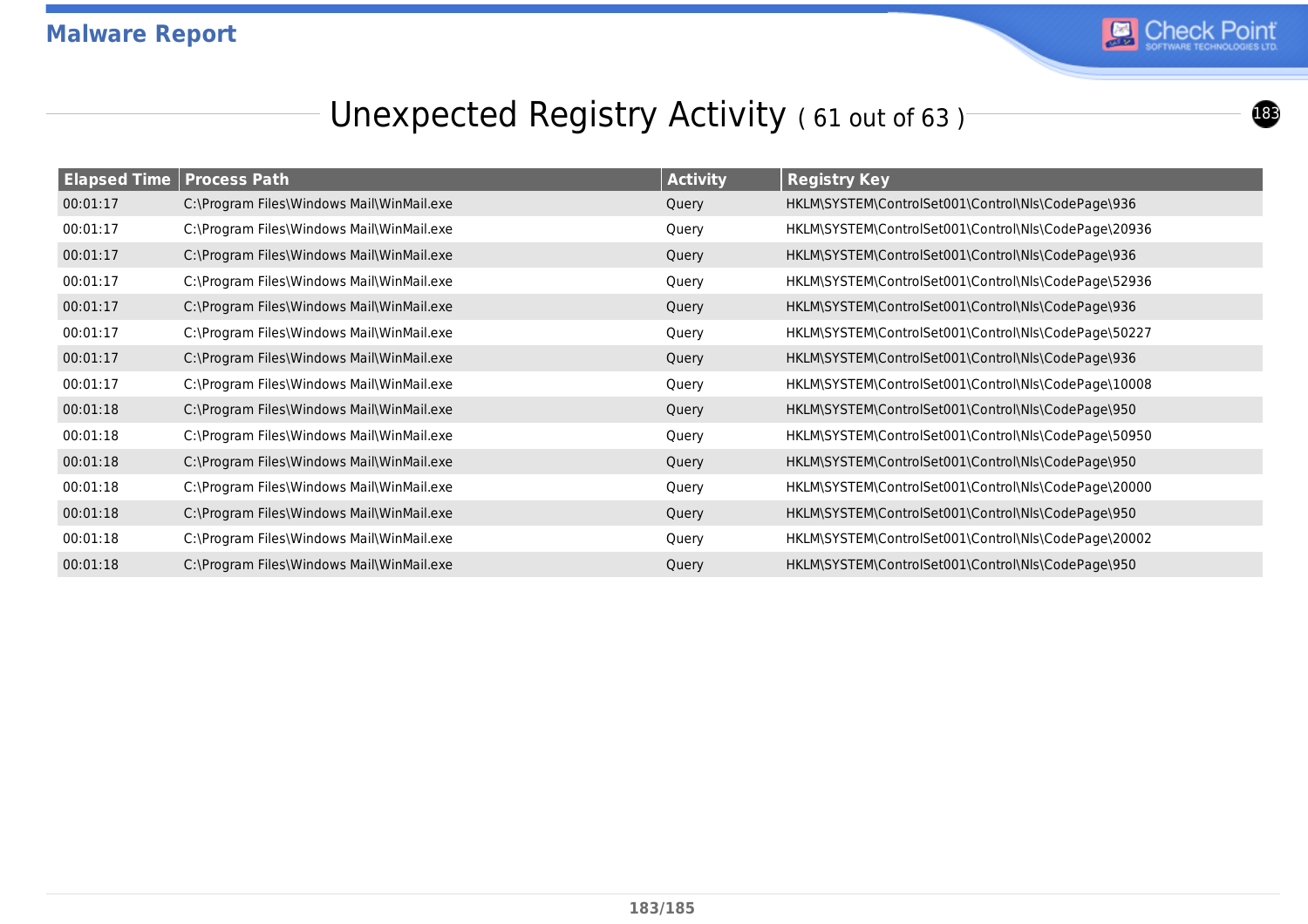

# Unexpected Registry Activity (62 out of 63)<sup>-</sup>

| <b>Elapsed Time   Process Path</b> |                                           | <b>Activity</b> | <b>Registry Key</b>                                  |
|------------------------------------|-------------------------------------------|-----------------|------------------------------------------------------|
| 00:01:18                           | C:\Program Files\Windows Mail\WinMail.exe | Query           | HKLM\SYSTEM\ControlSet001\Control\Nls\CodePage\50229 |
| 00:01:18                           | C:\Program Files\Windows Mail\WinMail.exe | Query           | HKLM\SYSTEM\ControlSet001\Control\Nls\CodePage\950   |
| 00:01:18                           | C:\Program Files\Windows Mail\WinMail.exe | Query           | HKLM\SYSTEM\ControlSet001\Control\Nls\CodePage\10002 |
| 00:01:18                           | C:\Program Files\Windows Mail\WinMail.exe | Query           | HKLM\SYSTEM\ControlSet001\Control\Nls\CodePage\1250  |
| 00:01:18                           | C:\Program Files\Windows Mail\WinMail.exe | Query           | HKLM\SYSTEM\ControlSet001\Control\Nls\CodePage\10082 |
| 00:01:18                           | C:\Program Files\Windows Mail\WinMail.exe | Query           | HKLM\SYSTEM\ControlSet001\Control\Nls\CodePage\1251  |
| 00:01:18                           | C:\Program Files\Windows Mail\WinMail.exe | Query           | HKLM\SYSTEM\ControlSet001\Control\Nls\CodePage\51251 |
| 00:01:18                           | C:\Program Files\Windows Mail\WinMail.exe | Query           | HKLM\SYSTEM\ControlSet001\Control\Nls\CodePage\1251  |
| 00:01:18                           | C:\Program Files\Windows Mail\WinMail.exe | Query           | HKLM\SYSTEM\ControlSet001\Control\Nls\CodePage\866   |
| 00:01:18                           | C:\Program Files\Windows Mail\WinMail.exe | Query           | HKLM\SYSTEM\ControlSet001\Control\Nls\CodePage\1251  |
| 00:01:18                           | C:\Program Files\Windows Mail\WinMail.exe | Query           | HKLM\SYSTEM\ControlSet001\Control\Nls\CodePage\28595 |
| 00:01:18                           | C:\Program Files\Windows Mail\WinMail.exe | Query           | HKLM\SYSTEM\ControlSet001\Control\Nls\CodePage\1251  |
| 00:01:18                           | C:\Program Files\Windows Mail\WinMail.exe | Query           | HKLM\SYSTEM\ControlSet001\Control\Nls\CodePage\20866 |
| 00:01:19                           | C:\Program Files\Windows Mail\WinMail.exe | Query           | HKLM\SYSTEM\ControlSet001\Control\Nls\CodePage\1251  |
| 00:01:19                           | C:\Program Files\Windows Mail\WinMail.exe | Query           | HKLM\SYSTEM\ControlSet001\Control\Nls\CodePage\21866 |